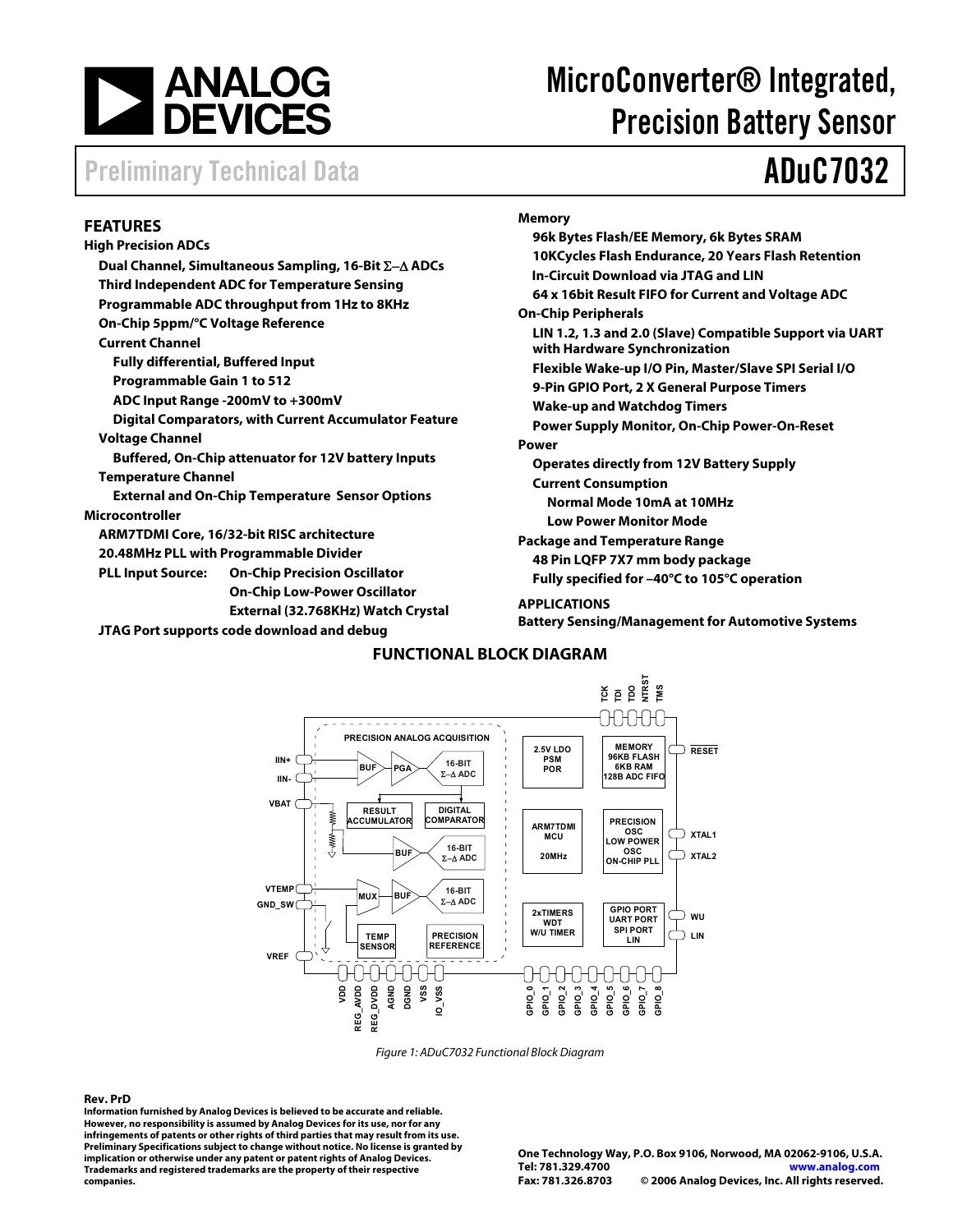## TABLE OF CONTENTS

| <b>ABSOLUTE MAXIMUM RATINGS  22</b>               |
|---------------------------------------------------|
|                                                   |
|                                                   |
|                                                   |
| <b>ADUC7032 GENERAL DESCRIPTION 26</b>            |
| OVERVIEW OF THE ARM7TDMI CORE  26                 |
|                                                   |
|                                                   |
|                                                   |
|                                                   |
|                                                   |
|                                                   |
|                                                   |
|                                                   |
|                                                   |
|                                                   |
|                                                   |
| FLASH/EE MEMORY AND THE ADUC703231                |
| FLASH/EE MEMORY CONTROL INTERFACE 31              |
| FEEOCON and FEE1CON Registers :32                 |
|                                                   |
|                                                   |
| FEE0DAT and FEE1DAT Registers: 33                 |
| FEE0MOD and FEE1MOD Registers :  34               |
|                                                   |
| Block0, Flash/EE Memory Protection Registers : 35 |
| Block1, Flash/EE Memory Protection Registers : 35 |
|                                                   |
| CODE EXECUTION TIME FROM SRAM AND FLASH/EE 37     |
|                                                   |
|                                                   |
|                                                   |
| 16-ΒΙΤ Σ-ΔΑΝΑLOG ΤΟ DIGITAL CONVERTERS. 45        |

### CURRENT CHANNEL ADC (I-ADC) ................................ 45

| VOLTAGE CHANNEL ADC (V-ADC)46                        |  |
|------------------------------------------------------|--|
| TEMPERATURE CHANNEL ADC (T-ADC) 46                   |  |
|                                                      |  |
|                                                      |  |
|                                                      |  |
|                                                      |  |
|                                                      |  |
|                                                      |  |
| Current Channel ADC Control Register :52             |  |
| Voltage Channel ADC Control Register:53              |  |
| Temperature Channel ADC Control Register : 54        |  |
|                                                      |  |
|                                                      |  |
| Current Channel ADC Data Register :58                |  |
|                                                      |  |
| Temperature Channel ADC Data Register : 58           |  |
|                                                      |  |
| Current Channel ADC Offset Calibration Register :58  |  |
| Voltage Channel Offset Calibration Register: 58      |  |
| Temperature Channel Offset Calibration Register:  58 |  |
| Current Channel ADC Gain Calibration Register :  59  |  |
| Voltage Channel Gain Calibration Register :59        |  |
| Temperature Channel Gain Calibration Register :59    |  |
| Current Channel ADC Result Counter Limit Register:   |  |
|                                                      |  |
| Current Channel ADC Result Count Register: 59        |  |
| Current Channel ADC Threshold Register: 59           |  |
| Current Channel ADC Threshold Count Limit Register:  |  |
|                                                      |  |
| Current Channel ADC Threshold Count Register:  60    |  |
| Current Channel ADC Accumulator Register: 60         |  |
| Current Channel ADC Accumulator Threshold            |  |
|                                                      |  |
| Low Power Voltage Reference Scaling Factor60         |  |
|                                                      |  |
|                                                      |  |
|                                                      |  |
|                                                      |  |
|                                                      |  |
|                                                      |  |
|                                                      |  |
| Using the Offset and Gain Calibration Registers64    |  |
| Understanding the Offset and Gain Calibration        |  |
|                                                      |  |
|                                                      |  |
|                                                      |  |
|                                                      |  |
|                                                      |  |
|                                                      |  |
|                                                      |  |
|                                                      |  |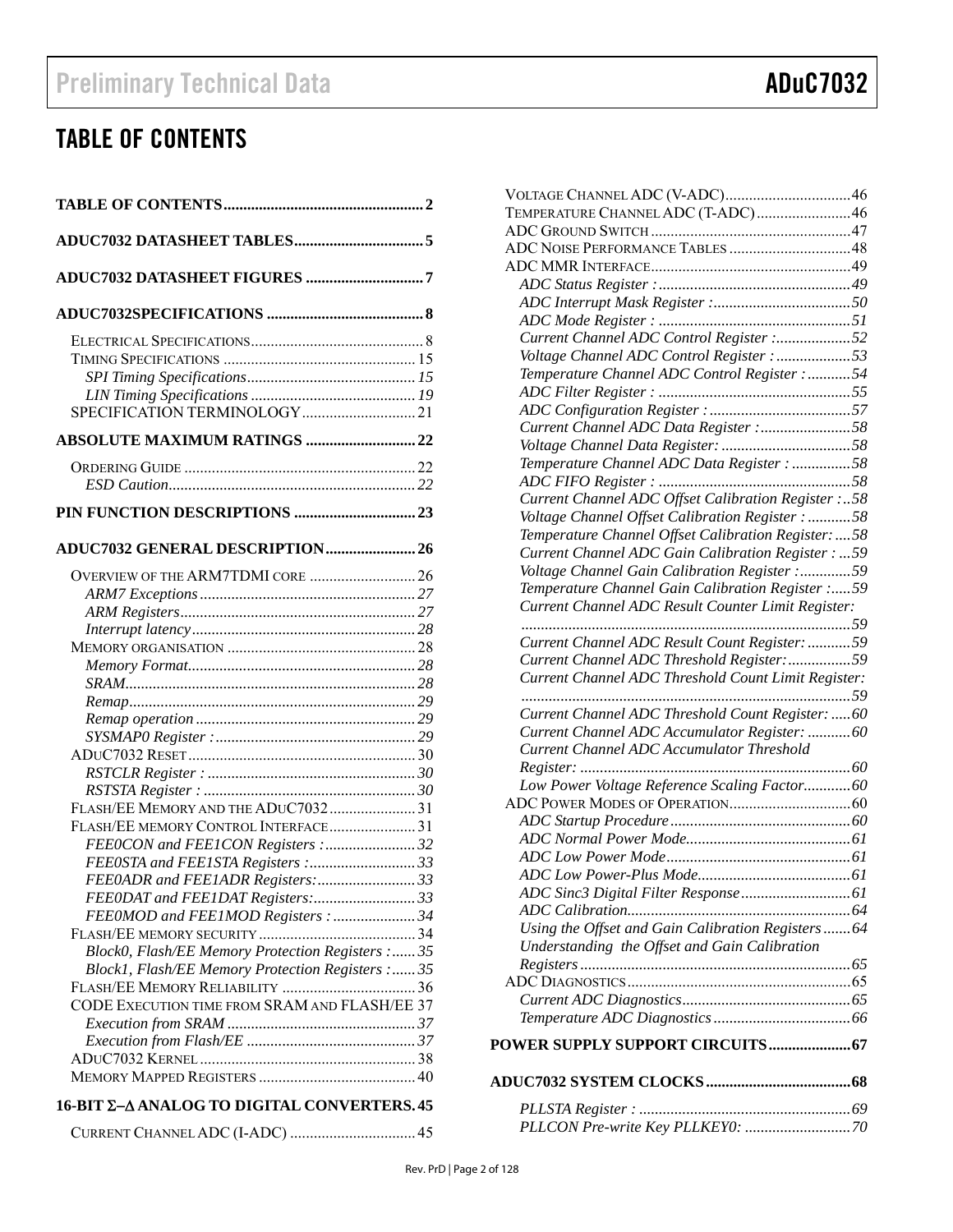| POWCON Pre-write Key POWKEY0:  70            |  |
|----------------------------------------------|--|
| POWCON Pre-write Key POWKEY1:  70            |  |
|                                              |  |
|                                              |  |
| ADUC7032 LOW POWER CLOCK CALIBRATION  72     |  |
|                                              |  |
|                                              |  |
|                                              |  |
|                                              |  |
|                                              |  |
| <b>PROCESSOR REFERENCE PERIPHERALS  75</b>   |  |
|                                              |  |
|                                              |  |
|                                              |  |
|                                              |  |
|                                              |  |
|                                              |  |
|                                              |  |
|                                              |  |
|                                              |  |
|                                              |  |
|                                              |  |
|                                              |  |
|                                              |  |
|                                              |  |
|                                              |  |
|                                              |  |
|                                              |  |
|                                              |  |
|                                              |  |
|                                              |  |
|                                              |  |
|                                              |  |
|                                              |  |
|                                              |  |
|                                              |  |
|                                              |  |
|                                              |  |
|                                              |  |
|                                              |  |
|                                              |  |
|                                              |  |
|                                              |  |
|                                              |  |
|                                              |  |
|                                              |  |
|                                              |  |
|                                              |  |
|                                              |  |
|                                              |  |
|                                              |  |
|                                              |  |
| HIGH VOLTAGE PERIPHERAL CONTROL              |  |
|                                              |  |
|                                              |  |
| High Voltage Interface Control Register : 98 |  |

| High Voltage Configuration0 Register :  100          |  |
|------------------------------------------------------|--|
| High Voltage Configuration1 Register :  101          |  |
| High Voltage Interrupt Status Register : 102         |  |
| High Voltage Monitor Register : 103                  |  |
|                                                      |  |
| Wake-Up(WU) Pin Circuit Description 104              |  |
| HANDLING INTERRUPTS FROM THE HIGH VOLTAGE            |  |
| PERIPHERAL CONTROL INTERFACE 105                     |  |
|                                                      |  |
|                                                      |  |
|                                                      |  |
|                                                      |  |
|                                                      |  |
|                                                      |  |
| Normal 450 UART baud rate generation.  106           |  |
| ADuC7032 Fractional divider:  106                    |  |
|                                                      |  |
|                                                      |  |
|                                                      |  |
|                                                      |  |
| UART Divisor Latch Register 0: 107                   |  |
| UART Divisor Latch Register 1: 107                   |  |
|                                                      |  |
|                                                      |  |
|                                                      |  |
| UART Interrupt Enable Register 0:  110               |  |
| UART Interrupt Identification Register 0:  110       |  |
| UART Fractional Divider Register: 111                |  |
|                                                      |  |
| SERIAL PERIPHERAL INTERFACE 112                      |  |
|                                                      |  |
|                                                      |  |
|                                                      |  |
|                                                      |  |
|                                                      |  |
|                                                      |  |
|                                                      |  |
|                                                      |  |
| LIN (LOCAL INTERCONNECT NETWORK)                     |  |
|                                                      |  |
|                                                      |  |
| LIN Hardware Synchronization Status Register : 116   |  |
| LIN Hardware Synchronization Control Register 0: 117 |  |
| LIN Hardware Synchronization Control Register 1: 118 |  |
|                                                      |  |
| LIN Hardware Synchronization Timer0 Register :  118  |  |
| LIN Hardware Break Timer1 Register : 119             |  |
|                                                      |  |
|                                                      |  |
|                                                      |  |
| LIN Frame Synchronization Byte  120                  |  |
| LIN Frame Protected Identifier 120                   |  |
|                                                      |  |
| LIN Frame Data Transmission and Reception  121       |  |
|                                                      |  |
| Example LIN Hardware Synchronization Routine 122     |  |
|                                                      |  |
| ADUC7032 ON-CHIP DIAGNOSTICS  124                    |  |
|                                                      |  |
|                                                      |  |
|                                                      |  |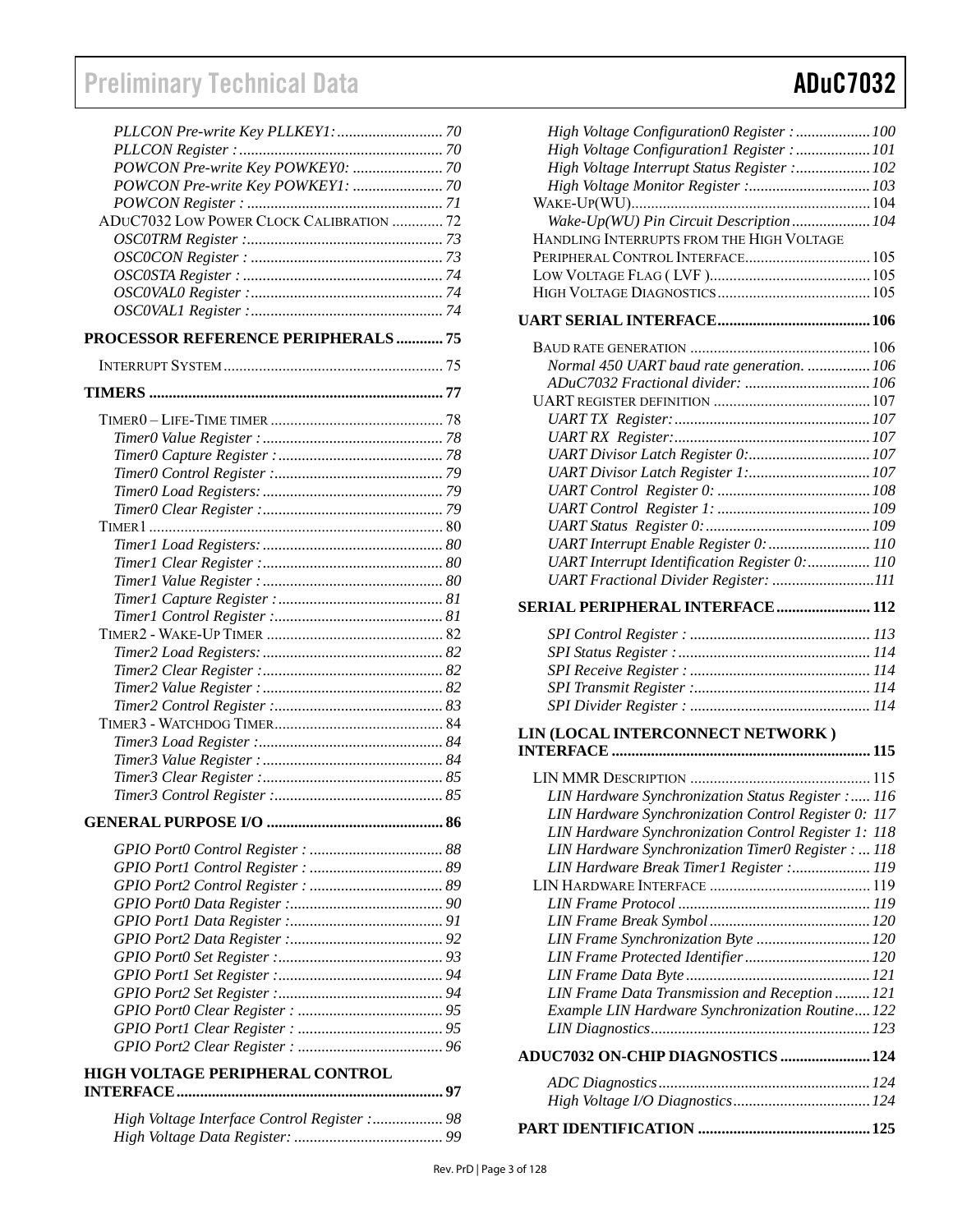|  | <b>ADuC7032</b> |  |
|--|-----------------|--|
|  |                 |  |

| System Identification FEE0ADR:  127 |  |
|-------------------------------------|--|
|                                     |  |

**OUTLINE DIMENSIONS.............................................128**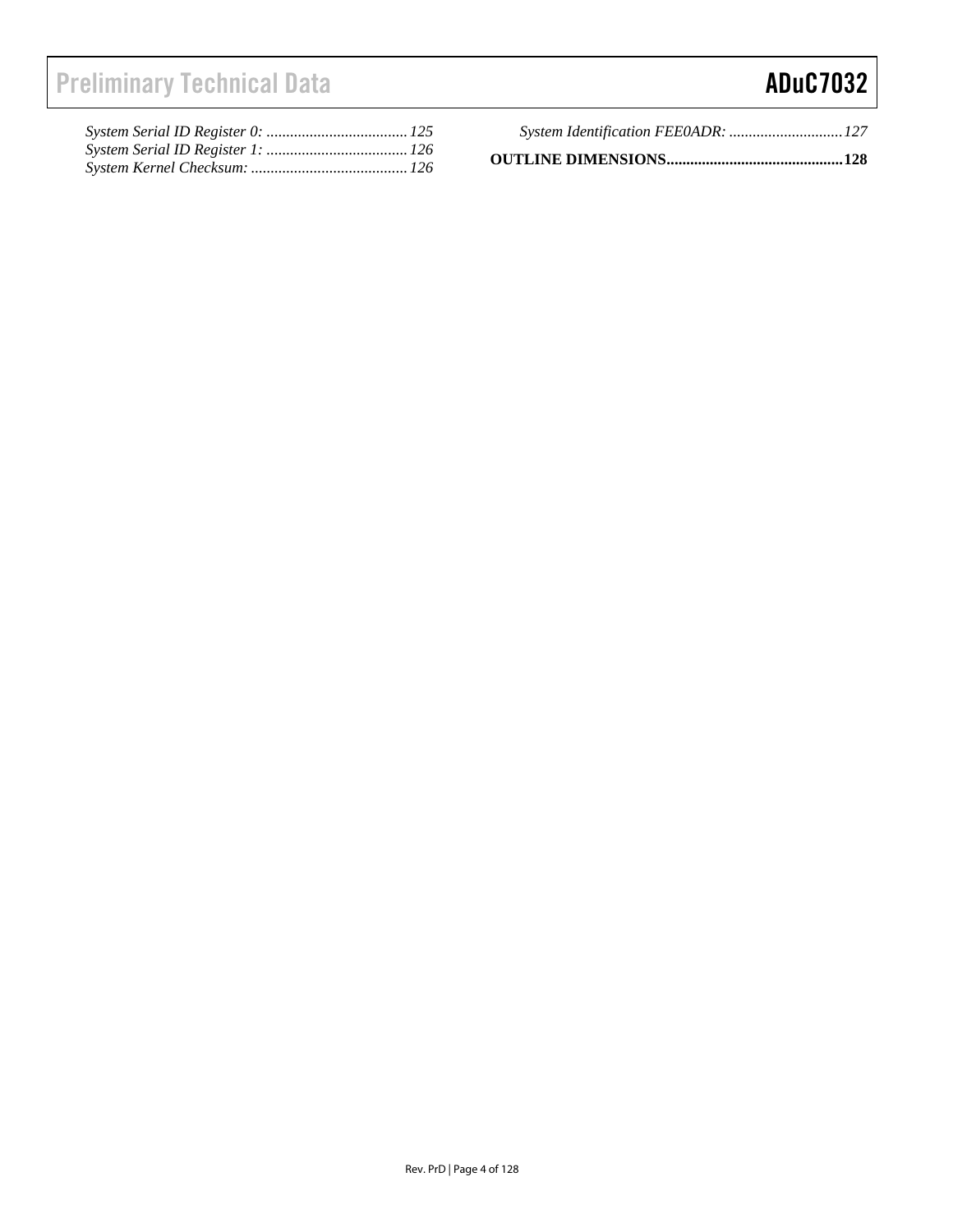## ADUC7032 DATASHEET TABLES

| Table 1: ADUC7032-SPECIFICATIONS                                                                          | 8  |
|-----------------------------------------------------------------------------------------------------------|----|
| Table 2 : SPI Master Mode Timing (PHASE Mode = 1)                                                         | 15 |
| Table 3 : SPI Master Mode Timing (PHASE Mode = 0)                                                         | 16 |
| Table 4 : SPI Slave Mode Timing (PHASE Mode = 1)                                                          | 17 |
| Table 5 : SPI Slave Mode Timing (PHASE Mode = 0)                                                          | 18 |
| Table 6. Absolute Maximum Ratings ( $T_A = -40^{\circ}C$ to 105°C<br>unless otherwise noted)              | 22 |
| Table 7: Pin Function Descriptions                                                                        | 23 |
| Table 8: SYSMAP0 MMR Bit Designations                                                                     | 29 |
| Table 9 : Device RESET Implications                                                                       | 30 |
| Table 10: RSTSTA/RSTCLR MMR Bit Designations                                                              | 30 |
| Table 11: Command Codes in FEE0CON and FEE1CON                                                            | 32 |
| Table 12: FEE0STA and FEE1STA MMR bit designations                                                        | 33 |
| Table 13: FEE0MOD and FEE1MOD MMR bit designations                                                        | 34 |
| Table 14: FEE0HID and FEE0PRO MMR bit designations                                                        | 35 |
| Table 15: FEE1HID and FEE1PRO MMR bit designations                                                        | 35 |
| Table 16: Typical execution cycles in ARM/Thumb mode                                                      | 37 |
| Table 17 : Complete MMR List                                                                              | 41 |
| Table 18: GND_SW Configuration                                                                            | 47 |
| Table 19: Current Channel ADC, Normal Power Mode, Typical<br>Output RMS Noise (μV)                        | 48 |
| Table 20: Voltage Channel ADC, Typical Output RMS Noise<br>(referred to ADC Voltage attenuator Input)(µV) | 48 |
| Table 21 : Temperature Channel ADC, Typical Output RMS<br>Noise $(\mu V)$                                 | 48 |
| Table 22 : ADCSTA MMR Bit Designations                                                                    | 49 |
| Table 23 : ADCMDE MMR Bit Designations                                                                    | 51 |
| Table 24 : ADC0CON MMR Bit Designations                                                                   | 52 |
| Table 25 : ADC1CON MMR Bit Designations                                                                   | 53 |
| Table 26 : ADC2CON MMR Bit Designations                                                                   | 54 |
| Table 27 : ADCFLT MMR Bit Designations                                                                    | 55 |
| Table 28 : ADC Conversion Rates and Settling Times                                                        | 56 |

| Table 29 : Allowable Combinations of SF and AF                      | 56 |
|---------------------------------------------------------------------|----|
| Table 30: ADCCFG MMR Bit Designations                               | 57 |
| Table 31 : Allowable Combinations of SF and AF                      | 61 |
| Table 32 : Common ADCFLT Configurations                             | 63 |
| Table 33: Current ADC Diagnostics                                   | 66 |
| Table 34: Temperature ADC Diagnostics                               | 66 |
| Table 35 : PLLSTA MMR Bit Description                               | 69 |
| Table 36: PLLCON MMR Bit description                                | 70 |
| Table 37 : POWCON MMR bit designations                              | 71 |
| Table 38 : OSC0TRM MMR Bit Definition                               | 73 |
| Table 39: OSC0CON MMR Bit Definition                                | 73 |
| Table 40: OSC0STA MMR Bit Definition                                | 74 |
| Table 41 : IRQ/FIQ MMRs bit description                             | 75 |
| Table 42 : SWICFG MMR Bit Descriptions                              | 76 |
| Table 43 : Timer Event Capture                                      | 77 |
| Table 44 : T0CON MMR Bit Descriptions                               | 79 |
| Table 45 : T1CON MMR Bit Descriptions                               | 81 |
| Table 46 : T2CON MMR Bit Descriptions                               | 83 |
| Table 47: T3CON MMR Bit Definition                                  | 85 |
| Table 48 : External GPIO Pin to Internal Port Signal<br>Assignments | 87 |
| Table 49 : GP0CON MMR Bit Designations                              | 88 |
| Table 50 : GP1CON MMR Bit Designations                              | 89 |
| Table 51 : GP2CON MMR Bit Designations                              | 89 |
| Table 52 : GP0DAT MMR Bit Descriptions                              | 90 |
| Table 53 : GP1DAT MMR Bit Descriptions                              | 91 |
| Table 54 :GP2DAT MMR Bit Descriptions                               | 92 |
| Table 55 : GP0SET MMR Bit Descriptions                              | 93 |
| Table 56 : GP1SET MMR Bit Descriptions                              | 94 |
| Table 57 : GP2SET MMR Bit Descriptions                              | 94 |
| Table 58 : GP0CLR MMR Bit Descriptions                              | 95 |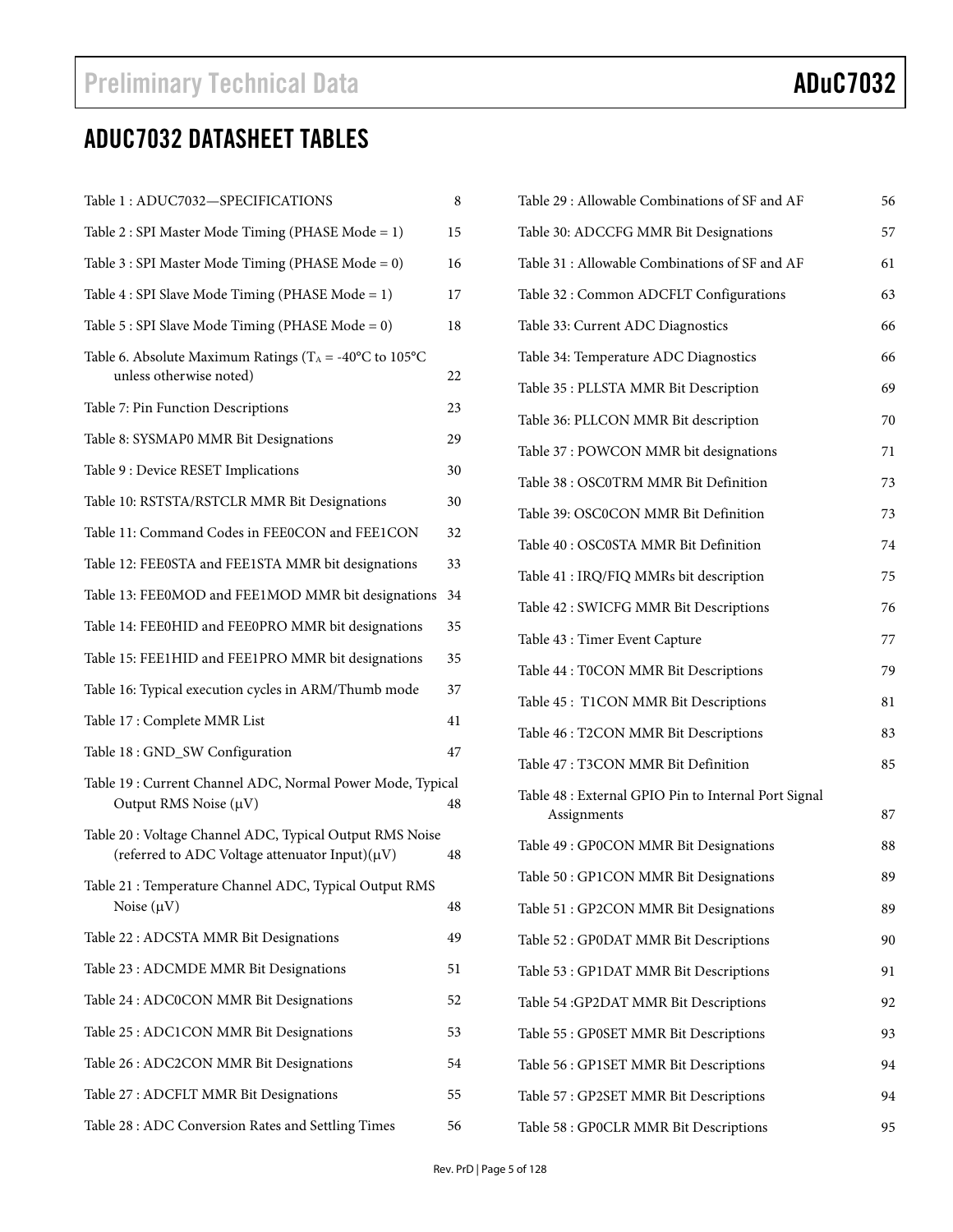| Table 59 : GP1CLR MMR Bit Descriptions                           | 95  |
|------------------------------------------------------------------|-----|
| Table 60 : GP2CLR MMR Bit Descriptions                           | 96  |
| Table 61: HVCON MMR Write Bit Designations                       | 98  |
| Table 62: HVCON MMR Read Bit Designations                        | 98  |
| Table 63: HVDAT MMR Bit Designations                             | 99  |
| Table 64: HVCFG0 Bit Designations                                | 100 |
| Table 65: HVCFG1 Bit Designations                                | 101 |
| Table 66: HVSTA Bit Designations                                 | 102 |
| Table 67: HVMON Bit Designations                                 | 103 |
| Table 68: High Voltage Diagnostics                               | 105 |
| Table 69 : Baud rate using the standard Baud rate generator      | 106 |
| Table 70: Baud rate using the Fractional Baud rate generator 106 |     |
| Table 71 : COMCON0 MMR Bit Descriptions                          | 108 |
| Table 72 : COMCON1 MMR Bit Descriptions                          | 109 |
| Table 73: COMSTA0 MMR Bit Descriptions                           | 109 |
|                                                                  |     |

| Table 74 : COMIEN0 MMR Bit Descriptions                         | 110  |
|-----------------------------------------------------------------|------|
| Table 75 : COMIID0 MMR Bit Descriptions                         | 110  |
| Table 76 : COMDIV2 MMR Bit Descriptions                         | 111  |
| Table 77 : SPI Output Pins                                      | 112  |
| Table 78: SPI speed vs. clock divider bits in master mode       | 112  |
| Table 79 : SPICON MMR Bit Descriptions                          | 113  |
| Table 80 : SPISTA MMR Bit Descriptions                          | 114  |
| Table 81 : LHSSTA MMR Bit Descriptions                          | 116  |
| Table 82 : LHSCON0 MMR Bit Descriptions                         | 117  |
| Table 83 : LHSCON1 MMR Bit Descriptions                         | 118  |
| Table 84 : SYSSER0 MMR Bit Descriptions                         | 125  |
| Table 85: SYSSER1 MMR Bit Descriptions                          | 126  |
| Table 86: FEE0ADR System Identification MMR Bit<br>Descriptions | 12.7 |
|                                                                 |      |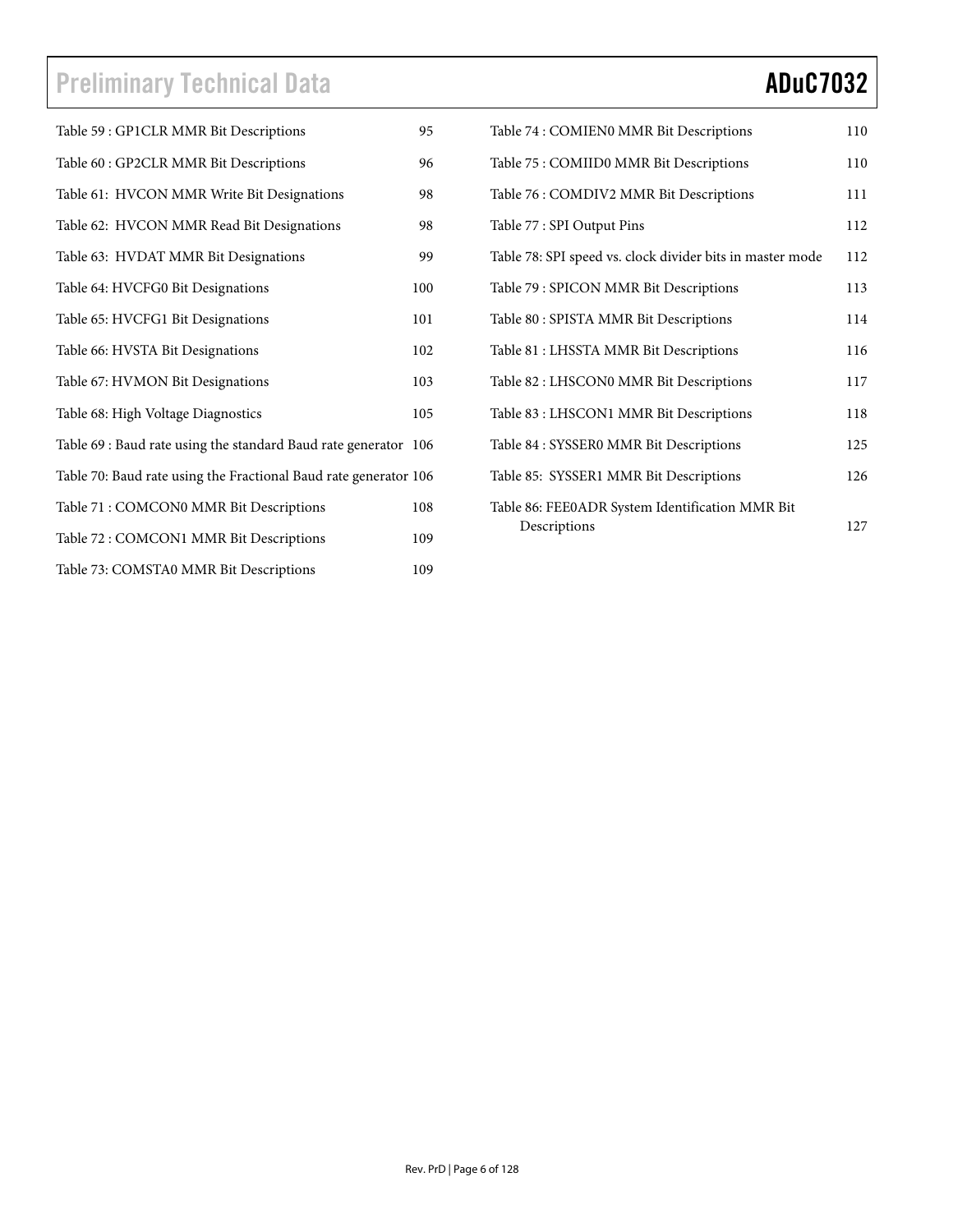## ADUC7032 DATASHEET FIGURES

| Figure 1: ADuC7032 Functional Block Diagram 1              |
|------------------------------------------------------------|
| Figure 2. SPI Master Mode Timing (PHASE Mode = 1)15        |
| Figure 3. SPI Master Mode Timing (PHASE Mode = 0)16        |
| Figure 4. SPI Slave Mode Timing (PHASE Mode = 1)17         |
| Figure 5: SPI Slave Mode Timing (PHASE Mode = 0)18         |
|                                                            |
|                                                            |
|                                                            |
|                                                            |
|                                                            |
|                                                            |
| Figure 12. Flash/EE Memory Data Retention 36               |
|                                                            |
|                                                            |
|                                                            |
| Figure 15: Current ADC, Top Level Overview45               |
| Figure 16: Voltage/ Temperature ADC, Top Level Overview46  |
| Figure 17 : Example External Temperature Sensor Circuits47 |
| Figure 18: Internal Ground Switch Configuration 47         |
| Figure 19: Typical Digital Filter Response at FADC=1.0kHz  |
| Figure 20 : ModifiedSinc3 Digital Filter Response at       |
| Figure 21 : Typical Digital Filter Response at FADC=8KHz,  |
| Figure 22: Typical Digital Filter Response at FADC=8KHz,   |

| Figure 24 : Typical Digital Filter Response at FADC=4Hz,      |
|---------------------------------------------------------------|
| Figure 25 : Typical Digital Filter Response at FADC=1Hz,      |
|                                                               |
|                                                               |
| Figure 28 : Example OSC0TRM Calibration Routine72             |
|                                                               |
|                                                               |
|                                                               |
|                                                               |
|                                                               |
|                                                               |
| Figure 35 : High Voltage Interface, Top Level Block Diagram97 |
|                                                               |
| Figure 37 : Fractional Divider Baud Rate generation106        |
|                                                               |
|                                                               |
|                                                               |
|                                                               |
|                                                               |
|                                                               |
|                                                               |
| Figure 45 : 48-Lead, Plastic Quad Flat Pack, (LQFP-48),       |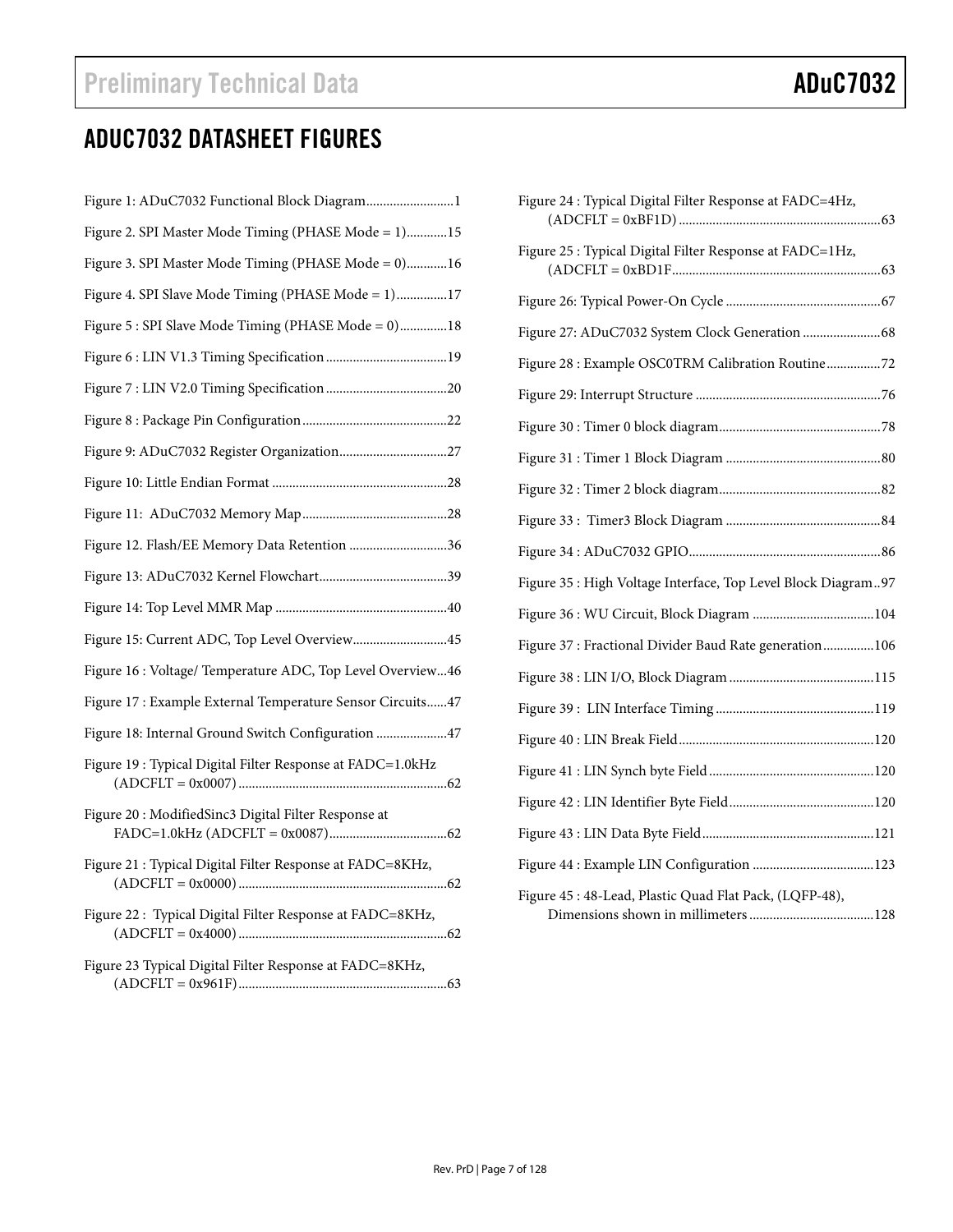# ADUC7032SPECIFICATIONS

### **ELECTRICAL SPECIFICATIONS**

Table 1 : ADUC7032—SPECIFICATIONS

### (V<sub>DD</sub> =3.5V to18V, V<sub>REF</sub> = 1.2 V Internal Reference, f<sub>coRE</sub> = 10.24MHz driven from external 32.768kHz watch crystal or on-chip **precision** oscillator. All specifications  $T_0 = -40^{\circ}C$  to 105C, unless otherwise noted.) **precision oscillator, All specifications TA = -40°C to 105C, unless otherwise noted.)**

| Parameter                                   | precision oscinator, Air specifications TA = -40 C to TOSC, unless otherwise noted.)<br><b>Test Conditions/Comments</b> | Min     | <b>Typ</b>      | <b>Max</b> | Unit        |
|---------------------------------------------|-------------------------------------------------------------------------------------------------------------------------|---------|-----------------|------------|-------------|
| <b>ADC SPECIFICATIONS</b>                   |                                                                                                                         |         |                 |            |             |
| Conversion Rate <sup>1</sup>                | Chop Off, ADC Normal Operating Mode                                                                                     | 4       |                 | 8000       | Hz          |
|                                             | Chop On, ADC Normal Operating Mode                                                                                      | 4       |                 | 2600       | Hz          |
|                                             | Chop On, ADC Low Power Mode                                                                                             | 1       |                 | 650        | Hz          |
|                                             |                                                                                                                         |         |                 |            |             |
| <b>Current Channel</b>                      |                                                                                                                         |         |                 |            |             |
| No Missing Codes <sup>1</sup>               | Valid for all ADC Update Rates and ADC Modes                                                                            | 16      |                 |            | <b>Bits</b> |
| Integral Nonlinearity <sup>1,2</sup>        |                                                                                                                         |         | ±10             | ±60        | PPM of FSR  |
| Offset Error <sup>2, 3, 4, 5</sup>          | Chop Off, $1LSB = (36.6/Gain)\mu V$                                                                                     | -10     | ±3              | $+10$      | <b>LSB</b>  |
| Offset Error 1, 3, 6                        | Chop On                                                                                                                 | $-2$    | ±0.5            | $+2$       | $\mu$ V     |
| Offset Error Drift <sup>6</sup>             | Chop off, Valid for ADC Gains of $4 - 64$ ,                                                                             |         |                 |            |             |
|                                             | Normal Mode                                                                                                             |         | 0.03            |            | LSB/°C      |
| Offset Error Drift <sup>6</sup>             | Chop off. Valid for ADC Gains of 128 - 512,                                                                             |         |                 |            |             |
|                                             | Normal Mode                                                                                                             |         | 30              |            | nV/°C       |
| Offset Error Drift <sup>6</sup>             | Chop On                                                                                                                 |         | 10 <sup>°</sup> |            | nV/°C       |
| Total Gain Error 1, 3, 7, 8, 9              | Normal Mode                                                                                                             | $-0.5$  | $\pm 0.1$       | $+0.5$     | $\%$        |
| Total Gain Error 1, 3, 7, 9, 10             | Low Power Mode                                                                                                          | $-2$    | ±0.2            | $+2$       | $\%$        |
| Total Gain Error 1, 3, 7, 9, 11             | Low Power-Plus Mode, using Precision Vref                                                                               | $-1$    | ±0.2            | $+1$       | $\%$        |
| Gain Drift                                  |                                                                                                                         |         | 3               |            | ppm/°C      |
| <b>PGA Gain Mismatch Error</b>              |                                                                                                                         |         | ±0.1            |            | $\%$        |
| Output Noise <sup>1,12</sup>                |                                                                                                                         |         |                 |            |             |
|                                             | 4Hz Update Rate, Gain = 512, Chop Enabled                                                                               |         | 60              | 90         | nV rms      |
|                                             | 10Hz Update Rate, Gain = 512, Chop Enabled                                                                              |         | 100             | 150        | nV rms      |
|                                             | 1KHz Update Rate, Gain = 512                                                                                            |         | 0.6             | 0.9        | µV rms      |
|                                             | 1KHz Update Rate, Gain = 32                                                                                             |         | 0.8             | 1.2        | µV rms      |
|                                             | 1KHz Update Rate, Gain = 4                                                                                              |         | 2.0             | 2.8        | µV rms      |
|                                             | 8KHz Update Rate, Gain = 32                                                                                             |         | 2.5             | 3.5        | µV rms      |
|                                             | 8KHz Update Rate, Gain = 4                                                                                              |         | 14              | 21         | µV rms      |
|                                             | ADC Low Power Mode, FADC = 10Hz, Gain=128                                                                               |         | 1.25            | 1.9        | µV rms      |
|                                             | ADC Low Power Mode, FADC = 1Hz, Gain=128                                                                                |         | 0.35            | 0.5        | µV rms      |
|                                             | ADC Low Power-Plus Mode, FADC=1Hz, Gain=512                                                                             |         | 0.1             | 0.15       | µV rms      |
| Voltage Channel <sup>13</sup>               |                                                                                                                         |         |                 |            |             |
| No Missing Codes <sup>1</sup>               | Valid at all ADC Update Rates                                                                                           | 16      |                 |            | <b>Bits</b> |
| Integral Nonlinearity <sup>1</sup>          |                                                                                                                         |         | ±10             | ±60        | ppm of FSR  |
| Offset Error <sup>3, 5</sup>                | Chop Off, 1 LSB16=439.5uV                                                                                               | $-10$   | ±1              | $+10$      | <b>LSB</b>  |
| Offset Error <sup>1,3</sup>                 | Chop On                                                                                                                 |         | 0.3             | 1          | <b>LSB</b>  |
| Offset Error Drift                          | Chop Off                                                                                                                |         | 0.03            |            | LSB/°C      |
| Total Gain Error <sup>1,3, 7, 14</sup>      | Includes Resistor Mismatch                                                                                              | $-0.25$ | ±0.06           | $+0.25$    | $\%$        |
| Total Gain Error <sup>1,3, 7, 14</sup>      | Temperature Range = -25°C to 65°C                                                                                       | $-0.15$ | ±0.03           | $+0.15$    | $\%$        |
| Gain Drift<br>Output Noise <sup>1, 15</sup> | Includes Resistor Mismatch Drift                                                                                        |         | 3               |            | ppm/°C      |
|                                             | 4Hz Update Rate                                                                                                         |         | 60              | 90         | µV rms      |
|                                             | 10Hz Update Rate                                                                                                        |         | 60              | 90         | µV rms      |
|                                             | 1KHz Update Rate                                                                                                        |         | 180             | 270        | µV rms      |
|                                             | 8KHz Update Rate                                                                                                        |         | 1600            | 2400       | µV rms      |
|                                             |                                                                                                                         |         |                 |            |             |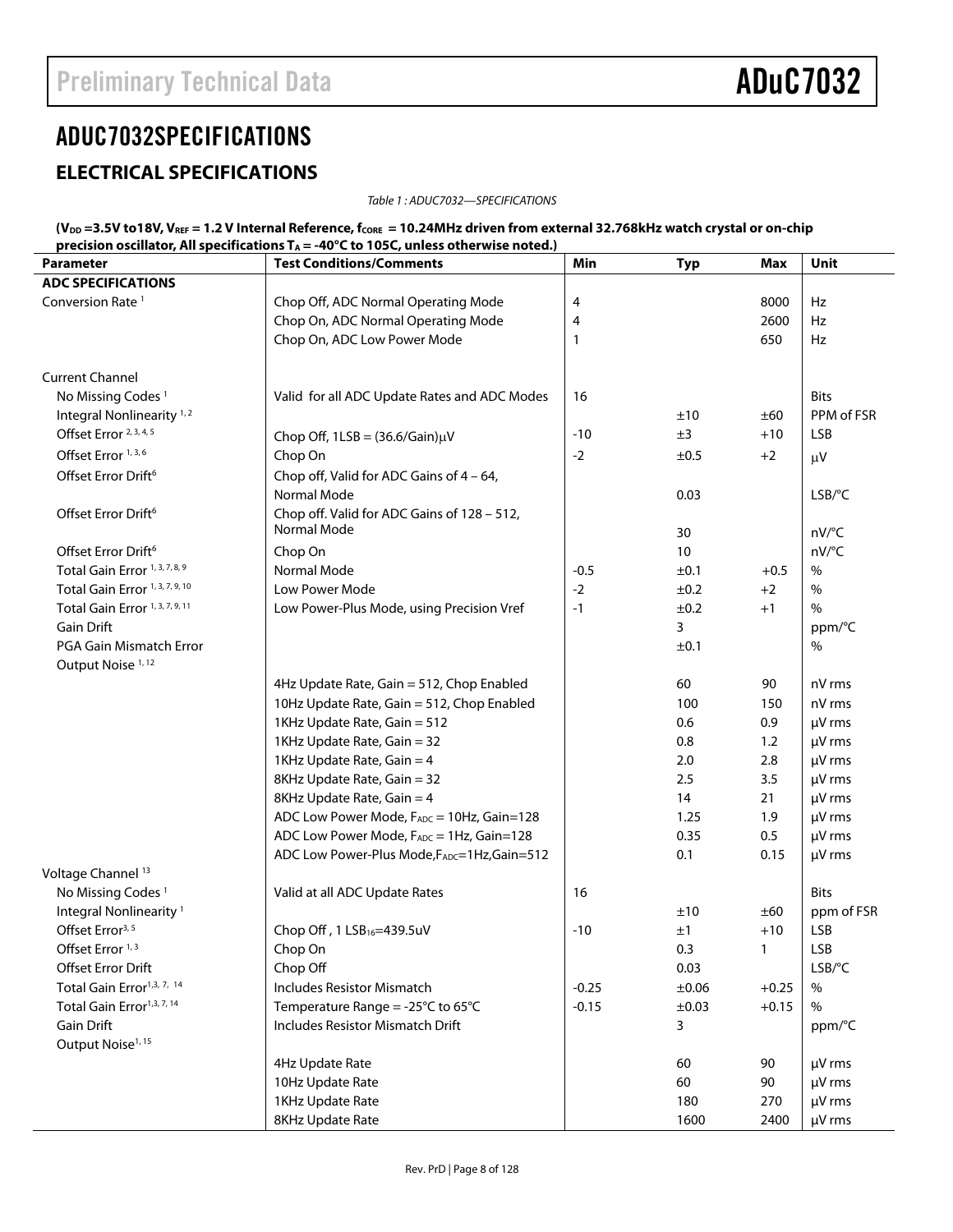| Temperature Channel<br>No Missing Codes <sup>1</sup><br>Valid at all ADC Update Rates<br>16<br><b>Bits</b><br>Integral Nonlinearity <sup>1</sup><br>±10<br>±60<br>ppm of FSR<br>Offset Error <sup>3, 5,16, 17</sup><br>Chop Off, 1 LSB <sub>16</sub> =19.84uV<br>$-10$<br>±3<br>$+10$<br><b>LSB</b><br>Offset Error <sup>1,3</sup><br>5<br>Chop On<br>$-5$<br><b>LSB</b><br>$\mathbf{1}$<br>Offset Error Drift<br>LSB/°C<br>0.03<br>Total Gain Error <sup>1,3, 18, 19, 17</sup><br>$\%$<br>$-0.2$<br>±0.06<br>$+0.2$<br><b>Gain Drift</b><br>3<br>ppm/°C<br>Output Noise <sup>1</sup><br>µV rms<br>1KHz Update Rate<br>7.5<br>11.25<br><b>ADC SPECIFICATIONS</b><br><b>ANALOG INPUT</b><br>Internal VREF=1.2V<br><b>Current Channel</b><br>Absolute Input Voltage Range<br>Applies to both IIN+ and IIN-<br>$-200$<br>$+300$<br>mV<br>Input Voltage Range 20,21<br>Gain = $1^{22}$<br>±1.2<br>Gain $=2^{22}$<br>±600<br>mV<br>Gain $=4^{22}$<br>±300<br>mV<br>Gain $=8$<br>±150<br>mV<br>$Gain = 16$<br>±75<br>mV<br>$Gain = 32$<br>±37.5<br>mV<br>Gain = $64$<br>±18.75<br>mV<br>$Gain = 128$<br>±9.375<br>mV<br>$Gain = 256$<br>±4.68<br>mV<br>$Gain = 512$<br>±2.3<br>mV<br>Input Leakage Current <sup>1</sup><br>$-3$<br>3<br>nA<br>Input Offset Current <sup>1,23</sup><br>0.5<br>1.5<br>nA<br>Voltage Channel<br>Absolute Input Voltage Range<br>18<br>$\mathsf{V}$<br>4<br>Input Voltage Range<br>V<br>0 to 28.8<br>5.5<br><b>VBAT Input Current</b><br>$VBAT = 18V$<br>$\overline{7}$<br>4<br>μA<br><b>Temperature Channel</b><br>Absolute Input Voltage Range<br>100<br>1300<br>mV<br>Input Voltage Range<br>0 to VREF<br>V<br>VTEMP Input Current <sup>1</sup><br>2.5<br>100<br>nA<br><b>VOLTAGE REFERENCE</b><br><b>ADC Precision Reference</b><br>$\mathsf{V}$<br><b>Internal VREF</b><br>1.2<br>0.5<br>Power Up Time <sup>1</sup><br>Ms<br>Initial Accuracy <sup>1</sup><br>Measured at $T_A = 35^{\circ}C$<br>$\%$<br>$-0.15$<br>0.15<br><b>Internal VREF Temperature</b><br>Coefficient <sup>1,24</sup><br>±5<br>ppm/°C<br>$-20$<br>$+20$<br>Long term stability <sup>25</sup><br>100<br>ppm/1000h<br><b>External Reference Input</b><br>Range <sup>26</sup><br>$\mathsf{V}$<br>0.1<br>1.3<br>VREF Divide by 2 Initial Error <sup>1</sup><br>0.1<br>0.3<br>$\%$<br><b>ADC Low Power Reference</b><br>$\mathsf{V}$<br><b>Internal VREF</b><br>1.2<br><b>Initial Accuracy</b><br>Measured at $T_A = 35^{\circ}C$<br>5<br>$\%$<br>$-5$<br>Initial Accuracy <sup>10</sup><br>$\%$<br>Using ADCREF, measured at $T_A = 35^{\circ}C$<br>0.1 | <b>Parameter</b>                        | <b>Test Conditions/Comments</b> | Min    |            | <b>Max</b> | Unit   |
|------------------------------------------------------------------------------------------------------------------------------------------------------------------------------------------------------------------------------------------------------------------------------------------------------------------------------------------------------------------------------------------------------------------------------------------------------------------------------------------------------------------------------------------------------------------------------------------------------------------------------------------------------------------------------------------------------------------------------------------------------------------------------------------------------------------------------------------------------------------------------------------------------------------------------------------------------------------------------------------------------------------------------------------------------------------------------------------------------------------------------------------------------------------------------------------------------------------------------------------------------------------------------------------------------------------------------------------------------------------------------------------------------------------------------------------------------------------------------------------------------------------------------------------------------------------------------------------------------------------------------------------------------------------------------------------------------------------------------------------------------------------------------------------------------------------------------------------------------------------------------------------------------------------------------------------------------------------------------------------------------------------------------------------------------------------------------------------------------------------------------------------------------------------------------------------------------------------------------------------------------------------------------------------------------------------------------------------------------------------------------------------------------------------------------------------------------------------------------------------------------------------------------------------------------|-----------------------------------------|---------------------------------|--------|------------|------------|--------|
|                                                                                                                                                                                                                                                                                                                                                                                                                                                                                                                                                                                                                                                                                                                                                                                                                                                                                                                                                                                                                                                                                                                                                                                                                                                                                                                                                                                                                                                                                                                                                                                                                                                                                                                                                                                                                                                                                                                                                                                                                                                                                                                                                                                                                                                                                                                                                                                                                                                                                                                                                      |                                         |                                 |        | <b>Typ</b> |            |        |
|                                                                                                                                                                                                                                                                                                                                                                                                                                                                                                                                                                                                                                                                                                                                                                                                                                                                                                                                                                                                                                                                                                                                                                                                                                                                                                                                                                                                                                                                                                                                                                                                                                                                                                                                                                                                                                                                                                                                                                                                                                                                                                                                                                                                                                                                                                                                                                                                                                                                                                                                                      |                                         |                                 |        |            |            |        |
|                                                                                                                                                                                                                                                                                                                                                                                                                                                                                                                                                                                                                                                                                                                                                                                                                                                                                                                                                                                                                                                                                                                                                                                                                                                                                                                                                                                                                                                                                                                                                                                                                                                                                                                                                                                                                                                                                                                                                                                                                                                                                                                                                                                                                                                                                                                                                                                                                                                                                                                                                      |                                         |                                 |        |            |            |        |
|                                                                                                                                                                                                                                                                                                                                                                                                                                                                                                                                                                                                                                                                                                                                                                                                                                                                                                                                                                                                                                                                                                                                                                                                                                                                                                                                                                                                                                                                                                                                                                                                                                                                                                                                                                                                                                                                                                                                                                                                                                                                                                                                                                                                                                                                                                                                                                                                                                                                                                                                                      |                                         |                                 |        |            |            |        |
|                                                                                                                                                                                                                                                                                                                                                                                                                                                                                                                                                                                                                                                                                                                                                                                                                                                                                                                                                                                                                                                                                                                                                                                                                                                                                                                                                                                                                                                                                                                                                                                                                                                                                                                                                                                                                                                                                                                                                                                                                                                                                                                                                                                                                                                                                                                                                                                                                                                                                                                                                      |                                         |                                 |        |            |            |        |
|                                                                                                                                                                                                                                                                                                                                                                                                                                                                                                                                                                                                                                                                                                                                                                                                                                                                                                                                                                                                                                                                                                                                                                                                                                                                                                                                                                                                                                                                                                                                                                                                                                                                                                                                                                                                                                                                                                                                                                                                                                                                                                                                                                                                                                                                                                                                                                                                                                                                                                                                                      |                                         |                                 |        |            |            |        |
|                                                                                                                                                                                                                                                                                                                                                                                                                                                                                                                                                                                                                                                                                                                                                                                                                                                                                                                                                                                                                                                                                                                                                                                                                                                                                                                                                                                                                                                                                                                                                                                                                                                                                                                                                                                                                                                                                                                                                                                                                                                                                                                                                                                                                                                                                                                                                                                                                                                                                                                                                      |                                         |                                 |        |            |            |        |
|                                                                                                                                                                                                                                                                                                                                                                                                                                                                                                                                                                                                                                                                                                                                                                                                                                                                                                                                                                                                                                                                                                                                                                                                                                                                                                                                                                                                                                                                                                                                                                                                                                                                                                                                                                                                                                                                                                                                                                                                                                                                                                                                                                                                                                                                                                                                                                                                                                                                                                                                                      |                                         |                                 |        |            |            |        |
|                                                                                                                                                                                                                                                                                                                                                                                                                                                                                                                                                                                                                                                                                                                                                                                                                                                                                                                                                                                                                                                                                                                                                                                                                                                                                                                                                                                                                                                                                                                                                                                                                                                                                                                                                                                                                                                                                                                                                                                                                                                                                                                                                                                                                                                                                                                                                                                                                                                                                                                                                      |                                         |                                 |        |            |            |        |
|                                                                                                                                                                                                                                                                                                                                                                                                                                                                                                                                                                                                                                                                                                                                                                                                                                                                                                                                                                                                                                                                                                                                                                                                                                                                                                                                                                                                                                                                                                                                                                                                                                                                                                                                                                                                                                                                                                                                                                                                                                                                                                                                                                                                                                                                                                                                                                                                                                                                                                                                                      |                                         |                                 |        |            |            |        |
|                                                                                                                                                                                                                                                                                                                                                                                                                                                                                                                                                                                                                                                                                                                                                                                                                                                                                                                                                                                                                                                                                                                                                                                                                                                                                                                                                                                                                                                                                                                                                                                                                                                                                                                                                                                                                                                                                                                                                                                                                                                                                                                                                                                                                                                                                                                                                                                                                                                                                                                                                      |                                         |                                 |        |            |            |        |
|                                                                                                                                                                                                                                                                                                                                                                                                                                                                                                                                                                                                                                                                                                                                                                                                                                                                                                                                                                                                                                                                                                                                                                                                                                                                                                                                                                                                                                                                                                                                                                                                                                                                                                                                                                                                                                                                                                                                                                                                                                                                                                                                                                                                                                                                                                                                                                                                                                                                                                                                                      |                                         |                                 |        |            |            |        |
|                                                                                                                                                                                                                                                                                                                                                                                                                                                                                                                                                                                                                                                                                                                                                                                                                                                                                                                                                                                                                                                                                                                                                                                                                                                                                                                                                                                                                                                                                                                                                                                                                                                                                                                                                                                                                                                                                                                                                                                                                                                                                                                                                                                                                                                                                                                                                                                                                                                                                                                                                      |                                         |                                 |        |            |            |        |
|                                                                                                                                                                                                                                                                                                                                                                                                                                                                                                                                                                                                                                                                                                                                                                                                                                                                                                                                                                                                                                                                                                                                                                                                                                                                                                                                                                                                                                                                                                                                                                                                                                                                                                                                                                                                                                                                                                                                                                                                                                                                                                                                                                                                                                                                                                                                                                                                                                                                                                                                                      |                                         |                                 |        |            |            |        |
|                                                                                                                                                                                                                                                                                                                                                                                                                                                                                                                                                                                                                                                                                                                                                                                                                                                                                                                                                                                                                                                                                                                                                                                                                                                                                                                                                                                                                                                                                                                                                                                                                                                                                                                                                                                                                                                                                                                                                                                                                                                                                                                                                                                                                                                                                                                                                                                                                                                                                                                                                      |                                         |                                 |        |            |            |        |
|                                                                                                                                                                                                                                                                                                                                                                                                                                                                                                                                                                                                                                                                                                                                                                                                                                                                                                                                                                                                                                                                                                                                                                                                                                                                                                                                                                                                                                                                                                                                                                                                                                                                                                                                                                                                                                                                                                                                                                                                                                                                                                                                                                                                                                                                                                                                                                                                                                                                                                                                                      |                                         |                                 |        |            |            |        |
|                                                                                                                                                                                                                                                                                                                                                                                                                                                                                                                                                                                                                                                                                                                                                                                                                                                                                                                                                                                                                                                                                                                                                                                                                                                                                                                                                                                                                                                                                                                                                                                                                                                                                                                                                                                                                                                                                                                                                                                                                                                                                                                                                                                                                                                                                                                                                                                                                                                                                                                                                      |                                         |                                 |        |            |            |        |
|                                                                                                                                                                                                                                                                                                                                                                                                                                                                                                                                                                                                                                                                                                                                                                                                                                                                                                                                                                                                                                                                                                                                                                                                                                                                                                                                                                                                                                                                                                                                                                                                                                                                                                                                                                                                                                                                                                                                                                                                                                                                                                                                                                                                                                                                                                                                                                                                                                                                                                                                                      |                                         |                                 |        |            |            |        |
|                                                                                                                                                                                                                                                                                                                                                                                                                                                                                                                                                                                                                                                                                                                                                                                                                                                                                                                                                                                                                                                                                                                                                                                                                                                                                                                                                                                                                                                                                                                                                                                                                                                                                                                                                                                                                                                                                                                                                                                                                                                                                                                                                                                                                                                                                                                                                                                                                                                                                                                                                      |                                         |                                 |        |            |            |        |
|                                                                                                                                                                                                                                                                                                                                                                                                                                                                                                                                                                                                                                                                                                                                                                                                                                                                                                                                                                                                                                                                                                                                                                                                                                                                                                                                                                                                                                                                                                                                                                                                                                                                                                                                                                                                                                                                                                                                                                                                                                                                                                                                                                                                                                                                                                                                                                                                                                                                                                                                                      |                                         |                                 |        |            |            |        |
|                                                                                                                                                                                                                                                                                                                                                                                                                                                                                                                                                                                                                                                                                                                                                                                                                                                                                                                                                                                                                                                                                                                                                                                                                                                                                                                                                                                                                                                                                                                                                                                                                                                                                                                                                                                                                                                                                                                                                                                                                                                                                                                                                                                                                                                                                                                                                                                                                                                                                                                                                      |                                         |                                 |        |            |            |        |
|                                                                                                                                                                                                                                                                                                                                                                                                                                                                                                                                                                                                                                                                                                                                                                                                                                                                                                                                                                                                                                                                                                                                                                                                                                                                                                                                                                                                                                                                                                                                                                                                                                                                                                                                                                                                                                                                                                                                                                                                                                                                                                                                                                                                                                                                                                                                                                                                                                                                                                                                                      |                                         |                                 |        |            |            |        |
|                                                                                                                                                                                                                                                                                                                                                                                                                                                                                                                                                                                                                                                                                                                                                                                                                                                                                                                                                                                                                                                                                                                                                                                                                                                                                                                                                                                                                                                                                                                                                                                                                                                                                                                                                                                                                                                                                                                                                                                                                                                                                                                                                                                                                                                                                                                                                                                                                                                                                                                                                      |                                         |                                 |        |            |            |        |
|                                                                                                                                                                                                                                                                                                                                                                                                                                                                                                                                                                                                                                                                                                                                                                                                                                                                                                                                                                                                                                                                                                                                                                                                                                                                                                                                                                                                                                                                                                                                                                                                                                                                                                                                                                                                                                                                                                                                                                                                                                                                                                                                                                                                                                                                                                                                                                                                                                                                                                                                                      |                                         |                                 |        |            |            |        |
|                                                                                                                                                                                                                                                                                                                                                                                                                                                                                                                                                                                                                                                                                                                                                                                                                                                                                                                                                                                                                                                                                                                                                                                                                                                                                                                                                                                                                                                                                                                                                                                                                                                                                                                                                                                                                                                                                                                                                                                                                                                                                                                                                                                                                                                                                                                                                                                                                                                                                                                                                      |                                         |                                 |        |            |            |        |
|                                                                                                                                                                                                                                                                                                                                                                                                                                                                                                                                                                                                                                                                                                                                                                                                                                                                                                                                                                                                                                                                                                                                                                                                                                                                                                                                                                                                                                                                                                                                                                                                                                                                                                                                                                                                                                                                                                                                                                                                                                                                                                                                                                                                                                                                                                                                                                                                                                                                                                                                                      |                                         |                                 |        |            |            |        |
|                                                                                                                                                                                                                                                                                                                                                                                                                                                                                                                                                                                                                                                                                                                                                                                                                                                                                                                                                                                                                                                                                                                                                                                                                                                                                                                                                                                                                                                                                                                                                                                                                                                                                                                                                                                                                                                                                                                                                                                                                                                                                                                                                                                                                                                                                                                                                                                                                                                                                                                                                      |                                         |                                 |        |            |            |        |
|                                                                                                                                                                                                                                                                                                                                                                                                                                                                                                                                                                                                                                                                                                                                                                                                                                                                                                                                                                                                                                                                                                                                                                                                                                                                                                                                                                                                                                                                                                                                                                                                                                                                                                                                                                                                                                                                                                                                                                                                                                                                                                                                                                                                                                                                                                                                                                                                                                                                                                                                                      |                                         |                                 |        |            |            |        |
|                                                                                                                                                                                                                                                                                                                                                                                                                                                                                                                                                                                                                                                                                                                                                                                                                                                                                                                                                                                                                                                                                                                                                                                                                                                                                                                                                                                                                                                                                                                                                                                                                                                                                                                                                                                                                                                                                                                                                                                                                                                                                                                                                                                                                                                                                                                                                                                                                                                                                                                                                      |                                         |                                 |        |            |            |        |
|                                                                                                                                                                                                                                                                                                                                                                                                                                                                                                                                                                                                                                                                                                                                                                                                                                                                                                                                                                                                                                                                                                                                                                                                                                                                                                                                                                                                                                                                                                                                                                                                                                                                                                                                                                                                                                                                                                                                                                                                                                                                                                                                                                                                                                                                                                                                                                                                                                                                                                                                                      |                                         |                                 |        |            |            |        |
|                                                                                                                                                                                                                                                                                                                                                                                                                                                                                                                                                                                                                                                                                                                                                                                                                                                                                                                                                                                                                                                                                                                                                                                                                                                                                                                                                                                                                                                                                                                                                                                                                                                                                                                                                                                                                                                                                                                                                                                                                                                                                                                                                                                                                                                                                                                                                                                                                                                                                                                                                      |                                         |                                 |        |            |            |        |
|                                                                                                                                                                                                                                                                                                                                                                                                                                                                                                                                                                                                                                                                                                                                                                                                                                                                                                                                                                                                                                                                                                                                                                                                                                                                                                                                                                                                                                                                                                                                                                                                                                                                                                                                                                                                                                                                                                                                                                                                                                                                                                                                                                                                                                                                                                                                                                                                                                                                                                                                                      |                                         |                                 |        |            |            |        |
|                                                                                                                                                                                                                                                                                                                                                                                                                                                                                                                                                                                                                                                                                                                                                                                                                                                                                                                                                                                                                                                                                                                                                                                                                                                                                                                                                                                                                                                                                                                                                                                                                                                                                                                                                                                                                                                                                                                                                                                                                                                                                                                                                                                                                                                                                                                                                                                                                                                                                                                                                      |                                         |                                 |        |            |            |        |
|                                                                                                                                                                                                                                                                                                                                                                                                                                                                                                                                                                                                                                                                                                                                                                                                                                                                                                                                                                                                                                                                                                                                                                                                                                                                                                                                                                                                                                                                                                                                                                                                                                                                                                                                                                                                                                                                                                                                                                                                                                                                                                                                                                                                                                                                                                                                                                                                                                                                                                                                                      |                                         |                                 |        |            |            |        |
|                                                                                                                                                                                                                                                                                                                                                                                                                                                                                                                                                                                                                                                                                                                                                                                                                                                                                                                                                                                                                                                                                                                                                                                                                                                                                                                                                                                                                                                                                                                                                                                                                                                                                                                                                                                                                                                                                                                                                                                                                                                                                                                                                                                                                                                                                                                                                                                                                                                                                                                                                      |                                         |                                 |        |            |            |        |
|                                                                                                                                                                                                                                                                                                                                                                                                                                                                                                                                                                                                                                                                                                                                                                                                                                                                                                                                                                                                                                                                                                                                                                                                                                                                                                                                                                                                                                                                                                                                                                                                                                                                                                                                                                                                                                                                                                                                                                                                                                                                                                                                                                                                                                                                                                                                                                                                                                                                                                                                                      |                                         |                                 |        |            |            |        |
|                                                                                                                                                                                                                                                                                                                                                                                                                                                                                                                                                                                                                                                                                                                                                                                                                                                                                                                                                                                                                                                                                                                                                                                                                                                                                                                                                                                                                                                                                                                                                                                                                                                                                                                                                                                                                                                                                                                                                                                                                                                                                                                                                                                                                                                                                                                                                                                                                                                                                                                                                      |                                         |                                 |        |            |            |        |
|                                                                                                                                                                                                                                                                                                                                                                                                                                                                                                                                                                                                                                                                                                                                                                                                                                                                                                                                                                                                                                                                                                                                                                                                                                                                                                                                                                                                                                                                                                                                                                                                                                                                                                                                                                                                                                                                                                                                                                                                                                                                                                                                                                                                                                                                                                                                                                                                                                                                                                                                                      |                                         |                                 |        |            |            |        |
|                                                                                                                                                                                                                                                                                                                                                                                                                                                                                                                                                                                                                                                                                                                                                                                                                                                                                                                                                                                                                                                                                                                                                                                                                                                                                                                                                                                                                                                                                                                                                                                                                                                                                                                                                                                                                                                                                                                                                                                                                                                                                                                                                                                                                                                                                                                                                                                                                                                                                                                                                      |                                         |                                 |        |            |            |        |
|                                                                                                                                                                                                                                                                                                                                                                                                                                                                                                                                                                                                                                                                                                                                                                                                                                                                                                                                                                                                                                                                                                                                                                                                                                                                                                                                                                                                                                                                                                                                                                                                                                                                                                                                                                                                                                                                                                                                                                                                                                                                                                                                                                                                                                                                                                                                                                                                                                                                                                                                                      |                                         |                                 |        |            |            |        |
|                                                                                                                                                                                                                                                                                                                                                                                                                                                                                                                                                                                                                                                                                                                                                                                                                                                                                                                                                                                                                                                                                                                                                                                                                                                                                                                                                                                                                                                                                                                                                                                                                                                                                                                                                                                                                                                                                                                                                                                                                                                                                                                                                                                                                                                                                                                                                                                                                                                                                                                                                      |                                         |                                 |        |            |            |        |
|                                                                                                                                                                                                                                                                                                                                                                                                                                                                                                                                                                                                                                                                                                                                                                                                                                                                                                                                                                                                                                                                                                                                                                                                                                                                                                                                                                                                                                                                                                                                                                                                                                                                                                                                                                                                                                                                                                                                                                                                                                                                                                                                                                                                                                                                                                                                                                                                                                                                                                                                                      |                                         |                                 |        |            |            |        |
|                                                                                                                                                                                                                                                                                                                                                                                                                                                                                                                                                                                                                                                                                                                                                                                                                                                                                                                                                                                                                                                                                                                                                                                                                                                                                                                                                                                                                                                                                                                                                                                                                                                                                                                                                                                                                                                                                                                                                                                                                                                                                                                                                                                                                                                                                                                                                                                                                                                                                                                                                      |                                         |                                 |        |            |            |        |
|                                                                                                                                                                                                                                                                                                                                                                                                                                                                                                                                                                                                                                                                                                                                                                                                                                                                                                                                                                                                                                                                                                                                                                                                                                                                                                                                                                                                                                                                                                                                                                                                                                                                                                                                                                                                                                                                                                                                                                                                                                                                                                                                                                                                                                                                                                                                                                                                                                                                                                                                                      |                                         |                                 |        |            |            |        |
|                                                                                                                                                                                                                                                                                                                                                                                                                                                                                                                                                                                                                                                                                                                                                                                                                                                                                                                                                                                                                                                                                                                                                                                                                                                                                                                                                                                                                                                                                                                                                                                                                                                                                                                                                                                                                                                                                                                                                                                                                                                                                                                                                                                                                                                                                                                                                                                                                                                                                                                                                      |                                         |                                 |        |            |            |        |
|                                                                                                                                                                                                                                                                                                                                                                                                                                                                                                                                                                                                                                                                                                                                                                                                                                                                                                                                                                                                                                                                                                                                                                                                                                                                                                                                                                                                                                                                                                                                                                                                                                                                                                                                                                                                                                                                                                                                                                                                                                                                                                                                                                                                                                                                                                                                                                                                                                                                                                                                                      |                                         |                                 |        |            |            |        |
|                                                                                                                                                                                                                                                                                                                                                                                                                                                                                                                                                                                                                                                                                                                                                                                                                                                                                                                                                                                                                                                                                                                                                                                                                                                                                                                                                                                                                                                                                                                                                                                                                                                                                                                                                                                                                                                                                                                                                                                                                                                                                                                                                                                                                                                                                                                                                                                                                                                                                                                                                      |                                         |                                 |        |            |            |        |
|                                                                                                                                                                                                                                                                                                                                                                                                                                                                                                                                                                                                                                                                                                                                                                                                                                                                                                                                                                                                                                                                                                                                                                                                                                                                                                                                                                                                                                                                                                                                                                                                                                                                                                                                                                                                                                                                                                                                                                                                                                                                                                                                                                                                                                                                                                                                                                                                                                                                                                                                                      |                                         |                                 |        |            |            |        |
|                                                                                                                                                                                                                                                                                                                                                                                                                                                                                                                                                                                                                                                                                                                                                                                                                                                                                                                                                                                                                                                                                                                                                                                                                                                                                                                                                                                                                                                                                                                                                                                                                                                                                                                                                                                                                                                                                                                                                                                                                                                                                                                                                                                                                                                                                                                                                                                                                                                                                                                                                      |                                         |                                 |        |            |            |        |
|                                                                                                                                                                                                                                                                                                                                                                                                                                                                                                                                                                                                                                                                                                                                                                                                                                                                                                                                                                                                                                                                                                                                                                                                                                                                                                                                                                                                                                                                                                                                                                                                                                                                                                                                                                                                                                                                                                                                                                                                                                                                                                                                                                                                                                                                                                                                                                                                                                                                                                                                                      |                                         |                                 |        |            |            |        |
|                                                                                                                                                                                                                                                                                                                                                                                                                                                                                                                                                                                                                                                                                                                                                                                                                                                                                                                                                                                                                                                                                                                                                                                                                                                                                                                                                                                                                                                                                                                                                                                                                                                                                                                                                                                                                                                                                                                                                                                                                                                                                                                                                                                                                                                                                                                                                                                                                                                                                                                                                      |                                         |                                 |        |            |            |        |
|                                                                                                                                                                                                                                                                                                                                                                                                                                                                                                                                                                                                                                                                                                                                                                                                                                                                                                                                                                                                                                                                                                                                                                                                                                                                                                                                                                                                                                                                                                                                                                                                                                                                                                                                                                                                                                                                                                                                                                                                                                                                                                                                                                                                                                                                                                                                                                                                                                                                                                                                                      | Temperature Coefficient <sup>1,24</sup> |                                 | $-300$ | ±150       | $+300$     | ppm/°C |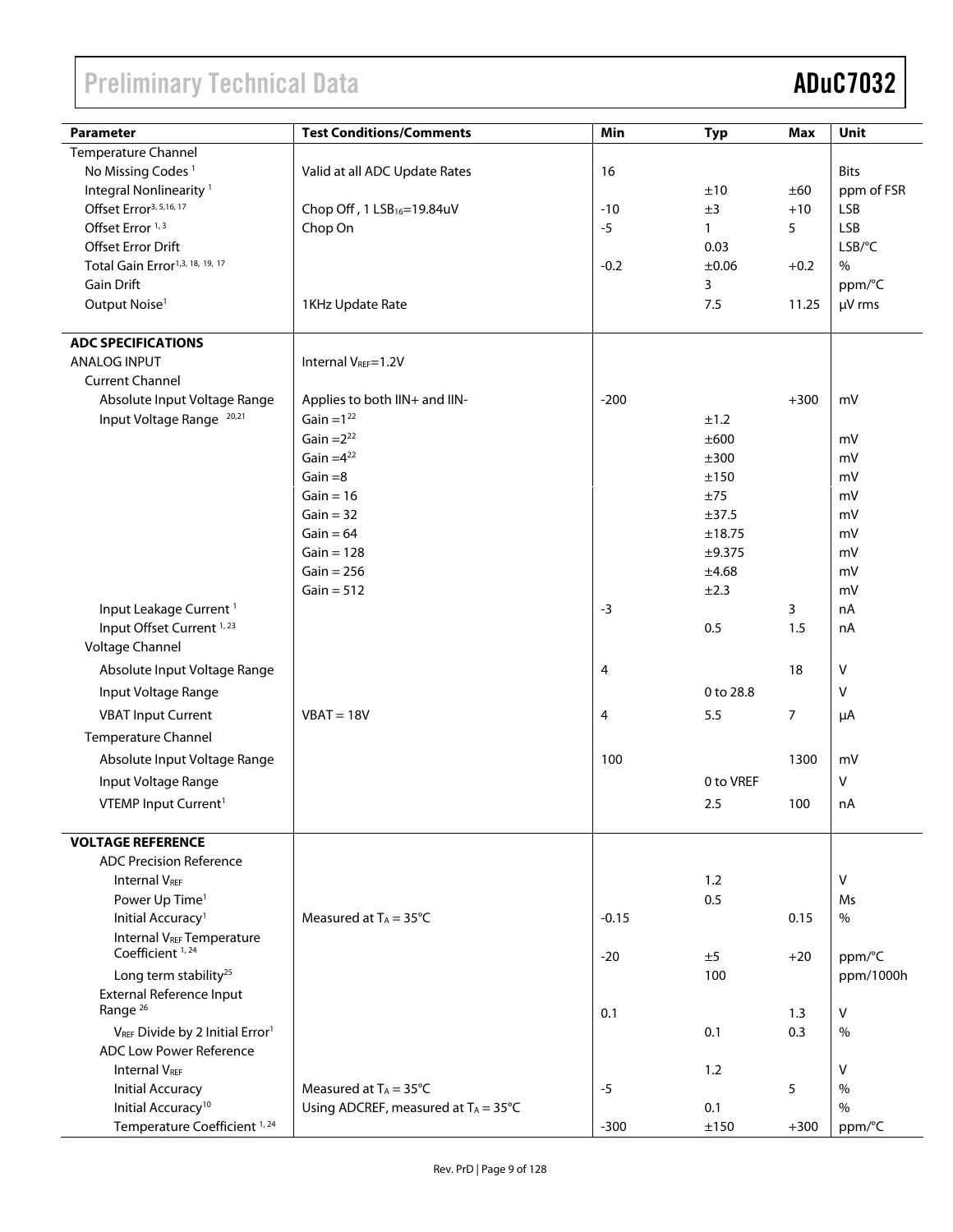| <b>Parameter</b>                   | <b>Test Conditions/Comments</b>          | Min    | <b>Typ</b> | <b>Max</b> | Unit              |
|------------------------------------|------------------------------------------|--------|------------|------------|-------------------|
| <b>RESISTIVE ATTENUATOR</b>        |                                          |        |            |            |                   |
|                                    |                                          |        |            |            |                   |
| Divider Ratio                      |                                          |        | 24         |            |                   |
| <b>Resistor Mismatch Drift</b>     |                                          |        | 3          |            | ppm/°C            |
|                                    |                                          |        |            |            |                   |
| <b>ADC Ground Switch</b>           |                                          |        |            |            |                   |
| Resistance                         | Direct path to ground                    |        | 10         |            | $\Omega$          |
|                                    | 20kΩ Resistor selected                   | 10     | 20         | 30         | $k\Omega$         |
| Input Current                      |                                          |        |            | 6          | mA                |
|                                    |                                          |        |            |            |                   |
| <b>TEMPERATURE SENSOR27</b>        |                                          |        |            |            |                   |
|                                    |                                          |        |            |            |                   |
| Accuracy                           | MCU in power down or standby mode        |        | ±3         |            | °C                |
|                                    | MCU in power down or standby mode        |        |            |            |                   |
|                                    | Temperature Range = -25°C to 65°C        |        | ±2         |            | $^{\circ}{\sf C}$ |
| <b>POWER-ON RESET (POR)</b>        |                                          |        |            |            |                   |
|                                    |                                          |        |            |            |                   |
| POR Trip Level                     | Refers to Voltage at V <sub>DD</sub> pin | 2.85   | 3.0        | 3.15       | V                 |
| <b>POR Hysteresis</b>              |                                          |        | 300        |            | mV                |
| <b>RESET Time-Out from POR</b>     |                                          |        | 20         |            | msec              |
|                                    |                                          |        |            |            |                   |
| <b>LOW VOLTAGE FLAG (LVF)</b>      |                                          |        |            |            |                   |
|                                    |                                          |        |            |            |                   |
| <b>LVF Level</b>                   | Refers to Voltage at V <sub>DD</sub> pin | 1.9    | 2.1        | 2.3        | V                 |
| <b>POWER SUPPLY MONITOR (PSM)</b>  |                                          |        |            |            |                   |
|                                    |                                          |        |            |            |                   |
| PSM Trip Level                     | Refers to Voltage at V <sub>DD</sub> pin |        | 6.0        |            | V                 |
|                                    |                                          |        |            |            |                   |
| <b>WATCHDOG TIMER (WDT)</b>        |                                          |        |            |            |                   |
|                                    |                                          |        |            |            |                   |
| Timeout Period <sup>1</sup>        | 32.768Khz Clock, 256 pre-scale           | 0.008  |            | 512        | sec               |
| <b>Timeout Step Size</b>           |                                          |        | 7.8        |            | msec              |
| <b>FLASH/EE MEMORY<sup>1</sup></b> |                                          |        |            |            |                   |
|                                    |                                          |        |            |            |                   |
| Endurance <sup>28</sup>            | 32.768Khz Clock, 256 pre-scale           | 10,000 |            |            | Cycles            |
| Data Retention <sup>29</sup>       | $T_J = 85$ °C                            | 20     |            |            | Years             |
| <b>DIGITAL INPUTS</b>              |                                          |        |            |            |                   |
|                                    | All digital inputs except NTRST          |        |            |            |                   |
| Input Leakage Current              | Input (High) = REG_DVDD                  |        | ±1         | ±10        | μA                |
| Input Pull-up Current              | Input $(Low) = 0V$                       | 10     | 20         | 80         | μA                |
| <b>Input Capacitance</b>           |                                          |        | 10         |            | pF                |
| Input Leakage Current              | NTRST Only : Input (Low) = 0V            |        | ±1         | ±10        |                   |
| Input Pull-down Current            | NTRST Only: Input (High) = REG_DVDD      | 30     | 55         | 100        | μA<br>μA          |
|                                    |                                          |        |            |            |                   |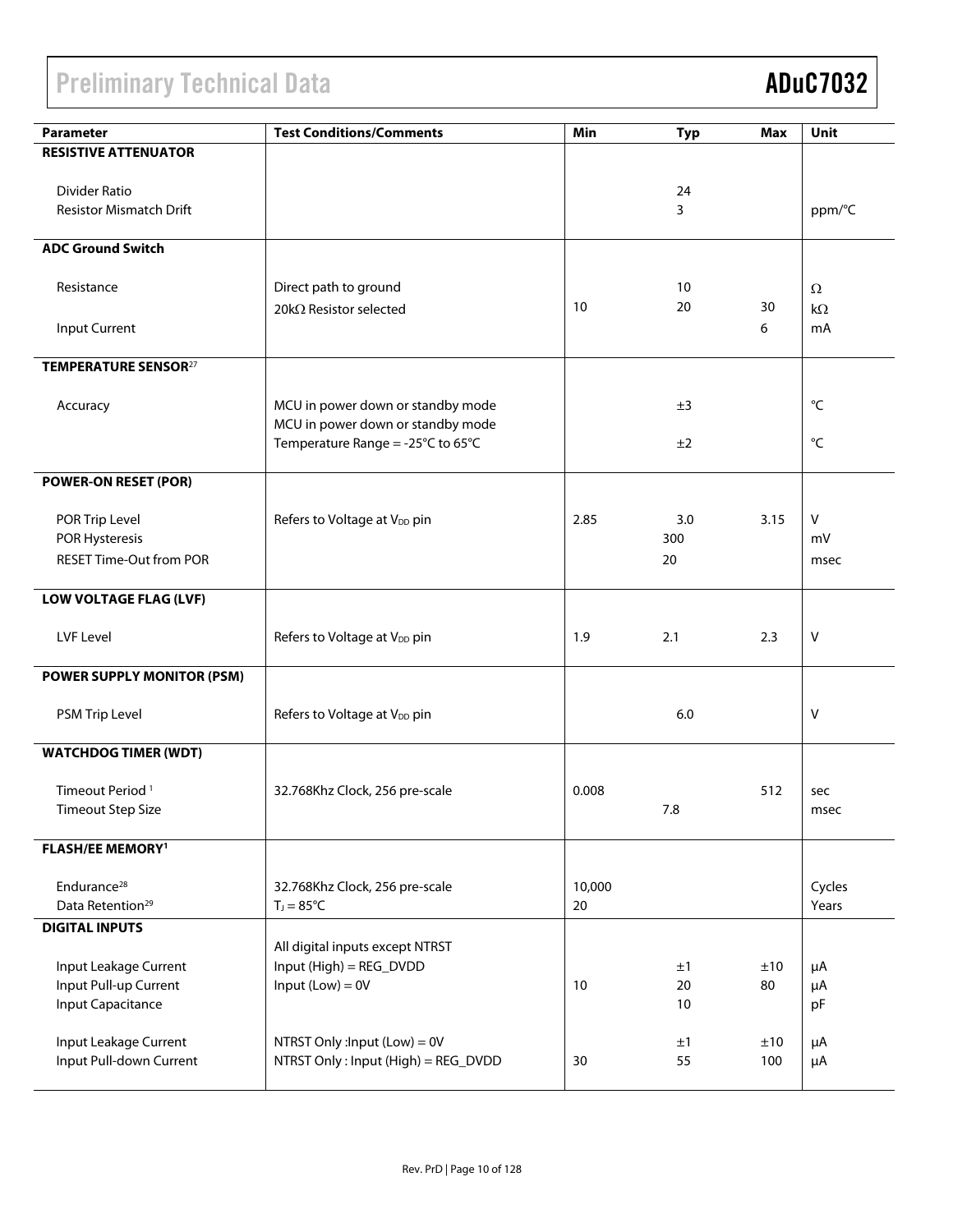| <b>Parameter</b>                                    | <b>Test Conditions/Comments</b>                                                     | Min    | <b>Typ</b>     | <b>Max</b> | Unit        |
|-----------------------------------------------------|-------------------------------------------------------------------------------------|--------|----------------|------------|-------------|
| <b>LOGIC INPUTS<sup>1</sup></b>                     |                                                                                     |        |                |            |             |
|                                                     | All Logic inputs                                                                    |        |                |            |             |
| VINL, Input Low Voltage                             |                                                                                     |        |                | 0.4        | V           |
| VINH, Input High Voltage                            |                                                                                     | 2.0    |                |            | V           |
|                                                     |                                                                                     |        |                |            |             |
| <b>CRYSTAL OSCILLATOR<sup>1</sup></b>               |                                                                                     |        |                |            |             |
|                                                     |                                                                                     |        |                |            |             |
| Logic Inputs, XTAL1 Only<br>VINL, Input Low Voltage |                                                                                     |        |                | 0.8        | v           |
| VINH, Input High Voltage                            |                                                                                     | 1.7    |                |            | V           |
| XTAL1 Capacitance                                   |                                                                                     |        | 12             |            | pF          |
| XTAL2 Capacitance                                   |                                                                                     |        | 12             |            | pF          |
|                                                     |                                                                                     |        |                |            |             |
| <b>ON-CHIP OSCILLATORS</b>                          |                                                                                     |        |                |            |             |
|                                                     |                                                                                     |        |                |            |             |
| Low Power Oscillator<br>Accuracy <sup>30</sup>      | Includes drift data from 1000hr life-test                                           | -6     | 131.072        | 3          | kHz<br>$\%$ |
|                                                     |                                                                                     |        |                |            |             |
| <b>Precision Oscillator</b>                         |                                                                                     |        | 131.072        |            | kHz         |
| Accuracy                                            | Includes drift data from 1000hr life-test                                           | $-1.2$ |                | 1.2        | $\%$        |
|                                                     |                                                                                     |        |                |            |             |
| <b>MCU CLOCK RATE</b>                               |                                                                                     |        |                |            |             |
|                                                     | 8 programmable core clock selections within                                         | 0.160  | 10.24          | 20.48      | MHz         |
| <b>MCU START-UP TIME</b>                            | this range (binary divisions 1,2,4,864, 128)                                        |        |                |            |             |
|                                                     |                                                                                     |        |                |            |             |
| at Power-On                                         | Includes kernel power-on execution time                                             |        | 25             |            | msec        |
| after Reset Event                                   | Includes kernel power-on execution time                                             |        | 5              |            | msec        |
| From MCU Power-Down                                 |                                                                                     |        |                |            |             |
| <b>Oscillator Running</b>                           |                                                                                     |        |                |            |             |
| Wakeup from Interrupt                               |                                                                                     |        | $\overline{2}$ |            | msec        |
|                                                     |                                                                                     |        |                |            |             |
| Wakeup from LIN                                     |                                                                                     |        | $\overline{2}$ |            | msec        |
| <b>Crystal Powered Down</b>                         |                                                                                     |        |                |            |             |
| Wakeup from Interrupt                               |                                                                                     |        | 500            |            | msec        |
| Internal PLL Lock Time                              |                                                                                     |        | 1              |            | msec        |
| <b>LIN I/O General</b>                              |                                                                                     |        |                |            |             |
| <b>Baud Rate</b>                                    |                                                                                     | 1000   |                | 20000      | Bits/sec    |
| <b>VDD</b>                                          | Supply Voltage Range for which the LIN                                              |        |                |            |             |
|                                                     | interface is functional                                                             | 7      |                | 18         | V           |
|                                                     |                                                                                     |        | 5.5            |            |             |
| Input capacitance                                   |                                                                                     |        |                |            | pF          |
| LIN comparator response                             | Using 220hm resistor                                                                |        | 38             | 90         | μs          |
| timeError! Bookmark not defined.                    |                                                                                     |        |                |            |             |
| <b>ILIN DOM MAX</b>                                 | Current Limit for driver when LIN Bus is in                                         |        |                |            |             |
|                                                     | dominant state. $V_{BAT} = V_{BAT (MAX)}$                                           | 40     |                | 200        | mA          |
| LIN_PAS_REC                                         | Driver Off; 7.0V < V <sub>BUS</sub> < 18V; V <sub>DD</sub> = V <sub>LIN</sub> -0.7V |        |                | 20         | μA          |
| $I_{LIN\_PAS\_DOM}$ <sup>1</sup>                    | Input Leakage VLIN = 0V                                                             | $-1$   |                |            | mA          |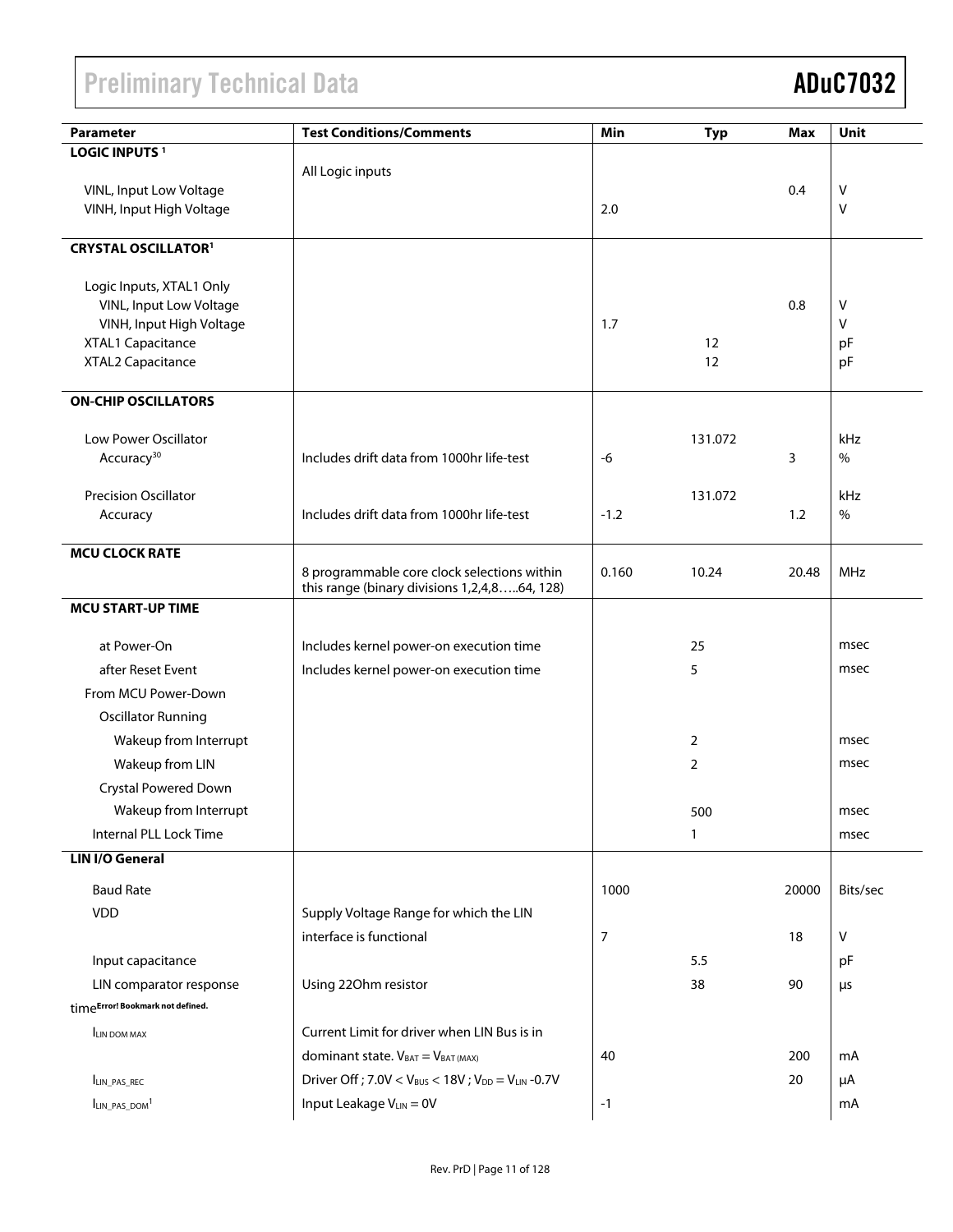| <b>Parameter</b>                            | <b>Test Conditions/Comments</b>                                    | Min                  | <b>Typ</b>          | <b>Max</b>           | Unit                    |
|---------------------------------------------|--------------------------------------------------------------------|----------------------|---------------------|----------------------|-------------------------|
| $I_{LIN\_NO\_GND}^{31}$                     | Control Unit disconnected from ground                              |                      |                     |                      |                         |
|                                             | $GND = V_{DD}$ ; OV V <sub>LIN</sub> < 18V; V <sub>BAT</sub> = 12V | $-1$                 |                     | 1                    | mA                      |
| $V_{LIN\_DOM}$ <sup>1</sup>                 | LIN Receiver Dominant State, VDD > 7.0V                            |                      |                     | 0.4V <sub>DD</sub>   | $\overline{\mathsf{v}}$ |
| $V_{LIN\_REC}$ <sup>1</sup>                 | LIN Receiver Recessive State, VDD > 7.0V                           | $0.6V_{DD}$          |                     |                      | V                       |
| $V_{LIN\_CNT}$ <sup>1</sup>                 | LIN Receiver Centre Voltage, VDD > 7.0V                            | 0.475V <sub>DD</sub> | 0.5 V <sub>DD</sub> | 0.525V <sub>DD</sub> | V                       |
| $V_{HYS}$ <sup>1</sup>                      | LIN Receiver Hysteresis Voltage                                    |                      |                     | 0.175V <sub>DD</sub> | V                       |
| VLIN_DOM_DRV_LOSUP1                         | LIN Dominant Output Voltage. V <sub>DD</sub> 7V, RL 500 $\Omega$   |                      |                     | 1.2                  | V                       |
| VLIN_DOM_DRV_HISUP                          | LIN Dominant Output Voltage. V <sub>DD</sub> 18V, RL 500 $\Omega$  |                      |                     | 2                    | V                       |
| V <sub>LIN</sub> DOM DRV LOSUP <sup>1</sup> | LIN Dominant Output Voltage. V <sub>DD</sub> 7V, RL 1000 $\Omega$  | 0.6                  |                     |                      | V                       |
| $V_{LIN\_DOM\_DRV\_HISUP}$ <sup>1</sup>     | LIN Dominant Output Voltage. V <sub>DD</sub> 18V, RL 1000 $\Omega$ | 0.8                  |                     |                      | V                       |
| VLIN_RECESSIVE                              | LIN Recessive Output Voltage                                       | $0.8 V_{DD}$         |                     |                      | $\mathsf V$             |
| V <sub>BAT</sub> -Shift <sup>31</sup>       |                                                                    | 0                    |                     | 0.1V <sub>DD</sub>   | $\sf V$                 |
| GND-Shift <sup>31</sup>                     |                                                                    | 0                    |                     | $0.1V_{DD}$          | V                       |
|                                             |                                                                    |                      |                     |                      |                         |
| $R_{\text{s}lave}$                          | Slave Termination Resistance                                       | 20                   | 30                  | 47                   | KΩ                      |
| V <sub>Serial</sub> Diode <sup>31</sup>     | Voltage Drop at the serial diode D <sub>Ser_Int</sub>              | 0.4                  | 0.7                 | 1                    | V                       |
|                                             |                                                                    |                      |                     |                      |                         |
| LIN I/O General Contd.                      |                                                                    |                      |                     |                      |                         |
|                                             |                                                                    |                      |                     |                      |                         |
| Transmit Propagation Delay <sup>1</sup>     | $VDD_{MIN} = 7V$                                                   |                      |                     | 4                    | $\mu$ s                 |
|                                             |                                                                    |                      |                     |                      |                         |
|                                             | Bus Load Conditions (CBUS    RBUS):                                |                      |                     |                      |                         |
|                                             | 1nF  1k $\Omega$ ; 6.8nF   660 $\Omega$ ; 10nF    500 $\Omega$     |                      |                     |                      |                         |
| Symmetry of Transmit                        |                                                                    |                      |                     |                      |                         |
| Propagation Delay <sup>1</sup>              | $VDD_{MIN} = 7V$                                                   | $-2$                 |                     | $\overline{2}$       | μs                      |
|                                             |                                                                    |                      |                     |                      |                         |
| Receive Propagation Delay <sup>1</sup>      | $VDD_{MIN} = 7V$                                                   |                      |                     | 6                    | us                      |
|                                             |                                                                    |                      |                     |                      |                         |
| Symmetry of Receive                         |                                                                    |                      |                     |                      |                         |
| Propagation Delay <sup>1</sup>              | $VDD_{MIN} = 7V$                                                   | $-2$                 |                     | $\overline{2}$       | μs                      |
| <b>LIN V1.3 Specification</b>               | Bus Load Conditions (CBUS    RBUS):                                |                      |                     |                      |                         |
|                                             |                                                                    |                      |                     |                      |                         |
|                                             | 1nF  1k $\Omega$ ; 6.8nF   660 $\Omega$ ; 10nF    500 $\Omega$     |                      |                     |                      |                         |
| dV                                          | Slew Rate                                                          |                      |                     |                      |                         |
|                                             | Dominant and recessive Edges $V_{BAT} = 18V$                       | 1                    | $\overline{2}$      | 3                    | $V/\mu s$               |
|                                             | Slew Rate                                                          |                      |                     |                      |                         |
| $d{\cal V}$                                 | Dominant and recessive Edges VBAT = 7V                             | 0.5                  |                     | 3                    | $V/\mu s$               |
| dt                                          |                                                                    |                      |                     |                      |                         |
| t <sub>sym</sub>                            | Symmetry of rising and falling edge $V_{BAT} = 18V$                | $-5$                 |                     | 5                    | μs                      |
| t <sub>sym</sub> 1                          | Symmetry of rising and falling edge $V_{BAT} = 7V$                 | $-4$                 |                     | 4                    | μs                      |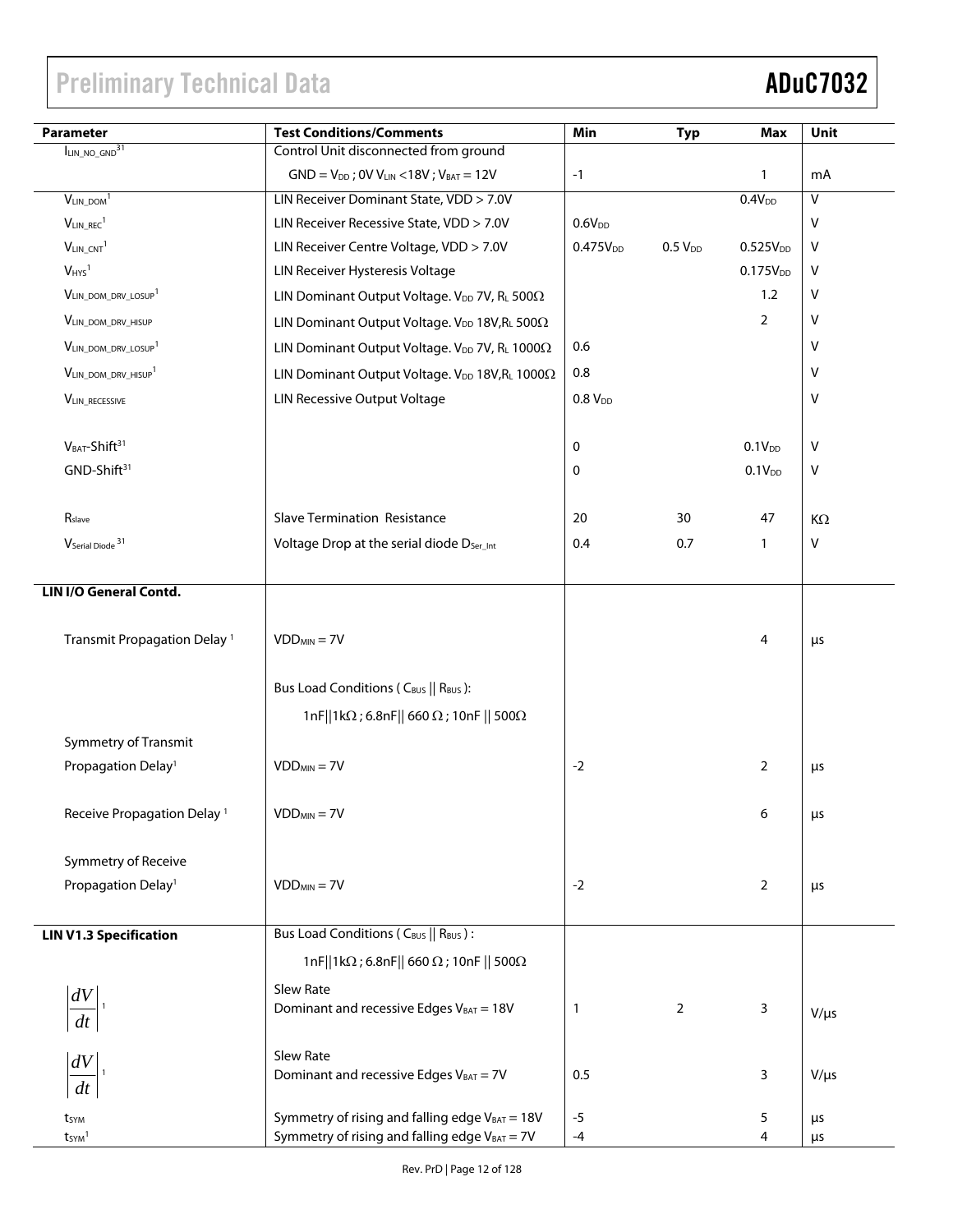| Parameter                                                 | <b>Test Conditions/Comments</b>                                            | Min   | <b>Typ</b> | Max   | Unit          |
|-----------------------------------------------------------|----------------------------------------------------------------------------|-------|------------|-------|---------------|
|                                                           |                                                                            |       |            |       |               |
|                                                           |                                                                            |       |            |       |               |
| <b>LIN V2.0 Specification</b>                             | Bus Load Conditions (C <sub>BUS</sub>    R <sub>BUS</sub> ):               |       |            |       |               |
|                                                           |                                                                            |       |            |       |               |
|                                                           | $1n$ F  1k $\Omega$ ; 6.8nF   660 $\Omega$ ; 10nF    500 $\Omega$          |       |            |       |               |
| D <sub>1</sub>                                            | Duty Cycle 1                                                               |       |            |       |               |
|                                                           | $TH_{REC(MAX)} = 0.744 * V_{BAT}$<br>$TH_{DOM(MAX)} = 0.581 * V_{BAT}$     |       |            |       |               |
|                                                           | $V_{SUP} = 7.0V18V$ ; $t_{BIT} = 50 \mu s$                                 |       |            |       |               |
|                                                           | $D1 = t_{BUS REC(MIN)} / (2 * t_{BIT})$                                    | 0.396 |            |       |               |
| D <sub>2</sub>                                            | Duty Cycle 2                                                               |       |            |       |               |
|                                                           | $TH_{REC(MIN)} = 0.284 * V_{BAT}$                                          |       |            |       |               |
|                                                           | $TH$ <sub>DOM(MIN)</sub> = 0.422 $*$ V <sub>BAT</sub>                      |       |            |       |               |
|                                                           | $V_{SUP} = 7.0V18V$ ; $t_{BIT} = 50 \mu s$                                 |       |            |       |               |
|                                                           | $D2 = t_{BUS\_REC(MAX)} / (2 * t_{BIT})$                                   |       |            | 0.581 |               |
| Wake                                                      |                                                                            |       |            |       |               |
|                                                           | $R_L = 1kOhm$ , $C_{BUS} = 91nF$ , $R_{LIMIT} = 39Ohms$                    |       |            |       |               |
|                                                           |                                                                            |       |            |       |               |
| VDD <sup>1</sup>                                          | Supply Voltage Range for which the Wake Pin is<br>functional               |       |            |       |               |
| V <sub>OH</sub> <sup>32</sup>                             |                                                                            | 7     |            | 18    | $\vee$<br>V   |
| $V_{OL}$ <sup>32</sup>                                    | Output High Level<br><b>Output Low Level</b>                               | 5     |            | 2     | $\vee$        |
| V <sub>IH</sub>                                           | Input High Level                                                           | 4.6   |            |       | $\vee$        |
| $V_{IL}$                                                  | Input Low Level                                                            |       |            | 1.2   | V             |
| Monoflop Timeout                                          | <b>Timeout Period</b>                                                      |       | 1.3        |       | sec           |
| <b>Package Thermal Specifications</b>                     |                                                                            |       |            |       |               |
| Thermal Shutdown <sup>33</sup>                            |                                                                            | 140   | 150        | 160   | °C            |
|                                                           |                                                                            |       |            |       |               |
| Thermal Impedance $(\theta_{ja})^{34}$                    | 48 LQFP, Stacked Die                                                       |       |            |       |               |
|                                                           | <b>Top Die</b>                                                             |       | 50         |       | $\degree$ C/W |
|                                                           | <b>Bottom Die</b>                                                          |       | 25         |       | °C/W          |
| <b>POWER REQUIREMENTS</b>                                 |                                                                            |       |            |       |               |
|                                                           |                                                                            |       |            |       |               |
| Power Supply Voltages                                     |                                                                            |       |            |       |               |
| V <sub>DD</sub> (Battery Supply)                          |                                                                            | 3.5   |            | 18    | $\mathsf{V}$  |
| REG_DV <sub>DD</sub> , REG_AV <sub>DD</sub> <sup>35</sup> |                                                                            | 2.5   | 2.6        | 2.7   | $\mathsf{V}$  |
| Power Consumption                                         |                                                                            |       |            |       |               |
| I <sub>DD</sub> - MCU Normal Mode <sup>36</sup>           | MCU Clock Rate = 10.24MHz, ADC Off                                         |       | 10         | 20    | mA            |
| I <sub>DD</sub> - MCU Normal Mode <sup>36</sup>           | MCU Clock Rate = 20.48MHz, ADC Off                                         |       | 20         |       | mA            |
| I <sub>DD</sub> - MCU Powered Down <sup>1</sup>           | ADC Low Power Mode, measured over an                                       |       |            |       |               |
|                                                           | ambient temperature range of -10°C to +40°C<br>(Continuous ADC Conversion) |       | 300        | 400   |               |
| I <sub>DD</sub> -MCU Powered Down <sup>1</sup>            | ADC Low Power Mode, measured over an                                       |       |            |       | μA            |
|                                                           | ambient temperature range of -40°C to +85°C                                |       |            |       |               |
|                                                           | (Continuous ADC Conversion)                                                |       | 300        | 500   | μA            |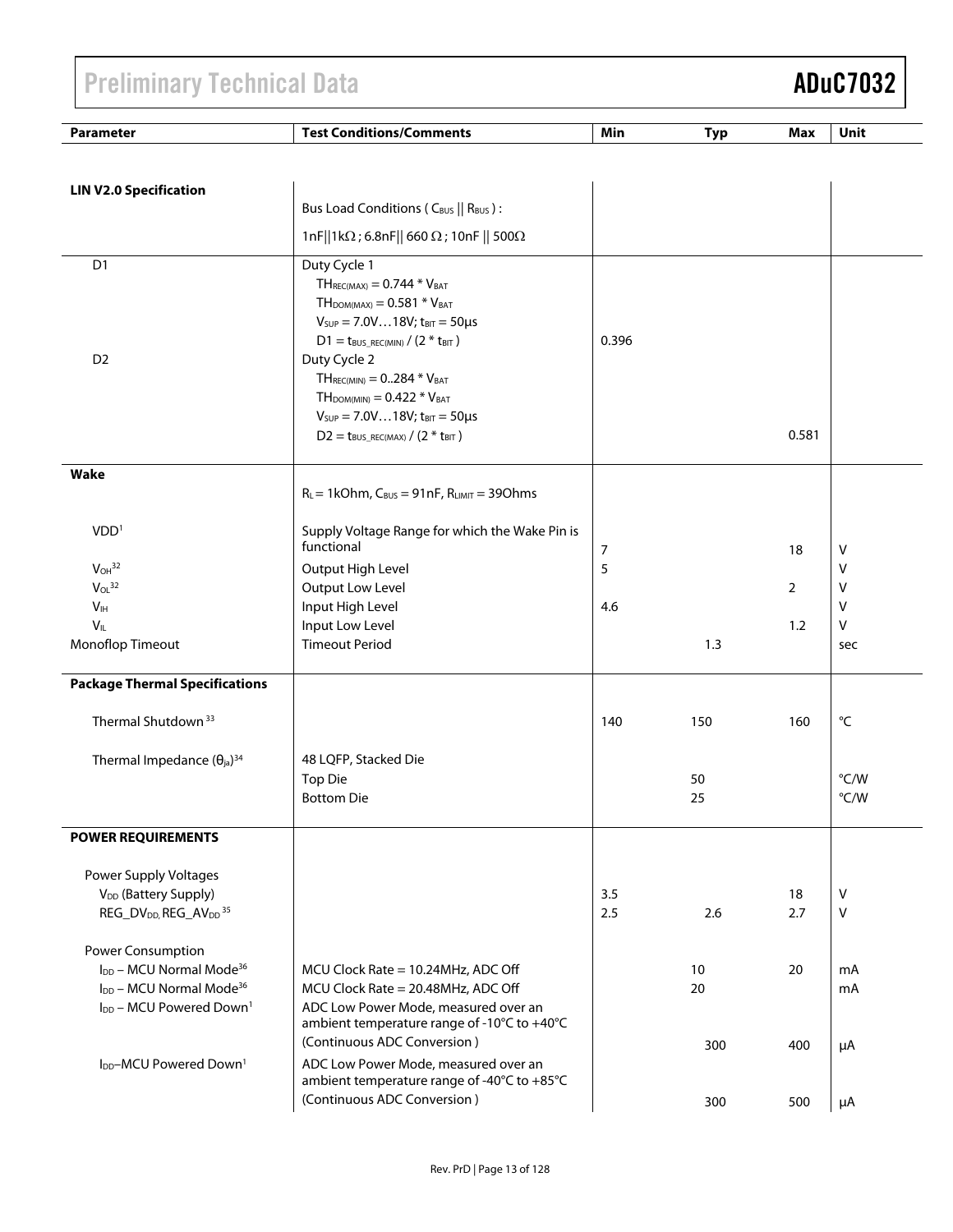| <b>Parameter</b>                          | <b>Test Conditions/Comments</b>                                                                                                                                           | Min | Typ | Max | Unit |
|-------------------------------------------|---------------------------------------------------------------------------------------------------------------------------------------------------------------------------|-----|-----|-----|------|
| $Inp - MCU$ Powered Down <sup>1</sup>     | ADC Low Power-Plus Mode, measured over an<br>ambient temperature range of -10 $\degree$ C to +40 $\degree$ C                                                              |     |     |     |      |
|                                           | (Continuous ADC Conversion)                                                                                                                                               |     | 520 | 700 | μA   |
| I <sub>DD</sub> – MCU Powered Down        | Average Current, Measured with Wake and<br>Watchdog Timer clocked from Low Power<br>Oscillator                                                                            |     | 120 | 300 | μA   |
| In – MCU Powered Down <sup>1</sup>        | Average Current, Measured with Wake and<br>Watchdog Timer clocked from Low Power<br>Oscillator over an ambient temperature range of<br>$-10^{\circ}$ C to $+40^{\circ}$ C |     | 120 | 175 | μA   |
| I <sub>DD</sub> – Current ADC             |                                                                                                                                                                           |     | 1.7 |     | mA   |
| l <sub>DD</sub> – Voltage/Temperature ADC | Per ADC                                                                                                                                                                   |     | 0.5 |     | mA   |
| I <sub>DD</sub> - Precision Oscillator    |                                                                                                                                                                           |     | 400 |     | μA   |

<sup>1</sup> These numbers are not production tested but are guaranteed by design and/or characterization data at production release<br><sup>2</sup> Valid for Current ADC Gain setting of PGA–4 to 64

<sup>2</sup> Valid for Current ADC Gain setting of PGA=4 to 64

3 These numbers include temperature drift

4 Tested at Gain Range=4, Self-Offset Calibration will remove this error.

 $^5$  Measured with an internal short after an initial offset calibration.<br> $^6$  Measured with an internal short

Measured with an internal short

<sup>7</sup> These numbers include internal reference temperature drift.<br><sup>8</sup> Eactory Calibrated at Gain – 1

 $8$  Factory Calibrated at Gain = 1.

<sup>9</sup> System calibration at specific gain range will remove the error at this gain range

<sup>10</sup> When used in conjunction with ADCREF, the Low Power Mode Reference error MMR.

11 Using ADC Normal Mode Voltage Reference

<sup>12</sup> Typical Noise in Low Power modes is measured with Chop enabled.

<sup>13</sup> Voltage Channel Specifications include resistive attenuator input stage 14 System Calibration will remove this error

<sup>15</sup> rms noise is referred to Voltage attenuator input, for example at F<sub>ADC</sub>=1KHz, typical rms noise at the ADC input is 7.5uV, scaled by the attenuator (24) yields these input referred noise figures

<sup>16</sup> ADC Self Offset calibration will remove this error.

17 Valid after an initial Self Calibration

<sup>18</sup> Factory calibrated for the internal temperature sensor during final production test.

19 System Calibration will remove this error

 $^{20}$  In ADC Low Power Mode the input range is fixed at ±9.375mV. In ADC Low Power Plus Mode the input range is fixed at ±2.34375mV.

<sup>21</sup> It is possible to extend the ADC input range by up to 10% by modifying the factory set value of the Gain Calibration register or using system calibration. This approach can also be used to reduce the ADC Input Range (LSB Size).

<sup>22</sup> Limited by minimum absolute input voltage range.

<sup>23</sup> Valid for a differential input less than 10mV

24 Measured using Box Method

<sup>25</sup> The long-term stability specification is non cumulative. The drift in subsequent 1,000 hour periods is significantly lower than in the first 1,000 hour period.

<sup>26</sup> References of up to REG\_AVDD can be accommodated by enabling an internal Divide-by-2

<sup>27</sup> Die Temperature.<br><sup>28</sup> Endurance is qualified to 10,000 cycles as per JEDEC Std. 22 method A117 and measured at -40°C, +25°C and +125°C. Typical endurance at 25°C is 170,000 cycles.

<sup>29</sup> Retention lifetime equivalent at junction temperature (Tj) = 85°C as per JEDEC Std. 22 method A117. Retention lifetime will de-rate with junction temperature.<br><sup>30</sup> Low Power oscillator can be calibrated against eithe

34 Thermal Impedance can be used to calculate the thermal gradient from ambient to die temperature.

<sup>35</sup> Internal Regulated Supply available at REG\_DVDD (I<sub>SOURCE</sub> =5mA), and REG\_AVDD (I<sub>SOURCE</sub> =1mA)<br><sup>36</sup> Typical, additional supply current consumed during Flash memory program and erase cycles is 7mA and 5mA respectivel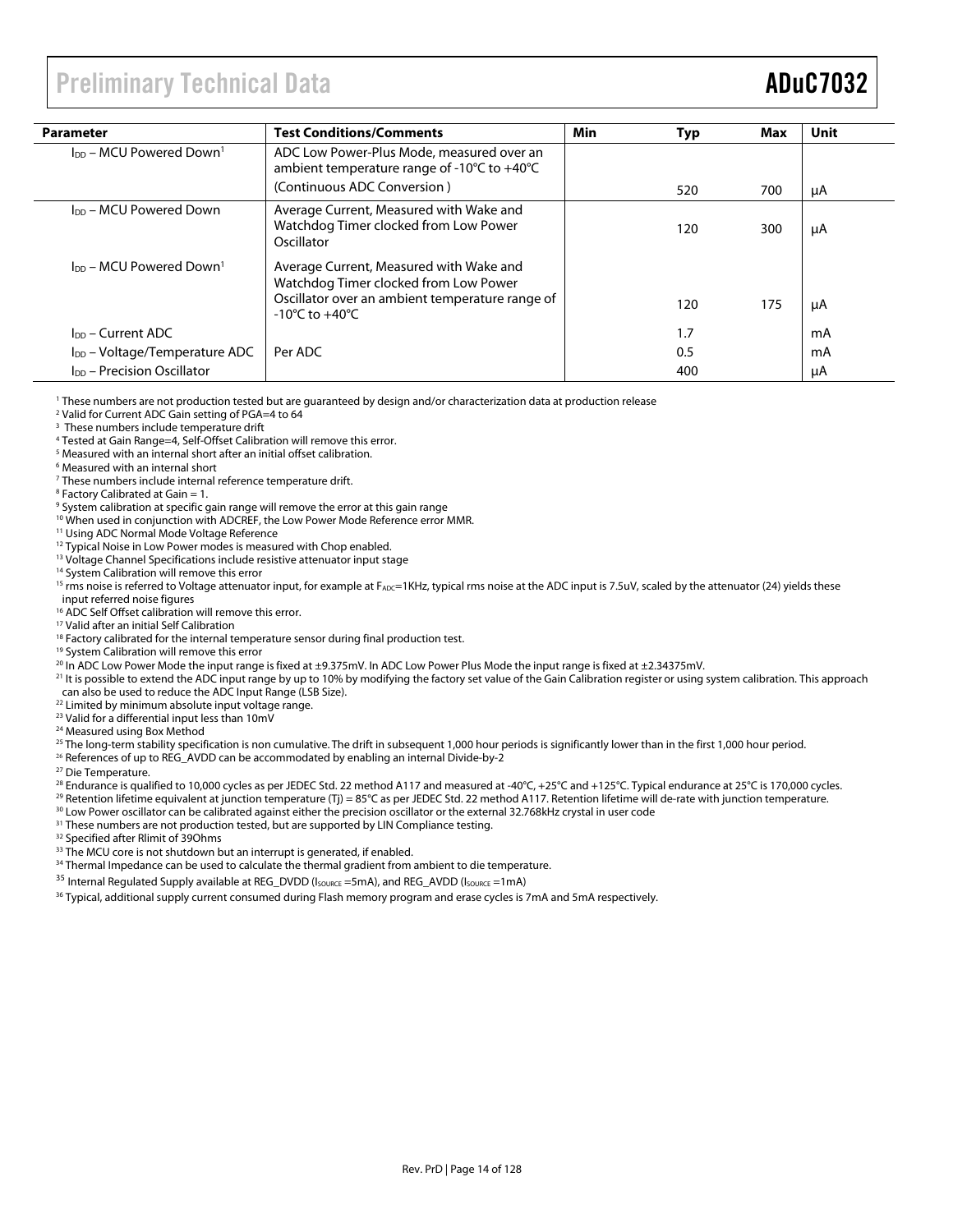### **TIMING SPECIFICATIONS**

### **SPI Timing Specifications**

| <b>Parameter</b> | <b>Description</b>                       | Min | <b>Typ</b>                     | Max | <b>Unit</b> |
|------------------|------------------------------------------|-----|--------------------------------|-----|-------------|
| tsL              | SCLOCK low pulsewidth                    |     | $(SPIDIV + 1) \times t_{HCLK}$ |     | ns          |
| tsh              | SCLOCK high pulsewidth                   |     | $(SPIDIV + 1) \times t_{HCLK}$ |     | ns          |
| t <sub>DAV</sub> | Data output valid after SCLOCK edge      |     |                                |     | ns          |
| t <sub>DSU</sub> | Data input setup time before SCLOCK edge |     |                                |     | ns          |
| $t_{DHD}$        | Data input hold time after SCLOCK edge   |     |                                |     | ns          |
| t <sub>DF</sub>  | Data output fall time                    |     |                                |     | ns          |
| $t_{DR}$         | Data output rise time                    |     |                                |     | ns          |
| tsr              | SCLOCK rise time                         |     |                                |     | ns          |
| tsF              | <b>SCLOCK fall time</b>                  |     |                                |     | ns          |

Table 2 : SPI Master Mode Timing (PHASE Mode = 1)



Figure 2. SPI Master Mode Timing (PHASE Mode = 1)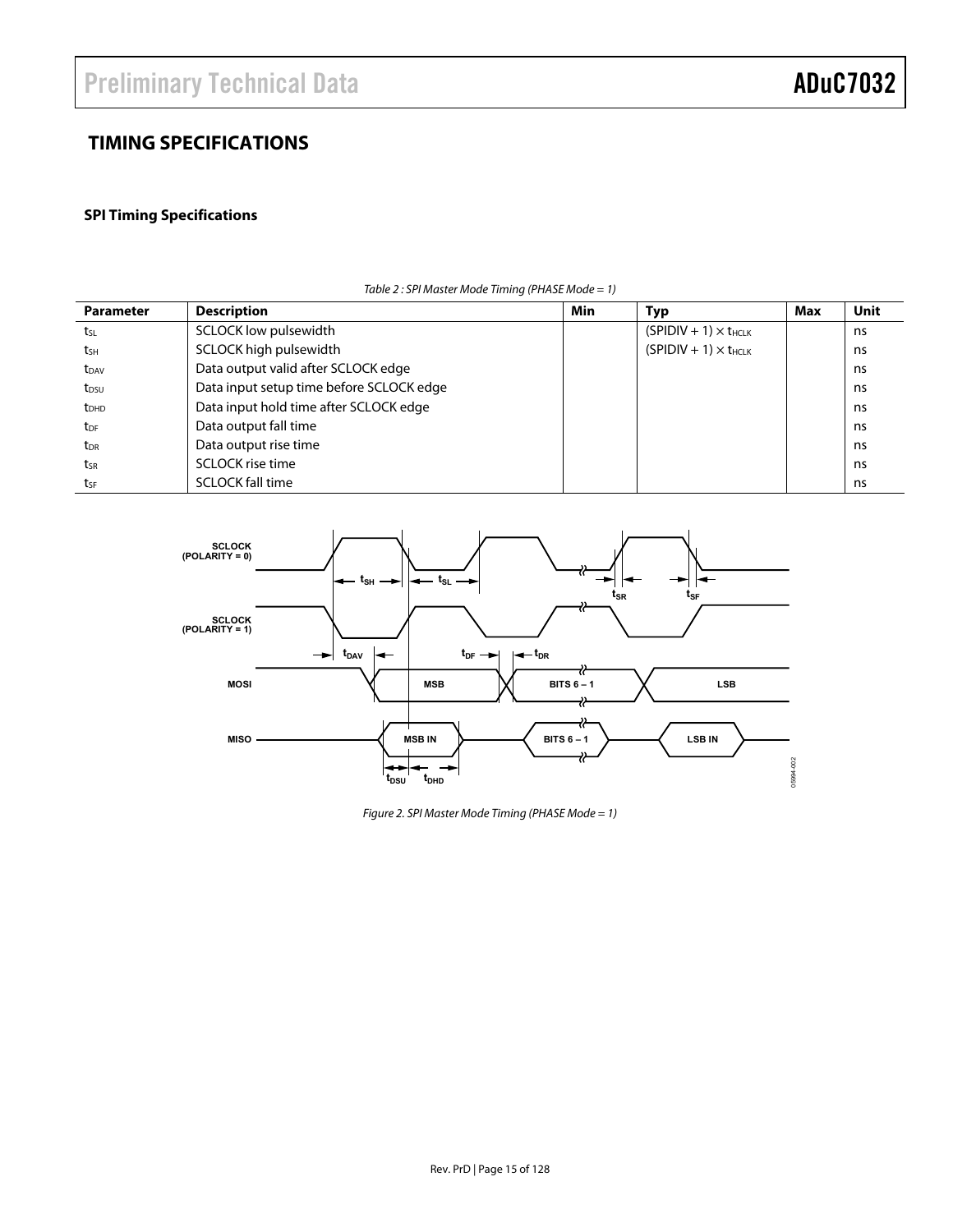Table 3 : SPI Master Mode Timing (PHASE Mode = 0)

| Parameter               | <b>Description</b>                       | Min | Typ                            | Max | Unit |
|-------------------------|------------------------------------------|-----|--------------------------------|-----|------|
| tsı                     | SCLOCK low pulsewidth                    |     | $(SPIDIV + 1) \times t_{HCIK}$ |     | ns   |
| tsн                     | SCLOCK high pulsewidth                   |     | $(SPIDIV + 1) \times t_{HCLK}$ |     | ns   |
| t <sub>DAV</sub>        | Data output valid after SCLOCK edge      |     |                                |     | ns   |
| t <sub>DOSU</sub>       | Data output setup before SCLOCK edge     |     |                                |     | ns   |
| t <sub>DSU</sub>        | Data input setup time before SCLOCK edge |     |                                |     | ns   |
| <b>t</b> <sub>DHD</sub> | Data input hold time after SCLOCK edge   |     |                                |     | ns   |
| $t_{DF}$                | Data output fall time                    |     |                                |     | ns   |
| t <sub>DR</sub>         | Data output rise time                    |     |                                |     | ns   |
| tsr                     | SCLOCK rise time                         |     |                                |     | ns   |
| tse                     | <b>SCLOCK fall time</b>                  |     |                                |     | ns   |



Figure 3. SPI Master Mode Timing (PHASE Mode = 0)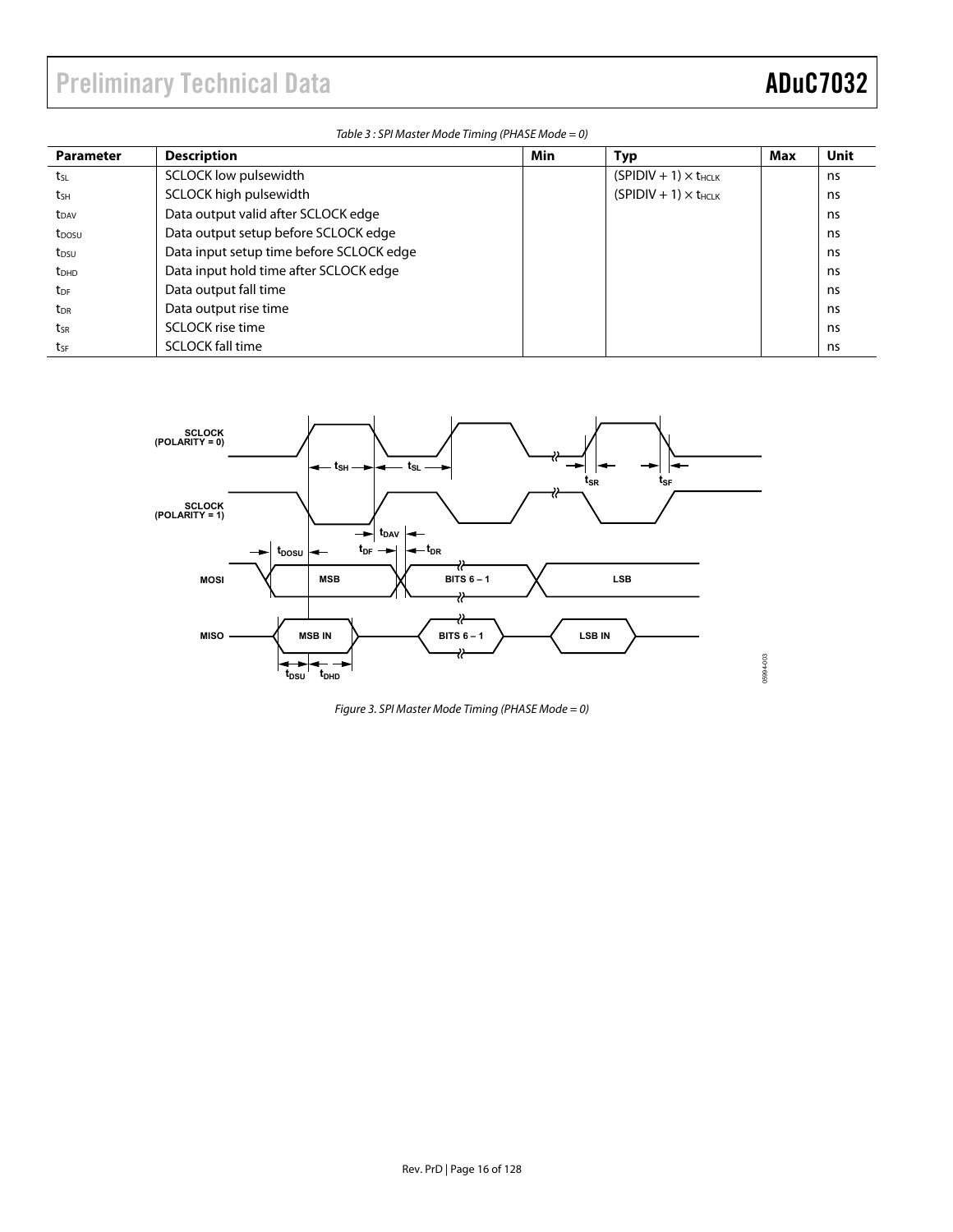Table 4 : SPI Slave Mode Timing (PHASE Mode = 1)

| <b>Parameter</b>        | <b>Description</b>                       | <b>Min</b> | Typ                            | Max | <b>Unit</b> |
|-------------------------|------------------------------------------|------------|--------------------------------|-----|-------------|
| $t_{CS}$                | CS to SCLOCK edge                        |            |                                |     | ns          |
| tsL                     | SCLOCK low pulsewidth                    |            | $(SPIDIV + 1) \times t_{HCLK}$ |     | ns          |
| tsh                     | SCLOCK high pulsewidth                   |            | $(SPIDIV + 1) \times t_{HCLK}$ |     | ns          |
| t <sub>DAV</sub>        | Data output valid after SCLOCK edge      |            |                                |     | ns          |
| t <sub>DSU</sub>        | Data input setup time before SCLOCK edge |            |                                |     | ns          |
| <b>t</b> <sub>DHD</sub> | Data input hold time after SCLOCK edge   |            |                                |     | ns          |
| $t_{DF}$                | Data output fall time                    |            |                                |     | ns          |
| t <sub>DR</sub>         | Data output rise time                    |            |                                |     | ns          |
| tsr                     | SCLOCK rise time                         |            |                                |     | ns          |
| tsF                     | <b>SCLOCK</b> fall time                  |            |                                |     | ns          |
| tses                    | CS high after SCLOCK edge                |            |                                |     | ns          |



Figure 4. SPI Slave Mode Timing (PHASE Mode = 1)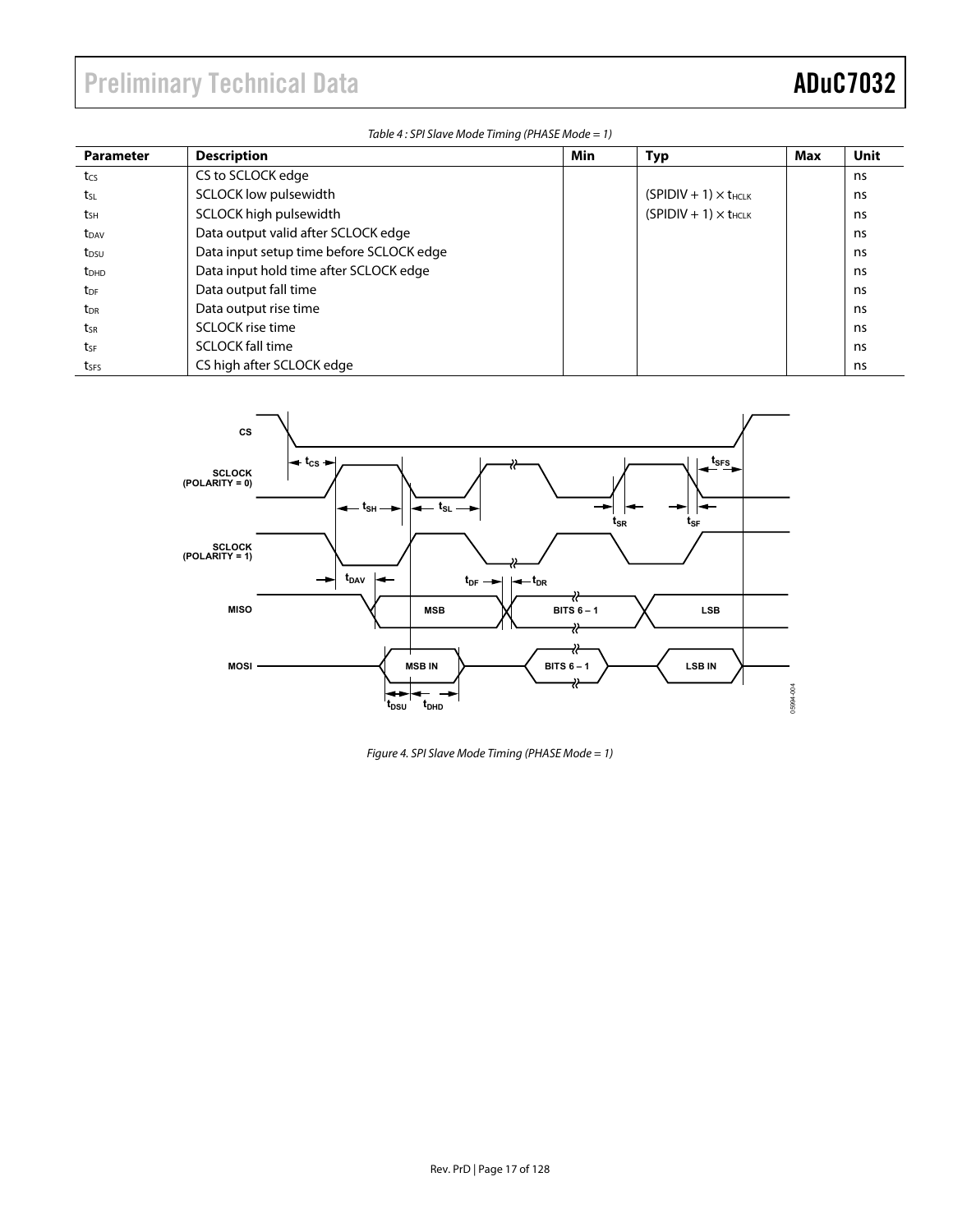Table 5 : SPI Slave Mode Timing (PHASE Mode =  $0$ )

| <b>Parameter</b>        | <b>Description</b>                       | Min | <b>Typ</b>                              | Max | <b>Unit</b> |
|-------------------------|------------------------------------------|-----|-----------------------------------------|-----|-------------|
| t <sub>cs</sub>         | CS to SCLOCK edge                        |     |                                         |     | ns          |
| tsL                     | SCLOCK low pulsewidth                    |     | $(SPIDIV + 1) \times t_{HCLK}$          |     | ns.         |
| tsH                     | SCLOCK high pulsewidth                   |     | $(SPIDIV + 1) \times$ t <sub>HCLK</sub> |     | ns.         |
| t <sub>DAV</sub>        | Data output valid after SCLOCK edge      |     |                                         |     | ns          |
| t <sub>DSU</sub>        | Data input setup time before SCLOCK edge |     |                                         |     | ns          |
| <b>t</b> <sub>DHD</sub> | Data input hold time after SCLOCK edge   |     |                                         |     | ns.         |
| t <sub>DF</sub>         | Data output fall time                    |     |                                         |     | ns.         |
| t <sub>DR</sub>         | Data output rise time                    |     |                                         |     | ns          |
| tsr                     | SCLOCK rise time                         |     |                                         |     | ns.         |
| tsf                     | <b>SCLOCK fall time</b>                  |     |                                         |     | ns.         |
| t <sub>pocs</sub>       | Data output valid after CS edge          |     |                                         |     | ns          |
| tsfs                    | CS high after SCLOCK edge                |     |                                         |     | ns          |



Figure 5 : SPI Slave Mode Timing (PHASE Mode = 0)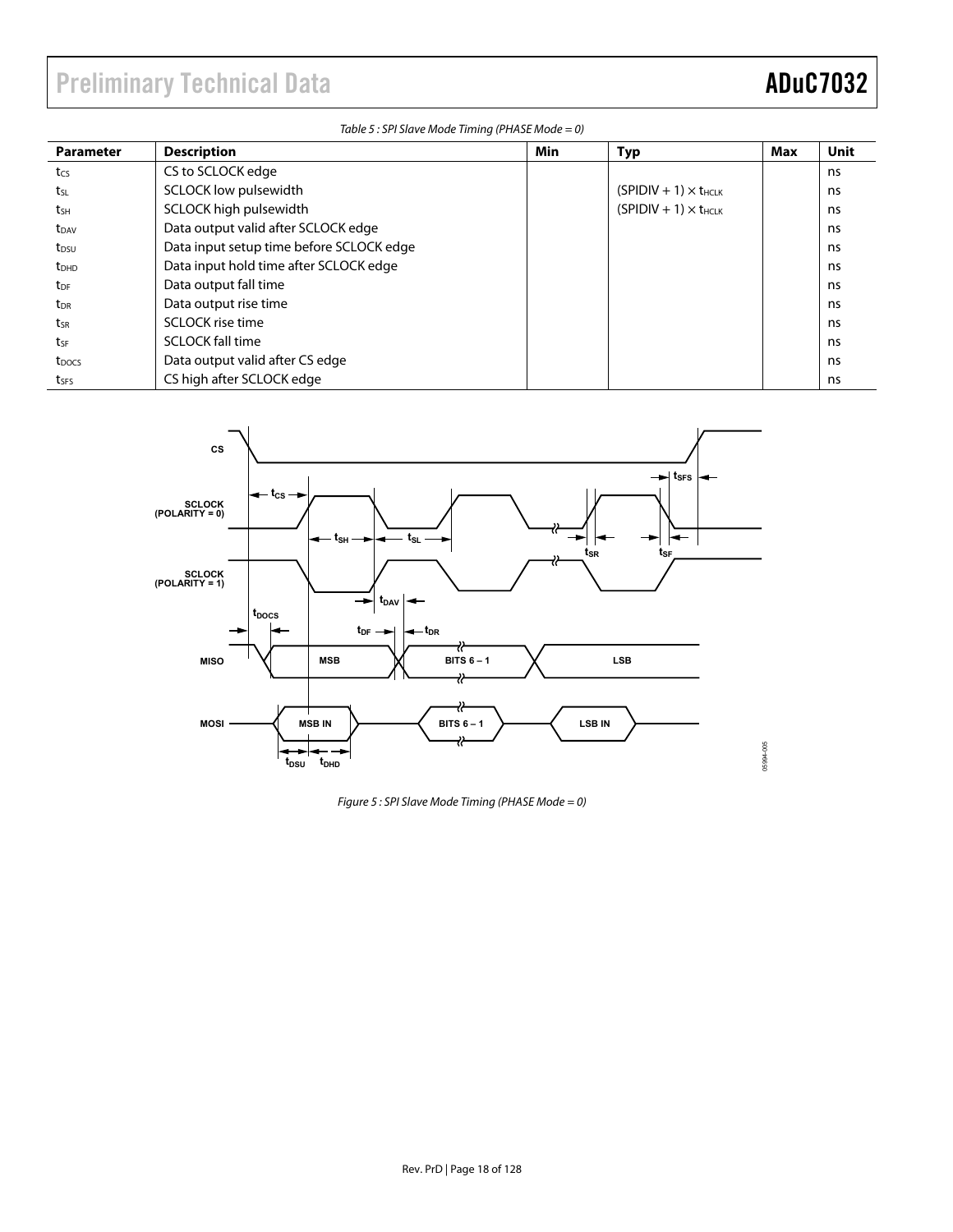### **LIN Timing Specifications**





Figure 6 : LIN V1.3 Timing Specification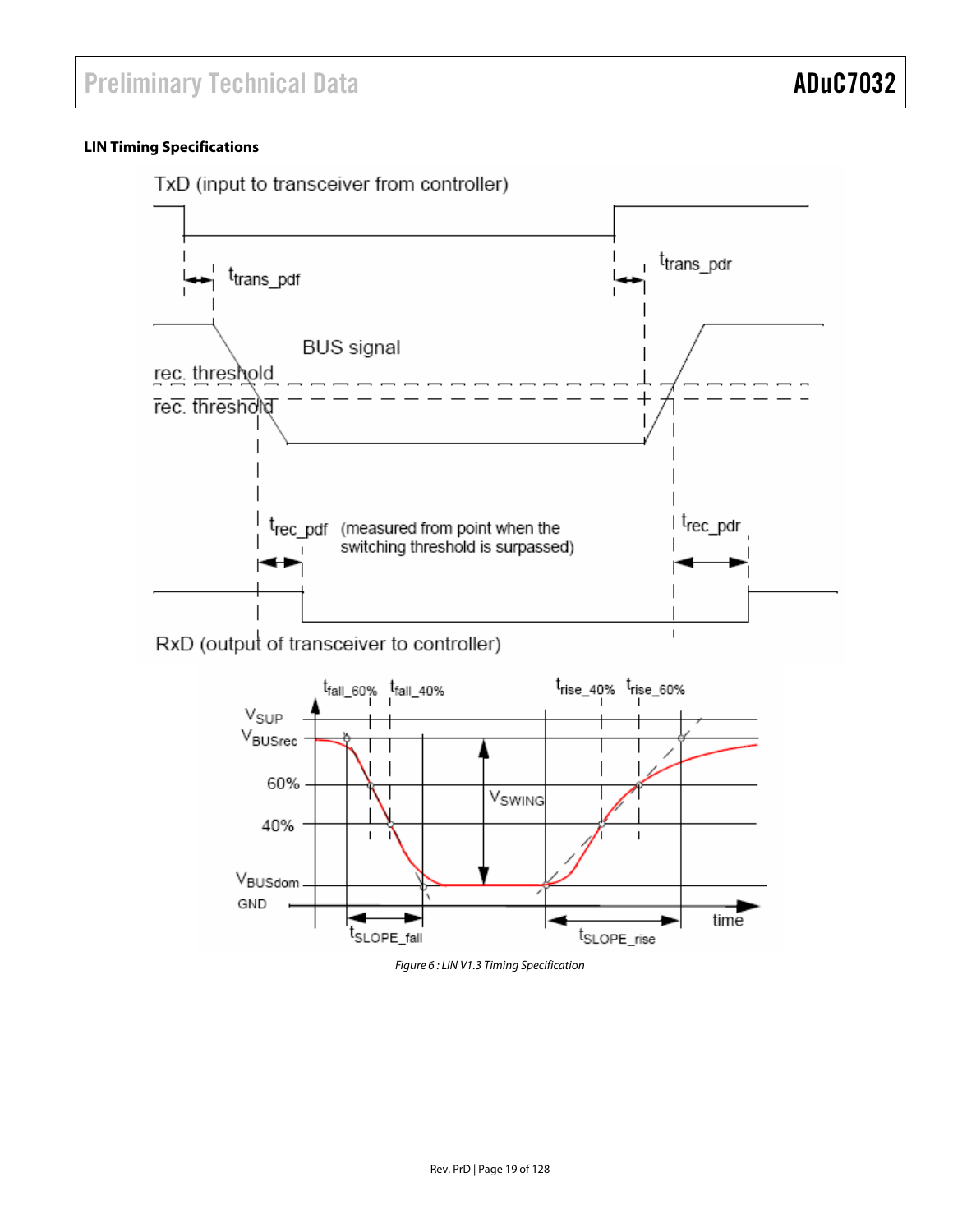

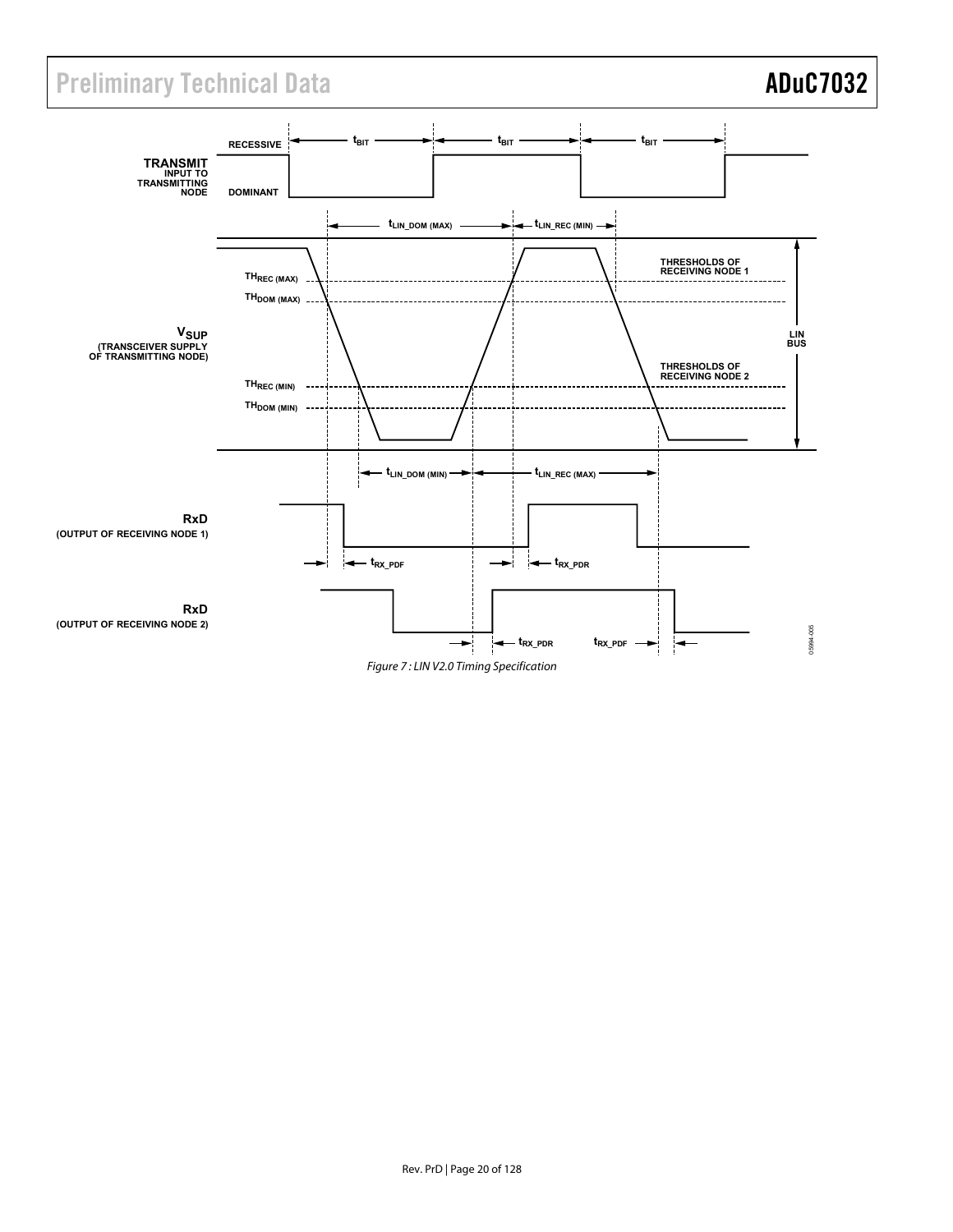### **SPECIFICATION TERMINOLOGY**

### **CONVERSION RATE:**

The conversion rate specifies the rate at which an output result is available from the ADC, once the ADC has settled.

The sigma-delta conversion techniques used on this part mean that while the ADC front-end signal is over-sampled at a relatively high sample rate, a subsequent digital filter is employed to decimate the output to give a valid 16-Bit data conversion result at output rates from 1Hz to 8 KHz.

It should also be noted that when software switches from one input to another (on the same ADC), the digital filter must first be cleared and then allowed to average a new result. Depending on the configuration of the ADC and the type of filter this can take multiple conversion cycles.

### **INTEGRAL NON\_LINEARITY (INL):**

This is the maximum deviation of any code from a straight line passing through the endpoints of the transfer function. The endpoints of the transfer function are zero scale, a point 0.5 LSB below the first code transition and full scale, a point 0.5 LSB above the last code transition (111 . . . 110 to 111 . . . 111). The error is expressed as a percentage of full scale.

### **NO MISSING CODES:**

This is a measure of the Differential Non-Linearity of the ADC. The error is expressed in bits and specifies the number of codes (ADC results) as  $2^N$ N Bits, where is N = No Missing Codes, guaranteed to occur through the full ADC input range.

Acronyms used in this Datasheet:

| <b>ADC</b>  | Analog to Digital Converter |
|-------------|-----------------------------|
| ARM         | Advanced RISC Machine       |
| <b>ITAG</b> | Joint Test Action Group     |
| LIN         | Local Interconnect Network  |
| LSB         | Least Significant Byte/Bit  |
| <b>LVF</b>  | Low Voltage Flag            |
| <b>MCU</b>  | MicroController             |
| <b>MMR</b>  | Memory Mapped Register      |
| <b>MSB</b>  | Most Significant Byte/Bit   |
| <b>PID</b>  | Protected Identifier        |
| <b>POR</b>  | Power On Reset              |
| <b>PSM</b>  | Power Supply Monitor        |
| RMS         | Root Mean Square            |

### **OFFSET ERROR:**

This is the deviation of the first code transition ADC input voltage from the ideal first code transition.

### **OFFSET ERROR DRIFT:**

Offset Error Drift is the variation in absolute offset error with respect to temperature. This error is expressed as LSBs per °C.

### **GAIN ERROR**

This is a measure of the span error of the ADC. It is a measure of the difference between the measured and the ideal span between any two points in the transfer function.

### **OUTPUT NOISE:**

The output noise is specified as the standard deviation (or 1 X Sigma) of ADC output codes distribution collected when the ADC input voltage is at a dc voltage. It is expressed as  $\mu$  rms. The output or RMS noise can be used to calculate the Effective Resolution of the ADC as defined by the following equation

*Effective Resolution*= Log 2 (Full-Scale Range / RMS Noise) Bits

The peak-to-peak noise is defined as the deviation of codes that fall within 6.6 X Sigma of the distribution of ADC output codes collected when the ADC input voltage is at dc. The peak-topeak noise is therefore calculated as 6.6 times the RMS noise.

The peak-to-peak noise can be used to calculate the ADC (Noise Free, Code) Resolution for which there will be no code flicker within a 6.6-Sigma limit as defined by the following equation

*Noise Free Code Resolution* = Log 2 (Full-Scale Range / Peak to Peak Noise) Bits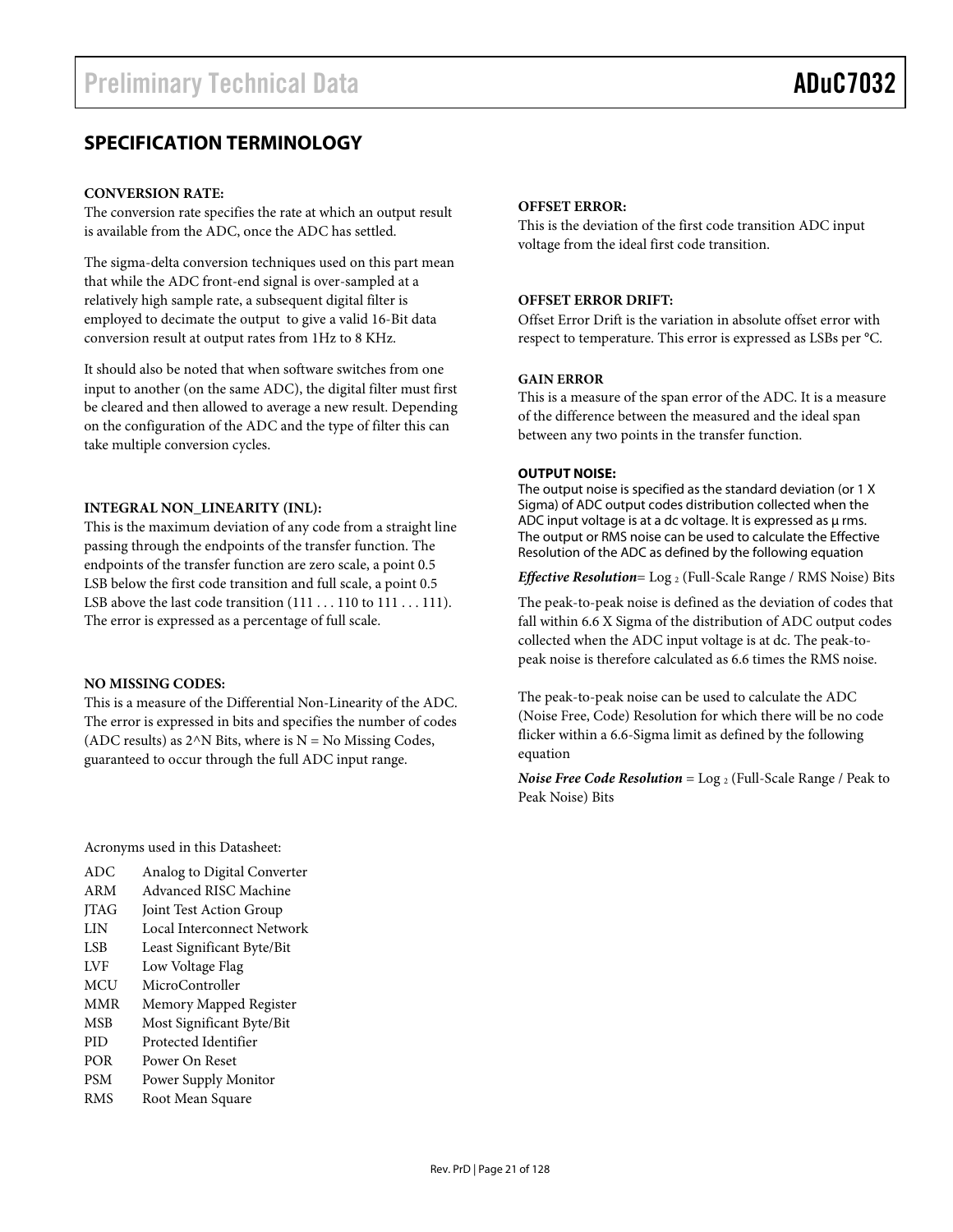### ABSOLUTE MAXIMUM RATINGS

### Table 6. Absolute Maximum Ratings ( $T_A = -40^\circ C$  to 105 $\circ C$  unless otherwise noted)

| <b>Parameter</b>                    | Rating                                 |
|-------------------------------------|----------------------------------------|
| AGND to DGND to VSS to IO VSS       | $-0.3V$ to $+0.3V$                     |
| VBAT to AGND                        | -22V to 40V                            |
| V <sub>DD</sub> to VSS              | $-0.3V$ to 33V                         |
| V <sub>DD</sub> to VSS for 1 second | -0.3V to 40V                           |
| LIN to IO VSS                       | -16V to 40V                            |
| WU to IO_VSS                        | -3V to 33V                             |
| <b>Wake Continuous Current</b>      | 50 <sub>m</sub> A                      |
| HV IO Pins Short Circuit Current    | 100 <sub>m</sub> A                     |
| Digital I/O Voltage to DGND         | $-0.3V$ to REG DV <sub>DD</sub> $+0.3$ |
| <b>VRFF to AGND</b>                 | -0.3V to REG_AV <sub>DD</sub> + 0.3    |
| ADC Inputs to AGND                  | $-0.3V$ to REG $AV_{DD}$ +0.3          |
| ESD (HBM) Rating                    |                                        |
| LIN, WU and VBAT                    | $+4$ KV                                |
| All other pins                      | + 2KV                                  |
| Storage Temperature Range           | $125^{\circ}$ C                        |
| Junction Temperature (transient)    | $150^{\circ}$ C                        |
| Junction Temperature (continuous)   | $130^{\circ}$ C                        |
| Lead Temperature, Soldering         |                                        |
| Reflow (15 sec)                     | 260°C                                  |



Figure 8 : Package Pin Configuration

Stresses above those listed under Absolute Maximum Ratings may cause permanent damage to the device. This is a stress rating only; functional operation of the device at these or any other conditions above those listed in the operational sections of this specification is not implied. Exposure to absolute maximum rating conditions for extended periods may affect device reliability.

### **ORDERING GUIDE**

| <b>Model</b> | <b>Temperature Range</b> | <b>Package Description</b> | <b>Package Option</b> |
|--------------|--------------------------|----------------------------|-----------------------|
|              |                          |                            |                       |
|              |                          |                            |                       |
|              |                          |                            |                       |

### **ESD Caution**

ESD (electrostatic discharge) sensitive device. Electrostatic charges as high as 4000 V readily accumulate on the human body and test equipment and can discharge without detection. Although this product features proprietary ESD protection circuitry, permanent damage may occur on devices subjected to high-energy electrostatic discharges. Therefore, proper ESD precautions are recommended to avoid performance degradation or loss of functionality.

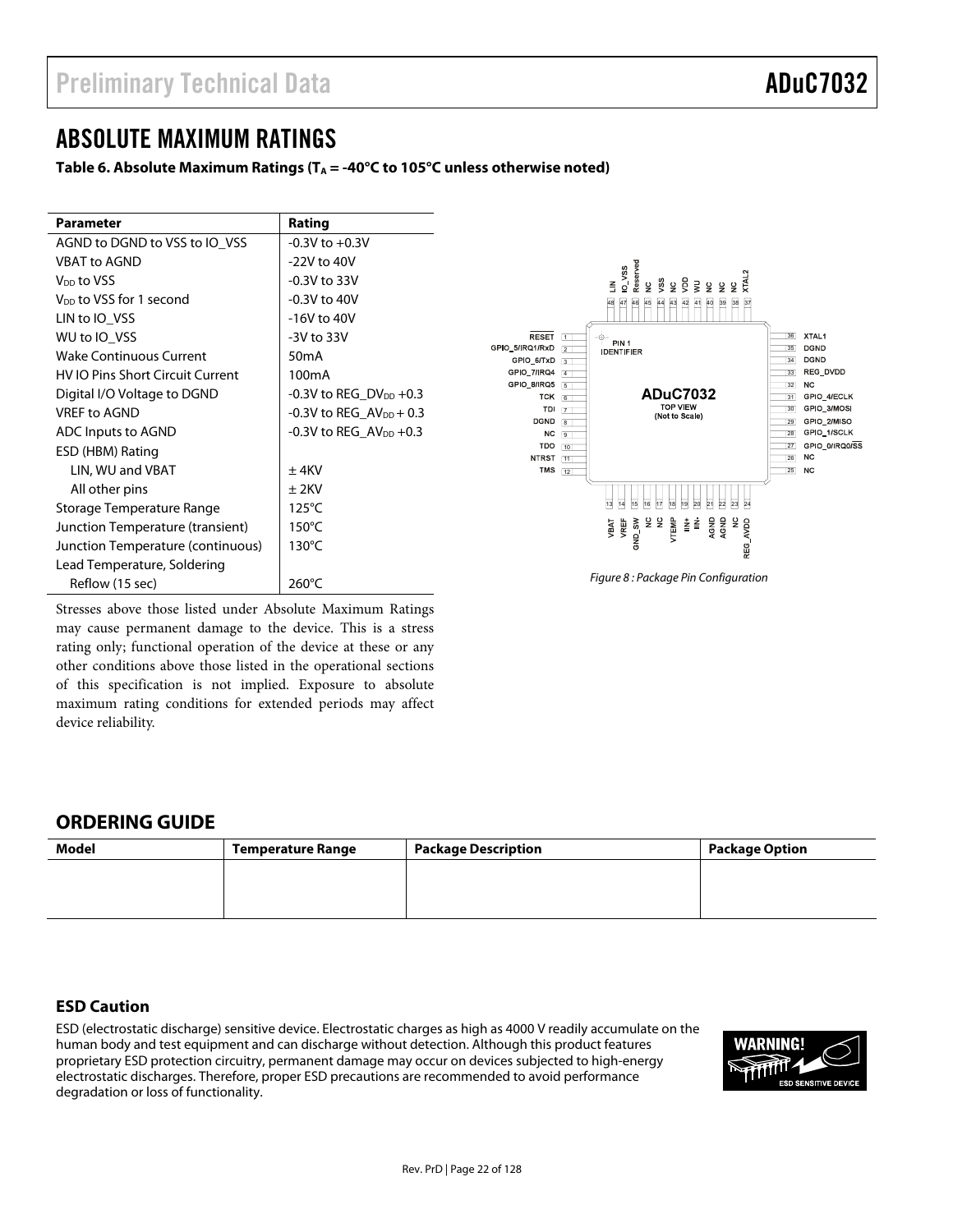## PIN FUNCTION DESCRIPTIONS

|                | Table 7: Pin Function Descriptions |                   |                                                                                                                                                                                                                                                                                                                                                                                                                                                       |  |  |
|----------------|------------------------------------|-------------------|-------------------------------------------------------------------------------------------------------------------------------------------------------------------------------------------------------------------------------------------------------------------------------------------------------------------------------------------------------------------------------------------------------------------------------------------------------|--|--|
| Pin#           | <b>Mnemonic</b>                    | Type <sup>*</sup> | <b>Function</b>                                                                                                                                                                                                                                                                                                                                                                                                                                       |  |  |
| 1              | <b>RESET</b>                       |                   | Reset Input Pin, Active Low. This pin has an internal, weak pull-up resistor to<br>REG_DVDD. If this pin is not being used it can be left not connected. For<br>added security and robustness, it is recommended that this pin be strapped<br>via a resistor to REG_DVDD.                                                                                                                                                                             |  |  |
| 2              | GPIO_5/IRQ1/RxD                    | I/O               | General Purpose Digital I/O 5 is a Multi-Function Pin. By default and after<br>Power-On-Reset, this pin is configured as an input. The pin has an internal<br>weak pull-up resistor and if not being used it can be left unconnected. This<br>multi-function pin can be configured in one of 3 states, namely:<br>General Purpose Digital I/O 5<br>External Interrupt Request 1, Active High                                                          |  |  |
|                |                                    |                   | Receive Data for UART Serial Port                                                                                                                                                                                                                                                                                                                                                                                                                     |  |  |
| 3              | GPIO_6/TxD                         | I/O               | This Pin may also be used as a clock input to Timer1.<br>General Purpose Digital I/O 6 is a Multi-Function Pin. By default and after<br>Power-On-Reset, this pin is configured as an input. The pin has an internal<br>weak pull-up resistor and if not being used it can be left unconnected. This<br>multi-function pin can be configured in one of 2 states, namely:<br>General Purpose Digital I/O 6<br><b>Transmit Data for UART Serial Port</b> |  |  |
| $\overline{4}$ | GPIO_7/IRQ4                        | I/O               | General Purpose Digital I/O 7 is a multi-function pin. By default and after<br>Power-On-Reset, this pin is configured as an input. The pin has an internal<br>weak pull-up resistor and if not being used it can be left unconnected. This<br>multi-function pin can be configured in one of 2 states, namely:<br>General Purpose Digital I/O 7<br>External Interrupt Request 4, Active High                                                          |  |  |
| 5              | GPIO_8/IRQ5                        | I/O               | General Purpose Digital I/O 8 is a multi-function pin. By default and after<br>Power-On-Reset, this pin is configured as an input. The pin has an internal<br>weak pull-up resistor and if not being used it can be left unconnected. This<br>multi-function pin can be configured in one of 2 states, namely:<br>General Purpose Digital I/O 8<br>External Interrupt Request 5, Active High<br>This Pin may also be used as a clock input to Timer1. |  |  |
| 6              | <b>TCK</b>                         |                   | JTAG Test Clock. This clock input pin is one of the standard 5 pin JTAG debug<br>port on the part. TCK is an input pin only and has an internal weak pull-up<br>resistor. If not being used this pin can be left unconnected                                                                                                                                                                                                                          |  |  |
| 7              | <b>TDI</b>                         | I                 | JTAG Test Data Input. This data input pin is one of the standard 5 pin JTAG<br>debug port on the part. TDI is an input pin only and has an internal weak pull-<br>up resistor. If not being used this pin can be left unconnected                                                                                                                                                                                                                     |  |  |
| 8              | <b>DGND</b>                        | S                 | Ground Reference for On-Chip Digital Circuits                                                                                                                                                                                                                                                                                                                                                                                                         |  |  |
| 9              | <b>NC</b>                          |                   | No Connect, this pin is not connected internally but is reserved for possible<br>future use, this pin should therefore not be connected externally                                                                                                                                                                                                                                                                                                    |  |  |
| 10             | <b>TDO</b>                         | $\circ$           | JTAG Test Data Output. This data output pin is one of the standard 5 pin JTAG<br>debug port on the part. TDO is an output pin only. On power-on this output is<br>disabled and pulled high via an internal weak pull-up resistor. If not being<br>used this pin can be left unconnected                                                                                                                                                               |  |  |
| 11             | <b>NTRST</b>                       |                   | JTAG Test Reset. This Reset input pin is one of the standard 5 pin JTAG debug<br>port on the part. NTRST is an input pin only and has an internal weak pull-<br>down resistor. If not being used this pin can be left unconnected. NTRST is<br>also monitored by the on-chip kernel to enable LIN boot-load mode.                                                                                                                                     |  |  |
| 12             | <b>TMS</b>                         |                   | JTAG Test Mode Select. This Mode Select input pin is one of the standard 5<br>pin JTAG debug port on the part. TMS is an input pin only and has an internal<br>weak pull-up resistor. If not being used this pin can be left unconnected                                                                                                                                                                                                              |  |  |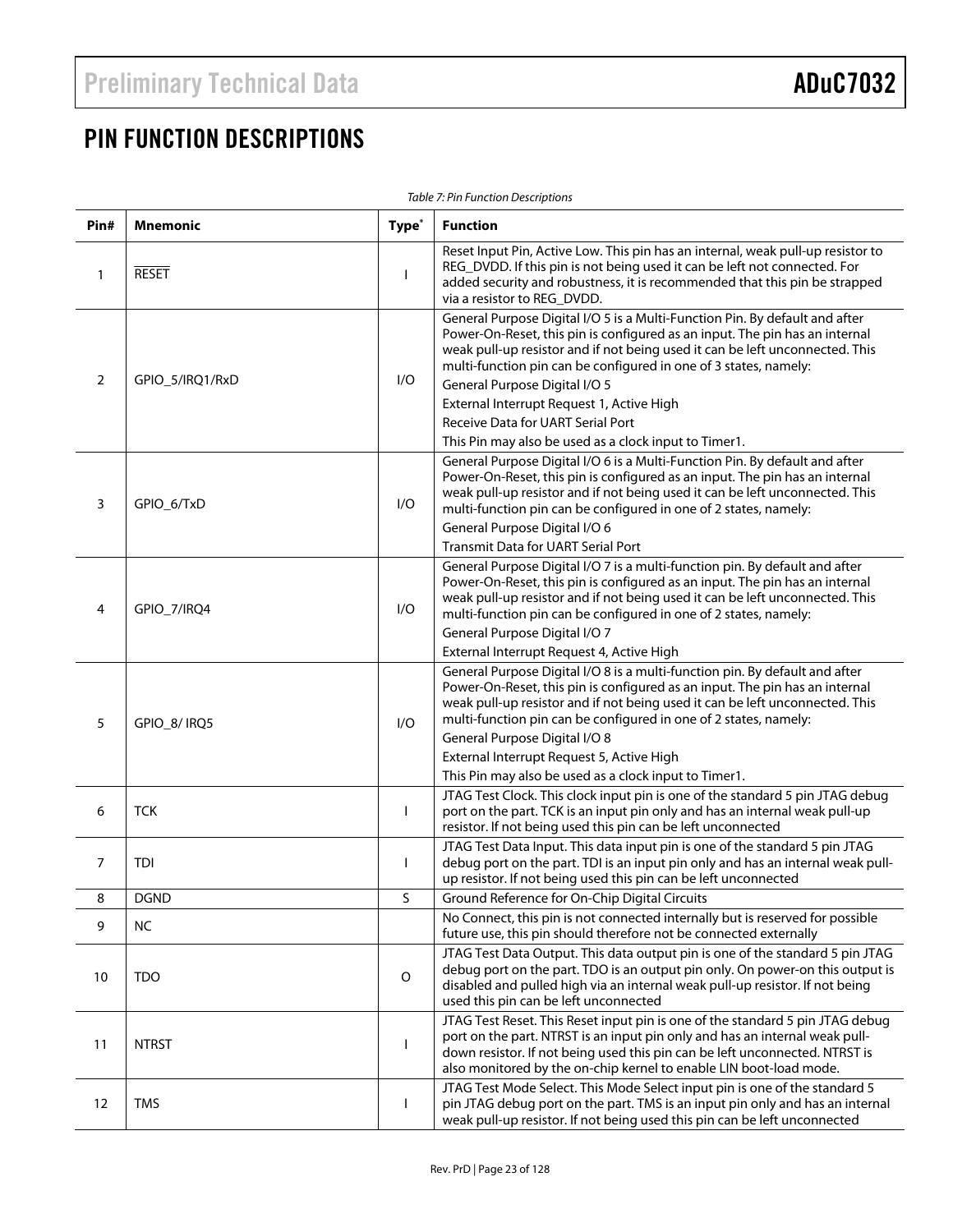| Pin# | <b>Mnemonic</b> | Type <sup>*</sup> | <b>Function</b>                                                                                                                                                                                                                                                                                                                                                                              |
|------|-----------------|-------------------|----------------------------------------------------------------------------------------------------------------------------------------------------------------------------------------------------------------------------------------------------------------------------------------------------------------------------------------------------------------------------------------------|
| 13   | <b>VBAT</b>     |                   | Battery Voltage Input to resistor divider                                                                                                                                                                                                                                                                                                                                                    |
| 14   | <b>VREF</b>     |                   | External Reference Input Terminal. If this input is not being used it should be<br>connected directly to the AGND system ground                                                                                                                                                                                                                                                              |
| 15   | GND_SW          | S                 | Switch to internal analog ground reference.<br>Negative input for external temperature channel and external reference<br>If this input is not being used it should be connected directly to the AGND<br>system ground.                                                                                                                                                                       |
| 16   | <b>NC</b>       |                   | No Connect, this pin is not connected internally but is reserved for possible<br>future use, this pin should therefore not be connected externally                                                                                                                                                                                                                                           |
| 17   | <b>NC</b>       |                   | No Connect, this pin is not connected internally but is reserved for possible<br>future use, this pin should therefore not be connected externally                                                                                                                                                                                                                                           |
| 18   | <b>VTEMP</b>    |                   | External Pin for NTC/PTC temperature measurement                                                                                                                                                                                                                                                                                                                                             |
| 19   | $IIIN+$         |                   | Positive Differential Input for Current Channel                                                                                                                                                                                                                                                                                                                                              |
| 20   | IIN-            |                   | Negative Differential Input for Current Channel                                                                                                                                                                                                                                                                                                                                              |
| 21   | <b>AGND</b>     | S                 | Ground Reference for On-Chip Precision Analog Circuits                                                                                                                                                                                                                                                                                                                                       |
| 22   | <b>AGND</b>     | S                 | Ground Reference for On-Chip Precision Analog Circuits                                                                                                                                                                                                                                                                                                                                       |
| 23   | <b>NC</b>       |                   | No Connect, this pin is not connected internally but is reserved for possible<br>future use, this pin should therefore not be connected externally                                                                                                                                                                                                                                           |
| 24   | REG_AVDD        | S                 | Nominal 2.6V output from on chip regulator                                                                                                                                                                                                                                                                                                                                                   |
| 25   | <b>NC</b>       |                   | No Connect, this pin is not connected internally but is reserved for possible<br>future use, this pin should therefore not be connected externally                                                                                                                                                                                                                                           |
| 26   | <b>NC</b>       |                   | No Connect, this pin is not connected internally but is reserved for possible<br>future use, this pin should therefore not be connected externally                                                                                                                                                                                                                                           |
| 27   | GPIO_0/IRQ0/SS  | I/O               | General Purpose Digital I/O 0 is a Multi-Function Pin. By default and after<br>Power-On-Reset, this pin is configured as an input. The pin has an internal<br>weak pull-up resistor and if not being used it can be left unconnected. This<br>multi-function pin can be configured in one of 3 states, namely:<br>General Purpose Digital I/O 0<br>External Interrupt Request 0, Active High |
|      |                 |                   | SPI Interface, Slave Select Input                                                                                                                                                                                                                                                                                                                                                            |
| 28   | GPIO_1/SCLK     | I/O               | General Purpose Digital I/O 1 is a Multi-Function Pin. By default and after<br>Power-On-Reset, this pin is configured as an input. The pin has an internal<br>weak pull-up resistor and if not being used it can be left unconnected. This<br>multi-function pin can be configured in one of 2 states, namely:<br>General Purpose Digital I/O 1                                              |
|      |                 |                   | SPI Interface, Serial Clock Input                                                                                                                                                                                                                                                                                                                                                            |
| 29   | GPIO_2/MIS0     | I/O               | General Purpose Digital I/O 2 is a Multi-Function Pin. By default and after<br>Power-On-Reset, this pin is configured as an input. The pin has an internal<br>weak pull-up resistor and if not being used it can be left unconnected. This<br>multi-function pin can be configured in one of 2 states, namely:<br>General Purpose Digital I/O 2                                              |
|      |                 |                   | SPI Interface, Master Input/Slave Output Pin                                                                                                                                                                                                                                                                                                                                                 |
| 30   | GPIO_3/MOSI     | I/O               | General Purpose Digital I/O 3 is a Multi-Function Pin. By default and after<br>Power-On-Reset, this pin is configured as an input. The pin has an internal<br>weak pull-up resistor and if not being used it can be left unconnected. This<br>multi-function pin can be configured in one of 2 states, namely:<br>General Purpose Digital I/O 3                                              |
| 31   | GPIO_4/ECLK     | I/O               | SPI Interface, Master Output/Slave Input Pin<br>General Purpose Digital I/O 4 is a programmable digital I/O pin. By default and<br>after Power-On-Reset, this pin is configured as an input. The pin has an<br>internal weak pull-up resistor and if not being used this pin can be left<br>unconnected.<br>GPIO4 is can also be configured to output a 2.56MHz clock                        |
| 32   | <b>NC</b>       |                   | No Connect, this pin is not connected internally but is reserved for possible<br>future use, this pin should therefore not be connected externally                                                                                                                                                                                                                                           |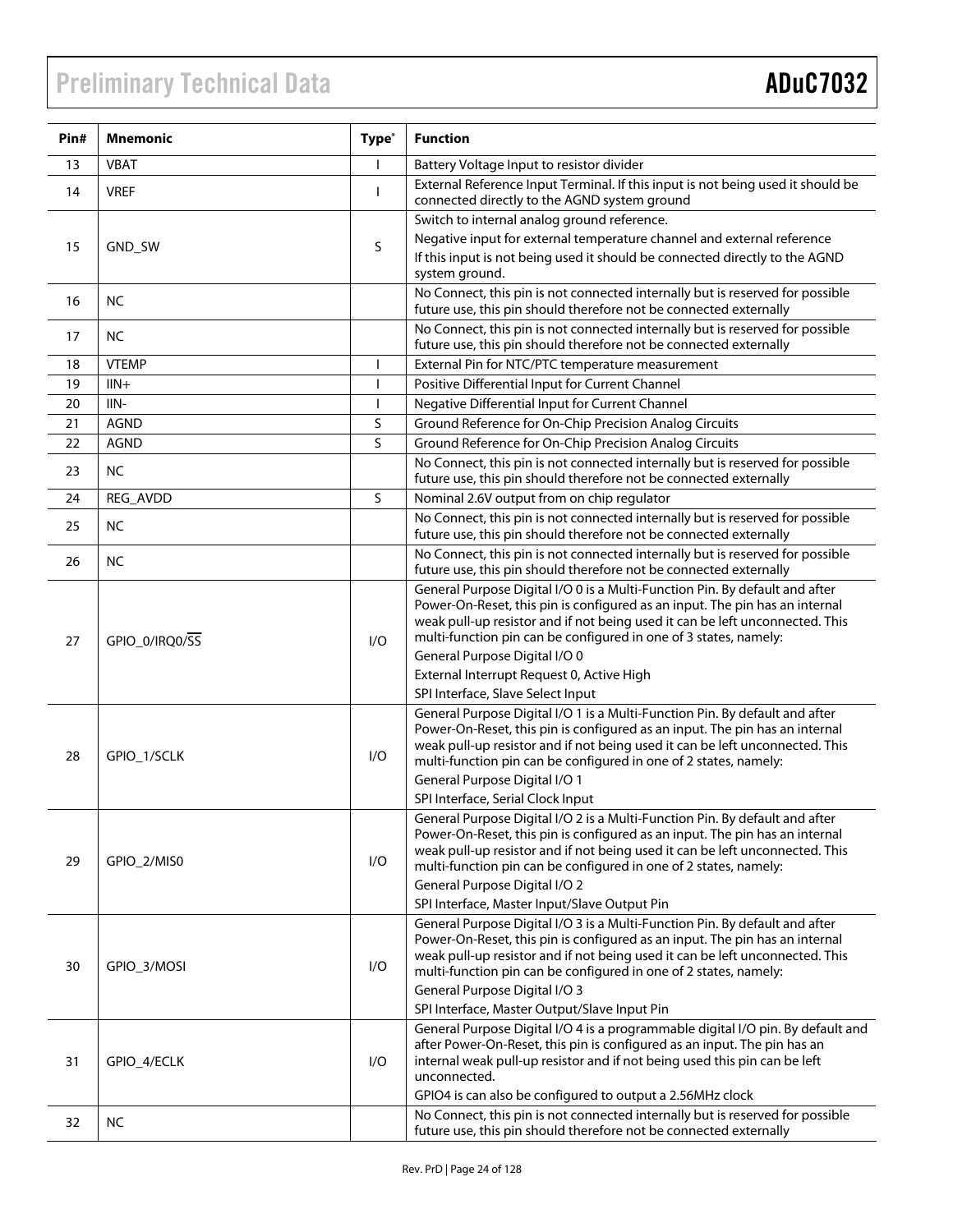| Pin# | <b>Mnemonic</b>   | Type <sup>*</sup> | <b>Function</b>                                                                                                                                    |
|------|-------------------|-------------------|----------------------------------------------------------------------------------------------------------------------------------------------------|
| 33   | REG_DVDD          | S                 | Nominal 2.6V output from the on-chip regulator                                                                                                     |
| 34   | <b>DGND</b>       | S                 | Ground Reference for On-Chip Digital Circuits                                                                                                      |
| 35   | <b>DGND</b>       | S                 | Ground Reference for On-Chip Digital Circuits                                                                                                      |
| 36   | XTAL1             | $\Omega$          | Crystal Oscillator Output. If an external Crystal is not being used, this pin can<br>be left unconnected.                                          |
| 37   | XTAL <sub>2</sub> |                   | Crystal Oscillator Input. If an external Crystal is not being used, this pin should<br>be connected to the DGND system ground.                     |
| 38   | <b>NC</b>         |                   | No Connect, this pin is not connected internally but is reserved for possible<br>future use, this pin should therefore not be connected externally |
| 39   | <b>NC</b>         |                   | No Connect, this pin is not connected internally but is reserved for possible<br>future use, this pin should therefore not be connected externally |
| 40   | <b>NC</b>         |                   | No Connect, this pin is not connected internally but is reserved for possible<br>future use, this pin should therefore not be connected externally |
| 41   | <b>WU</b>         | O                 | High Voltage Wake-Up Transmit pin. If this pin is not being used, it should not<br>be connected externally.                                        |
| 42   | <b>VDD</b>        | S.                | Battery Power Supply to on-chip regulator                                                                                                          |
| 43   | <b>NC</b>         |                   | No Connect, this pin is not connected internally but is reserved for possible<br>future use, this pin should therefore not be connected externally |
| 44   | <b>VSS</b>        | S.                | Ground Reference for the internal Voltage Regulators                                                                                               |
| 45   | <b>NC</b>         |                   | No Connect, this pin is not connected internally but is reserved for possible<br>future use, this pin should therefore not be connected externally |
| 46   | Reserved          |                   | This pin is reserved for HV-IO Output only functionality. This pin should<br>connected externally to the IO_VSS ground reference                   |
| 47   | IO_VSS            | S                 | Ground Reference for High Voltage I/O Pins                                                                                                         |
| 48   | LIN               | 1/O               | LIN Serial Interface Input/Output Pin                                                                                                              |

 $\check{I}$  I = Input, O = Output, S = Supply

No Connect ( NC ) pins may be grounded if required.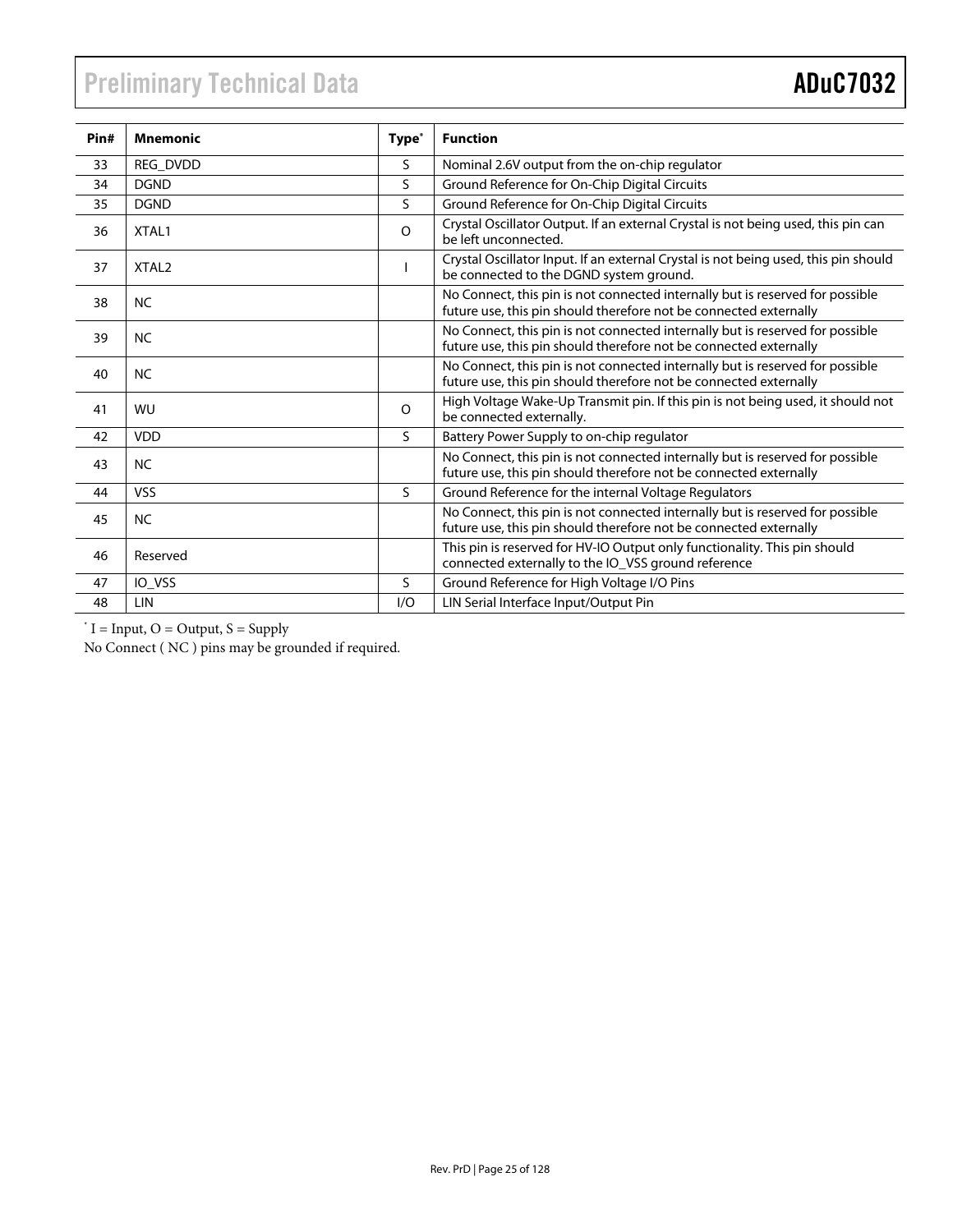### ADUC7032 GENERAL DESCRIPTION

The ADuC7032 is a complete, system solution for battery monitoring in 12V automotive applications. The device integrates all of the required features to precisely and intelligently monitor, process and diagnose 12V battery parameters including battery current, voltage and temperature over a wide range of operating conditions.

Minimizing external system components, the device is powered directly from the 12V battery. An on-chip LDO, Low Drop-Out, regulator generates the supply voltage for the three integrated 16-Bit Σ−∆ ADCs. The ADCs precisely measure battery current, voltage and temperature, which may be used to characterize the car battery's state of health and charge.

A Flash/EE memory based ARM7 microcontroller (MCU) is also integrated on-chip and is used both to pre-process the acquired battery variables, and to manage communications from the ADuC7032 to the main Electronic Control Unit (ECU) via a Local Interconnect Network (LIN) interface, which is integrated on-chip.

Both the MCU and the ADC sub-system can be individually configured to operate in normal or flexible power-saving modes of operation.

In its normal operating mode the MCU is clocked indirectly from an on-chip oscillator via the Phase Locked Loop (PLL) at a maximum clock rate of 20.48MHz.

In its power-saving operating modes, the MCU can be totally powered down, waking up only in response to an ADC conversion result ready, digital comparators, the wake-up timer, a POR or an external serial communication event.

The ADC can be configured to operate in a normal (full power) mode of operation, interrupting the MCU after various sample conversion events. The Current Channel features two low power modes, Low Power and Low Power-Plus, generating conversion results to a lower performance specification.

On-chip factory firmware supports in-circuit Flash/EE reprogramming via the LIN or JTAG serial interface ports while non-intrusive emulation is also supported via the JTAG interface. These features are incorporated into a low-cost QuickStart Development System supporting the ADuC7032.

The ADuC7032 operates directly from the 12V battery supply and is fully specified over a temperature range of -40°C to 105°C. The ADuC7032 is functional, with degraded performance, at temperatures from 105°C to 125°C.

### **OVERVIEW OF THE ARM7TDMI CORE**

The ARM7 core is a 32-bit Reduced Instruction Set Computer (RISC), developed by ARM Ltd. The ARM7TDMI is a Von Neumann based architecture, which means that it uses a single 32-bit bus for instruction and data. The length of the data can be 8, 16 or 32 bits and the length of the instruction word is either 16 bits or 32 bits, depending on which mode the core is operating in.

The ARM7TDMI is an ARM7 core with 4 additional features:

- T support for the Thumb (16 bit) instruction set.
- D support for debug
- M enhanced multiplier
- I includes the EmbeddedICE module to support embedded system debugging.

### **Thumb mode (T)**

An ARM instruction is 32-bits long. The ARM7TDMI processor supports a second instruction set that has been compressed into 16-bits, the Thumb instruction set. Faster code execution from 16-bit memory and greater code density can be achieved by using the Thumb instruction set, which makes the ARM7TDMI core particularly suited for embedded applications.

However the Thumb mode has three limitations:

- Relative to ARM, Thumb code usually requires more instructions to perform that same task. Therefore, ARM code is best for maximizing the performance of time-critical code. In most applications.
- The Thumb instruction set does not include some instructions which are needed for exception handling, so ARM code may be required for exception handling.
- When an interrupt occurs, the core vectors to the interrupt location in memory and executes the code present at this address. The first command is required to be in ARM code.

### **Multiplier (M)**

The ARM7TDMI instruction set includes an enhanced multiplier, with four extra instructions which perform 32-bit by 32-bit multiplication with 64-bit result and 32-bit by 32-bit multiplication-accumulation (MAC) with 64-bit result.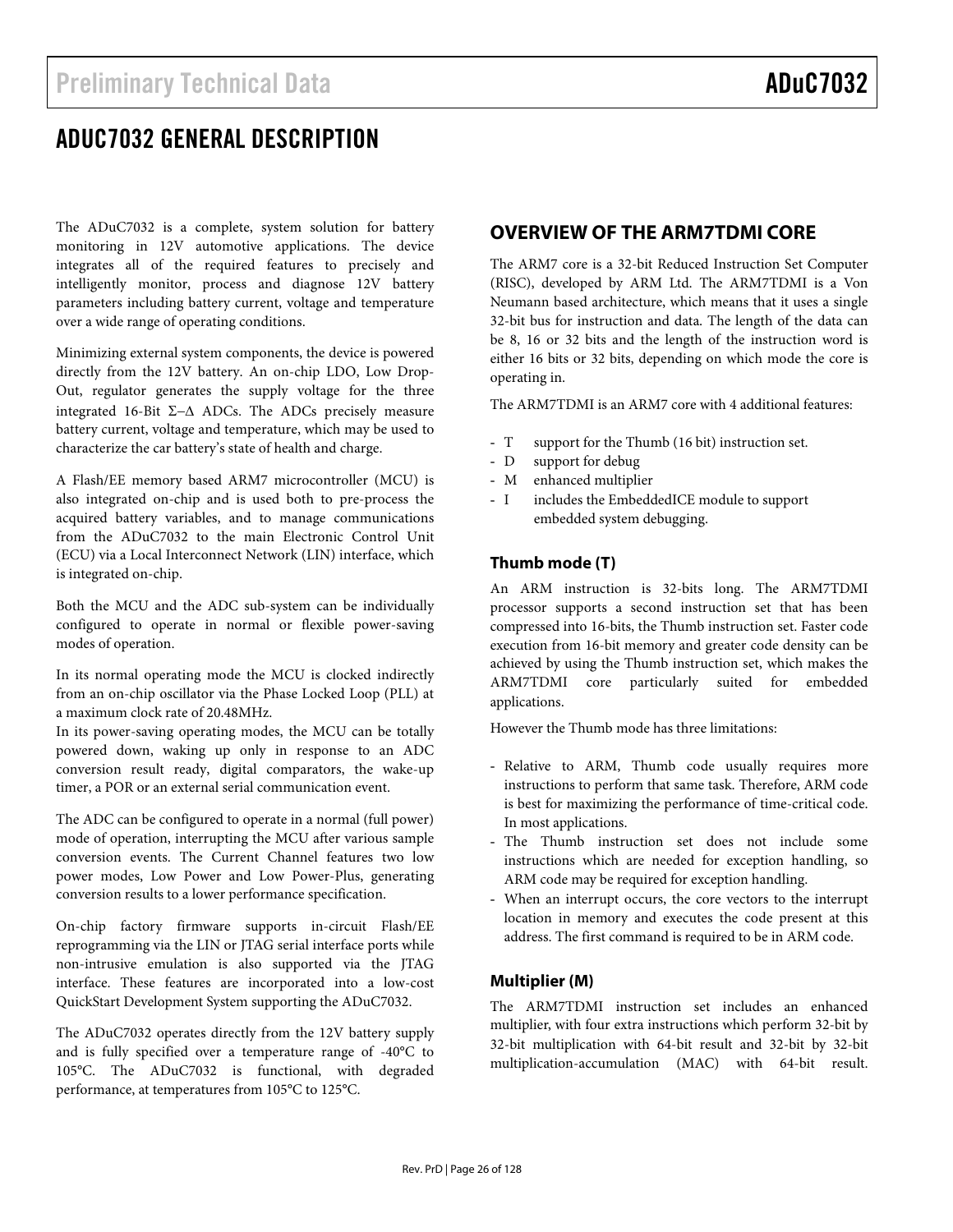### **EmbeddedICE (I)**

The EmbeddedICE module provides integrated on-chip debug support for the ARM7TDMI. The EmbeddedICE module contains the breakpoint and watchpoint registers which allow non intrusive user code debugging. These registers are controlled through the JTAG test port.

When a breakpoint or watchpoint is encountered, the processor halts and enters debug state. Once in a debug state, the processor registers may be interrogated, as well as the Flash/EE, the SRAM and the Memory Mapped Registers.

### **ARM7 Exceptions**

The ARM7 supports five types of exceptions, with a privileged processing mode associated with each type. The five types of exceptions are:

- Normal interrupt or IRQ. It is provided to service generalpurpose interrupt handling of internal and external events
- Fast interrupt or FIQ. It is provided to service data transfer or communication channel with low latency. FIQ has priority over IRQ
- Memory abort (Prefetch and Data)
- Attempted execution of an undefined instruction
- Software interrupt (SWI) instruction which can be used to make a call to an operating system.

Typically the programmer will define interrupts as IRQ but for higher priority interrupts, the programmer can define interrupts as of type FIQ.

The priority of the above exceptions and vector address are as follows:

| 1. Hardware Reset      | 0x00 |
|------------------------|------|
| 2. Memory Abort (Data) | 0x10 |
| $3.$ FIO               | 0x1C |

- 4. IRQ 0x18
- 5. Memory Abort (Prefetch) 0x0C

| 6. | Software Interrupt and | 0x08 |
|----|------------------------|------|
|    | Undefined Instruction  | 0x04 |

**Note:** A Software interrupt and an Undefined Instruction exception have the same priority and are mutually exclusive.

**NOTE:** The above list are located from 0x00 -0x1C, with a reserved location at 0x14. This location is required to be written with either 0x27011970 or the checksum of Page Zero, excluding location 0x14. If this is not done, user code will not be executed and LIN download mode will be entered. For more information please refer to the ADuC7032 LIN download Technote.

### **ARM Registers**

The ARM7TDMI has 16 standard registers. R0-R12 are used for data manipulation, R13 is the stack pointer, R14 is the link register and R15 is the program counter which indicates the instruction currently being executed. The link register contains the address from which the user has branched, if the branch and link command was used, or the command during which an exception occurred.

The stack pointer contains the current location of the stack. As a general rule of thumb on an ARM7TDMI, the stack starts at the top of the available RAM area, and descends, using the area as required. A separate stack is defined for each of the exceptions. The size of each stack is user configurable and is dependent on the target application. On the ADuC7032 the stack begins at 0x000417FC and descends.

Whilst programming using high level languages, such as C, it may be possible to ensure that the stack does not overflow. This is dependent on the compiler used.

When an exception occurs, some of the standard register are replaced with registers specific to the exception mode. All exception modes have replacement banked registers for the stack pointer (R13) and the link register (R14) as represented in Figure 9. The FIQ mode has more registers (R8 to R12) supporting faster interrupt processing. With the increased number of non-critical registers, the interrupt may be processed without the need to save or restore these registers, which reduces the response time of the interrupt handling process.

More information relative to the programmer's model and the ARM7TDMI core architecture can be found in the following documents available from ARM Ltd.:

- DDI0029G, ARM7TDMI Technical Reference Manual.
- DDI0100E, ARM Architecture Reference Manual..



Figure 9: ADuC7032 Register Organization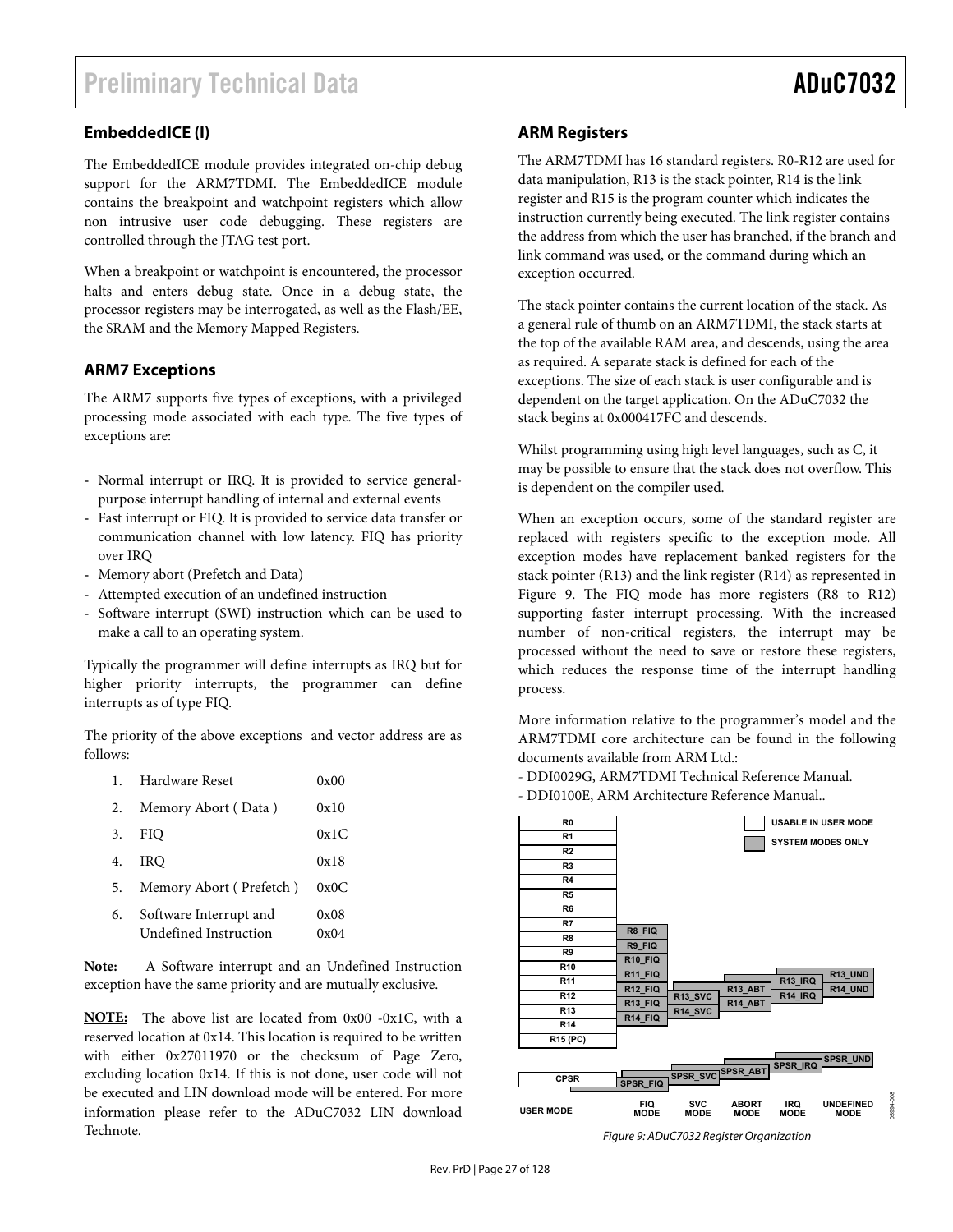### **Interrupt latency**

The worst case latency for an FIQ consists of the longest time the request can take to pass through the synchronizer, plus the time for the longest instruction to complete (the longest instruction is an LDM) which loads all the registers including the PC, plus the time for the data abort entry, plus the time for FIQ entry. At the end of this time, the ARM7TDMI will be executing the instruction at 0x1C (FIQ interrupt vector address). The maximum total time is 50 processor cycles, which is just over 2.44µS in a system using a continuous 20.48MHz processor clock. The maximum IRQ latency calculation is similar, but must allow for the fact that FIQ has higher priority and could delay entry into the IRQ handling routine for an arbitrary length of time. This time may be reduced to 42 cycles if the LDM command is not used, some compilers have an option to compile without using this command. Another option is to run the part in THUMB mode where this is reduced to 22 cycles.

The minimum latency for FIQ or IRQ interrupts is five cycles. This consists of the shortest time the request can take through the synchronizer plus the time to enter the exception mode.

Note that the ARM7TDMI will initially  $(1<sup>st</sup>$  instruction) run in ARM (32-bit) mode when an exception occurs. The user may immediately switch from ARM mode to Thumb mode if required, e.g. when executing interrupt service routines.

### **MEMORY ORGANISATION**

The ARM7, a Von Neumann architecture, MCU core sees memory as a linear array of  $2^{32}$  byte locations. As shown in Figure 11, the ADuC7032 maps this into 4 distinct user areas namely, a re-mappable memory area, an SRAM area, a Flash/EE area and a Memory Mapped Register (MMR) area.

The first 96kBytes of this memory space is used as an area into which the on-chip Flash/EE or SRAM can be remapped. A second 4kByte area at the top of the memory map is used to locate the Memory Mapped Registers (MMR), through which all on-chip peripherals are configured and monitored. The remaining 2 areas of memory are constituted as 6kByte of SRAM and 96kByte of On-Chip Flash/EE memory. 94kByte of On-Chip Flash/EE memory are available to the user, and the remaining 2kBytes are reserved for the on-chip Kernel. These areas are described in more detail below.

Any access, either reading or writing, to an area not defined in the memory map will result in a Data Abort exception.

### **Memory Format**

The ADuC7032 memory organization is configured in little endian format: the least significant byte is located in the lowest byte address and the most significant byte in the highest byte address.





Figure 11: ADuC7032 Memory Map

### **SRAM**

6kBytes of SRAM are available to the user, organized as 1536 X 32 bits, i.e. 1536Words, which is located at 0x40000. The RAM space can be used as data memory and also as a volatile program space.

ARM code can run directly from SRAM at full clock speed given that the SRAM array is configured as a 32-bit wide memory array.

SRAM is read/writeable in 8/16/32 bit segments.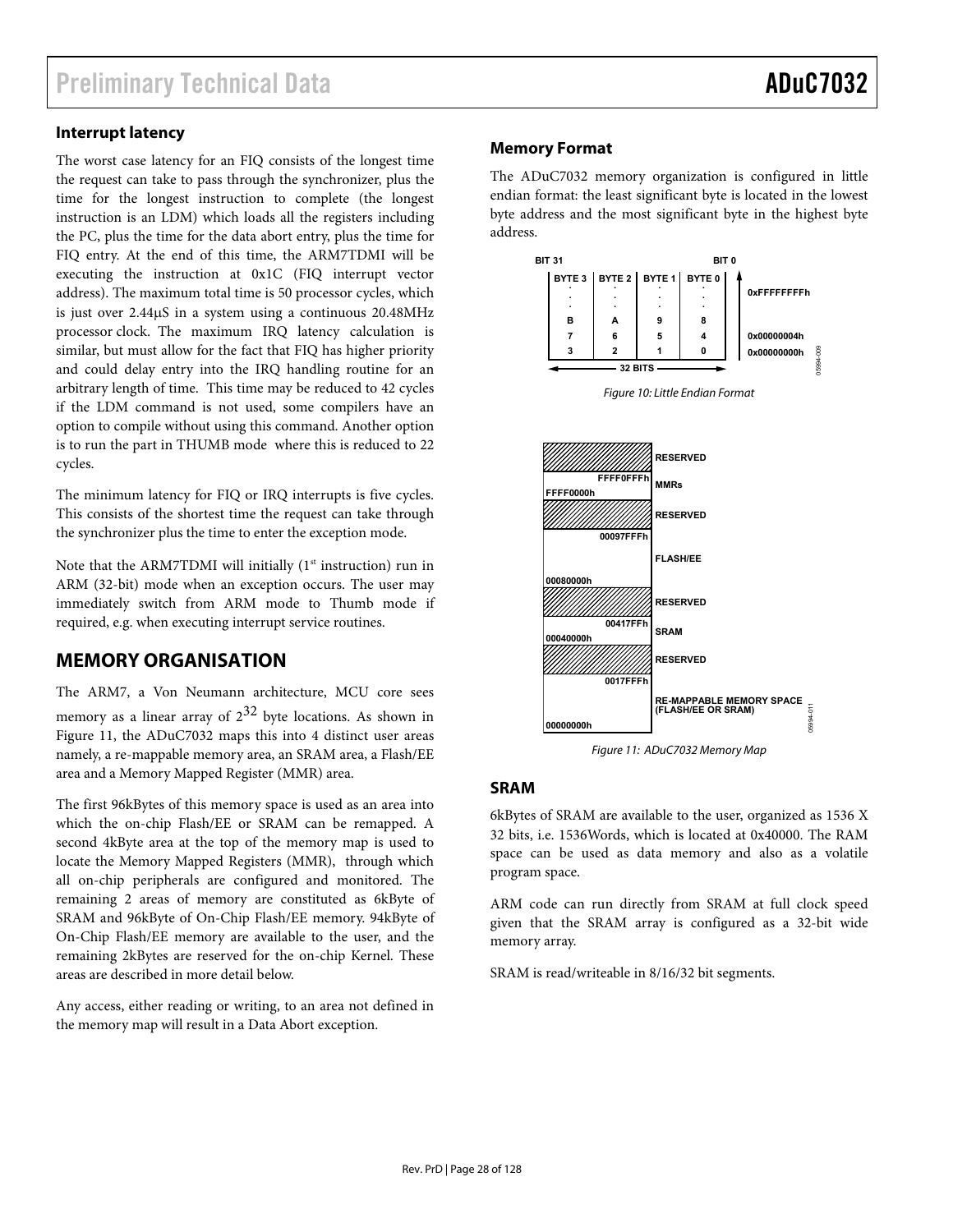### **Remap**

The ARM exception vectors are all situated at the bottom of the memory array, from address 0x00000000 to address 0x00000020.

By default, after a reset, the Flash/EE memory is logically mapped to address 0x00000000.

It is possible to logically REMAP the SRAM to address 0x00000000. This is done by a setting bit zero of the SYSMAP0 MMR, which is located at 0xFFFF0220. To revert Flash/EE to 0x00000000, bit zero of SYSMAP0 is cleared.

It may be desirable to remap RAM to 0x00000000 to optimize the interrupt latency of the ADuC7032, as code may be run in full 32bit ARM mode and at the maximum core speed. It should be noted that when an exception occurs, the core will default to ARM mode.

### **Remap operation**

When a reset occurs on the ADuC7032, execution starts automatically in the factory programmed internal configuration code. This so called kernel is hidden and cannot be accessed by user code. If the ADuC7032 is in normal mode, it will execute the power-on configuration routine of the kernel and then jump to the reset vector address, 0x00000000, to execute the users reset exception routine.

Because the Flash/EE is mirrored at the bottom of the memory array at reset, the reset routine must always be written in Flash/EE.

Precaution must be taken to execute the REMAP command from the absolute Flash/EE address, and not from the mirrored, remapped segment of memory, as this will be replaced by the SRAM. If a remap operation is executed whilst operating code from the mirrored location, Prefetch/Data aborts may occur or the user may observe abnormal program operation.

This operation is reversible: the Flash/EE memory may be remapped at address 0x00000000 by clearing bit zero of the SYSMAP0 MMR. Precaution must again be taken to execute the remap function from outside the mirrored area.

Any kind of reset will logically remap the Flash/EE memory to the bottom of the memory array.

### **SYSMAP0 Register :**

| Name:            | SYSMAP0                                                                                                      |
|------------------|--------------------------------------------------------------------------------------------------------------|
| Address :        | $0x$ FFFF $0220$                                                                                             |
| Default Value:   | 0x00                                                                                                         |
| Access :         | Read/Write Access                                                                                            |
| <b>Function:</b> | This 8-bit register allows user code to remap either RAM or Flash/EE memory space into the bottom of the ARM |
| memory           | space starting at location 0x00000000.                                                                       |

| <b>Bit</b> | <b>Description</b>                                                                                                                              |
|------------|-------------------------------------------------------------------------------------------------------------------------------------------------|
| 7-1        | Reserved                                                                                                                                        |
|            | These bits are reserved and should be written as 0 by user code                                                                                 |
|            | Remap Bit.<br>Set by the user to remap the SRAM to 0x00000000.<br>Cleared automatically after reset to remap the Flash/EE memory to 0x00000000. |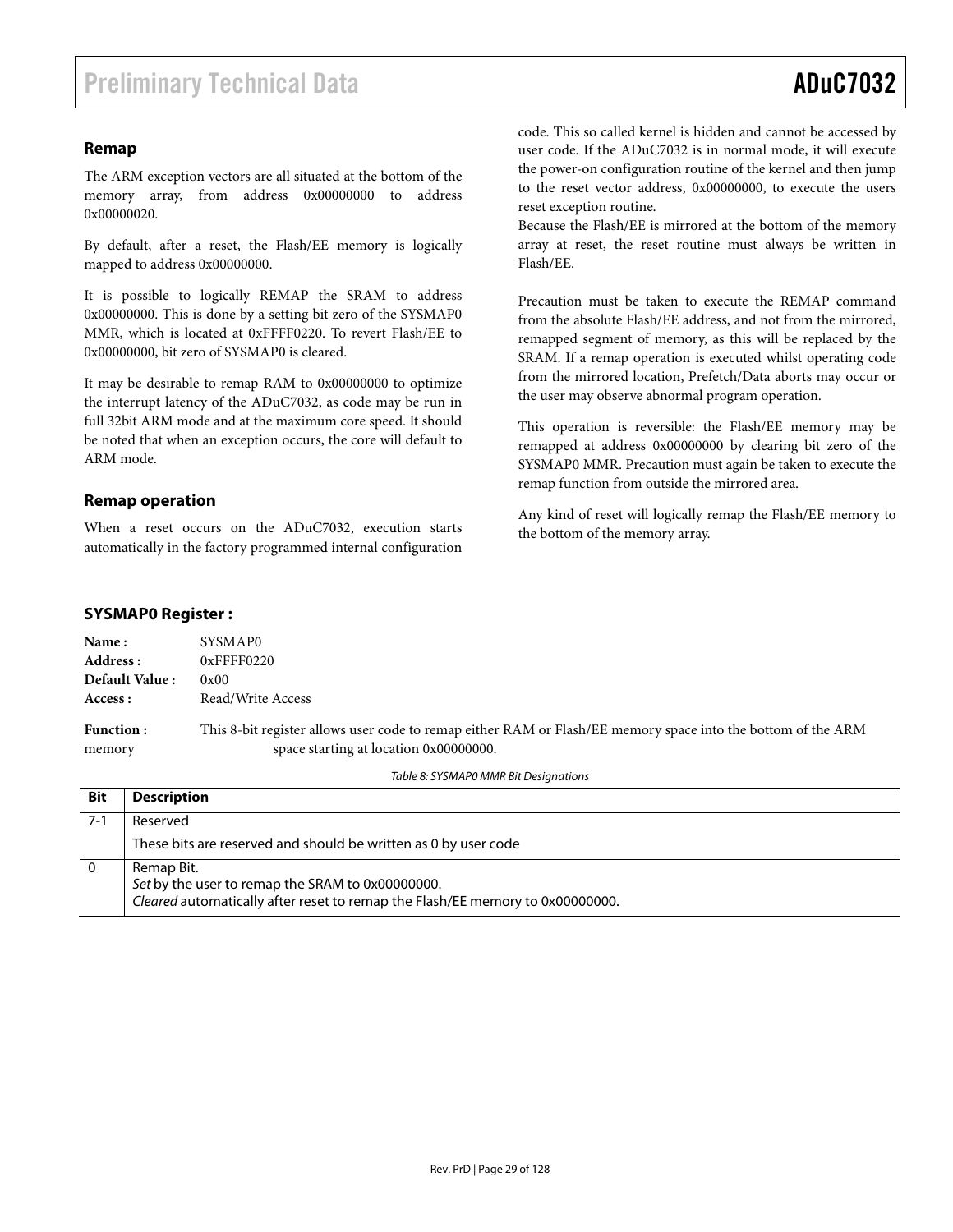### **ADUC7032 RESET**

There are four kinds of reset: external reset, Power-on-reset, watchdog reset and software reset. The RSTSTA register indicates the source of the last reset and can also be written by user code to initiate a software reset event. The bits in this register can be cleared to '0' by writing to the RSTCLR MMR at 0xFFFF0234. The bit designations in RSTCLR mirror those of RSTSTA. These registers can be used during a reset exception service routine to identify the source of the reset. The implications of all four kinds of reset event are tabulated in Table 9 below.

| Table 9: Device RESET Implications  |                                                                                     |                           |                                                                          |                                                        |                             |                            |                                                       |
|-------------------------------------|-------------------------------------------------------------------------------------|---------------------------|--------------------------------------------------------------------------|--------------------------------------------------------|-----------------------------|----------------------------|-------------------------------------------------------|
| <b>IMPACT</b><br><b>RESET</b>       | <b>Reset</b><br><b>External</b><br><b>Pins to</b><br><b>Default</b><br><b>State</b> | Kernel<br><b>Executed</b> | <b>Reset All</b><br><b>External MMRs</b><br>(excluding<br><b>RSTSTA)</b> | <b>Reset All</b><br>HV<br>Indirect<br><b>Registers</b> | <b>Peripherals</b><br>Reset | <b>RAM</b><br><b>Valid</b> | <b>RSTSTA</b><br>(Status after<br><b>Reset Event)</b> |
| <b>POR</b>                          | ✔                                                                                   | ✔                         | ✔                                                                        | ✔                                                      | ✔                           | Note 1                     | $RSTSTA[0] = 1$                                       |
| Watchdog<br><b>Reset</b>            | $\checkmark$                                                                        | ✓                         | $\checkmark$                                                             | ✔                                                      | ✓                           | $\checkmark$               | $RSTSTA[1]=1$                                         |
| <b>Software Reset</b>               | $\checkmark$                                                                        | $\checkmark$              | ✔                                                                        | ✓                                                      | ✔                           | ✔                          | $RSTSTA[2]=1$                                         |
| <b>External Reset</b><br><b>Pin</b> | $\checkmark$                                                                        | $\checkmark$              | $\checkmark$                                                             | $\checkmark$                                           | $\checkmark$                | $\checkmark$               | $RSTSTA[3]=1$                                         |

**Note1:** If LVF is enabled(HVCFG0[2]), RAM has not been corrupt by the POR reset mechanism if LVF Status bit HVSTA[6] is '1'.

### **RSTCLR Register :**

### **RSTSTA Register :**

| Name:            | <b>RSTCLR</b>                                                             | Name:            | <b>RSTSTA</b>                                                                                                                             |
|------------------|---------------------------------------------------------------------------|------------------|-------------------------------------------------------------------------------------------------------------------------------------------|
| Address :        | $0x$ FFFF $0234$                                                          | Address :        | $0x$ FFFF $0230$                                                                                                                          |
| Default Value:   | 0x00                                                                      | Default Value:   | 0x01                                                                                                                                      |
| Access :         | Write Only                                                                | Access :         | Read/Write Access                                                                                                                         |
| <b>Function:</b> | This 8-bit write only register clears the<br>corresponding bit in RSTSTA. | <b>Function:</b> | This 8-bit register indicates the source of<br>the last reset event and can also be written<br>by user code to initiate a software reset. |

### Table 10: RSTSTA/RSTCLR MMR Bit Designations

| <b>Bit</b>    | <b>Description</b>                                    |
|---------------|-------------------------------------------------------|
| $7 - 4$       | Not Used                                              |
|               | These bits are not used and will always read as '0'   |
| $\mathbf{3}$  | <b>External Reset</b>                                 |
|               | Set to 1 automatically when an external reset occurs  |
|               | Cleared by setting the corresponding bit in RSTCLR    |
| $\mathcal{L}$ | Software Reset                                        |
|               | Set to '1' by user code to generate a software reset. |
|               | Cleared by setting the corresponding bit in RSTCLR    |
|               | Watchdog timeout                                      |
|               | Set to 1 automatically when a watchdog timeout occurs |
|               | Cleared by setting the corresponding bit in RSTCLR    |
| $\Omega$      | Power-on-reset                                        |
|               | Set automatically when a power-on-reset occurs        |
|               | Cleared by setting the corresponding bit in RSTCLR    |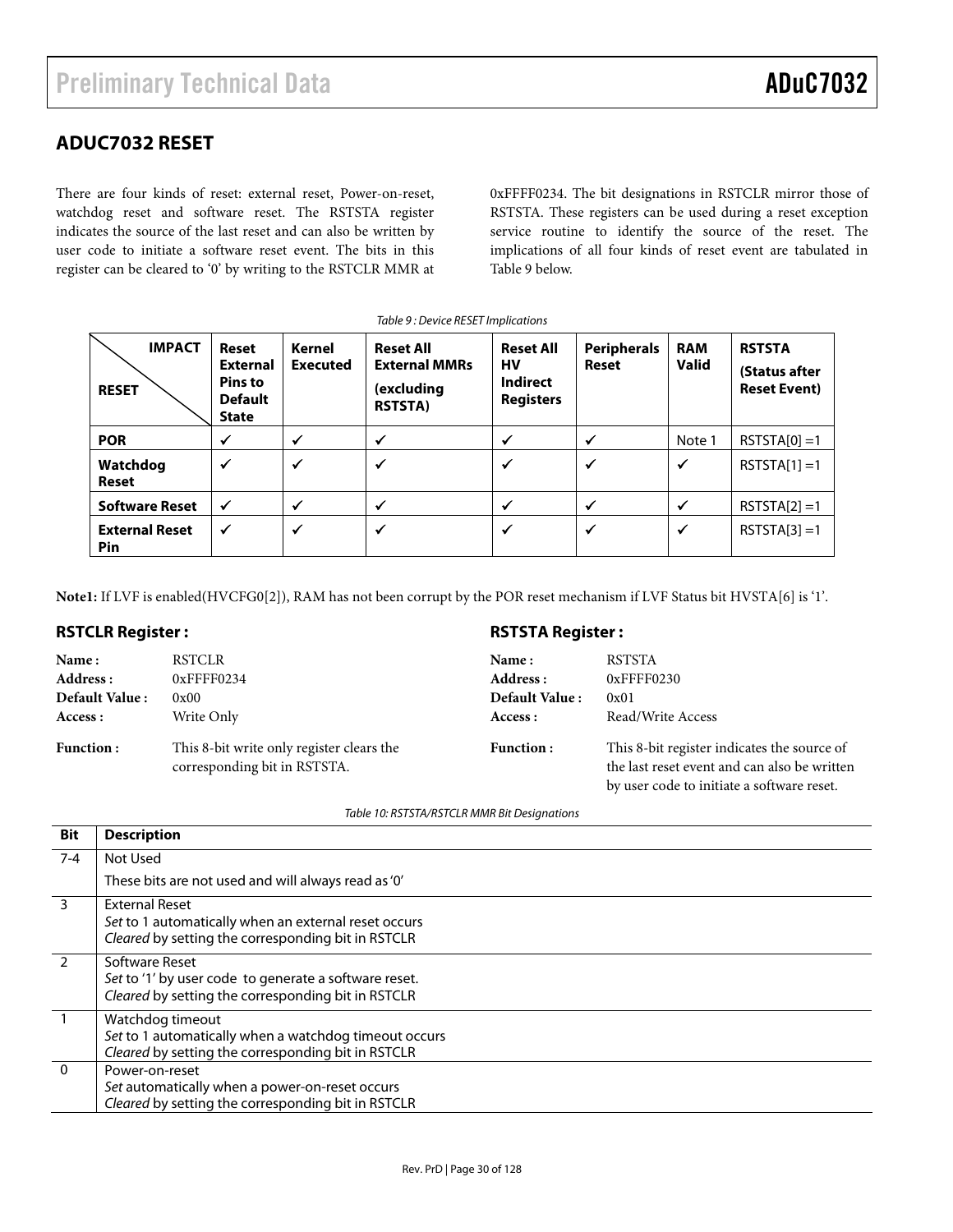### **FLASH/EE MEMORY AND THE ADUC7032**

The ADuC7032 incorporates Flash/EE memory technology onchip to provide the user with non-volatile, in-circuit reprogrammable memory space.

Like EEPROM, Flash memory can be programmed in-system at a byte level, although it must first be erased, the erase being performed in page blocks. Thus, Flash memory is often and more correctly referred to as Flash/EE memory.

Overall, Flash/EE memory represents a step closer to the ideal memory device that includes non-volatility, in-circuit programmability, high density, and low cost. Incorporated in the ADuC7032 Flash/EE memory technology allows the user to update program code space in-circuit, without the need to replace one time programmable (OTP) devices at remote operating nodes.

### **Flash/EE Memory**

The total 96kBytes of Flash/EE memory are organized as 48k X 16 bits. 94kBytes are user space and 2kBytes are reserved for boot loader/kernel space. The page size of this Flash/EE memory is 512Bytes. Typically, it takes the Flash/EE memory controller 20msec to erase a page, and 50µsec to write a 16-Bit word. These Flash/EE memory timings are independent of MCU core clock.

94kBytes of Flash/EE memory are available to the user as code and non-volatile data memory. There is no distinction between data and program, as ARM code shares the same space. The real width of the Flash/EE memory is 16 bits, which means that in ARM mode (32-bit instruction), two accesses to the Flash/EE memory are necessary for each instruction fetch. When operating at speeds less than 20.48MHz the Flash/EE memory controller can transparently fetch the second 16-bit half word (part of the 32-bit ARM op-code) within a single core clock period. It is therefore recommend that for speeds less than 20.48MHz, i.e. CD > 0, that ARM mode is used. For 20.48MHz operation, i.e.  $CD = 0$ , it is recommended to operate in THUMB mode.

The Flash/EE memory is physically located at 0x80000. Upon a hard reset it is logically mapped to 0x00000000. The factory default contents of all Flash/EE memory locations is 0xFF. Flash/EE memory may be read in 8/16/32 bit segments, and written in segments of 16 bits. The Flash/EE memory is rated for 10K endurance cycles. This rating is based on the number of times that each individual half word ( 16 bit location ) is cycled i.e. erased and programmed. A redundancy scheme may be implemented in software to ensure greater than 10K cycles endurance.

The user may also write data variables to the Flash/EE memory during run-time code execution, e.g. for storing diagnostic battery parameter data.

It is possible to write to a single 16 bit location only twice between erases, i.e. It is possible to walk bytes, not bits. If a location is written to more than twice, then it is possible that the contents of the Flash/EE page may be corrupted.

The 94kBytes of Flash/EE memory can be programmed incircuit, using a serial download mode via the LIN interface or the integrated JTAG port.

### **(1) Serial Downloading (In-Circuit Programming)**

The ADuC7032 facilitates code download via the LIN pin.

### **(2) JTAG access**

The ADuC7032 features an on-chip JTAG Debug Port to facilitate code download and debug.

### **FLASH/EE MEMORY CONTROL INTERFACE**

The access to and control of the Flash/EE memory on the ADuC7032 is managed by an on-chip memory controller. The controller manages the Flash/EE memory as two separate blocks (0 and 1).

Block 0 consists of the 32KB Flash/EE memory mapped from 0x0009 0000 to 0x0009 7FFF (including the 2KB kernel space which is reserved at the top of this block).

Block 1 consists of the 64KB Flash/EE memory mapped from from 0x0008 0000 to 0x0008 FFFF.

It should be noted that MCU core can continue to execute code from one memory block while an active erase or program cycle is being carried out on the other block. If a command operates on the same block as the code currently executing, the core is halted until the command is completed, this also applies to code execution.

User Code, LIN and JTAG programming use the Flash/EE memory Control Interface, which consists of the following MMRs :

- **FEExSTA (x= 0 or 1):** read only register, reflects the status of the Flash Control Interface
- **FEExMOD (x= 0 or 1):** sets the operating mode of the Flash Control Interface
- **FEExCON (x= 0 or 1):** 8-bit command register. The commands are interpreted as described in Table 11.
- **FEExDAT (x= 0 or 1):** 16-bit data register.
- **FEExADR (x= 0 or 1):** 16-bit address register.
- **FEExSIGN (x= 0 or 1):** Holds the 24-bit code signature as a result of the signature command being initiated.
- **FEExHIDE (x= 0 or 1):** Protection MMR. Controls read and write protection of the Flash memory code space. If previously configured via the FEEPRO register, FEEHIDE may require a software key to enable access.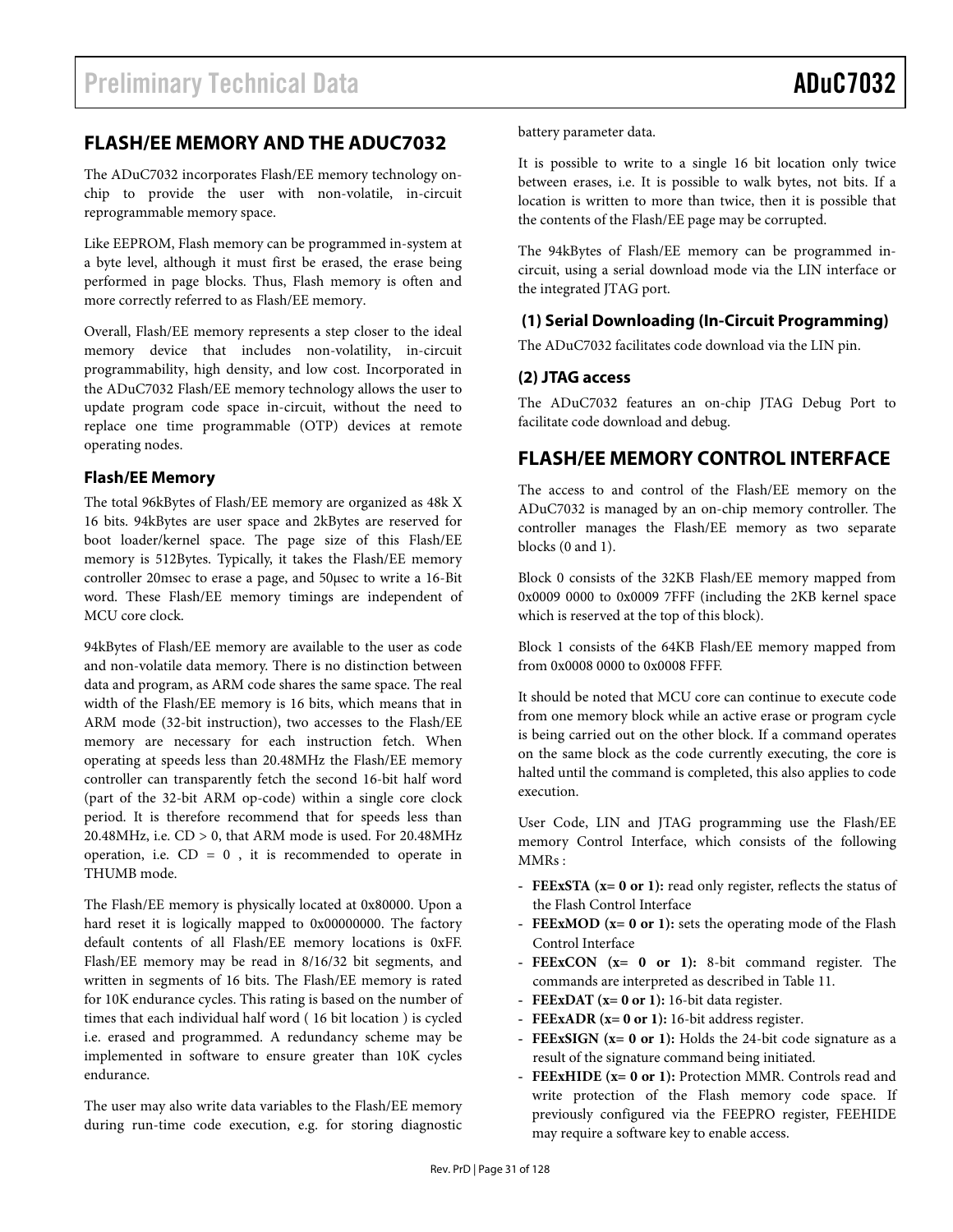- **FEExPRO (x= 0 or 1):** A buffer of the FEEHIDE register, which is used to store the FEEHIDE value, so it is automatically downloaded to the FEEHIDE registers on subsequent reset and power-on events.
- NOTE: User Software must ensure that the Flash/EE memory controller has completed any Erase or Write cycle *before* the PLL is powered down. If the PLL is powered down before an Erase or Write cycle is

### **FEE0CON and FEE1CON Registers :**

| FEE0CON and FEE1CON       |
|---------------------------|
| 0xFFFF0E08 and 0xFFFF0E88 |
| 0x07                      |
| Read/Write Access         |
|                           |

**Function :** These 8-bit registers are written by user code to control the operating modes of the Flash/EE memory controllers for Block0 (32KB) and Block1 (64KB).

|          |               | Table TT: Command Codes in FEEUCON and FEETCON                                                                                                                                                                                                                                                                                                                                                                 |
|----------|---------------|----------------------------------------------------------------------------------------------------------------------------------------------------------------------------------------------------------------------------------------------------------------------------------------------------------------------------------------------------------------------------------------------------------------|
| Code     | Command       | Description (note x is 0 or 1 to designate Flash/EE Block 0 or 1)                                                                                                                                                                                                                                                                                                                                              |
| $0x00^*$ | Reserved      | Reserved, this command should not be written by user code                                                                                                                                                                                                                                                                                                                                                      |
| 0x01*    | Single Read   | Load FEExDAT with the 16-bit data indexed by FEExADR                                                                                                                                                                                                                                                                                                                                                           |
| $0x02*$  | Single Write  | Write FEExDAT at the address pointed by FEExADR. This operation takes 50µs.                                                                                                                                                                                                                                                                                                                                    |
| $0x03*$  | Erase-Write   | Erase the page indexed by FEExADR and write FEExDAT at the location pointed by FEExADR. This<br>operation takes 20ms                                                                                                                                                                                                                                                                                           |
| $0x04*$  | Single Verify | Compare the contents of the location pointed by FEExADR to the data in FEExDAT. The result of the<br>comparison is returned in FEExSTA bit 1                                                                                                                                                                                                                                                                   |
| $0x05*$  | Single Erase  | Erase the page indexed by FEExADR                                                                                                                                                                                                                                                                                                                                                                              |
| $0x06*$  | Mass erase    | Erase Block0(30kByte) or Block1(64kByte) of user space. The 2kByte Kernel is protected. This operation<br>takes 1.2s To prevent accidental execution, a command sequence is required to execute this instruction,<br>this is described below.                                                                                                                                                                  |
| 0x07     |               | Default command.                                                                                                                                                                                                                                                                                                                                                                                               |
| 0x08     | Reserved      | Reserved, this command should not be written by user code                                                                                                                                                                                                                                                                                                                                                      |
| 0x09     | Reserved      | Reserved, this command should not be written by user code                                                                                                                                                                                                                                                                                                                                                      |
| 0x0A     | Reserved      | Reserved, this command should not be written by user code                                                                                                                                                                                                                                                                                                                                                      |
| 0x0B     | Signature     | FEEOCON:                                                                                                                                                                                                                                                                                                                                                                                                       |
|          |               | This command will result in a 24-bit LFSR based signature been generated and loaded into FEE0SIG.<br>If FEE0ADR is less than 0x97800, this command will result in a 24 bit LFSR based signature of the user code<br>space from the page specified in FEE0ADR upwards, including the Kernel, security bits and Flash/EE key.<br>If FEE0ADR is greater than 0x97800, the Kernel and manufacturing data is signed |
|          |               | FEE1CON:                                                                                                                                                                                                                                                                                                                                                                                                       |
|          |               | This command will result in a 24-bit LFSR based signature been generated, beginning at FEE1ADR and<br>ending at the end of the 63.5k Block, and loaded into FEE1SIG. The last page of this block is not included<br>in the Sign generation.                                                                                                                                                                    |
| 0x0C     | Protect       | This command can be run only once. The value of FEExPRO is saved and can be removed only with a mass<br>erase (0x06) or with the key                                                                                                                                                                                                                                                                           |
| 0x0D     | Reserved      | Reserved, this command should not be written by user code                                                                                                                                                                                                                                                                                                                                                      |
| 0x0E     | Reserved      | Reserved, this command should not be written by user code                                                                                                                                                                                                                                                                                                                                                      |
| 0x0F     | Ping          | No operation, interrupt generated                                                                                                                                                                                                                                                                                                                                                                              |

Table 11: Command Codes in FEE0CON and FEE1CON

\* The FEExCON will always read 0x07 immediately after execution of any of these commands.

completed, the Flash/EE page or byte may be corrupted.

The following sections describe in detail the bit designations of each of Flash/EE control MMRs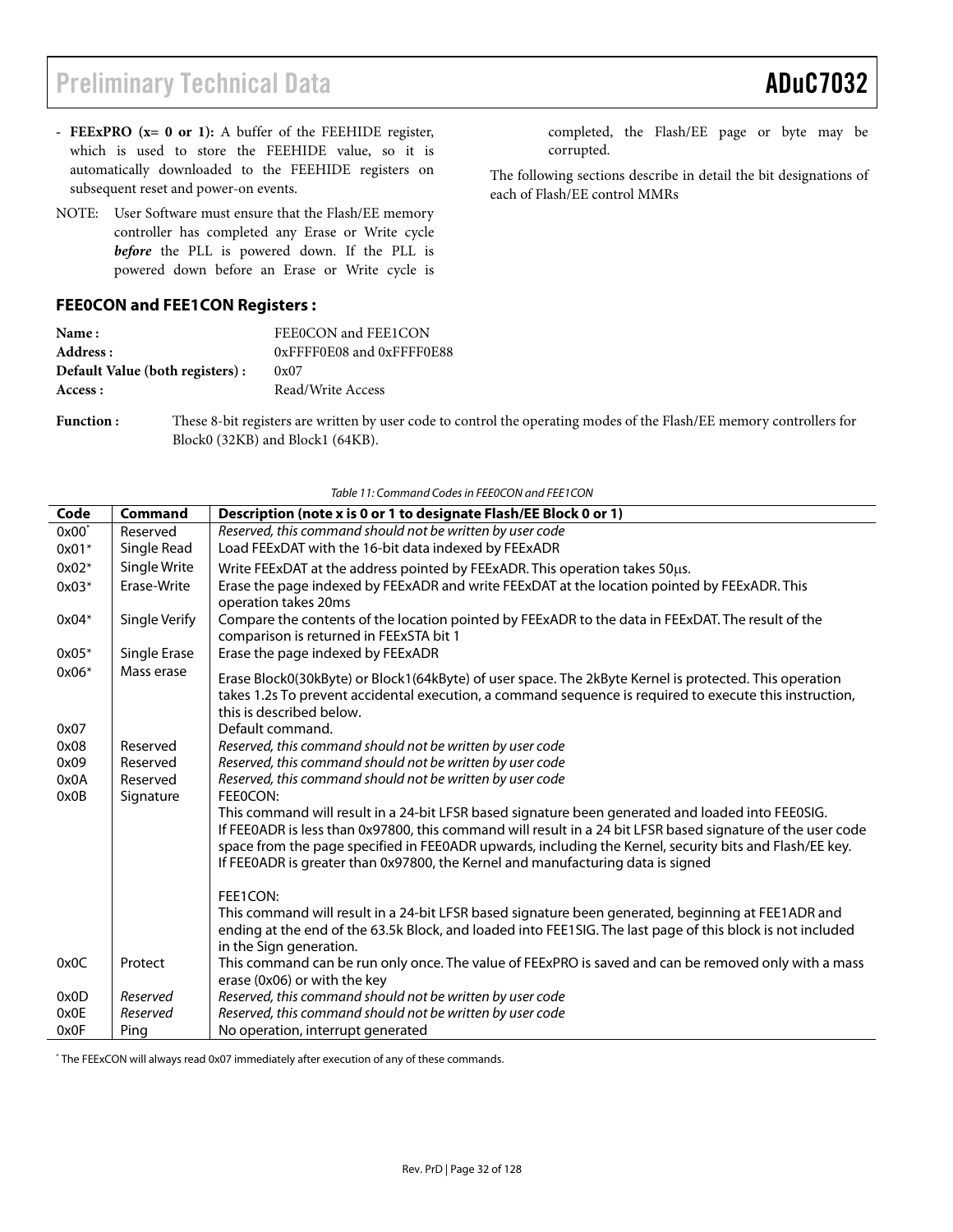### **Command Sequence for executing a Mass Erase**

Giving the significance of the 'Mass Erase' command, a specific code sequence must be executed to initiate this operation.

- 1. Set bit 3 in FEExMOD.
- 2. Write 0xFFC3 in FEExADR
- 3. Write 0x3CFF in FEExDAT
- 4. Run the Mass Erase command 0x06 in FEExCON

This sequence is illustrated in the following example,:

FEExMOD= 0x08 FEExADR= 0xFFC3 FEExDAT= 0x3CFF while (FEExSTA & 0x04){} //Wait for command to finish

FEExCON= 0x06; // Mass-Erase command

Note: To run the mass erase command via FEE0CON, Write protection on the lower 64kbytes must be disabled, i.e. FEE1HIDE/FEE1PRO are set to 0xFFFFFFFF. This may be done be first removing the protection or erasing the lower 64kbytes first.

### **FEE0STA and FEE1STA Registers :**

| Name:<br>Address :                          |              | FEE0STA and FEE1STA<br>0xFFFF0E00 and 0xFFFF0E80                                                               |
|---------------------------------------------|--------------|----------------------------------------------------------------------------------------------------------------|
| Default Value (both registers):<br>Access : |              | 0x00<br>ReadOnly                                                                                               |
| <b>Function:</b>                            | controllers. | These 8-bit read only registers can be read by user code and reflect the current status of the Flash/EE memory |

### Table 12: FEE0STA and FEE1STA MMR bit designations

| Bit                     | Description (note x is 0 or 1 to designate Flash/EE Block 0 or 1)                                                        |
|-------------------------|--------------------------------------------------------------------------------------------------------------------------|
| $15 - 4$                | Not Used                                                                                                                 |
|                         | These bits are not used and will always read as 0.                                                                       |
| $\overline{\mathbf{3}}$ | Flash Interrupt Status Bit                                                                                               |
|                         | Set automatically when an interrupt occurs, i.e. when a command is complete and the Flash/EE interrupt enable bit in the |
|                         | FEExMOD register is set                                                                                                  |
|                         | Cleared automatically when the FEExSTA register is read by user code                                                     |
| $\overline{2}$          | Flash/EE controller busy                                                                                                 |
|                         | Set automatically when the Flash/EE controller is busy                                                                   |
|                         | Cleared automatically when the controller is not busy                                                                    |
|                         | Command fail                                                                                                             |
|                         | Set automatically when a command written to FEExCON completes unsuccessfully                                             |
|                         | Cleared automatically when the FEExSTA register is read by user code                                                     |
| $\Omega$                | <b>Command Successful</b>                                                                                                |
|                         | Set automatically by MCU when a command is completed successfully.                                                       |
|                         | Cleared automatically when the FEExSTA register is read by user code                                                     |

### **FEE0ADR and FEE1ADR Registers:**

### **FEE0DAT and FEE1DAT Registers:**

| Name:            | FEE0ADR and FEE1ADR                                                                                                 | Name:            | FEE0DAT and FEE1DAT                                                                                    |
|------------------|---------------------------------------------------------------------------------------------------------------------|------------------|--------------------------------------------------------------------------------------------------------|
| Address :        | 0xFFFF0E10 and 0xFFFF0E90                                                                                           | Address :        | 0xFFFF0E0C and 0xFFFF0E8C                                                                              |
| Default Value:   | Non Zero                                                                                                            | Default Value:   | Non Zero                                                                                               |
| Access :         | Read/Write Access                                                                                                   | Access :         | Read/Write Access                                                                                      |
| <b>Function:</b> | This 16-bit register dictates the address<br>upon which any Flash/EE command<br>executed via FEExCON will act upon. | <b>Function:</b> | This 16-bit register contains the data either<br>read from or to be written to the Flash/EE<br>memory. |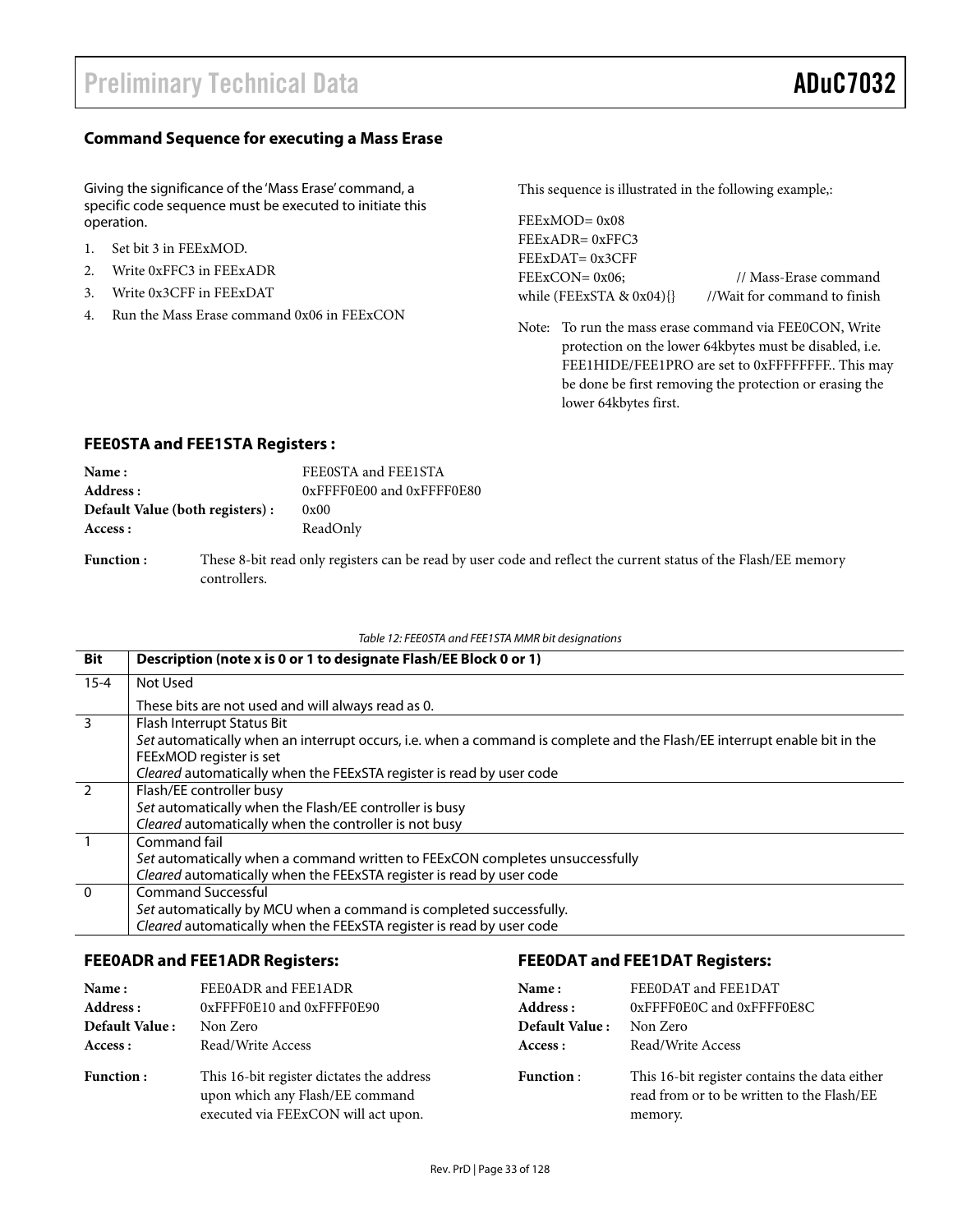### **FEE0MOD and FEE1MOD Registers :**

| Name:                            | FEE0MOD and FEE1MOD       |
|----------------------------------|---------------------------|
| Address :                        | 0xFFFF0E04 and 0xFFFF0E84 |
| Default Value (both registers) : | 0x00                      |
| Access :                         | Read/Write                |

**Function :** These registers are written by user code to configure the mode of operation of the Flash/EE memory controllers.

Table 13: FEE0MOD and FEE1MOD MMR bit designations

| <b>Bit</b>     | Description (note: x is 0 or 1 to designate Flash/EE Block 0 or 1)                                                                                                                                                     |
|----------------|------------------------------------------------------------------------------------------------------------------------------------------------------------------------------------------------------------------------|
| $15 - 7$       | Not Used                                                                                                                                                                                                               |
| 6, 5           | These bits are reserved for future functionality and should be written as 0 by user code<br>Flash/EE Security Lock Bits<br>These bits must be written as $[6,5] = 1,0$ to complete the Flash security protect sequence |
| $\overline{4}$ | Flash/EE Controller Command Complete Interrupt Enable                                                                                                                                                                  |
|                | This bit is set to 1 by user code to enable the Flash/EE controller to generate an interrupt upon completion of a Flash/EE<br>command.                                                                                 |
| 3              | This bit is cleared to disable the generation of a Flash/EE interrupt upon completion of a Flash/EE command.<br>Flash/EE Erase/Write Enable                                                                            |
|                | Set by user code to enable the Flash/EE erase and write access via FEExCON                                                                                                                                             |
|                | Cleared by user code to disable the Flash/EE erase and write access via FEExCON                                                                                                                                        |
| $\overline{2}$ | Reserved and should be written as zero                                                                                                                                                                                 |
| $\mathbf{1}$   | Flash/EE Controller Abort Enable<br>This bit is set to 1 by user code to enable the Flash/EE controller abort functionality.                                                                                           |
| $\mathbf{0}$   | Reserved and should be written as zero                                                                                                                                                                                 |

### **FLASH/EE MEMORY SECURITY**

The 94kByte of Flash/EE memory available to the user can be read and write protected using the FFE0HID and FEE1HID registers.

In Block0, the FEE0HID MMR protects the 30kBytes. Bits 0-28 of this register protect pages 0-57 from writing. Each bit protects 2 pages, i.e. 1kBytes. Bits 29-30 protect pages 58 and 59 respectively, i.e. each bit write protects a single page of 512 bytes. The MSB of this register (Bit31) protects Block0 from been read via JTAG.

The FEE0PRO register mirrors the bit definitions of the FEE0HID MMR. The FEE0PRO MMR allows user code to lock the protection or security configuration of the Flash memory so that the protection configuration is automatically loaded on subsequent power-on or reset events. This flexibility allows the user to set and test protection settings temporarily using the

FEE0HID MMR and subsequently lock the required protection configuration (using FEE0PRO) when shipping protection systems into the field.

In Block1 (64K), the FEE1HID MMR protects the 64kBytes. Bits 0-29 of this register protect pages 0-119 from writing. Each bit protects 4 pages, i.e. 2kBytes. Bit30 protect pages 120-127, i.e. bit 30 write protects eight pages of 512 bytes. The MSB of this register (Bit31) protects Flash/EE Block1, from been read via ITAG.

As with Block0, FEE1PRO register mirrors the bit definitions of the FEE1HID MMR. The FEE1PRO MMR is allows user code to lock the protection or security configuration of the Flash memory so that the protection configuration is automatically loaded on subsequent power-on or reset events.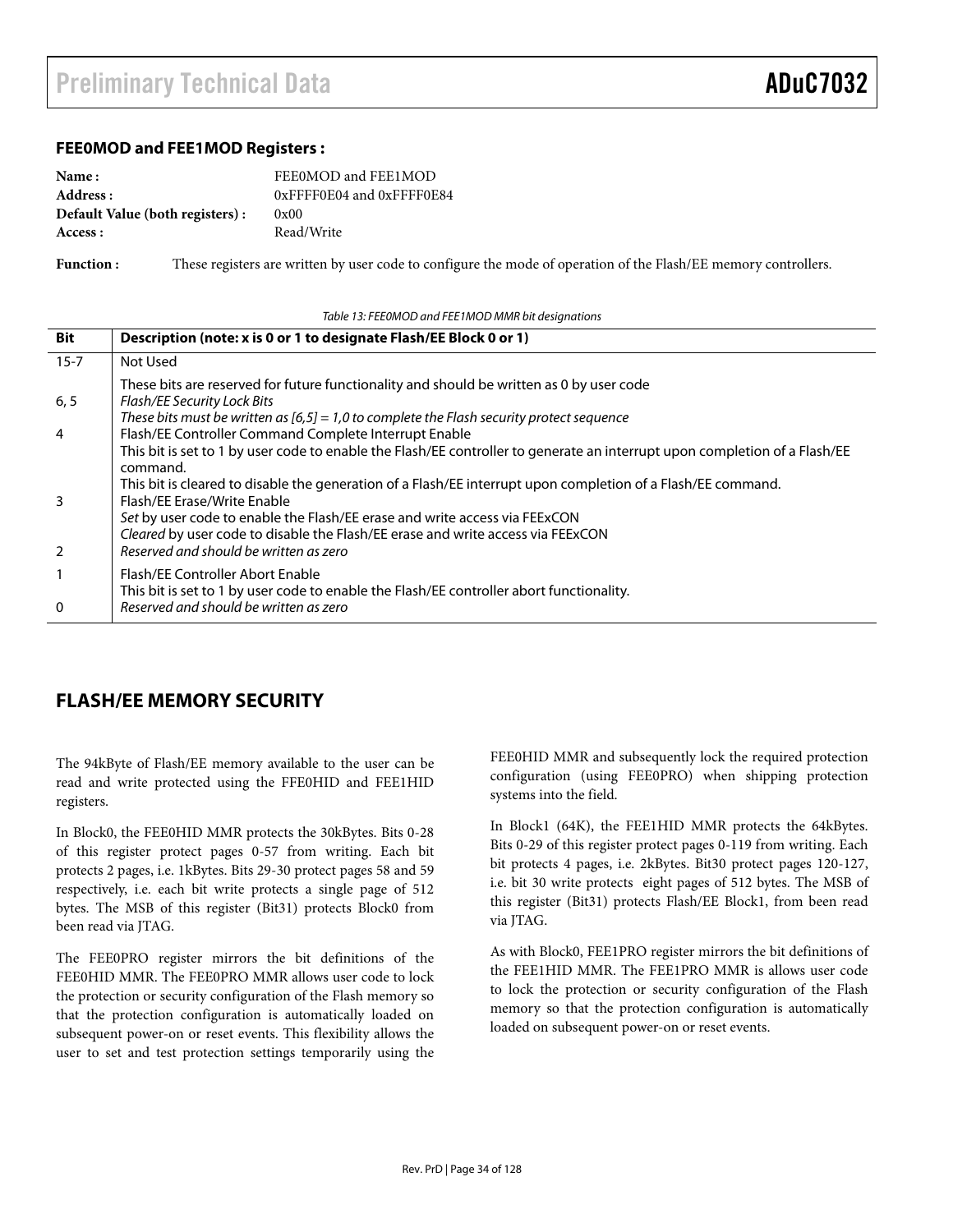### **Block0, Flash/EE Memory Protection Registers :**

| Name:                           | FEE0HID and FEE0PRO                                   |
|---------------------------------|-------------------------------------------------------|
| Address :                       | 0xFFFF0E20 (for FEE0HID) and 0xFFFF0E1C (for FEE0PRO) |
| Default Value (both registers): | $0x$ FFFFFFFFF                                        |
| Access :                        | Read/Write Access                                     |

Function : These registers are written by user code to configure the protection of the Flash/EE memory.

Table 14: FEE0HID and FEE0PRO MMR bit designations

| Bit    | Description (note: x is 0 or 1 to designate Flash/EE Block 0 or 1)                                                                                                                                                                                                                                                                                                                     |
|--------|----------------------------------------------------------------------------------------------------------------------------------------------------------------------------------------------------------------------------------------------------------------------------------------------------------------------------------------------------------------------------------------|
| 31     | Read protection<br>Cleared by user to protect the 32 kbyte Flash/EE Block code via JTAG read access<br>Set by user to allow reading the 32kbyte Flash/EE Block code via JTAG read access                                                                                                                                                                                               |
| 30     | Write Protection Bit<br>This bit is set by user code to unprotect protect page 59<br>This bit is cleared by user code write protect page 59                                                                                                                                                                                                                                            |
| 29     | Write Protection Bit<br>This bit is set by user code to unprotect page 58<br>This bit is cleared by user code write protect page 58                                                                                                                                                                                                                                                    |
| $28-0$ | <b>Write Protection Bits</b><br>When set by user code these bits will unprotect pages 0-57 of the 30KB Flash/EE code memory. Each bit write protects 2<br>pages and each pages consists of 512 bytes.<br>When cleared by user code these bits will write protect pages 0-57 of the 30KB Flash/EE code memory. Each bit write<br>protects 2 pages and each pages consists of 512 bytes. |

### **Block1, Flash/EE Memory Protection Registers :**

| Name:                           | FEE1HID and FEE1PRO                                   |
|---------------------------------|-------------------------------------------------------|
| Address :                       | 0xFFFF0EA0 (for FEE0HID) and 0xFFFF0E9C (for FEE0PRO) |
| Default Value (both registers): | $0x$ FFFFFFFFF                                        |
| Access :                        | Read/Write Access                                     |
|                                 |                                                       |

Function : These registers are written by user code to configure the protection of the Flash/EE memory.

Table 15: FEE1HID and FEE1PRO MMR bit designations

| <b>Bit</b>      | <b>Description</b>                                                                                                                                                                                                                                                                                                                                                                       |
|-----------------|------------------------------------------------------------------------------------------------------------------------------------------------------------------------------------------------------------------------------------------------------------------------------------------------------------------------------------------------------------------------------------------|
| $\overline{31}$ | Read protection<br>Cleared by user to protect the 64kbyte Flash/EE Block code via JTAG read access<br>Set by user to allow reading the 64kbyte Flash/EE Block code via JTAG read access                                                                                                                                                                                                  |
| 30              | Read protection<br>When set by user code these bits will protect pages 120-127 of the 64KB Flash/EE code memory. This bit write protects 8<br>pages and each page consists of 512 bytes.<br>When cleared by user code these bits will write protect pages 120-127 of the 64KB Flash/EE code memory. This bit write<br>protects 8 pages and each page consists of 512 bytes.              |
| 29-0            | <b>Write Protection Bits</b><br>When set by user code these bits will unprotect pages 0-119 of the 64KB Flash/EE code memory. Each bit write protects 4<br>pages and each pages consists of 512 bytes.<br>When cleared by user code these bits will write protect pages 0-119 of the 64KB Flash/EE code memory. Each bit write<br>protects 2 pages and each pages consists of 512 bytes. |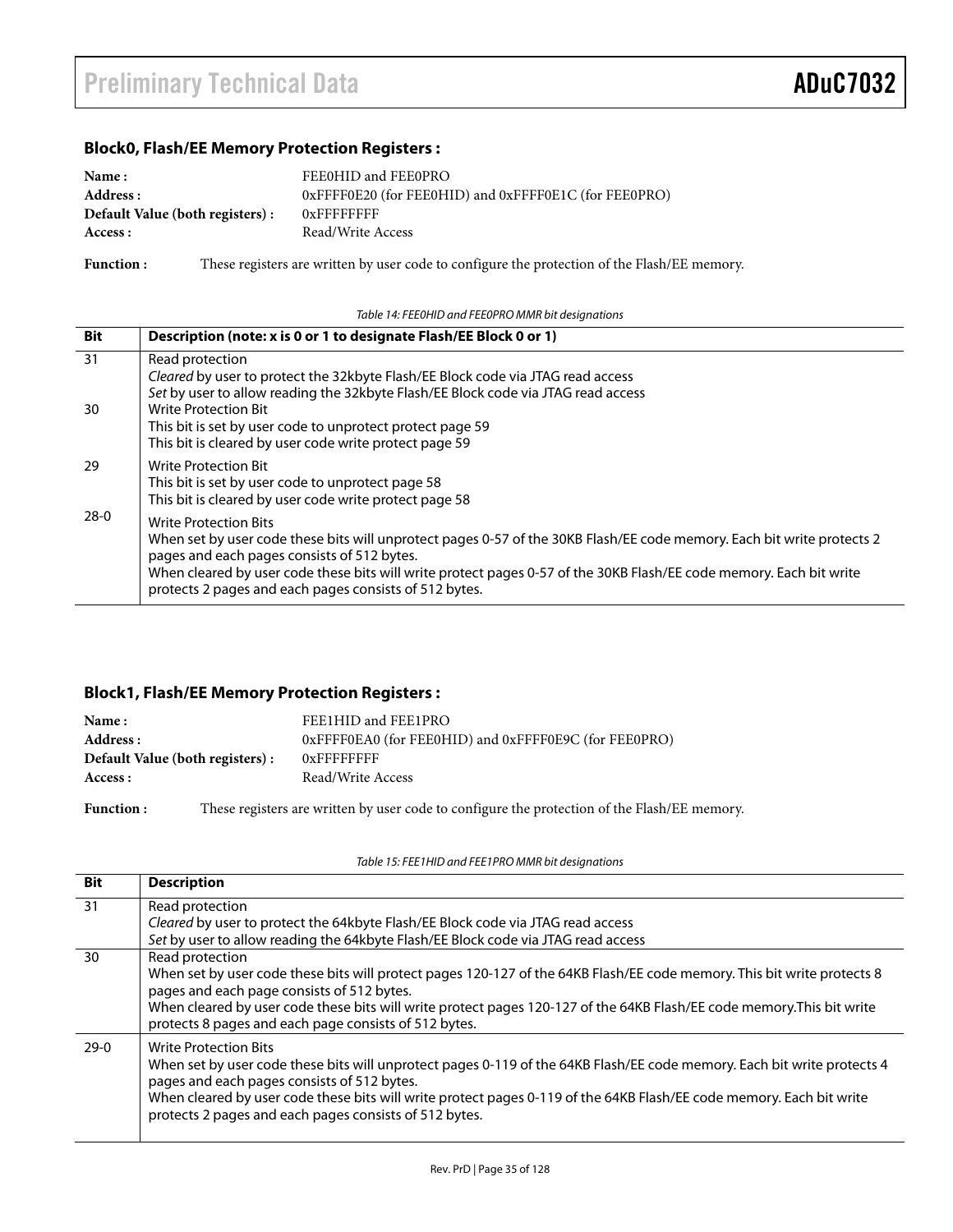In Summary, there are three levels of protection:

- Temporary Protection can be set and removed by writing directly into FEExHID MMR. This register is volatile and therefore protection will only be in place while the part remains powered on. This protection is not reloaded after a power cycle.
- Keyed Permanent Protection can be set via FEExPRO which is used to lock the protection configuration. The software key used at the start of the required FEExPRO write sequence is saved once and MUST subsequently be used for any subsequent access of the FEExHID or FEExPRO MMRs. A mass erase will set the key back to 0xFFFF but will also erase the entire user code space.
- Permanent Protection can be set via FEExPRO, similarily to Keyed Permanent Protection, the only difference been that the software key used is 0xDEADDEAD. Once the FEExPRO write sequence is saved, only a mass erase will set the key back to 0xFFFFFFFF. This will also erase the entire user code space.

Sequence to write the key and set permanent protection:

- 1. Write in FEExPRO corresponding to the pages to be protected.
- 2. Write the new (user defined) 32 bit key in FEExADR [ Bits 31-16 ] and FEExDAT [ Bits 15-0 ].
- 3. Write 1,0 in FEExMOD[6:5] and set FEExMOD[3].
- 4. Run the write key command 0x0C in FEExCON.

To remove or modify the protection the same sequence can be used with a modified value of FEExPRO.

The sequence above is illustrated in the following example, this protects writing pages 4 and 5of the FLASH:

| $FEEXPRO = 0xFFFFFFFB;$        | //Protect pages 4 and 5         |
|--------------------------------|---------------------------------|
| $FEExADR = 0x66BB;$            | //32 bit key value [Bits 31-16] |
| $FEExDAT = 0xAA55;$            | //32 bit key value [Bits 15-0]  |
| $FEExMOD = 0x0048$             | // Lock Security Sequence       |
| $FEExCON = 0x0C$               | // Write key command            |
| while (FEExSTA $& 0x04$ ) $\}$ | //Wait for command to finish    |

### **FLASH/EE MEMORY RELIABILITY**

The Flash/EE memory array on the part is fully qualified for two key Flash/EE memory characteristics: Flash/EE memory cycling endurance and Flash/EE memory data retention.

Endurance quantifies the ability of the Flash/EE memory to be cycled through many program, read, and erase cycles. A single endurance cycle is composed of four independent, sequential events, defined as:

- 1. Initial page erase sequence.
- 2. Read/verify sequence a single Flash/EE.
- 3. Byte program sequence memory.
- 4. Second read/verify sequence endurance cycle.

In reliability qualification, every half word (16-bit wide) location of the three pages(top, middle and bottom) in the Flash/EE memory is cycled 10,000 times from 0x0000 to 0xFFFF. As indicated in Table 1, the parts' Flash/EE memory endurance qualification is carried out in accordance with JEDEC Retention Lifetime Specification A117 . the results allow the specification of a minimum endurance figure over supply, temperature of 10,000 cycles.

Retention quantifies the ability of the Flash/EE memory to retain its programmed data over time. Again, the parts is qualified in accordance with the formal JEDEC Retention Lifetime Specification (A117) at a specific junction temperature  $(T) = 85^{\circ}$ C). As part of this qualification procedure, the Flash/EE memory is cycled to its specified endurance limit, described previously, before data retention is characterized. This means that the Flash/EE memory is guaranteed to retain its data for its fully specified retention lifetime every time the Flash/EE memory is reprogrammed. Also note that retention lifetime, based on an activation energy of 0.6 eV, derates with  $T_J$ as shown in Figure 12.



Figure 12. Flash/EE Memory Data Retention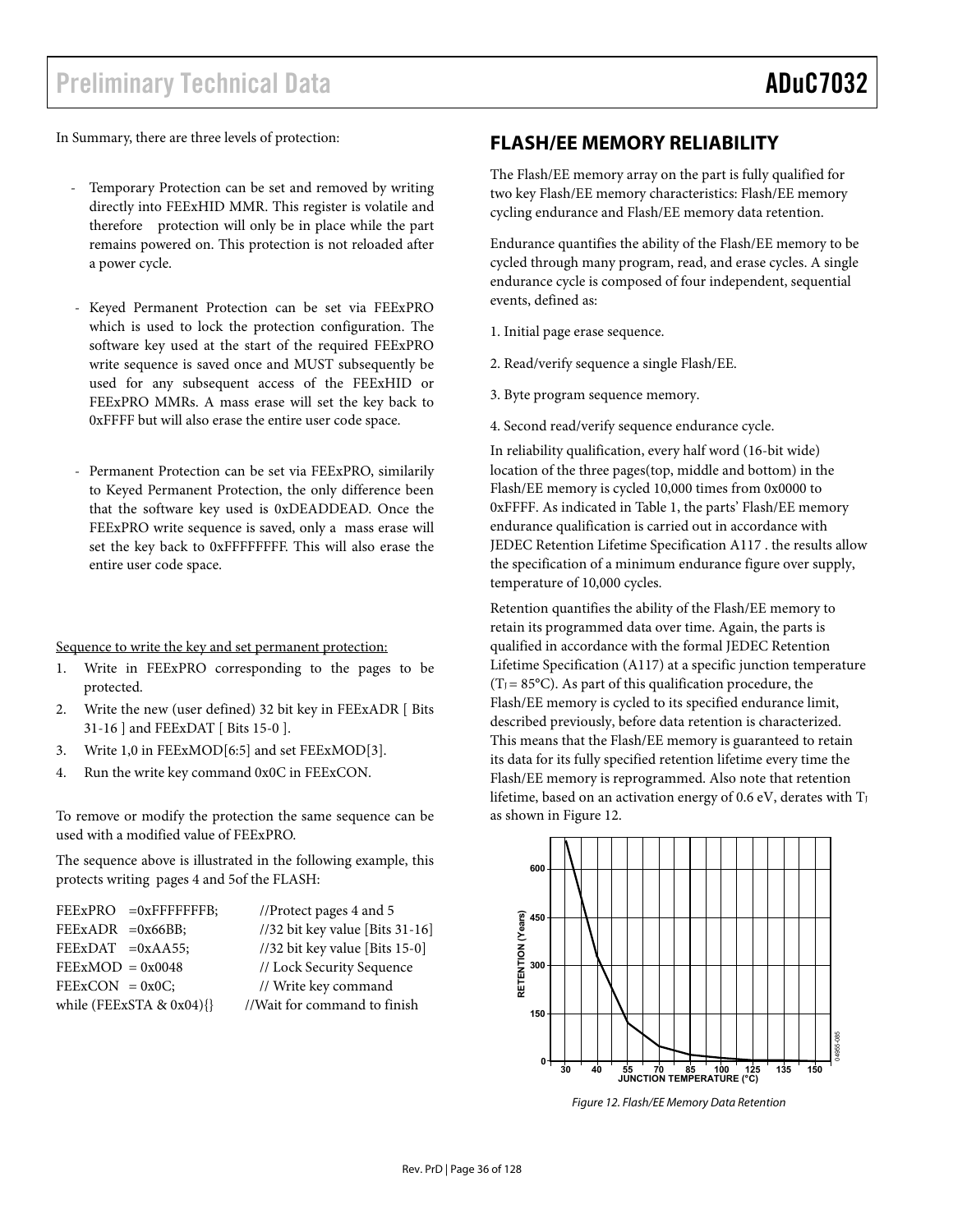## **CODE EXECUTION TIME FROM SRAM AND FLASH/EE**

This chapter describes SRAM and Flash/EE access times during execution for applications where execution time is critical.

#### **Execution from SRAM**

Fetching instructions from SRAM takes one clock cycle as the access time of the SRAM is 2ns and a clock cycle is 49ns minimum. However, if the instruction involves reading or writing data to memory, one extra cycle must be added if the data is in SRAM, or three cycle if the data is in Flash/EE, one cycle to execute the instruction and two cycles to get the 32-bit data from Flash/EE. A control flow instruction, for example a branch instruction will take one cycle to fetch but also two cycle to fill the pipeline with the new instructions.

#### **Execution from Flash/EE**

Because the Flash/EE width is 16-bit, execution from Flash/EE cannot be done in one cycle, as from SRAM, when CD bit =0. Also some dead time is needed before accessing data for any value of CD bits.

In ARM mode, where instructions are 32 bits, two extra cycles are needed to fetch any instruction when  $CD = 0$  and in Thumb mode, where instructions are 16 bits, one extra cycle is needed to fetch any instruction.

Timing is identical in both modes when executing instructions that involve using the Flash/EE for data memory. If the instruction to be executed is a control flow instruction, an extra cycle is needed to decode the new address of the program counter and then four cycles are needed to fill the pipe-line. A data processing instruction involving only core register doesn't require any extra clock cycle but if it involves data in Flash/EE,

an extra clock cycle is needed to decode the address of the data and two cycles to get the 32-bit data from Flash/EE. An extra cycle must also be added before fetching another instruction. Data transfer instruction are more complex and are summarized Table 16.

| <b>Instructions</b> | Fetch<br>cycles | Dead<br>time | Data access                  |  |  |
|---------------------|-----------------|--------------|------------------------------|--|--|
| LD                  | 2/1             |              | 2                            |  |  |
| LDH                 | 2/1             |              |                              |  |  |
| LDM/POP             | 2/1             | N            | $2 \times N$                 |  |  |
| <b>STR</b>          | 2/1             |              | $2 \times 50 \mu s$          |  |  |
| <b>STRH</b>         | 2/1             |              | $50\mu s$                    |  |  |
| STM/PUSH            | 2/1             | N            | $2 \times N \times 50 \mu s$ |  |  |

Table 16: Typical execution cycles in ARM/Thumb mode

By default, Flash/EE code execution will be suspended during any Flash/EE erase or write cycle. A page (512 Bytes) erase cycle will take 20 ms and a write (16 bits) word command will take 50us. However, the FLASH/EE controller allows Erase/Write cycles to be aborted, if the ARM core receives an enabled interrupt during the current FLASH/EE Erase/Write cycle. The ARM7 can therefore immediately service the interrupt and then return to repeat the FLASH/EE command. The Abort operation will typically take 10 clock cycles. If the abort operation is not feasible, it is possible to run FLASH/EE programming code and the relevant interrupt routines from SRAM, allowing the core to service the Interrupt immediately.

With 1<N≤16, N number of data to load or store in the multiple load/store instruction.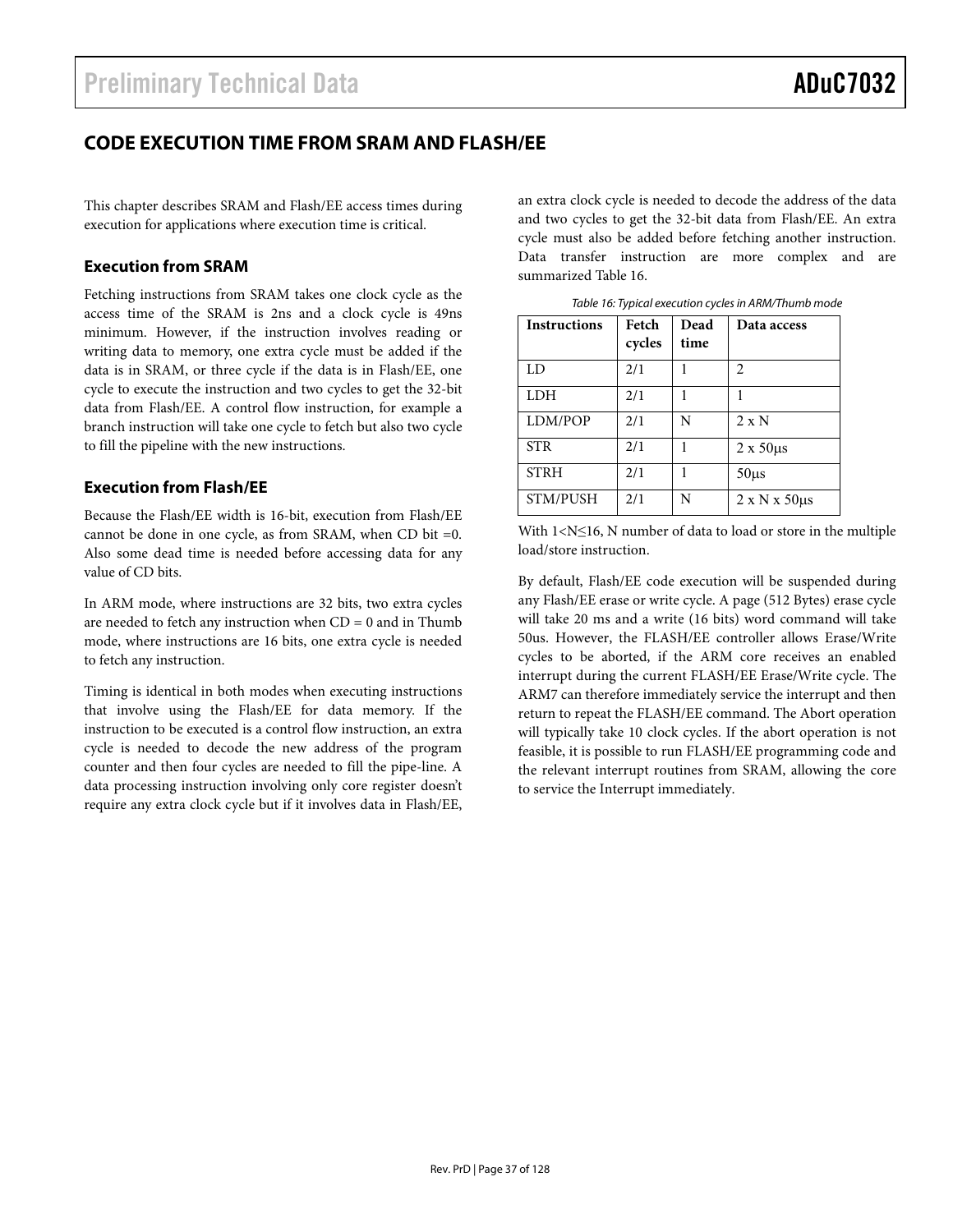## **ADUC7032 KERNEL**

The ADuC7032 features an on-chip Kernel resident in the top 2k of the Flash/EE Code space. After any reset event, this kernel copies the factory calibrated data from the manufacturing data space, into the various on-chip peripherals. The peripherals calibrated by the Kernel are:

- PSM Power Supply Monitor
- Precision, Oscillator
- Low Power, Oscillator
- REG\_AVDD/ REG\_DVDD
- Low Power Voltage Reference
- Normal Mode Voltage Reference
- Current ADC (Offset and Gain)
- Voltage ADC (Offset and Gain)
- Temperature ADC (Offset and Gain)

User MMRs which may be modified by the kernel and differ from their POR default values are as follows:

- R0-R15
- GP0CON/GP2CON
- **SYSCHK**
- ADCMDE/ADC0CON
- FEE0ADR/FEE0CON/FEESIG
- HVDAT/HVCON
- HVCFG0/1
- T3LD

The ADuC7032 also features an On-Chip LIN downloader. The operation of this download is detailed in "ADuC7032Series Flash/EE Programming via LIN" Technote.

A flow chart showing the execution of the kernel is shown in Figure 13.

The current revision of the Kernel may be derived from SYSSER1, as described in Table 85.

For the duration of Kernel execution, the Watchdog Timer is active with a timeout period of 30ms. This ensures that if an error occurs in the Kernel, the ADuC7032 will be reset. After any reset, the Watchdog timer is disabled once the Kernel code is exited.

Normal Kernel execution time, excluding LIN Download, is approximately 5ms.

It is only possible to leave LIN download mode via a Reset.

SRAM is not corrupted during normal Kernel execution. SRAM is corrupted during LIN download Kernel execution.

**NOTE:** User code will not be executed unless location 0x14 contains either 0x27011970 or the checksum of Page Zero, excluding location 0x14. If location 0x14 does not contain this information user code will not be executed and LIN download mode will be entered. For more information please refer to the relevant LIN download Technote.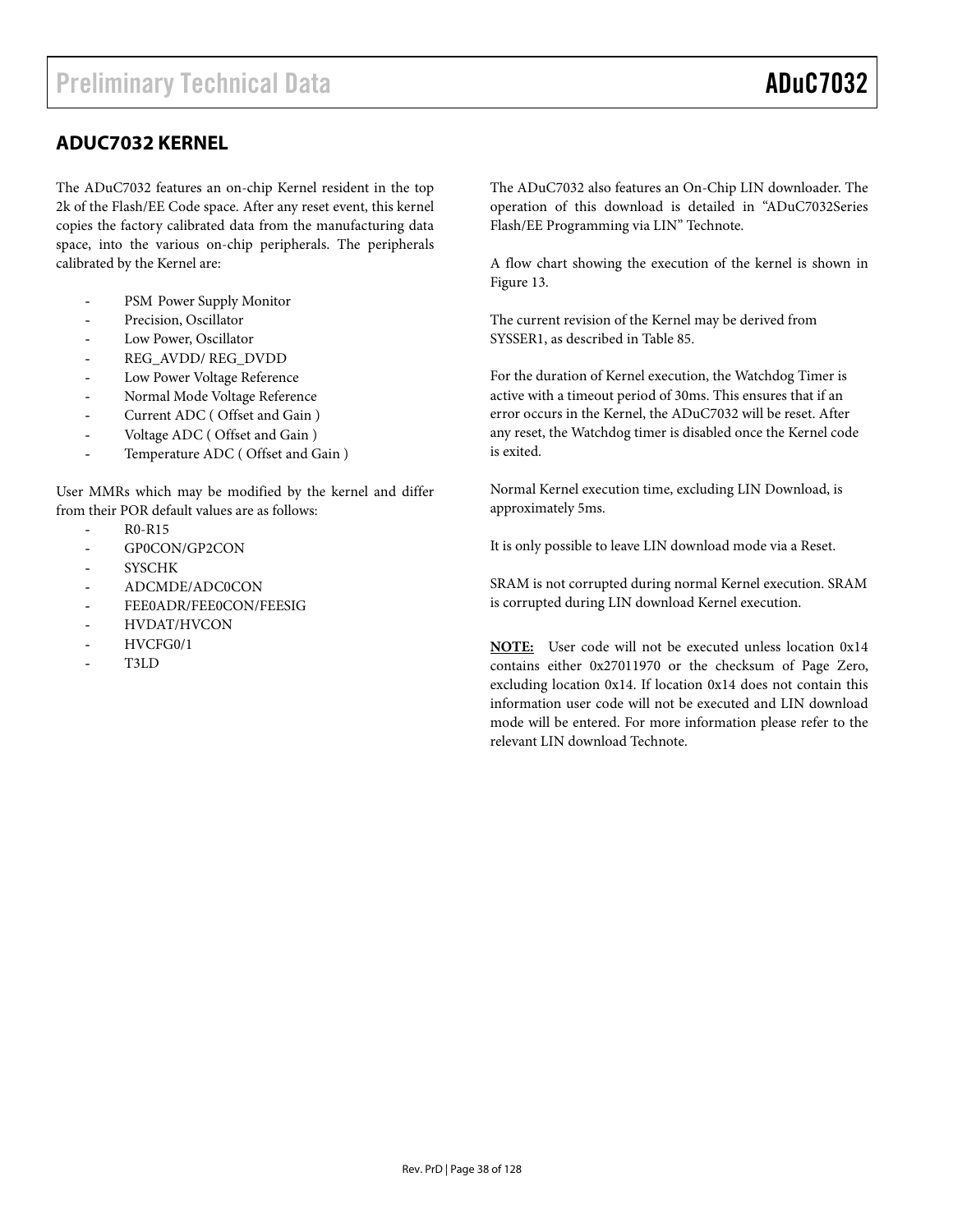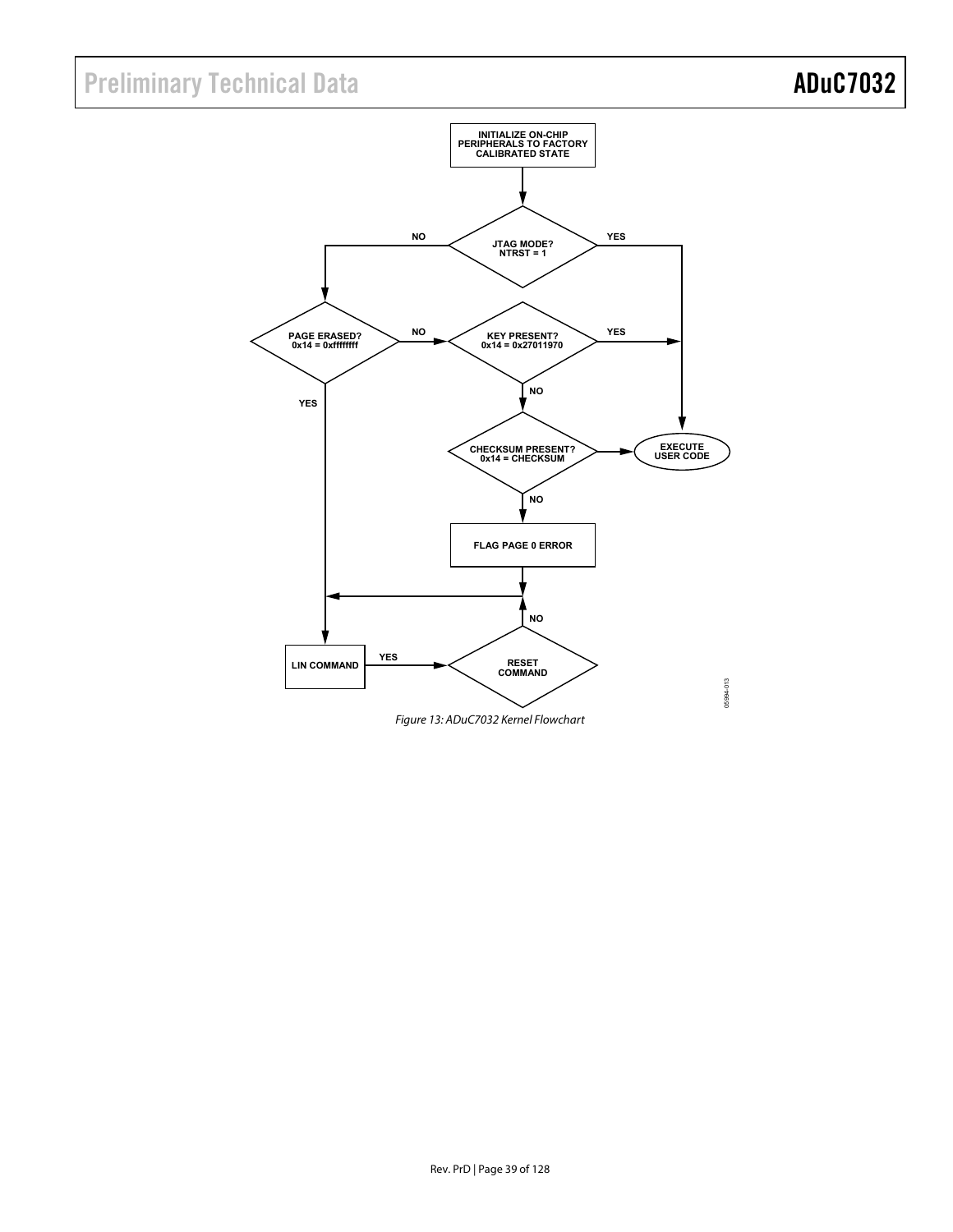## **MEMORY MAPPED REGISTERS**

The Memory Mapped Register (MMR) space is mapped into the top 4kBytes of the MCU memory space and accessed by indirect addressing, load and store commands, through the ARM7 banked registers. An outline of the ADuC7032s Memory Mapped Register Bank is shown in Figure 14.

The MMR space provides an interface between the CPU and all on-chip peripherals. All registers except the ARM7 core registers (described in ARM Registers) reside in the MMR area.

As can be seen from the detailed MMR map in Table 17, the MMR data widths vary from 1 Byte (8 bits) to 4 Bytes (32 bits). The ARM7 core can access any of the MMRs (single byte or multiple byte width registers) with a 32 bit read or write access. The resultant read for example, aligned per 'little endian' format described earlier. However, errors will result if the ARM7 core tries to access 4 Byte (32 bit) MMRs with a 16-bit access. In the case of a (16-bit) write access to a 32-bit MMR, the (upper) 16 most significant bits will be written as 0's. More obviously, in the case of a 16-bit read access to a 32-bit MMR, only 16 of the MMR bits can be read.

| 0xFFFFFFFF <sub>I</sub> |                                           |  |
|-------------------------|-------------------------------------------|--|
| 0xFFFF1000              | <b>FLASH CONTROL</b><br><b>INTERFACE</b>  |  |
| 0xFFFF0E00              |                                           |  |
| 0xFFFF0D50              | <b>GPIO</b>                               |  |
| 0xFFFF0D00              |                                           |  |
| 0xFFFF0A14              | SPI                                       |  |
| 0xFFFF0A00              |                                           |  |
| 0xFFFF0894              | <b>SERIAL TEST</b><br><b>INTERFACE</b>    |  |
| 0xFFFF0880              |                                           |  |
| 0xFFFF0810              | <b>HV INTERFACE</b>                       |  |
| 0xFFFF0800              |                                           |  |
| 0xFFFF079C              | <b>LIN/BSD</b><br><b>HARDWARE</b>         |  |
| 0xFFFF0780              |                                           |  |
| 0xFFFF0730              | <b>UART</b>                               |  |
| 0xFFFF0700              |                                           |  |
| 0xFFFF0568              | ADC                                       |  |
| 0xFFFF0500              |                                           |  |
| 0xFFFF044C              | PLL AND<br><b>OSCILLATOR CONTROL</b>      |  |
| 0xFFFF0400              |                                           |  |
| 0xFFFF0394              | <b>GENERAL PURPOSE</b><br><b>TIMER 4</b>  |  |
| 0xFFFF0380              |                                           |  |
| 0xFFFF0370              | <b>WATCHDOG</b><br><b>TIMER 3</b>         |  |
| 0xFFFF0360              |                                           |  |
| 0xFFFF0350              | <b>WAKE UP</b><br><b>TIMER 2</b>          |  |
| 0xFFFF0340              |                                           |  |
| 0xFFFF0334              | <b>GENERAL PURPOSE</b><br>TIMER 1         |  |
| 0xFFFF0320              |                                           |  |
| 0xFFFF0318              | <b>TIMER 0</b>                            |  |
| 0xFFFF0300              |                                           |  |
| 0xFFFF0244              | <b>REMAP AND</b><br><b>SYSTEM CONTROL</b> |  |
| 0xFFFF0220              |                                           |  |
| 0xFFFF0110              | <b>INTERRUPT</b><br><b>CONTROLLER</b>     |  |
| 0xFFFF0000              |                                           |  |

Figure 14: Top Level MMR Map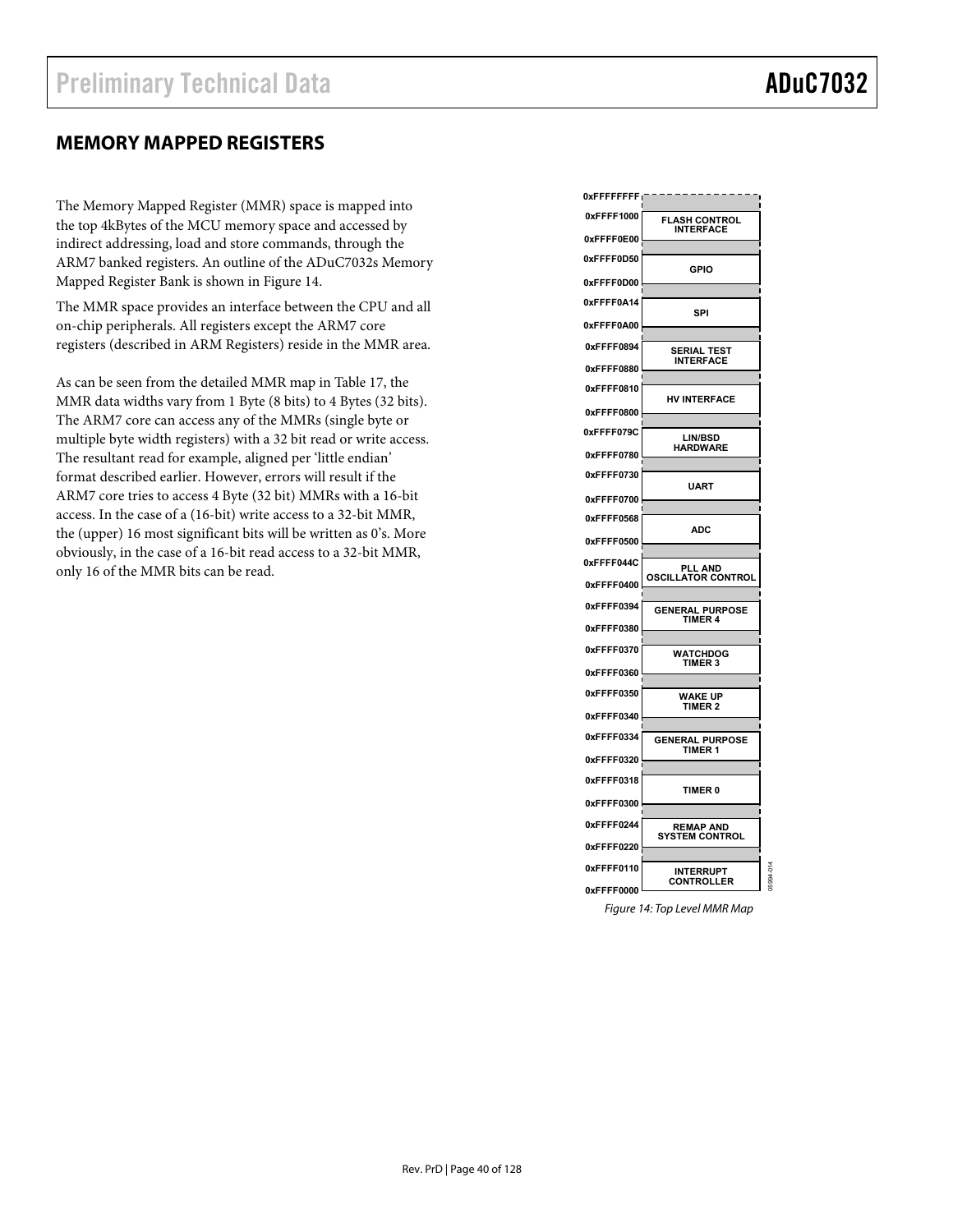| Address | Name                                               | <b>Byte</b>             | <b>Access</b><br><b>Type</b> | <b>Default</b><br><b>Value</b> | Page | <b>Description</b>                                      |
|---------|----------------------------------------------------|-------------------------|------------------------------|--------------------------------|------|---------------------------------------------------------|
|         | <b>IRQ</b> address base = $0x$ FFFF0000            |                         |                              |                                |      |                                                         |
| 0x0000  | <b>IRQSTA</b>                                      | 4                       | R                            | 0x00000000                     | 75   | Active IRQ Source                                       |
| 0x0004  | IRQSIG <sup>1</sup>                                | 4                       | R                            |                                | 75   | Current State of all IRQ sources (Enabled and Disabled) |
| 0x0008  | <b>IRQEN</b>                                       | 4                       | <b>RW</b>                    | 0x00000000                     | 75   | Enabled IRQ sources                                     |
| 0x000C  | <b>IRQCLR</b>                                      | 4                       | W                            | 0x00000000                     | 75   | MMR used to disabled IRQ Sources                        |
| 0x0010  | <b>SWICFG</b>                                      | $\overline{4}$          | W                            |                                | 76   | Software Interrupt Configuration MMR                    |
| 0x0100  | <b>FIQSTA</b>                                      | 4                       | $\mathsf R$                  | 0x00000000                     | 75   | Active IRQ Source                                       |
| 0x0104  | FIQSIG <sup>1</sup>                                | 4                       | R                            |                                | 75   | Current State of all IRQ sources (Enabled and Disabled) |
| 0x0108  | <b>FIQEN</b>                                       | 4                       | <b>RW</b>                    | 0x00000000                     | 75   | Enabled IRQ sources                                     |
| 0x010C  | <b>FIQCLR</b>                                      | 4                       | W                            | 0x00000000                     | 75   | MMR used to disabled IRQ Sources                        |
|         | <b>System Control</b> address base = $0x$ FFFF0200 |                         |                              |                                |      |                                                         |
| 0x0220  | <b>SYSMAP0</b>                                     | $\mathbf{1}$            | <b>RW</b>                    |                                | 29   | <b>REMAP control Register</b>                           |
| 0x0230  | <b>RSTSTA</b>                                      | $\mathbf{1}$            | <b>RW</b>                    | 0x01                           | 30   | <b>Reset Status MMR</b>                                 |
| 0x0234  | <b>RSTCLR</b>                                      | $\mathbf{1}$            | W                            | 0x00                           | 30   | RSTSTA clear MMR                                        |
| 0x0238  | SYSSER0 <sup>2</sup>                               | 4                       | <b>RW</b>                    |                                | 125  | <b>SYSTEM Serial Number 0</b>                           |
| 0x023C  | SYSSER1 <sup>2</sup>                               | 4                       | <b>RW</b>                    |                                | 126  | <b>SYSTEM Serial Number 1</b>                           |
| 0x0240  | SYSCHK <sup>2</sup>                                | $\overline{4}$          | <b>RW</b>                    |                                | 126  | Kernel Checksum                                         |
|         | <b>Timer</b> address base = $0x$ FFFF0300          |                         |                              |                                |      |                                                         |
| 0x0300  | <b>TOLD</b>                                        | 4                       | <b>RW</b>                    | 0x00000000                     | 79   | Timer 0 Load Register                                   |
| 0x0304  | <b>TOVALO</b>                                      | $\overline{2}$          | $\mathsf{R}$                 | 0x0000                         | 78   | Timer 0 Value Register 0                                |
| 0x0308  | T0VAL1                                             | $\overline{4}$          | $\mathsf{R}$                 | 0x00000000                     | 78   | Timer 0 Value Register 1                                |
| 0x030C  | <b>TOCON</b>                                       | $\overline{2}$          | <b>RW</b>                    | 0x0000                         | 79   | Timer 0 Control MMR                                     |
| 0x0310  | <b>TOCLRI</b>                                      | $\mathbf{1}$            | W                            | 0xFF                           | 79   | Timer 0 Interrupt Clear Register                        |
| 0x0314  | <b>TOCAP</b>                                       | 2                       | <b>RW</b>                    | 0x0000                         | 78   | Timer 0 Capture Register                                |
| 0x0320  | T1LD                                               | $\overline{4}$          | <b>RW</b>                    | 0x00000000                     | 80   | Timer 1 Load Register                                   |
| 0x0324  | T1VAL                                              | $\overline{4}$          | $\mathsf{R}$                 | <b>OxFFFFFFFF</b>              | 80   | Timer 1 Value Register                                  |
| 0x0328  | T1CON                                              | $\overline{2}$          | <b>RW</b>                    | 0x0000                         | 81   | Timer 1 Control MMR                                     |
| 0x032C  | T1CLRI                                             | $\mathbf{1}$            | W                            | 0xFF                           | 80   | Timer 1 Interrupt Clear Register                        |
| 0x0330  | T <sub>1</sub> CAP                                 | $\overline{\mathbf{4}}$ | <b>RW</b>                    | 0x00000000                     | 81   | Timer 1 Capture Register                                |
| 0x0340  | T <sub>2</sub> LD                                  | $\overline{4}$          | <b>RW</b>                    | 0x00000000                     | 82   | Timer 2 Load Register                                   |
| 0x0344  | T2VAL                                              | $\overline{4}$          | $\mathsf{R}$                 | <b>OxFFFFFFFF</b>              | 82   | Timer 2 Value Register                                  |
| 0x0348  | T <sub>2</sub> CON                                 | $\overline{2}$          | <b>RW</b>                    | 0x00                           | 83   | Timer 2 Control MMR                                     |
| 0x034C  | T <sub>2</sub> CLRI                                | $\mathbf{1}$            | W                            | 0xFF                           | 82   | Timer 2 Interrupt Clear Register                        |
| 0x0360  | T3LD <sup>2</sup>                                  | $\overline{2}$          | <b>RW</b>                    |                                | 84   | Timer 3 Load Register                                   |
| 0x0364  | T3VAL <sup>2</sup>                                 | $\mathbf 2$             | R                            |                                | 84   | Timer 3 Value Register                                  |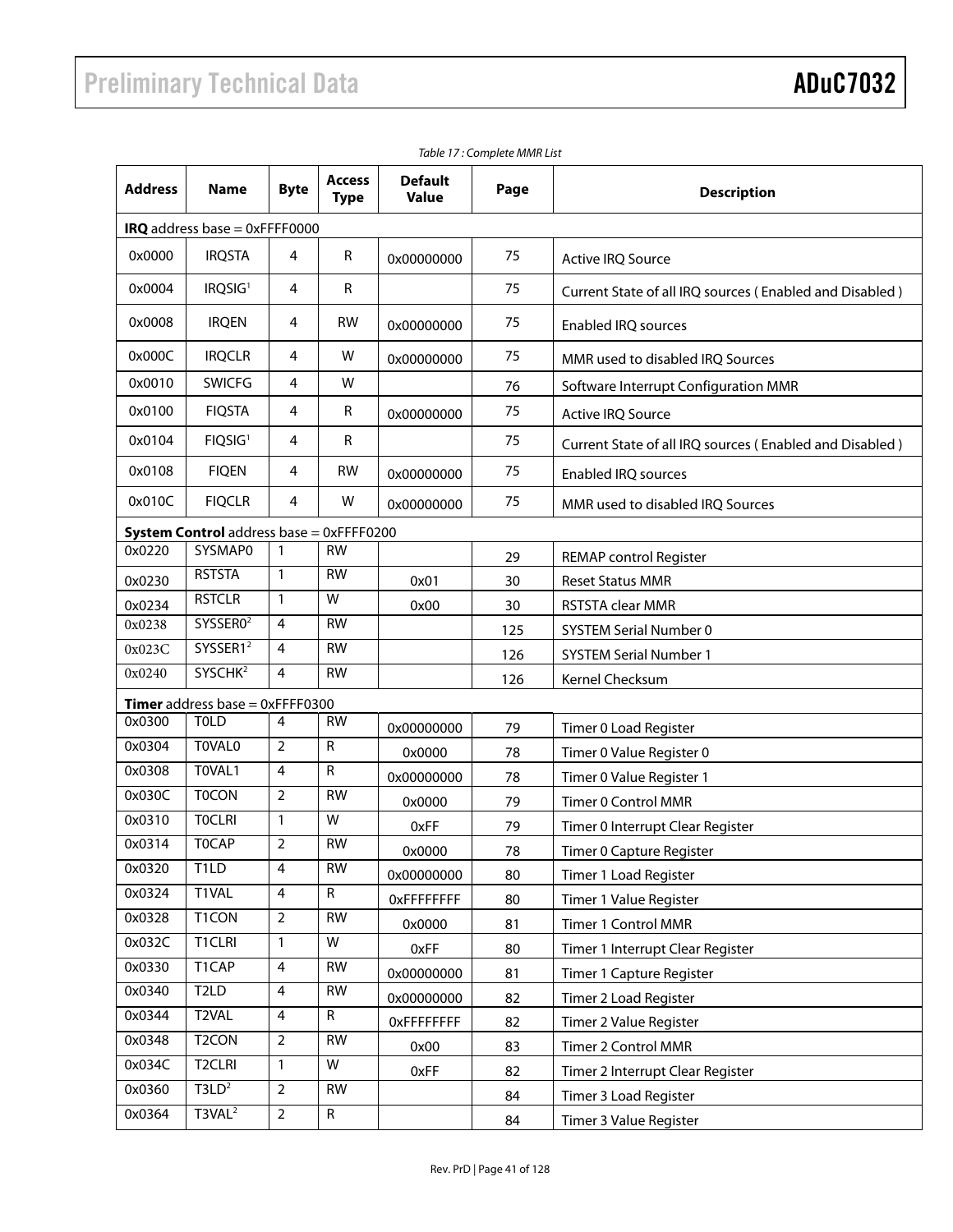| 0x0368 | T3CON <sup>2</sup>                      | $\overline{2}$ | <b>RW</b>    |        | 85 | Timer 3 Control MMR                            |
|--------|-----------------------------------------|----------------|--------------|--------|----|------------------------------------------------|
| 0x036C | T3CLRI <sup>2</sup>                     | $\mathbf{1}$   | W            |        | 85 | Timer 3 Interrupt Clear Register               |
|        | <b>PLL</b> base address = $0x$ FFFF0400 |                |              |        |    |                                                |
| 0X0400 | <b>PLLSTA</b>                           | 4              | <b>RW</b>    | 0x02   | 69 | <b>PLL Status MMR</b>                          |
| 0x0404 | POWKEY0                                 | $\overline{4}$ | W            |        | 70 | POWCON Pre Write Key                           |
| 0x0408 | <b>POWCON</b>                           | $\mathbf{1}$   | <b>RW</b>    | 0x79   | 71 | Power Control and Core speed Control Register  |
| 0x040C | POWKEY1                                 | 4              | W            |        | 70 | POWCON Post Write Key                          |
| 0x0410 | <b>PLLKEY0</b>                          | $\overline{4}$ | W            |        | 70 | PLLCON Pre Write Key                           |
| 0x0414 | PLLCON                                  | $\mathbf{1}$   | <b>RW</b>    | 0x00   | 70 | PLL clock source selection MMR                 |
| 0x0418 | PLLKEY1                                 | $\overline{4}$ | W            |        | 70 | PLLCON Post Write Key                          |
| 0x042C | <b>OSC0TRM</b>                          | $\mathbf{1}$   | <b>RW</b>    | 0x08   | 73 | Low Power Oscillator trim bits MMR.            |
| 0x0440 | <b>OSC0CON</b>                          | $\mathbf{1}$   | <b>RW</b>    | 0x00   | 73 | Low Power Oscillator Calibration Control MMR   |
| 0x0444 | <b>OSC0STA</b>                          | $\mathbf{1}$   | R            | 0x00   | 74 | Low Power Oscillator Calibration Status MMR    |
| 0x0448 | 0SC0VAL0                                | $\overline{2}$ | R            | 0x00   | 74 | Low Power Oscillator Calibration Counter 0 MMR |
| 0x044C | OSC0VAL1                                | 2              | R            | 0x00   | 74 | Low Power Oscillator Calibration Counter 1 MMR |
|        | ADC address base = $0x$ FFFF0500        |                |              |        |    |                                                |
| 0x0500 | <b>ADCSTA</b>                           | $\overline{2}$ | R            | 0x0000 | 49 | <b>ADC Status MMR</b>                          |
| 0x0504 | <b>ADCMSKI</b>                          | $\mathbf{1}$   | <b>RW</b>    | 0x00   | 50 | ADC Interrupt Source Enable MMR                |
| 0x0508 | <b>ADCMDE</b>                           | $\mathbf{1}$   | <b>RW</b>    | 0x00   | 51 | ADC Mode Register                              |
| 0x050C | <b>ADC0CON</b>                          | $\overline{2}$ | <b>RW</b>    | 0x0000 | 52 | <b>Current ADC Control MMR</b>                 |
| 0x0510 | ADC1CON                                 | $\overline{2}$ | <b>RW</b>    | 0x0000 | 53 | Voltage ADC Control MMR                        |
| 0x0514 | ADC2CON                                 | 2              | <b>RW</b>    | 0x0000 | 54 | Temperature ADC Control MMR                    |
| 0x0518 | <b>ADCFLT</b>                           | 2              | <b>RW</b>    | 0x0007 | 55 | <b>ADC Filter Control MMR</b>                  |
| 0x051C | <b>ADCCFG</b>                           | $\mathbf{1}$   | <b>RW</b>    | 0x00   | 57 | <b>ADC Configuration MMR</b>                   |
| 0x0520 | <b>ADCODAT</b>                          | $\overline{2}$ | R            | 0x0000 | 58 | <b>Current ADC Result MMR</b>                  |
| 0x0524 | ADC1DAT                                 | 2              | R            | 0x0000 | 58 | V ADC Result MMR                               |
| 0x0528 | ADC2DAT                                 | 2              | R            | 0x0000 | 58 | V ADC Result MMR                               |
| 0x052C | <b>ADCFIFO</b>                          | $\overline{4}$ | $\mathsf{R}$ |        | 58 | Current/Voltage Result FIFO                    |
| 0x0530 | ADC0OF <sup>2</sup>                     | $\overline{2}$ | <b>RW</b>    |        | 58 | <b>Current ADC Offset MMR</b>                  |
| 0x0534 | ADC1OF <sup>2</sup>                     | $\overline{2}$ | <b>RW</b>    |        | 58 | Voltage ADC Offset MMR                         |
| 0x0538 | ADC2OF <sup>2</sup>                     | 2              | <b>RW</b>    |        | 58 | Temperature ADC Offset MMR                     |
| 0x053C | ADC0GN <sup>2</sup>                     | $\overline{2}$ | <b>RW</b>    |        | 59 | <b>Current ADC Gain MMR</b>                    |
| 0x0540 | ADC1GN <sup>2</sup>                     | $\overline{2}$ | <b>RW</b>    |        | 59 | Voltage ADC Gain MMR                           |
| 0x0544 | ADC2GN <sup>2</sup>                     | 2              | <b>RW</b>    |        | 59 | Temperature ADC Gain MMR                       |
| 0x0548 | <b>ADCORCL</b>                          | $\overline{2}$ | <b>RW</b>    | 0x0001 | 59 | <b>Current ADC Result Count Limit</b>          |
| 0x054C | <b>ADCORCV</b>                          | $\overline{2}$ | R            | 0x0000 | 59 | <b>Current ADC Result Count Value</b>          |
| 0x0550 | <b>ADCOTH</b>                           | $\overline{2}$ | RW           | 0x0000 | 59 | Current ADC Result Threshold                   |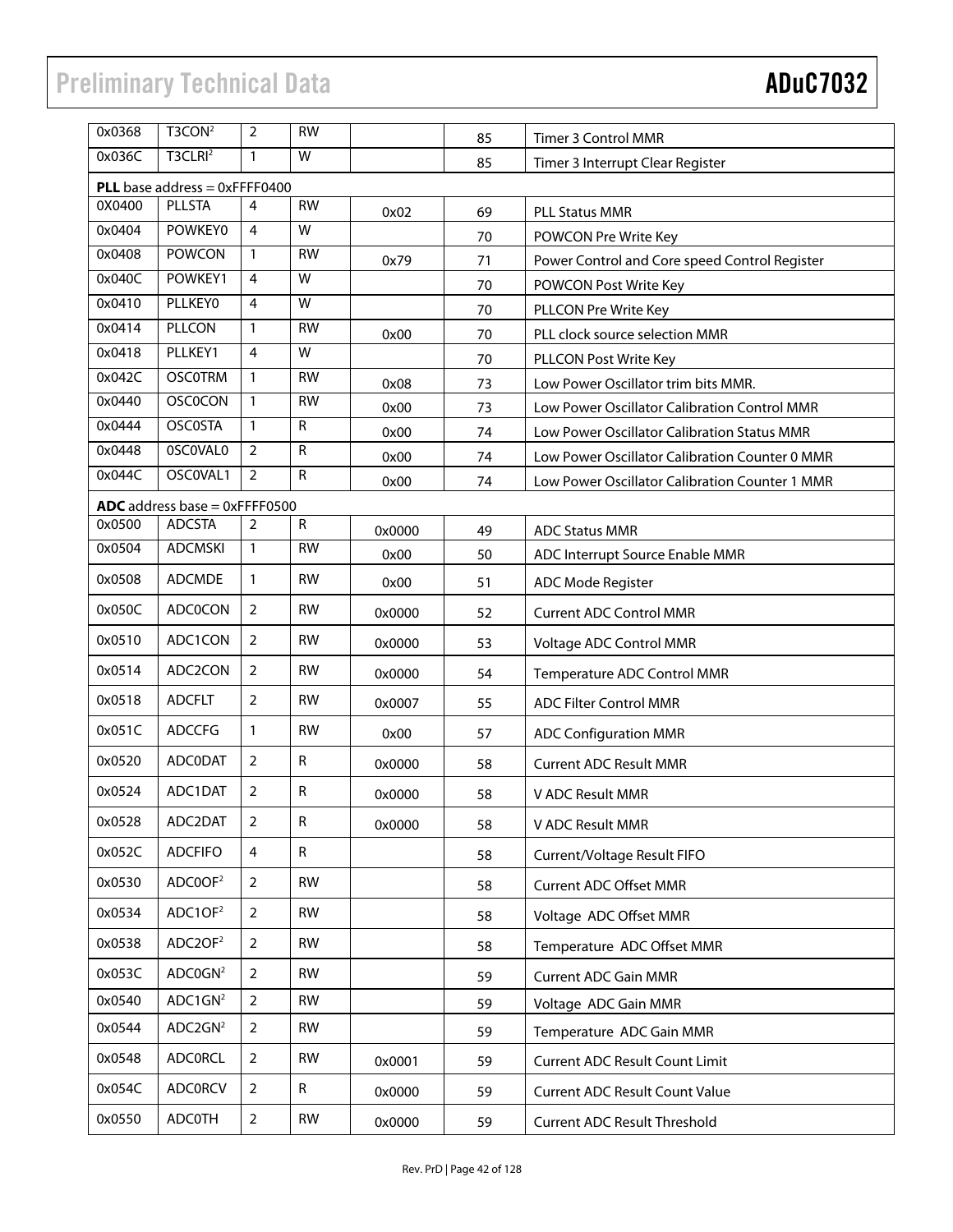| 0x0554  | <b>ADCOTCL</b>                                   | $\mathbf{1}$   | <b>RW</b>    | 0x01       | 59  | <b>Current ADC Result Threshold Count Limit</b>       |  |
|---------|--------------------------------------------------|----------------|--------------|------------|-----|-------------------------------------------------------|--|
| 0x0558  | <b>ADCOTHV</b>                                   | $\mathbf{1}$   | R            | 0x00       | 60  | <b>Current ADC Result Threshold Count Limit Value</b> |  |
| 0x055C  | <b>ADC0ACC</b>                                   | 4              | ${\sf R}$    | 0x00000000 | 60  | <b>Current ADC Result Accumulator</b>                 |  |
| 0x0560  | <b>ADCOATH</b>                                   | 4              | <b>RW</b>    | 0x00000000 | 60  | <b>Current ADC Result Accumulator Threshold</b>       |  |
| 0x057C  | ADCREF <sup>2</sup>                              | $\overline{4}$ | ${\sf R}$    |            | 60  | Low Power Mode Voltage Reference Scaling Factor       |  |
|         | <b>UART</b> BASE ADDRESS = 0XFFFF0700            |                |              |            |     |                                                       |  |
| 0x0700  | <b>COMTX</b>                                     | $\mathbf{1}$   | W            | 0x00       | 107 | <b>UART Transmit Register</b>                         |  |
|         | <b>COMRX</b>                                     | $\overline{1}$ | ${\sf R}$    |            | 107 | <b>UART Receive Register</b>                          |  |
|         | COMDIV0                                          | $\mathbf{1}$   | <b>RW</b>    |            | 107 | UART Standard Baud Rate Generator Divisor Value 0     |  |
| 0x0704  | <b>COMIEN0</b>                                   | $\mathbf{1}$   | <b>RW</b>    | 0x00       | 110 | <b>UART Interrupt Enable MMR 0</b>                    |  |
|         | COMDIV1                                          | $\mathbf{1}$   | R/W          |            | 107 | UART Standard Baud Rate Generator Divisor Value 1     |  |
| 0x0708  | <b>COMIID0</b>                                   | $\mathbf{1}$   | ${\sf R}$    | 0x01       | 110 | UART Interrupt Identification 0                       |  |
| 0x070C  | <b>COMCON0</b>                                   | $\mathbf{1}$   | <b>RW</b>    | 0x00       | 108 | <b>UART Control Register 0</b>                        |  |
| 0x0710  | COMCON1                                          | $\mathbf{1}$   | <b>RW</b>    | 0x00       | 109 | <b>UART Control Register 1</b>                        |  |
| 0x0714  | COMSTA0                                          | $\mathbf{1}$   | $\mathsf{R}$ | 0x60       | 109 | <b>UART Status Register 0</b>                         |  |
| 0X072C  | COMDIV2                                          | $\overline{2}$ | <b>RW</b>    | 0x0000     | 111 | <b>UART Fractional Divider MMR</b>                    |  |
|         | LIN Hardware Sync base address = 0XFFFF0780      |                |              |            |     |                                                       |  |
| 0x0780  | LHSSTA                                           | $\mathbf{1}$   | R            | 0x00       | 116 | <b>LHS Status MMR</b>                                 |  |
| 0x0784  | <b>LHSCON0</b>                                   | $\overline{2}$ | R/W          | 0x0000     | 117 | LHS Control MMR 0                                     |  |
| 0x0788  | LHSVAL0                                          | $\overline{2}$ | R/W          | 0x0000     | 118 | LHS Timer 0 MMR                                       |  |
| 0x078C  | LHSCON1                                          | $\mathbf{1}$   | R/W          | 0x32       | 118 | LHS Control MMR 1                                     |  |
| 0x0790  | LHSVAL1                                          | 1.5            | R/W          | 0x0000     | 119 | LHS Timer 1 MMR                                       |  |
|         | High Voltage Interface base address = 0xFFFF0800 |                |              |            |     |                                                       |  |
| 0x0804  | <b>HVCON</b>                                     | $\mathbf{1}$   | <b>RW</b>    |            | 99  | High Voltage Interface Control MMR                    |  |
| 0x080C  | <b>HVDAT</b>                                     | 1.5            | <b>RW</b>    |            | 99  | High Voltage Interface Data MMR                       |  |
|         | <b>SPI</b> base address $= 0 \times FFFF0A00$    |                |              |            |     |                                                       |  |
| 0x0A00  | <b>SPISTA</b>                                    | $\mathbf{1}$   | ${\sf R}$    | 0x00       | 114 | <b>SPI Status MMR</b>                                 |  |
| 0x0A04  | <b>SPIRX</b>                                     | 1              | $\mathsf R$  | 0x00       | 114 | <b>SPI Receive MMR</b>                                |  |
| 0x0A08  | <b>SPITX</b>                                     | $\mathbf{1}$   | W            | 0x00       | 114 | <b>SPI Transmit MMR</b>                               |  |
| 0x0A0C  | <b>SPIDIV</b>                                    | $\mathbf{1}$   | RW           | 0x1B       | 114 | SPI Baud Rate Select MMR                              |  |
| 0x0A10  | <b>SPICON</b>                                    | $\overline{2}$ | RW           | 0x00       | 113 | SPI Control MMR                                       |  |
|         | GPIO base address = $0x$ FFFF0D00                |                |              |            |     |                                                       |  |
| 0x0D 00 | <b>GPOCON</b>                                    | 4              | <b>RW</b>    | 0x00000000 | 88  | GPIO Port 0 Control MMR                               |  |
| 0x0D 04 | GP1CON                                           | 4              | <b>RW</b>    | 0x00000000 | 89  | <b>GPIO Port 1 Control MMR</b>                        |  |
| 0x0D08  | GP2CON                                           | 4              | <b>RW</b>    | 0x00000000 | 89  | <b>GPIO Port 2 Control MMR</b>                        |  |
| 0x0D 20 | GPODAT <sup>3</sup>                              | 4              | <b>RW</b>    | 0x000000XX | 90  | <b>GPIO Port 0 Data Control MMR</b>                   |  |
| 0x0D 24 | GP0SET <sup>3</sup>                              | 4              | W            | 0x000000XX | 93  | <b>GPIO Port 0 Data Set MMR</b>                       |  |
| 0x0D 28 | GPOCLR <sup>3</sup>                              | 4              | W            | 0x000000XX | 95  | <b>GPIO Port 0 Data Clear MMR</b>                     |  |
| 0x0D 30 | GP1DAT <sup>3</sup>                              | 4              | <b>RW</b>    | 0x000000XX | 91  | <b>GPIO Port 1 Data Control MMR</b>                   |  |
| 0x0D 34 | GP1SET <sup>3</sup>                              | $\overline{4}$ | W            | 0x000000XX | 94  | GPIO Port 1 Data Set MMR                              |  |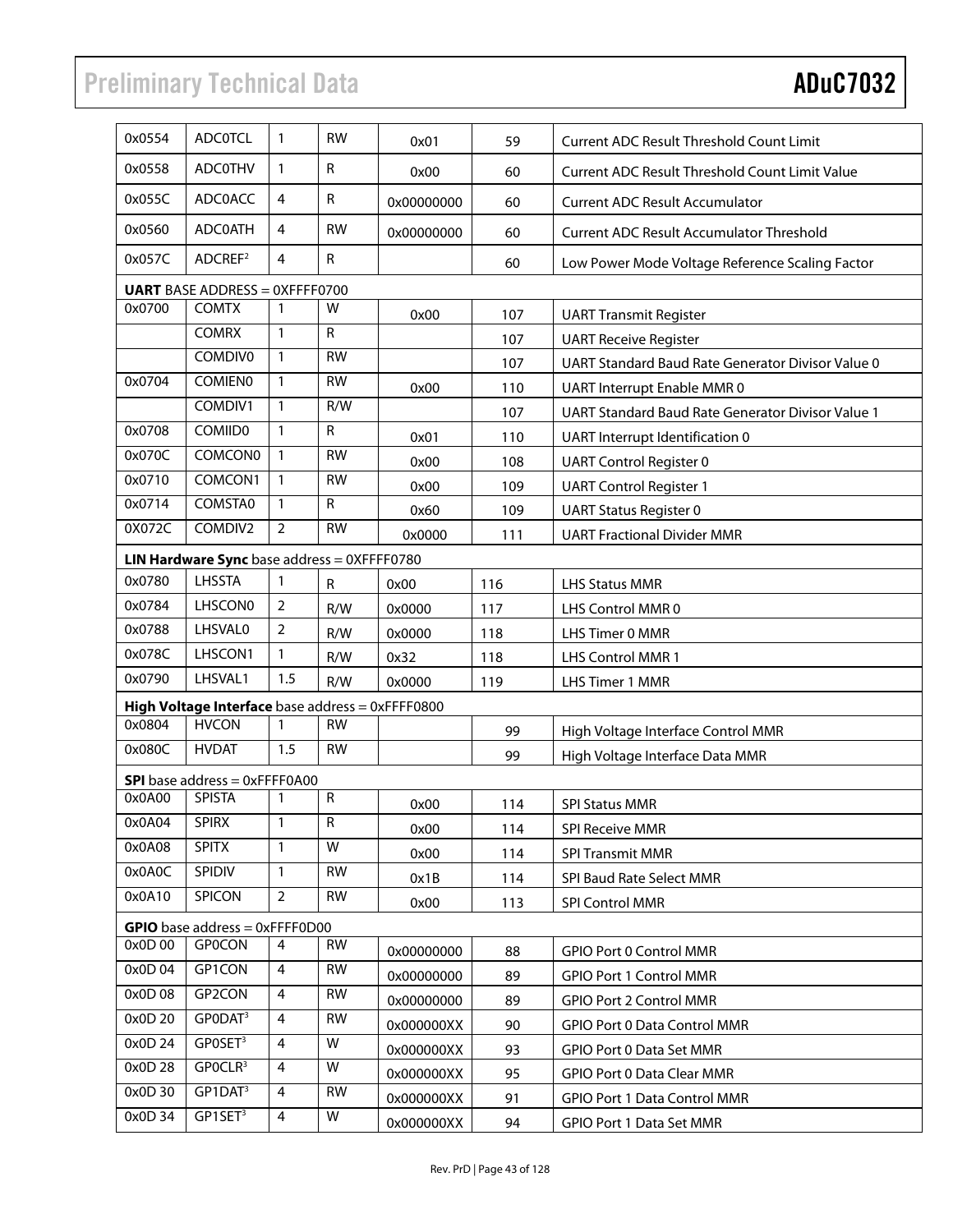| 0x0D 38 | GP1CLR <sup>3</sup>                          | 4              | W            | 0x000000XX       | 95 | <b>GPIO Port 1 Data Clear MMR</b>   |
|---------|----------------------------------------------|----------------|--------------|------------------|----|-------------------------------------|
| 0x0D 40 | GP2DAT <sup>3</sup>                          | 4              | W            | 0x000000XX       | 92 | <b>GPIO Port 2 Data Control MMR</b> |
| 0x0D 44 | GP2SET <sup>3</sup>                          | 4              | W            | 0x000000XX       | 94 | <b>GPIO Port 2 Data Set MMR</b>     |
| 0x0D48  | GP2CLR <sup>3</sup>                          | 4              | W            | 0x000000XX       | 96 | <b>GPIO Port 2 Data Clear MMR</b>   |
|         | <b>Flash/EE</b> base address = $0x$ FFFF0E00 |                |              |                  |    |                                     |
| 0x0E00  | <b>FEEOSTA</b>                               | 1              | R.           | 0x00             | 33 | <b>Flash/EE Status MMR</b>          |
| 0x0E04  | FEE0MOD                                      | $\overline{2}$ | <b>RW</b>    | 0x00             | 34 | Flash/EE Control MMR                |
| 0x0E08  | <b>FEEOCON</b>                               | $\mathbf{1}$   | <b>RW</b>    | 0x07             | 32 | Flash/EE Control MMR                |
| 0x0E0C  | FEEODAT                                      | $\overline{2}$ | <b>RW</b>    |                  | 33 | Flash/EE Data MMR                   |
| 0x0E10  | <b>FEE0ADR</b>                               | 2              | <b>RW</b>    |                  | 33 | Flash/EE Address MMR                |
| 0x0E18  | <b>FEEOSIG</b>                               | 3              | $\mathsf{R}$ | <b>OxFFFFFFF</b> |    | Flash/EE LFSR MMR                   |
| 0x0E1C  | <b>FEE0PRO</b>                               | 4              | <b>RW</b>    | 0x00000000       | 35 | <b>Flash/EE Protection MMR</b>      |
| 0x0E20  | <b>FEE0HID</b>                               | 4              | <b>RW</b>    | 0xFFFFFFFF       | 35 | <b>Flash/EE Protection MMR</b>      |
| 0x0E80  | FEE1STA                                      | $\mathbf{1}$   | $\mathsf{R}$ | 0x00             | 33 | Flash/EE Status MMR                 |
| 0x0E84  | FEE1MOD                                      | $\overline{2}$ | <b>RW</b>    | 0x00             | 34 | Flash/EE Control MMR                |
| 0x0E88  | FEE1CON                                      | $\mathbf{1}$   | <b>RW</b>    | 0x07             | 32 | Flash/EE Control MMR                |
| 0x0E8C  | FEE1DAT                                      | 2              | <b>RW</b>    |                  | 33 | Flash/EE Data MMR                   |
| 0x0E90  | FEE1ADR                                      | 2              | <b>RW</b>    |                  | 33 | Flash/EE Address MMR                |
| 0x0E98  | FEE1SIG                                      | 3              | $\mathsf{R}$ | 0x0000           |    | Flash/EE LFSR MMR                   |
| 0x0E9C  | FEE1PRO                                      | 4              | <b>RW</b>    | 0x00000000       | 35 | <b>Flash/EE Protection MMR</b>      |
| 0x0EA0  | FEE1HID                                      | 4              | <b>RW</b>    | 0xFFFFFFFF       | 35 | <b>Flash/EE Protection MMR</b>      |

<sup>1</sup> Depends on the level on the external interrupt pins GP0, GP5, GP7 and GP8<br><sup>2</sup> Updated by Kernel<br><sup>3</sup> Depends on the level on the external GPIO pins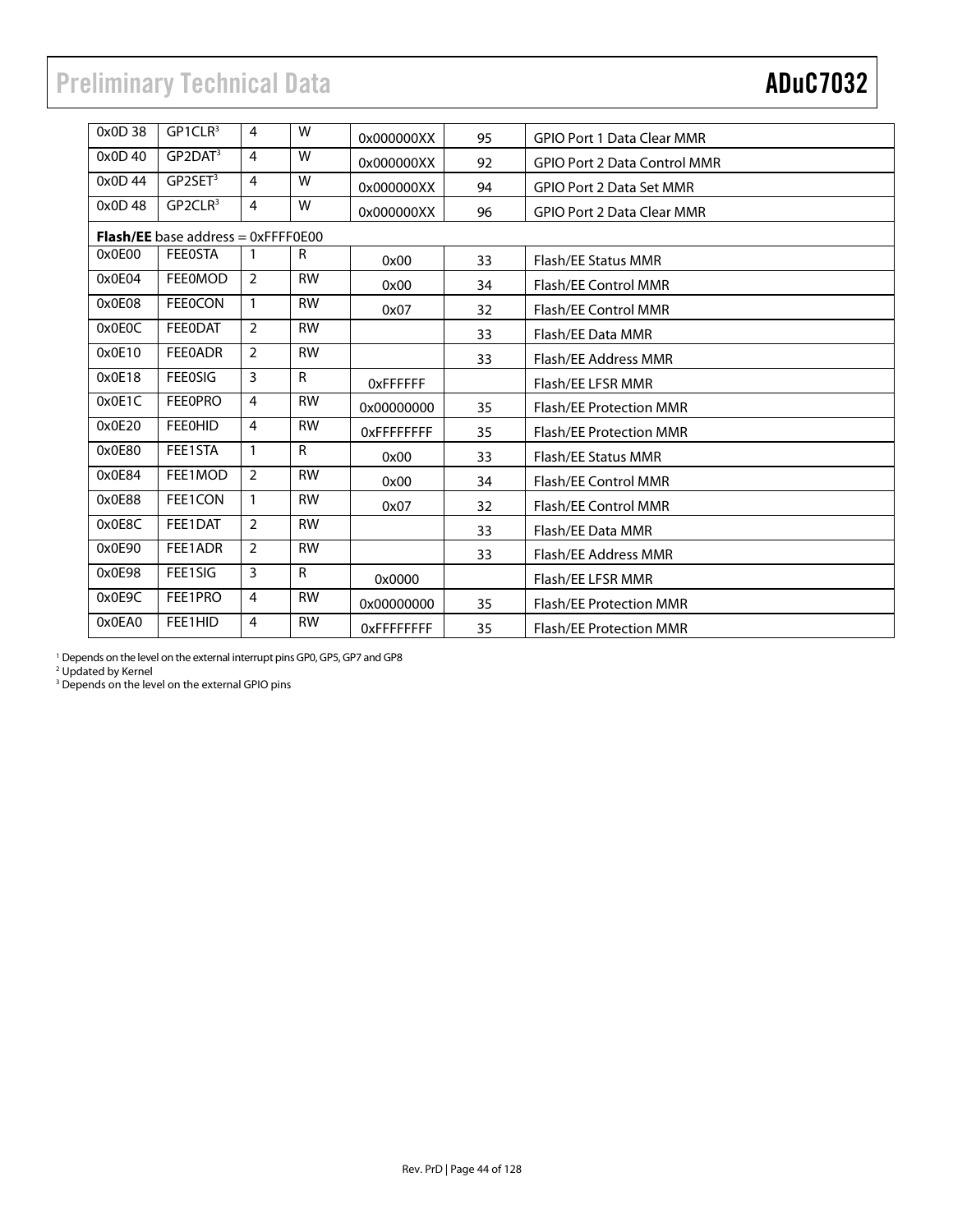## 16-BIT Σ−∆ ANALOG TO DIGITAL CONVERTERS

The ADuC7032 incorporates three independent sigma-delta ADCs namely, the Current Channel ADC (I-ADC), the Voltage Channel ADC (V-ADC) and the Temperature Channel ADC (T-ADC). These precision measurement channels integrate onchip buffering, programmable gain amplifier, 16-bit sigmadelta modulators and digital filtering and are intended for the precision measurement of current, voltage and temperature variables in 12V automotive battery systems.

## **CURRENT CHANNEL ADC (I-ADC)**

This ADC is intended to convert battery current sensed through an external 100μΩ shunt resistor. On-Chip programmable gain mean the I-ADC can be configured to accommodate battery current levels from ±1A to ±1500A

As shown in Figure 15 below, the I-ADC employs a sigma-delta conversion technique to realize 16 bits of no missing codes performance. The sigma-delta modulator converts the sampled input signal into a digital pulse train whose duty cycle contains

the digital information. A modified Sinc3 programmable lowpass filter is then employed to decimate the modulator output data stream to give a valid 16-Bit data conversion result at programmable output rates from 4Hz to 8 KHz in Normal mode and 1Hz to 2kHz in Low Power Mode.

The I-ADC also incorporates counter, comparator and accumulator logic. This allows the I-ADC result to generate an interrupt after a predefined number of conversions have elapsed or if the I-ADC result exceeds a programmable threshold value. A fast ADC-Over-Range feature is also supported. Once enabled, a 32-bit accumulator automatically sums the 16-bit I-ADC results.

The time to a first valid (fully settled) result on the current channel is three ADC conversion cycles with chop mode turned off and two ADC conversion cycles with chop mode turned on.



Figure 15: Current ADC, Top Level Overview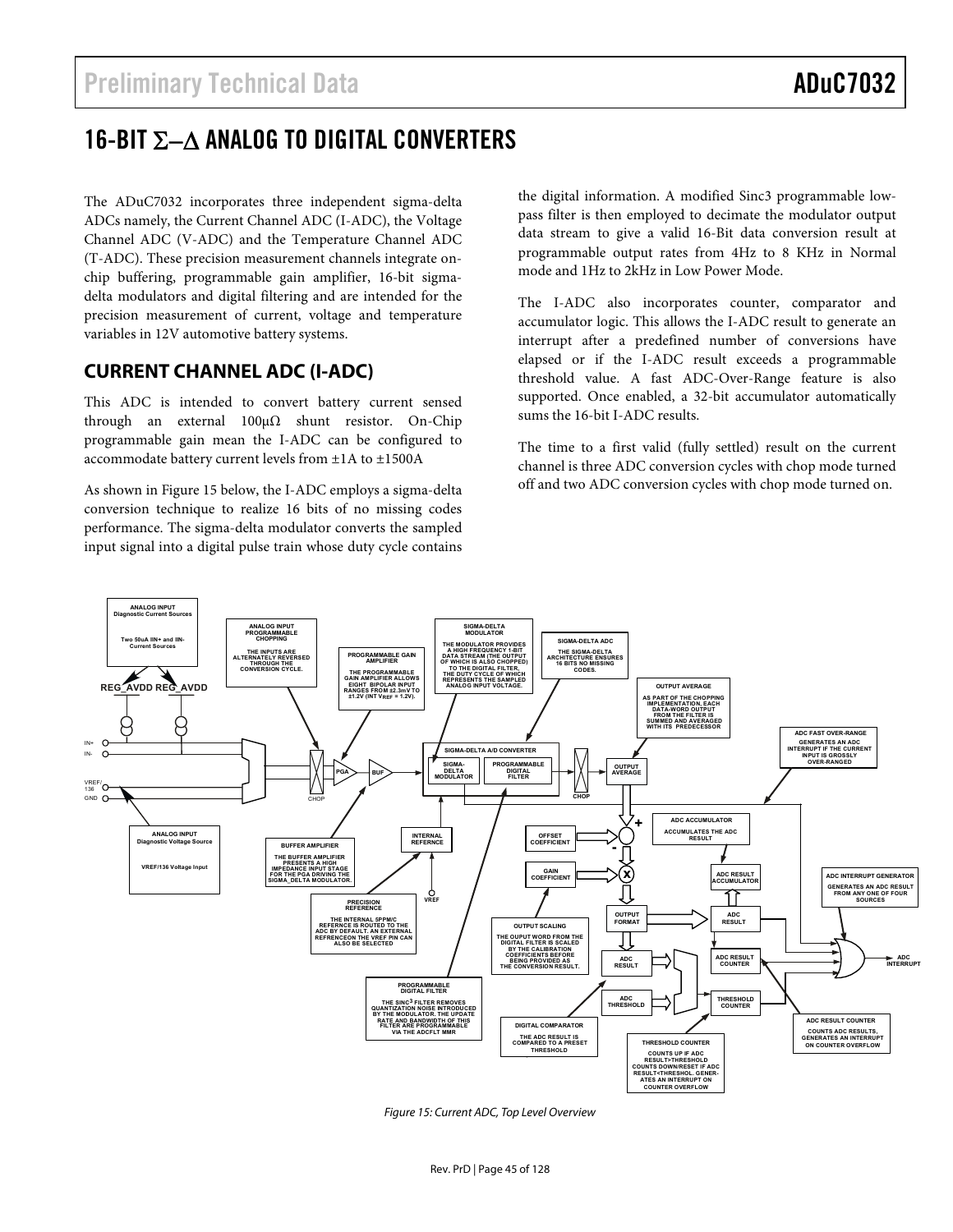## **VOLTAGE CHANNEL ADC (V-ADC)**

This ADC is intended to convert battery voltage As with the Current Channel ADC described previously, this ADC employs an identical sigma-delta conversion technique, including a modified Sinc3 low-pass filter to give a valid 16-Bit data conversion result at programmable output rates from 4Hz to 8 KHz. An external RC filter network is not required as this is implemented internally in the voltage channel.

The external battery voltage (VBAT) is routed to the ADC input via an on-chip high voltage, resistive attenuator This must be enabled/disabled via HVCFG1[7].

The time to a first valid (fully settled) result on the voltage channel is three ADC conversion cycles with chop mode turned off and two ADC conversion cycles with chop mode turned on.

This ADC is again buffered but unlike the current channel has a fixed VBAT input range of 0 V to 28.8V (assuming an internal 1.2V reference). A top level overview of this ADC signal chain is shown in Figure 16 below.

## **TEMPERATURE CHANNEL ADC (T-ADC)**

This ADC is intended to convert battery temperature. The battery temperature can be derived via the on-chip temperature sensor or an external temperature sensor input.

The time to a first valid (fully settled) result after an input channel switch on the temperature channel is three ADC conversion cycles with chop mode turned off and two ADC conversion cycles with chop mode turned on.

As with the Current and Voltage Channel ADCs, this ADC employs an identical sigma-delta conversion technique, including a modified Sinc3 low-pass filter to give a valid 16-Bit data conversion result at programmable output rates from 4Hz to 8 KHz



Figure 16 : Voltage/ Temperature ADC, Top Level Overview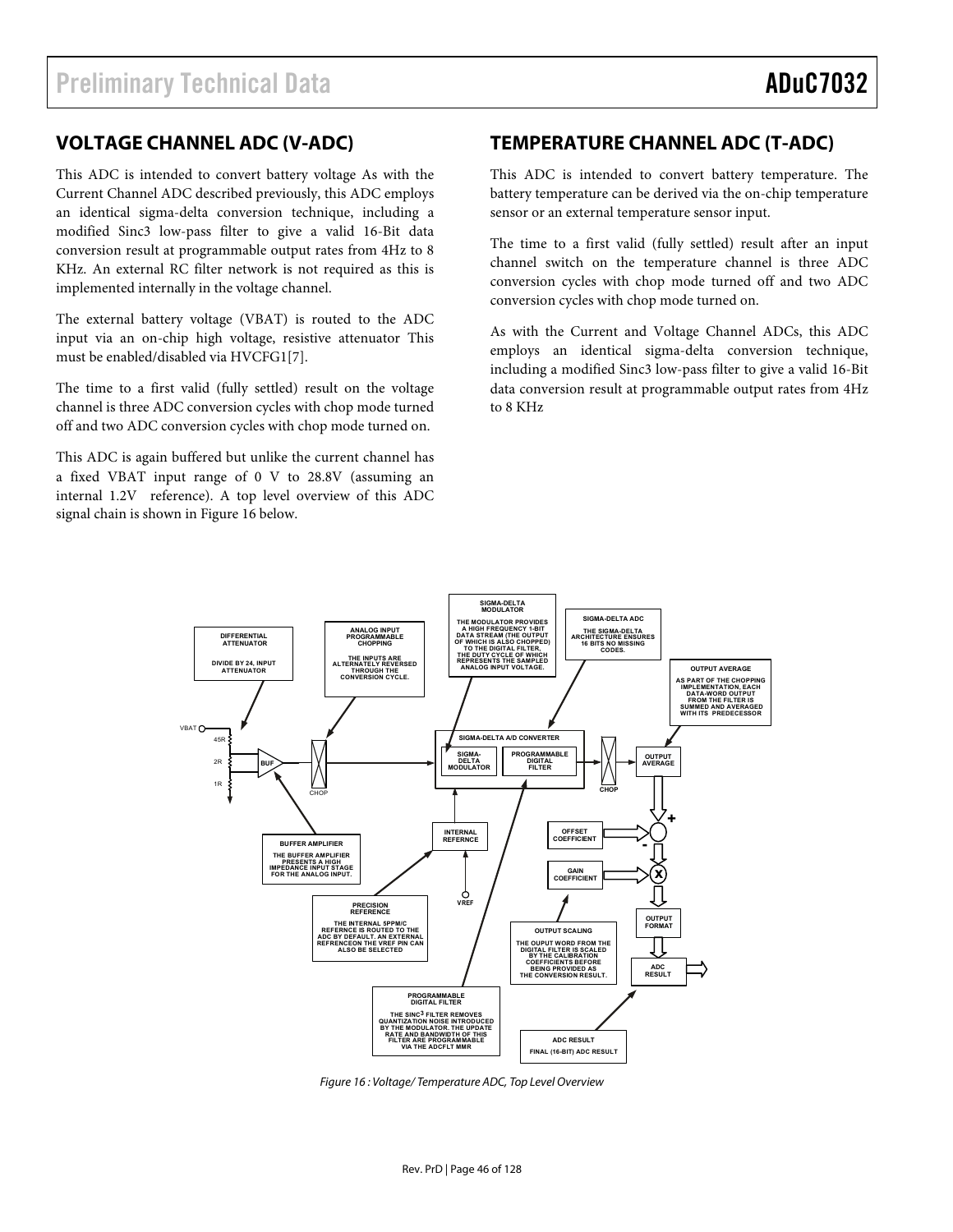## **ADC GROUND SWITCH**

The ADuC7032 features an integrated ground switch pin, GND\_SW located on Pin15. This switch allows the user to dynamically disconnect ground from external devices. It allows either a direct connection to ground, or a connection to ground via a 20kΩ, this additional resistor may be used to reduce the number of external components required for an NTC circuit.

The ground switch feature may be used for reducing power consumption on application specific boards..

An example application is shown in Figure 17. This diagram shows an external NTC used in two modes, one using the internal 20kΩ resistor, and the second showing a direct connection to ground, via the GND\_SW. ADCCFG[7] controls the connection of the ground switch to ground and ADCMDE[6] controls the GND\_SW resistance.



Figure 17 : Example External Temperature Sensor Circuits

The possible combinations are shown in Table 18.

| Table 18: GND_SW Configuration |  |                                                  |  |  |  |
|--------------------------------|--|--------------------------------------------------|--|--|--|
| ADCMDE[6]<br>ADCCFG[7]         |  | <b>GND SW</b>                                    |  |  |  |
|                                |  | Floating                                         |  |  |  |
| O                              |  | Floating                                         |  |  |  |
|                                |  | Direct connection to Ground                      |  |  |  |
|                                |  | Connected to ground via 20 $k\Omega$<br>resistor |  |  |  |



Figure 18: Internal Ground Switch Configuration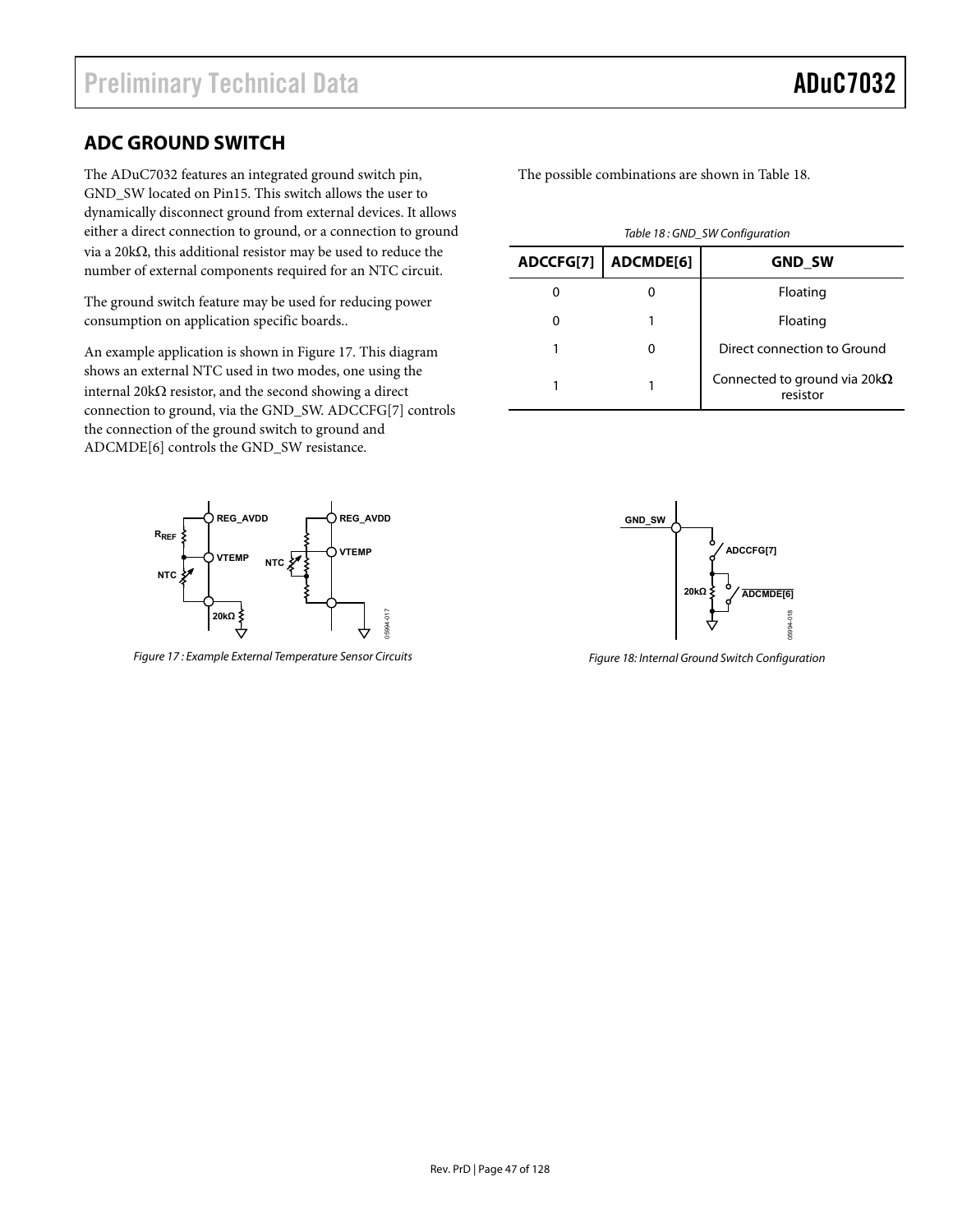## **ADC NOISE PERFORMANCE TABLES**

Table 19, Table 20 and Table 21 below show the output RMS noise in μV for some typical output update rates on the I and V/T ADCs. The numbers are typical and are generated at a differential input voltage of 0 V The output RMS noise is specified as the standard deviation (or 1 X Sigma) of the distribution of ADC output codes collected when the ADC input voltage is at a dc voltage. It is expressed as µV RMS.

|               | <b>Data</b>           | <b>ADC Input Range</b> |                 |                  |                  |                      |               |               |                           |                   |                  |
|---------------|-----------------------|------------------------|-----------------|------------------|------------------|----------------------|---------------|---------------|---------------------------|-------------------|------------------|
| <b>ADCFLT</b> | <b>Update</b><br>Rate | ±2.3mV<br>(512)        | ±4.6mV<br>(256) | ±4.68mV<br>(128) | ±18.75mV<br>(64) | $\pm$ 37.5mV<br>(32) | ±75mV<br>(16) | ±150mV<br>(8) | $\pm 300$ mV<br>$(4^{*})$ | ±600mV<br>$(2^*)$ | ±1.2V<br>$(1^*)$ |
| 0xBF1D        | 4Hz                   | 0.040                  | 0.040           | 0.043            | 0.087            | 0.087                | 0.175         | 0.35          | 0.7                       | 2.8               | 2.8              |
| 0x961F        | 10Hz                  | 0.060                  | 0.060           | 0.060            | 0.087            | 0.087                | 0.175         | 0.35          | 0.7                       | 2.8               | 2.8              |
| 0x007F        | 50Hz                  | 0.142                  | 0.142           | 0.144            | 0.145            | 0.170                | 0.305         | 0.380         | 0.7                       | 2.8               | 2.8              |
| 0x0007        | 1KHz                  | 0.620                  | 0.620           | 0.625            | 0.625            | 0.770                | 1.310         | 1.650         | 2.520                     | 7.600             | 7.600            |
| 0x0000        | 8KHz                  | 2.000                  | 2.000           | 2.000            | 2.000            | 2.650                | 4.960         | 8.020         | 15.0                      | 55.0              | 55.0             |

Table 19 : Current Channel ADC, Normal Power Mode, Typical Output RMS Noise (µV)

*\*Please note that the maximum absolute input voltage allowed is -200mV to 300mV relative to ground* 

Table 20 : Voltage Channel ADC, Typical Output RMS Noise (referred to ADC Voltage attenuator Input)(µV)

| <b>ADCFLT</b> | Data<br><b>Update</b><br>Rate | <b>28.8V</b><br><b>ADC</b><br>Input<br>Range |
|---------------|-------------------------------|----------------------------------------------|
| 0xBF1D        | 4Hz                           | 65                                           |
| 0x961F        | 10Hz                          | 65                                           |
| 0x0007        | 1KH <sub>z</sub>              | 180                                          |
| 0x0000        | 8KHz                          | 1600                                         |

| Table 21 : Temperature Channel ADC, Typical Output RMS Noise ( $\mu$ V) |  |  |
|-------------------------------------------------------------------------|--|--|
|                                                                         |  |  |

| <b>ADCFLT</b> | Data<br>Update<br>Rate | $0 - 1.2V$<br><b>ADC</b><br>Input<br>Range |
|---------------|------------------------|--------------------------------------------|
| 0xBF1D        | 4Hz                    | 2.8                                        |
| 0x961F        | 10Hz                   | 2.8                                        |
| 0x0007        | 1KH <sub>z</sub>       | 7.5                                        |
| 0x0000        | 8KHz                   | 55                                         |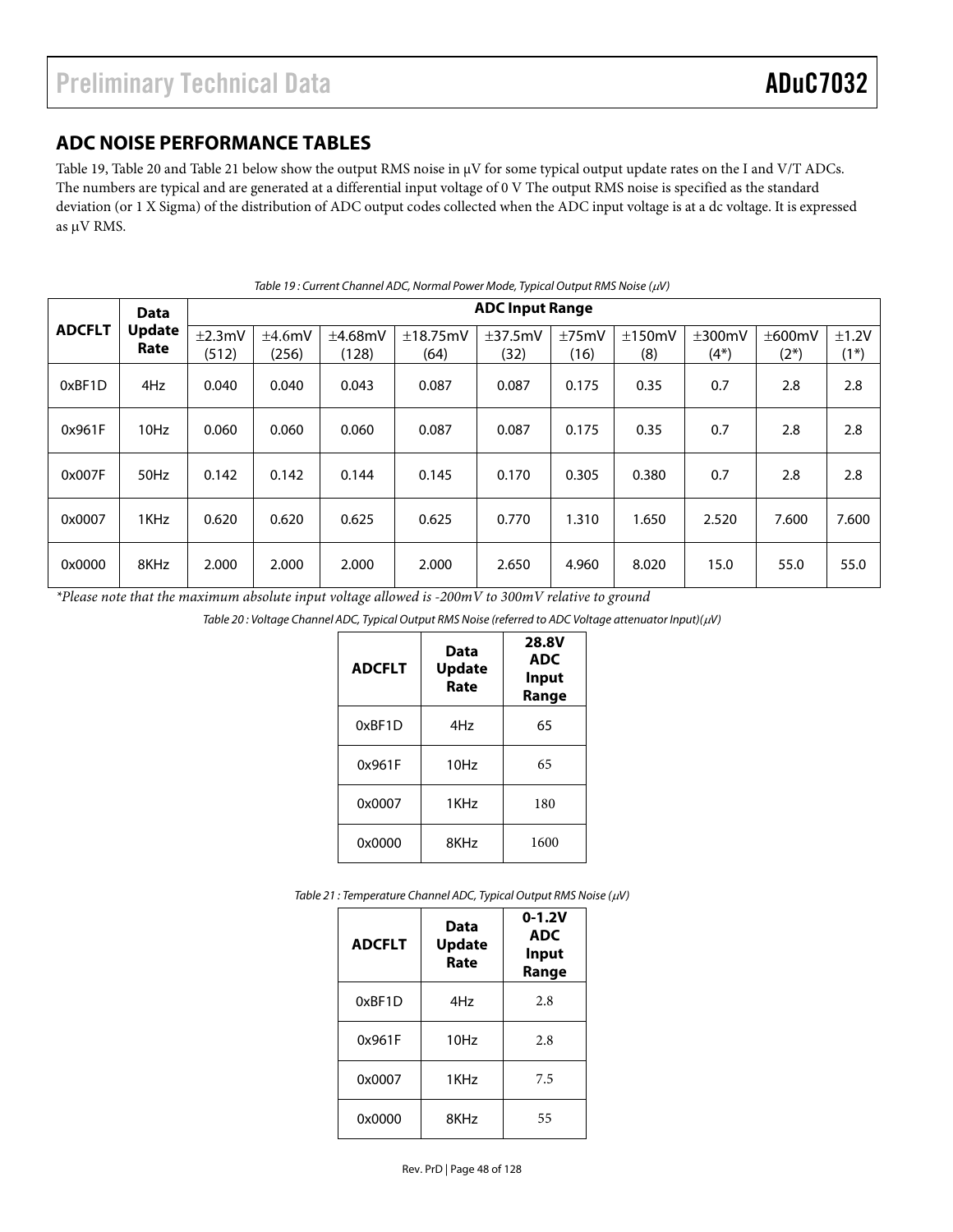## **ADC MMR INTERFACE**

The ADC is controlled and configured via a number of MMRs that are described in detail in the following pages:

### **ADC Status Register :**

| Name:                 | ADCSTA                                                                                                             |
|-----------------------|--------------------------------------------------------------------------------------------------------------------|
| Address :             | $0x$ FFFF $0500$                                                                                                   |
| <b>Default Value:</b> | 0x0000                                                                                                             |
| Access :              | Read Only                                                                                                          |
| <b>Function:</b>      | This read only register holds general status information related to the mode of operation or current status of the |
|                       | ADuC7032ADCs.                                                                                                      |

Table 22 : ADCSTA MMR Bit Designations

| <b>Bit</b>     | <b>Description</b>                                                                                                                                                                                                                                                                                                                                                                               |
|----------------|--------------------------------------------------------------------------------------------------------------------------------------------------------------------------------------------------------------------------------------------------------------------------------------------------------------------------------------------------------------------------------------------------|
| 15             | <b>ADC Calibration Status</b>                                                                                                                                                                                                                                                                                                                                                                    |
|                | This bit is set automatically in hardware to indicate an ADC calibration cycle has been completed.<br>This bit is cleared after ADCMDE is written to.                                                                                                                                                                                                                                            |
| 14             | <b>ADC Temperature Conversion Error</b>                                                                                                                                                                                                                                                                                                                                                          |
|                | This bit is set automatically in hardware to indicate that a temperature conversion over-range or under-range has occurred.<br>The conversion result will be clamped to negative full-scale (under-range error) or positive full-scale (over-range error) in this<br>case.<br>This bit will be cleared when a valid (in-range) temperature conversion result is written to the ADC2DAT register. |
| 13             | ADC Voltage Conversion Error                                                                                                                                                                                                                                                                                                                                                                     |
|                | This bit is set automatically in hardware to indicate that a voltage conversion over-range or under-range has occurred. The<br>conversion result will be clamped to negative full-scale (under-range error) or positive full-scale (over-range error) in this case.<br>This bit will be cleared when a valid (in-range) voltage conversion result is written to the ADC1DAT register.            |
| 12             | <b>ADC Current Conversion Error</b>                                                                                                                                                                                                                                                                                                                                                              |
|                | This bit is set automatically in hardware to indicate that an a current conversion over-range or under-range has occurred. The<br>conversion result will be clamped to negative full-scale (under-range error) or positive full-scale (over-range error) in this case.<br>This bit will be cleared when a valid (in-range) current conversion result is written to the ADC0DAT register.         |
| 11             | Not Used<br>This bit is reserved for future functionality and should not be monitored by user code                                                                                                                                                                                                                                                                                               |
| 10             | Not Used<br>This bit is reserved for future functionality and should not be monitored by user code                                                                                                                                                                                                                                                                                               |
| $\overline{9}$ | <b>ADCFIFO Error Flag</b>                                                                                                                                                                                                                                                                                                                                                                        |
|                | This bit is set to 1 automatically to indicate that the FIFO has overflowed. This bit does not cause an interrupt but is latched<br>high and can only be cleared by disabling the FIFO or reconfiguring the ADC.                                                                                                                                                                                 |
|                | This bit will read 0 is the FIFO is disabled or if the FIFO has not overflowed.                                                                                                                                                                                                                                                                                                                  |
| 8              | <b>ADC FIFO Empty Flag</b>                                                                                                                                                                                                                                                                                                                                                                       |
|                | This bit is set to 1 automatically to indicate the ADC FIFO is empty. It is a flag bit only and cannot generate an interrupt.<br>This bit reads 0 if the ADC FIFO is disabled.                                                                                                                                                                                                                   |
| $\overline{7}$ | <b>ADC FIFO Full Flag</b>                                                                                                                                                                                                                                                                                                                                                                        |
|                | This bit is set to 1 automatically to indicate the ADC FIFO is full and any subsequent I and V ADC conversion results will<br>overflow and corrupt the ADC FIFO.<br>This bit is cleared by disabling the FIFO or reconfiguring the ADC.                                                                                                                                                          |
| $\overline{6}$ | <b>Accumulator Comparator Threshold Exceeded</b>                                                                                                                                                                                                                                                                                                                                                 |
|                | This bit indicates that the absolute value of the Current Channel Accumulator has exceeded the programmed threshold.                                                                                                                                                                                                                                                                             |
|                | This bit is cleared by disabling the Accumulator Comparator function in ADCCFG[6,5] or by reconfiguring the ADC.                                                                                                                                                                                                                                                                                 |
| $\overline{5}$ | <b>Not Used</b><br>This bit is reserved for future functionality and should not be monitored by user code                                                                                                                                                                                                                                                                                        |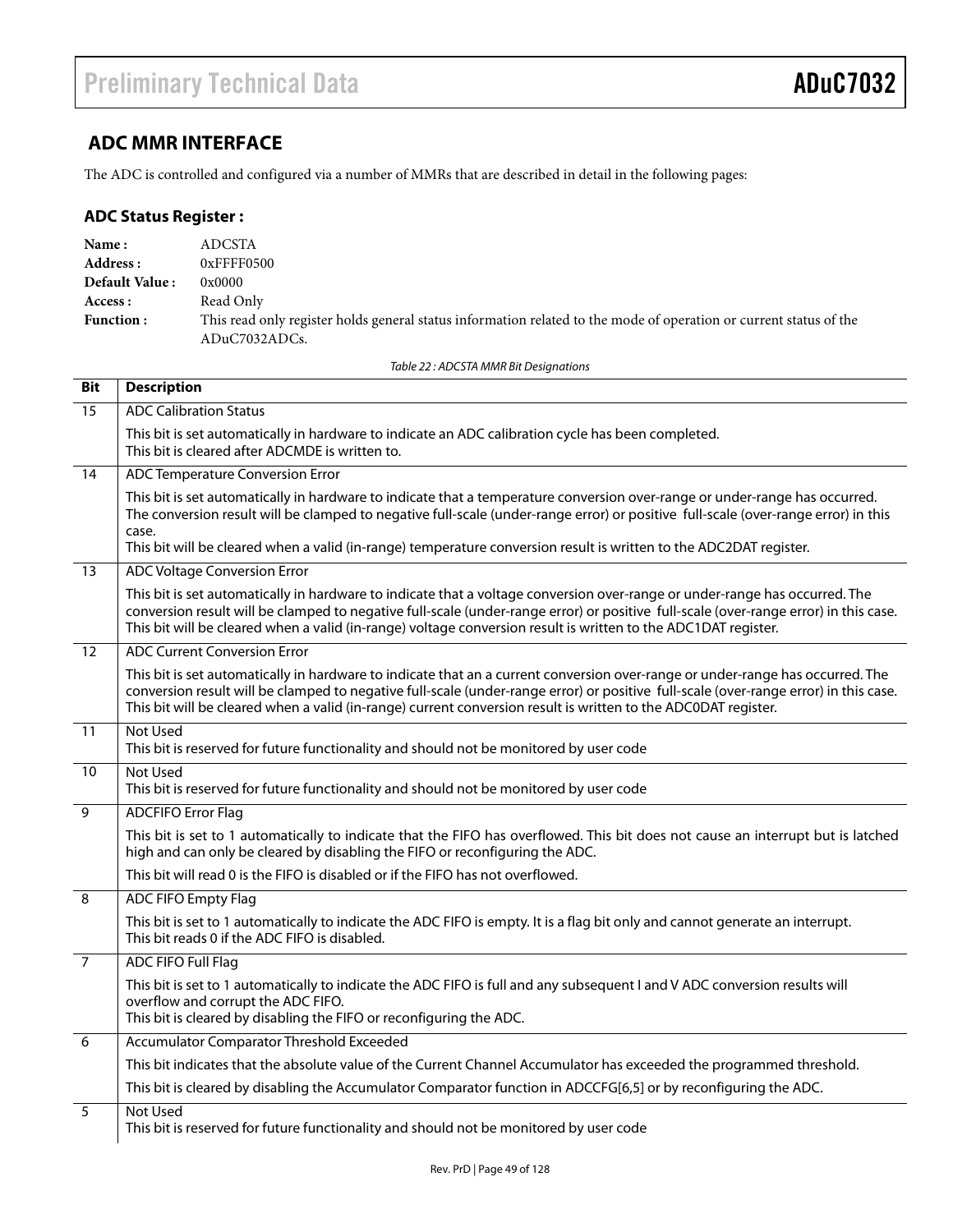| $\overline{4}$ | Current Channel ADC Comparator Threshold                                                                                                                                                                                                                                                                                                                                                 |
|----------------|------------------------------------------------------------------------------------------------------------------------------------------------------------------------------------------------------------------------------------------------------------------------------------------------------------------------------------------------------------------------------------------|
|                | This bit is only valid if the Current Channel ADC comparator is enabled via the ADCCFG MMR. This bit is set by hardware if the<br>absolute value of the I-ADC conversion result exceeds the value written in the ADC0TH MMR. If the ADC threshold counter is<br>used (ADC0TCL), this bit is only set once the specified number of I-ADC conversions equals the value in the ADC0THV MMR. |
|                | Current Channel ADC Over-Range Bit                                                                                                                                                                                                                                                                                                                                                       |
|                | If the Over-Range Detect function is enabled via the ADCCFG MMR, this bit is set by hardware if the I-ADC input is grossly<br>(>30% approx.) over-ranged. This bit is updated every 125usecs. Once set, this bit can only be cleared by software when<br>ADCCFG[2] is cleared to disable the function, or the ADC gain is changed via the ADC0CON MMR.                                   |
| $\overline{2}$ | Temperature Conversion Result Ready Bit                                                                                                                                                                                                                                                                                                                                                  |
|                | If the Temperature Channel ADC is enabled, this bit is set by hardware as soon as a valid temperature conversion result is<br>written in the temperature data register (ADC2DAT MMR)<br>This bit is cleared by reading either ADC2DAT or ADC0DAT.                                                                                                                                        |
|                | Voltage Conversion Result Ready Bit                                                                                                                                                                                                                                                                                                                                                      |
|                | If the Voltage Channel ADC is enabled, this bit is set by hardware as soon as a valid voltage conversion result is written in the<br>voltage data register (ADC1DAT MMR)<br>This bit is cleared by reading either ADC1DAT or ADC0DAT.                                                                                                                                                    |
| $\overline{0}$ | <b>Current Conversion Result Ready Bit</b>                                                                                                                                                                                                                                                                                                                                               |
|                | If the Current Channel ADC is enabled, this bit is set by hardware as soon as a valid current conversion result is written in the<br>current data register (ADC0DAT MMR)<br>This bit is cleared by reading ADC0DAT.                                                                                                                                                                      |

**NOTES** 

- **1.** All bits defined in the top 8 MSBs (bits 8–15) of the MMR are used as flags only and will not generate interrupts
- **2.** All bits defined in the lower 8 LSBs (bits 0-7) of this MMR are logic OR'ed to produce a single ADC interrupt to the MCU core.
- **3.** In response to an ADC interrupt, user code should interrogate the ADCSTA MMR to determine the source of the interrupt.
- **4.** Each ADC interrupt source can be individually masked via the ADCMSKI MMR described below
- **5.** All ADC Result Ready bits are cleared by a read of the ADC0DAT MMR. If the Current Channel ADC is not enabled, all ADC Result Ready bits are cleared by a read of the ADC1DAT or ADC2DAT MMRs.
- **6.** To ensure that I-ADC, V-ADC and T-ADC conversion data are synchronous, user code should first read the ADC2DAT/ADC1DAT MMRs and then ADC0DAT MMR.
- **7.** New ADC conversion results will not be written to the ADCxDAT MMRs unless the respective ADC Result Ready bits are first cleared. The only exception to this rule is data conversion result updates when the ARM core is powered down. In this modes ADCxDAT registers will always contain the most recent ADC conversion result even though the Ready bits have not been cleared.

#### **ADC Interrupt Mask Register :**

| <b>Name :</b>         | ADCMSKI                                                                                                                                                                                                                                                                                                                         |
|-----------------------|---------------------------------------------------------------------------------------------------------------------------------------------------------------------------------------------------------------------------------------------------------------------------------------------------------------------------------|
| <b>Address :</b>      | 0xFFFF0504                                                                                                                                                                                                                                                                                                                      |
| <b>Default Value:</b> | 0x00                                                                                                                                                                                                                                                                                                                            |
| Access :              | Read/Write                                                                                                                                                                                                                                                                                                                      |
| <b>Function:</b>      | This register allows the ADC interrupt sources to be enabled individually. The bit positions in this register are the<br>same as the lower 8-bits in the ADCSTA MMR. If a bit is set by user code to a '1', the respective interrupt is enabled.<br>By default all bits are '0' meaning all ADC interrupt sources are disabled. |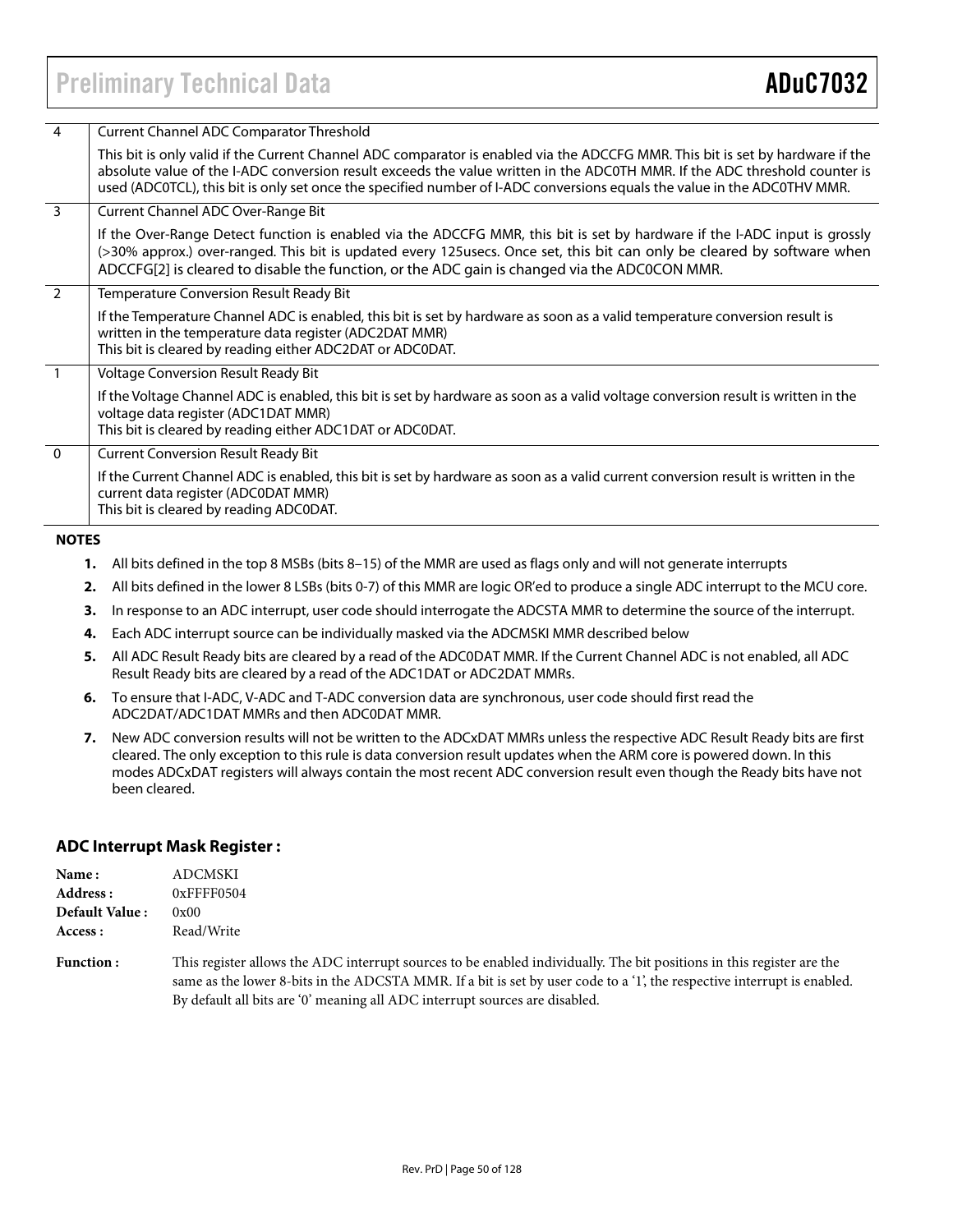### **ADC Mode Register :**

| Name:          | ADCMDE     |
|----------------|------------|
| Address :      | 0xFFFF0508 |
| Default Value: | 0x00       |
| Access :       | Read/Write |

**Function :** The ADC Mode MMR is an 8-bit register that configures the mode .of operation of the ADC sub-system

Table 23 : ADCMDE MMR Bit Designations

| <b>Bit</b>     | <b>Description</b>                                                                                                                                                                                                                         |
|----------------|--------------------------------------------------------------------------------------------------------------------------------------------------------------------------------------------------------------------------------------------|
| $\overline{7}$ | Not Used                                                                                                                                                                                                                                   |
|                | This bit is reserved for future functionality and be written as 0 by user code                                                                                                                                                             |
| 6              | 20ΚΩ resistor select:                                                                                                                                                                                                                      |
|                | This bit is set to 1 to select the 20 K $\Omega$ resistor as shown in Figure 18                                                                                                                                                            |
|                | This bit is set to 0 to select the direct path to ground as shown in Figure 18 (Default).                                                                                                                                                  |
| $\overline{5}$ | Low Power Mode Reference Select:                                                                                                                                                                                                           |
|                | This bit is set to 1 to enable the Precision Voltage Reference in ADC Low Power Mode. This will increase current consumption.<br>This bit is set to 0 to enable the Low Power Voltage Reference in ADC Low Power Mode (Default).           |
| $4 - 3$        | ADC Power Mode Configuration                                                                                                                                                                                                               |
|                | <b>ADC Normal Mode</b><br>0, 0                                                                                                                                                                                                             |
|                | If enabled, the ADC will operate with normal current consumption yielding optimum electrical performance                                                                                                                                   |
|                | 0, 1<br><b>ADC Low Power Mode</b><br>If enabled, the I-ADC will operate with reduced current consumption. This limitation is current consumption is                                                                                        |
|                | achieved, (at the expense of ADC noise performance) by fixing the gain to 128 and using the on-chip low power<br>(131kHz) oscillator to drive the ADC circuits directly.                                                                   |
|                | ADC Low Power-Plus Mode<br>1, 0                                                                                                                                                                                                            |
|                | If enabled, the ADC will again operate with reduced current consumption. In this mode the gain is fixed to 512 and                                                                                                                         |
|                | the current consumed is 200uA (approx.) more than ADC low Power Mode above. The additional current consumed                                                                                                                                |
|                | also ensures ADC noise performance is better than that achieved in ADC Low Power Mode.<br><b>Not Defined</b><br>1, 1                                                                                                                       |
| $2 - 0$        | ADC Operation Mode Configuration                                                                                                                                                                                                           |
|                | 0, 0, 0 ADC Power-Down Mode                                                                                                                                                                                                                |
|                | All ADC circuits (including internal reference) are powered-down                                                                                                                                                                           |
|                | 0, 0, 1 ADC Continuous Conversion Mode                                                                                                                                                                                                     |
|                | In this mode, any enabled ADC will continuously convert.<br>0, 1, 0 ADC Single Conversion Mode                                                                                                                                             |
|                | In this mode, any enabled ADC will perform a single conversion. The ADC will enter Idle Mode once the single                                                                                                                               |
|                | shot conversion is complete. A single conversion will take 2/3 ADC clock cycles depending on the CHOP mode.                                                                                                                                |
|                | 0, 1, 1 ADC IDLE Mode                                                                                                                                                                                                                      |
|                | In this Mode, the ADC is fully powered on but is held in RESET<br>1, 0, 0 ADC Self-Offset Calibration                                                                                                                                      |
|                | In this mode, an offset calibration is performed on any enabled ADC using an internally generated 0V. The                                                                                                                                  |
|                | calibration is carried out at the user programmed ADC settings, therefore, as with a normal single ADC                                                                                                                                     |
|                | conversion, it will take 2/3 ADC conversion cycles before a fully settled calibration result is ready. The calibration                                                                                                                     |
|                | result is automatically written to the ADCxOF MMR of the respective ADC. The ADC returns to IDLE Mode and the<br>Calibration and Conversion Ready status bits are set at the end of an offset calibration cycle.                           |
|                | 1, 0, 1 ADC Self Gain Calibration                                                                                                                                                                                                          |
|                | In this mode, a gain calibration against an internal reference voltage is performed on all enabled ADCs. A gain                                                                                                                            |
|                | calibration is a 2 stage process and takes twice the time of an offset calibration. The calibration result is                                                                                                                              |
|                | automatically written to the ADCxGN MMR of the respective ADC. The ADC returns to IDLE Mode and the calibration                                                                                                                            |
|                | and Conversion Ready status bits are set at the end of an gain calibration cycle. An ADC self gain calibration should<br>only be carried out on the Current Channel ADC while pre-programmed, factory calibration coefficients (downloaded |
|                | automatically from internal Flash) should be used for voltage temperature measurements. If an external NTC is used,                                                                                                                        |
|                | an ADC Self Calibration should be done on the temperature channel.                                                                                                                                                                         |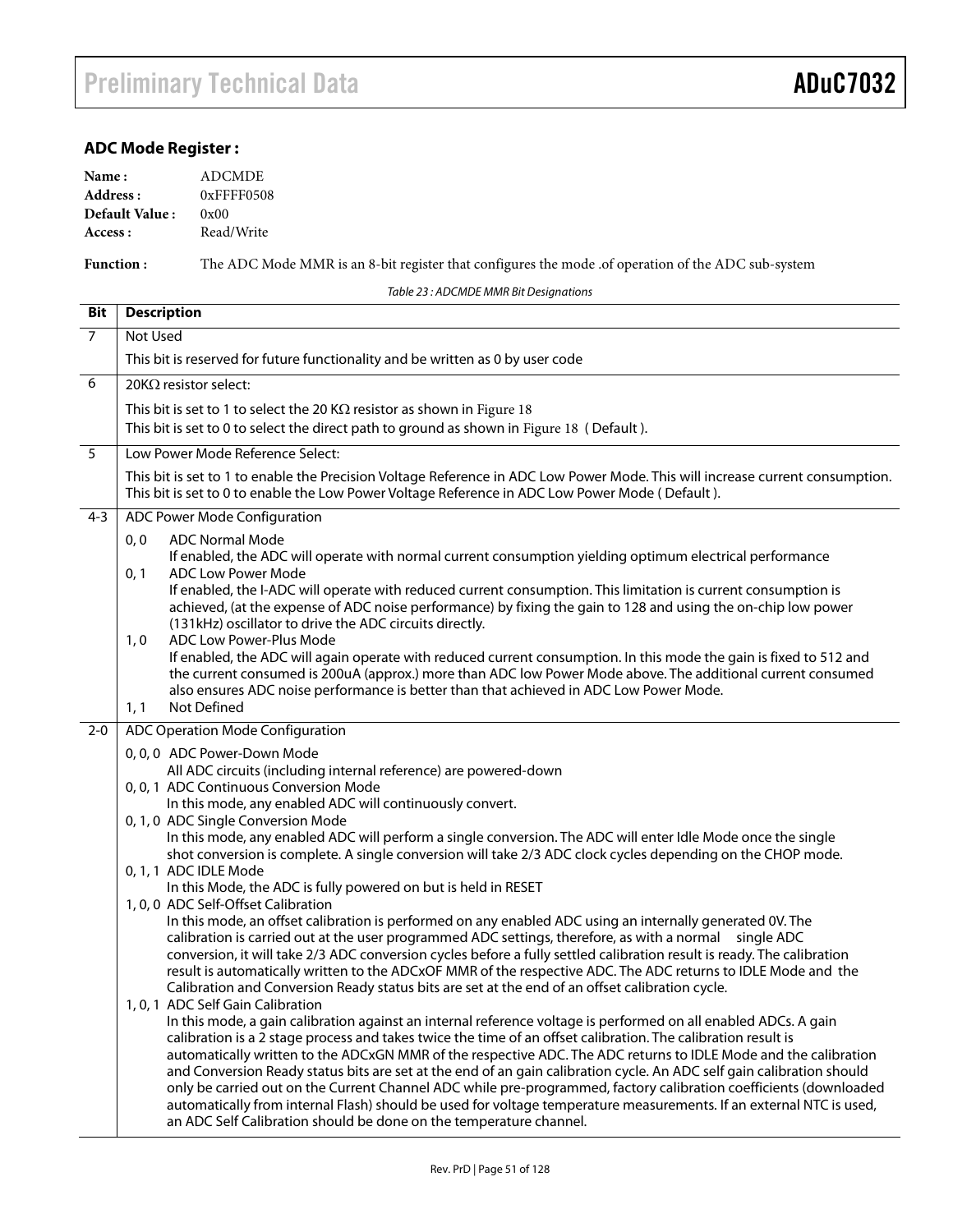#### 1, 1, 0 ADC System Zero-Scale Calibration

 In this mode, an zero-scale calibration is performed on enabled ADC channels against an external zero-scale voltage driven at the ADC input pins. The calibration is carried out at the user programmed ADC settings, therefore, as with a normal single ADC conversion, it will take 3 ADC conversion cycles before a fully settled calibration result is ready.

1, 1, 1 ADC System Full-Scale Calibration In this mode, an full-scale calibration is performed on enabled ADC channels against an external full-scale voltage driven at the ADC input pins.

#### **Current Channel ADC Control Register :**

| Name:            | <b>ADC0CON</b>                                                                                   |
|------------------|--------------------------------------------------------------------------------------------------|
| Address :        | $0x$ FFFF050 $C$                                                                                 |
| Default Value:   | 0x0002                                                                                           |
| Access :         | Read/Write                                                                                       |
| <b>Function:</b> | The Current Channel ADC Control MMR is an 16-bit register that is used to configure the I-ADC.   |
| Note:            | If the Current ADC is reconfigured via ADC0CON, the Voltage and Temperature ADCs are also reset. |

Table 24 : ADC0CON MMR Bit Designations

| <b>Bit</b>       | <b>Description</b>                                                                                                                                                                                                                                                                                                                                                                                                                                  |  |
|------------------|-----------------------------------------------------------------------------------------------------------------------------------------------------------------------------------------------------------------------------------------------------------------------------------------------------------------------------------------------------------------------------------------------------------------------------------------------------|--|
| $\overline{15}$  | <b>Current Channel ADC Enable</b>                                                                                                                                                                                                                                                                                                                                                                                                                   |  |
|                  | This bit is set to 1 by user code to enable the I-ADC                                                                                                                                                                                                                                                                                                                                                                                               |  |
|                  | Clearing this bit to 0, powers down the I-ADC and resets the respective ADC READY bit in the ADCSTA MMR to 0                                                                                                                                                                                                                                                                                                                                        |  |
| 14, 13           | <b>IIN Current Source Enable</b>                                                                                                                                                                                                                                                                                                                                                                                                                    |  |
|                  | <b>Current Sources Off</b><br>0, 0<br>0, 1<br>Enable 50uA current source on IIN+<br>1, 0<br>Enable 50uA current source on IIN-<br>Enable 50uA current source on both IIN- and IIN+<br>1, 1                                                                                                                                                                                                                                                          |  |
|                  | NOTE: These current sources have a tolerance of $+30%$ . A PGA gain equal to or greater than 2 (ADCOCON [3-0] != 0000)<br>must be used when current sources are enabled.                                                                                                                                                                                                                                                                            |  |
| $12 - 10$        | Not Used<br>These bits are reserved for future functionality and should be written as zero                                                                                                                                                                                                                                                                                                                                                          |  |
| $\overline{9}$   | <b>Current Channel ADC Output Coding</b>                                                                                                                                                                                                                                                                                                                                                                                                            |  |
|                  | This bit is set to 1 by user code to configure I-ADC output coding as unipolar                                                                                                                                                                                                                                                                                                                                                                      |  |
|                  | This bit is cleared to 0 by user code to configure I-ADC output coding as 2's complement                                                                                                                                                                                                                                                                                                                                                            |  |
| $\overline{8}$   | Not Used<br>This bit is reserved for future functionality and should be written as zero                                                                                                                                                                                                                                                                                                                                                             |  |
| 7,6              | <b>Current Channel ADC Input Select</b>                                                                                                                                                                                                                                                                                                                                                                                                             |  |
|                  | 0, 0<br>$III +$ , $III -$<br>0, 1<br>IIN-, IIN-<br>Diagnostic, internal short configuration<br>ADC Reference/136, 0V<br>Diagnostic, test voltage for gain settings <= 128<br>1, 0<br>ADC Reference/(1.0625XGain), 0V<br>Diagnostic, test voltage for gain settings > 128<br>Note: If (REG_AVDD, AGND) divided by 2 Reference is selected, REG_AVDD is used for Vref in this mode. This will<br>lead to ADC0DAT scaled by two<br>Not Defined<br>1, 1 |  |
| $\overline{5,4}$ | <b>Current Channel ADC Reference Select</b>                                                                                                                                                                                                                                                                                                                                                                                                         |  |
|                  | 0, 0<br>Internal, 1.2V precision reference selected. In ADC Low Power Mode, the Voltage Reference selection is<br>controlled by ADCMDE[5]<br>External reference inputs (VREF, GND_SW) selected<br>0, 1<br>External reference inputs divided by 2 (VREF, GND_SW)/2 selected, this allows an external reference up to<br>1, 0<br>REG_AVDD<br>(REG_AVDD, AGND) divided by 2 selected<br>1, 1                                                           |  |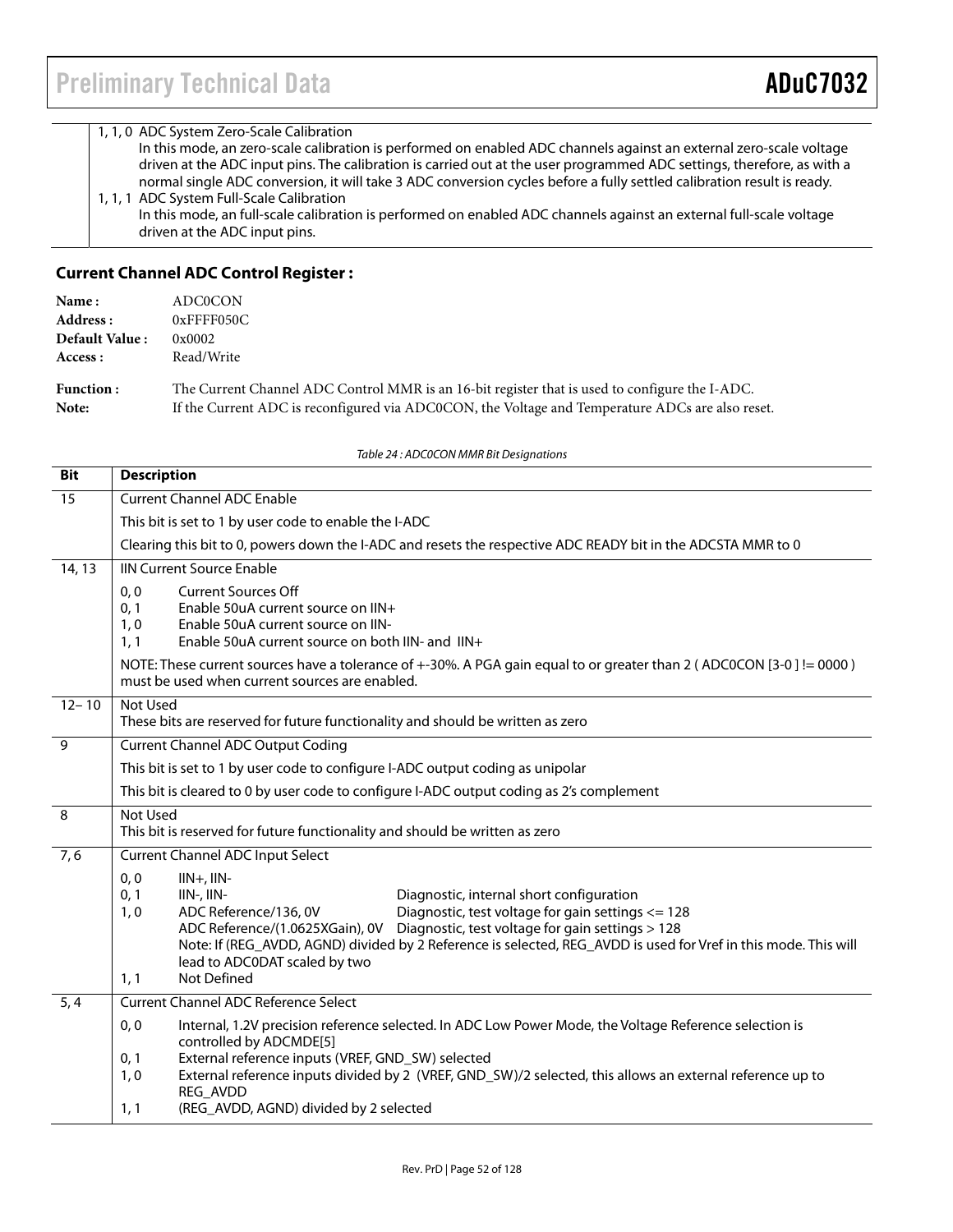| $3 - 0$ |            | Current Channel ADC Gain Select (note, nominal I-ADC Full-scale Input Voltage = (Vref/GAIN) |
|---------|------------|---------------------------------------------------------------------------------------------|
|         | 0, 0, 0, 0 | $I-ADC$ Gain $=1$                                                                           |
|         | 0, 0, 0, 1 | I-ADC Gain $=2$                                                                             |
|         | 0, 0, 1, 0 | I-ADC Gain $=4$                                                                             |
|         | 0, 0, 1, 1 | $I-ADC$ Gain $=8$                                                                           |
|         | 0, 1, 0, 0 | $I-ADC$ Gain = 16                                                                           |
|         | 0, 1, 0, 1 | I-ADC Gain $=32$                                                                            |
|         | 0, 1, 1, 0 | $I-ADC$ Gain $=64$                                                                          |
|         | 0, 1, 1, 1 | $I-ADC$ Gain $=128$                                                                         |
|         | 1, 0, 0, 0 | I-ADC Gain $=256$                                                                           |
|         | 1, 0, 0, 1 | $I-ADC$ Gain $=512$                                                                         |
|         | 1, x, x, x | I-ADC Gain is undefined                                                                     |
|         |            |                                                                                             |

### **Voltage Channel ADC Control Register :**

| ADC1CON          |
|------------------|
| $0x$ FFFF $0510$ |
| 0x0000           |
| Read/Write       |
|                  |

**Function :** The Voltage Channel ADC Control MMR is an 16-bit register that is used to configure the V-ADC.

**Note:** When enabling/disabling the Voltage ADC, the Voltage Attenuator must also be enabled/disabled via HVCFG1[7].

Table 25 : ADC1CON MMR Bit Designations

| <b>Bit</b>     | <b>Description</b>                                                                                                                                                                                                                                                                                    |  |
|----------------|-------------------------------------------------------------------------------------------------------------------------------------------------------------------------------------------------------------------------------------------------------------------------------------------------------|--|
| 15             | Voltage Channel ADC Enable                                                                                                                                                                                                                                                                            |  |
|                | This bit is set to 1 by user code to enable the V-ADC. When enabling/disabling the Voltage ADC, the Voltage Attenuator<br>must also be enabled/disabled via HVCFG1[7].                                                                                                                                |  |
|                | Clearing this bit to 0, powers down the V-ADC.                                                                                                                                                                                                                                                        |  |
| $14 - 10$      | Not Used                                                                                                                                                                                                                                                                                              |  |
|                | These bits are reserved for future functionality and should not be modified by user code                                                                                                                                                                                                              |  |
| $\overline{9}$ | Voltage Channel ADC Output Coding                                                                                                                                                                                                                                                                     |  |
|                | This bit is set to 1 by user code to configure V-ADC output coding as unipolar                                                                                                                                                                                                                        |  |
|                | This bit is cleared to 0 by user code to configure V-ADC output coding as 2's compliment                                                                                                                                                                                                              |  |
| 8              | Not Used                                                                                                                                                                                                                                                                                              |  |
|                | This bit is reserved for future functionality and should be written as 0 by user code                                                                                                                                                                                                                 |  |
| 7,6            | Voltage Channel ADC Input Select                                                                                                                                                                                                                                                                      |  |
|                | VBAT attenuator selected<br>0, 0<br>VBAT/24, AGND                                                                                                                                                                                                                                                     |  |
|                | <b>Not Defined</b><br>0, 1<br>Not Defined<br>1, 0                                                                                                                                                                                                                                                     |  |
|                | <b>Internal Short</b><br>1, 1<br>Shorted Input                                                                                                                                                                                                                                                        |  |
| 5, 4           | Voltage Channel ADC Reference Select                                                                                                                                                                                                                                                                  |  |
|                | 0, 0<br>Internal, 1.2V precision reference selected.<br>0, 1<br>External reference inputs (VREF, GND_SW) selected.<br>External reference inputs divided by 2 (VREF, GND_SW)/2 selected. This allows an external reference up to<br>1,0<br>REG_AVDD<br>(REG_AVDD, AGND) divided by 2 selected.<br>1, 1 |  |
| $3 - 0$        | Not Used                                                                                                                                                                                                                                                                                              |  |
|                |                                                                                                                                                                                                                                                                                                       |  |
|                | These bits are reserved for future functionality and should be written as 0 by user code                                                                                                                                                                                                              |  |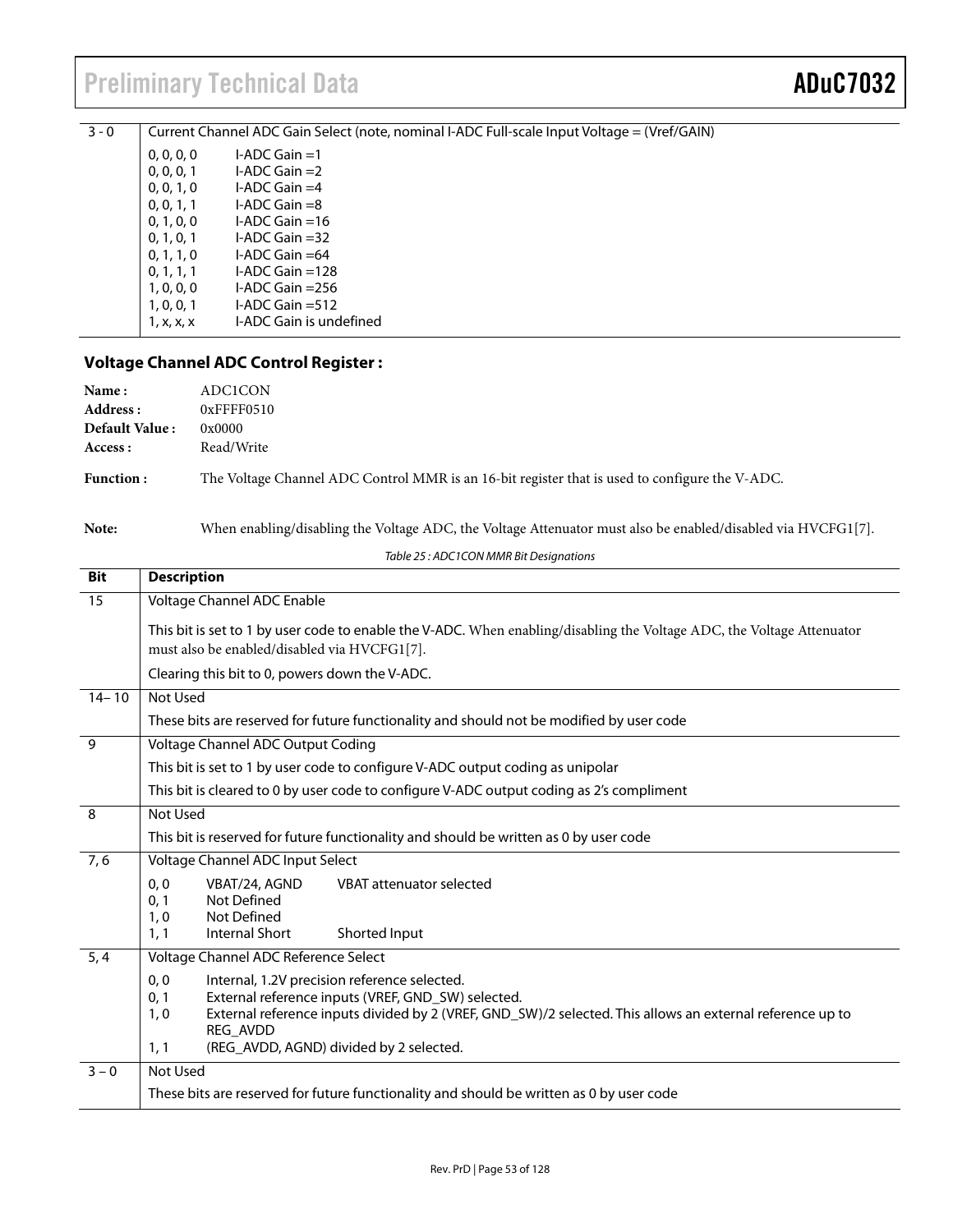## **Temperature Channel ADC Control Register :**

| Name:            | ADC2CON                                                                                            |
|------------------|----------------------------------------------------------------------------------------------------|
| Address:         | $0x$ FFFF $0514$                                                                                   |
| Default Value:   | 0x0000                                                                                             |
| Access :         | Read/Write                                                                                         |
| <b>Function:</b> | The Temperature Channel ADC Control MMR is an 16-bit register that is used to configure the T-ADC. |
| Note:            | The Temperature channel is calibrated to read 0x0000 at 0°K.                                       |
|                  | The temperature gradient is then 16 codes per degree Celsius                                       |

Table 26 : ADC2CON MMR Bit Designations

| <b>Bit</b> | <b>Description</b>                                                                                                                                                                                                                                                                                                                                          |  |  |  |
|------------|-------------------------------------------------------------------------------------------------------------------------------------------------------------------------------------------------------------------------------------------------------------------------------------------------------------------------------------------------------------|--|--|--|
| 15         | Temperature Channel ADC Enable                                                                                                                                                                                                                                                                                                                              |  |  |  |
|            | This bit is set to 1 by user code to enable the T-ADC                                                                                                                                                                                                                                                                                                       |  |  |  |
|            | Clearing this bit to 0, powers down the T-ADC                                                                                                                                                                                                                                                                                                               |  |  |  |
| 14, 13     | <b>VTEMP Current Source Enable</b>                                                                                                                                                                                                                                                                                                                          |  |  |  |
|            | 0, 0<br><b>Current Sources Off</b><br>0, 1<br>Enable 50uA current source on VTEMP+<br>Enable 50uA current source on GND_SW<br>1, 0<br>1, 1<br>Enable 50uA current source on both VTEMP+ and GND_SW<br>NOTE: These current sources have a tolerance of +-30%.                                                                                                |  |  |  |
| $12 - 10$  | Not Used                                                                                                                                                                                                                                                                                                                                                    |  |  |  |
|            | These bits are reserved for future functionality and should not be modified by user code                                                                                                                                                                                                                                                                    |  |  |  |
| 9          | Temperature Channel ADC Output Coding                                                                                                                                                                                                                                                                                                                       |  |  |  |
|            | This bit is set to 1 by user code to configure T-ADC output coding as unipolar                                                                                                                                                                                                                                                                              |  |  |  |
|            | This bit is cleared to 0 by user code to configure T-ADC output coding as 2's compliment                                                                                                                                                                                                                                                                    |  |  |  |
| 8          | Not Used                                                                                                                                                                                                                                                                                                                                                    |  |  |  |
|            | This bit is reserved for future functionality and should be written 0 by user code                                                                                                                                                                                                                                                                          |  |  |  |
| 7,6        | Temperature Channel ADC Input Select                                                                                                                                                                                                                                                                                                                        |  |  |  |
|            | Internal Temperature Sensor<br>0, 0<br>The Temperature gradient is $0.5 \text{mV}$ /°C. This is only applicable to the Internal Temperature Sensor<br>External (VTEMP, GND_SW)<br>0, 1<br>Shorted Input (GND_SW, GND_SW)<br>1, 0<br>ADC Reference/136<br>1, 1                                                                                               |  |  |  |
| 5, 4       | Temperature Channel ADC Reference Select                                                                                                                                                                                                                                                                                                                    |  |  |  |
|            | 0, 0<br>Internal, 1.2V precision reference selected.<br>0, 1<br>External reference inputs (VREF, GND_SW) selected.<br>External reference inputs divided by 2 (VREF, GND_SW)/2 selected. This allows an external reference up to<br>1, 0<br>REG_AVDD<br>(REG_AVDD, GND_SW) divided by 2 selected. Used for external temperature sensor measurements.<br>1, 1 |  |  |  |
| $3 - 0$    | Not Used                                                                                                                                                                                                                                                                                                                                                    |  |  |  |
|            | This bit is reserved for future functionality and should be written 0 by user code                                                                                                                                                                                                                                                                          |  |  |  |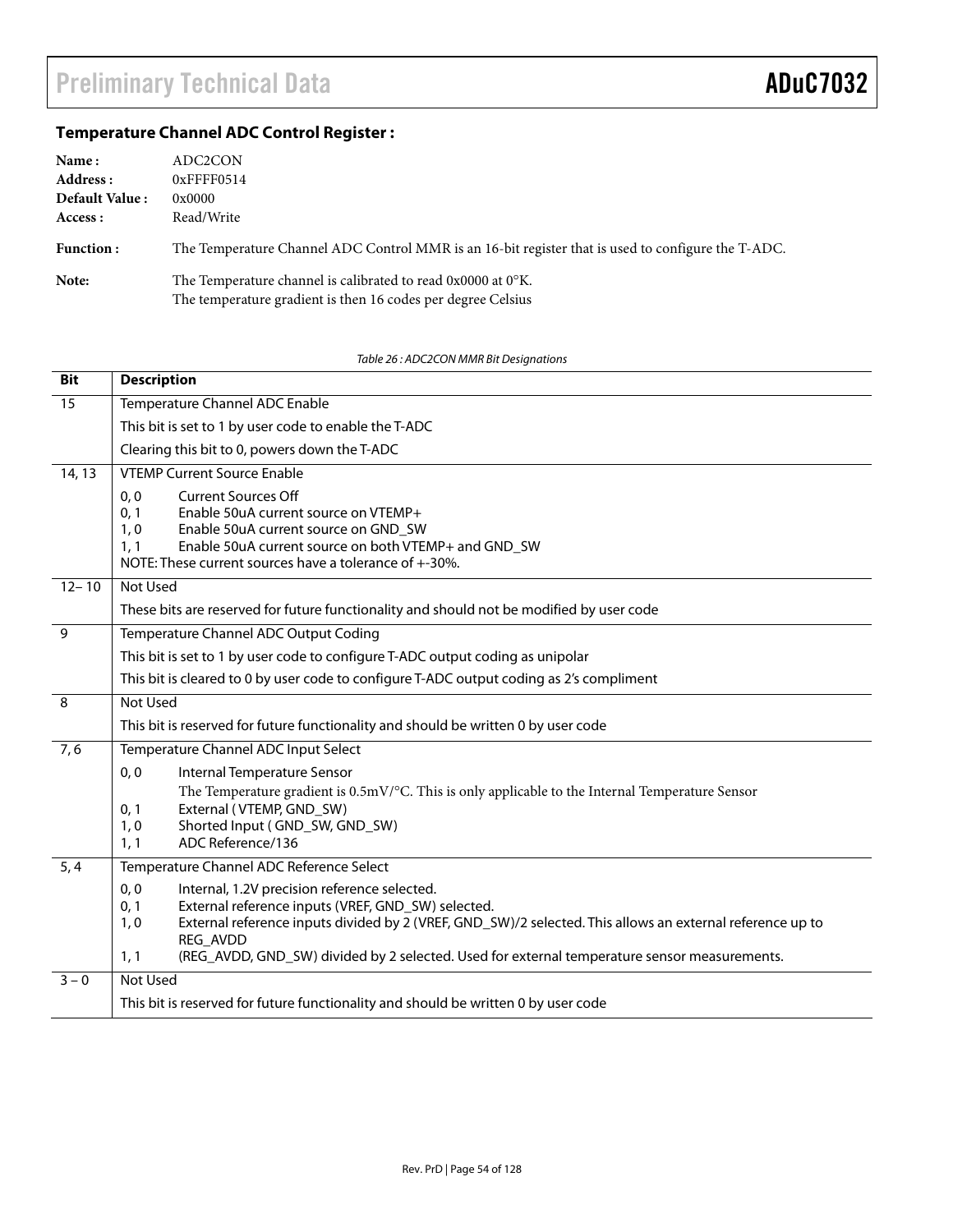## **ADC Filter Register :**

| Name:<br>Address :<br>Default Value:<br>Access : | <b>ADCFLT</b><br>$0x$ FFFF $0518$<br>0x0007<br>Read/Write                                                                                                                       |
|--------------------------------------------------|---------------------------------------------------------------------------------------------------------------------------------------------------------------------------------|
| <b>Function:</b>                                 | The ADC Filter MMR is an 16-bit register that controls the speed and resolution of the on-chip ADCs.                                                                            |
| Note:                                            | If ADCFLT is modified, the Current, Voltage and Temperature ADCs are reset. An additional time of 60us per<br>enabled ADC is required before the first ADC result is available. |

Table 27 : ADCFLT MMR Bit Designations

| <b>Bit</b>     | <b>Description</b>                                                                                                                                                                                                                                                                                                                                                                                                                                                                                                                                                                                                                                                                                                     |
|----------------|------------------------------------------------------------------------------------------------------------------------------------------------------------------------------------------------------------------------------------------------------------------------------------------------------------------------------------------------------------------------------------------------------------------------------------------------------------------------------------------------------------------------------------------------------------------------------------------------------------------------------------------------------------------------------------------------------------------------|
| 15             | Chop enable<br>Set by user to enable system chopping of all active ADCs. When this bit is set the ADC will have very low offset errors and<br>drift but the ADC output rate will be reduced by a factor of 3 if AF=0 (see Sinc3 Decimation Factor bits below). If AF $\neq$ 0,<br>then ADC output update rate will be the same with chop on or off. When chop is enabled, the settling time is 2 output<br>periods.                                                                                                                                                                                                                                                                                                    |
|                | Note: Should only be used with $SF > 1$                                                                                                                                                                                                                                                                                                                                                                                                                                                                                                                                                                                                                                                                                |
| 14             | <b>Running Average</b><br>Set by user to enable a running average by 2 function reducing ADC noise. This function is automatically enabled when<br>chopping is active. It is an optional feature when chopping is inactive and if enabled (when chopping is inactive) does<br>not reduce ADC output rate but will increase the settling time by 1 conversion period.<br>Cleared by user to disable the running average function.                                                                                                                                                                                                                                                                                       |
| $13 - 8$       | Averaging Factor (AF)<br>The value written to these bits is use to implement a programmable 1st order Sinc post filter. The averaging factor can<br>further reduce ADC noise at the expense of output rate as described in Sinc Decimation Factor bits below.                                                                                                                                                                                                                                                                                                                                                                                                                                                          |
| $\overline{7}$ | Sinc3 Modify<br>Set by user to modify the standard Sinc3 frequency response to increase the filter stopband rejection by 5dBs approx.<br>This is achieved by inserting a second notch (NOTCH2) at $F_{NOTCH2} = 1.333 * F_{NOTH}$ where $F_{NOTCH}$ is the location of the 1 <sup>st</sup><br>notch in the response.                                                                                                                                                                                                                                                                                                                                                                                                   |
| $6 - 0$        | Sinc3 Decimation Factor (SF)<br>The value (SF) written in these bits controls the over sampling (decimation factor) of the Sinc3 filter. The output rate from<br>the Sinc3 filter is given by<br>$F_{ADC} = (512,000 / (5F+1) X 64)$ Hz when the CHOP bit (bit#15 above) = 0 and AF=0 (note AF = Averaging Factor)<br>Note: this is valid for all SF values $\le$ = 125<br>For SF= 126, FADC is forced to 60Hz<br>For SF= 127, FADC is forced to 50Hz<br>For information on calculating the FADC for SF (other than 126 and 127) and AF values please refer to Table 28.                                                                                                                                               |
|                | Note:<br>- Due to limitations on the digital filter internal data-path, there are some limitations on the combinations of SF(Sinc3<br>Decimation Factor) and AF(Averaging Factor) that can be used to generate a required ADC output rate. This<br>restriction limits the minimum ADC update in Normal Power Mode to 4Hz or 1Hz in Low Power Mode. If all three ADCs<br>are enabled, then the minimum value of SF written by user code must be 1<br>- In low power mode and low power-plus mode, the ADC is driven directly by the low power oscillator (131KHz) and<br>not 512KHz. All FADC calculations should be divided by 4 (approx).<br>- For optimal ADC performance, SF should be increased before AF is used. |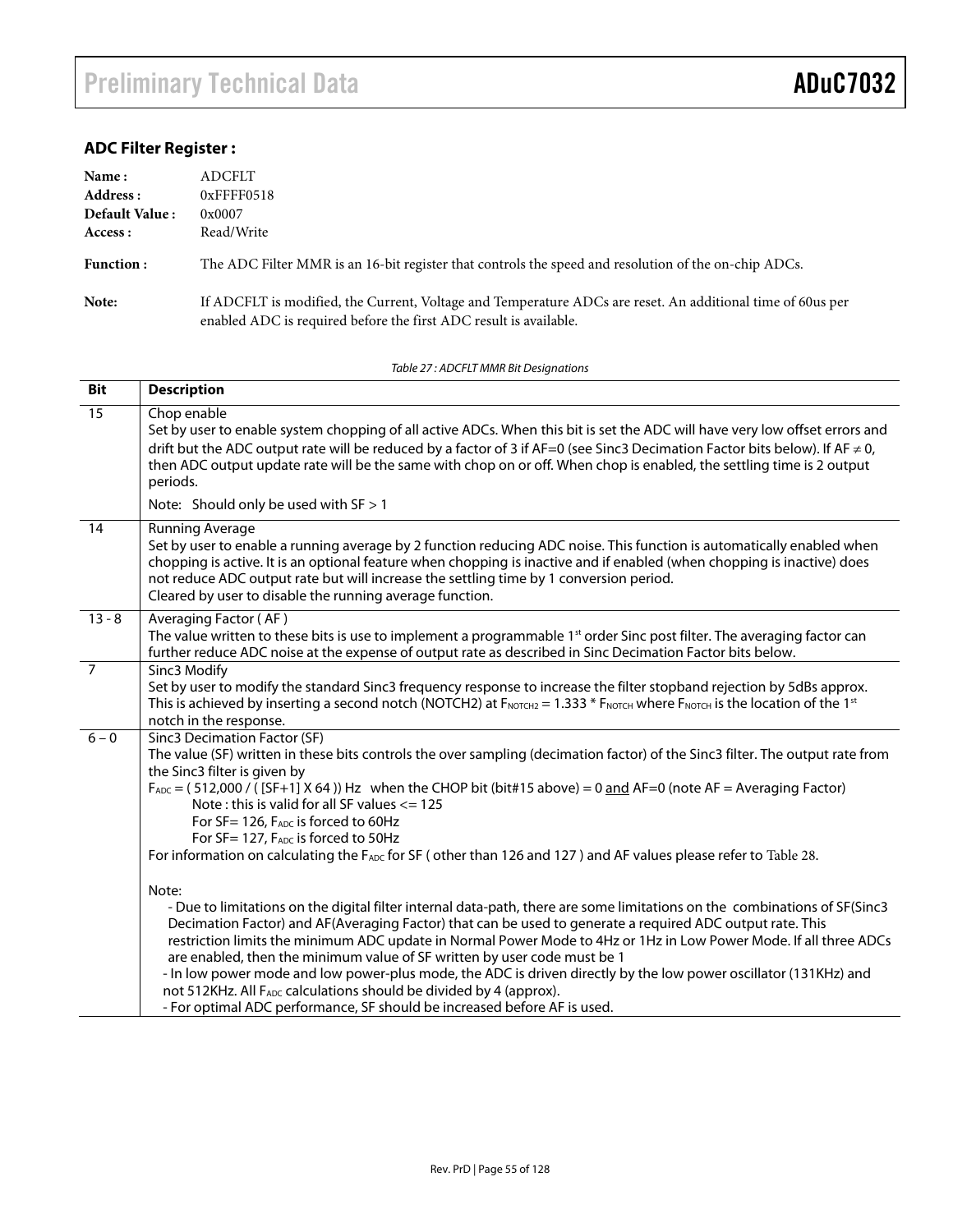| Chop<br>Enabled | <b>Running</b><br>Average | Averaging Factor | $F_{ADC}$                            | $T_{\text{Setting}}$        |
|-----------------|---------------------------|------------------|--------------------------------------|-----------------------------|
| N <sub>0</sub>  | N <sub>0</sub>            | N <sub>0</sub>   | 512000<br>$[SF+1]*64$                | 3<br>$F_{ADC}$              |
| N <sub>0</sub>  | N <sub>0</sub>            | Yes              | 512000<br>$[SF+1]*64*[3+AF]$         | $\bf{l}$<br>$F_{ADC}$       |
| N <sub>0</sub>  | Yes                       | N <sub>0</sub>   | 512000<br>$[SF+1]*64$                | 4<br>$F_{ADC}$              |
| N <sub>0</sub>  | Yes                       | Yes              | 512000<br>$[SF+1]*64*[3+AF]$         | $\overline{2}$<br>$F_{ADC}$ |
| Yes             | N/A                       | N/A              | 512000<br>$(SF+1)$ x 64 x (AF+3) + 3 | 2<br>$F_{ADC}$              |

Table 28 : ADC Conversion Rates and Settling Times

*\*An additional time of 60us per enabled ADC is required before the first ADC result is available.* 

| Table 29: Allowable Combinations of SF and AF |
|-----------------------------------------------|
|-----------------------------------------------|

| <b>AF Range</b><br><b>SF</b> | 1 to 7 | 8 to 63 |
|------------------------------|--------|---------|
| $0 - 31$                     |        |         |
| $32 - 63$                    |        | x       |
| 64-127                       |        |         |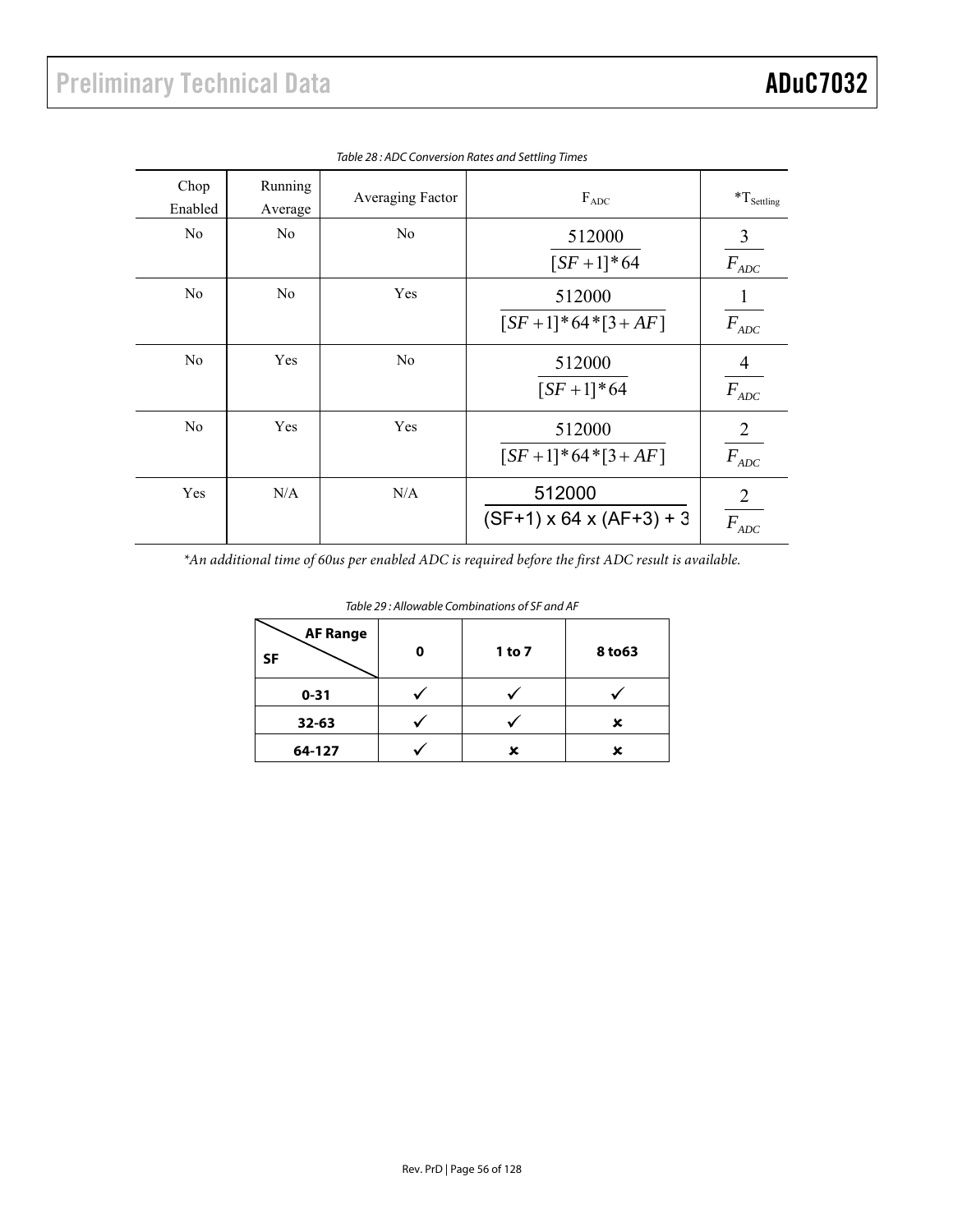### **ADC Configuration Register :**

| Name:          | ADCCFG           |
|----------------|------------------|
| Address :      | $0x$ FFFF051 $C$ |
| Default Value: | 0x00             |
| Access :       | Read/Write       |

**Function :** The 8-bit ADC Configuration MMR controls extended functionality related to the on-chip ADCs.

Table 30: ADCCFG MMR Bit Designations

| Bit            | <b>Description</b>                                                                                                                                                                                                                                                                                                                                                                                                                                                                                                                                                                                                                                                                                                                                                            |  |  |
|----------------|-------------------------------------------------------------------------------------------------------------------------------------------------------------------------------------------------------------------------------------------------------------------------------------------------------------------------------------------------------------------------------------------------------------------------------------------------------------------------------------------------------------------------------------------------------------------------------------------------------------------------------------------------------------------------------------------------------------------------------------------------------------------------------|--|--|
| $\overline{7}$ | Analog Ground Switch Enable                                                                                                                                                                                                                                                                                                                                                                                                                                                                                                                                                                                                                                                                                                                                                   |  |  |
|                | This bit is set to '1' by user software to connect the external 'GND_SW' pin (pin#15) to an internal analog ground reference<br>point. This bit can be used to connect and disconnect external circuits and components to ground under program<br>control and thereby minimize dc current consumption when the external circuit or component is not being used.<br>This bit is used in conjunction with ADCMDE[6] to select a 20K $\Omega$ resistor to ground.                                                                                                                                                                                                                                                                                                                |  |  |
| 6, 5           | Current Channel (32-bit) Accumulator Enable<br>Accumulator Disabled and reset to 0<br>0, 0<br>0, 1<br><b>Accumulator Active</b><br>Positive current values are added to accumulator total, accumulator can overflow if allowed run for > 65535<br>conversions<br>Negative current values are subtracted from accumulator total, accumulator is clamped to a<br>minimum value of 0<br>1, 0<br><b>Accumulator Active</b><br>Positive current values are added to accumulator total, accumulator can overflow if allowed run for > 65535<br>conversions<br>The absolute values of Negative current are subtracted from accumulator total, accumulator in this mode will                                                                                                          |  |  |
|                | continue to accumulate negatively, below 0<br>Accumulator and Accumulator Comparator Enabled<br>1, 1<br>This mode is the same as Mode   1,0 , but with the Accumulator Comparator enabled.                                                                                                                                                                                                                                                                                                                                                                                                                                                                                                                                                                                    |  |  |
| 4, 3           | <b>Current Channel ADC Comparator Enable</b><br>0, 0<br><b>Comparator Disabled</b><br>0, 1<br>Comparator Active, Interrupt asserted if absolute value of I-ADC conversion result  I  >= ADC0TH<br>1, 0<br>Comparator-Count Mode Active, Interrupt asserted if absolute value of an I-ADC conversion result    >=<br>ADC0TH for #ADC0TCL conversions. A conversion value  I  < ADC0TH will reset the threshold counter value<br>(ADC0THV) to 0                                                                                                                                                                                                                                                                                                                                 |  |  |
|                | 1, 1<br>Comparator-Count Mode Active, Interrupt asserted if absolute value of an I-ADC conversion result    >=<br>ADC0TH for #ADC0TCL conversions. A conversion value  I  < ADC0TH will decrement the threshold counter<br>value (ADCOTHV) towards 0.                                                                                                                                                                                                                                                                                                                                                                                                                                                                                                                         |  |  |
| $\overline{2}$ | Current Channel ADC OverRange Enable<br>Set by user to enable a 'coarse' comparator on the Current Channel ADC. If the current reading is grossly (>30% approx.)<br>over-ranged for the active gain setting, then the over range bit in the ADCSTA MMR is set. The current must be outside<br>this range for greater than 125 usecs for the flag to be set.<br>This feature should not be used in ADC Low Power Mode                                                                                                                                                                                                                                                                                                                                                          |  |  |
| $\overline{1}$ | <b>ADC FIFO Enable</b><br>This bit is set to 1 by user code to enable ADC FIFO on Current and Voltage ADC Channels. The FIFO function allows up to<br>32 current and voltage ADC results to be stored in an on-chip FIFO. The current status of the FIFO is reflected by 3 bits in<br>the ADCSTA register.<br>If more than 32 results are stored in the FIFO, the contents of the FIFO may be corrupted.                                                                                                                                                                                                                                                                                                                                                                      |  |  |
| $\overline{0}$ | Current Channel ADC, Result Counter Enable<br>Set by user to enable the result count mode. In this mode an I-ADC interrupt will only be generated when<br>ADCORCV=ADCORCL. This allows the I-ADC to continuously monitor current but only interrupt the MCU core after a<br>defined number of conversions. It should be noted that unless the ADC FIFO is enabled (ADCCNG[1]=1), only the last<br>conversion value will be available (intermediate I-ADC conversion results are not stored) when the ADC counter interrupt<br>occurs. The Voltage and Temperature ADCs will also continue to convert if enabled but again only the last conversion<br>result will be available (intermediate V/T-ADC conversion results are not stored) when the ADC counter interrupt occurs |  |  |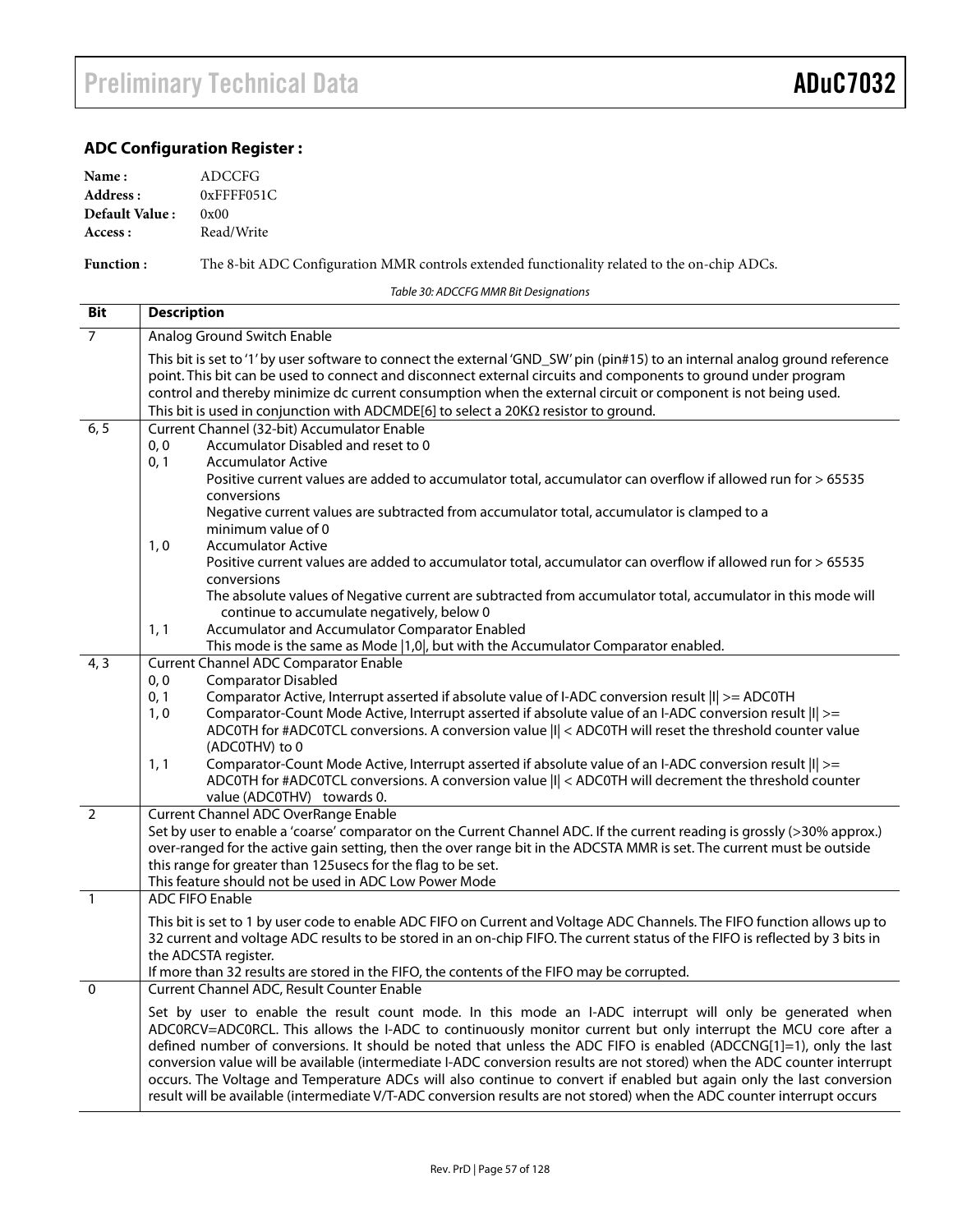#### **Current Channel ADC Data Register :**

| Name:          | ADCODAT          |
|----------------|------------------|
| Address:       | $0x$ FFFF $0520$ |
| Default Value: | 0x0000           |
| Access :       | Read Only        |

**Function :** This ADC Data MMR holds the 16-bit conversion result from the I-ADC. The ADC will not update this MMR if the ADC0 Conversion Result READY bit (ADCSTA[0]) is set. A read of this MMR by the MCU clears all asserted READY flags (ADCSTA[2:0]).

#### **Voltage Channel Data Register:**

| Name:          | ADC1DAT          |
|----------------|------------------|
| Address:       | $0x$ FFFF $0524$ |
| Default Value: | 0x0000           |
| Access :       | Read Only        |

**Function :** This ADC Data MMR holds the 16-bit conversion result from the V-ADC. The ADC will not update this MMR if the Voltage Conversion Result READY bit (ADCSTA[1]) is set. If I-ADC is not active, a read of this MMR by the MCU clears all asserted READY flags (ADCSTA[2:1]).

#### **Temperature Channel ADC Data Register :**

| Name:          | ADC2DAT          |
|----------------|------------------|
| Address:       | $0x$ FFFF $0528$ |
| Default Value: | 0x0000           |
| Access :       | Read Only        |

**Function :** This ADC Data MMR holds the 16-bit conversion result from the T-ADC. The ADC will not update this MMR if the Temperature Conversion Result READY bit (ADCSTA[2]) is set.

#### **ADC FIFO Register :**

| Name:          | <b>ADCFIFO</b>   |
|----------------|------------------|
| Address:       | $0x$ FFFF $052C$ |
| Default Value: | 0x0000           |
| Access :       | Read Only        |

**Function :** This 32-bit, read-only register returns the value of I-ADC and V-ADC conversion result held in the FIFO location currently pointed to by the FIFO read pointer. The low 16 bits [15-0] of this 32-bit word are the I-ADC result and the high 16-bits [31-16] are the V-ADC result. The FIFO function is enabled via the ADCCFG[1] bit and 3 flags available in the ADCSTA register allow user code monitor and read the FIFO contents.

#### **Current Channel ADC Offset Calibration Register :**

| Name:                 | ADC0OF                            |
|-----------------------|-----------------------------------|
| Address :             | $0x$ FFFF $0530$                  |
| <b>Default Value:</b> | Part Specific, factory programmed |
| Access :              | Read/Write                        |

**Function :** This ADC Offset MMR holds a 16-bit offset calibration coefficient for the I-ADC. The register is configured at power-on with a factory default value. However, this register will be automatically overwritten if an offset calibration of the I-ADC is initiated by the user via bits in the ADCMDE MMR. User code can only write to this calibration register if the ADC is in idle mode. An ADC must be enabled and in idle mode before written to any Offset or Gain Register. A delay of 23us should be included before ADCMDE is modified.

#### **Voltage Channel Offset Calibration Register :**

| <b>Name :</b>          | ADC1OF                            |
|------------------------|-----------------------------------|
| <b>Address :</b>       | $0x$ FFFF $0534$                  |
| <b>Default Value :</b> | Part Specific, factory programmed |
| Access :               | Read/Write                        |

**Function :** This Offset MMR holds a 16-bit offset calibration coefficient for the voltage channel. The register is configured at power-on with a factory default value. However, this register will be automatically overwritten if an offset calibration of the voltage channel is initiated by the user via bits in the ADCMDE MMR. User code can only write to this calibration register if the ADC is in idle mode. An ADC must be enabled and in idle mode before written to any Offset or Gain Register. A delay of 23us should be included before ADCMDE is modified.

#### **Temperature Channel Offset Calibration Register:**

| Name:                 | ADC <sub>2</sub> OF               |
|-----------------------|-----------------------------------|
| Address:              | $0x$ FFFF $0538$                  |
| <b>Default Value:</b> | Part Specific, factory programmed |
| Access :              | Read/Write                        |

**Function :** This ADC Offset MMR holds a 16-bit offset calibration coefficient for the temperature channel. The register is configured at power-on with a factory default value. However, this register will be automatically overwritten if an offset calibration of the temperature channel is initiated by the user via bits in the ADCMDE MMR. User code can only write to this calibration register if the ADC is in idle mode. An ADC must be enabled and in idle mode before written to any Offset or Gain Register. A delay of 23us should be included before ADCMDE is modified.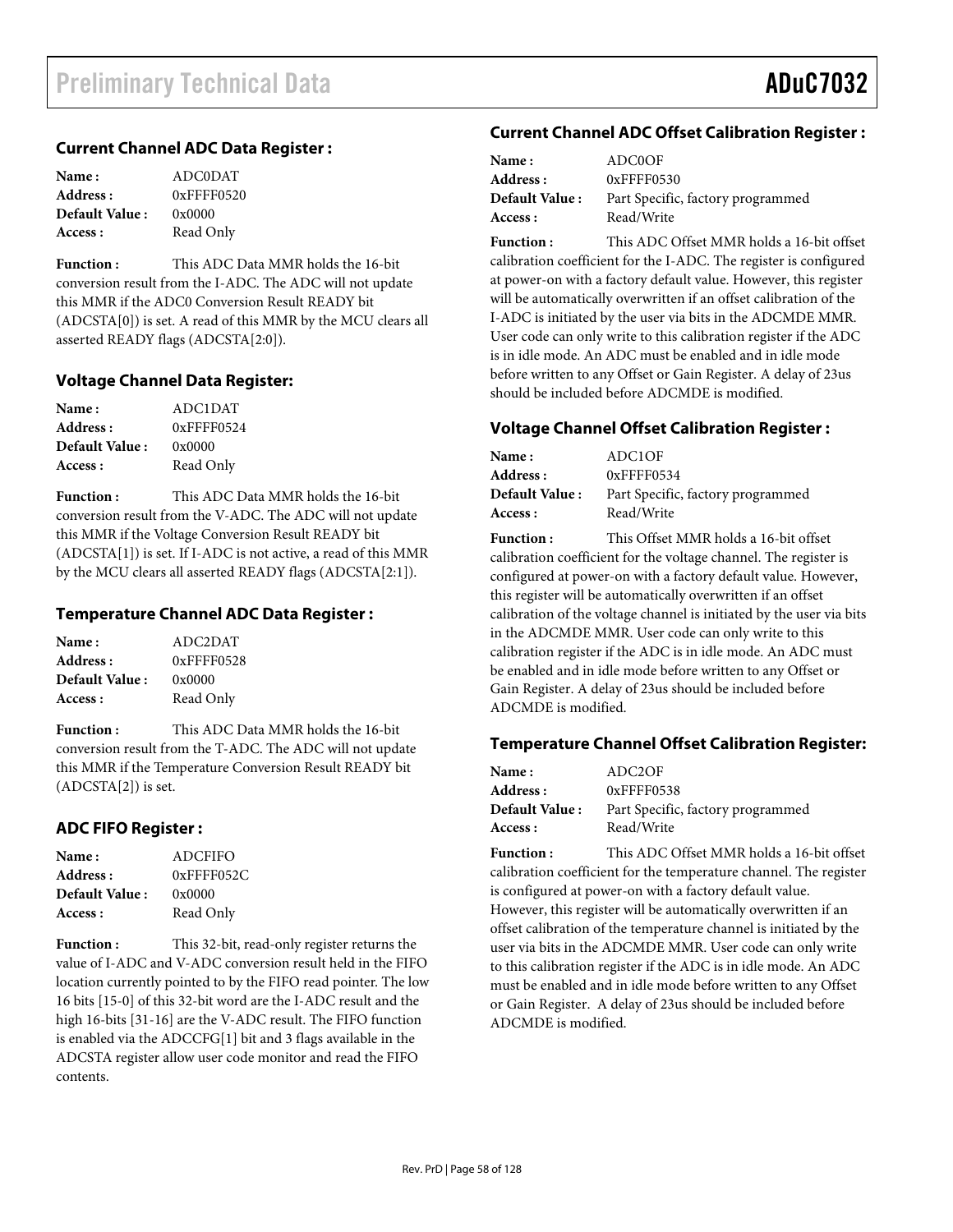#### **Current Channel ADC Gain Calibration Register :**

| Name:                 | <b>ADC0GN</b>                     |
|-----------------------|-----------------------------------|
| Address:              | $0x$ FFFF053C                     |
| <b>Default Value:</b> | Part Specific, factory programmed |
| Access :              | Read/Write                        |
|                       |                                   |

**Function :** This Gain MMR holds a 16-bit gain calibration coefficient for scaling the I-ADC conversion result. The register is configured at power-on with a factory default value. However, this register will be automatically overwritten if aa gain calibration of the I-ADC is initiated by the user via bits in the ADCMDE MMR. User code can only write to this calibration register if the ADC is in idle mode. An ADC must be enabled and in idle mode before written to any Offset or Gain Register. A delay of 23us should be included before ADCMDE is modified.

#### **Voltage Channel Gain Calibration Register :**

| Name:                 | ADC1GN                            |
|-----------------------|-----------------------------------|
| Address :             | $0x$ FFFF $0540$                  |
| <b>Default Value:</b> | Part Specific, factory programmed |
| Access :              | Read/Write                        |

**Function** : This Gain MMR holds a 16-bit gain calibration coefficient for scaling a voltage channel conversion result. The register is configured at power-on with a factory default value. However, this register will be automatically overwritten if a gain calibration of the voltage channel is initiated by the user via bits in the ADCMDE MMR. User code can only write to this calibration register if the ADC is in idle mode. An ADC must be enabled and in idle mode before written to any Offset or Gain Register. A delay of 23us should be included before ADCMDE is modified.

#### **Temperature Channel Gain Calibration Register :**

| Name:                 | ADC2GN                            |
|-----------------------|-----------------------------------|
| Address :             | 0xFFFF0544                        |
| <b>Default Value:</b> | Part Specific, factory programmed |
| Access :              | Read/Write                        |

**Function** : This Gain MMR holds a 16-bit gain calibration coefficient for scaling a temperature channel conversion result. The register is configured at power-on with a factory default value. However, this register will be automatically overwritten if a gain calibration of the temperature channel is initiated by the user via bits in the ADCMDE MMR. User code can only write to this calibration register if the ADC is in idle mode. An ADC must be enabled and in idle mode before written to any Offset or Gain Register. A delay of 23us should be included before ADCMDE is modified.

#### **Current Channel ADC Result Counter Limit Register:**

| <b>Name :</b>          | ADC0RCL          |
|------------------------|------------------|
| <b>Address :</b>       | $0x$ FFFF $0548$ |
| <b>Default Value :</b> | 0x0001           |
| Access :               | Read/Write       |

**Function** : This 16-bit MMR sets the number of conversions required before an ADC interrupt is generated. By default this register is set to 0x01. The ADC counter function must be enabled via the ADC Result Counter Enable bit in the ADCCFG MMR.

#### **Current Channel ADC Result Count Register:**

| Name:          | <b>ADCORCV</b>   |
|----------------|------------------|
| Address:       | $0x$ FFFF $054C$ |
| Default Value: | 0x0000           |
| Access :       | Read Only        |

**Function** : This 16-bit, Read Only MMR holds the current number of I-ADC conversion results. It is used in conjunction with ADC0RCL to mask I-ADC interrupts, generating a lower interrupt rate. Once ADC0RCV=ADC0RCL, the value is ADC0RCV resets to 0 and recommences counting. It can also be used in conjunction with the Accumulator (ADC0ACC) to allow an average current calculation to be undertaken. The result counter is enabled via ADCCFG[0]. This MMR is also reset to 0 when the I-ADC is reconfigured i.e. when the ADC0CON or ADCMDE are written.

#### **Current Channel ADC Threshold Register:**

| Name:          | <b>ADC0TH</b>    |
|----------------|------------------|
| Address :      | $0x$ FFFF $0550$ |
| Default Value: | 0x0000           |
| Access :       | Read/Write       |

**Function :** This 16-bit MMR sets the threshold against which the absolute value of the I-ADC conversion result is compared. In Unipolar mode ADC0TH [15:0] are compared and in 2's compliment mode ADC0TH[14:0] are compared.

#### **Current Channel ADC Threshold Count Limit Register:**

| <b>Name :</b>         | ADC0TCL       |
|-----------------------|---------------|
| <b>Address :</b>      | $0x$ FFFF0554 |
| <b>Default Value:</b> | 0x01          |
| <b>Access :</b>       | Read/Write    |

**Function** : This 8-bit MMR determines how many cumulative(given values below the threshold will decrement or reset the count to 0) I-ADC conversion result readings above ADC0TH must occur before the I-ADC Comparator Threshold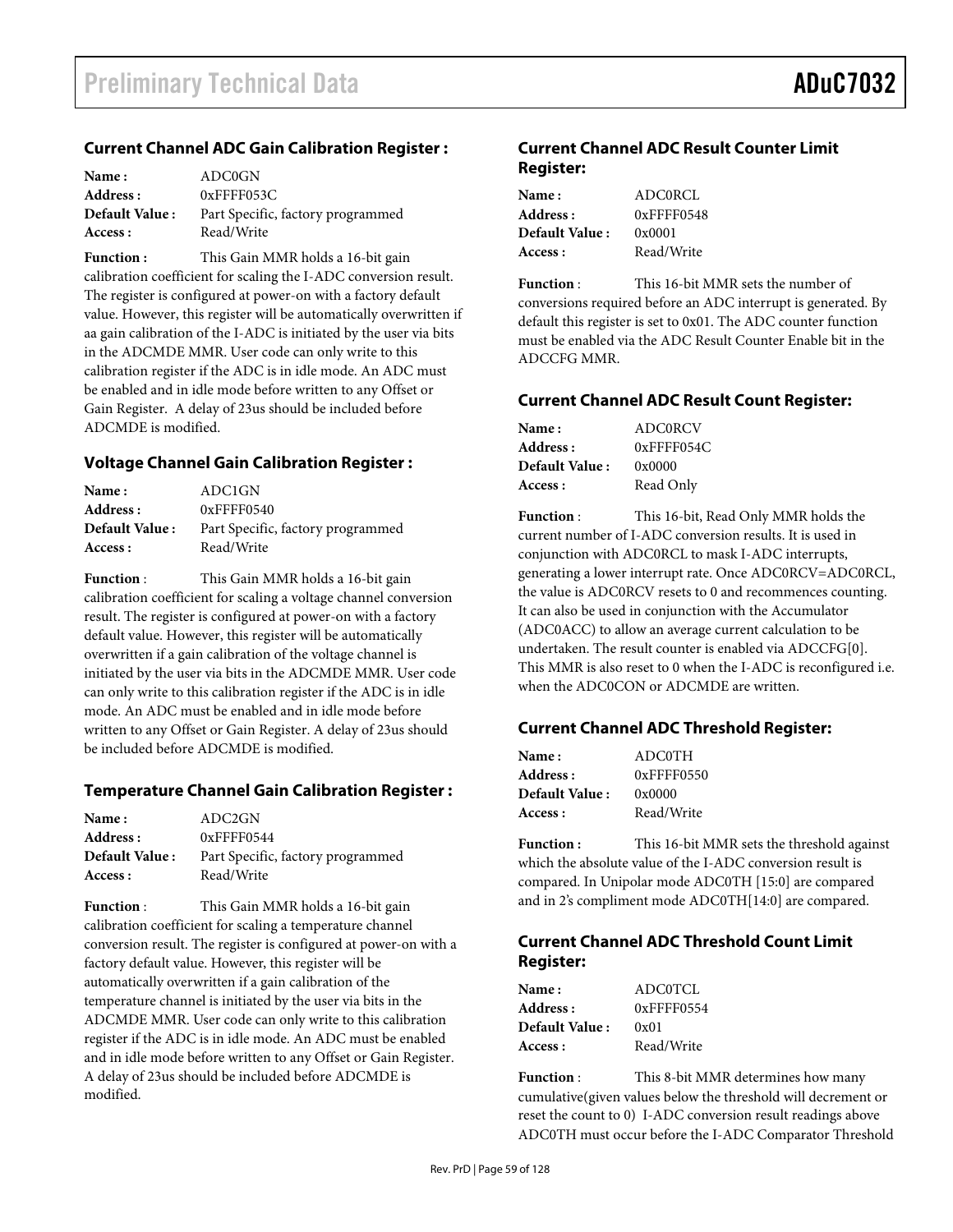bit is set in the ADCSTA MMR generating an ADC interrupt. The I-ADC Comparator Threshold bit is asserted as soon as the ADC0THV=ADC0TCL.

#### **Current Channel ADC Threshold Count Register:**

| <b>Name:</b>          | <b>ADC0THV</b>   |
|-----------------------|------------------|
| Address :             | $0x$ FFFF $0558$ |
| <b>Default Value:</b> | 0x00             |
| Access :              | Read Only        |

**Function :** This 8-bit MMR is incremented every time the absolute value of an I-ADC conversion result  $|I|$  >= ADC0TH. This register is decremented or reset to 0 every time the absolute value of an I-ADC conversion result |I| < ADC0TH. The configuration of this function is enabled via the Current Channel ADC Comparator bits in the ADCCFG MMR

#### **Current Channel ADC Accumulator Register:**

| <b>Name:</b>   | ADC0ACC          |
|----------------|------------------|
| Address :      | $0x$ FFFF $055C$ |
| Default Value: | 0x00000000       |
| Access :       | Read Only        |

**Function :** This 32-bit MMR holds the current accumulator value. The I-ADC READY bit in the ADCSTA MMR should be used to determine when it is safe to read this MMR. The MMR value is reset to 0 by disabling the accumulator in the ADCCFG MMR or reconfiguring the Current Channel ADC.

### **Current Channel ADC Accumulator Threshold Register:**

| <b>Name:</b>   | ADC0ATH       |
|----------------|---------------|
| Address :      | $0x$ FFFF0560 |
| Default Value: | 0x00000000    |
| Access :       | Read/Write    |

**Function :** This 32-bit MMR sets the threshold against which the accumulated value of the I-ADC results is compared. In Unipolar mode ADC0TH [15:0] are compared and in 2's compliment mode ADC0TH[14:0] are compared.

#### **Low Power Voltage Reference Scaling Factor**

| Name:                 | ADCREF                            |
|-----------------------|-----------------------------------|
| Address:              | $0x$ FFFF $057C$                  |
| <b>Default Value:</b> | Part Specific, factory programmed |
| Access :              | Read                              |

**Function :** This allows user code to correct for the initial error of the LPM reference. The default value of 0x8000 corresponds to no error when compared to the Normal Mode Reference.

If the LPM Voltage Reference is 1% below1.200V,then the value of ADCREF will be approximately 0x7EB9

If the LPM Voltage Reference is 1% above1.200V,then the value of ADCREF will be approximately 0x8147

### **ADC POWER MODES OF OPERATION**

The ADCs can be configured into various reduced or full 'power' modes of operation by configuring ADCMDE[4:3] as appropriate. The ARM7 MCU can itself also be configured in Low Power modes of operation (POWCON[5:3]). The core power modes are independently controlled and are not related to the ADC power modes described here. The ADC power modes of operation are described in more detail below.

Every I-ADC result can also compared to a pre-set threshold level (ADC0TH) as configured via ADCCFG[4:3]. An MCU interrupt is generated if the absolute (sign-independent) value of the ADC result is greater than the pre-programmed comparator threshold level. An extended function of this comparator function allows user code to configure a threshold counter (ADC0THV) which monitors the number of I-ADC results that have occurred above or below the pre-set threshold level. Again an ADC interrupt is generated once the threshold counter reaches a pre-set value (ADC0TCL).

Finally, a 32-bit accumulator(ADC0ACC) function can be configured(ADCCFG[6:5]) allowing the I-ADC to add(or subtract) multiple I-ADC sample results. User code can read the accumulated value directly( via ADC0ACC) without any further software processing.

#### **ADC Startup Procedure**

Prior to beginning converting, the following procedure should be followed.

- 1. Configure the Current ADC, ADC0, into Low-Power-Mode  $(ADCOCON = 0x8007; ADCMDE = 0x09)$ 
	-
- 2. Delay for 200us.
- 3. Switch the Current ADC, ADC0, into Idle-Mode  $(ADCMDE = 0x03)$ , keeping ADC0CON unchanged. If the Voltage or Temperature channels are to be used, they should be enabled here.
- 4. Delay for 1ms
- 5. Switch ADCMDE to desired mode, e.g.  $ADCOCON = 0x1$ .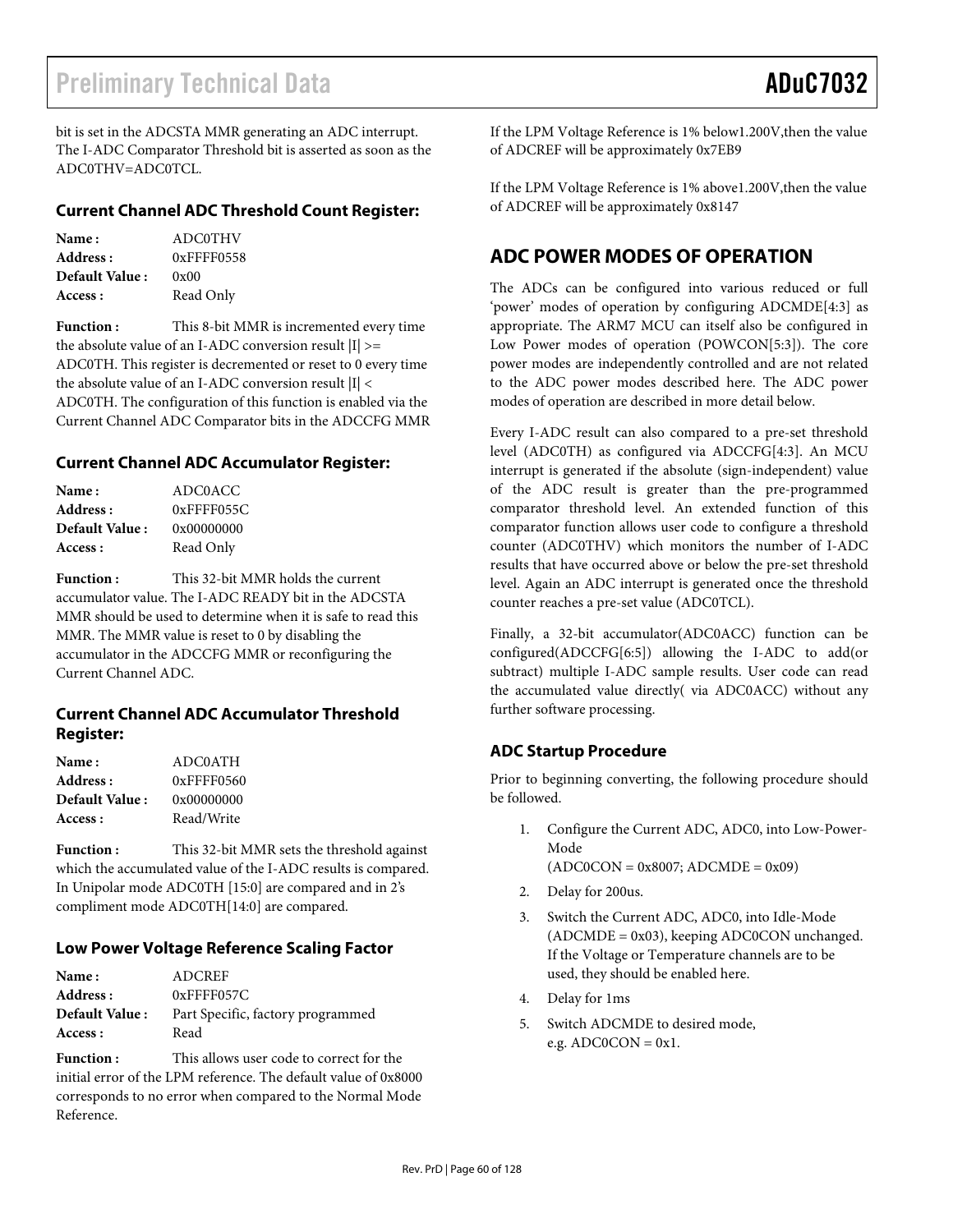#### **ADC Normal Power Mode**

In Normal Mode, the Current and Voltage/Temperature channels are fully enabled. The ADC modulator clock is 512KHz and enables the ADCs to provide regular conversion results at a rate of between 4Hz and 8KHz (see ADCFLT). Both channels are under full control of the MCU and can be reconfigured at any time. The default ADC update rate for all channels in this mode is 1.0kHz

It is worth emphasizing that I-ADC and V/T-ADC channels can be configured to initiate periodic, normal power mode, high accuracy, single conversion cycles before returning to ADC full power-down mode. This flexibility is facilitated under full MCU control via the ADCMDE MMR and ensures that continuous periodic monitoring of battery current, voltage and temperature settings is feasible while ensuring the average dc current consumption is minimized.

In ADC Normal Mode, the PLL must not be powered down.

#### **ADC Low Power Mode**

In ADC Low Power mode, the I-ADC is enabled in a reduced power and reduced accuracy configuration. The ADC modulator clock is now driven directly from the on-chip 131KHz low power oscillator, which allows the ADC to be configured at update rates as low as 1Hz(ADCFLT). The gain of the ADC in this mode is fixed at 128.

All of the ADC peripheral functions (result counter, digital comparator and accumulator) described earlier in normal power mode can still be enabled in low power mode.

Typically, in Low Power Mode, the I-ADC only, is configured to run at a low update rate, continuously monitoring battery current. The MCU will be in power-down mode and will only be woken up when the I-ADC interrupts the MCU. This would happen after the I-ADC detects a current conversion or an accumulated current value has risen beyond a pre-programmed threshold, set-point or a set number of conversions.

It is also possible to select either the ADC Normal Mode Voltage Reference of the ADC Low Power Mode Voltage Reference via ADCMDE[5].

#### **ADC Low Power-Plus Mode**

In Low Power-Plus mode, the I-ADC channel is enabled in a mode almost identical to low-power mode(ADCMDE[4:3]). However, in this mode, the I-ADC gain is fixed at 512 and the ADC consumes an additional 200uA (approx.) to yield improved noise performance relative to the low-power mode setting.

Again, all of the ADC peripheral functions (result counter,

digital comparator and accumulator) described earlier in normal power mode can still be enabled in Low Power-Plus mode.

As in Low Power Mode, the I-ADC only, is configured to run at a low update rate, continuously monitoring battery current. The MCU will be in power-down mode and will only be woken up when the I-ADC interrupts the MCU. This would happen after the I-ADC detects a current conversion result or an accumulated current value has risen beyond a pre-programmed threshold or set-point.

It is also possible to select either the ADC Normal Mode Voltage Reference of the ADC Low Power Mode Voltage Reference via ADCMDE[5].

#### **ADC Sinc3 Digital Filter Response**

The overall frequency response on all ADuC7032s ADCs is dominated by the low pass filter response of the on-chip Sinc3 digital filters. The Sinc3 filters are used to decimate the ADC sigma-delta modulator output data bit-stream to generate a valid 16-bit data result. The digital filter response is identical for all ADCs and is configured via the 16-bit ADC Filter (ADCFLT) register which determines the overall throughput rate of the ADCs. The noise resolution of the ADCs is determined by the programmed ADC throughput rate. In the case of the Current Channel ADC, the noise resolution will be determined by throughput rate and selected gain.

The overall frequency response and the ADC through-put is dominated by the configuration of the Sinc3 Filter Decimation Factor (SF) bits (ADCFLT[6:0]) and the Averaging Factor (AF) bits(ADCFLT[13:8]). Due to limitations on the digital filter internal data-path, there are some limitations on the allowable combinations of SF(Sinc3 Decimation Factor) and AF(Averaging Factor) that can be used to generate a required ADC output rate. This restriction limits the minimum ADC update in Normal Power Mode to 4Hz or 1Hz in Low Power Mode. The calculation of the ADC through-put rate is detailed in the ADCFLT bit designations table and the restrictions on allowable combinations of AF and SF values are outlined again in Table 31

| <b>AF Range</b><br><b>SF</b> | 0 | 1 to 7 | $8 - 63$ |
|------------------------------|---|--------|----------|
| $= 31$                       |   |        |          |
| 63                           |   |        |          |
| 127                          |   |        |          |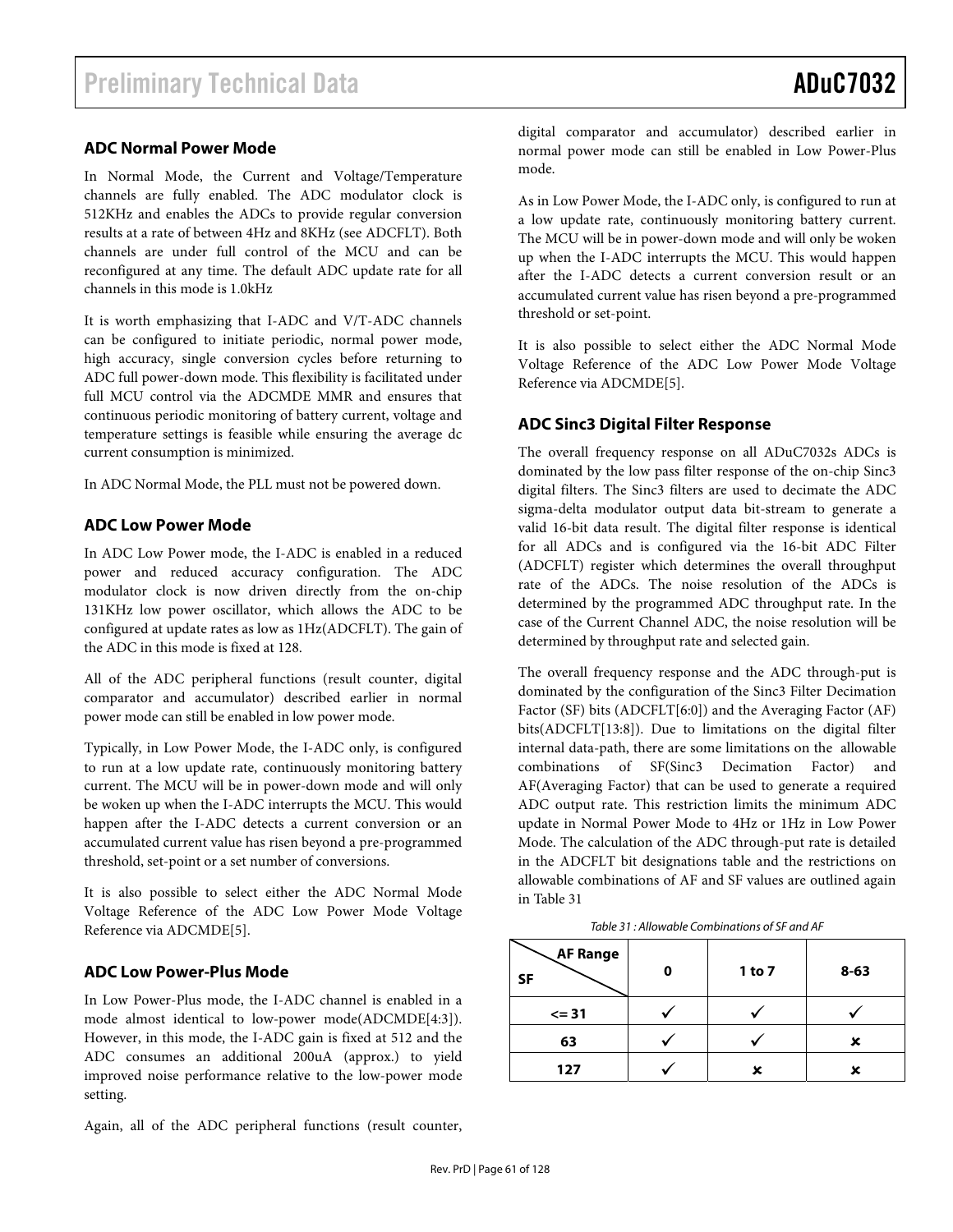By default the ADCFLT =  $0x07$  which configures the ADCs for a through-put of 1.0KHz with all other filtering options (Chop, Running Average, Averaging Factor and Sinc3 Modify) being disabled. A typical filter response based on this default configuration is shown in Figure 19 below.



Figure 19 : Typical Digital Filter Response at FADC=1.0kHz (ADCFLT = 0x0007)

An additional 'Sinc3 Modify' bit (ADCFLT[7]) is also available in the ADCFLT register. This bit is set by user code to modify the standard Sinc3 frequency response increasing the filter stopband rejection by 5dBs approx. This is achieved by inserting a second notch (NOTCH2) at FNOTCH2 = 1.333 X FNOTCH where FNOTCH is the location of the 1st notch in the response. There is a slight increase in ADC noise if this bit is active. Figure 20 shows the modified 1KHz filter response when the Sinc3 modify bit is active. The 'new' notch is clearly visible at 1.33KHz as is the improvement in stop-band rejection when compared to the standard 1KHz response above.



Figure 20 : ModifiedSinc3 Digital Filter Response at FADC=1.0kHz (ADCFLT = 0x0087)

In ADC Normal Power Mode, the maximum ADC through-put rate is 8KHz which is configured by setting the SF and AF bits in the ADCFLT MMR to 0, with all other filtering options disabled. This results in 0x0000 written to ADCFLT and a typical 8KHz filter response based on these settings is shown below in Figure 21.



Figure 21 : Typical Digital Filter Response at FADC=8KHz, (ADCFLT = 0x0000)

A modified version of the 8KHz filter response can be configured by setting the 'Running Average' bit (ADCFLT[14]). This has the effect of introducing an additional running average by 2 filter on all ADC output samples. This further reduces the ADC output noise and while maintaining an 8KHz ADC through-put rate the ADC settling time is increased by 1 full conversion period. The modified frequency response for this configuration is shown below in Figure 22.



Figure 22 : Typical Digital Filter Response at FADC=8KHz, (ADCFLT = 0x4000)

At very low throughput rates, the chop bit in the ADCFLT register can be enabled to minimize offset errors and more importantly and temperature drift in the ADC DC errors. With Chop enabled, there are again 2 primary variables (Sinc3 decimation factor and averaging factor) available to allow the user select an optimum filter response trading off filter bandwidth against ADC noise.

For example, with the CHOP bit ADCFLT[15] set to 1, increasing the SF value (ADCFLT[6:0]) to 0x1F (31dec) and selecting an AF value (ADCFLT[13:8]) of 0x16 (22dec) results in an ADC through-put of 10Hz. The frequency response in this case is shown in Figure 23.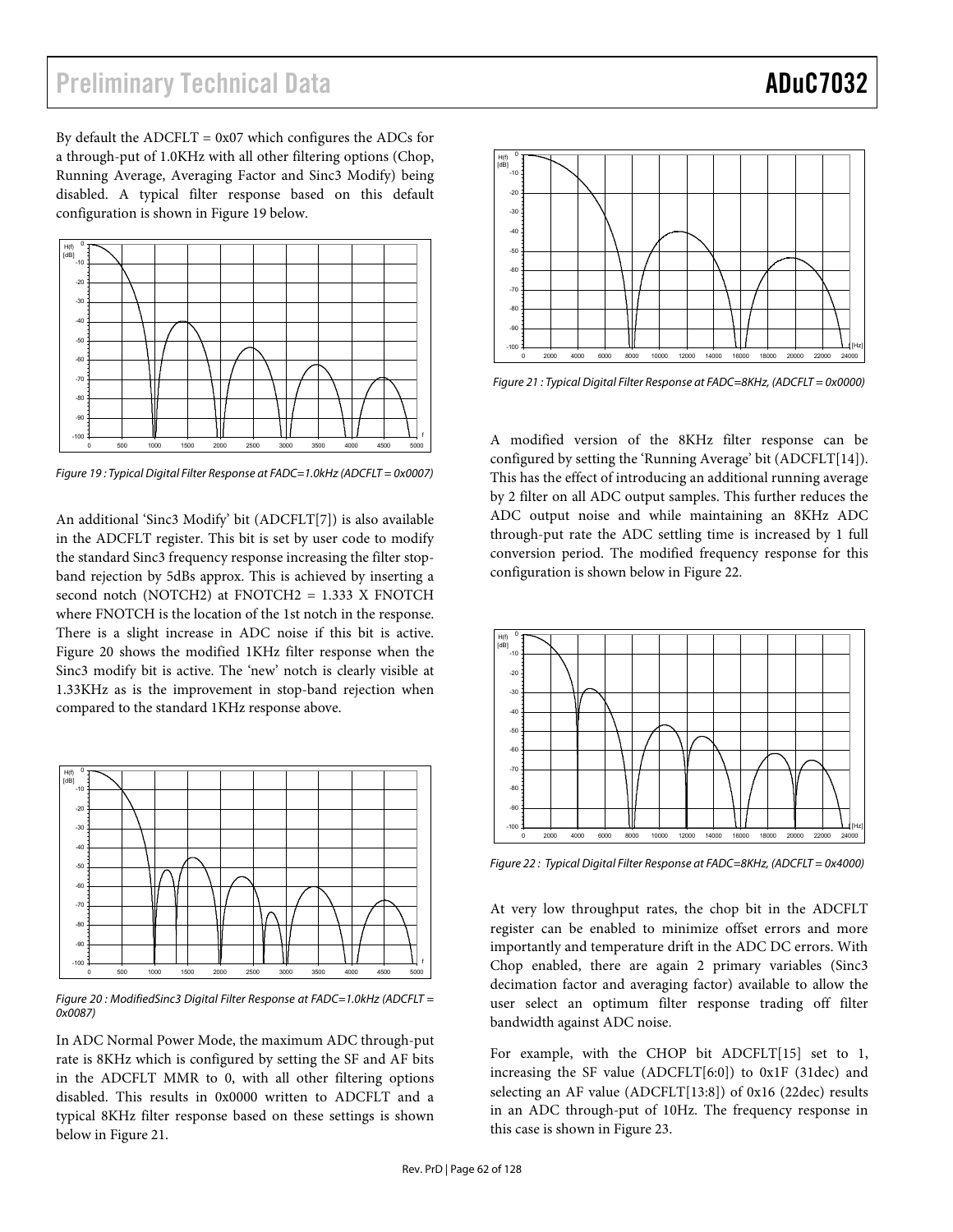

Figure 23 Typical Digital Filter Response at FADC=8KHz, (ADCFLT = 0x961F)

Changing SF to 0x1D and setting AF to 0x3F, again with the Chop bit enabled, configures the ADC into its minimum through-put rate in Normal Mode of 4Hz. The digital filter frequency response with this configuration is shown below in Figure 24.



Figure 24 : Typical Digital Filter Response at FADC=4Hz, (ADCFLT = 0xBF1D)

In ADC Low Power Mode, the ADC, Sigma-Delta modulator clock no longer driven at 512KHz but is driven directly from the on-chip low power (131KHz) oscillator. Subsequently, for the same ADCFLT configurations in Normal Mode, all filter values should be scaled by a factor of approximately 4. This means that is possible to configure the ADC for 1Hz throughput is Low Power Mode. The filter frequency response for this configuration is shown below in Figure 25.



Figure 25 : Typical Digital Filter Response at FADC=1Hz, (ADCFLT = 0xBD1F

In general, it should be noted that it is possible to program different values of SF and AF in the ADCFLT register and achieve the same ADC update rate. In practical terms the tradeoff with any value of ADCFLT will be frequency response versus ADC noise. For optimum filter response and ADC noise when using combinations of SF and AF, a good rule of thumb to use would be to first choose an SF in the range of  $16 - 40$ (dec) or 0x10 to 0x28 and then increase the AF value to achieve the required ADC through-put. Table 32 shows some common ADCFLT configurations.

| <b>ADC</b><br>Mode | <b>SF</b> | AF   | Other<br>Config              | <b>ADCFLT</b> | FADC | TSETTLE            |
|--------------------|-----------|------|------------------------------|---------------|------|--------------------|
| Normal             | 0x1D      | 0x3F | Chop On                      | 0xBF1D        | 4Hz  | $0.5$ secs         |
| Normal             | 0x1F      | 0x16 | Chop On                      | 0x961F        | 10Hz | 0.2secs            |
| Normal             | 0x07      | 0x00 | None                         | 0x0007        | 1KHz | 3 <sub>msecs</sub> |
| Normal             | 0x07      | 0x00 | Sinc <sub>3</sub><br>Modifiy | 0x0087        | 1KHz | 3 <sub>msec</sub>  |
| Normal             | 0x03      | 0x00 | Running<br>Average           | 0x4003        | 2KHz | 2 <sub>msec</sub>  |
| Normal             | 0x00      | 0x01 | Running<br>Average           | 0x4000        | 8KHz | 0.5ms              |
| l ow<br>Power      | 0x10      | 0x03 | Chop On                      | 0x8310        | 20Hz | 100 <sub>ms</sub>  |
| Low<br>Power       | 0x10      | 0x09 | Chop On                      | 0x8910        | 10Hz | 200 <sub>ms</sub>  |
| Low<br>Power       | 0x1F      | 0x3D | Chop On                      | 0xBD1F        | 1Hz  | 2sec               |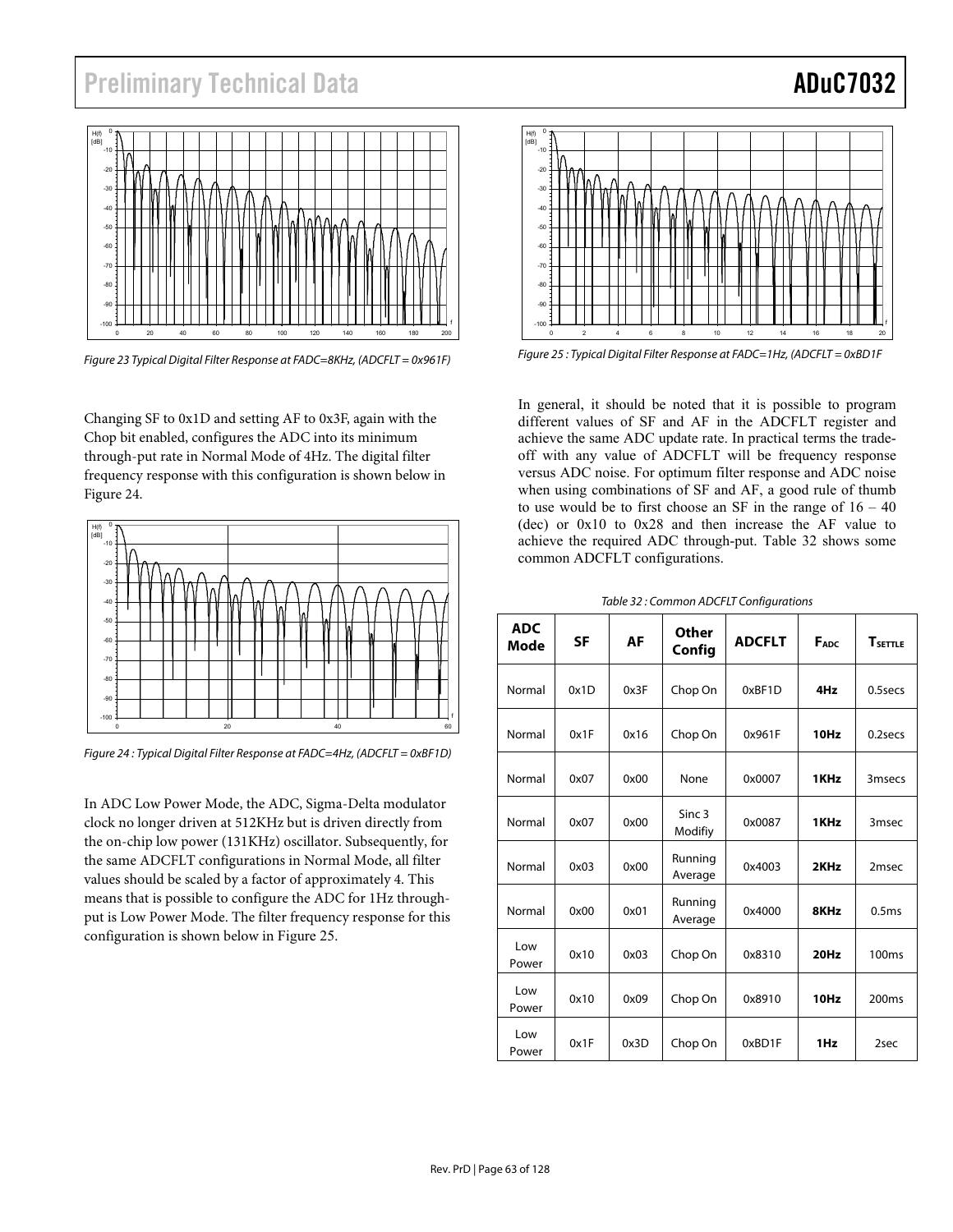### **ADC Calibration**

As described in detail in the top level diagrams at the start of this section, the signal flow through all ADC Channels can be described in simple terms as:

- An Input-voltage is applied through an input buffer (and PGA in the case of the I-ADC) to the Sigma-Delta Modulator.
- The Modulator-output is applied to a programmable Digital Decimation Filter
- The filter output result is then averaged if chopping is used.
- An Offset value (ADCxOF) is subtracted from the result.
- This result is scaled by a Gain value (ADCxGN).
- Finally, the result is formatted as
	- 2's Complement. / Offset-Binary,
	- Rounded to 16-Bit
	- Clamped to +/-Full-Scale

Each ADC has a specific Offset and Gain correction or Calibration coefficient associated with it that are stored in MMR based Offset and Gain registers(ADCxOF and ADCxGN). The offset and gain registers can be used to remove offsets and gain errors arising within the part as well as Systemlevel offset and gain errors external to the part.

These registers are configured at power-on with a factory programmed calibration value. These factory calibration values will vary from part to part reflecting the manufacturing variability of internal ADC circuits . However, these registers can also be overwritten by user code (only if the ADC is in idle mode) and will be automatically overwritten if an offset or gain calibration cycle is initiated by user via the mode bits in the ADCMDE[2:0] MMR. 2 types of automatic calibration are available to the user, namely :

> *- Self (Offset or Gain) Calibration*, where the ADC generates its calibration coefficient based on an internally generated 0V in the case of Self-Offset calibration and full-scale voltage in the case of Self-Gain calibration. It should be emphasized that ADC Self-Calibrations correct for offset and gain errors within the ADC. Self calibrations cannot compensate for other external errors in the system, e.g. Shunt-Resistor tolerance/drift, external offset voltages etc.

*- System (Offset or Gain) Calibration*, where the ADC generates its calibration coefficient based on an externally generated zero-scale voltage in the case of System-Offset calibration and Full-scale voltage in the case of System-Gain calibration which are applied to the external ADC input for the duration of the calibration cycle.

The duration of an Offset calibration is 1 single conversion cycle ( $3/F<sub>ADC</sub>$  Chop off,  $2/F<sub>ADC</sub>$  Chop on) before returning the ADC to idle mode. A Gain calibration is a 2 stage process and subsequently takes twice as long as an offset calibration cycle. Once a calibration cycle is initiated, any ongoing ADC conversion is immediately halted, the calibration is carried out automatically at an ADC update rate programmed into ADCFLT and the ADC is always returned to idle after any calibration cycle. It is strongly recommended that ADC calibration is initiated at as low an ADC update rate as possible (high SF value in ADCFLT) in order to minimize the impact of ADC noise during calibration.

**NOTE:** ADC0OF and ADC0GN must first contain the values for PGA = 1 before a calibration scheme is started

### **Using the Offset and Gain Calibration Registers**

If the Chop bit (ADCFLT[15]) is enabled, then internal ADC offset errors will be minimized and an Offset calibration may not be required. If chopping is disabled however, an initial Offset calibration will be required and may need to be repeated.

A Gain calibration, particularly in the context of the I-ADC (with internal PGA) may need to be carried out at all relevant system gain ranges depending on system accuracy requirements. If it is not possible to apply an external full-scale current on all gain ranges then it is possible to apply a lower current, and scale the result produced by the calibration. e.g Apply a 50% current and then divide the ADC0GN value produced by 2 and write this value back into ADC0GN. It should be noted that there is a lower limit to the input signal that can be applied for a System-Calibration because the ADC0GN register is only 16-Bit. The input span (difference between the System Zero-Scale value and System Full-Scale value) should be greater than 40% of the nominal Full-Scale-Input range, ie > 40% of Vref/Gain.

The on-chip Flash/EE memory can be used to store multiple calibration coefficients which can be copied by user code directly into the relevant calibration registers as appropriate based on system configuration. In general, the simplest way to use the calibration registers is to let the ADC calculate the values required as part of the ADC automatic calibration modes.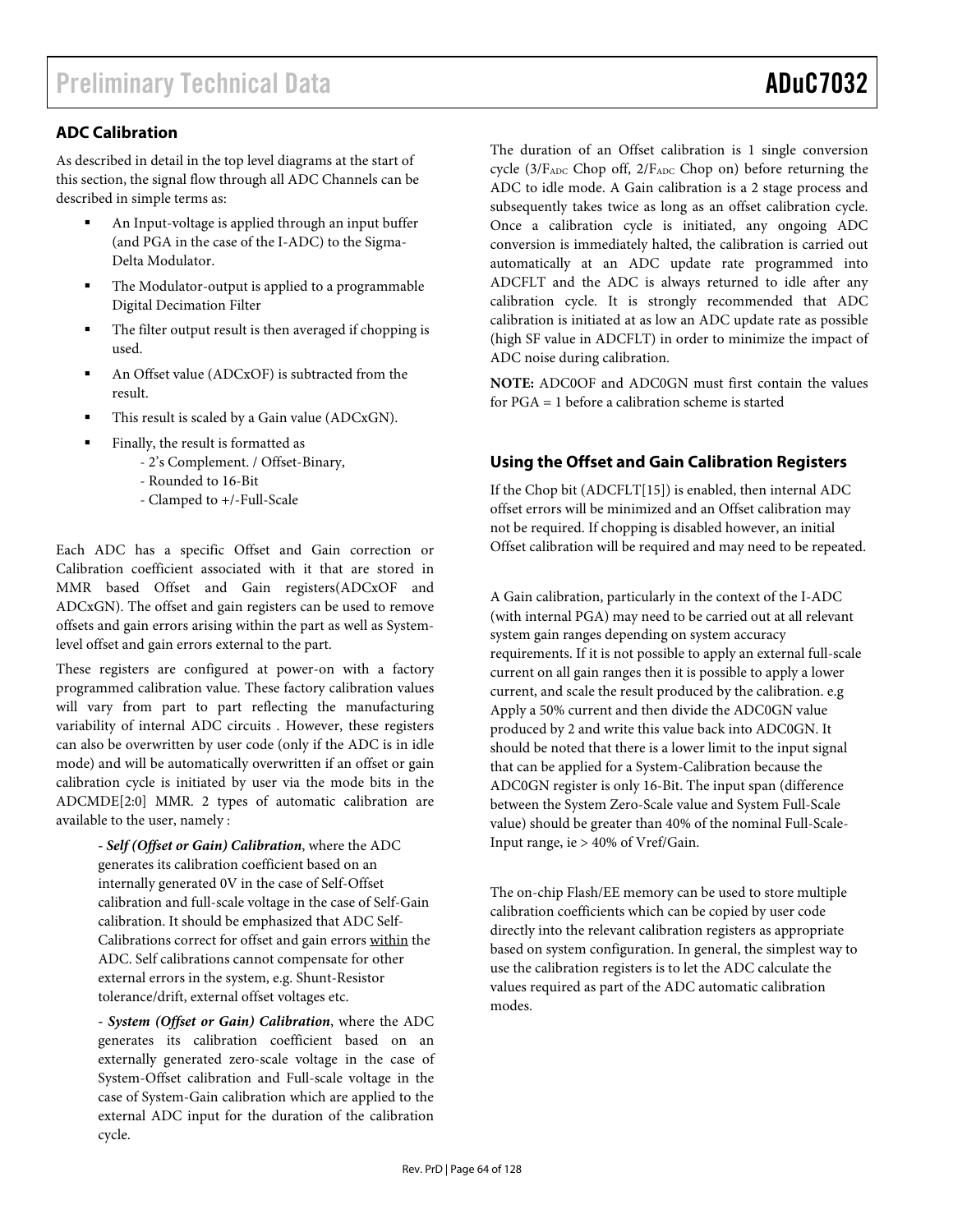A factory or end-of-line calibration for the I-ADC would be a 2-step procedure:

1. Apply 0A current.

Configure the ADC in the required PGA setting etc. and write to ADCMDE[2:0] to perform a System Zero-Scale Calibration. This writes a new offset calibration value into ADC0OF.

2. Apply a Full-Scale current for the selected PGA setting.

Write to ADCMDE to perform a System Full-Scale Calibration. This writes a new gain calibration value into ADC0GN.

### **Understanding the Offset and Gain Calibration Registers**

The output of the average block in the ADC signal flow described earlier after the digital filter and before the Offset and Gain scaling can be considered to be a fractional number with a span, for a +/- Full-Scale input, of approx +/-0.75. The span is less than +/-1.0 because there is attenuation in the modulator to accommodate some over-range capacity on the input signal. The exact value of the attenuation will vary slightly from partto-part, because of manufacturing tolerances.

The Offset Coefficient is read from the ADC0OF calibration register. This value is a 16-Bit 2's complement number. The range of this number, in terms of the signal chain, is effectively +/-1.0. 1 LSB of the ADC0OF register is therefore not the same as 1LSB of ADC0DAT.

A positive value of ADC0OF indicates that offset is subtracted from the output of the filter, a negative value is added. The nominal value of this register is 0x0000, indicating zero offset is to be removed. The actual offset of the ADC may vary slightly from part-to-part and at different PGA gains. The offset within the ADC is minimized if the Chopping mode is active  $(ADCFLT[15]=1).$ 

The Gain Coefficient is a unitless scaling factor. The 16-Bit value in this register is divided by 16384, and then multiplied by the offset-corrected value. The nominal value of this register equals 0x5555, which corresponds to a multiplication factor of 1.3333. This scales the nominal +/-0.75 signal to produce a fullscale output signal of +/-1.0 which is checked for Overflow/ Underflow and converted to Two's Complement or Unipolar mode as appropriate, before being output to the Data register.

The actual gain, and the required scaling coefficient for zero gain error, varies slightly from part to part, and at different PGA settings and in Normal / Low-Power-Mode. The value downloaded into ADC0GN at power-on/reset represents the scaling factor for a PGA Gain=1. There will be some level of

gain error if this value is used at different PGA settings. User code can over-write the calibration coefficients or run ADC calibrations to correct the gain error at the current PGA setting.

In Summary, the simplified ADC transfer function can be described as :

$$
ADCOUT = \left[\frac{VIN}{VREF} - ADCOF\right] * \frac{ADCGN}{ADCGNNOM}
$$

This equation is valid for Voltage/Temperature channel ADC. For the Current Channel ADC,

$$
ADCOUT = \left[\frac{VIN}{VREF} - K * ADCOF\right] * \frac{ADCGN}{ADCGNNOM}
$$

where K is dependent on PGA gain setting and ADC mode.

Normal Mode:

 For PGA gains of 1,4,8,16,32 and 64 the K factor is 1. For PGA gains of 2 and 128 the K factor is 2. For PGA gain of 256 the K Factor is 4. For PGA gain of 512, the K factor is 8.

Low Power Mode:

The PGA gain is set to 128 and the K factor is 32.

Low Power Plus Mode:

The K factor is 8.

In Low-Power and Low-Power-Plus Mode, the K factor doubles if (AVDD\_Reg)/2 is used as the reference.

## **ADC DIAGNOSTICS**

The ADuC7032 features diagnostic capability on all three ADCs.

### **Current ADC Diagnostics**

The ADuC7032 features the capability to detect Open Circuit conditions on the application board. This is accomplished using the two current sources on IIN+ and IIN-, which is controlled via ADC0CON[14,13].

The use of both the IIN+ and IIN- current sources is shown in Table 33.

To verify the current ADC is converting correctly, it is possible to select an internal test voltage via ADC0CON[7,6]. Selecting mode 10 results in the current ADC converting the Voltage Reference, e.g. The Precision 1.2V Reference, divided by 136 for PGA settings less than or equal to 128 and divided by (1.0625\*Gain) for PGA settings greater than 128.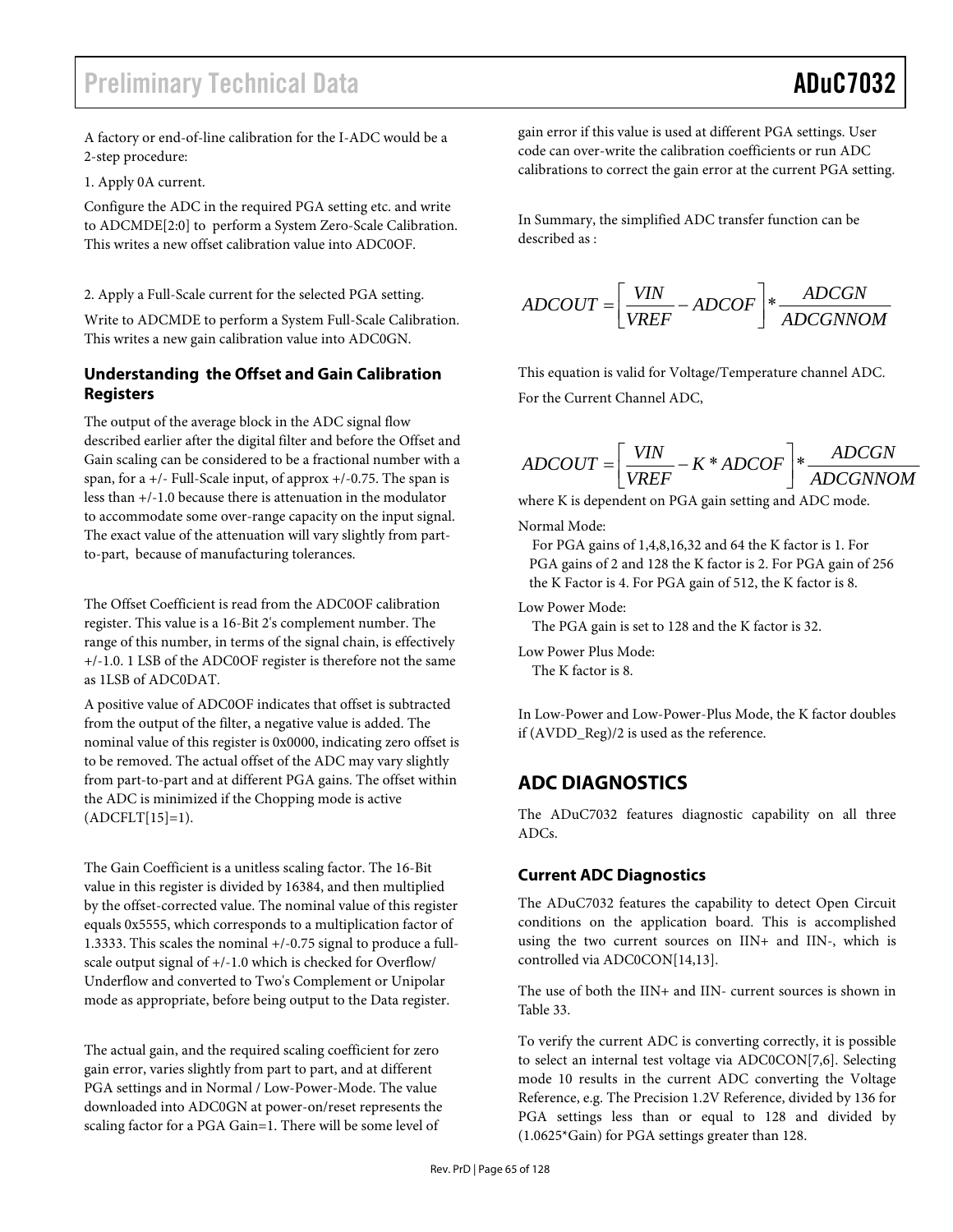#### **Temperature ADC Diagnostics**

The ADuC7032 features the capability to detect Open Circuit conditions on the Temperature Channel inputs. This is accomplished using the two current sources on VTEMP+ and GND\_SW, which is controlled via ADC2CON[14,13].

The use of both the VTEMP+ and GND\_SW current sources is shown in Table 34.

To verify the Temperature ADC is converting correctly, it is possible to select an internal test voltage via ADC2CON[7,6]. Selecting mode 10 results in the current ADC converting the Voltage Reference, e.g. The Precision 1.2V Reference, divided by 136.

| <b>Fault Condition</b>                           | <b>Current Source</b><br><b>Enabled</b> | <b>ADCODAT Result</b>                                                                               |  |
|--------------------------------------------------|-----------------------------------------|-----------------------------------------------------------------------------------------------------|--|
| Short between IIN+ and IIN-<br>at pins of device | $III + or III -$                        | No difference between ADC0DAT result prior to and after IIN+<br>(or IIN-) current source is enabled |  |
| Short Between IIN+ and GND                       | $IIIN+$                                 | No difference between ADCODAT result prior to and after IIN+<br>current source is enabled           |  |
| Short Between IIN- and GND                       | $III$ -                                 | No difference between ADCODAT result prior to and after IIN-<br>current source is enabled           |  |
| IIN+ Open Circuit                                | $IIIN+$                                 | Positive Full Scale (0x7FFF in Bi Polar Mode)                                                       |  |
| IIN-Open Circuit                                 | IIN-                                    | Negative Full Scale (0x8000 in Bi Polar Mode)                                                       |  |

Table 33: Current ADC Diagnostics

#### Table 34: Temperature ADC Diagnostics

| <b>Fault Condition</b>                               | <b>Current Source</b><br>Enabled | <b>ADCODAT Result</b>                                                                          |
|------------------------------------------------------|----------------------------------|------------------------------------------------------------------------------------------------|
| Short between VTFMP+ and<br>GND_SW at pins of device | VTEMP+ or GND SW                 | No difference between reading prior to and after VTEMP+ or<br>GND SW current source is enabled |
| Short Between VTEMP+ and<br><b>GND</b>               | VTEMP+                           | No difference between reading prior to and after VTEMP+<br>current source is enabled           |
| Short Between GND SW and<br><b>GND</b>               | <b>GND SW</b>                    | No difference between reading prior to and after GND_SW<br>current source is enabled           |
| VTEMP+ Open Circuit                                  | VTEMP+                           | Positive Full Scale (Ox7FFF in Bi Polar Mode)                                                  |
| <b>GND_SW Open Circuit</b>                           | <b>GND SW</b>                    | Negative Full Scale (0x8000 in Bi Polar Mode)                                                  |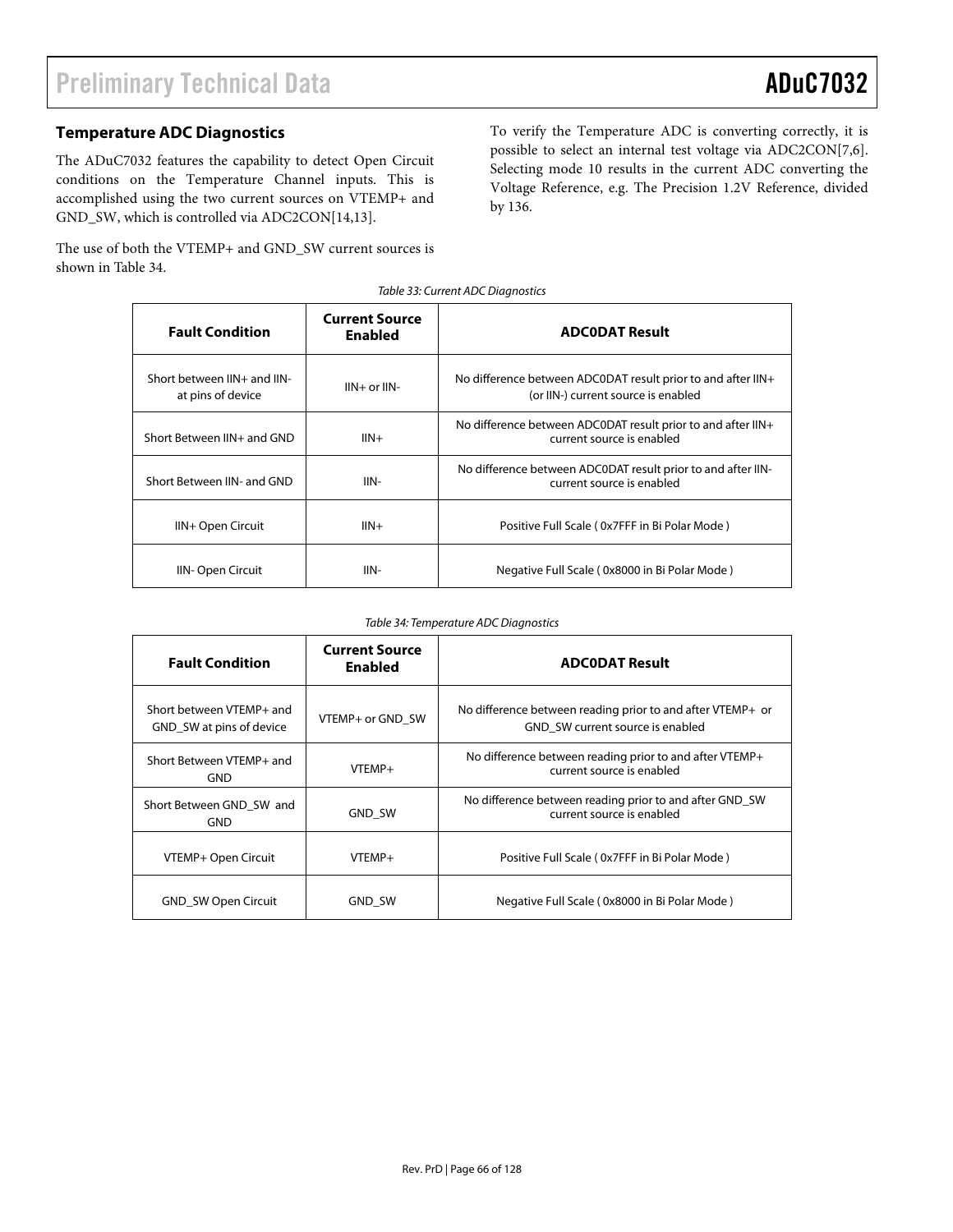## POWER SUPPLY SUPPORT CIRCUITS

The ADuC7032 incorporates an on-chip Low Drop-Out(LDO) regulator which is driven directly from the battery voltage to generate a 2.6V internal supply. This 2.6V supply is then used as the supply voltage for the ARM7 MCU and peripherals including the precision analog circuits on-chip.

Power on Reset(POR), Power Supply Monitor(PSM) and Low Voltage Flag (LVF) functions are also integrated to ensure safe operation of the MCU as well as continuously monitoring the battery power supply.

The POR circuit is designed to handle all battery ramp rates and guarantee full functional operation of the Flash/EE memory based MCU during power-on and power-down cycles.

As shown in Figure 26, once the supply voltage, VDD, reaches a minimum operating voltage of 3V, a POR signal keeps the ARM core in reset for 20ms. This ensures that the regulated power supply voltage. REG\_DVDD, supplied to the ARM core and associated peripherals is above the minimum operational voltage to guarantee full functionality. A POR flag is set in the RSTSTA MMR to indicate a POR reset event has occurred

The ADuC7032also features a PSM, or Power Supply Monitor function. Once enabled via HVCFG0[3], the PSM continuously monitors the voltage at the  $V_{DD}$  pin. If this voltage drops below  $6.0V<sub>TP</sub>$ , the PSM flag is automatically asserted and can, if the high voltage IRQ is enabled via IRQ/FIQEN[16], generate a system interrupt. An example of this operation is shown in Figure 26.

At voltages below the POR level, an additional Low Voltage Flag can be enabled (HVCFG0[2]). It may be used to indicate that the contents of the SRAM are still valid after a reset event. The operation of the low voltage flag is shown in Figure 26. Once enabled, the status of this bit may be monitored via HVSTA[6]. If this bit is set, then the SRAM contents are valid. If this bit is cleared, then the SRAM contents may have been corrupted.

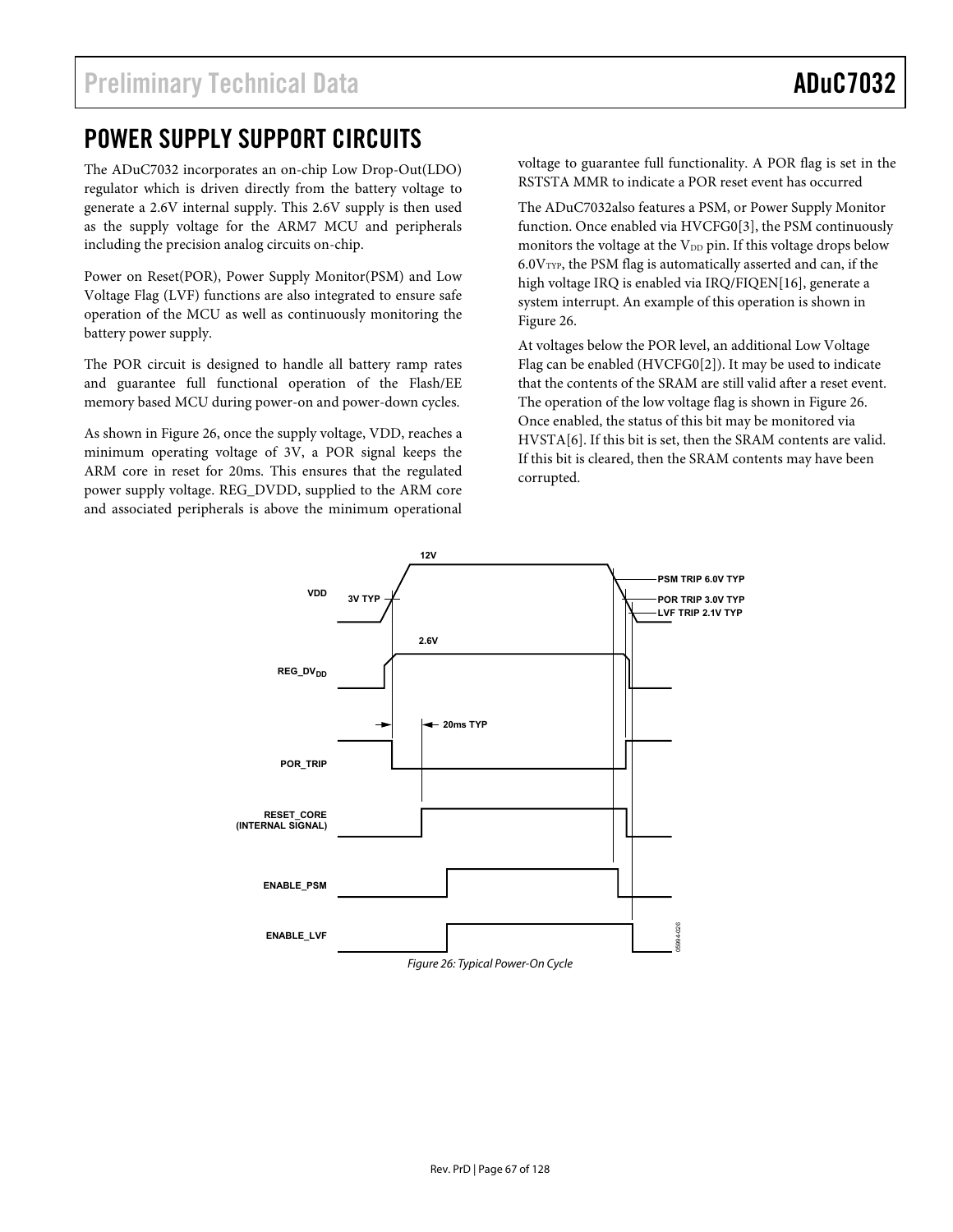## ADUC7032 SYSTEM CLOCKS

The ADuC7032 integrates a highly flexible clocking system, which may be clocked from one of three sources:

- 1. An integrated on-chip precision oscillator
- 2. An integrated on-chip low power oscillator.
- 3. An external watch crystal

These three options are shown in Figure 27.

Each of the internal oscillators are divided by 4 to generate a clock frequency of 32.768kHz. The PLL locks onto a multiple (625) of 32.768kHz, supplied by either of the internal oscillators or the external crystal, to provide a stable 20.48MHz clock for the system. The core can operate at this frequency, or at binary submultiples of it, which allows power saving if peak performance is not required.

By default, the PLL is driven by the Low Power oscillator which

generates a 20.48MHz clock source. The ARM7TDMI Core, is driven by a CD divided clock derived from the output of the PLL. By default, the CD divider is configured to divide the PLL output by 2, which generates a core clock of 10.24MHz. The divide factor may be modified to generate a binary weighted divider factor from 1 to 128, which may be altered dynamically by user code.

The ADC is driven by the output of the PLL, divided to give an ADC clock source of 512kHz. In low-power mode the ADC clock source is switched from the standard 512kHz to the Low Power 131kHz oscillator.

It should also be noted that the low power oscillator drives both the watchdog and core wake-up timers through a divide by 4 circuit. A detailed block diagram of the ADuC7032 clocking system is shown in Figure 27.



Figure 27: ADuC7032 System Clock Generation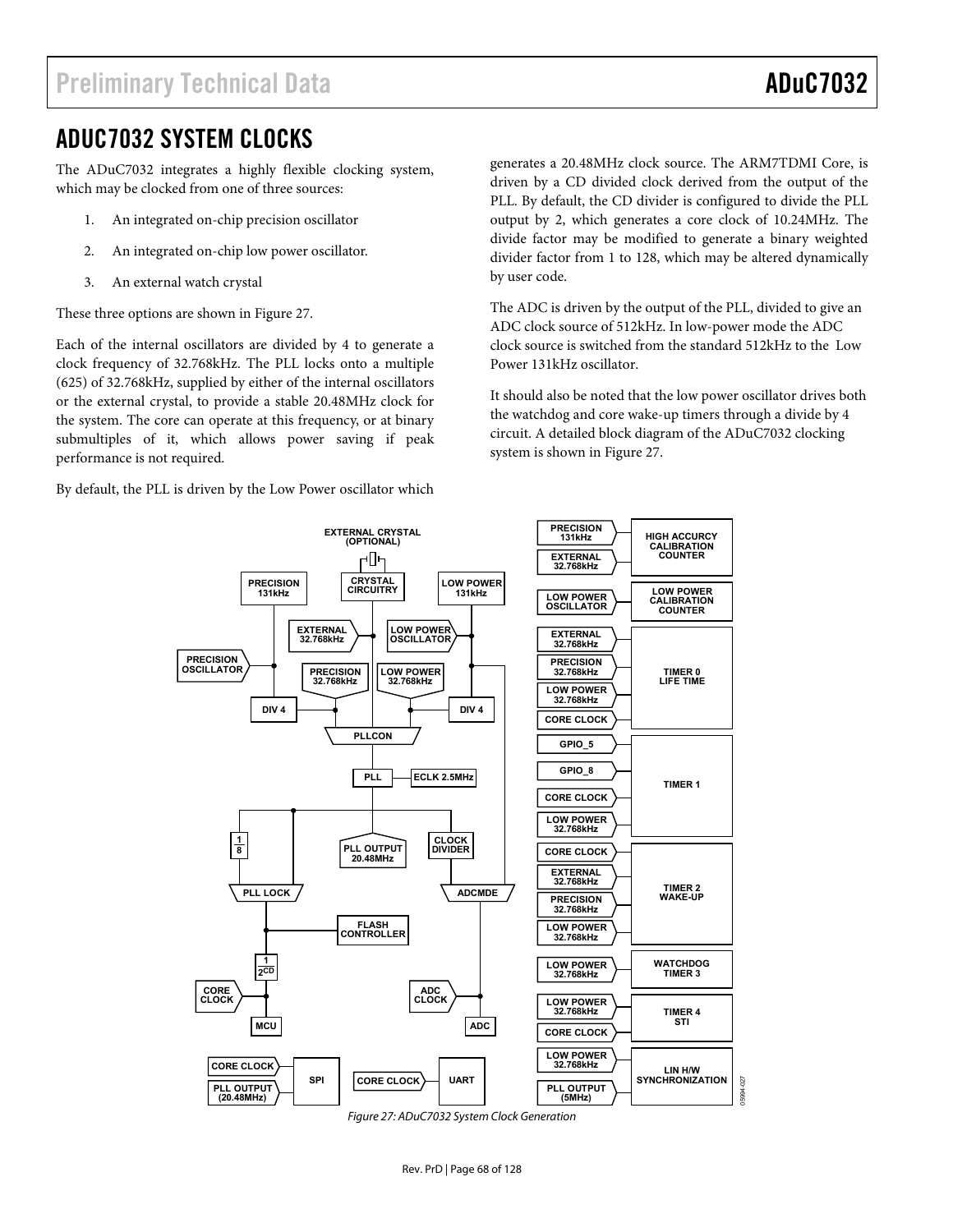The operating mode, clocking mode and programmable clock divider are controlled via two MMRs, PLLCON and POWCON, and the status of the PLL is indicated by PLLSTA. PLLCON controls the operating mode of the clock system while POWCON controls the core clock frequency and the powerdown mode. PLLSTA indicates the presence of an oscillator on the XTAL1 pin, the PLL Lock status, and the PLL Interrupt.

It is recommended that before the ADuC7032 is powered down, that the clock source for the PLL is switched to the Low Power 131kHz oscillator to reduce wake up time. The Low Power, Oscillator is always active.

When the ADuC7032 wakes up from power down, the MCU core will begin executing code once the PLL begins oscillating. This occurs before the PLL has locked to a frequency of 20.48MHz. To ensure the Flash memory controller is executing with a valid clock, the controller is driven with a PLL-Output/8 clock source while the PLL is locking. Once the PLL locks, the PLL's output is switched from the PLL-Output/8 to the locked PLL-Output.

If user code requires an accurate PLL output, user code must poll the Lock bit (PLLSTA[1]) after wake-up before resuming normal code execution.

The PLL will be locked and executing user code within 2ms, if the PLL is clocked from an active clock source, e.g. Low Power 131kHz oscillator after waking up.

PLLCON is a protected MMR with two 32 bit keys PLLKEY0, a pre write key, and PLLKEY1, a post write key.

- $\n PLLKEY0 = 0x000000AA$
- $PLLKEY1 = 0x00000055$

POWCON is a protected MMR with two 32 bit keys POWKEY0, a pre write key, and POWKEY1, a post write key.

- $POWKEY0 = 0x00000001$
- $POWKEY1 = 0x000000F4$

An example of writing to both MMRs is shown below:

| $POWKEY0 = 0x01$<br>$POWCON = 0x00$<br>$POWKEY1 = 0xF4$<br>$i$ A $1$ * $i$ A $2$ |                      | //POWCON KEY<br>//Full Power-down<br>//POWCON KEY<br>//dummy cycle               |
|----------------------------------------------------------------------------------|----------------------|----------------------------------------------------------------------------------|
| $PLLKEYO =$<br>PLLCON =<br>$PLLKEY1 = 0x55$<br>$i$ $A1$ * $i$ $A2$               | 0xAA<br>$0 \times 0$ | //PLLCON KEY<br>//Switch to Low<br>//Power Osc.<br>//PLLCON KEY<br>//dummy cycle |

#### **PLLSTA Register :**

| Name:            | <b>PLLSTA</b>                                                                                                     |
|------------------|-------------------------------------------------------------------------------------------------------------------|
| Address :        | $0x$ FFFF0400                                                                                                     |
| Default Value:   | 0x02                                                                                                              |
| Access :         | Read/Write                                                                                                        |
| <b>Function:</b> | This 8-bit register allows user code to monitor the lock state of the PLL and the status of the external crystal. |

Table 35 : PLLSTA MMR Bit Description

| Bit      | <b>Description</b>                                                                                                           |
|----------|------------------------------------------------------------------------------------------------------------------------------|
| $31 - 3$ | Reserved and should be written as zeros                                                                                      |
| 2        | XTAL Clock, Read Only                                                                                                        |
|          | This is a live representation of the current logic level on XTAL1. This allows the user to check to see if an external clock |
|          | source is present. If present this bit will alternate high and low at a frequency of 32.768kHz.                              |
|          | PLL Lock Status Bit, Read Only                                                                                               |
|          | Set when the PLL is locked and outputting 20.48MHz.                                                                          |
|          | Clear when the PLL is not locked and outputting a Fcore/8 clock source                                                       |
| $\Omega$ | PLL Interrupt:                                                                                                               |
|          | Set if the PLL Lock status bit signal goes low.                                                                              |
|          | Cleared by writing 1 to this bit                                                                                             |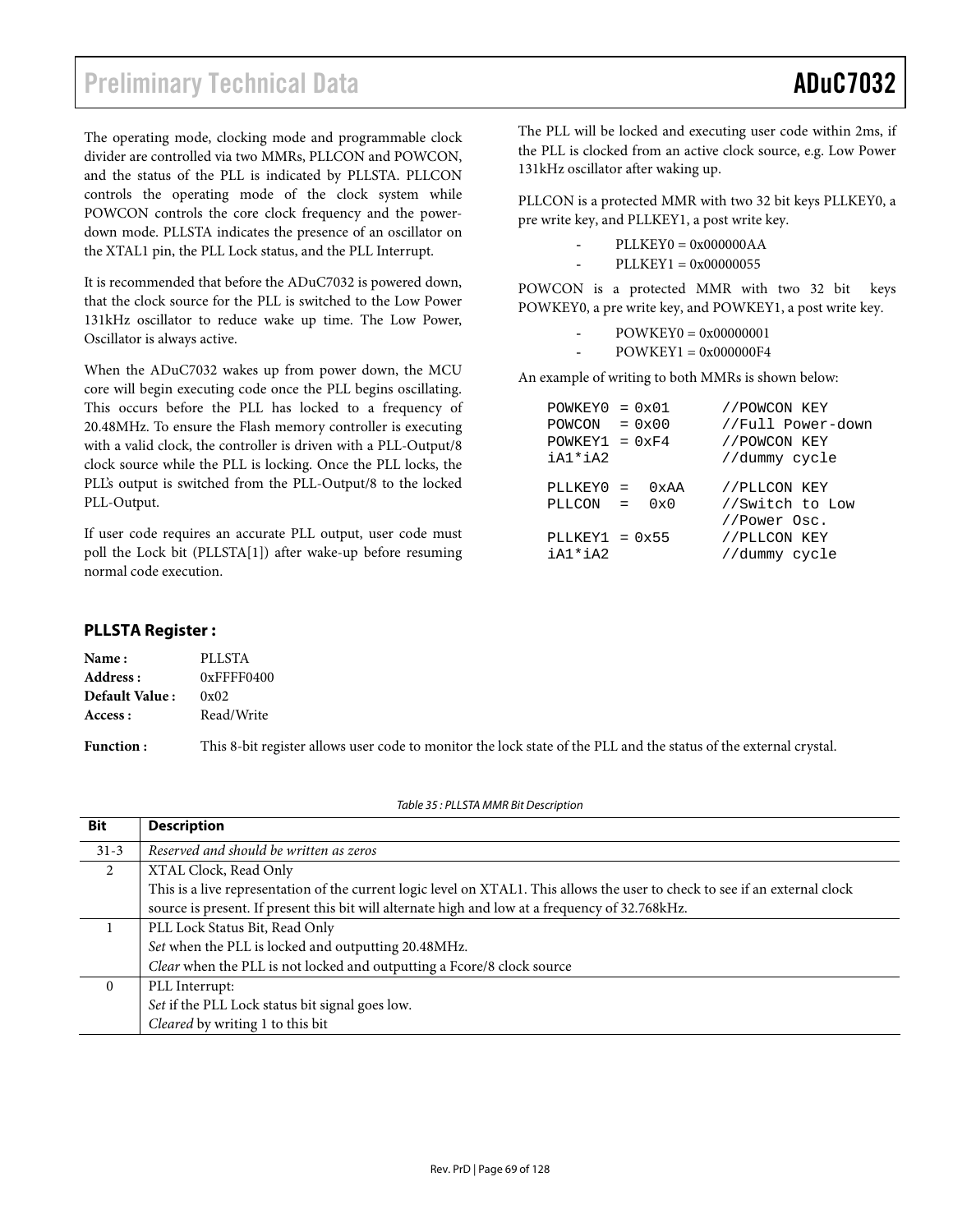#### **PLLCON Pre-write Key PLLKEY0:**

| <b>Name :</b>          | <b>PLLKEY0</b>                                                                                                                           |
|------------------------|------------------------------------------------------------------------------------------------------------------------------------------|
| <b>Address :</b>       | $0x$ FFFF0410                                                                                                                            |
| <b>Default Value :</b> | 0x00000000                                                                                                                               |
| <b>Access :</b>        | Write Only                                                                                                                               |
| Key:                   | 0x000000AA                                                                                                                               |
| <b>Function :</b>      | PLLCON is a keyed register that requires a<br>32 Bit key value to be written before and<br>after PLLCON. PLLKEY0 is the Pre-Write<br>Key |

#### **PLLCON Pre-write Key PLLKEY1:**

**POWCON Pre-write Key POWKEY1:** 

| Name:            | PLLKEY1                                                                                                                                   |
|------------------|-------------------------------------------------------------------------------------------------------------------------------------------|
| Address:         | $0x$ FFFF0418                                                                                                                             |
| Default Value:   | 0x00000000                                                                                                                                |
| Access:          | Write Only                                                                                                                                |
| Key:             | 0x00000055                                                                                                                                |
| <b>Function:</b> | PLLCON is a keyed register that requires a<br>32 Bit key value to be written before and<br>after PLLCON. PLLKEY1 is the Post-Write<br>Key |

### **PLLCON Register :**

| Name:                 | PLLCON                                                                                                                |
|-----------------------|-----------------------------------------------------------------------------------------------------------------------|
| Address :             | $0x$ FFFF $0414$                                                                                                      |
| <b>Default Value:</b> | 0x00                                                                                                                  |
| Access :              | Read/Write                                                                                                            |
| <b>Function:</b>      | This 8-bit register allows user code dynamically select the PLL source clock from three different oscillator sources. |

Table 36: PLLCON MMR Bit description

| <b>Bit</b> | <b>Description</b>                                       |                              |
|------------|----------------------------------------------------------|------------------------------|
| $31 - 3$   | Reserved, these bits should be written as 0 by user code |                              |
| 2          | Not Used, must be written 0 by user software.            |                              |
| $1-0$      | PLL Clock Source <sup>1</sup>                            |                              |
|            | 00                                                       | Low Power 131kHz oscillator  |
|            | 01                                                       | Precision 131 kHz oscillator |
|            | 10                                                       | External 32.768kHz Crystal   |
|            | 11                                                       | Reserved                     |

**1** If user code switches MCU clock sources, a dummy MCU cycle should be included after the clock switch is written to PLLCON.

### **POWCON Pre-write Key POWKEY0:**

| Name:            | POWKEY0                                                                                                                                   | Name:            | POWKEY1                                                                                                                                    |
|------------------|-------------------------------------------------------------------------------------------------------------------------------------------|------------------|--------------------------------------------------------------------------------------------------------------------------------------------|
|                  |                                                                                                                                           |                  |                                                                                                                                            |
| Address:         | $0x$ FFFF $0404$                                                                                                                          | Address :        | $0x$ FFFF040C                                                                                                                              |
| Default Value:   | 0x00000000                                                                                                                                | Default Value:   | 0x00000000                                                                                                                                 |
| Access :         | Write Only                                                                                                                                | Access :         | Write Only                                                                                                                                 |
| Key:             | 0x00000001                                                                                                                                | Key:             | 0x000000F4                                                                                                                                 |
| <b>Function:</b> | POWCON is a keyed register that requires a<br>32 Bit key value to be written before and<br>after POWCON. POWKEY0 is the Pre-<br>Write Key | <b>Function:</b> | POWCON is a keyed register that requires a<br>32 Bit key value to be written before and<br>after POWCON. POWKEY1 is the Post-<br>Write Key |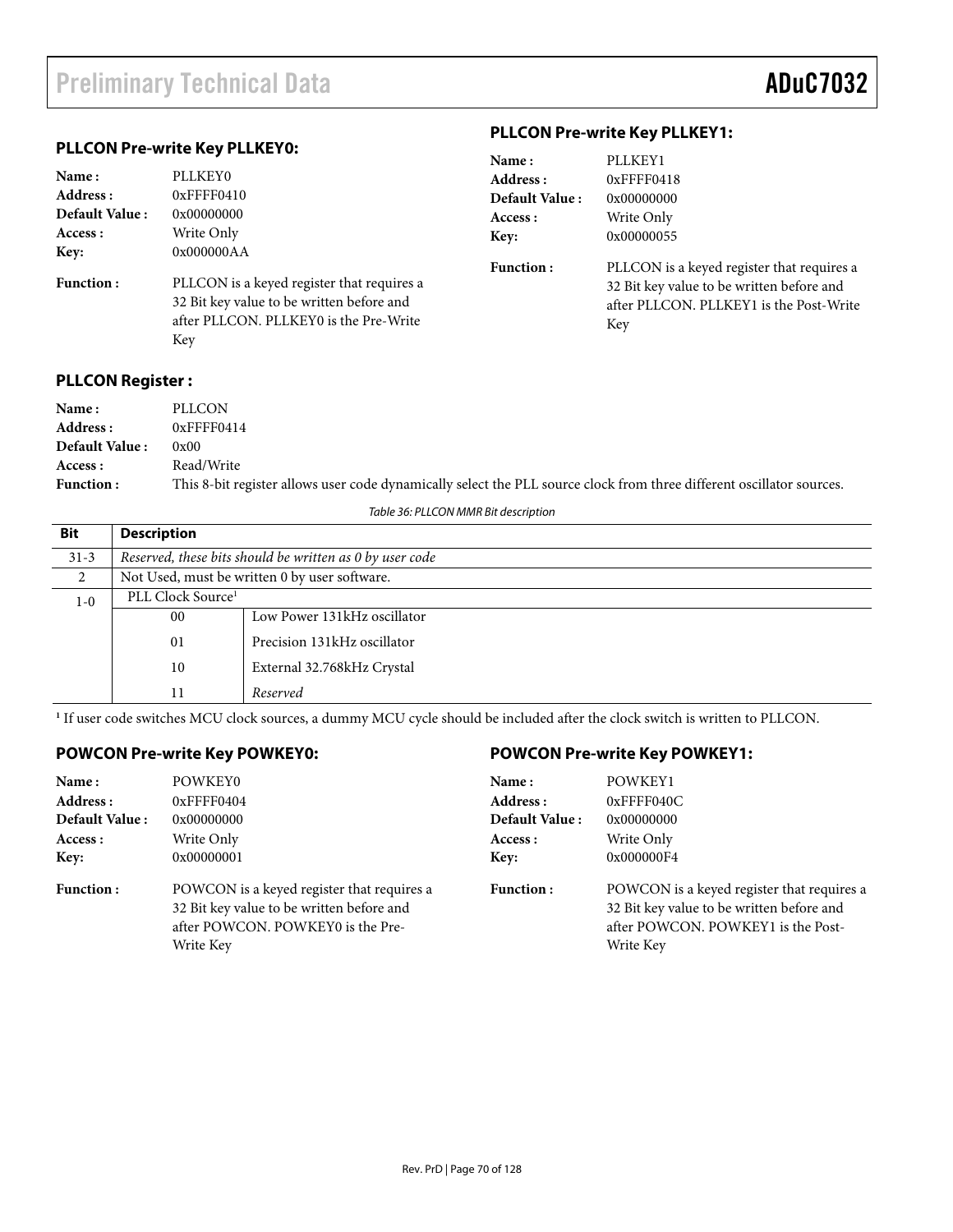#### **POWCON Register :**

| Name:                 | <b>POWCON</b>                                                                                                  |
|-----------------------|----------------------------------------------------------------------------------------------------------------|
| Address :             | $0x$ FFFF0408                                                                                                  |
| <b>Default Value:</b> | 0x079                                                                                                          |
| Access :              | Read/Write                                                                                                     |
| <b>Function:</b>      | This 8-bit register allows user code dynamically enter various Low Power modes and modify the CD divider which |
|                       | controls the speed of the ARM7TDMI Core.                                                                       |

Table 37 : POWCON MMR bit designations

| <b>Bit</b>     | <b>Description</b>                                                                                                                                                                                                                               |                                                                                                                            |              |  |
|----------------|--------------------------------------------------------------------------------------------------------------------------------------------------------------------------------------------------------------------------------------------------|----------------------------------------------------------------------------------------------------------------------------|--------------|--|
| $31 - 8$       | Reserved                                                                                                                                                                                                                                         |                                                                                                                            |              |  |
| $\overline{7}$ | Precision 131kHz Input Enable:                                                                                                                                                                                                                   |                                                                                                                            |              |  |
|                |                                                                                                                                                                                                                                                  | Cleared by the user to Power down the Precision 131kHz Input Enable.                                                       |              |  |
|                | Set by the user to enable the Precision 131kHz Input Enable. The Precision 131kHz oscillator must also be enabled via<br>HVCFG0[6]. Setting this bit increases current consumption by approximately 50uA and should be disabled when not in use. |                                                                                                                            |              |  |
| 6              | <b>XTAI Power Down:</b>                                                                                                                                                                                                                          |                                                                                                                            |              |  |
|                |                                                                                                                                                                                                                                                  | Cleared by the user to Power down the external crystal circuitry.                                                          |              |  |
|                | Set by the user to enable the external crystal circuitry.                                                                                                                                                                                        |                                                                                                                            |              |  |
| 5              | PH Power Down <sup>1</sup> :                                                                                                                                                                                                                     |                                                                                                                            |              |  |
|                | This bit is cleared to 0 to power down the PLL. The PLL can not be powered down if either the core or peripherals are enabled:<br>Bits 3, 4 and 5 must be cleared simultaneously.                                                                |                                                                                                                            |              |  |
|                | Set by default, and set by hardware on a wake up event                                                                                                                                                                                           |                                                                                                                            |              |  |
| $\overline{4}$ | Peripherals <sup>2,3, 4</sup> Power Down:                                                                                                                                                                                                        |                                                                                                                            |              |  |
|                | cleared simultaneously.                                                                                                                                                                                                                          | Cleared to power down the peripherals. The peripherals cannot be powered down if the core is enabled: bits 3 and 4 must be |              |  |
|                | Set by default, or and by hardware on a wake up event                                                                                                                                                                                            |                                                                                                                            |              |  |
| $\overline{3}$ | Core Power Down: <sup>5</sup>                                                                                                                                                                                                                    |                                                                                                                            |              |  |
|                | Cleared to power down the ARM Core                                                                                                                                                                                                               |                                                                                                                            |              |  |
|                | Set by default, and set by hardware on a wake up event                                                                                                                                                                                           |                                                                                                                            |              |  |
| $2 - 0$        | CD Core clock divider bits:                                                                                                                                                                                                                      |                                                                                                                            |              |  |
|                | 000                                                                                                                                                                                                                                              | 20.48 MHz                                                                                                                  | 48.83ns      |  |
|                | 001                                                                                                                                                                                                                                              | 10.24 MHz                                                                                                                  | 97.66ns      |  |
|                | 010                                                                                                                                                                                                                                              | 5.12 MHz                                                                                                                   | 195.31ns     |  |
|                | 011                                                                                                                                                                                                                                              | 2.56 MHz                                                                                                                   | 390.63ns     |  |
|                | 100                                                                                                                                                                                                                                              | 1.28 MHz                                                                                                                   | 781.25ns     |  |
|                | 101                                                                                                                                                                                                                                              | 640 kHz                                                                                                                    | $1.56\mu s$  |  |
|                | 110                                                                                                                                                                                                                                              | 320 kHz                                                                                                                    | $3.125\mu s$ |  |
|                | 111                                                                                                                                                                                                                                              | 160 kHz                                                                                                                    | $6.25\mu s$  |  |

<sup>1</sup> Timer peripherals will be powered down if driven from the PLL Output clock. Timers driven from an active clock source will stay in normal power mode.<br><sup>2</sup> The peripherals that are powered down by this bit are as follows

 $2$  The peripherals that are powered down by this bit are as follows:

SRAM, Flash/EE Memory and GPIO Interfaces<br>SPI and UART Serial Ports

SPI and UART Serial Ports 3 LIN can still respond to wake-up events even if this bit is cleared. 4 Wake-Up Timer (Timer2) can still be active if driven from low power oscillator even if this bit is set.

5 If user code powers down the MCU, a dummy MCU cycle should be included after the power-down command is written to POWCON.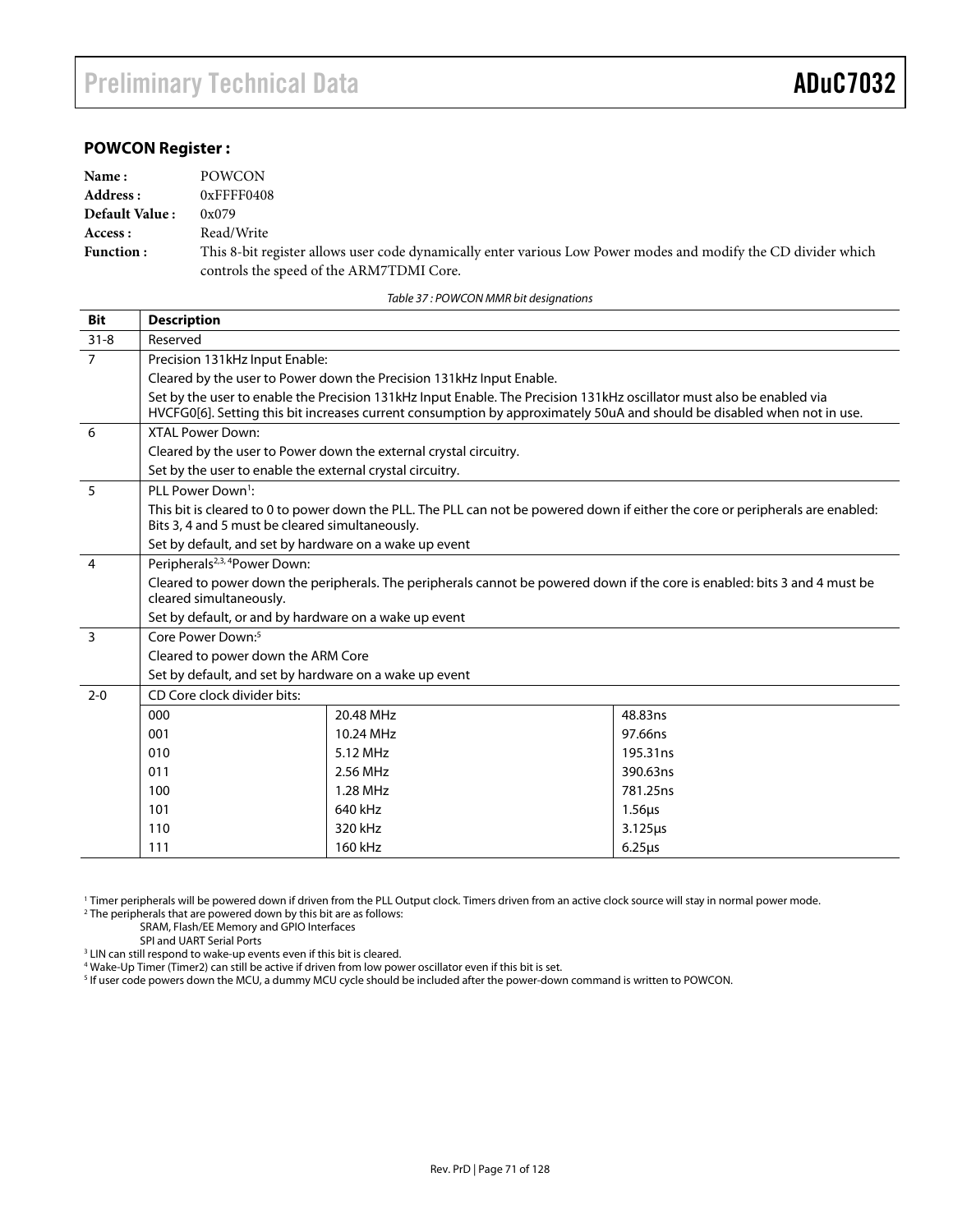## **ADUC7032 LOW POWER CLOCK CALIBRATION**

The low power 131kHz oscillator may be calibrated using either the precision 131kHz oscillator, or an external 32.768KHz watch crystal. Two dedicated calibration counters and an oscillator trim register are used to implement this feature.

One counter, 9-bits wide, is clocked by the accurate clock oscillator, either the Precision oscillator or external watch crystal. The second counter, 10-bits wide, is clocked by the low power oscillator, either directly at 131kHz or via a divide by 4 block generating 32.768kHz. The source for each calibration counter should be of the same frequency. The trim register (OSC0TRM) is an 8-bit wide register, the lower 4-bits of which are user accessible trim bits. Increasing the value in OSC0TRM will decrease the frequency of the low power oscillator, decreasing the value will increase the frequency. Based on a nominal frequency of 131KHz, the typical trim range is between 127KHz to 135KHz. The OSC0TRIM bits have a resolution of typically 500Hz per LSB.

The clock calibration mode is configured and controlled by the following MMRs:

- OSC0CON: Control bits for calibration,
- OSC0STA: Calibration Status Register
- OSC0VAL0: 9Bit counter. Counter 0
- OSC0VAL1: 10Bit counter. Counter 1
- OSC0TRM: Oscillator Trim Register

An example calibration routine is shown in Figure 28. User code configures and enables the calibration sequence via OSC0CON. When the precision oscillator calibration counter, OSC0VAL0, reaches 0x1FF, both counters are disabled.

User code then reads back the value of the low power oscillator calibration counter. There are three possible scenarios:

- OSC0VAL0 = OSC0VAL1. No Further Action is required.
- OSC0VAL0 > OSC0VAL1. The Low Power Oscillator is running slow. OSC0TRM must be decreased.
- OSC0VAL0 < OSC0VAL1. The Low Power Oscillator is running fast. OSC0TRM must be increased.

When the OSC0TRM has been changed the routine should be re-run and the new frequency checked.

Using the internal precision 131kHz oscillator, it will take approximately 4milliseconds to execute the calibration routine. If the external 32.768kHz crystal is used, this time increases to 16milliseconds.

NOTE: Prior to the clock calibration routine been started, it is required that the user switch to either the precision 131kHz oscillator or the external 32.768KHz watch crystal as the PLL Clock Source. If this is note done, it is possible that the PLL will lose lock each time OSC0TRM is modified. This will increase the length of time it takes to calibrate the Low Power, Oscillator.



Figure 28 : Example OSC0TRM Calibration Routine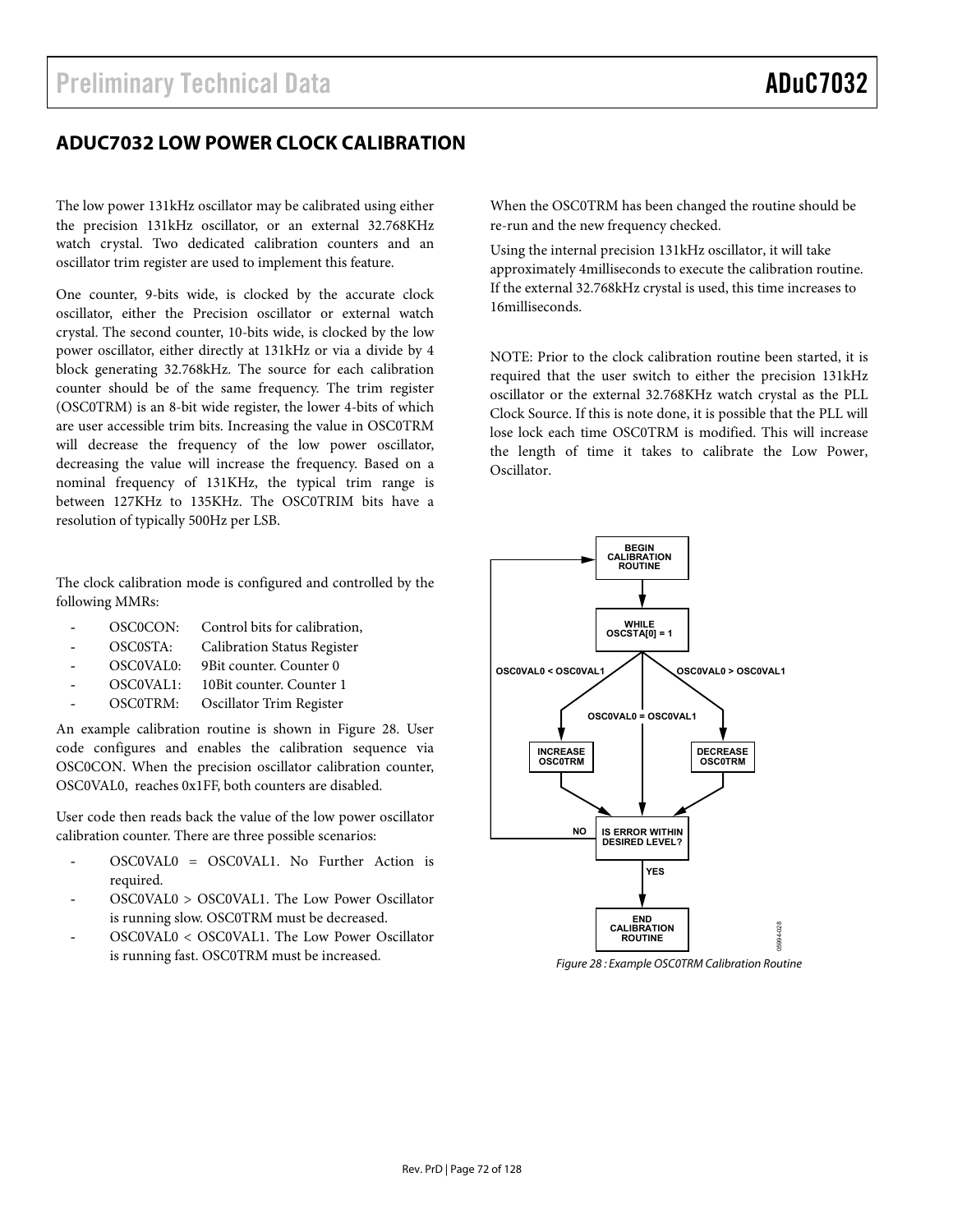## **OSC0TRM Register :**

| Name:                 | <b>OSCOTRM</b>                                             |
|-----------------------|------------------------------------------------------------|
| Address:              | $0x$ FFFF042 $C$                                           |
| <b>Default Value:</b> | 0x08                                                       |
| Access :              | Read/Write                                                 |
| <b>Function:</b>      | This 8-bit register controls the Low Power Oscillator Trim |

Table 38 : OSC0TRM MMR Bit Definition

| Bit     | <b>Description</b>                      |
|---------|-----------------------------------------|
| $7 - 4$ | Reserved and should be written as zeros |
| $3-0$   | User Trim Bits                          |

#### **OSC0CON Register :**

| Name:                 | <b>OSC0CON</b>                                                            |
|-----------------------|---------------------------------------------------------------------------|
| Address:              | $0x$ FFFF0440                                                             |
| <b>Default Value:</b> | 0x00                                                                      |
| Access :              | Read/Write                                                                |
| Function:             | This 8-bit register controls the Low Power Oscillator Calibration routine |

Table 39: OSC0CON MMR Bit Definition

| Reserved and should be written as zeros<br>$7 - 5$                                                                                    |  |
|---------------------------------------------------------------------------------------------------------------------------------------|--|
| <b>Calibration Source</b><br>4<br>Set to select external 32.768KHz crystal<br>Cleared to select internal precision 131KHz Oscillator. |  |
| <b>Calibration Reset</b><br>3<br>Set to reset the calibration counters and disable the Calibration logic                              |  |
| Set to clear OSCVAL1<br>2                                                                                                             |  |
| Set to clear OSCVAL0                                                                                                                  |  |
| Calibration Enable<br>$\theta$<br>Set to begin calibration<br>Cleared to abort calibration                                            |  |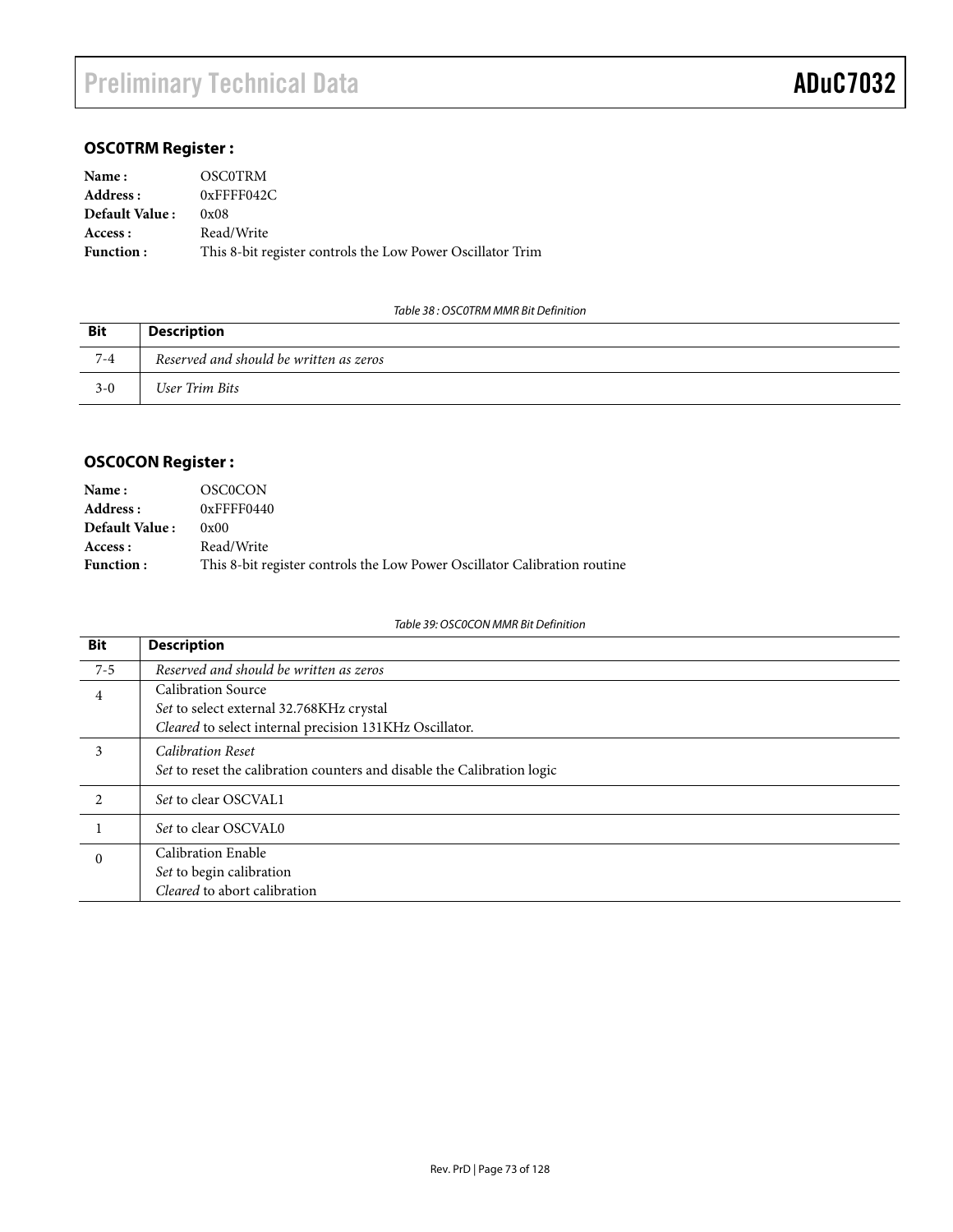# Preliminary Technical Data **ADuC7032**

## **OSC0STA Register :**

| Name:            | <b>OSCOSTA</b>                                                                          |
|------------------|-----------------------------------------------------------------------------------------|
| Address :        | $0x$ FFFF $0444$                                                                        |
| Default Value:   | 0x00                                                                                    |
| Access :         | Read Access only                                                                        |
| <b>Function:</b> | This 8-bit register reflects the status of the Low Power Oscillator Calibration routine |

Table 40 : OSC0STA MMR Bit Definition

| Bit                      | <b>Description</b>                                   |  |
|--------------------------|------------------------------------------------------|--|
| $31-4$                   | Reserved                                             |  |
| $3 - 2$                  | Current State of Calibration                         |  |
|                          | Calibration Idle, device disabled or completed<br>00 |  |
|                          | Counter Enable state<br>01                           |  |
|                          | 10<br>Counting                                       |  |
|                          | Finished, return to Idle<br>11                       |  |
|                          | Calibration Enable                                   |  |
| Set to begin calibration |                                                      |  |
|                          | Cleared to abort calibration                         |  |
|                          | Set if calibration is in progress.                   |  |
|                          | Cleared if calibration completed                     |  |

#### **OSC0VAL0 Register :**

| OSC0VAL0<br>Name:                                                 |               |  |
|-------------------------------------------------------------------|---------------|--|
| Address:                                                          | $0x$ FFFF0448 |  |
| Default Value:<br>0x00                                            |               |  |
| Read Access only<br>Access :                                      |               |  |
| This 9-bit counter is clocked from either the<br><b>Function:</b> |               |  |
| 131kHz Precision Oscillator or the 32.768kHz external crystal.    |               |  |

## **OSC0VAL1 Register :**

| <b>Name :</b>                                                    | OSC0VAL1         |  |
|------------------------------------------------------------------|------------------|--|
| <b>Address :</b>                                                 | 0xFFFF044C       |  |
| <b>Default Value :</b><br>0x00                                   |                  |  |
| <b>Access :</b>                                                  | Read Access only |  |
| This 10 bit counter is clocked from the Low<br><b>Function :</b> |                  |  |
| Power, 131kHz oscillator                                         |                  |  |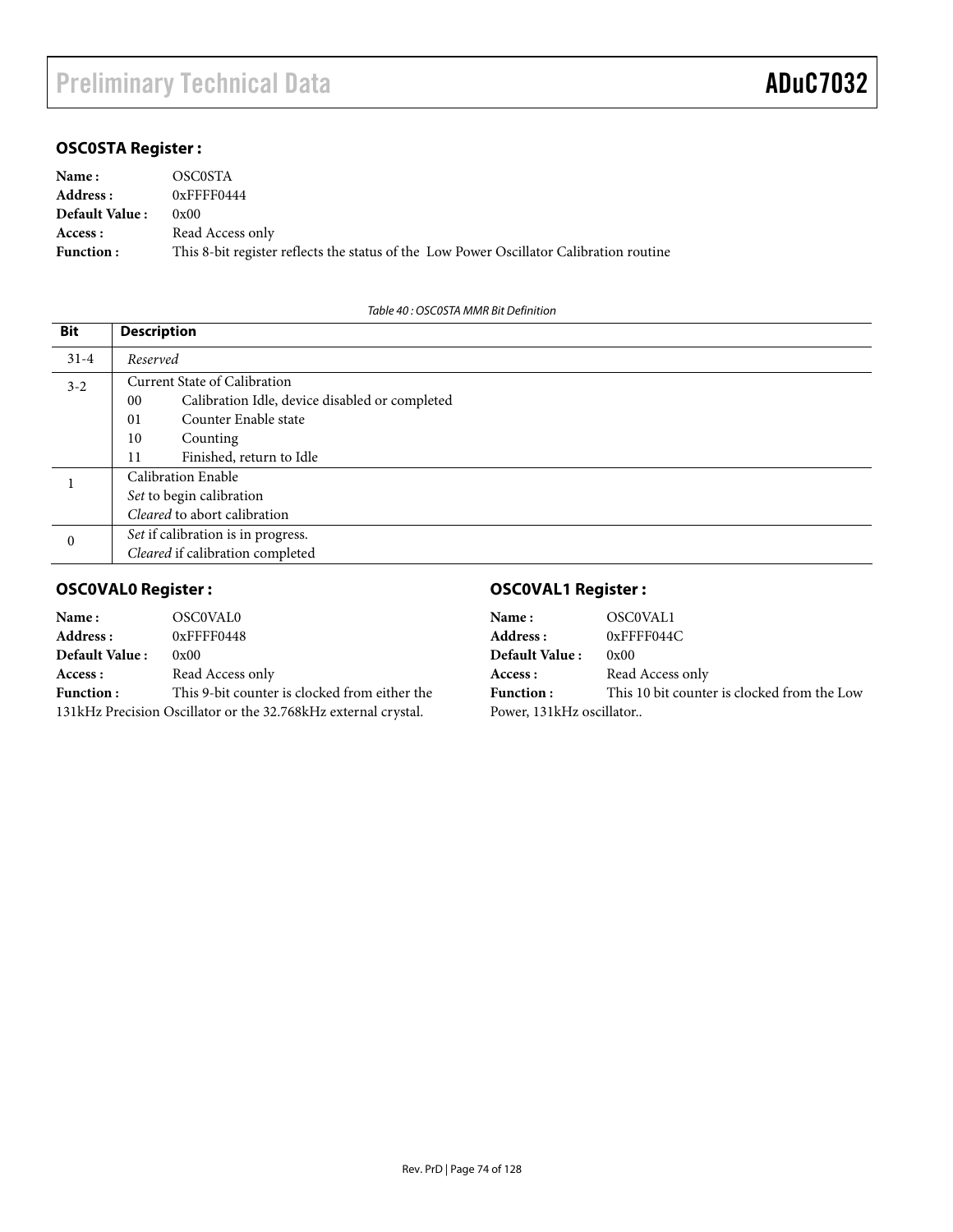# PROCESSOR REFERENCE PERIPHERALS

# **INTERRUPT SYSTEM**

There are 15 interrupt sources on the ADuC7032 which are controlled by the Interrupt Controller. Most interrupts are generated from the on-chip peripherals such as the ADC, UART, etc.. The ARM7TDMI CPU core will only recognize interrupts as one of two types, a normal interrupt request IRQ and a fast interrupt request FIQ. All the interrupts can be masked separately.

The control and configuration of the interrupt system is managed through nine interrupt-related registers, four dedicated to IRQ, four dedicated to FIQ. An additional MMR is used to select the programmed interrupt source. The bits in each IRQ and FIQ registers represent the same interrupt source as described in Table 41.

IRQSTA/FIQSTA should be saved immediately upon entering the ISR ( Interrupt Service Routine ) to ensure that all valid interrupt sources are serviced.

The interrupt generation route through the ARM7TDMI core is shown in Figure 29.

Consider the example of Timer0 which is configured to generate a timeout every 1ms.

After the first 1ms timeout, FIQSIG/IRQSIG[2] will be set and will only be cleared by writing to T0CLRI.

If Timer0 is not enabled in either IRQEN or FIQEN, then FIQSTA/IRQSTA[2] will not be set and an interrupt will not occur.

If Timer0 is enabled in either IRQEN or FIQEN, then either FIQSTA/IRQSTA[2] will be set and either an FIQ or an IRQ interrupt will occur.

Please note that the IRQ and FIQ interrupt bit definitions in the CPSR only control interrupt recognition by the ARM Core, not by the peripherals.

For example, if Timer2 is confirgured to generate an IRQ via IRQEN, the IRQ interrupt bit is set ( Disabled ) in the CPSR and the ADuC7032 is powered down. When an interrupt occurs, the peripherals will be woken, but the ARM core will remain powered down. This is equivalent to POWCON = 0x71. The ARM Core can only be powered up by a reset event if this occurs.

| <b>Bit</b>   | Description                            | For more information please refer to:                           |
|--------------|----------------------------------------|-----------------------------------------------------------------|
| $\mathbf{0}$ | All interrupts OR'ed                   |                                                                 |
| 1            | SWI:                                   |                                                                 |
|              | not used in IRQEN/CLR and FIQEN/CLR    |                                                                 |
| 2            | Timer <sub>0</sub>                     | Timer0 - Life-Time timer Page 78                                |
| 3            | Timer 1                                | Timer1 Page 79                                                  |
| 4            | Timer 2 - Wake Up timer                | Timer2 - Wake-Up Timer Page 82                                  |
| 5            | Timer 3 - Watchdog Timer               | Timer3 - Watchdog Timer Page 83                                 |
| 6            | Reserved and should be written as zero |                                                                 |
| 7            | LIN Hardware                           | LIN (Local Interconnect Network) INTERFACE Page 115             |
| 8            | Flash/EE Interrupt                     | Flash/EE memory Control Interface Page 31                       |
| 9            | PLL Lock                               | ADuC7032 System Clocks Page 68                                  |
| 10           | <b>ADC</b>                             | 16-Bit $\Sigma$ – $\Delta$ Analog to Digital Converters Page 44 |
| 11           | <b>UART</b>                            | <b>UART SERIAL INTERFACE Page 105</b>                           |
| 12           | <b>SPI</b>                             | SERIAL PERIPHERAL INTERFACE Page 112                            |
| 13           | (GPIO IRQ 0)<br>XIRQ0                  | General Purpose I/O Page 84                                     |
| 14           | (GPIO IRQ 1)<br>XIRQ1                  | General Purpose I/O Page 84                                     |
| 15           | Reserved and should be written as zero |                                                                 |
| 16           | IRQ3 High Voltage IRQ                  | High Voltage Interrupt                                          |
| 17           | (GPIO IRQ 4)<br>XIRQ4                  | General Purpose I/O Page 84                                     |
| 18           | XIRQ5<br>GPIO IRQ 5)                   | General Purpose I/O Page 84                                     |

Table 41 : IRQ/FIQ MMRs bit description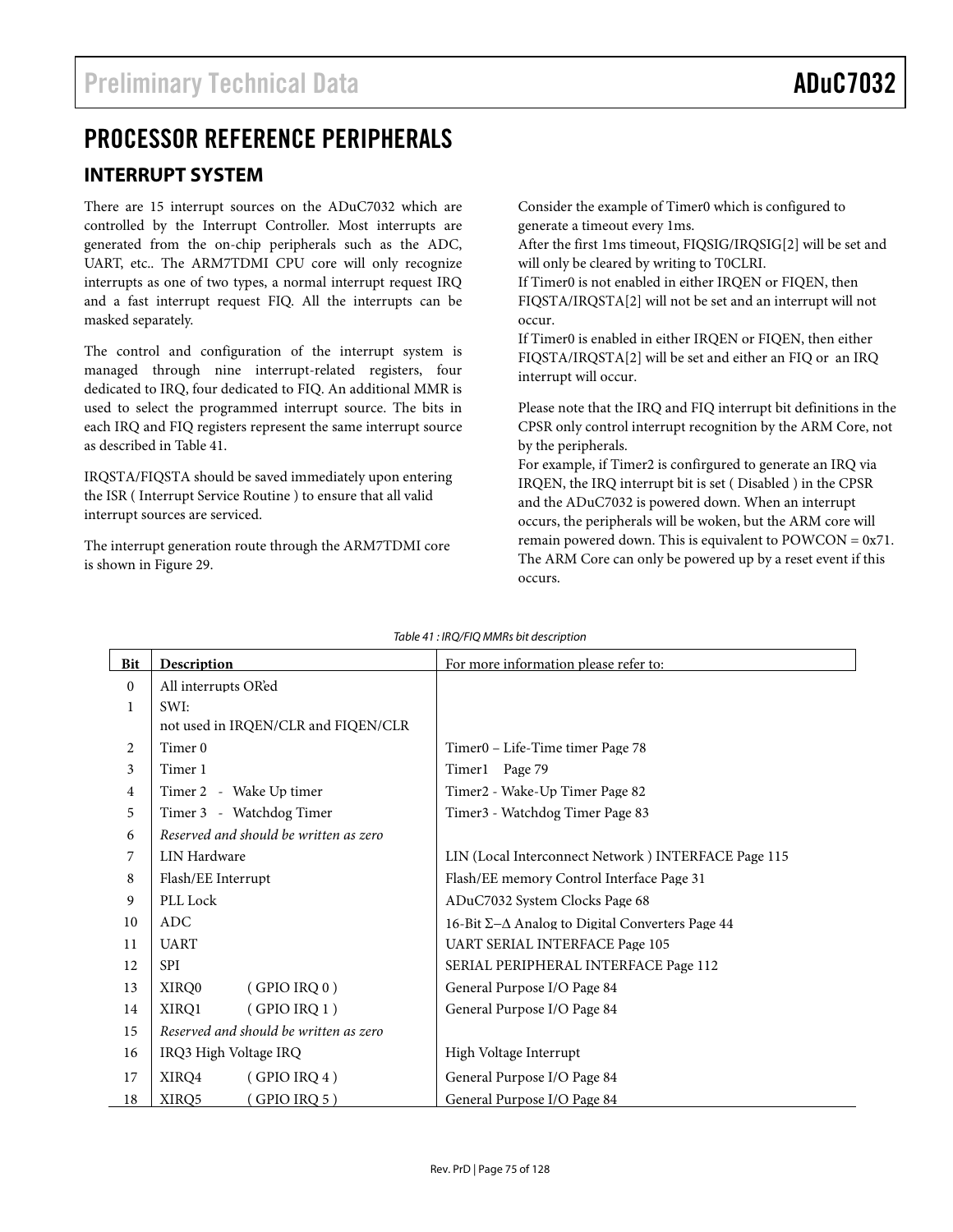#### **IRQ**

The IRQ is the exception signal to enter the IRQ mode of the processor. It is used to service general purpose interrupt handling of internal and external events.

The four 32-bit registers dedicated to IRQ are:

- **IRQSIG**, reflects the status of the different IRQ sources. If a peripheral generates an IRQ signal, the corresponding bit in the IRQSIG will be set, otherwise it is cleared. The IRQSIG bits are cleared when the interrupt in the particular peripheral is cleared. All IRQ sources can be masked in the IRQEN MMR. IRQSIG is read-only.

IRQSIG may be used to poll interrupt sources.

- **IRQEN**, provides the value of the current enable mask. When bit is set to 1, the source request is enabled to create an IRQ exception. When bit is set to 0, the source request is disabled or masked which will not create an IRQ exception.
- **IRQCLR**, (write-only register) allows clearing the IRQEN register in order to mask an interrupt source. Each bit set to 1 will clear the corresponding bit in the IRQEN register without affecting the remaining bits. The pair of registers IRQEN and IRQCLR allows independent manipulation of the enable mask without requiring an atomic read-modifywrite.
- **IRQSTA**, (read-only register) provides the current enabled IRQ source status( effectively a logic AND of the IRQSIG and IRQEN bits). When set to 1 that source will generate an active IRQ request to the ARM7TDMI core. There is no priority encoder or interrupt vector generation. This function is implemented in software in a common interrupt handler routine. All 32 bits are logically OR'ed to create a single IRQ signal to the ARM7TDMI core.

#### **FIQ**

The FIQ (Fast Interrupt reQuest) is the exception signal to enter the FIQ mode of the processor. It is provided to service data transferor communication channel tasks with low latency. The FIQ interface is identical to the IRQ interface providing the second level interrupt (highest priority). Four 32-bit registers are dedicated to FIQ, FIQSIG, FIQEN, FIQCLR and FIQSTA.

Bit 31 to 1 of FIQSTA are logically OR'ed to create the FIQ signal to the core and the bit 0 of both the FIQ and IRQ registers (FIQ source).

The logic for FIQEN and FIQCLR will not allow an interrupt source to be enabled in both IRQ and FIQ masks. A bit set to '1' in FIQEN will, as a side-effect, clear the same bit in IRQEN. A bit set to '1' in IRQEN will, as a side-effect, clear the same bit in FIQEN. An interrupt source can be disabled in both IRQEN and FIQEN masks.

#### **Programmed interrupts**

As the programmed interrupts are non-maskable, they are controlled by another register, SWICFG, which write into both IRQSTA and IRQSIG registers or/and FIQSTA and FIQSIG registers at the same time.

The 32-bit register dedicated to software interrupt is SWICFG described in Table 42a. This MMR allows the control of programmed source interrupt.

| <b>Bit</b>     | Description                                              |
|----------------|----------------------------------------------------------|
| $31 - 3$       | Reserved                                                 |
| $\mathfrak{D}$ | Programmed Interrupt-FIQ                                 |
|                | Setting/clearing this bit correspond in setting/clearing |
|                | bit 1 of FIQSTA and FIQSIG                               |
|                | Programmed Interrupt-IRQ                                 |
|                | Setting/clearing this bit correspond in setting/clearing |
|                | bit 1 of IRQSTA and IRQSIG                               |
| $\mathbf{0}$   | Reserved                                                 |

Note that any interrupt signal must be active for at least the minimum interrupt latency time, to be detected by the interrupt controller and to be detected by user in the IRQSTA/FIQSTA register.



Figure 29: Interrupt Structure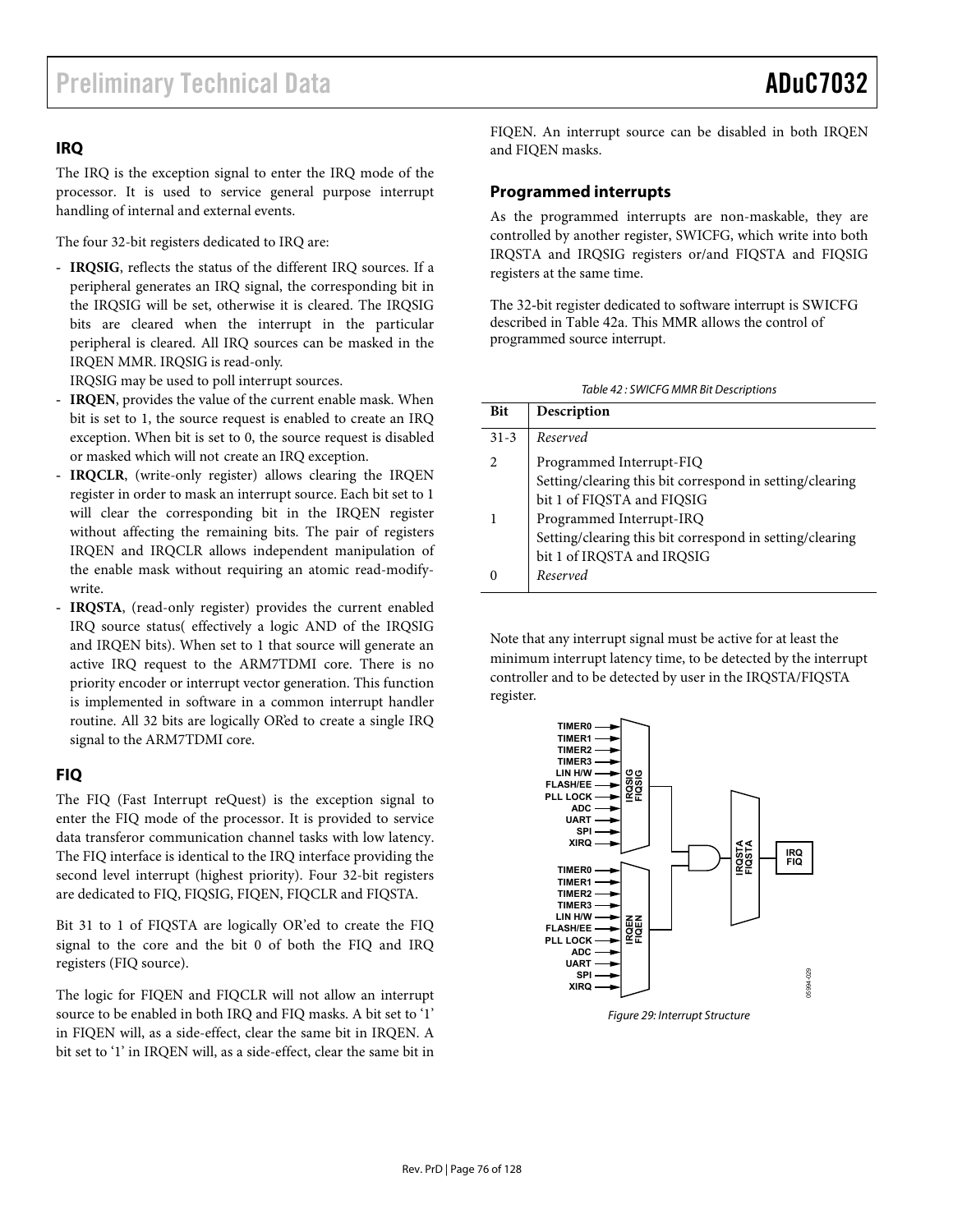# **TIMERS**

The ADuC7032 features four general purpose Timer/Counters:

- Timer0, or Life-Time Timer
- Timer1,
- Timer2 or Wake-up Timer,
- Timer3 or Watchdog Timer.

The four timers in their normal mode of operation may either be free-running or periodic.

- In free-running mode the counter decrements/increments from the maximum/minimum value until zero/full scale and starts again at the maximum /minimum value.
- In periodic mode the counter decrements/increments from the value in the Load Register(TxLD MMR,) until zero/full scale and starts again at the value stored in the Load Register.

The value of a counter can be read at any time by accessing its value register (TxVAL). Timers are started by writing in the Control register of the corresponding timer (TxCON).

In normal mode, an IRQ is generated each time the value of the counter reaches zero, if counting down, or full-scale, if counting up. An IRQ can be cleared by writing any value to Clear register of the particular timer (TxCLRI). Once TxCLRI is written to, the Timer is reloaded with TxLD within 4 clocks of the timers clock source.

| Bit          | <b>Description</b>        | For more information please refer to:                           |
|--------------|---------------------------|-----------------------------------------------------------------|
| $\mathbf{0}$ | Timer 0                   | Timer0 - Life-Time timer Page 78                                |
| 1            | Timer 1                   | Timer1 Page 79                                                  |
| 2            | Timer 2 - Wake Up timer   | Timer2 - Wake-Up Timer Page 82                                  |
| 3            | Timer 3 - Watchdog Timer  | Timer3 - Watchdog Timer Page 83                                 |
| 4            | Reserved                  | Should be written as zero                                       |
| 5            | LIN Hardware              | LIN (Local Interconnect Network) INTERFACE Page 115             |
| 6            | Flash/EE Interrupt        | Flash/EE memory Control Interface Page 31                       |
| 7            | PLL Lock                  | ADuC7032 System Clocks Page 68                                  |
| 8            | <b>ADC</b>                | 16-Bit $\Sigma$ – $\Delta$ Analog to Digital Converters Page 44 |
| 9            | <b>UART</b>               | <b>UART SERIAL INTERFACE Page 105</b>                           |
| 10           | <b>SPI</b>                | SERIAL PERIPHERAL INTERFACE Page 112                            |
| 11           | $(GPIO$ IRQ $0)$<br>XIRQ0 | General Purpose I/O Page 84                                     |
| 12           | $(GPIO$ IRQ 1)<br>XIRQ1   | General Purpose I/O Page 84                                     |
| 13           | Reserved                  | Should be written as zero                                       |
| 14           | IRQ3 High Voltage IRQ     | High Voltage Interrupt                                          |
| 15           | XIRQ4<br>$(GPIO$ IRQ 4)   | General Purpose I/O Page 84                                     |
| 16           | XIRQ5<br>$(GPIO$ IRQ 5)   | General Purpose I/O Page 84                                     |

#### Table 43 : Timer Event Capture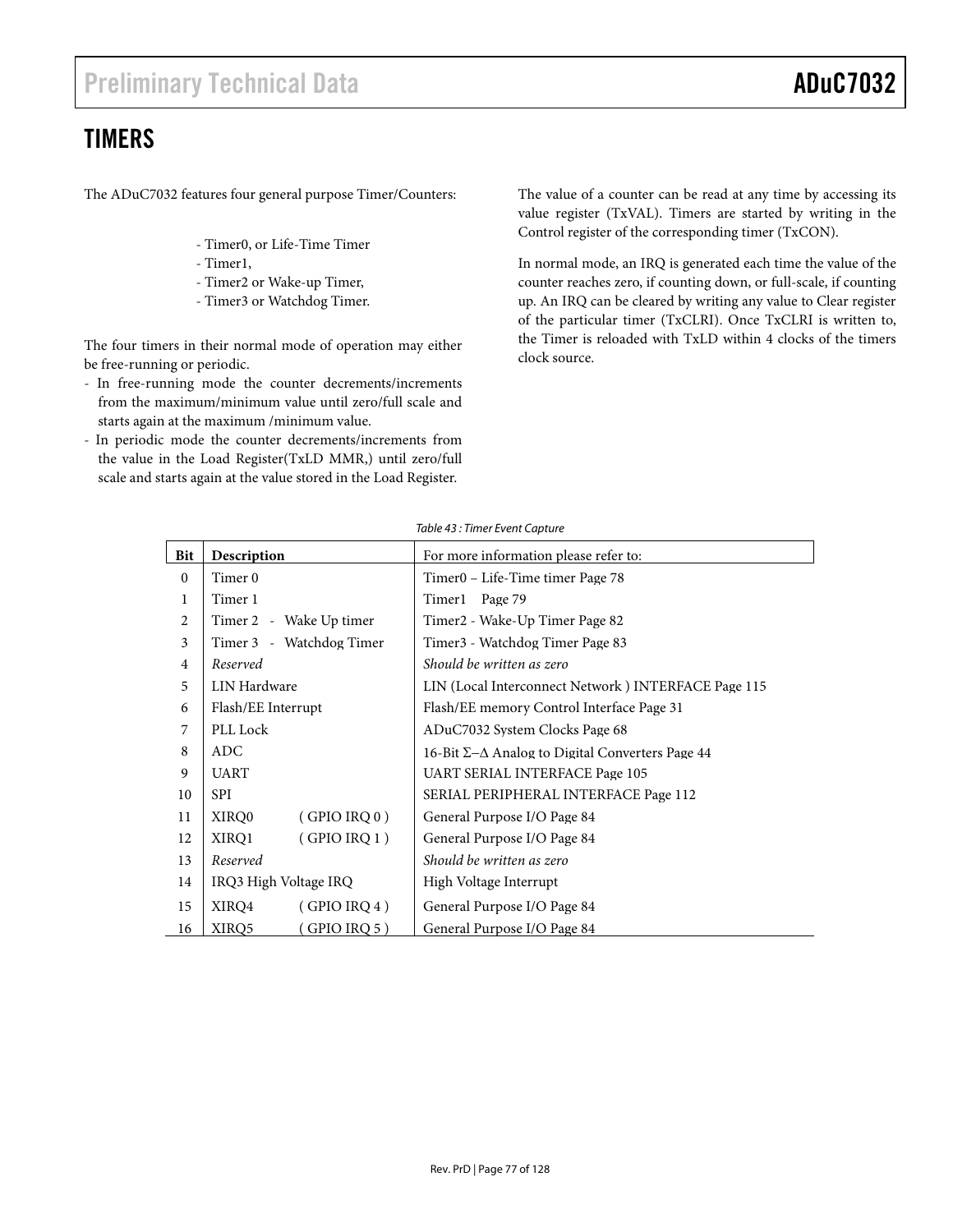# **TIMER0 – LIFE-TIME TIMER**

Timer0 is a general purpose 48-bit count-up, or a 16-bit count up/down timer with a programmable prescalar. Timer0 may be clocked from either the Core clock, the Low Power 32.768kHz Oscillator, the Precision 32.768kHz Oscillator or an external 32.768kHz crystal, with a prescalar of 1,16, 256 or 32768. This gives a minimum resolution of 48.83ns when the core is operating at 20.48MHz, and with a prescalar of 1.

In 48-bit mode, Timer0 counts up from zero. The current counter value may be read from T0VAL0 and T0VAL1.

In 16-Bit mode,Timer0 may count up or count down. A 16-bit value may be written to T0LD which will be loaded into the counter. The current counter value may be read from T0VAL0. Timer0 has a capture register (T0CAP), which may be triggered by a selected IRQ's source initial assertion. Once triggered, the current timer value is copied to T0CAP, and the timer keeps running. This feature can be used to determine the assertion of an event with more accuracy than by servicing an interrupt alone.

Timer0 reloads the value from T0LD either when TIMER0 overflows, or immediately when T0CLRI is written.

Timer0 interface consists of six MMRS:

- **T0LD** is a 16-bit register which holds the 16 bit value that is loaded into the counter. Only available in 16-bit mode.
- **T0CAP** is a 16-bit register which holds the 16-bit value captured by an enabled IRQ event. Only available in 16-bit mode.
- T0VAL0/T0VAL1 are 16-bit and 32-bit registers which hold the 16 least significant bits and 32 most significant bits respectively. T0VAL0 and T0VAL1 is read-only. In 16-bit mode 16-bit T0VAL0 is used. In 48-bit mode both 16-bit T0VAL0 and 32-bit T0VAL1 are used.
- **T0CLRI** is an 8-bit register. Writing any value to this register will clear the interrupt. Only available in 16-bit mode.
- **T0CON** is the configuration MMR described in Table 44.



Figure 30 : Timer 0 block diagram

#### **Timer0 Value Register :**

| Name:            | T0VAL0/T0VAL1                                                  |
|------------------|----------------------------------------------------------------|
| Address:         | 0xFFFF0304, 0xFFFF0308                                         |
| Default Value:   | 0x00, 0x00                                                     |
| Access:          | Read Only                                                      |
| <b>Function:</b> | T0VAL0 and T0VAL1 are 16-bit and 32-bit                        |
|                  | registers which hold the 16 least significant bits and 32 most |
|                  | significant bits respectively. T0VAL0 and T0VAL1 is read-only. |
|                  | In 16-bit mode 16-bit T0VAL0 is used. In 48-bit mode both 16-  |
|                  | bit T0VAL0 and 32-bit T0VAL1 are used.                         |

#### **Timer0 Capture Register :**

| Name:            | <b>TOCAP</b>                                                  |
|------------------|---------------------------------------------------------------|
| Address:         | $0x$ FFFF $0314$                                              |
| Default Value:   | 0x00                                                          |
| Access :         | Read Only                                                     |
| <b>Function:</b> | This is a 16-bit register which holds the 16-                 |
|                  | bit value captured by an enabled IRQ event. Only available in |
| 16-bit mode.     |                                                               |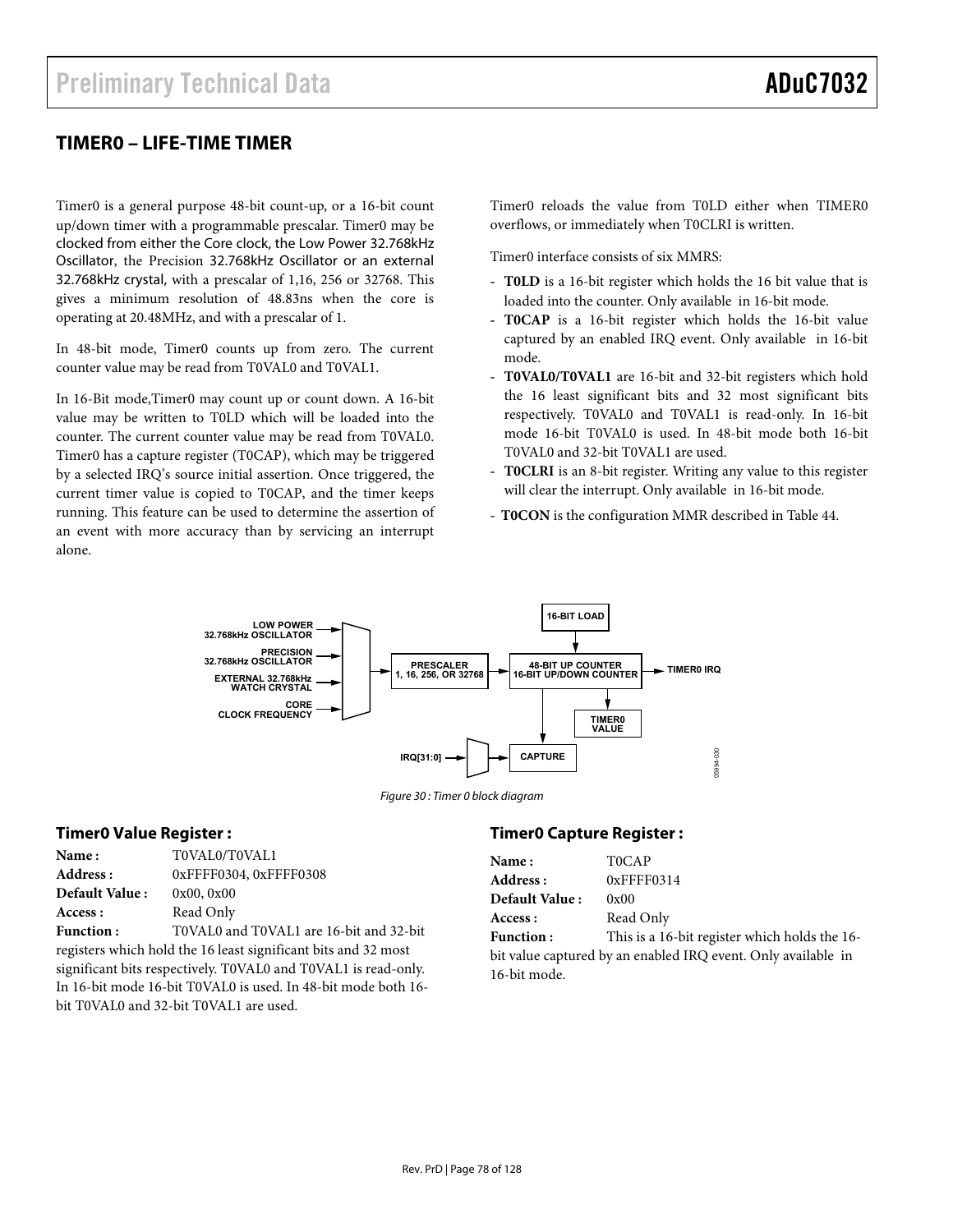## **Timer0 Control Register :**

| Name:                 | <b>T0CON</b>                                                          |
|-----------------------|-----------------------------------------------------------------------|
| Address :             | $0x$ FFFF030C                                                         |
| <b>Default Value:</b> | 0x00                                                                  |
| Access :              | Read/Write Only                                                       |
| <b>Function:</b>      | The 17-bit MMR configures the mode of operation of Timer <sub>0</sub> |

Table 44 : T0CON MMR Bit Descriptions

| <b>Bit</b>     | <b>Description</b>                                                     |
|----------------|------------------------------------------------------------------------|
| $31 - 18$      | Reserved                                                               |
|                | This bit is reserved and should be written as 0 by user code.          |
| 17             | Event Select bit:                                                      |
|                | Set by user to enable time capture of an event                         |
|                | Cleared by user to disable time capture of an event                    |
| $16 - 12$      | Event select range, 0 to 31                                            |
|                | The events are as described in Table 43.                               |
| 11             | Reserved                                                               |
|                | This bit is reserved and should be written as 0 by user code.          |
| $10-9$         | Clock Select:                                                          |
|                | 00<br>Core Clock (Default)                                             |
|                | Low Power 32.768kHz Oscillator<br>01                                   |
|                | 10<br>External 32.768kHz Watch Crystal                                 |
|                | 11<br>Precision 32.768kHz Oscillator                                   |
| 8              | Count up: (Only available in 16Bit Mode)                               |
|                | Set by user for timer 0 to count up                                    |
|                | Cleared by user for timer 0 to count down. (Default)                   |
| $\overline{7}$ | Timer <sub>0</sub> enable bit:                                         |
|                | Set by user to enable timer 0                                          |
|                | Cleared by user to disable timer 0. (Default)                          |
| 6              | Timer 0 mode:                                                          |
|                | Set by user to operate in periodic mode                                |
| $\overline{5}$ | Cleared by user to operate in free-running mode. (Default)<br>Reserved |
|                | This bit is reserved and should be written as 0 by user code.          |
| $\overline{4}$ | Timer0 Mode of Operation:                                              |
|                | 16 Bit operation (Default)<br>0                                        |
|                | 48 Bit Operation                                                       |
| $3 - 0$        | Prescalar:                                                             |
|                | Source clock / 1 (Default)<br>0000                                     |
|                | Source clock / 16<br>0100                                              |
|                | Source clock / 256<br>1000                                             |
|                | 1111<br>Source clock / 32768                                           |

# **Timer0 Load Registers:**

| Name:                                                           | <b>TOLD</b>                                |
|-----------------------------------------------------------------|--------------------------------------------|
| Address:                                                        | $0x$ FFFF $0300$                           |
| Default Value:                                                  | 0x00                                       |
| Access :                                                        | Write Once Only                            |
| <b>Function:</b>                                                | T0LD0 is a 16-bit register which holds the |
| 16 bit value that is loaded into the counter. Only available in |                                            |
| 16-bit mode.                                                    |                                            |

# **Timer0 Clear Register :**

| Name:            | <b>TOCLRI</b>                                            |
|------------------|----------------------------------------------------------|
| Address :        | $0x$ FFFF $0310$                                         |
| Default Value:   | 0x0FF                                                    |
| Access :         | Write Only                                               |
| <b>Function:</b> | This 16-bit, write-only MMR is written                   |
|                  | (with any value) by user code to refresh(reload) Timer0. |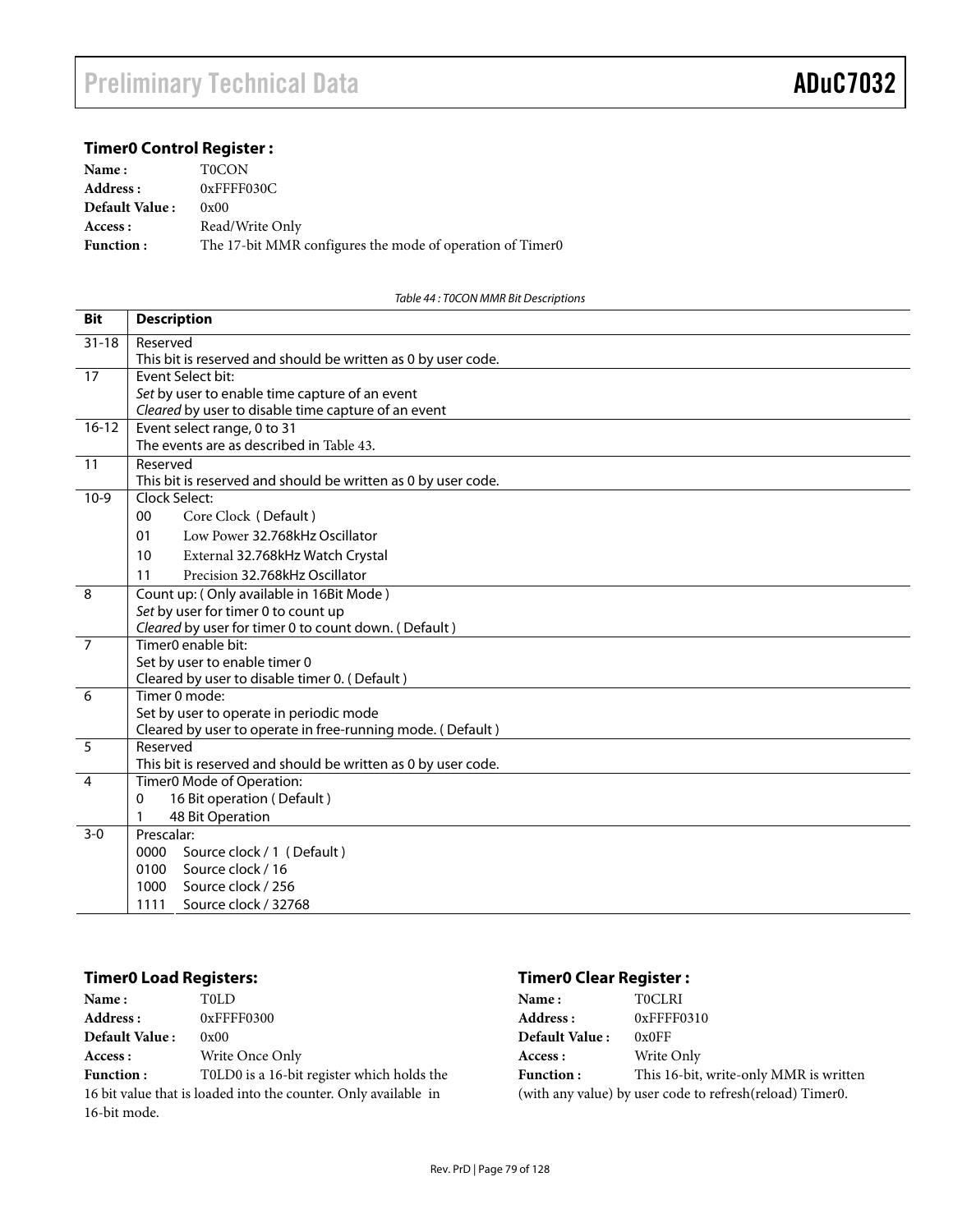# **TIMER1**

Timer1 is a 32-bit general purpose timer, count-down or countup, with a programmable pre-scalar. The pre-scalar source can be the Low Power 32.768kHz Oscillator, the core clock, or from one of two external GPIO. This source can be scaled by a factor of 1, 16, 256 or 32768. This gives a minimum resolution of 48.83ns when operating at CD zero, the core is operating at 20.48MHz, and with a pre-scalar of 1 ( Ignoring external GPIO).

The counter can be formatted as a standard 32-bit value or as Hours:Minutes:Seconds:Hundreths.

Timer1 has a capture register (T1CAP), which can be triggered by a selected IRQ's source initial assertion. Once triggered, the current timer value is copied to T1CAP, and the timer keeps running. This feature can be used to determine the assertion of an event with increased accuracy.

Timer1 interface consists of five MMRS:

- **T1LD**, **T1VAL** and **T1CAP** are 32-bit registers and hold 32 bit unsigned integers. T1VAL and T1CAP are read-only.
- **T1CLRI** is an 8-bit register. Writing any value to this register will clear the timer1 interrupt.
- **T1CON** is the configuration MMR described in below.

Timer1 features a post-scalar. This allows the user to count between1 and 256 the number of timer1 timeouts. To activate the post-scalar, the user sets bit 23 and writes the desired number to count into bits 24-31 of T1CON. Once that number of timeouts has reached, Timer1 will generate an interrupt if T1CON[18] is set.

NOTE: If the part is in a low power mode, and Timer1 is clocked from the GPIO or low power oscillator source then, Timer1 will continue to be operate.

Timer1 reloads the value from T1LD either when TIMER01 overflows, or immediately when T1CLRI is written.

#### **Timer1 Load Registers:**

| Name:            | T1LD                                         |
|------------------|----------------------------------------------|
| Address:         | $0x$ FFFF $0320$                             |
| Default Value:   | 0x00000                                      |
| Access :         | Write Only                                   |
| <b>Function:</b> | T1LD is a 32 bit register which holds the 32 |
|                  | bit value that is loaded into the counter.   |

#### **Timer1 Clear Register :**

| Name:            | <b>T1CLRI</b>                                            |
|------------------|----------------------------------------------------------|
| Address:         | 0xFFFF032C                                               |
| Default Value:   | 0xFF                                                     |
| Access :         | Write Only                                               |
| <b>Function:</b> | This 32-bit, write-only MMR is written                   |
|                  | (with any value) by user code to refresh(reload) Timer1. |

#### **Timer1 Value Register :**

| <b>Name :</b>           | <b>T1VAL</b>                               |
|-------------------------|--------------------------------------------|
| <b>Address :</b>        | $0x$ FFFF $0324$                           |
| <b>Default Value :</b>  | $0x$ FFFFFFFFF                             |
| <b>Access :</b>         | Read Only                                  |
| <b>Function :</b>       | T1VAL is a 32-bit register which holds the |
| current value of Timer1 |                                            |



Figure 31 : Timer 1 Block Diagram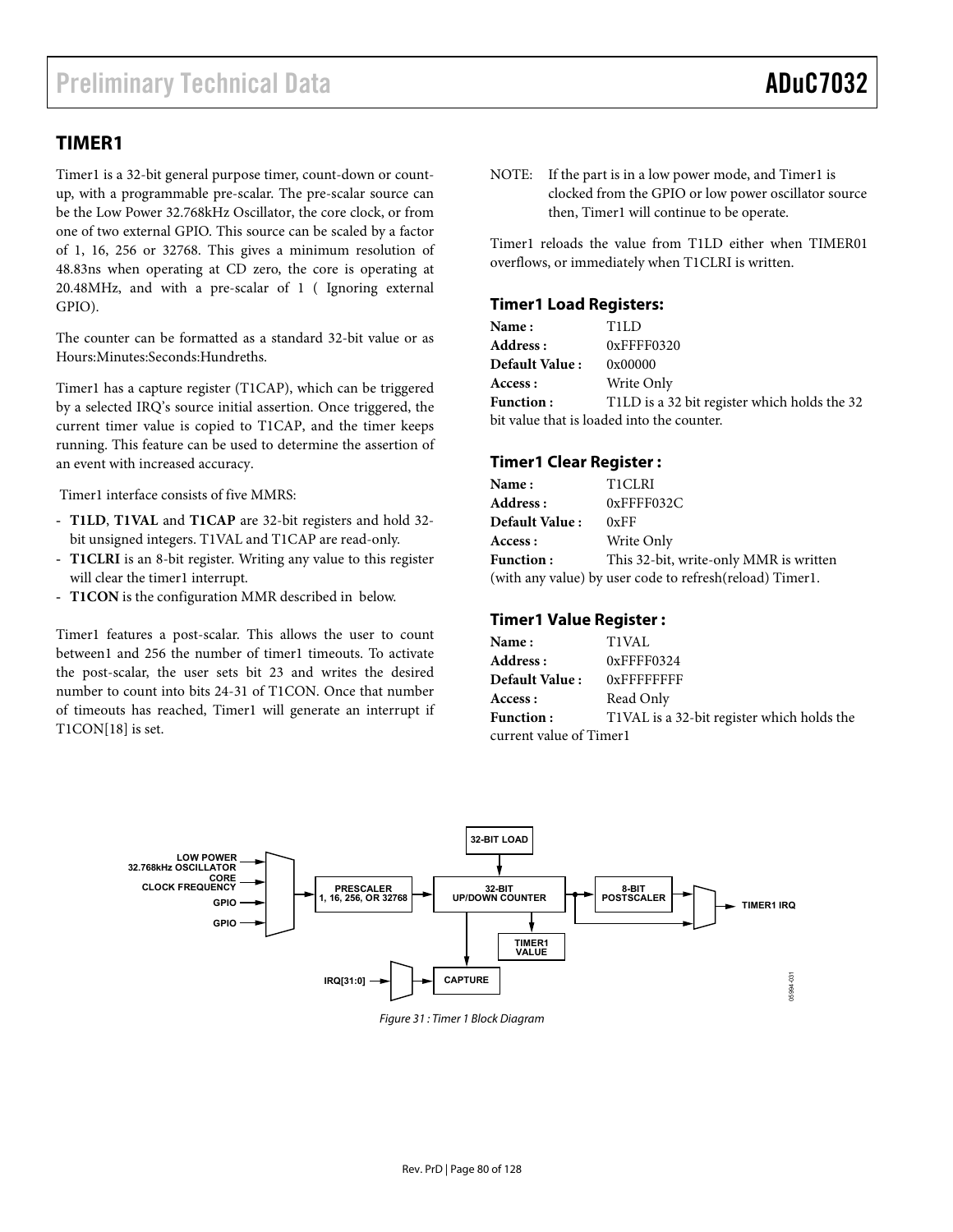# Preliminary Technical Data **ADuC7032**

## **Timer1 Capture Register :**

| Name:            | T <sub>1</sub> CAP                            |
|------------------|-----------------------------------------------|
| Address :        | $0x$ FFFF $0330$                              |
| Default Value:   | 0x00                                          |
| Access :         | Write Only                                    |
| <b>Function:</b> | This is a 32-bit register which holds the 32- |
|                  | bit value captured by an enabled IRQ event.   |

# **Timer1 Control Register :**

| Name:               | T <sub>1</sub> CON                     |
|---------------------|----------------------------------------|
| Address :           | $0x$ FFFF $0328$                       |
| Default Value:      | 0x0000                                 |
| Access :            | Read/Write Only                        |
| <b>Function:</b>    | This 32-bit MMR configures the mode of |
| operation of Timer1 |                                        |

Table 45 : T1CON MMR Bit Descriptions

| <b>Bit</b>     | <b>Description</b>                                                                                                                                 |
|----------------|----------------------------------------------------------------------------------------------------------------------------------------------------|
| $31 - 24$      | Timer 1 8 Bit Post-Scalar<br>By writing to these 8 bits, a value is loaded into the post-scalar. By reading these 8 bits, the current value of the |
|                | counter is loaded.                                                                                                                                 |
| 23             | Timer 1 Enable Post-Scalar:                                                                                                                        |
|                | Set To enable Timer1 Post Scalar. If enabled, an interrupts will be generated after T1CON[31-24] periods as defined                                |
|                | by T1LD.<br>Cleared To disable Timer1 Post Scalar.                                                                                                 |
| $22 - 20$      | Reserved                                                                                                                                           |
|                | This bit is reserved and should be written as 0 by user code.                                                                                      |
| 19             | Post-Scalar Compare Flag.                                                                                                                          |
|                | Set if the number of Timer1 overflows is equal to the number written to the post-scalar                                                            |
| 18             | <b>Timer 1 Interrupt Source</b>                                                                                                                    |
|                | Set To select interrupt generation from post-scalar counter<br>Cleared To select interrupt generation direct from Timer1                           |
| 17             | Event Select bit:                                                                                                                                  |
|                | Set by user to enable time capture of an event                                                                                                     |
|                | Cleared by user to disable time capture of an event                                                                                                |
| $16 - 12$      | Event select range, 0 to 31                                                                                                                        |
|                | The events are as described in Table 43.                                                                                                           |
| $11-9$         | Clock select:                                                                                                                                      |
|                | 000<br>Core clock (Default)                                                                                                                        |
|                | 001<br>Low Power 32.768kHz Oscillator                                                                                                              |
|                | 010<br>GPIO8                                                                                                                                       |
|                | 011<br>GPIO <sub>5</sub>                                                                                                                           |
| 8              | Count up:                                                                                                                                          |
|                | Set by user for timer 1 to count up<br>Cleared by user for timer 1 to count down. (Default)                                                        |
| $\overline{7}$ | Timer1 enable bit:                                                                                                                                 |
|                | Set by user to enable timer 1                                                                                                                      |
|                | Cleared by user to disable timer 1. (Default)                                                                                                      |
| 6              | Timer 1 mode:                                                                                                                                      |
|                | Set by user to operate in periodic mode                                                                                                            |
| $5 - 4$        | Cleared by user to operate in free-running mode. (Default)<br>Format:                                                                              |
|                | 00<br>Binary (Default)                                                                                                                             |
|                | Reserved<br>01                                                                                                                                     |
|                | 10<br>Hr:Min:Sec:Hundredths - 23 hours to 0 hour                                                                                                   |
|                | Hr:Min:Sec:Hundredths - 255 hours to 0 hour<br>11                                                                                                  |
| $3-0$          | Pre-Scalar:                                                                                                                                        |
|                | 0000<br>Source clock / 1 (Default)                                                                                                                 |
|                | 0100<br>Source clock / 16                                                                                                                          |
|                | 1000<br>Source clock / 256                                                                                                                         |
|                | 1111<br>Source clock / 32768                                                                                                                       |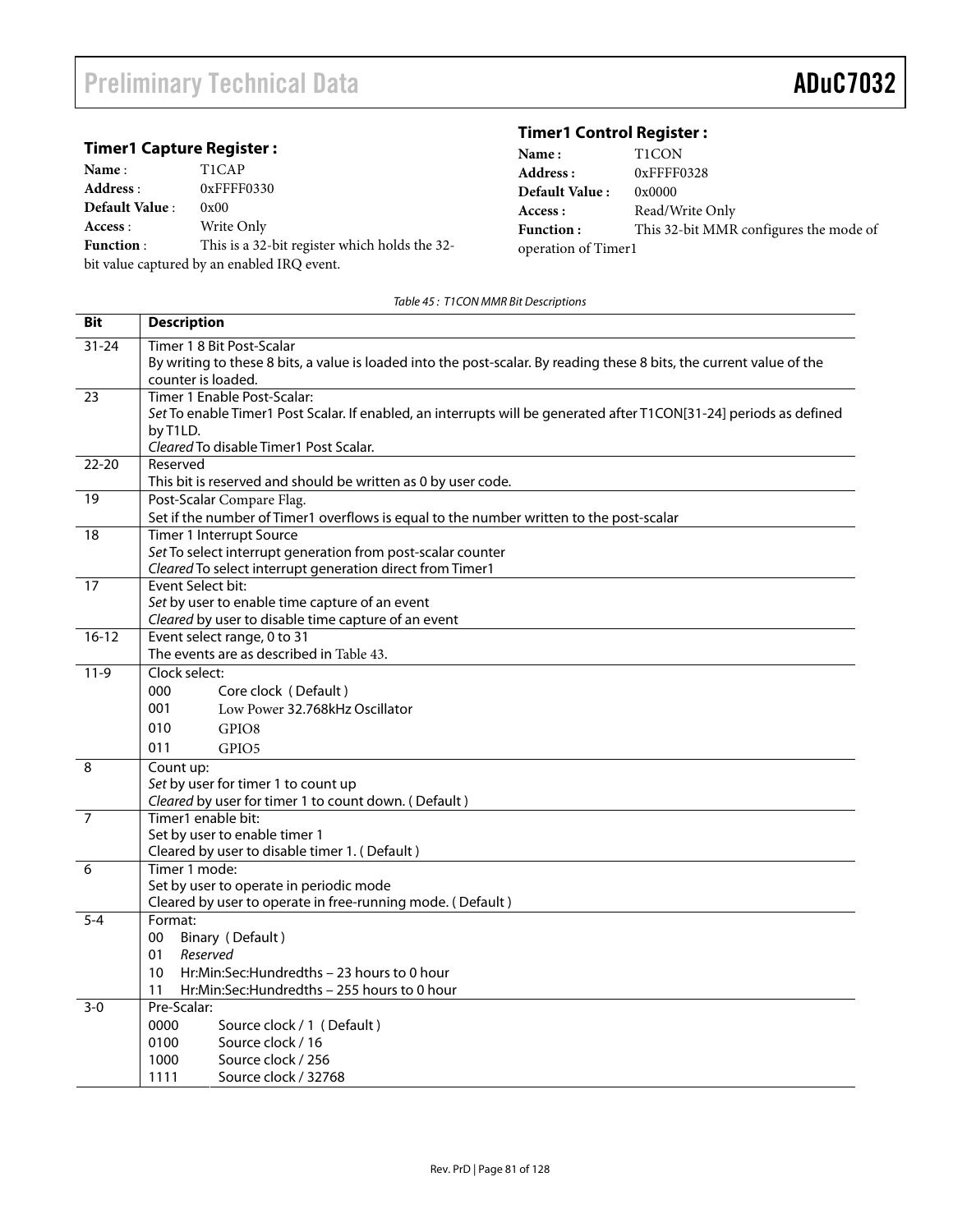## **TIMER2 - WAKE-UP TIMER**

Timer2 is a 32-bit wake-up timer, count-down or count-up, with a programmable prescalar. The pre-scalar is clocked directly from 1 of 4 clock sources, namely, the Core Clock (default selection), the Low Power 32.768kHz Oscillator, External 32.768kHz Watch Crystal, or the Precision 32.768kHz Oscillator. The selected clock source can be scaled by a factor of 1, 16, 256 or 32768. The wake-up timer will continue to run when the core clock is disabled. This gives a minimum resolution of 48.83ns when operating at CD zero, the core is operating at 20.48MHz, and with a prescalar of 1. Capture of the current timer value is enabled if the Timer2 interrupt is enabled via IRQEN[4].

The counter can be formatted as plain 32-bit value or as Hours:Minutes:Seconds:Hundreths.

Timer2 reloads the value from T2LD either when TIMER2 overflows, or immediately when T2CLRI is written.

Timer2 interface consists of four MMRS:

- **T2LD** and **T2VAL** are 32-bit registers and hold 32-bit unsigned integers. T2VAL is read-only.
- **T2CLRI** is an 8-bit register. Writing any value to this register will clear the timer2 interrupt.
- **T2CON** is the configuration MMR described in Table 36 below.

#### **Timer2 Load Registers:**

| Name:                                                            | T <sub>2LD</sub> |  |
|------------------------------------------------------------------|------------------|--|
| Address:                                                         | $0x$ FFFF $0340$ |  |
| <b>Default Value:</b>                                            | 0x00000          |  |
| Access :                                                         | Write Only       |  |
| T2LD is a 32 bit register which holds the 32<br><b>Function:</b> |                  |  |
| bit value that is loaded into the counter.                       |                  |  |

#### **Timer2 Clear Register :**

| Name:            | T2CLRI                                                   |
|------------------|----------------------------------------------------------|
| Address:         | 0xFFFF034C                                               |
| Default Value:   | 0xFF                                                     |
| Access :         | Write Only                                               |
| <b>Function:</b> | This 32-bit, write-only MMR is written                   |
|                  | (with any value) by user code to refresh(reload) Timer2. |

#### **Timer2 Value Register :**

| Name:                   | T <sub>2</sub> VAL                         |  |
|-------------------------|--------------------------------------------|--|
| Address:                | $0x$ FFFF $0344$                           |  |
| Default Value:          | $0x$ FFFFFFFFF                             |  |
| Access :                | Read Only                                  |  |
| <b>Function:</b>        | T2VAL is a 32-bit register which holds the |  |
| current value of Timer2 |                                            |  |



Figure 32 : Timer 2 block diagram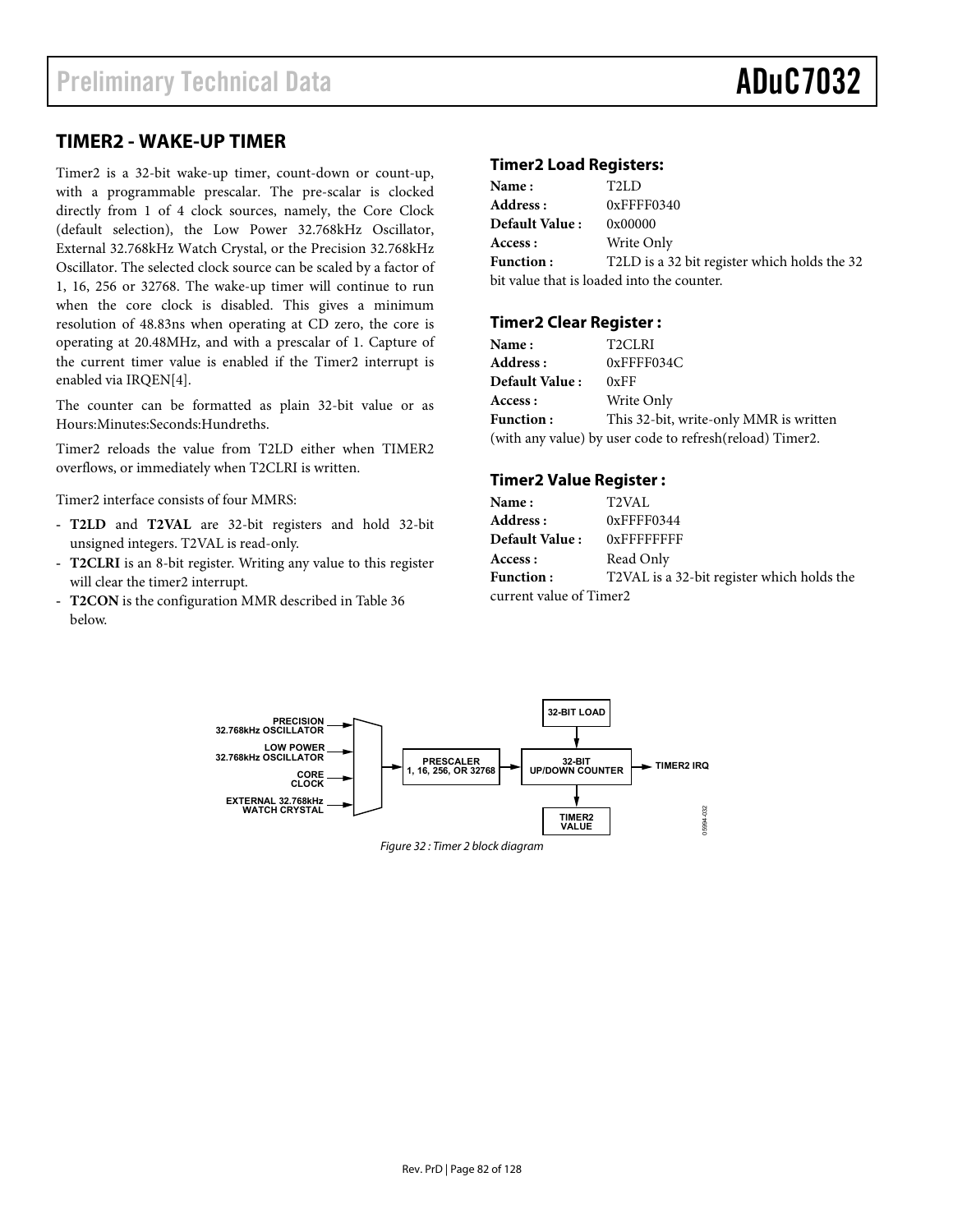# **Timer2 Control Register :**

| Name:                 | T <sub>2</sub> CON                                         |
|-----------------------|------------------------------------------------------------|
| Address :             | $0x$ FFFF $0348$                                           |
| <b>Default Value:</b> | 0x0000                                                     |
| Access :              | Read/Write Only                                            |
| <b>Function:</b>      | This 32-bit MMR configures the mode of operation of Timer2 |

Table 46 : T2CON MMR Bit Descriptions

| Bit            | <b>Description</b>                                                                                 |  |  |
|----------------|----------------------------------------------------------------------------------------------------|--|--|
| $31 - 11$      | Reserved                                                                                           |  |  |
| $10-9$         | Clock Source Select:                                                                               |  |  |
|                | 00<br>Core Clock (Default)                                                                         |  |  |
|                | 01<br>Low Power 32.768kHz Oscillator                                                               |  |  |
|                | External 32.768kHz Watch Crystal<br>10                                                             |  |  |
|                | 11<br>Precision 32.768kHz Oscillator                                                               |  |  |
| 8              | Count up:                                                                                          |  |  |
|                | Set by user for timer 2 to count up                                                                |  |  |
|                | Cleared by user for timer 2 to count down. (Default)                                               |  |  |
| $\overline{7}$ | Timer <sub>2</sub> enable bit:                                                                     |  |  |
|                | Set by user to enable timer 2                                                                      |  |  |
|                | Cleared by user to disable timer 2. (Default)                                                      |  |  |
| 6              | Timer 2 mode:                                                                                      |  |  |
|                | Set by user to operate in periodic mode                                                            |  |  |
|                | Cleared by user to operate in free-running mode. (Default)                                         |  |  |
| $5 - 4$        | Format:                                                                                            |  |  |
|                | 00<br>Binary (Default)                                                                             |  |  |
|                | Reserved<br>01                                                                                     |  |  |
|                | Hr:Min:Sec:Hundredths - 23 hours to 0 hour<br>10                                                   |  |  |
|                | Hr:Min:Sec:Hundredths - 255 hours to 0 hour<br>11                                                  |  |  |
| $3-0$          | Prescalar:                                                                                         |  |  |
|                | 0000<br>Source clock / 1 (Default)                                                                 |  |  |
|                | 0100<br>Source clock / 16                                                                          |  |  |
|                | 1000<br>Source clock / 256 (This setting should be used in conjunction Timer2 Formats 1,0 and 1,1) |  |  |
|                | Source clock / 32768<br>1111                                                                       |  |  |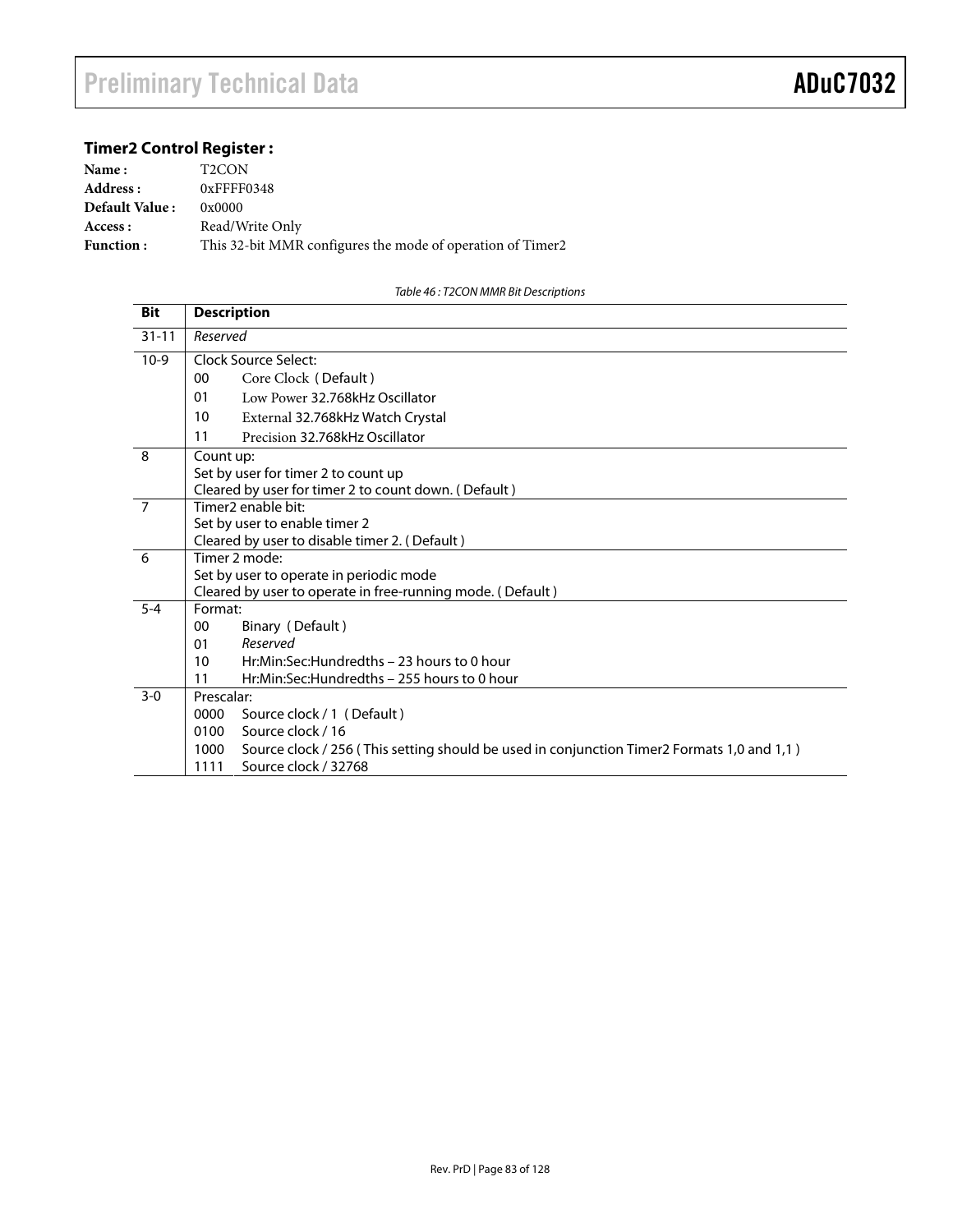# **TIMER3 - WATCHDOG TIMER**

Timer3 has two modes of operation, normal mode and watchdog mode. The Watchdog timer is used to recover from an illegal software state. Once enabled it requires periodic servicing to prevent it from forcing a reset of the processor.

Timer3 reloads the value from T3LD either when TIMER3 overflows, or immediately when T3CLRI is written.

#### **Normal mode:**

The Timer3 in normal mode is identical to Timer0, in 16-bit mode of operation, except for the clock source. The clock source is the Low Power 32.768kHz oscillator and can be scaled by a factor of 1, 16, or 256. Timer3 also features a capture facility, which allows the capture of the current timer value if the Timer2 interrupt is enabled via IRQEN[5].

#### **Watchdog mode:**

Watchdog mode is entered by setting T3CON[5]. Timer3 decrements from the timeout value present in T3LD Register until zero. The maximum timeout is 512 seconds, using the maximum pre-scalar /256 and full-scale in T3LD.

User software should only configure a minimum timeout period of 30msecs. This is to avoid any conflict with Flash/EE memory page erase cycles, which require 20ms to complete a single page erase cycle.

If T3VAL reaches 0, a reset or an interrupt occurs, depending on T3CON[1]. To avoid a reset or an interrupt event, any value must be written to T3ICLR before T3VAL reaches zero. This reloads the counter with T3LD and begins a new timeout period.

Once watchdog mode is entered, T3LD and T3CON are writeprotected. These two registers can not be modified until a reset event resets the Watchdog Timer.

Timer3 is automatically halted during JTAG debug access and will only recommence counting once JTAG has relinquished control of the ARM7 core. By default, Timer3 continues to count during power-down. This may be disabled by setting bit zero in T3CON. It is recommended that the default value is used, i.e. that the Watchdog Timer continues to count during power-down.



Figure 33 : Timer3 Block Diagram

#### **Timer3 Interface:**

Timer3 interface consists of four MMRS:

- **T3CON** is the configuration MMR described in Table 37
- **T3LD** and **T3VAL** are 16-bit registers (bit 0 to 15) and hold 16-bit unsigned integers. T3VAL is read-only.
- **T3CLRI** is an 8-bit register. Writing any value to this register will clear the Timer3 interrupt in normal mode or will reset a new timeout period in watchdog mode

#### **Timer3 Load Register :**

| Name:                 | T3LD                                    |
|-----------------------|-----------------------------------------|
| Address :             | $0x$ FFFF $0364$                        |
| Default Value: 0x03D7 |                                         |
| Access :              | Write Once Only                         |
| <b>Function:</b>      | This 16-bit MMR holds the Timer3 reload |
| value.                |                                         |

#### **Timer3 Value Register :**

| Name:                      | T3VAL                                |  |
|----------------------------|--------------------------------------|--|
| Address:                   | $0x$ FFFF $0364$                     |  |
| Default Value:             | 0x03D7                               |  |
| Access :                   | Read Only                            |  |
| <b>Function:</b>           | This 16-bit, read-only MMR holds the |  |
| currentTimer3 count value. |                                      |  |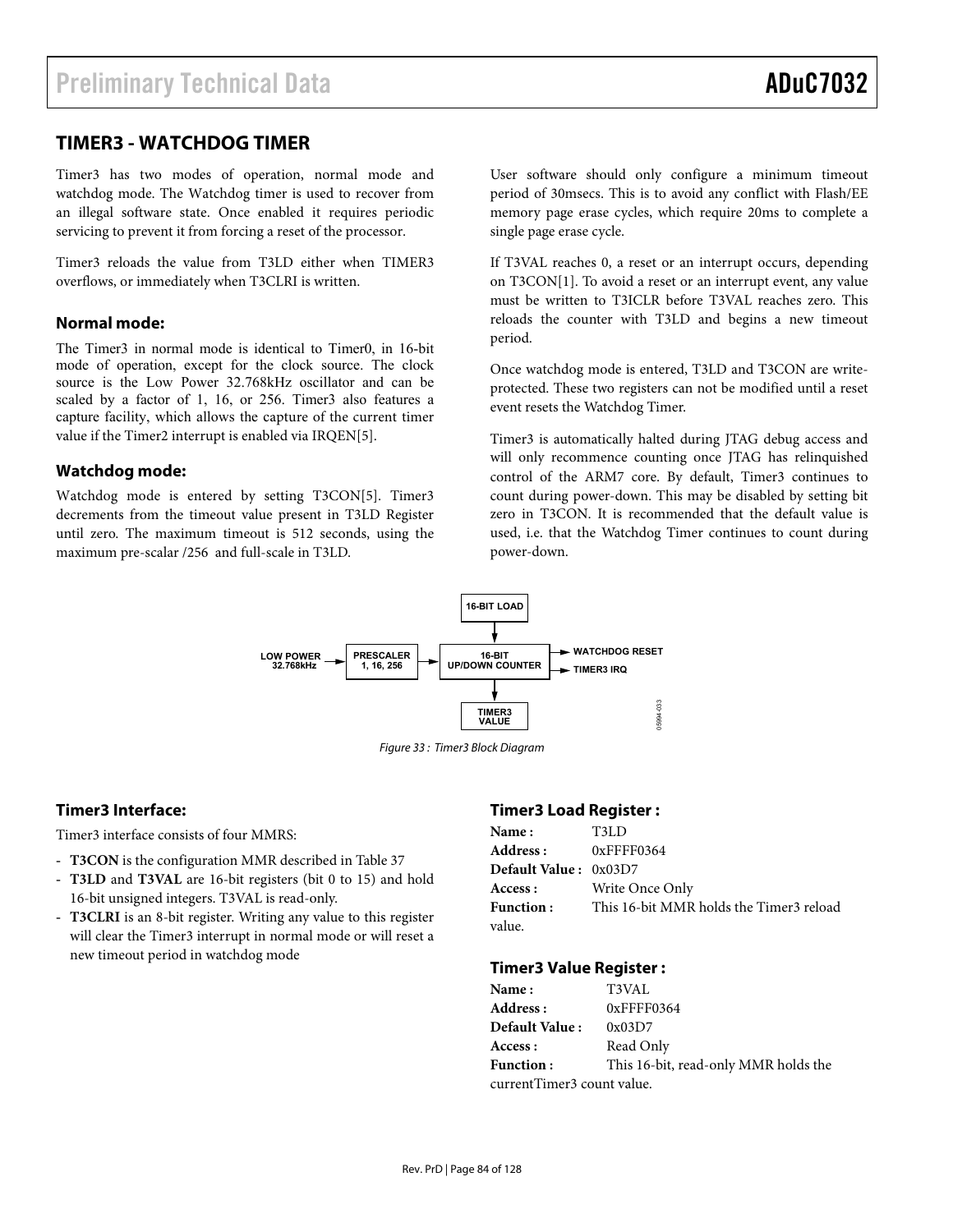# Preliminary Technical Data **ADuC7032**

## **Timer3 Clear Register :**

| Name:            | T3CLRI                                 |
|------------------|----------------------------------------|
| Address :        | $0x$ FFFF036C                          |
| Default Value:   | 0x00                                   |
| Access :         | Write Only                             |
| <b>Function:</b> | This 16-bit, write-only MMR is written |
|                  |                                        |

(with any value) by user code to refresh(reload) Timer3 in watchdog mode to prevent a watchdog timer reset event. This register must be written with a specific value (generated by user code, based on a polynomial equation) to refresh the watchdog timer and prevent a watchdog reset.

### **Timer3 Control Register :**

| Name:                 | T3CON                                                                                            |
|-----------------------|--------------------------------------------------------------------------------------------------|
| Address:              | $0x$ FFFF $0368$                                                                                 |
| <b>Default Value:</b> | 0x00                                                                                             |
| Access :              | Read/Write Once Only                                                                             |
| <b>Function:</b>      | The 16-bit MMR configures the mode of operation of Timer3 as is described in detail in Table 47. |

#### Table 47 : T3CON MMR Bit Definition

| <b>Bit</b>     | <b>Description</b>                                                                                                                                                                                                     |  |  |
|----------------|------------------------------------------------------------------------------------------------------------------------------------------------------------------------------------------------------------------------|--|--|
| $16-9$         | These bits are reserved and should be written as 0 by user code                                                                                                                                                        |  |  |
| 8              | Count Up/Down Enable                                                                                                                                                                                                   |  |  |
|                | Set by user code to configure Timer3 to count up<br>Cleared by user code to configure Timer3 to count down.                                                                                                            |  |  |
| $\overline{7}$ | Timer3 Enable                                                                                                                                                                                                          |  |  |
|                | Set by user code to enable Timer 3<br>Cleared by user code to disable Timer 3                                                                                                                                          |  |  |
| - 6            | <b>Timer3 Operating Mode</b>                                                                                                                                                                                           |  |  |
|                | Set by user code to configure Timer3 to operate in periodic mode<br>Cleared by user to configure Timer3 to operate in free-running mode.                                                                               |  |  |
| 5              | Watchdog Timer Mode Enable                                                                                                                                                                                             |  |  |
|                | Set by user code to enable watchdog mode<br>Cleared by user code to disable watchdog mode.                                                                                                                             |  |  |
| $\overline{4}$ | This bit is reserved and should be written as 0 by user code                                                                                                                                                           |  |  |
| $3 - 2$        | Timer3 Clock(32.768kHz) Pre-Scalar                                                                                                                                                                                     |  |  |
|                | Source clock / 1 (Default)<br>00                                                                                                                                                                                       |  |  |
|                | Source clock / 16<br>01<br>Source clock / 256<br>10                                                                                                                                                                    |  |  |
|                | Reserved<br>11                                                                                                                                                                                                         |  |  |
| $\overline{1}$ | Watchdog Timer IRQ Enable                                                                                                                                                                                              |  |  |
|                | Set by user code to produce an IRQ instead of a reset when the watchdog reaches 0<br>Cleared by user code to disable the IRQ option.                                                                                   |  |  |
| $\Omega$       | PD OFF                                                                                                                                                                                                                 |  |  |
|                | Set by the user code to stop Timer3 when the peripherals are powered down via bit 4 in the POWCON MMR.<br>Cleared by the user code to enable Timer3 when the peripherals are powered down via bit 4 in the POWCON MMR. |  |  |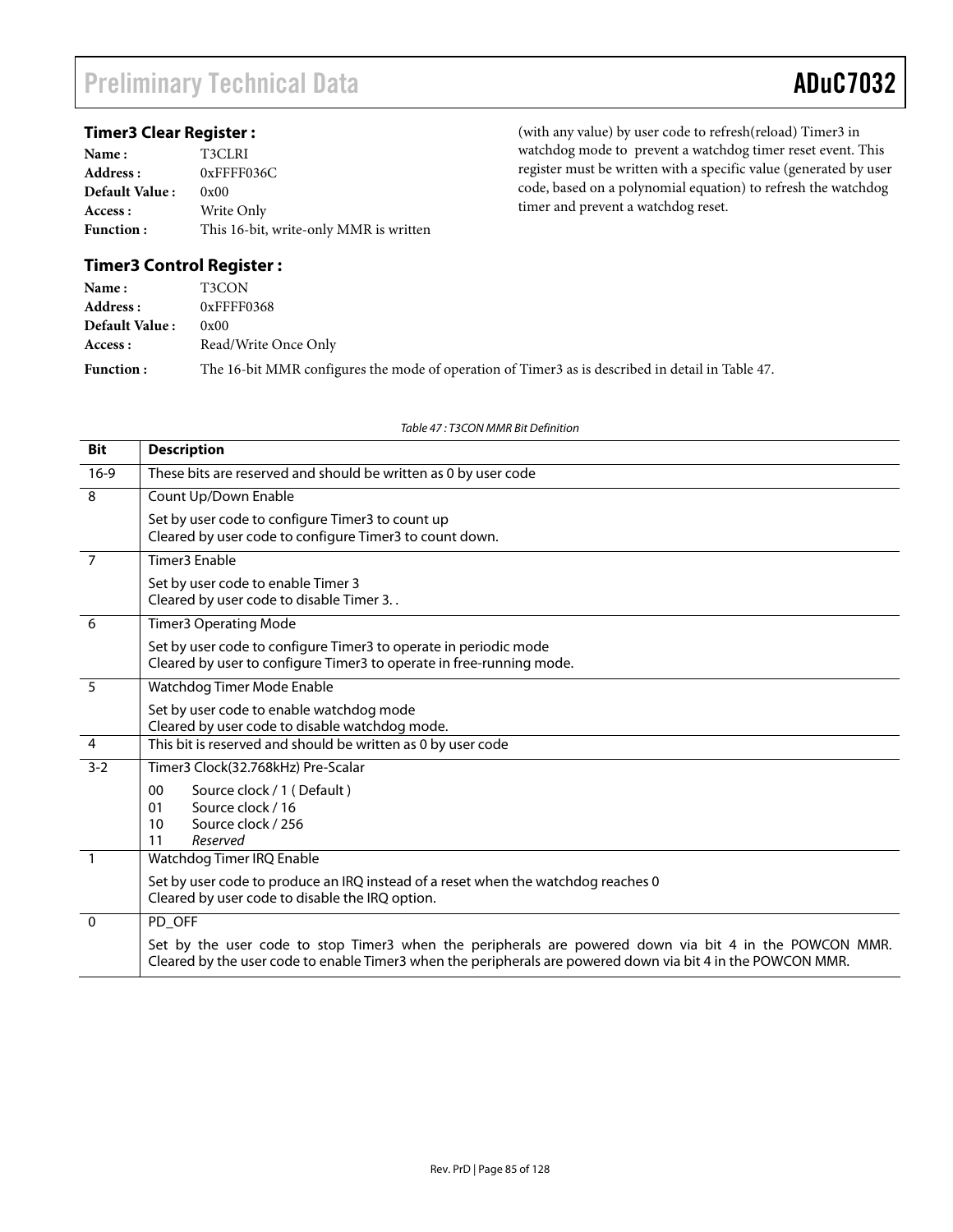# GENERAL PURPOSE I/O

The ADuC7032 features 9 General Purpose bi-directional I/O pins (GPIO). In general, many of the GPIO pins have multiple functions which can be configured by user code. By default, the GPIO pins are configured in GPIO mode. All GPIO pins have an internal pull up resistor and their sink capability is 0.8mA and they can source 0.1mA.

The 9 GPIO are grouped into three ports, Port0, Port1 and Port2. Port0 is 5 bits wide. Port1 and Port2 are both 2 bits wide. The GPIO assignment within each port is detailed in Table 48.

A typical GPIO structure is shown Figure 34.

External Interrupts are present on GP0, GP5, GP7 and GP8. This interrupts are level triggered and are active high. These interrupts are not latched, therefore the interrupts source must be present until either IRQSTA or FIQSTA are interrogated. The Interrupt source must be active for at least 1 CD divided core clock to guarantee recognition.

All port pins are configured and controlled by 4 sets (1 set for each port) of four port specific MMRs:

**GPxCON:** Port x Control Register **GPxDAT:** Port x Configuration and Data Register **GPxSET:** Data set port x **GPxCLR:** Data clear port x

where x corresponds to the port number 0,1 or 2

During normal operation, user code can control the function and state of the external GPIO pins via these general purpose registers. All GPIO pins will retain their external (high or low) during power-down (POWCON) mode.



Figure 34 : ADuC7032 GPIO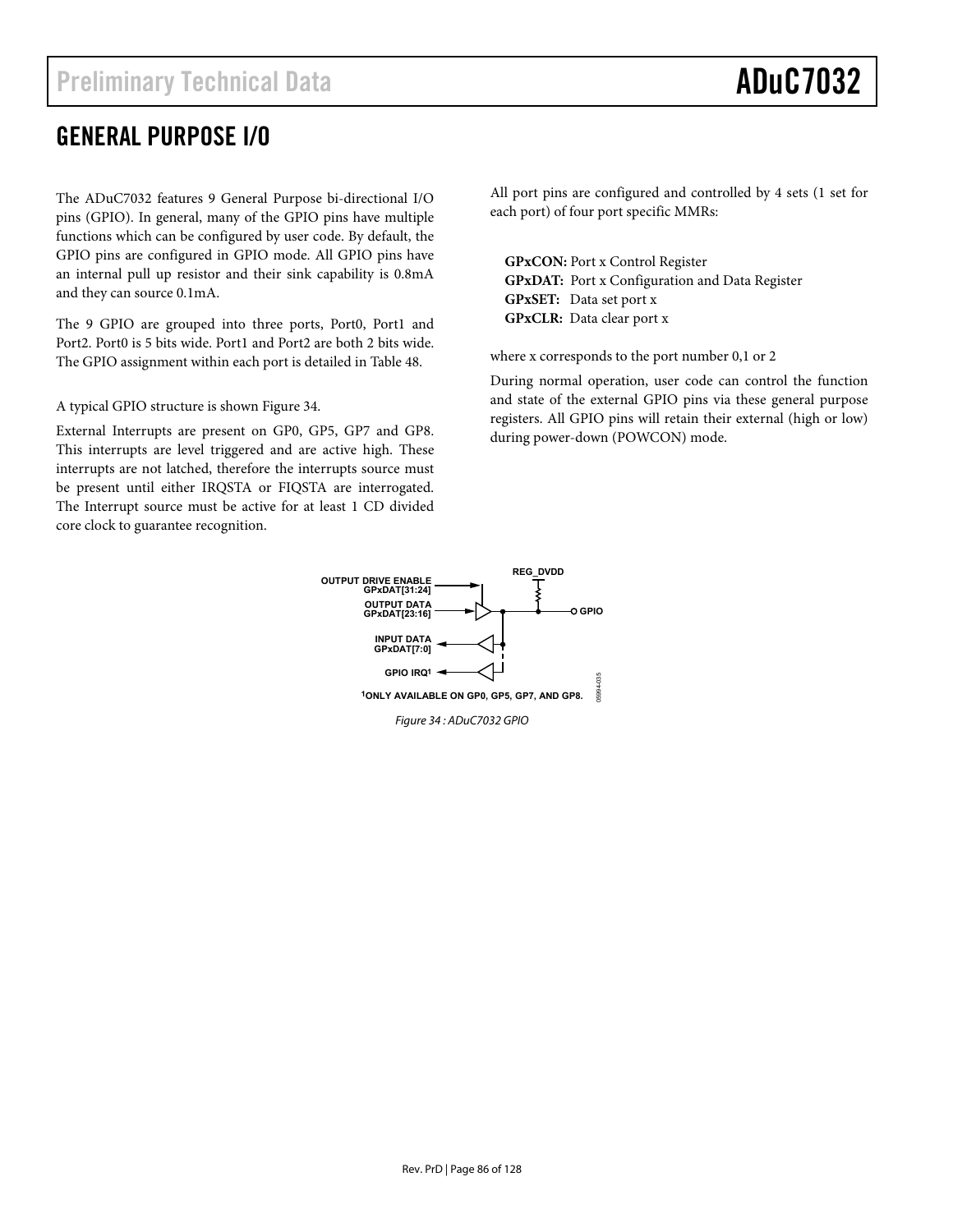|                   | <b>GPIO PIN</b>     | <b>PORT SIGNAL</b> | <b>Functionality (Defined by GPxCON)</b>                                    |
|-------------------|---------------------|--------------------|-----------------------------------------------------------------------------|
|                   | GPIO0               | P0.0               | General Purpose I/O                                                         |
|                   |                     | IRQ0               | SS, Slave Select I/O for SPI                                                |
|                   | GPIO1               | P0.1               | General Purpose I/O                                                         |
|                   |                     |                    | SCLK, Serial Clock I/O for SPI                                              |
|                   | GPIO <sub>2</sub>   | P0.2               | General Purpose I/O                                                         |
| Port 0            |                     |                    | MISO, Master Input, Slave Output for SPI                                    |
|                   | GPIO3               | P0.3               | General Purpose I/O                                                         |
|                   |                     |                    | MOSI, Master Output, Slave Input for SPI                                    |
|                   | GPIO4               | P0.4               | General Purpose I/O                                                         |
|                   |                     |                    | ECLK, a 2.56MHz clock output                                                |
|                   |                     | PO.5 <sup>1</sup>  | High Voltage Serial Interface                                               |
|                   |                     | PO.6 <sup>1</sup>  | High Voltage Serial Interface                                               |
|                   | GPIO5               | P <sub>1.0</sub>   | General Purpose I/O                                                         |
|                   |                     | IRQ1               | RxD Pin for UART                                                            |
| Port 1            | GPIO6               | P1.1               | General Purpose I/O                                                         |
|                   |                     |                    | TxD Pin for UART                                                            |
|                   | GPIO7               | P2.0               | General Purpose I/O                                                         |
|                   |                     | IRQ4               | LIN Output Pin. Used to read directly from LIN PIN for conformance testing. |
|                   | GPIO8               | P <sub>2.1</sub>   | General Purpose I/O                                                         |
|                   |                     | IRQ5               | LIN HV Input Pin. Used to directly drive LIN Pin for conformance testing.   |
|                   | GPIO11 <sup>2</sup> | $P2.4^2$           | General Purpose I/O                                                         |
|                   |                     |                    | <b>LIN Output Pin</b>                                                       |
|                   | GPIO12 <sup>2</sup> | $P2.5^2$           | General Purpose I/O                                                         |
|                   |                     |                    | <b>LIN Input Pin</b>                                                        |
| Port <sub>2</sub> | GPIO13 <sup>1</sup> | P2.6 <sup>1</sup>  | Reserved                                                                    |
|                   |                     |                    | Reserved                                                                    |

Table 48 : External GPIO Pin to Internal Port Signal Assignments

<sup>1</sup> These signals are internal signals only and do not appear on an external pin. These pins are used along with HVCON as the 2 wire interface to the high voltage interface circuits.

<sup>2</sup> These pins/signals are internal signals only and do not appear on an external pins. Both signals are used to provide external pin diagnostic write(GPIO12) and read-back(GPIO11) capability.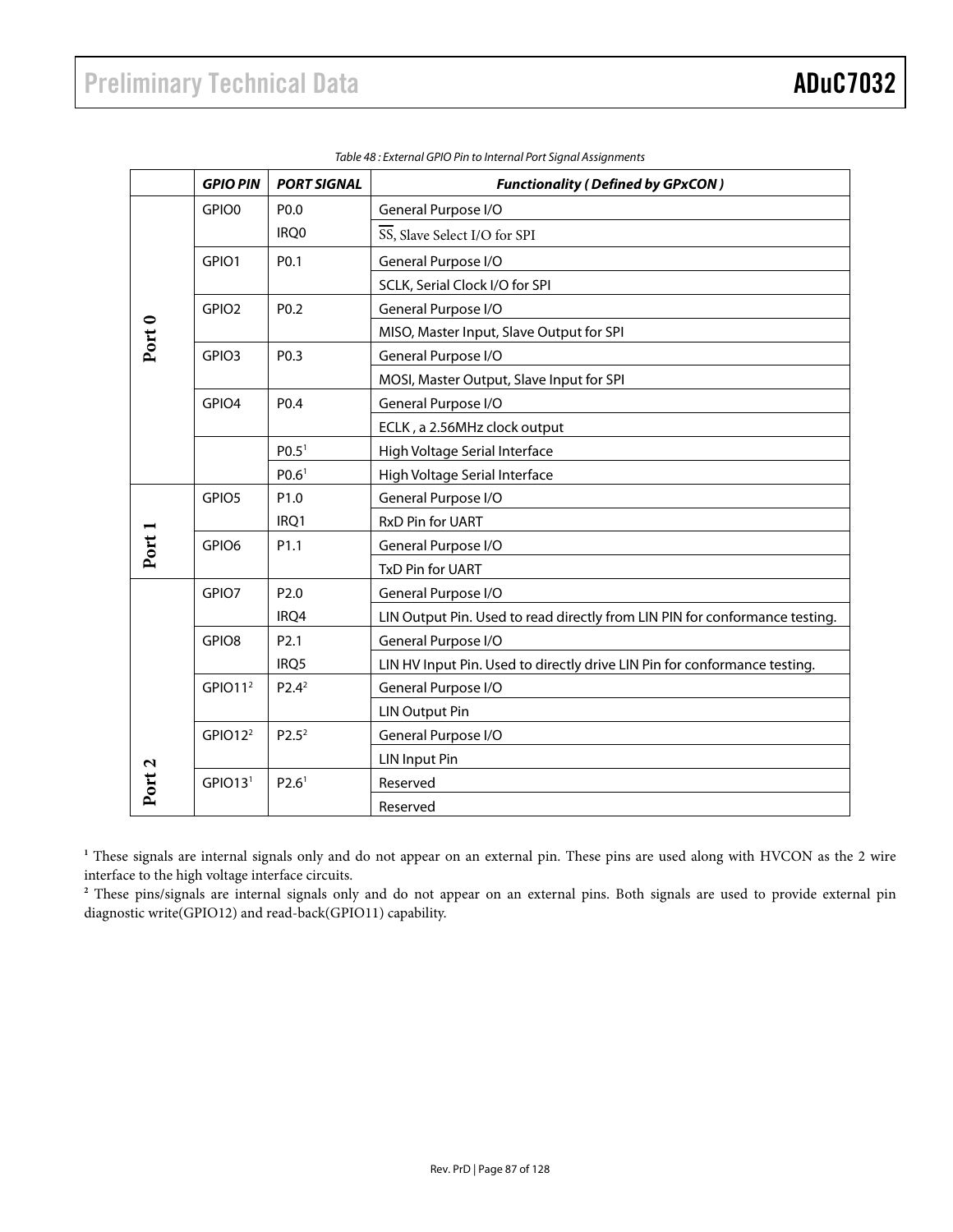# Preliminary Technical Data ADuC7032

## **GPIO Port0 Control Register :**

| Name:          | GP0CON        |
|----------------|---------------|
| Address:       | $0x$ FFFF0D00 |
| Default Value: | 0x00000000    |
| Access :       | Read/Write    |
|                |               |

**Function :** The 32-bit MMR selects the pin function for each Port0 pin.

Table 49 : GP0CON MMR Bit Designations

| <b>Bit</b>        | <b>Description</b>                                                                                                                                                                                              |
|-------------------|-----------------------------------------------------------------------------------------------------------------------------------------------------------------------------------------------------------------|
| $31 - 29$         | Reserved                                                                                                                                                                                                        |
|                   | These bits are reserved and should be written as 0 by user code                                                                                                                                                 |
| 28                | Reserved                                                                                                                                                                                                        |
|                   | This bit is reserved and should be written as 1 by user code                                                                                                                                                    |
| $27 - 25$         | Reserved                                                                                                                                                                                                        |
|                   | These bits are reserved and should be written as 0 by user code                                                                                                                                                 |
| 24                | Internal P0.6 Enable Bit                                                                                                                                                                                        |
|                   | This bit must be set to 1 by user software to enable the High Voltage Serial Interface before using the HVCON and HVDAT<br>registered high voltage interface                                                    |
| $23 - 21$         | Reserved                                                                                                                                                                                                        |
|                   | These bits are reserved and should be written as 0 by user code                                                                                                                                                 |
| 20                | Internal P0.5 Enable Bit                                                                                                                                                                                        |
|                   | This bit must be set to 1 by user software to enable the High Voltage Serial Interface before using the HVCON and HVDAT<br>registered high voltage interface                                                    |
| 19-17             | Reserved                                                                                                                                                                                                        |
|                   | These bits are reserved and should be written as 0 by user code                                                                                                                                                 |
| 16                | <b>GPIO4 Function Select Bit</b><br>This bit is cleared by user code to 0 to configure the GPIO4 pin as a General Purpose I/O (GPIO) pin                                                                        |
|                   | This bit is set to 1 by user code to configure the GPIO4 pin as ECLK enabling a 2.56MHz clock output on this pin                                                                                                |
| $15 - 13$         | Reserved                                                                                                                                                                                                        |
|                   | These bits are reserved and should be written as 0 by user code                                                                                                                                                 |
| $12 \overline{ }$ | <b>GPIO3 Function Select Bit</b><br>This bit is cleared by user code to 0 to configure the GPIO3 pin as a General Purpose I/O (GPIO) pin                                                                        |
|                   | This bit is set to 1 by user code to configure the GPIO2 pin as MOSI, Master Output, Slave Input Data for the SPI Port                                                                                          |
| $11-9$            | Reserved                                                                                                                                                                                                        |
|                   | These bits are reserved and should be written as 0 by user code                                                                                                                                                 |
| 8                 | <b>GPIO2 Function Select Bit</b><br>This bit is cleared to 0 by user code to configure the GPIO2 pin as a General Purpose I/O (GPIO) pin                                                                        |
|                   | This bit is set to 1 by user code to configure the GPIO3 pin as MISO, Master Input, Slave Output Data for the SPI Port                                                                                          |
| $7 - 5$           | Reserved                                                                                                                                                                                                        |
|                   | These bits are reserved and should be written as 0 by user code                                                                                                                                                 |
| 4                 | <b>GPIO1 Function Select Bit</b>                                                                                                                                                                                |
|                   | This bit is cleared to 0 by user code to configure the GPIO1 pin as a General Purpose I/O (GPIO) pin<br>This bit is set to 1 by user code to configure the GPIO1 pin as SCLK, Serial Clock I/O for the SPI Port |
| $3 - 1$           | Reserved                                                                                                                                                                                                        |
|                   | These bits are reserved and should be written as 0 by user code                                                                                                                                                 |
| $\mathbf 0$       | <b>GPIO0 Function Select Bit</b>                                                                                                                                                                                |
|                   | This bit is cleared to 0 by user code to configure the GPIO0 pin as a General Purpose I/O (GPIO) pin                                                                                                            |
|                   | This bit is set to 1 by user code to configure the GPIO0 pin as SS, Slave Select I/O for the SPI Port                                                                                                           |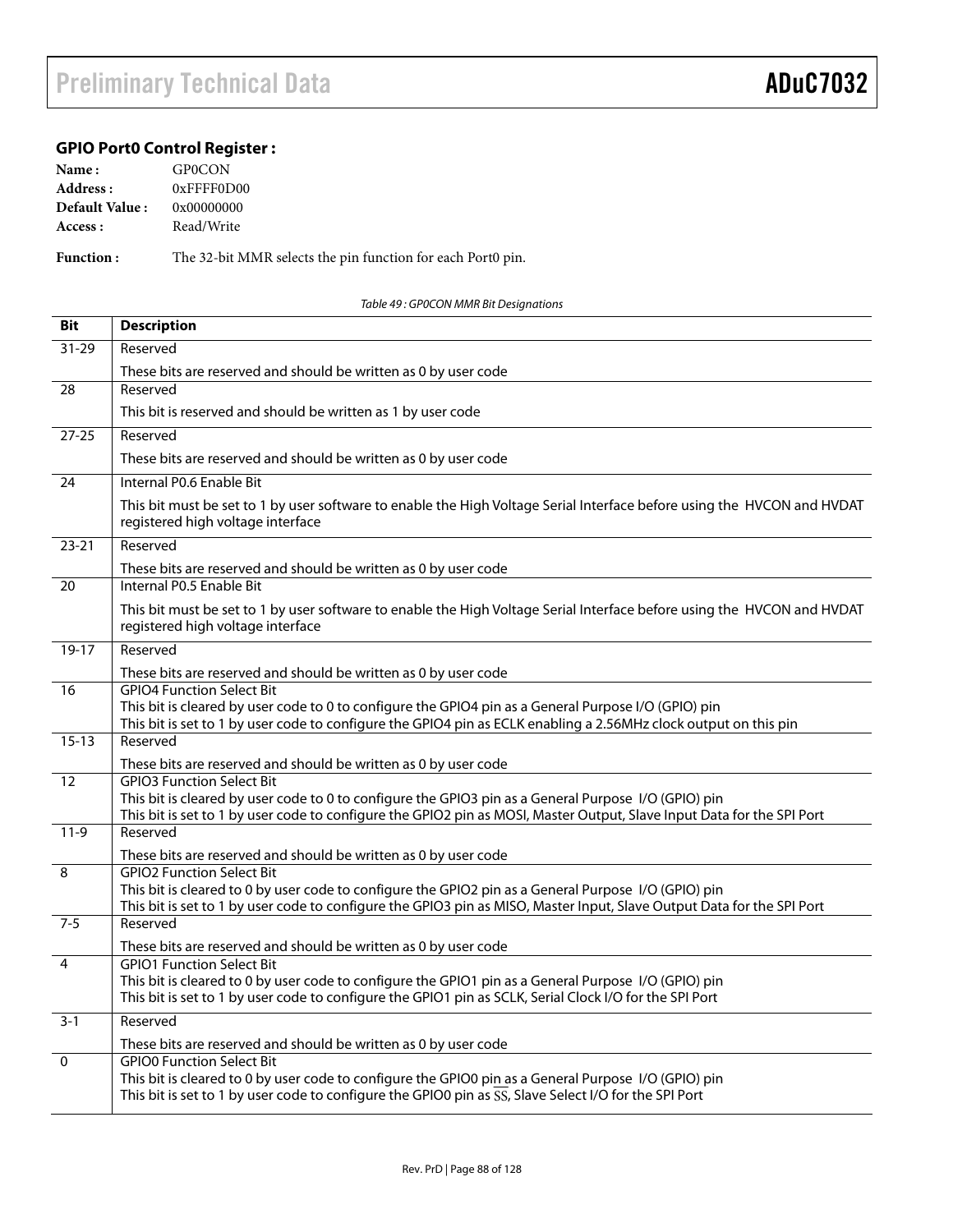# Preliminary Technical Data **ADuC7032**

# **GPIO Port1 Control Register :**

| Name:                 | GP <sub>1</sub> CON                                         |
|-----------------------|-------------------------------------------------------------|
| Address :             | $0x$ FFFF0D04                                               |
| <b>Default Value:</b> | 0x00000000                                                  |
| Access :              | Read/Write                                                  |
| <b>Function:</b>      | The 32-bit MMR selects the pin function for each Port1 pin. |

Table 50 : GP1CON MMR Bit Designations

| <b>Bit</b> | <b>Description</b>                                                                                      |
|------------|---------------------------------------------------------------------------------------------------------|
| $31 - 5$   | Reserved                                                                                                |
|            | These bits are reserved and should be written as 0 by user code                                         |
|            | <b>GPIO6 Function Select Bit</b>                                                                        |
|            | This bit is cleared by user code to 0 to configure the GPIO6 pin as a General Purpose I/O (GPIO) pin    |
|            | This bit is set to 1 by user code to configure the GPIO6 pin as TxD, Transmit Data for UART Serial Port |
| $3 - 1$    | Reserved                                                                                                |
|            | These bits are reserved and should be written as 0 by user code                                         |
| $\Omega$   | <b>GPIO5 Function Select Bit</b>                                                                        |
|            | This bit is cleared by user code to 0 to configure the GPIO5 pin as a General Purpose I/O (GPIO) pin    |
|            | This bit is set by user code to 1 to configure the GPIO5 RxD. Receive Data for UART Serial Port         |

# **GPIO Port2 Control Register :**

 $\overline{a}$ 

| Name:                 | GP <sub>2</sub> CON                                         |
|-----------------------|-------------------------------------------------------------|
| Address :             | $0x$ FFFF0D08                                               |
| <b>Default Value:</b> | 0x00000000                                                  |
| Access :              | Read/Write                                                  |
| <b>Function:</b>      | The 32-bit MMR selects the pin function for each Port2 pin. |

Table 51 : GP2CON MMR Bit Designations

| Bit       | <b>Description</b>                                                                                                                                                    |
|-----------|-----------------------------------------------------------------------------------------------------------------------------------------------------------------------|
| $31 - 21$ | Reserved                                                                                                                                                              |
|           | These bits are reserved and should be written as 0 by user code                                                                                                       |
| 20        | <b>GPIO12 Function Select Bit</b>                                                                                                                                     |
|           | This bit is cleared to 0 by user code to route the LIN transmit data to an internal General Purpose I/O (GPIO12) pad which<br>can then be written via the GP2DAT MMR. |
|           | This bit is set to 1 by user code to route the UART TxD (transmit data) to the LIN data pin. This configuration is used in LIN<br>mode.                               |
| $19 - 17$ | Reserved                                                                                                                                                              |
|           | These bits are reserved and should be written as 0 by user code                                                                                                       |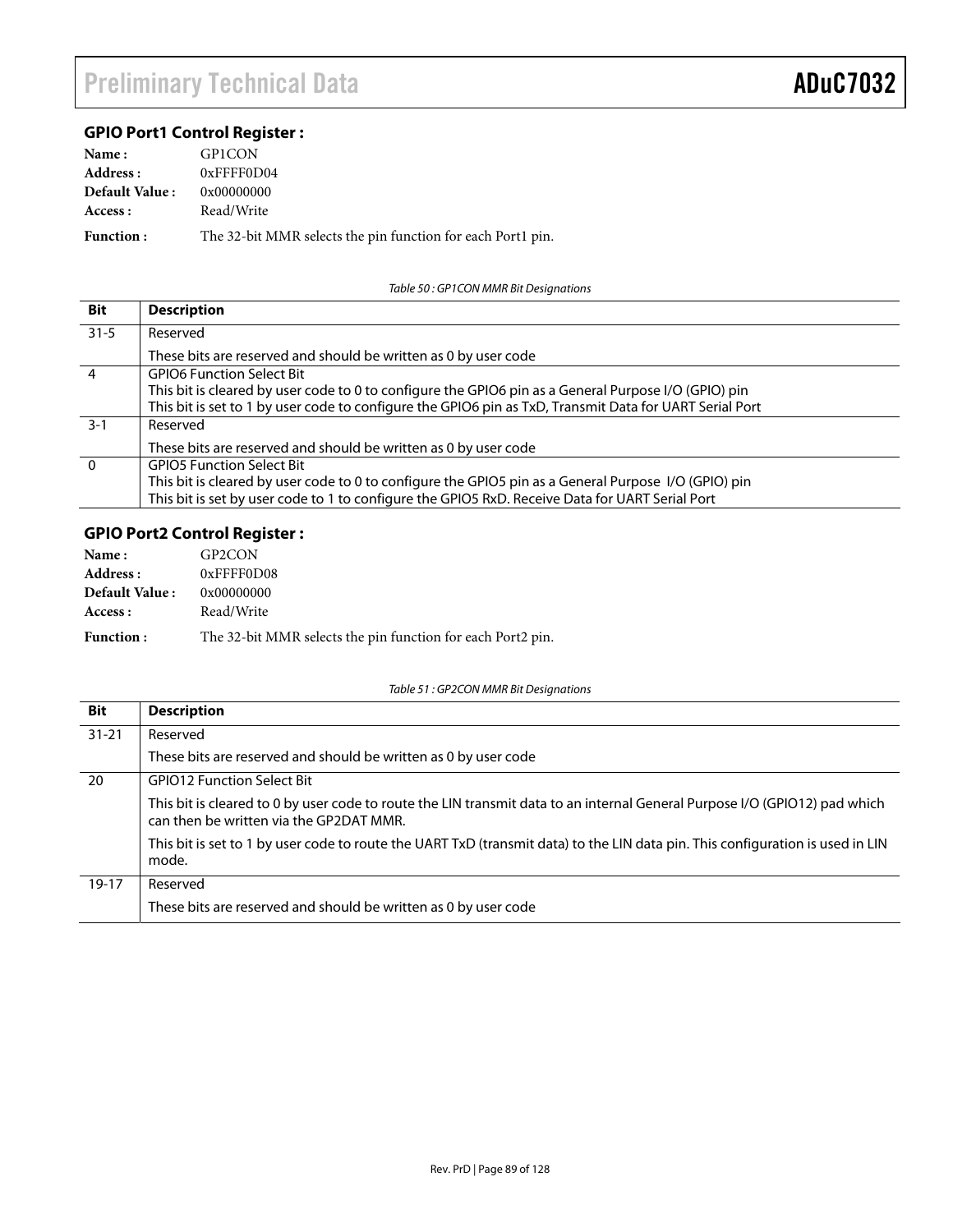| 16             | <b>GPIO11 Function Select Bit</b>                                                                                                                                                                                                                                                 |
|----------------|-----------------------------------------------------------------------------------------------------------------------------------------------------------------------------------------------------------------------------------------------------------------------------------|
|                | This bit is cleared to 0 by user code to internally disable the LIN input data path. In this configuration GPIO11 is used to<br>support diagnostic read-back on all external high-voltage I/O pins (see HVCFG1[2:0])                                                              |
|                | This bit is set to 1 by user code to route input data from the LIN interface to both the LIN hardware<br>timing/synchronization logic and to the UART RxD (receive data). This mode must be configured by user code when<br>using LIN.                                            |
| $15 - 5$       | Reserved                                                                                                                                                                                                                                                                          |
|                | These bits are reserved and should be written as 0 by user code                                                                                                                                                                                                                   |
| $\overline{4}$ | <b>GPIO8 Function Select Bit</b>                                                                                                                                                                                                                                                  |
|                | This bit is cleared by user code to 0 to configure the GPIO8 pin as a General Purpose I/O (GPIO) pin                                                                                                                                                                              |
|                | This bit is set by user code to 1 to route the LIN input data to the GPIO8 pin. This mode can be used to drive the LIN<br>transceiver interface as a standalone component without any interaction from MCU or UART.                                                               |
| $3 - 1$        | Reserved                                                                                                                                                                                                                                                                          |
|                | These bits are reserved and should be written as 0 by user code                                                                                                                                                                                                                   |
| $\Omega$       | <b>GPIO7 Function Select Bi</b>                                                                                                                                                                                                                                                   |
|                | This bit is cleared by user code to 0 to configure the GPIO7 pin as a General Purpose I/O (GPIO) pin                                                                                                                                                                              |
|                | This bit is set by user code to 1 to route data driven into the GPIO7 pin through the on-chip LIN transceiver to be output<br>at the LIN pin. This mode can be used to drive the LIN transceiver interface as a standalone component without any<br>interaction from MCU or UART. |

# **GPIO Port0 Data Register :**

**Name :** GP0DAT **Address :** 0xFFFF0D20 **Default Value :** 0x00000000 **Access :** Read/Write

**Function :** This 32-bit MMR configures the direction of the GPIO pins assigned to Port0 (see Table 48). This register also sets the output value for GPIO pins configured as outputs and reads the status of GPIO pins configured as inputs.

| <b>Bit</b> | <b>Description</b>                                                                            |
|------------|-----------------------------------------------------------------------------------------------|
| $31 - 29$  | Reserved                                                                                      |
|            | These bits are reserved and should be written as 0 by user code                               |
| 28         | Port 0.4 Direction Select Bit                                                                 |
|            | This bit is cleared to 0 by user code to configure the GPIO pin assigned to P0.4 as an input. |
|            | This bit is set to 1 by user code to configure the GPIO pin assigned to P0.4 as an output.    |
| 27         | Port 0.3 Direction Select Bit                                                                 |
|            | This bit is cleared to 0 by user code to configure the GPIO pin assigned to P0.3 as an input. |
|            | This bit is set to 1 by user code to configure the GPIO pin assigned to P0.3 as an output.    |
| 26         | Port 0.2 Direction Select Bit                                                                 |
|            | This bit is cleared to 0 by user code to configure the GPIO pin assigned to P0.2 as an input. |
|            | This bit is set to 1 by user code to configure the GPIO pin assigned to P0.2 as an output.    |
| 25         | Port 0.1 Direction Select Bit                                                                 |
|            | This bit is cleared to 0 by user code to configure the GPIO pin assigned to P0.1 as an input. |
|            | This bit is set to 1 by user code to configure the GPIO pin assigned to P0.1 as an output.    |
| 24         | Port 0.0 Direction Select Bit                                                                 |
|            | This bit is cleared to 0 by user code to configure the GPIO pin assigned to P0.0 as an input. |
|            | This bit is set to 1 by user code to configure the GPIO pin assigned to P0.0 as an output.    |
| $23 - 21$  | Reserved                                                                                      |
|            | These bits are reserved and should be written as 0 by user code                               |

Table 52 : GP0DAT MMR Bit Descriptions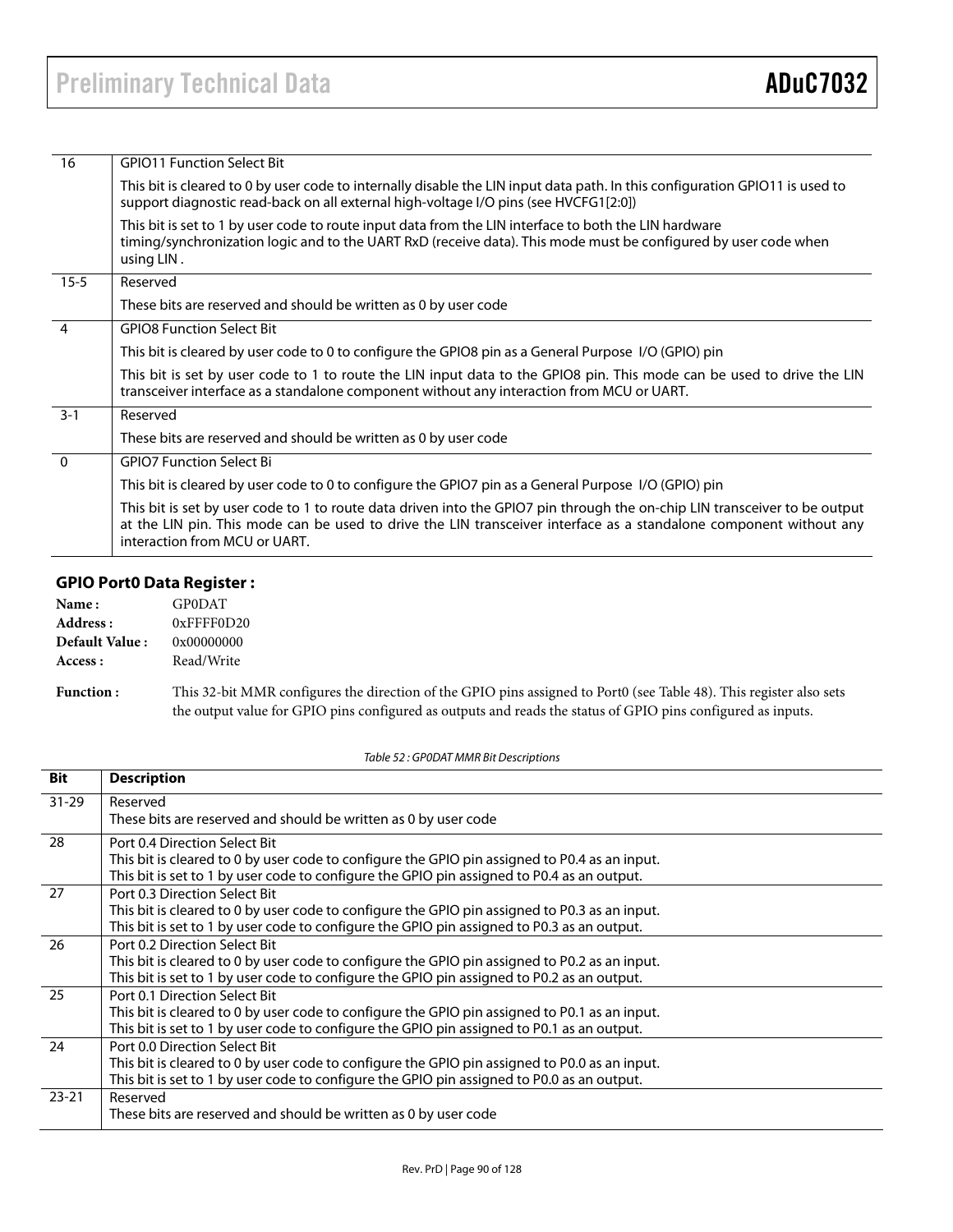# Preliminary Technical Data ADuC7032

| $\overline{20}$           | Port 0.4 Data Output                                                                                                                 |
|---------------------------|--------------------------------------------------------------------------------------------------------------------------------------|
|                           | The value written to this bit appears directly on the GPIO pin assigned to P0.4.                                                     |
| $\overline{19}$           | Port 0.3 Data Output                                                                                                                 |
|                           | The value written to this bit appears directly on the GPIO pin assigned to P0.3.                                                     |
| 18                        | Port 0.2 Data Output                                                                                                                 |
|                           | The value written to this bit appears directly on the GPIO pin assigned to P0.2.                                                     |
| 17                        | Port 0.1 Data Output                                                                                                                 |
|                           | The value written to this bit appears directly on the GPIO pin assigned to P0.1.                                                     |
| 16                        | Port 0.0 Data Output                                                                                                                 |
|                           | The value written to this bit appears directly on the GPIO pin assigned to P0.0.                                                     |
| $15 - 5$                  | Reserved                                                                                                                             |
|                           | These bits are reserved and should be written as 0 by user code                                                                      |
| $\overline{4}$            | Port 0.4 Data Input                                                                                                                  |
|                           | This bit is a read-only bit that reflects the current status of the GPIO pin assigned to P0.4. User code should write 0 to this bit. |
| $\overline{\phantom{a}3}$ | Port 0.3 Data Input                                                                                                                  |
|                           | This bit is a read-only bit that reflects the current status of the GPIO pin assigned to P0.3. User code should write 0 to this bit. |
| $\overline{2}$            | Port 0.2 Data Input                                                                                                                  |
|                           | This bit is a read-only bit that reflects the current status of the GPIO pin assigned to P0.2. User code should write 0 to this bit. |
| $\overline{1}$            | Port 0.1 Data Input                                                                                                                  |
|                           | This bit is a read-only bit that reflects the current status of the GPIO pin assigned to P0.1. User code should write 0 to this bit. |
| $\overline{0}$            | Port 0.0 Data Input                                                                                                                  |
|                           | This bit is a read-only bit that reflects the current status of the GPIO pin assigned to P0.0. User code should write 0 to this bit. |
|                           |                                                                                                                                      |

#### **GPIO Port1 Data Register :**

| Name:               | GP1DAT            |
|---------------------|-------------------|
| Address:            | $0x$ FFFF0D30     |
| Default Value:      | 0x00000000        |
| Access :            | Read/Write        |
| $E$ unction $\cdot$ | $This 22$ $hi 11$ |

Function : This 32-bit MMR configures the direction of the GPIO pins assigned to Port1 (see Table 48). This register also sets the output value for GPIO pins configured as outputs and reads the status of GPIO pins configured as inputs.

**Bit Description**  31-26 Reserved These bits are reserved and should be written as 0 by user code 25 Port 1.1 Direction Select Bit This bit is cleared to 0 by user code to configure the GPIO pin assigned to P1.1 as an input. This bit is set to 1 by user code to configure the GPIO pin assigned to P1.1 as an output. 24 Port 1.0 Direction Select Bit This bit is cleared to 0 by user code to configure the GPIO pin assigned to P1.0 as an input. This bit is set to 1 by user code to configure the GPIO pin assigned to P1.0 as an output. 23-18 Reserved These bits are reserved and should be written as 0 by user code 17 Port 1.1 Data Output The value written to this bit appears directly on the GPIO pin assigned to P1.1. 16 Port 1.0 Data Output The value written to this bit appears directly on the GPIO pin assigned to P1.0. 15-2 Reserved These bits are reserved and should be written as 0 by user code 1 Port 1.1 Data Input This bit is a read-only bit that reflects the current status of the GPIO pin assigned to P1.1. User code should write 0 to this bit. 0 Port 1.0 Data Input This bit is a read-only bit that reflects the current status of the GPIO pin assigned to P1.0. User code should write 0 to this bit.

Table 53 : GP1DAT MMR Bit Descriptions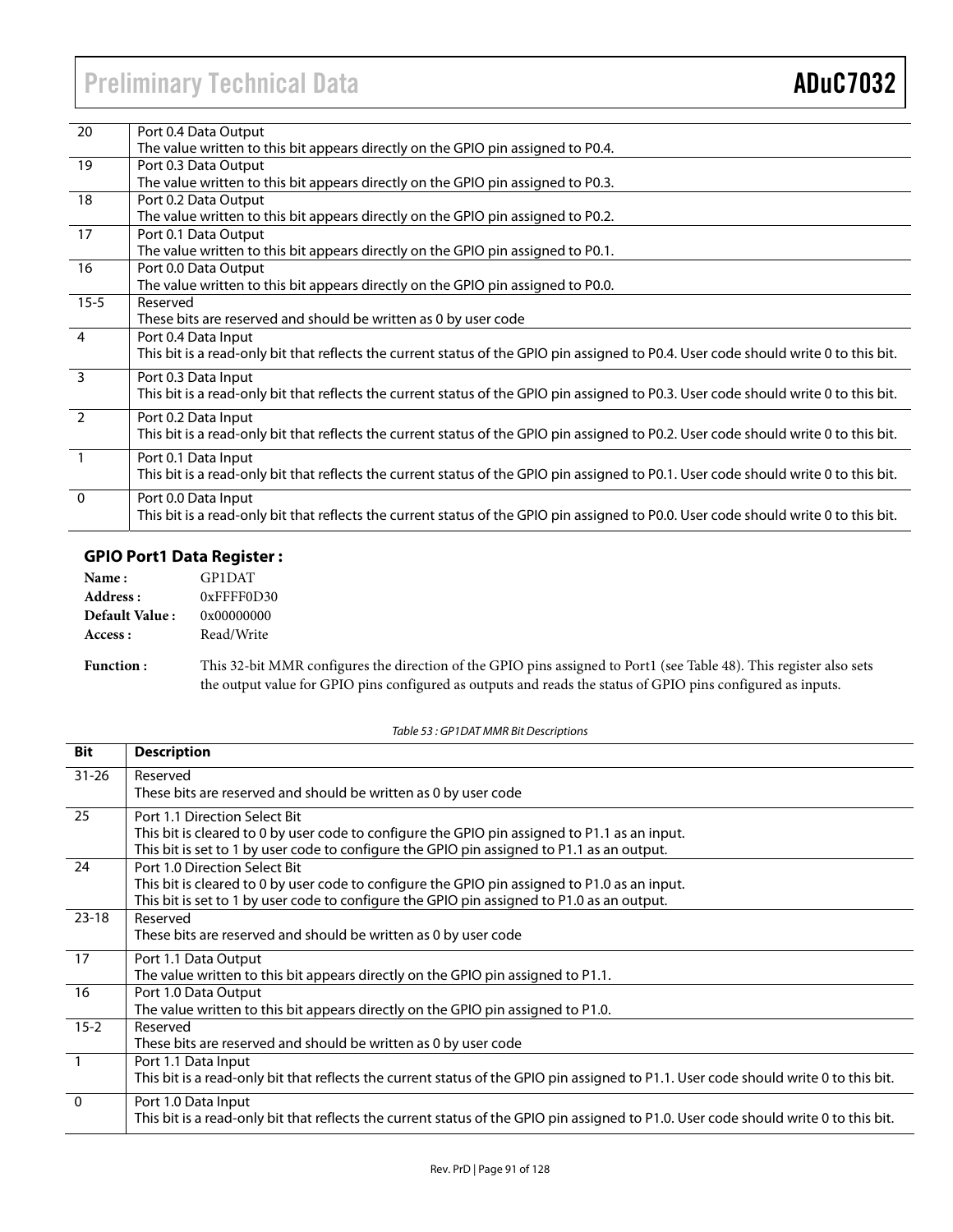# Preliminary Technical Data ADuC7032

# **GPIO Port2 Data Register :**

| Name:          | GP2DAT        |
|----------------|---------------|
| Address :      | $0x$ FFFF0D40 |
| Default Value: | 0x00000000    |
| Access :       | Read/Write    |

**Function :** This 32-bit MMR configures the direction of the GPIO pins assigned to Port2 (see Table 48). This register also sets the output value for GPIO pins configured as outputs and reads the status of GPIO pins configured as inputs.

Table 54 :GP2DAT MMR Bit Descriptions

| <b>Bit</b>      | <b>Description</b>                                                                                                                                                                                                                                                                                                    |
|-----------------|-----------------------------------------------------------------------------------------------------------------------------------------------------------------------------------------------------------------------------------------------------------------------------------------------------------------------|
| 31              | Reserved<br>This bit is reserved and should be written as 0 by user code                                                                                                                                                                                                                                              |
| 30              | Port 2.6 Direction Select Bit                                                                                                                                                                                                                                                                                         |
|                 | This bit is cleared to 0 by user code to configure the GPIO pin assigned to P2.6 as an input.<br>This bit is set to 1 by user code to configure the GPIO pin assigned to P2.6 as an output.                                                                                                                           |
| 29              | Port 2.5 Direction Select Bit                                                                                                                                                                                                                                                                                         |
|                 | This bit is cleared to 0 by user code to configure the GPIO pin assigned to P2.5 as an input.<br>This bit is set to 1 by user code to configure the GPIO pin assigned to P2.5 as an output. This configuration is used to support<br>diagnostic write capability to the high-voltage I/O pins.                        |
| 28              | Port 2.4 Direction Select Bit                                                                                                                                                                                                                                                                                         |
|                 | This bit is cleared to 0 by user code to configure the GPIO pin assigned to P2.4 as an input. This configuration is used to support<br>diagnostic read-back capability from the high-voltage I/O pins(see HVCFG1[2:0]).<br>This bit is set to 1 by user code to configure the GPIO pin assigned to P2.4 as an output. |
| $27 - 26$       | Reserved<br>These bits are reserved and should be written as 0 by user code                                                                                                                                                                                                                                           |
| 25              | Port 2.1 Direction Select Bit<br>This bit is cleared to 0 by user code to configure the GPIO pin assigned to P2.1 as an input.<br>This bit is set to 1 by user code to configure the GPIO pin assigned to P2.1 as an output.                                                                                          |
| 24              | Port 2.0 Direction Select Bit<br>This bit is cleared to 0 by user code to configure the GPIO pin assigned to P2.0 as an input.<br>This bit is set to 1 by user code to configure the GPIO pin assigned to P2.0 as an output.                                                                                          |
| $\overline{23}$ | Reserved<br>This bit is reserved and should be written as 0 by user code                                                                                                                                                                                                                                              |
| 22              | Port 2.6 Data Output<br>The value written to this bit appears directly on the GPIO pin assigned to P2.6                                                                                                                                                                                                               |
| 21              | Port 2.5 Data Output<br>The value written to this bit appears directly on the GPIO pin assigned to P2.5.                                                                                                                                                                                                              |
| $20 - 18$       | Reserved<br>These bits are reserved and should be written as 0 by user code                                                                                                                                                                                                                                           |
| 17              | Port 2.1 Data Output<br>The value written to this bit appears directly on the GPIO pin assigned to P2.1.                                                                                                                                                                                                              |
| 16              | Port 2.0 Data Output<br>The value written to this bit appears directly on the GPIO pin assigned to P2.0.                                                                                                                                                                                                              |
| $15 - 7$        | Reserved<br>These bits are reserved and should be written as 0 by user code                                                                                                                                                                                                                                           |
| 6               | Port 2.6 Data Input<br>This bit is a read-only bit that reflects the current status of the GPIO pin assigned to P2.6. User code should write 0 to this bit.                                                                                                                                                           |
| $\overline{5}$  | Port 2.5 Data Input<br>This bit is a read-only bit that reflects the current status of the GPIO pin assigned to P2.5. User code should write 0 to this bit.                                                                                                                                                           |
| $\overline{4}$  | Port 2.4 Data Input<br>This bit is a read-only bit that reflects the current status of the GPIO pin assigned to P2.4. User code should write 0 to this bit.                                                                                                                                                           |
| $3 - 2$         | Reserved<br>These bits are reserved and should be written as 0 by user code                                                                                                                                                                                                                                           |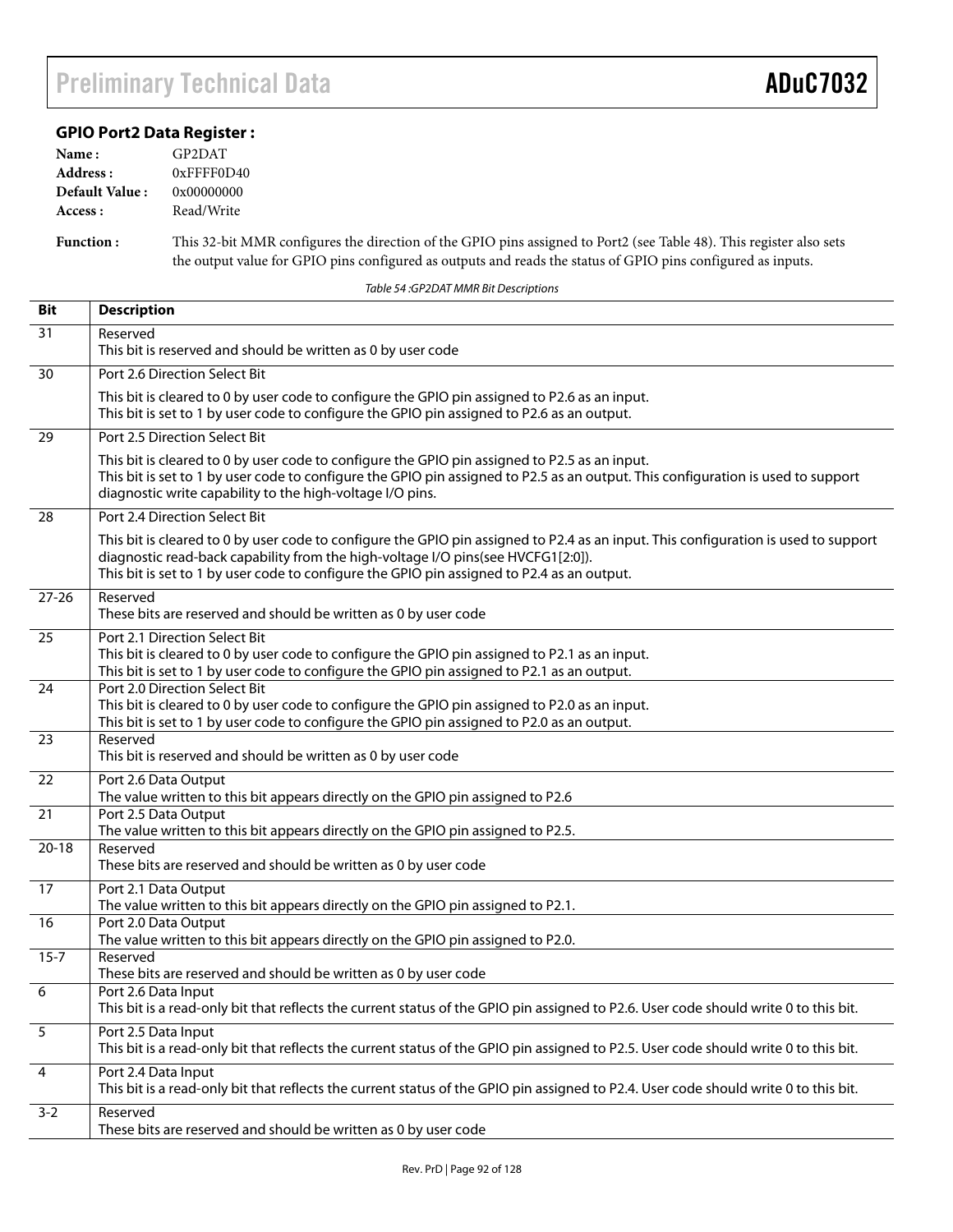|          | Port 2.1 Data Input<br>This bit is a read-only bit that reflects the current status of the GPIO pin assigned to P2.1. User code should write 0 to this bit. |
|----------|-------------------------------------------------------------------------------------------------------------------------------------------------------------|
| $\Omega$ | Port 2.0 Data Input<br>This bit is a read-only bit that reflects the current status of the GPIO pin assigned to P2.0. User code should write 0 to this bit. |

#### **GPIO Port0 Set Register :**

| Name:            | <b>GPOSET</b>                                                                                                   |  |
|------------------|-----------------------------------------------------------------------------------------------------------------|--|
| Address :        | $0x$ FFFF0D24                                                                                                   |  |
| Default Value:   | 0x00000000                                                                                                      |  |
| Access :         | Read/Write                                                                                                      |  |
| <b>Function:</b> | This 32-bit MMR allow user code to individually bit address external GPIO pins to set them high only.           |  |
|                  | User code can do this via the GP0SET MMR without having to modify or maintain the status of any other GPIO pins |  |

Table 55 : GP0SET MMR Bit Descriptions

as user code would need to do when using GP0DAT.

| <b>Bit</b> | <b>Description</b>                                                                         |
|------------|--------------------------------------------------------------------------------------------|
| $31 - 21$  | Reserved                                                                                   |
|            | These bits are reserved and should be written as 0 by user code                            |
| 20         | Port 0.4 Set Bit                                                                           |
|            | This bit is set to 1 by user code to set the external GPIO4 pin high.                      |
|            | If user software clears this bit to 0, this will have no effect on the external GPIO4 pin. |
| 19         | Port 0.3 Set Bit                                                                           |
|            | This bit is set to 1 by user code to set the external GPIO3 pin high.                      |
|            | If user software clears this bit to 0, this will have no effect on the external GPIO3 pin. |
| 18         | Port 0.2 Set Bit                                                                           |
|            | This bit is set to 1 by user code to set the external GPIO2 pin high.                      |
|            | If user software clears this bit to 0, this will have no effect on the external GPIO2 pin. |
| 17         | Port 0.1 Set Bit                                                                           |
|            | This bit is set to 1 by user code to set the external GPIO1 pin high.                      |
|            | If user software clears this bit to 0, this will have no effect on the external GPIO1 pin. |
| 16         | Port 0.0 Set Bit                                                                           |
|            | This bit is set to 1 by user code to set the external GPIO0 pin high                       |
|            | If user software clears this bit to 0, this will have no effect on the external GPIO0 pin. |
| $15-0$     | Reserved                                                                                   |
|            | These bits are reserved and should be written as 0 by user code                            |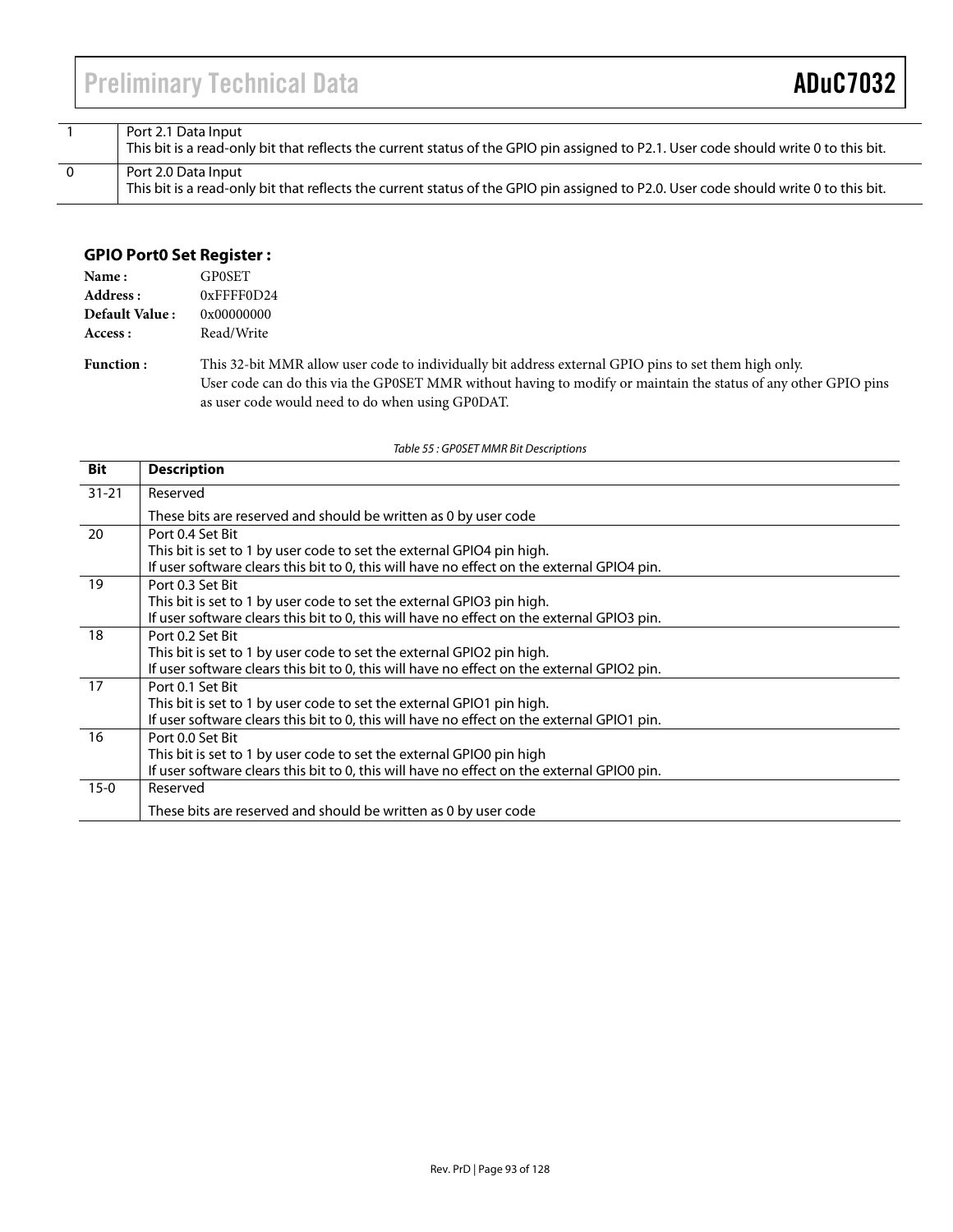## **GPIO Port1 Set Register :**

| Name:                                                                                                                     | GP1SET                                                                                                          |
|---------------------------------------------------------------------------------------------------------------------------|-----------------------------------------------------------------------------------------------------------------|
| Address :                                                                                                                 | 0xFFFF0D34                                                                                                      |
| Default Value:                                                                                                            | 0x00000000                                                                                                      |
| Access :                                                                                                                  | Read/Write                                                                                                      |
| This 32-bit MMR allow user code to individually bit address external GPIO pins to set them high only.<br><b>Function:</b> |                                                                                                                 |
|                                                                                                                           | User code can do this via the GP1SET MMR without having to modify or maintain the status of any other GPIO pins |
|                                                                                                                           | as user code would need to do when using GP1DAT.                                                                |

Table 56 : GP1SET MMR Bit Descriptions

| <b>Bit</b> | <b>Description</b>                                                                         |
|------------|--------------------------------------------------------------------------------------------|
| $31 - 18$  | Reserved                                                                                   |
|            | These bits are reserved and should be written as 0 by user code                            |
| 17         | Port 1.1 Set Bit                                                                           |
|            | This bit is set to 1 by user code to set the external GPIO6 pin high.                      |
|            | If user software clears this bit to 0, this will have no effect on the external GPIO6 pin. |
| 16         | Port 1.0 Set Bit                                                                           |
|            | This bit is set to 1 by user code to set the external GPIO5 pin high                       |
|            | If user software clears this bit to 0, this will have no effect on the external GPIO5 pin. |
| $15-0$     | Reserved                                                                                   |
|            | These bits are reserved and should be written as 0 by user code                            |

#### **GPIO Port2 Set Register :**

| Name:            | GP2SET                                                                                                          |
|------------------|-----------------------------------------------------------------------------------------------------------------|
| Address :        | $0x$ FFFF0D44                                                                                                   |
| Default Value:   | 0x00000000                                                                                                      |
| Access :         | Read/Write                                                                                                      |
| <b>Function:</b> | This 32-bit MMR allow user code to individually bit address external GPIO pins to set them high only.           |
|                  | User code can do this via the GP2SET MMR without having to modify or maintain the status of any other GPIO pins |
|                  | as user code would need to do when using GP2DAT.                                                                |

Table 57 : GP2SET MMR Bit Descriptions

| <b>Bit</b> | <b>Description</b>                                                                          |
|------------|---------------------------------------------------------------------------------------------|
| $31 - 23$  | Reserved                                                                                    |
|            | These bits are reserved and should be written as 0 by user code                             |
| 22         | Port 2.6 Set Bit                                                                            |
|            | This bit is set to 1 by user code to set the external GPIO13 pin high.                      |
|            | If user software clears this bit to 0, this will have no effect on the external GPIO13 pin. |
| 21         | Port 2.5 Set Bit                                                                            |
|            | This bit is set to 1 by user code to set the external GPIO12 pin high                       |
|            | If user software clears this bit to 0, this will have no effect on the external GPIO12 pin. |
| $20 - 18$  | Reserved                                                                                    |
|            | These bits are reserved and should be written as 0 by user code                             |
| 17         | Port 2.1 Set Bit                                                                            |
|            | This bit is set to 1 by user code to set the external GPIO8 pin high.                       |
|            | If user software clears this bit to 0, this will have no effect on the external GPIO8 pin.  |
| 16         | Port 2.0 Set Bit                                                                            |
|            | This bit is set to 1 by user code to set the external GPIO7 pin high                        |
|            | If user software clears this bit to 0, this will have no effect on the external GPIO7 pin.  |
| $15-0$     | Reserved                                                                                    |
|            | These bits are reserved and should be written as 0 by user code                             |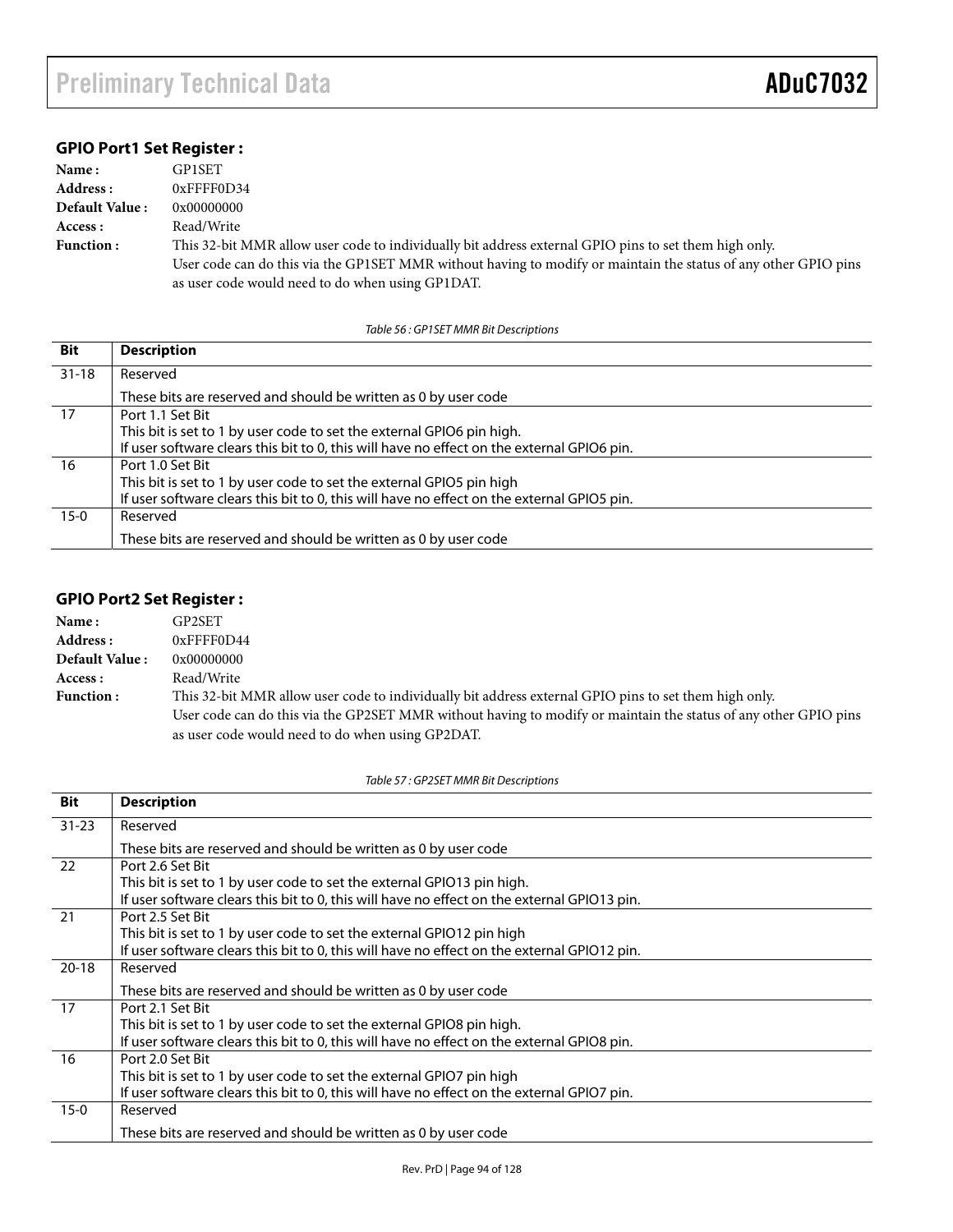# **GPIO Port0 Clear Register :**

| Name:            | <b>GPOCLR</b>                                                                                              |
|------------------|------------------------------------------------------------------------------------------------------------|
| Address:         | $0x$ FFFF0D28                                                                                              |
| Default Value:   | 0x00000000                                                                                                 |
| Access :         | Read/Write                                                                                                 |
| <b>Function:</b> | This 32-bit MMR allows user code to individually bit address external GPIO pins to clear them low only.    |
|                  | User code can do this via the GP0CLR MMR without having to modify or maintain the status of any other GPIO |
|                  | pins as user code would need to do when using GP0DAT.                                                      |

Table 58 : GP0CLR MMR Bit Descriptions

| <b>Bit</b> | <b>Description</b>                                                                         |
|------------|--------------------------------------------------------------------------------------------|
| $31 - 21$  | Reserved                                                                                   |
|            | These bits are reserved and should be written as 0 by user code                            |
| 20         | Port 0.4 Clear Bit                                                                         |
|            | This bit is set to 1 by user code to clear the external GPIO4 pin low.                     |
|            | If user software clears this bit to 0, this will have no effect on the external GPIO4 pin. |
| 19         | Port 0.3 Clear Bit                                                                         |
|            | This bit is set to 1 by user code to clear the external GPIO3 pin low.                     |
|            | If user software clears this bit to 0, this will have no effect on the external GPIO3 pin. |
| 18         | Port 0.2 Clear Bit                                                                         |
|            | This bit is set to 1 by user code to clear the external GPIO2 pin low.                     |
|            | If user software clears this bit to 0, this will have no effect on the external GPIO2 pin. |
| 17         | Port 0.1 Clear Bit                                                                         |
|            | This bit is set to 1 by user code to clear the external GPIO1 pin low.                     |
|            | If user software clears this bit to 0, this will have no effect on the external GPIO1 pin. |
| 16         | Port 0.0 Clear Bit                                                                         |
|            | This bit is set to 1 by user code to clear the external GPIO0 pin low.                     |
|            | If user software clears this bit to 0, this will have no effect on the external GPIO0 pin. |
| $15-0$     | Reserved                                                                                   |
|            | These bits are reserved and should be written as 0 by user code                            |

# **GPIO Port1 Clear Register :**

| Name:            | GP1CLR                                                                                                     |
|------------------|------------------------------------------------------------------------------------------------------------|
| Address:         | 0xFFFF0D38                                                                                                 |
| Default Value:   | 0x00000000                                                                                                 |
| Access :         | Read/Write                                                                                                 |
| <b>Function:</b> | This 32-bit MMR allows user code to individually bit address external GPIO pins to clear them low only.    |
|                  | User code can do this via the GP1CLR MMR without having to modify or maintain the status of any other GPIO |
|                  | pins as user code would need to do when using GP1DAT.                                                      |

Table 59 : GP1CLR MMR Bit Descriptions

| <b>Bit</b> | <b>Description</b>                                                                         |
|------------|--------------------------------------------------------------------------------------------|
| $31 - 18$  | Reserved                                                                                   |
|            | These bits are reserved and should be written as 0 by user code                            |
| 17         | Port 1.1 Clear Bit                                                                         |
|            | This bit is set to 1 by user code to clear the external GPIO6 pin low.                     |
|            | If user software clears this bit to 0, this will have no effect on the external GPIO6 pin. |
| 16         | Port 1.0 Clear Bit                                                                         |
|            | This bit is set to 1 by user code to clear the external GPIO5 pin low.                     |
|            | If user software clears this bit to 0, this will have no effect on the external GPIO5 pin. |
| $15-0$     | Reserved                                                                                   |
|            | These bits are reserved and should be written as 0 by user code                            |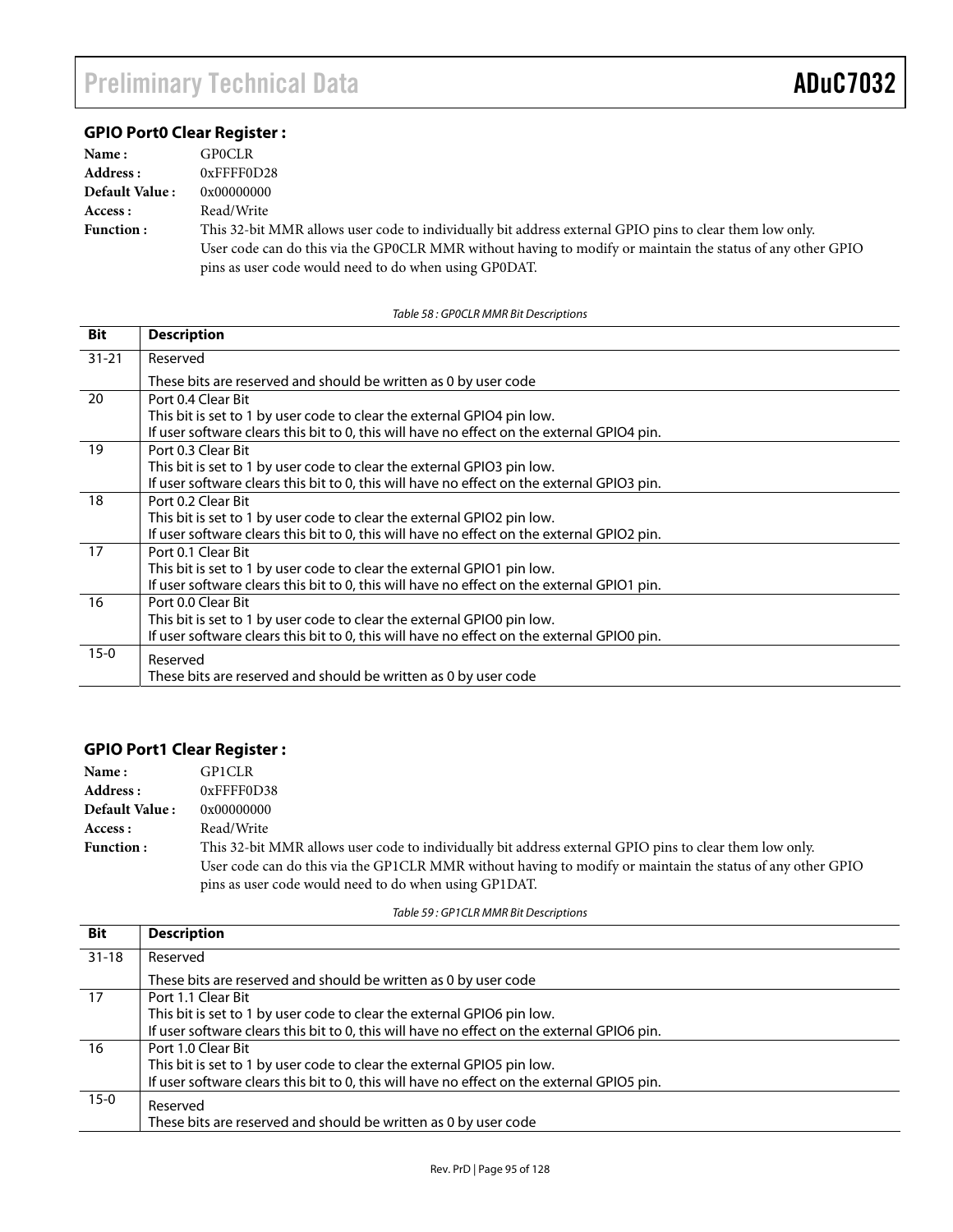#### **GPIO Port2 Clear Register :**

| Name:          | GP2CLR        |
|----------------|---------------|
| Address:       | $0x$ FFFF0D48 |
| Default Value: | 0x00000000    |
| Access :       | Read/Write    |

**Function :** This 32-bit MMR allows user code to individually bit address external GPIO pins to clear them low only. User code can do this via the GP2CLR MMR without having to modify or maintain the status of any other GPIO pins as user code would need to do when using GP2DAT.

|            | Table ou . Or ZCLN Minim bit Descriptions                                                  |  |
|------------|--------------------------------------------------------------------------------------------|--|
| <b>Bit</b> | <b>Description</b>                                                                         |  |
| $31 - 23$  | Reserved                                                                                   |  |
|            | These bits are reserved and should be written as 0 by user code                            |  |
| 22         | Port 2.6 Clear Bit                                                                         |  |
|            | This bit is set to 1 by user code to clear the external GPIO13 pin low.                    |  |
|            | If user software clears this bit to 0, this will have no effect on the external GPIO8 pin. |  |
| 21         | Port 2.5 Clear Bit                                                                         |  |
|            | This bit is set to 1 by user code to clear the external GPIO12 pin low.                    |  |
|            | If user software clears this bit to 0, this will have no effect on the external GPIO7 pin. |  |
| $20 - 18$  | Reserved                                                                                   |  |
|            | These bits are reserved and should be written as 0 by user code                            |  |
| 17         | Port 2.1 Clear Bit                                                                         |  |
|            | This bit is set to 1 by user code to clear the external GPIO8 pin low.                     |  |
|            | If user software clears this bit to 0, this will have no effect on the external GPIO8 pin. |  |
| 16         | Port 2.0 Clear Bit                                                                         |  |
|            | This bit is set to 1 by user code to clear the external GPIO7 pin low.                     |  |
|            | If user software clears this bit to 0, this will have no effect on the external GPIO7 pin. |  |
| $15-0$     | Reserved                                                                                   |  |
|            | These bits are reserved and should be written as 0 by user code                            |  |

#### Table 60 : GP2CLR MMR Bit Descriptions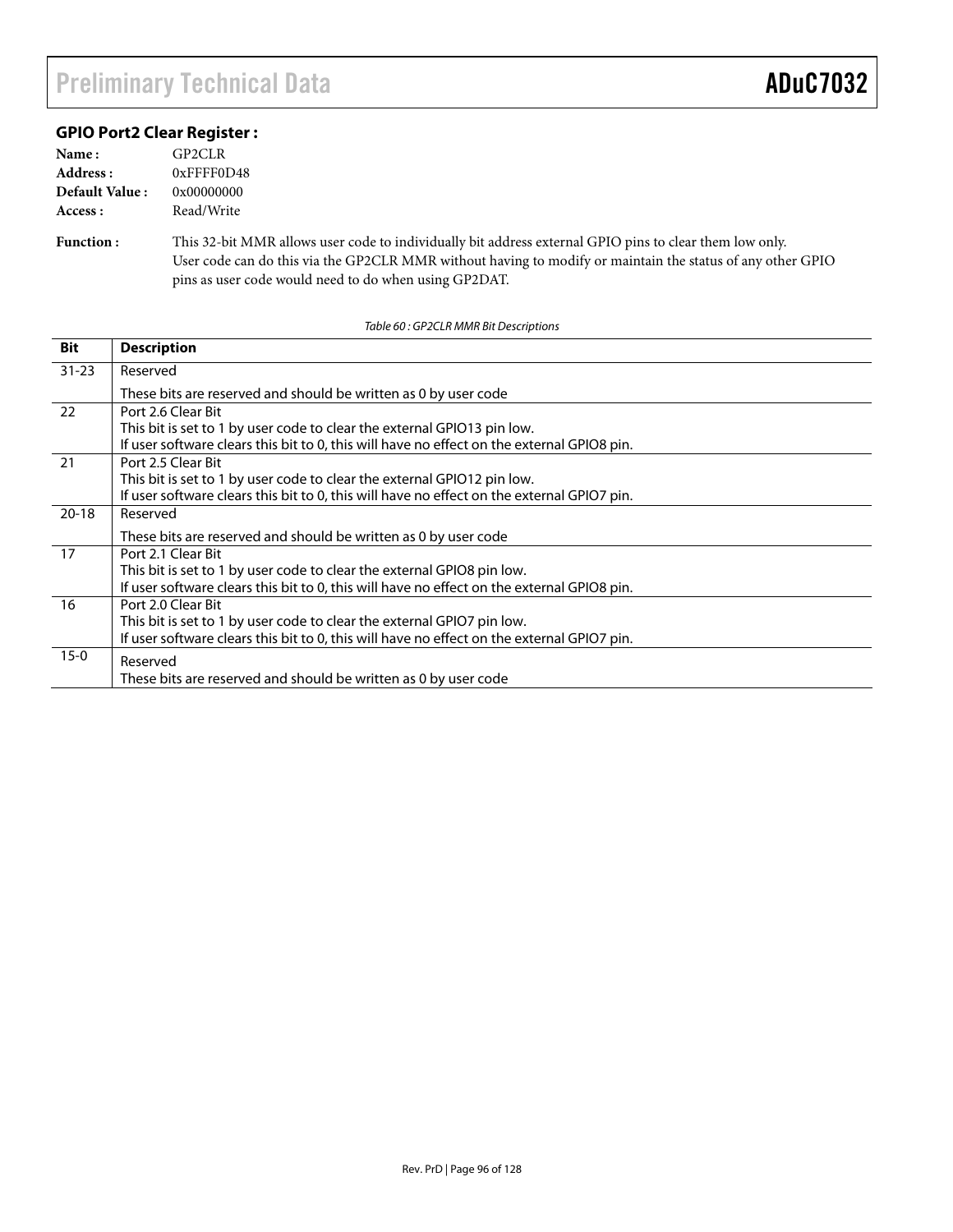# HIGH VOLTAGE PERIPHERAL CONTROL INTERFACE

The ADuC7032 integrates a number of high voltage circuit functions which are controlled and monitored via a registered interface consisting of 2 MMRs, namely, HVCON and HVDAT. The HVCON register acts as a command byte interpreter allowing the microcontroller to indirectly read or write 8-bit data(the value in HVDAT) from/to one of 4 High voltage status/configuration registers. It should be noted that these high voltage registers are not MMRs but are so called 'indirect' registers that can only be accessed (as the name suggests) indirectly via the HVCON and HVDAT MMRs.

The physical interface between the HVCON register and the indirect high voltage registers is a 2 wire (data and clock) serial interface based on a 2.56MHz serial clock. Therefore, there is a finite, 10usecs(maximum) latency between the MCU core writing a command into HVCON and that command or data reaching the indirect high voltage registers. There is also a finite 10usecs latency between the MCU core writing a command into HVCON and indirect register data being read back into the HVDAT register. A busy bit (Bit0 of the HVCON when read by MCU) can be polled by the MCU to confirm when a read/write command has completed.

The following high voltage circuit functions are controlled and monitored via this interface and Figure 35 below describes the top-level architecture of the high voltage interface and related circuits.

- Precision Oscillator
- Wake-Up pin functionality
- Power Supply Monitor
- Low Voltage Flag
- LIN Operating Modes
- High Voltage Diagnostics
- High Voltage Attenuator/Buffer Circuit
- High Voltage Temperature Monitor



Figure 35 : High Voltage Interface, Top Level Block Diagram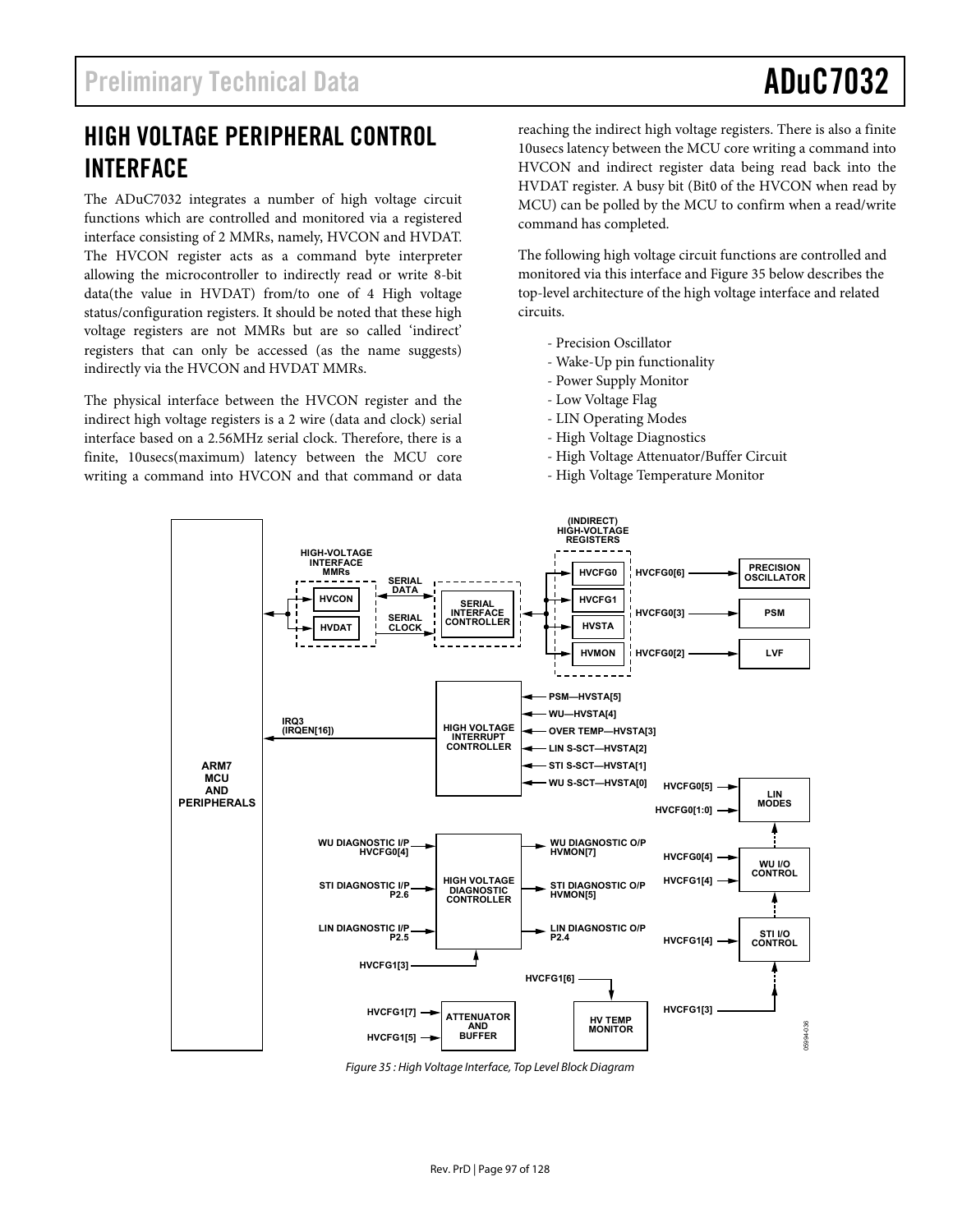## **High Voltage Interface Control Register :**

| Name:          | <b>HVCON</b>  |
|----------------|---------------|
| Address :      | $0x$ FFFF0804 |
| Default Value: | 0x00          |
| Access :       | Read/Write    |

**Function :** This 8-bit register acts as a command byte interpreter for the high voltage control interface. Bytes written to this register are interpreted as read or write commands to a set of 4 indirect registers related to the high voltage circuits. The HVDAT register is used to store data to be written to or read back from the indirect registers

Table 61: HVCON MMR Write Bit Designations

| <b>Bit</b> | <b>Description</b> |                                                                             |
|------------|--------------------|-----------------------------------------------------------------------------|
| 7-0        | Command Byte       | Interpreted as                                                              |
|            | 0x00               | Read back high voltage register HVCFG0 into HVDAT                           |
|            | 0x01               | Read back high voltage register HVCFG1 into HVDAT                           |
|            | 0x02               | Read back high voltage status register HVSTA into HVDAT                     |
|            | 0x03               | Read back high voltage status register HVMON into HVDAT                     |
|            | 0x08               | Write the value in HVDAT to the high voltage register HVCFG0                |
|            | 0x09               | Write the value in HVDAT to the high voltage register HVCFG1                |
|            |                    |                                                                             |
|            |                    | All other command bytes are reserved and should not be written by user code |
|            |                    |                                                                             |

#### Table 62: HVCON MMR Read Bit Designations

| <b>Bit</b>     | <b>Description</b>                                                                                                                                                                                                                                                                             |
|----------------|------------------------------------------------------------------------------------------------------------------------------------------------------------------------------------------------------------------------------------------------------------------------------------------------|
| $7 - 3$        | Reserved                                                                                                                                                                                                                                                                                       |
| $\overline{2}$ | Transmit Command to High Voltage Die Status:                                                                                                                                                                                                                                                   |
|                | <b>Command Completed Successfully</b><br>1                                                                                                                                                                                                                                                     |
|                | <b>Command Failed</b><br>$\Omega$                                                                                                                                                                                                                                                              |
|                | Read Command from High Voltage Die Status:                                                                                                                                                                                                                                                     |
|                | Command Completed Successfully<br>1                                                                                                                                                                                                                                                            |
|                | <b>Command Failed</b><br>$\Omega$                                                                                                                                                                                                                                                              |
| $\overline{0}$ | Bit 0 (Read Only) BUSY Bit                                                                                                                                                                                                                                                                     |
|                | When user code reads this register, Bit0 should be interpreted as the BUSY signal for the high-voltage interface. This bit can be<br>used to determine if a read request has completed. High voltage (read/write) commands as described above should not be<br>written to HVCON unless BUSY=0. |
|                | BUSY = 1, High voltage interface is busy and has not completed the previous command written to HVCON. Bit 1 and bit 2 are<br>not valid.                                                                                                                                                        |
|                | BUSY = 0, High voltage interface is not busy and has completed the command written to HVCON. Bit 1 and bit 2 are valid.                                                                                                                                                                        |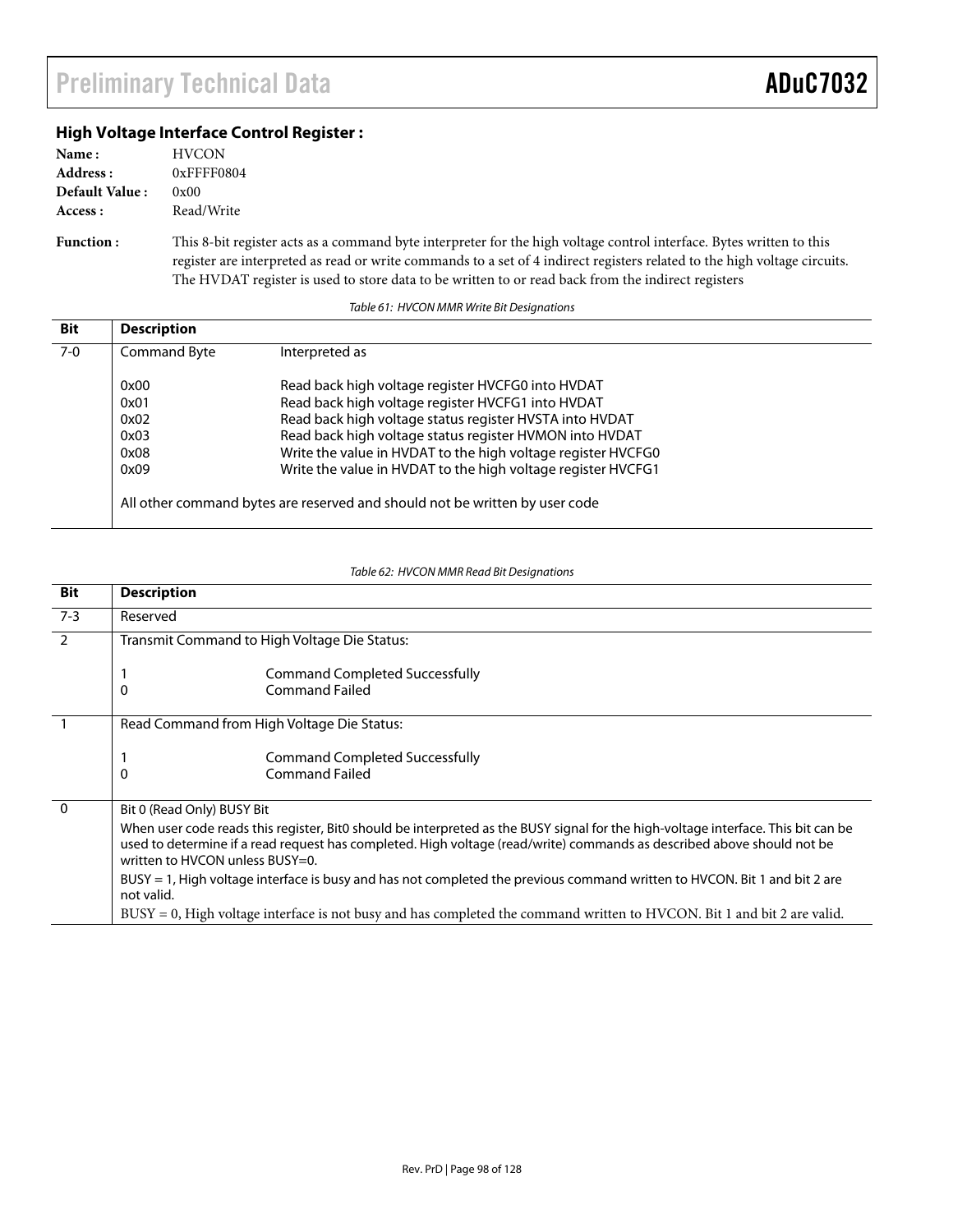# **High Voltage Data Register:**

| Name:            | <b>HVDAT</b>                                                                                                                                                |
|------------------|-------------------------------------------------------------------------------------------------------------------------------------------------------------|
| Address :        | $0x$ FFFF080C                                                                                                                                               |
| Default Value:   | 0x00                                                                                                                                                        |
| Access :         | Read/Write                                                                                                                                                  |
| <b>Function:</b> | HVDAT is a 12-bit register that is used to hold data to be written indirectly to and read indirectly from the following<br>high voltage interface registers |

Table 63: HVDAT MMR Bit Designations

| <b>Bit</b> | <b>Description</b>                                       |                                                                     |
|------------|----------------------------------------------------------|---------------------------------------------------------------------|
| $11 - 8$   |                                                          | Command to which High Voltage Data, HVDAT[7-0], is associated with. |
|            | These bits are read only and should be written as zeros. |                                                                     |
|            | 0x00                                                     | Read back high voltage register HVCFG0 into HVDAT                   |
|            | 0x01                                                     | Read back high voltage register HVCFG1 into HVDAT                   |
|            | 0x02                                                     | Read back high voltage status register HVSTA into HVDAT             |
|            | 0x03                                                     | Read back high voltage status register HVMON into HVDAT             |
|            | 0x08                                                     | Write the value in HVDAT to the high voltage register HVCFG0        |
|            | 0x09                                                     | Write the value in HVDAT to the high voltage register HVCFG1        |
| 7-0        |                                                          | High Voltage Data to Read/Write                                     |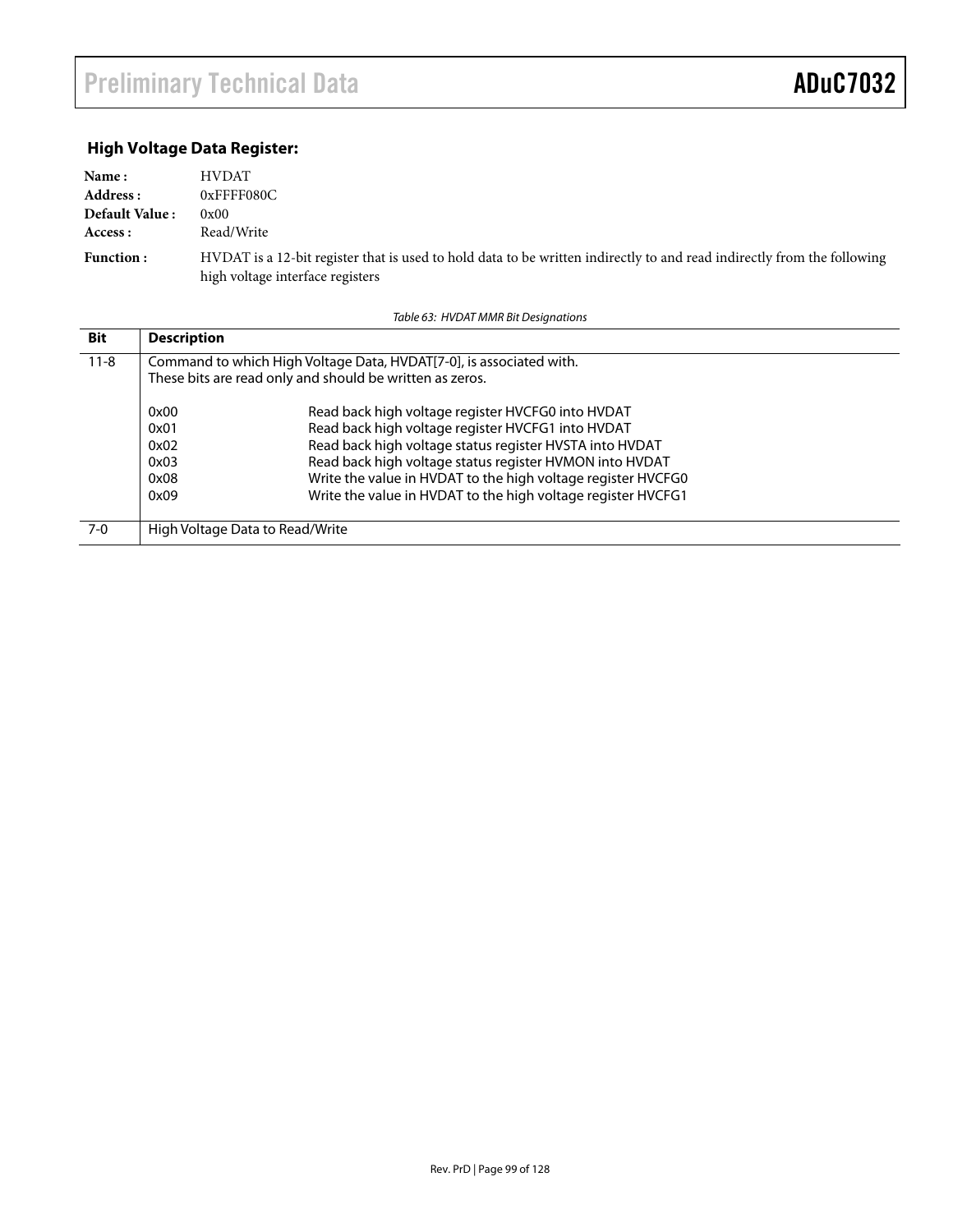#### **High Voltage Configuration0 Register :**

| Name:                                  | HVCFG0                                                           |
|----------------------------------------|------------------------------------------------------------------|
| Address :                              | Indirectly addressed via the HVCON high voltage interface        |
| <b>Default Value:</b>                  | 0x00                                                             |
| Access :                               | Read/Write                                                       |
| $\Gamma_{\rm{max}}$ and a set $\Gamma$ | This O his accident controls the formation of high college since |

**Function :** This 8-bit register controls the function of high voltage circuits on the ADuC7032. This register is not an MMR and does not appear in the MMR memory map. It is accessed via the HVCON registered interface. Data to be written to this register is loaded via the HVDAT MMR and data is read back from this register via the HVDAT MMR.

| <b>Bit</b>     | <b>Description</b>                                                                                                                                                 |
|----------------|--------------------------------------------------------------------------------------------------------------------------------------------------------------------|
| $\overline{7}$ | Wake Thermal Shutdown Disable:                                                                                                                                     |
|                | This bit is set to 1 to disable the automatic shutdown of the Wake driver when a thermal event occurs.                                                             |
|                | This bit is cleared to 0 to enable the automatic shutdown of the Wake driver when a thermal event occurs.                                                          |
| 6              | Precision Oscillator Enable Bit                                                                                                                                    |
|                | This bit is set to 1 to enable the Precision, 131kHz oscillator. The oscillator start-up time is typically 70 usecs (including HV<br>interface latency of 10usecs) |
|                | This bit is cleared to 0 to power down the Precision, 131kHz oscillator                                                                                            |
| 5              | Reserved                                                                                                                                                           |
|                | This bit is reserved and should be written as 0 by user code.                                                                                                      |
| $\overline{4}$ | <b>WU Assert Bit</b>                                                                                                                                               |
|                | This bit is set to 1 to assert the external WU pin high.                                                                                                           |
|                | This bit is cleared to 0 to pull the external WU pin low via an internal $10K\Omega$ pull-down resistor.                                                           |
| $\overline{3}$ | <b>PSM Enable Bit</b>                                                                                                                                              |
|                | This bit is cleared to 0 to disable the Power Supply (Voltage at the VDD pin) Monitor                                                                              |
|                | This bit is set to 1 to enable the Power Supply (Voltage at the VDD pin) Monitor. If IRQ3 (IRQEN[16] is enabled the PSM will                                       |
|                | generate an interrupt if the voltage at the VDD pin drops below 6.0V.                                                                                              |
| $\overline{z}$ | Low Voltage Flag Enable Bit                                                                                                                                        |
|                | This bit is cleared to 0 to disable the Low Voltage Flag function                                                                                                  |
|                | This bit is set to 1 to enable the Low Voltage Flag function. The Low Voltage Flag can be interrogated via HVMON[3] after                                          |
|                | power up to determine if the REG_DVDD voltage previously dropped below 2.1V                                                                                        |
| $1 - 0$        | <b>LIN Operating Mode</b>                                                                                                                                          |
|                | These bits enable/disable the LIN driver.                                                                                                                          |
|                | $\mathbf{0}$<br><b>LIN Disabled</b><br>0                                                                                                                           |
|                | Reserved - (not LIN V2.0 compliant)<br>0<br>$\mathbf{1}$                                                                                                           |
|                | <b>LIN Enabled</b><br>$\Omega$                                                                                                                                     |
|                | Reserved                                                                                                                                                           |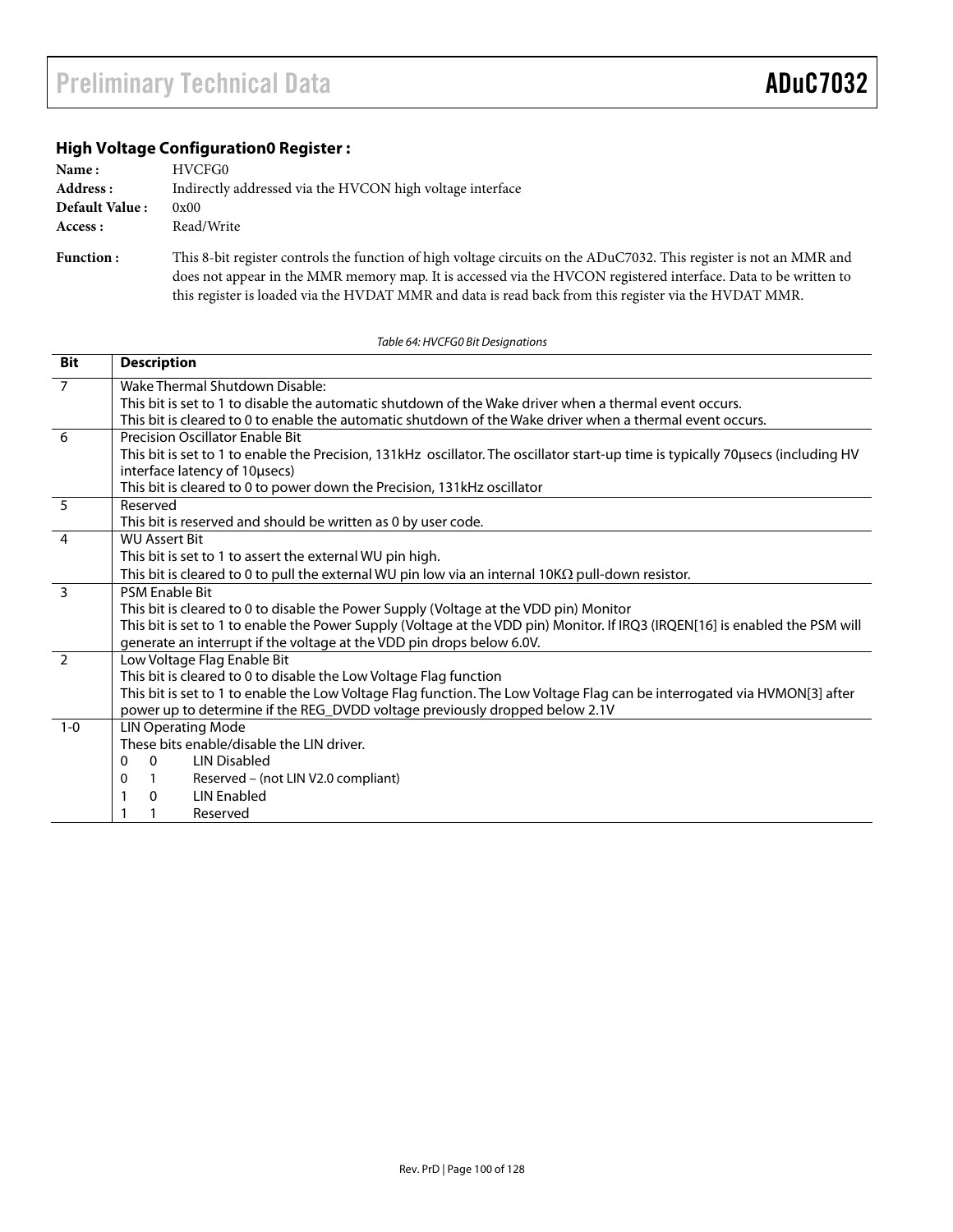## **High Voltage Configuration1 Register :**

| Name:            | HVCFG1                                                                                                              |
|------------------|---------------------------------------------------------------------------------------------------------------------|
| Address :        | Indirectly addressed via the HVCON high voltage interface                                                           |
| Default Value:   | 0x00                                                                                                                |
| Access :         | Read/Write                                                                                                          |
| <b>Function:</b> | This 8-bit register controls the function of high voltage circuits on the ADuC7032. This register is not an MMR and |

 does not appear in the MMR memory map. It is accessed via the HVCON registered interface, data to be written to this register is loaded via HVDAT and data is read back from this register via HVDAT.

| <b>Bit</b>     | <b>Description</b>                                                                                                                                                                                                                               |
|----------------|--------------------------------------------------------------------------------------------------------------------------------------------------------------------------------------------------------------------------------------------------|
| $\overline{7}$ | <b>Attenuator Enable Bit</b>                                                                                                                                                                                                                     |
|                | This bit is cleared to 0 to disable the internal voltage attenuator and attenuator buffer.                                                                                                                                                       |
|                | This bit is set to 1 to enable the internal voltage attenuator and attenuator buffer.                                                                                                                                                            |
| $\overline{6}$ | High Voltage Temperature Monitor                                                                                                                                                                                                                 |
|                | The high voltage temperature monitor is an un-calibrated temperature monitor located on-chip close to the high voltage                                                                                                                           |
|                | circuits. This monitor is completely separate to the on-chip, precision temperature sensor(controlled via ADC2CON[7,6])                                                                                                                          |
|                | and allows user code to monitor die temperature change close the hottest part of the ADuC7032 die. The monitor                                                                                                                                   |
|                | generates a typical output voltage of 600mV at 25°C and has a negative temperature coefficient of typically -2.1mV/°C<br>This bit is set to 1 to enable the on-chip, high voltage temperature monitor. Once enabled this voltage out temperature |
|                | monitor is routed directly to the temperature channel ADC.                                                                                                                                                                                       |
|                | This bit is cleared to 0 to disable the on-chip, high voltage temperature monitor.                                                                                                                                                               |
| 5              | Voltage Channel Short Enable Bit                                                                                                                                                                                                                 |
|                | This bit is set to 1 to enable an internal short (at the attenuator, before ADC input buffer) on the voltage channel ADC and                                                                                                                     |
|                | allow noise be measured as a self diagnostic test.                                                                                                                                                                                               |
|                | This bit is cleared to 0 to disable an internal short on the voltage channel.                                                                                                                                                                    |
| $\overline{4}$ | <b>WU Read Back Enable Bit</b>                                                                                                                                                                                                                   |
|                | This bit is cleared to 0 to disable input capability on the external WU pin                                                                                                                                                                      |
|                | This bit is set to 1 to enable input capability on the external WU pin. In this mode, a rising or falling edge transition on the                                                                                                                 |
|                | WU pin will generate a high voltage interrupt. Once this bit is set, the state of the WU pin can be monitored via the                                                                                                                            |
|                | HVMON register (HVMON[7]).                                                                                                                                                                                                                       |
| 3              | HV-IO Enable Bit<br>This bit is set to 1 to re-enable any High Voltage-IO pins (LIN/Wake) that have been disabled as a result of an short circuit                                                                                                |
|                | current event(event must last longer than 20usecs for LIN Pin and 400usecs for Wake Pin).                                                                                                                                                        |
|                | This bit must also be set to 1 to re-enable the Wake pin if disabled by a thermal event.                                                                                                                                                         |
|                | It should be noted that this bit must be set to clear any pending interrupt generated by the short circuit event (even if the                                                                                                                    |
|                | event has passed) as well as re-enabling the High-Voltage IO pins.                                                                                                                                                                               |
| $\overline{2}$ | Enable/Disable Short Circuit Protection (LIN)                                                                                                                                                                                                    |
|                | This bit is set to 1 to enable 'passive' short circuit protection on LIN pin. In this mode, a short circuit event on the LIN pin                                                                                                                 |
|                | will generate a HV interrupt (IRQ3-IRQEN[16]), assert the appropriate status bit in HVSTA but will NOT disable the short                                                                                                                         |
|                | circuiting pin.                                                                                                                                                                                                                                  |
|                | This bit is cleared to 0 to enable 'active' short circuit protection on LIN pin. In this mode, a short circuit event the LIN pin                                                                                                                 |
|                | will generate a HV interrupt (IRQ3-IRQEN[16]), assert the appropriate status bit in HVSTA and automatically disable the<br>short circuiting pin. Once disabled, the I/O pin can only be re-enabled by writing to HVCFG1[3].                      |
| $\overline{1}$ | WU Pin Time-Out (MonoFlop) Counter Enable/Disable                                                                                                                                                                                                |
|                | This bit is set to disable the WU I/O time-out counter.                                                                                                                                                                                          |
|                | This bit is cleared to enable a time-out counter which automatically de-asserts the WU pin 1.3 seconds after user code                                                                                                                           |
|                | has asserted the WU pin via HVCFG0[4].                                                                                                                                                                                                           |
| $\overline{0}$ | <b>WU O/C Diagnostic Enable</b>                                                                                                                                                                                                                  |
|                | This bit is set to enable an internal WU I/O diagnostic pull-up resistor to the VDD pin thus allowing detection of an O/C                                                                                                                        |
|                | condition on the WU pin.                                                                                                                                                                                                                         |
|                | This bit is cleared to disable an internal WU I/O diagnostic pull-up resistor                                                                                                                                                                    |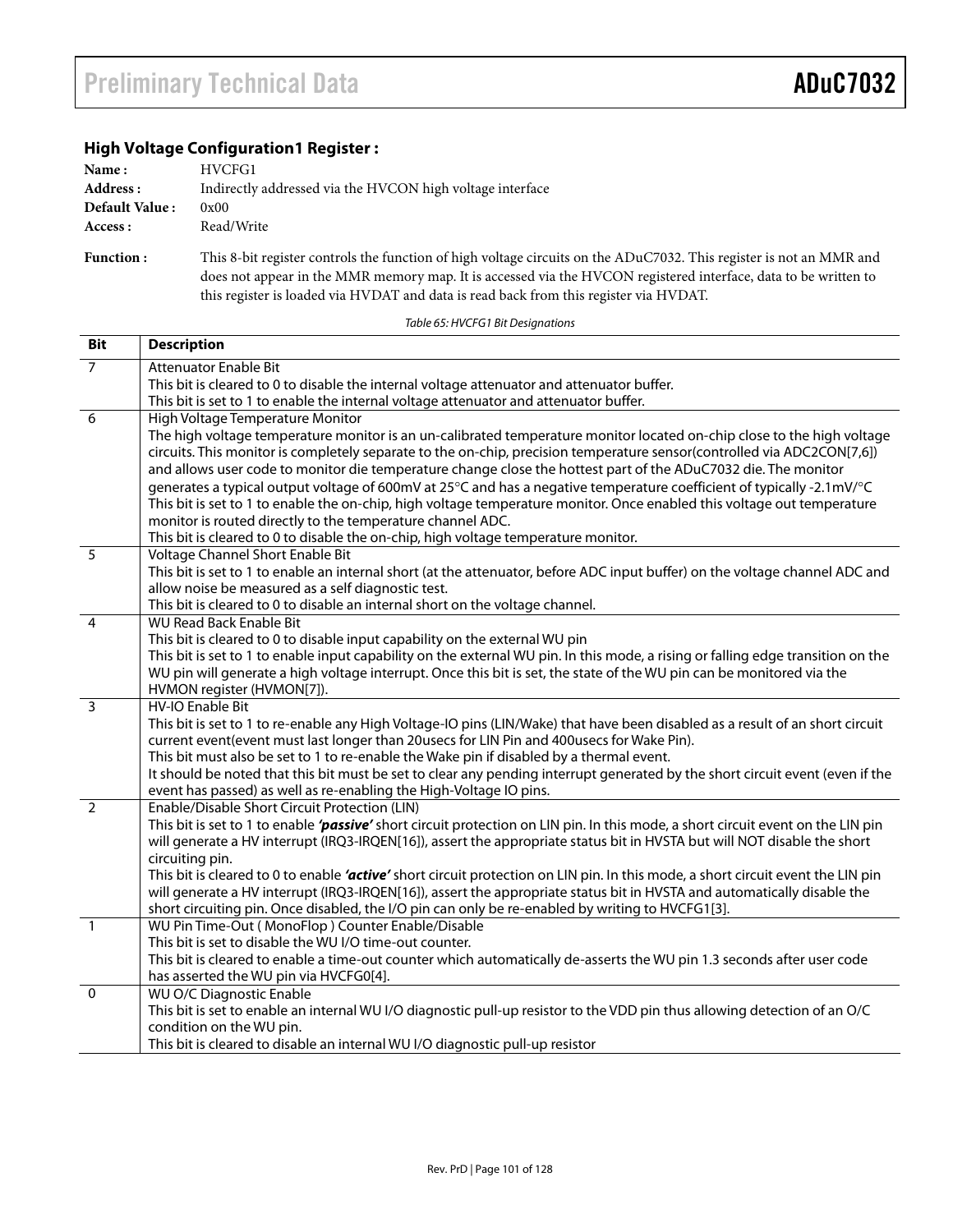# **High Voltage Interrupt Status Register :**

| Name:            | <b>HVSTA</b>                                                                                                                                                                                                                                                                                                                                                                                                                                                                                                                                     |
|------------------|--------------------------------------------------------------------------------------------------------------------------------------------------------------------------------------------------------------------------------------------------------------------------------------------------------------------------------------------------------------------------------------------------------------------------------------------------------------------------------------------------------------------------------------------------|
| Address:         | Indirectly addressed via the HVCON high voltage interface                                                                                                                                                                                                                                                                                                                                                                                                                                                                                        |
| Default Value:   | 0x00                                                                                                                                                                                                                                                                                                                                                                                                                                                                                                                                             |
| Access :         | Read Only. This register should only be read on a high voltage interrupt.                                                                                                                                                                                                                                                                                                                                                                                                                                                                        |
| <b>Function:</b> | This 8-bit read only register reflects a change of state of all the corresponding bit in the HVMON register. This register<br>is not an MMR and does not appear in the MMR memory map. It is accessed via the HVCON registered interface, and<br>data is read back from this register via HVDAT. It should be noted that in response to a high voltage interrupt event,<br>the high voltage interrupt controller simultaneously and automatically loads the current value of the high voltage<br>Status register (HVSTA) into the HVDAT register |

Table 66: HVSTA Bit Designations

| <b>Bit</b>     | <b>Description</b>                                                                                                       |
|----------------|--------------------------------------------------------------------------------------------------------------------------|
| $7-6$          | Reserved                                                                                                                 |
|                | These bits should not be used and are reserved for future use.                                                           |
| $\overline{5}$ | PSM Status Bit (Only valid If enabled via HVCFG0[3])                                                                     |
|                | This bit is 0 if the voltage at the VDD pin stays above 6.0V                                                             |
|                | This bit will be 1 if the voltage at the VDD pin drops below 6.0V.                                                       |
|                | Please note that this bit is not latched and the IRQ needs to be enabled to detect it.                                   |
| $\overline{4}$ | WU Request Status Bit (Only valid If enabled via HVCFG1[4])                                                              |
|                | Once enabled via HVCFG1[4], this bit will be set to 1 to indicate that a rising or falling edge transition on the WU pin |
|                | generated a high voltage interrupt.                                                                                      |
| $\overline{3}$ | Over Temperature (Always enabled)                                                                                        |
|                | This bit will be 0 if a thermal shutdown event has not occurred.                                                         |
|                | This bit will be 1 if a thermal shutdown event has occurred.                                                             |
| $\overline{2}$ | LIN Short Circuit Status Flag                                                                                            |
|                | This bit will be 0 during normal LIN operation                                                                           |
|                | This bit will be 1 if a LIN short circuit is detected. In this condition the LIN driver will be automatically disabled.  |
|                | Reserved                                                                                                                 |
|                | This bit is reserved and should be written as 0 by user code.                                                            |
| $\overline{0}$ | Wake Short Circuit Status Flag                                                                                           |
|                | This bit will be 0 during normal Wake operation                                                                          |
|                | This bit will be 1 if a Wake short circuit is detected.                                                                  |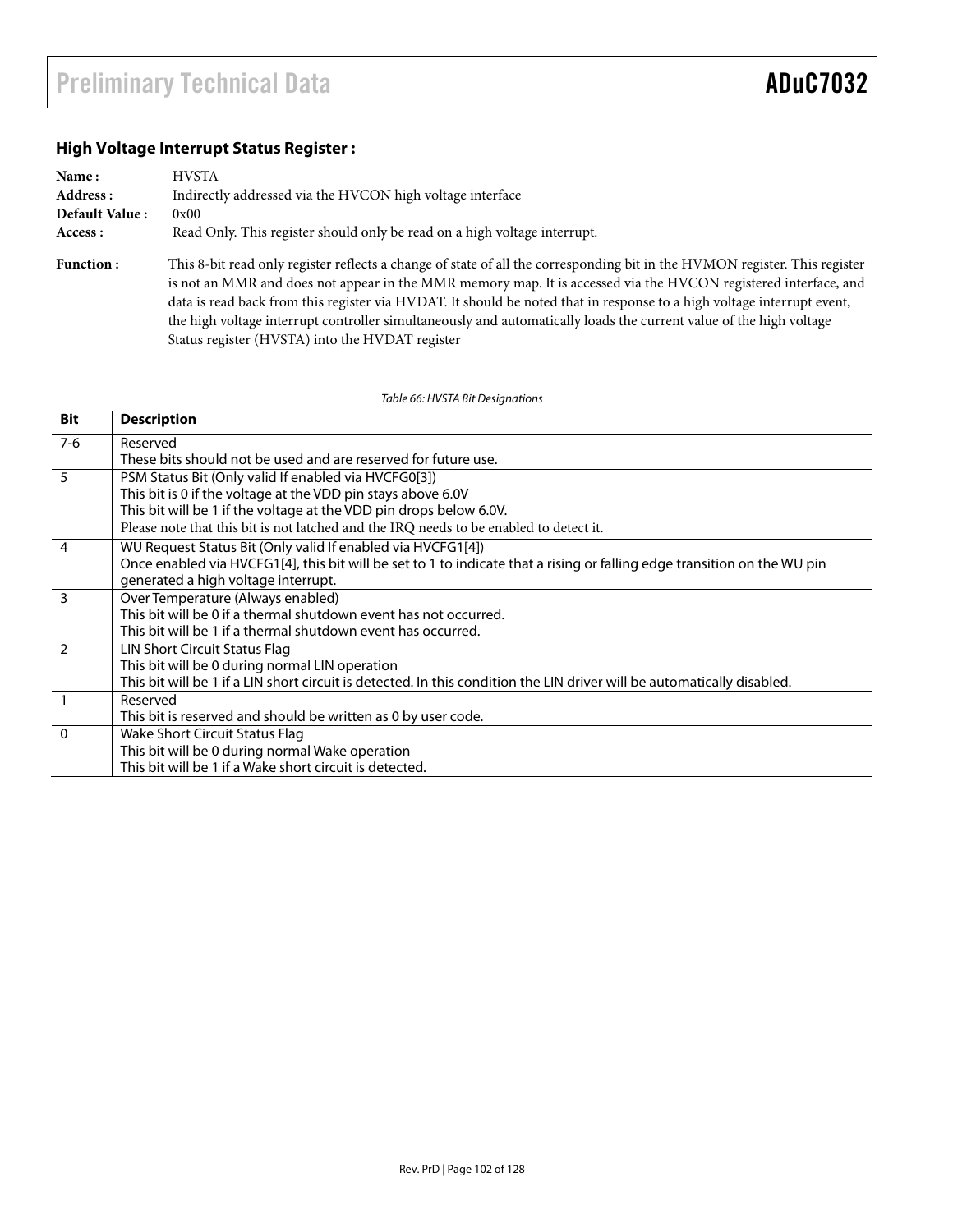## **High Voltage Monitor Register :**

| Name:            | <b>HVMON</b>                                                                                                                                                                                                                       |
|------------------|------------------------------------------------------------------------------------------------------------------------------------------------------------------------------------------------------------------------------------|
| Address:         | Indirectly addressed via the HVCON high voltage interface                                                                                                                                                                          |
| Default Value:   | 0x00                                                                                                                                                                                                                               |
| Access :         | Read Only                                                                                                                                                                                                                          |
| <b>Function:</b> | This 8-bit read only register reflects the current status of enabled high voltage related circuits and functions on the<br>ADuC7032. This register is not an MMR and does not appear in the MMR memory map. It is accessed via the |

HVCON registered interface, and data is read back from this register via HVDAT.

Table 67: HVMON Bit Designations

| Bit            | <b>Description</b>                                                                                                                                                                                                                                                                                                           |
|----------------|------------------------------------------------------------------------------------------------------------------------------------------------------------------------------------------------------------------------------------------------------------------------------------------------------------------------------|
| $\overline{7}$ | <b>WU Pin Diagnostic Read-back</b>                                                                                                                                                                                                                                                                                           |
|                | Once enabled via HVCFG1[4], this read only bit will reflect the state of the external WU pin.                                                                                                                                                                                                                                |
| 6              | Over Temperature                                                                                                                                                                                                                                                                                                             |
|                | This bit will be 0 if a thermal shutdown event has not occurred.                                                                                                                                                                                                                                                             |
|                | This bit will be 1 if a thermal shutdown event has occurred.                                                                                                                                                                                                                                                                 |
| 5              | Reserved                                                                                                                                                                                                                                                                                                                     |
|                | This bit should not be used and is reserved for future use.                                                                                                                                                                                                                                                                  |
| 4              | <b>Buffer Enabled</b>                                                                                                                                                                                                                                                                                                        |
|                | This bit will be 0 if the Voltage Channel ADC input buffer is disabled                                                                                                                                                                                                                                                       |
|                | This bit will be 1 if the Voltage Channel ADC input buffer is enabled                                                                                                                                                                                                                                                        |
| 3              | Low Voltage Flag Status Bit (Only valid If enabled via HVCFG0[2])                                                                                                                                                                                                                                                            |
|                | This bit will be 0 on power-on if REG_DVDD had dropped below 2.1V. In this state, RAM contents can be deemed corrupt.<br>This bit will be 1 on power-on if REG_DVDD had not dropped below 2.1V. In this state, RAM contents can be deemed valid. It will<br>only be cleared by re-enabling the Low Voltage Flag in HVCFG0[2] |
| 2              | LIN Short Circuit Status Flag:                                                                                                                                                                                                                                                                                               |
|                | This bit will be 0 if the LIN driver is operating normally.                                                                                                                                                                                                                                                                  |
|                | This bit will be 1 if the LIN driver has experienced a short circuit condition and will be cleared automatically by writing to                                                                                                                                                                                               |
|                | <b>HVCFG1[3].</b>                                                                                                                                                                                                                                                                                                            |
|                | Reserved                                                                                                                                                                                                                                                                                                                     |
|                | These bits should not be used and are reserved for future use.                                                                                                                                                                                                                                                               |
| $\mathbf{0}$   | Wake Short Circuit Status Flag:                                                                                                                                                                                                                                                                                              |
|                | This bit will be 0 if the Wake driver is operating normally.                                                                                                                                                                                                                                                                 |
|                | This bit will be 1 is the Wake driver has experienced a short circuit condition.                                                                                                                                                                                                                                             |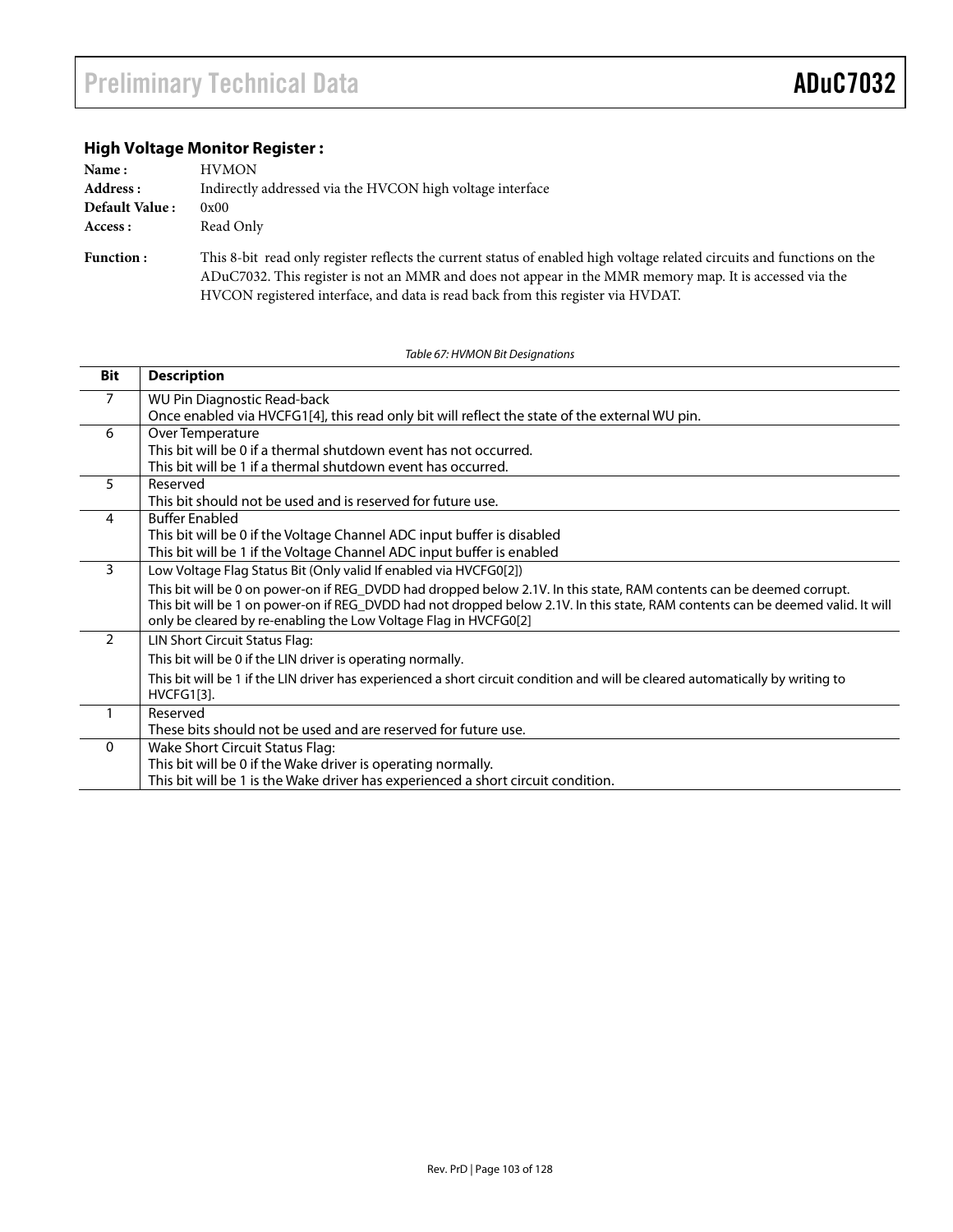# **WAKE-UP(WU)**

The Wake Up pin is a high voltage GPIO controlled via HVCON and HVDAT.

### **Wake-Up(WU) Pin Circuit Description**

The WU pin is configured by default as an output with an internal 10KΩ pull-down resistor and high side FET driver. The WU pin in its default mode of operation is specified to generate an active high system wake-up request by forcing the external system WU bus high. User code can assert the WU output by writing directly to HVCFG0[4].

It should be noted the output will only respond after the 10usecs latency through the (serial communication based) high voltage interface



Figure 36 : WU Circuit, Block Diagram

The internal FET is capable of sourcing significant current and therefore a substantial on-chip self-heating can occur if this driver is asserted for a long time period. For this reason a Monoflop, a 1.3 second timeout timer, has been included. By default the Monoflop is enabled and will disable the Wake Driver after 1.3 seconds. It is possible to disable the Monoflop via HVCFG1[1]. If the Wake Monoflop is disabled, then the Wake driver should be disabled after 1.3s.

The Wake Pin also features a short circuit detection feature. When the wake Pin sources more than 200mA for 400uS a high voltage interrupt will be generated with HVMON[0] set.

By Default, a thermal shutdown event disables the Wake Driver. The Wake driver must be re-enabled manually after a thermal event via HVCFG1[3]. It is possible to disable the automatic shutdown during a thermal event via HVCFG0[7].

The WU pin can be configured in I/O mode by writing a 1 to HVCFG1[4]. In this mode, a rising or falling edge will immediately generate a high voltage interrupt. HVMON[7] directly reflects the state of the external WU pin. This comparator has a trip level of  $3V$ <sub>TYP</sub>.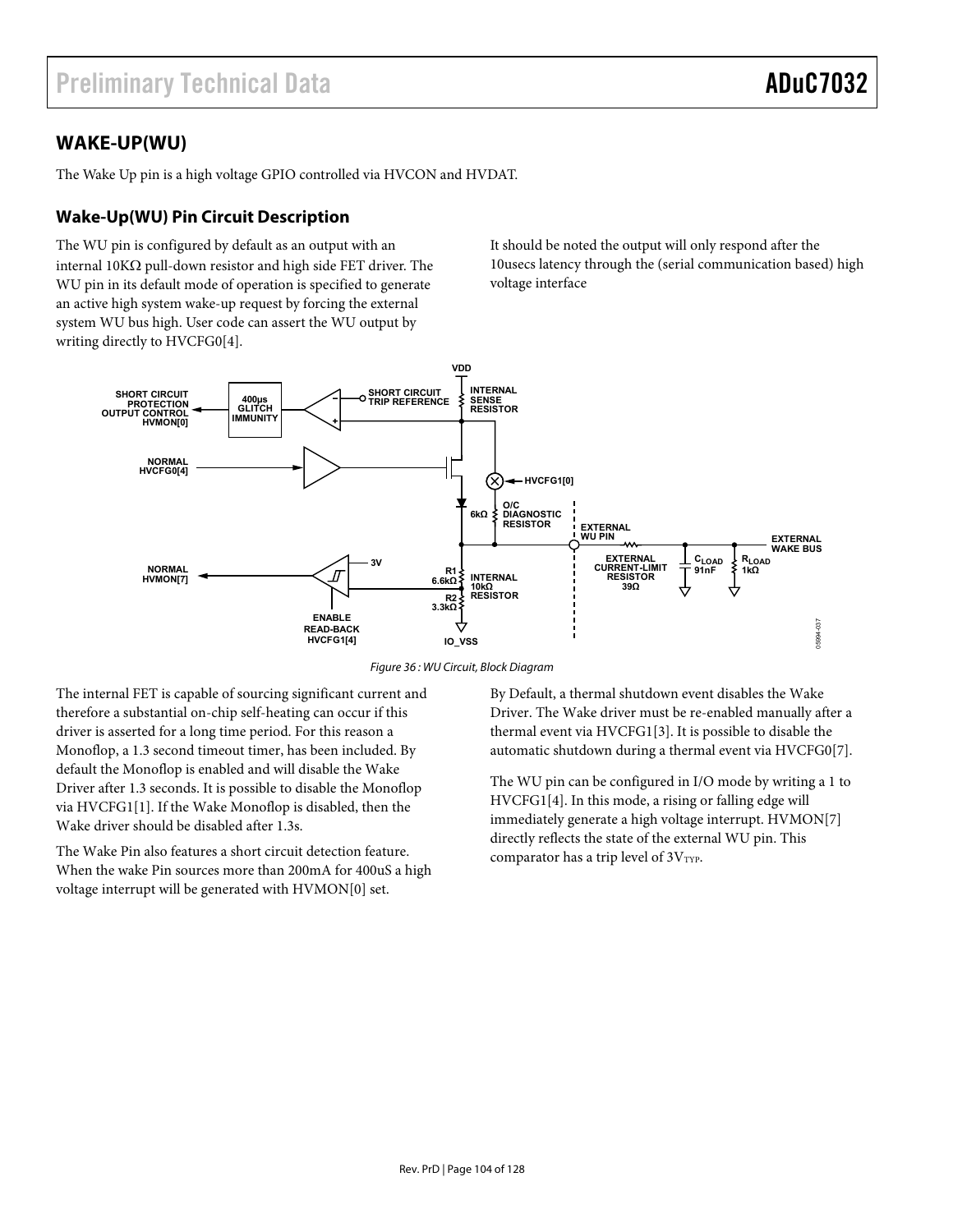# **HANDLING INTERRUPTS FROM THE HIGH VOLTAGE PERIPHERAL CONTROL INTERFACE**

An interrupt controller is also integrated with the high voltage circuits. If enabled via IRQEN[16], one of 5 high voltage sources can assert the high voltage interrupt (IRQ3) signal and interrupt the MCU core.

While the MCU response to this interrupt event is, as normal, to vector to the IRQ or FIQ interrupt vector address. The high voltage interrupt controller simultaneously and automatically loads the current value of the high voltage Status register (HVSTA) into the HVDAT register. During this time the BUSY bit in HVCON[0] is set to indicate the transfer is in progress

# **LOW VOLTAGE FLAG ( LVF )**

The ADuC7032 features a Low Voltage flag, which when enabled allows the user to monitor REG\_DVDD. When enabled via HVCFG0[2], the Low Voltage Flag may be monitored via HVMON[3]. If REG\_DVDD drops below 2.1V, then HVMON[3] is cleared. If REG\_DVDD drops below 2.1V the

and will be cleared after 10usecs to indicate the HVSTA contents are now available in HVDAT.

The interrupt handler can therefore poll the busy bit in HVCON until it de-asserts and then read the HVDAT register At this time HVDAT will then hold the value of the HVSTA register. The status flags can then be interrogated to determine the exact source of the high voltage interrupt and the appropriate action taken.

Ram contents are corrupted. Once the Low Voltage Flag is enabled, it is only reset by REG\_DVDD dropping below 2.1V or the disabling of the LVF functionality via HVCFG0[2].

# **HIGH VOLTAGE DIAGNOSTICS**

It is possible to diagnosis fault conditions on the Wake and LIN bus as follows.

| <b>High Voltage Pin</b> | <b>Fault Condition</b>               | Method                                               | Result                                                                                                |  |
|-------------------------|--------------------------------------|------------------------------------------------------|-------------------------------------------------------------------------------------------------------|--|
| LIN.                    | <b>Short Between LIN</b><br>and VBat | Drive LIN Low                                        | LIN Short Circuit interrupt will be generated after 20uS if<br>more than 100mA is drawn continuously. |  |
|                         | <b>Short Between LIN</b><br>and GND  | Drive LIN High                                       | LIN Read back reads back low.                                                                         |  |
|                         | Short Between Wake<br>and VBat       | Drive Wake Low                                       | Read Back high                                                                                        |  |
| Wake                    | <b>Short Between Wake</b><br>and GND | Drive Wake High                                      | Wake Short Circuit interrupt will be generated<br>after 400 us if more than 200 mA is sourced         |  |
|                         | Open Circuit                         | Enable OC Diagnostic<br>Resistor with Wake disabled. | HVMON[7] will be cleared if load is connected<br>and set if wake is open circuited                    |  |

Table 68: Hiah Voltage Diagnostics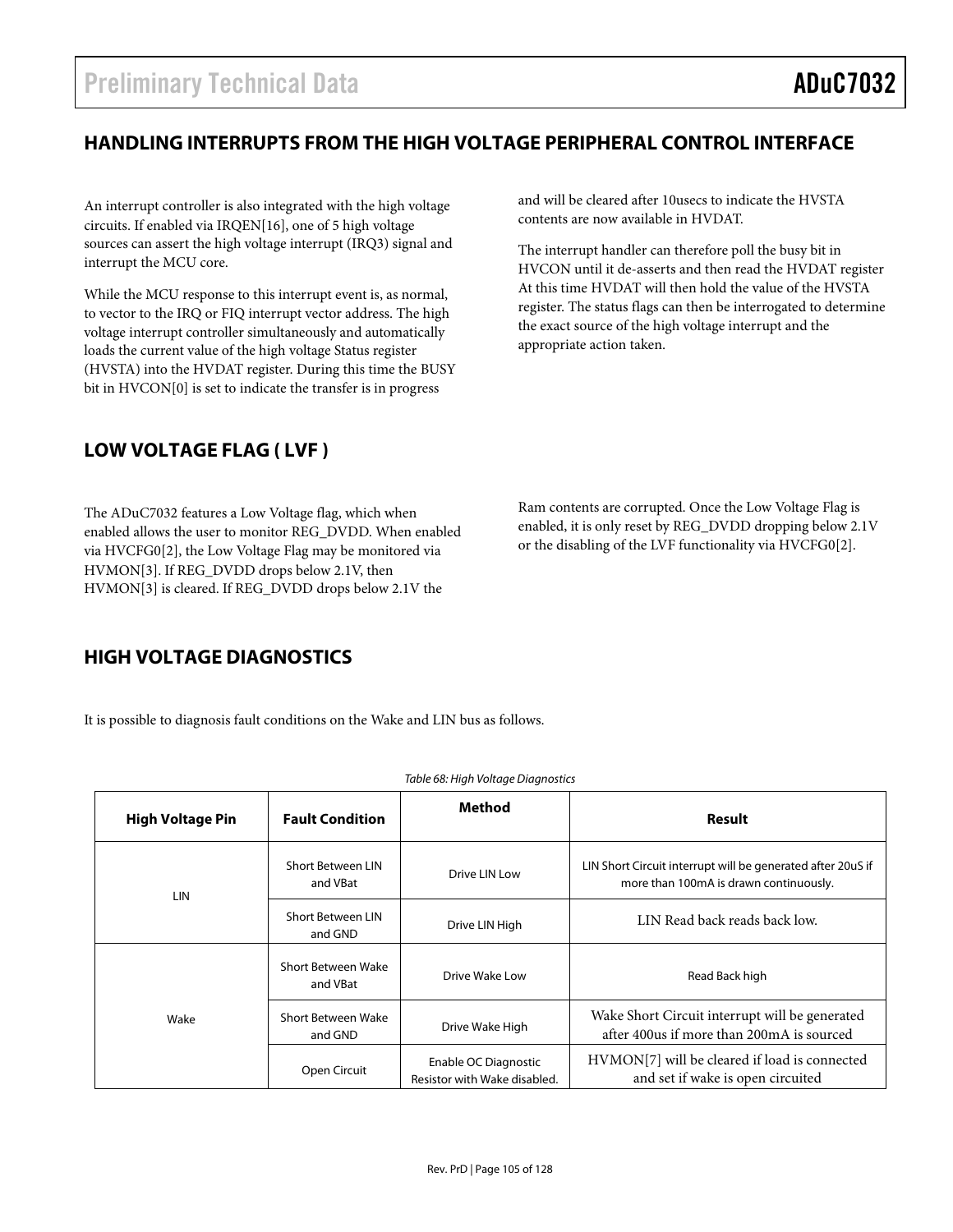# Preliminary Datasheet **ADuC7032**

# UART SERIAL INTERFACE

The ADuC7032 features a 16450 compatible UART. The UART is a full-duplex Universal Asynchronous Receiver/Transmitter. A UART performs serial-to-parallel conversion on data characters received from a peripheral device or a MODEM, and parallel-to-serial conversion on data characters received from the ARM7TDMI. The UART features a fractional divider, which facilitates high accuracy baud rate generation, and a network addressable mode. The UART functionality is made available on GPIO\_5, RXD, and GPIO\_6, TXD, of the ADuC7032:

The serial communication adopts a asynchronous protocol that supports various word length, stop bits and parity generation options selectable in the configuration register.

### **ADuC7032 Fractional divider:**

The fractional divider combined with the normal baud-rate generator allows the generation of accurate, high speed, baudrates.



Figure 37 : Fractional Divider Baud Rate generation

Calculation of the baud rate using fractional divider is as follow:

$$
Baudrate = \frac{20.48MHz}{2^{CD} \times 16 \times DL \times 2 \times (M + \frac{N}{2048})}
$$

Equation 2 : Fractional Divider Baud Rate Generation Formula

$$
M + \frac{N}{2048} = \frac{20.48MHz}{Baudrate \times 2^{CD} \times 16 \times DL \times 2}
$$

Table 70 gives some common baud rate values.

Table 70: Baud rate using the Fractional Baud rate generator

| Baud<br>rate | CD | DL  | М | N   | Actual<br><b>Baud</b> rate | % error |
|--------------|----|-----|---|-----|----------------------------|---------|
| 9600         |    | 42h |   | 21  | 9598.55                    | 0.015%  |
| 19200        |    | 21h |   | 21  | 19197.09                   | 0.015%  |
| 115200       |    | 5h  |   | 228 | 115177.51                  | 0.0195% |

# **BAUD RATE GENERATION**

The ADuC7032 features two methods of generating the UART Baud Rate:

- 1. Normal 450 UART baud rate generation.
- 2. ADuC7032 Fractional Divider

These two methods are explained in detail below.

#### **Normal 450 UART baud rate generation.**

The baud rate is a divided version of the core clock using the value in COMDIV0 and COMDIV1 MMRs (16-bit value, DL).

$$
Baudrate = \frac{20.48MHz}{2^{CD} \times 16 \times 2 \times DL}
$$

Equation 1 : Standard Baud Rate Generator Formula

Table 69 gives some common baud rate values:

Table 69 : Baud rate using the standard Baud rate generator

| Baud<br>rate | CD | DL  | <b>Actual Baud</b><br>rate | % error |
|--------------|----|-----|----------------------------|---------|
| 9600         |    | 43h | 9552                       | 0.50%   |
| 19200        |    | 21h | 19394                      | 1.01%   |
| 115200       |    | 6h  | 106667                     | 7.41%   |
| 9600         | 3  | 8h  | 10000                      | 4.17%   |
| 19200        | 3  | 4h  | 20000                      | 4.17%   |
| 115200       |    | 1h  | 80000                      | 30.56%  |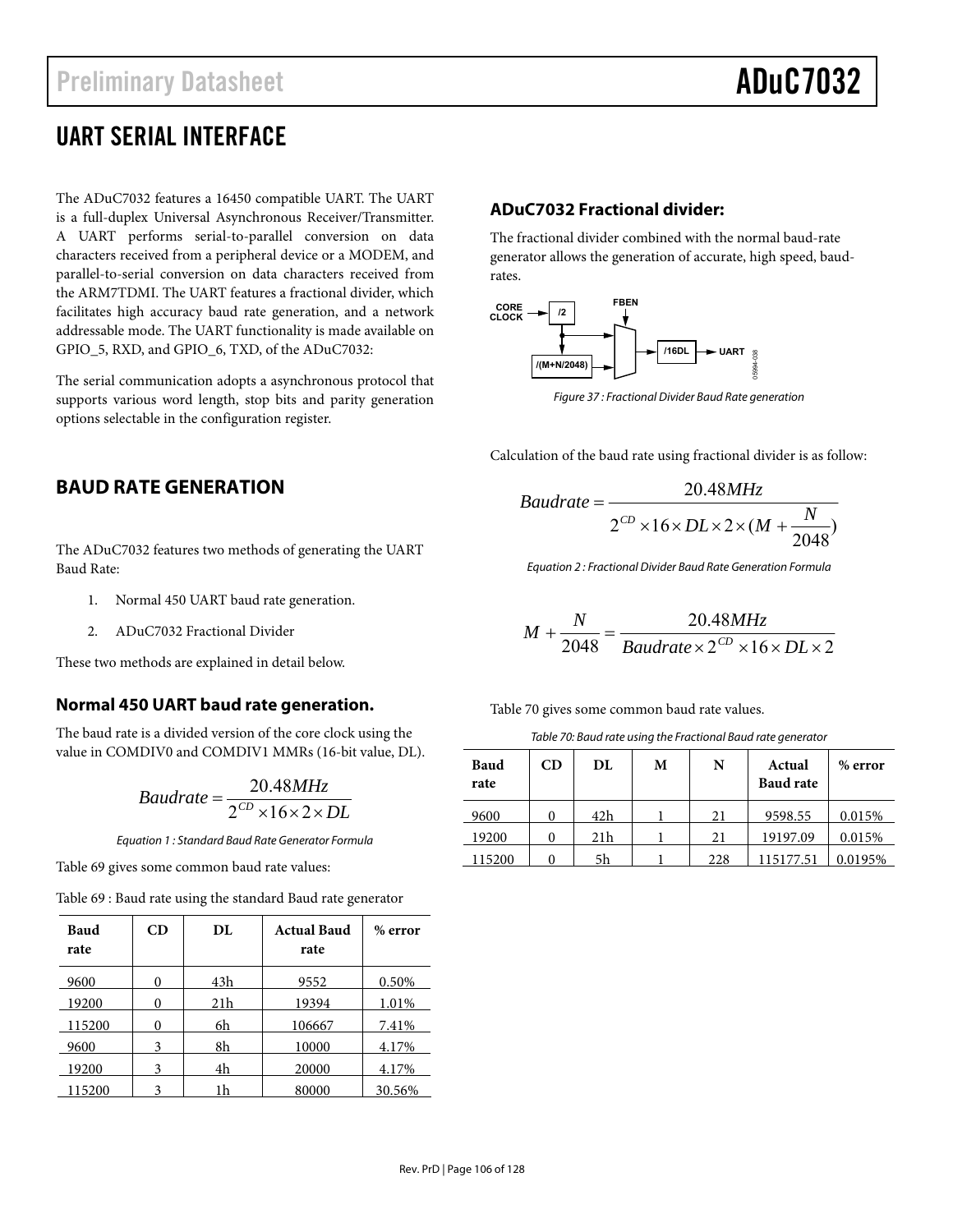# **UART REGISTER DEFINITION**

The UART interface consists of 9 registers namely:

- **COMTX:** 8-bit transmit register
- **COMRX:** 8-bit receive register
- **COMDIV0:** divisor latch (low byte)

COMTX, COMRX and COMDIV0 share the same address location. COMTX and COMTX can be accessed when bit 7 in COMCON0 register is cleared. COMDIV0 can be accessed when bit 7 of COMCON0 is set.

- **COMDIV1:** divisor latch (high byte)
- **COMCON0:** line control register
- **COMSTA0:** line status register
- **COMIEN0:** interrupt enable register
- **COMIID0:** interrupt identification register
- **COMDIV2:** 16-bit fractional baud divide register

#### **UART TX Register:**

| Name:          | <b>COMTX</b>  |
|----------------|---------------|
| Address:       | $0x$ FFFF0700 |
| Default Value: | 0x00          |
| Access :       | Write Only    |

**Function :** This 8-bit register is written to, to transmit data via the UART.

#### **UART RX Register:**

| Name:          | <b>COMRX</b>     |
|----------------|------------------|
| Address :      | $0x$ FFFF $0700$ |
| Default Value: | 0x00             |
| Access :       | Read Only        |

Function : This 8-bit register is read from to receive data transmitted via the UART.

#### **UART Divisor Latch Register 0:**

| Name:          | COMDIV <sub>0</sub> |
|----------------|---------------------|
| Address:       | $0x$ FFFF0700       |
| Default Value: | 0x00                |
| Access :       | Read/Write          |

**Function :** This 8-bit register contains the least significant byte of the divisor latch witch controls the baud rate at which the UART operates.

#### **UART Divisor Latch Register 1:**

| Name:          | COMDIV1          |
|----------------|------------------|
| Address:       | $0x$ FFFF $0704$ |
| Default Value: | 0x00             |
| Access :       | Read/Write       |

**Function :** This 8-bit register contains the most significant byte of the divisor latch witch controls the baud rate at which the UART operates.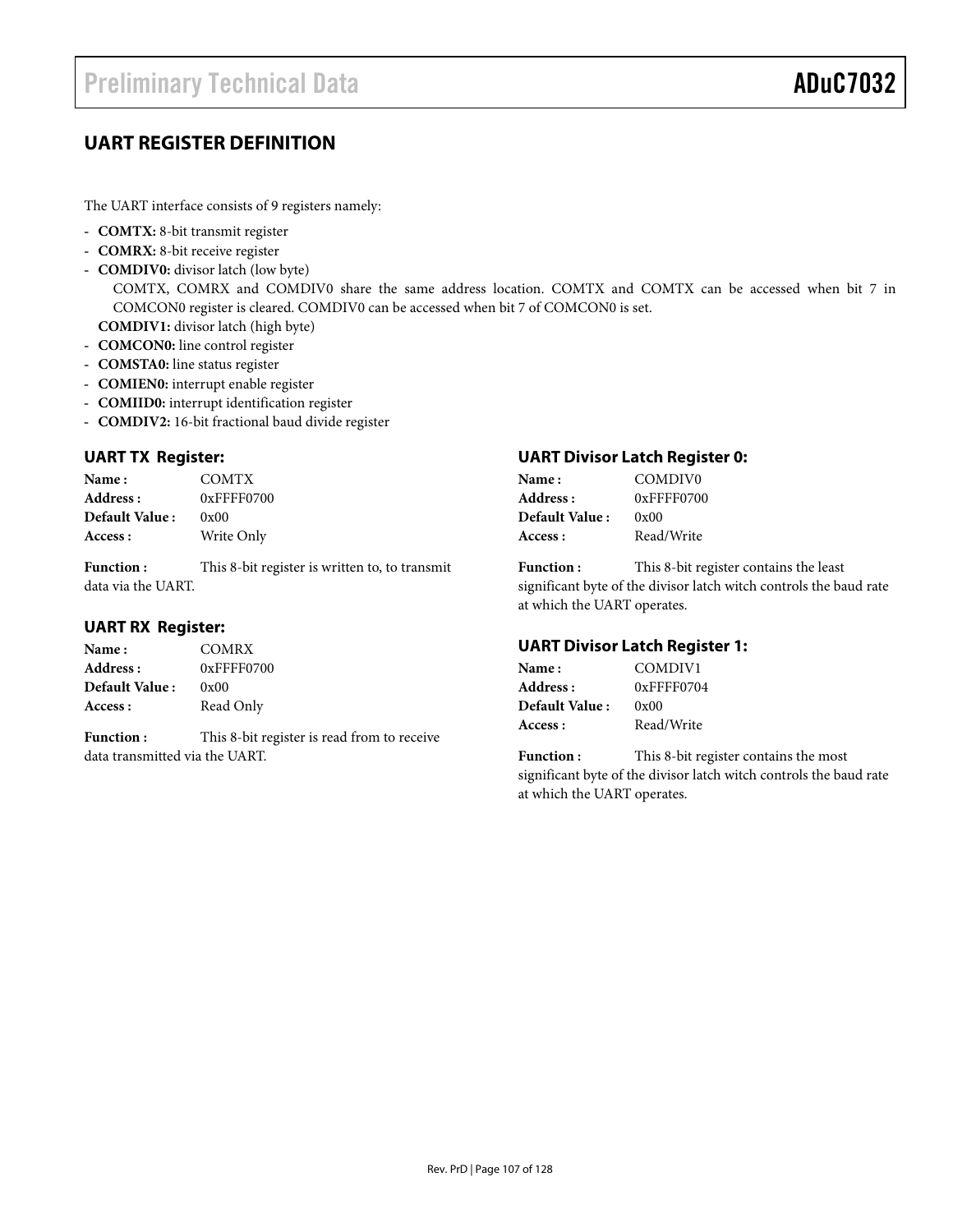#### **UART Control Register 0:**

| COMCON <sub>0</sub><br>Name:  |  |
|-------------------------------|--|
| 0xFFFF070C<br>Address :       |  |
| <b>Default Value:</b><br>0x00 |  |
| Read/Write<br>Access :        |  |
|                               |  |

**Function :** This 8-bit register controls the operation of the UART in conjunction with COMCON1

#### Bit Name Description 7 DLAB Divisor latch access Set by user to enable access to COMDIV0 and COMDIV1 registers Cleared by user to disable access to COMDIV0 and COMDIV1 and enable access to COMRX, COMTX and COMIEN0 6 BRK Set break. Set by user to force TXD to 0 Cleared to operate in normal mode 5 SP Stick parity Set by user to force parity to defined values: 1 if  $EPS = 1$  and  $PEN = 1$ 0 if  $EPS = 0$  and  $PEN = 1$ 4 EPS Even parity select bit Set for even parity Cleared for odd parity 3 PEN Parity enable bit: Set by user to transmit and check the parity bit Cleared by user for no parity transmission or checking 2 STOP Stop bit Set by user to transmit 1.5 Stop bit if the Word Length is 5 bits or 2 Stop bits if the word length is 6, 7 or 8 bits. The receiver checks the first Stop bit only, regardless of the number of Stop bits selected Cleared by user to generate 1 Stop bit in the transmitted data 1-0 WLS Word length select:  $00 = 5$  bits  $01 = 6$  bits  $10 = 7$  bits  $11 = 8$  bits

#### Table 71 : COMCON0 MMR Bit Descriptions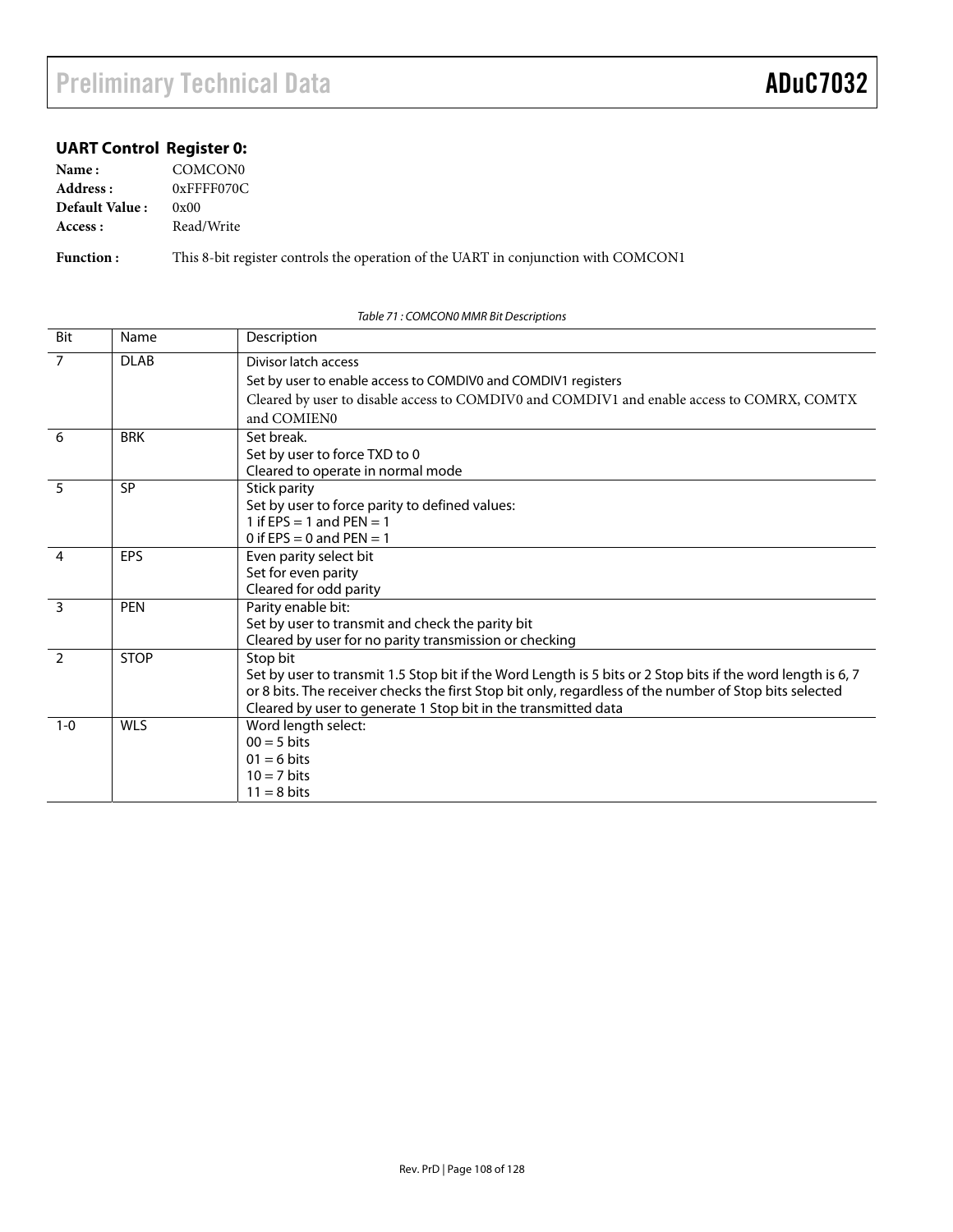### **UART Control Register 1:**

| Name:          | COMCON1       |
|----------------|---------------|
| Address :      | $0x$ FFFF0710 |
| Default Value: | 0x00          |
| Access :       | Read/Write    |

**Function :** This 8-bit register controls the operation of the UART in conjunction with COMCON0

| Table 72: COMCON1 MMR Bit Descriptions |                 |                                                                                                                |                                                                                                     |  |
|----------------------------------------|-----------------|----------------------------------------------------------------------------------------------------------------|-----------------------------------------------------------------------------------------------------|--|
| <b>Bit</b>                             | <b>Name</b>     | <b>Description</b>                                                                                             |                                                                                                     |  |
| $7-6$                                  |                 | UART Input Mux<br>RxD driven by LIN Input<br>00<br>Reserved<br>01<br>10<br>RxD driven by GP5<br>Reserved<br>11 | Required for LIN Communications via LIN pin<br>Required for Serial communications via GP5 pin (RxD) |  |
| 5                                      |                 | Reserved                                                                                                       |                                                                                                     |  |
| -4                                     | <b>LOOPBACK</b> | Loop back<br>Set by user to enable loop back mode. In loop back mode the TxD is forced high.                   |                                                                                                     |  |
| $3-0$                                  |                 | Reserved                                                                                                       |                                                                                                     |  |

### **UART Status Register 0:**

| Name:          | COMSTA0          |
|----------------|------------------|
| Address :      | $0x$ FFFF $0714$ |
| Default Value: | 0x60             |
| Access:        | Read Only        |

**Function :** This 8-bit read only register reflects the current status on the UART.

#### Table 73: COMSTA0 MMR Bit Descriptions

| <b>Bit</b>      | <b>Name</b> | <b>Description</b>                                             |
|-----------------|-------------|----------------------------------------------------------------|
| $\overline{7}$  |             | Reserved                                                       |
| $6\overline{6}$ | <b>TEMT</b> | COMTX empty status bit                                         |
|                 |             | Set automatically if COMTX is empty                            |
|                 |             | Cleared automatically when writing to COMTX                    |
| 5               | <b>THRE</b> | <b>COMTX and COMRX empty</b>                                   |
|                 |             | Set automatically if COMTX and COMRX are empty                 |
|                 |             | Cleared automatically when one of the register receives data   |
| $\overline{4}$  | <b>BI</b>   | <b>Break Indicator</b>                                         |
|                 |             | Set when SIN is held low for more than the maximum word length |
|                 |             | Cleared automatically                                          |
| 3               | <b>FE</b>   | Framing error                                                  |
|                 |             | Set when invalid stop bit                                      |
|                 |             | Cleared automatically                                          |
| $\overline{2}$  | PE          | Parity error                                                   |
|                 |             | Set when a parity error occurs                                 |
|                 |             | Cleared automatically                                          |
|                 | <b>OE</b>   | Overrun error                                                  |
|                 |             | Set automatically if data are overwrite before been read       |
|                 |             | Cleared automatically                                          |
| $\overline{0}$  | <b>DR</b>   | Data ready                                                     |
|                 |             | Set automatically when COMRX is full                           |
|                 |             | Cleared by reading COMRX                                       |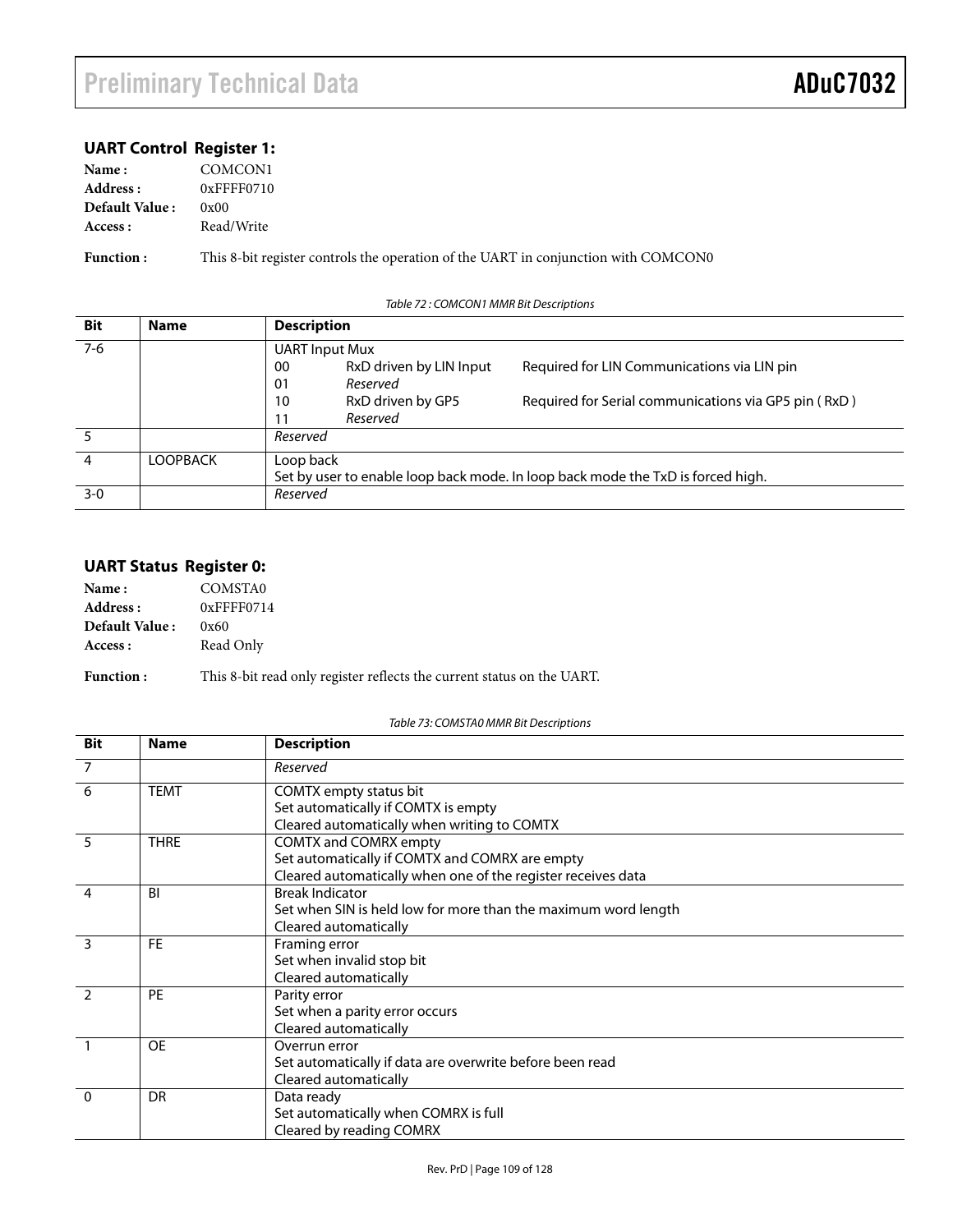### **UART Interrupt Enable Register 0:**

| Name:                 | COMIEN <sub>0</sub>                                                        |
|-----------------------|----------------------------------------------------------------------------|
| Address :             | $0x$ FFFF $0704$                                                           |
| <b>Default Value:</b> | 0x00                                                                       |
| Access :              | Read/Write                                                                 |
| <b>Function:</b>      | The 8-bit register enables/disables the individual UART interrupt sources. |

Table 74 : COMIEN0 MMR Bit Descriptions

| <b>Bit</b><br><b>Name</b> | <b>Description</b>                                                                                 |  |
|---------------------------|----------------------------------------------------------------------------------------------------|--|
| $7 - 3$                   | Reserved and should be written as zeros                                                            |  |
| ELSI                      | RX status interrupt enable bit                                                                     |  |
|                           | Set by user to enable generation of an interrupt if any of COMSTA0[3:0] are set<br>Cleared by user |  |
| ETBEI                     | Enable transmit buffer empty interrupt                                                             |  |
|                           | Set by user to enable interrupt when buffer is empty during a transmission                         |  |
|                           | Cleared by user                                                                                    |  |
| ERBFI                     | Enable receive buffer full interrupt                                                               |  |
|                           | Set by user to enable interrupt when buffer is full during a reception                             |  |
|                           | Cleared by user                                                                                    |  |

### **UART Interrupt Identification Register 0:**

| Name:          | COMIID0          |
|----------------|------------------|
| Address :      | $0x$ FFFF $0708$ |
| Default Value: | 0x01             |
| Access :       | Read Only        |
|                |                  |

Function : This 8-bit register reflects the source of the UART interrupt

Table 75 : COMIID0 MMR Bit Descriptions

| <b>Bit 2-1</b>     | Bit 0       | <b>Priority</b> | <b>Definition</b>               | <b>Clearing operation</b>           |
|--------------------|-------------|-----------------|---------------------------------|-------------------------------------|
| <b>Status bits</b> | <b>NINT</b> |                 |                                 |                                     |
| 00                 |             |                 | No interrupt                    |                                     |
| 11                 |             |                 | Receive line status interrupt   | Read COMSTA0                        |
| 10                 |             |                 | Receive buffer full interrupt   | Read COMRX                          |
| 01                 |             |                 | Transmit buffer empty interrupt | Write data to COMTX or read COMIID0 |
| 00                 |             | 4               | Reserved                        |                                     |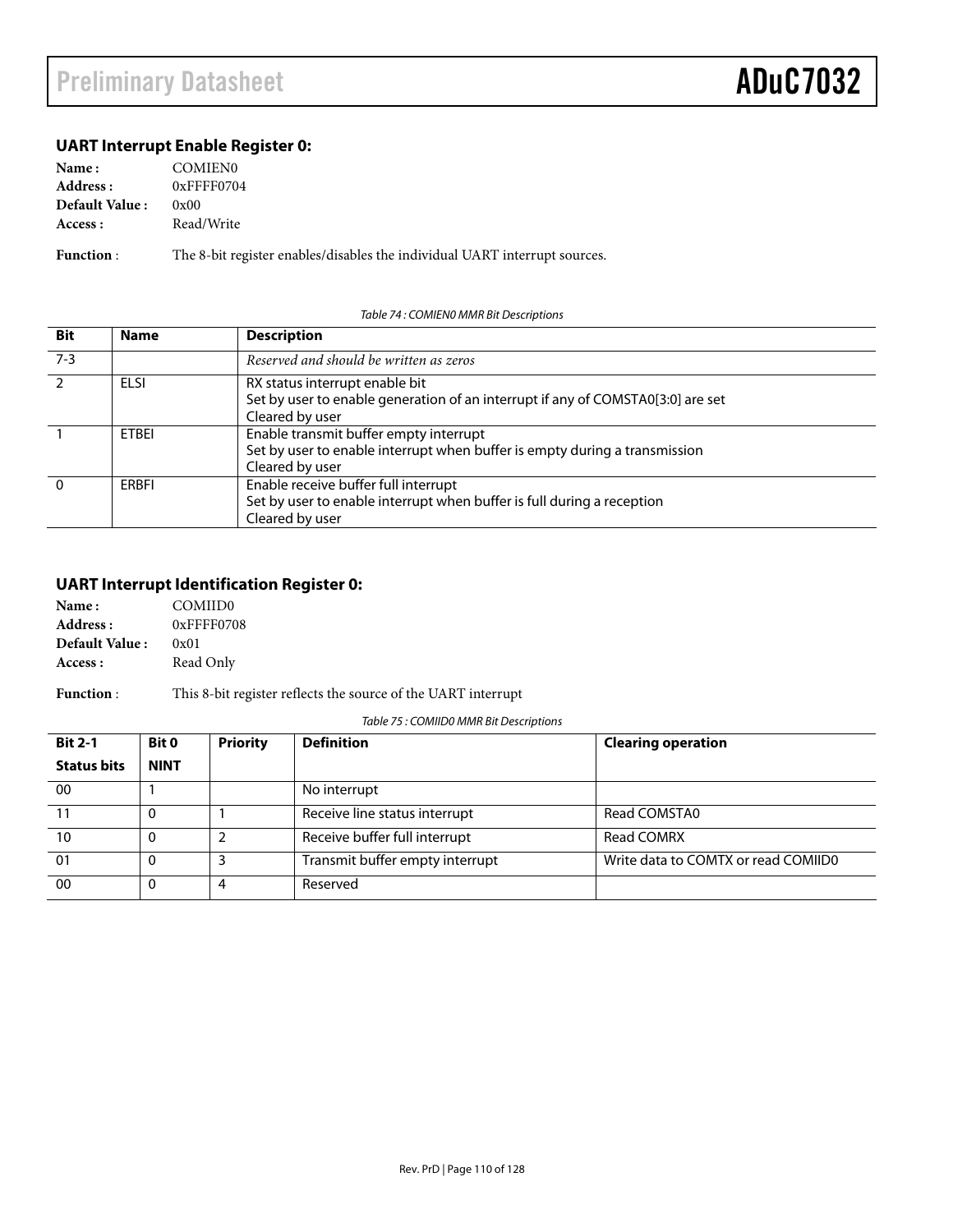### **UART Fractional Divider Register:**

| Name:                 | COMDIV <sub>2</sub> |
|-----------------------|---------------------|
| Address :             | $0x$ FFFF $072C$    |
| <b>Default Value:</b> | 0x0000              |
| Access :              | Read/Write          |

Function : This 16-bit register controls the operation of the ADuC7032's fractional divider

Table 76 : COMDIV2 MMR Bit Descriptions

| Bit       | <b>Name</b>     | <b>Description</b>                                                                  |
|-----------|-----------------|-------------------------------------------------------------------------------------|
| 15        | <b>FBEN</b>     | Fractional baud rate generator enable bit                                           |
|           |                 | Set by user to enable the fractional baudrate generator                             |
|           |                 | Cleared by user to generate baudrate using the standard 450 UART baudrate generator |
| $14 - 13$ |                 | Reserved                                                                            |
| $12 - 11$ | <b>FBM[1-0]</b> | M. if FBM = 0, $M = 4$                                                              |
| $10-0$    | FBN[10-0]       | N                                                                                   |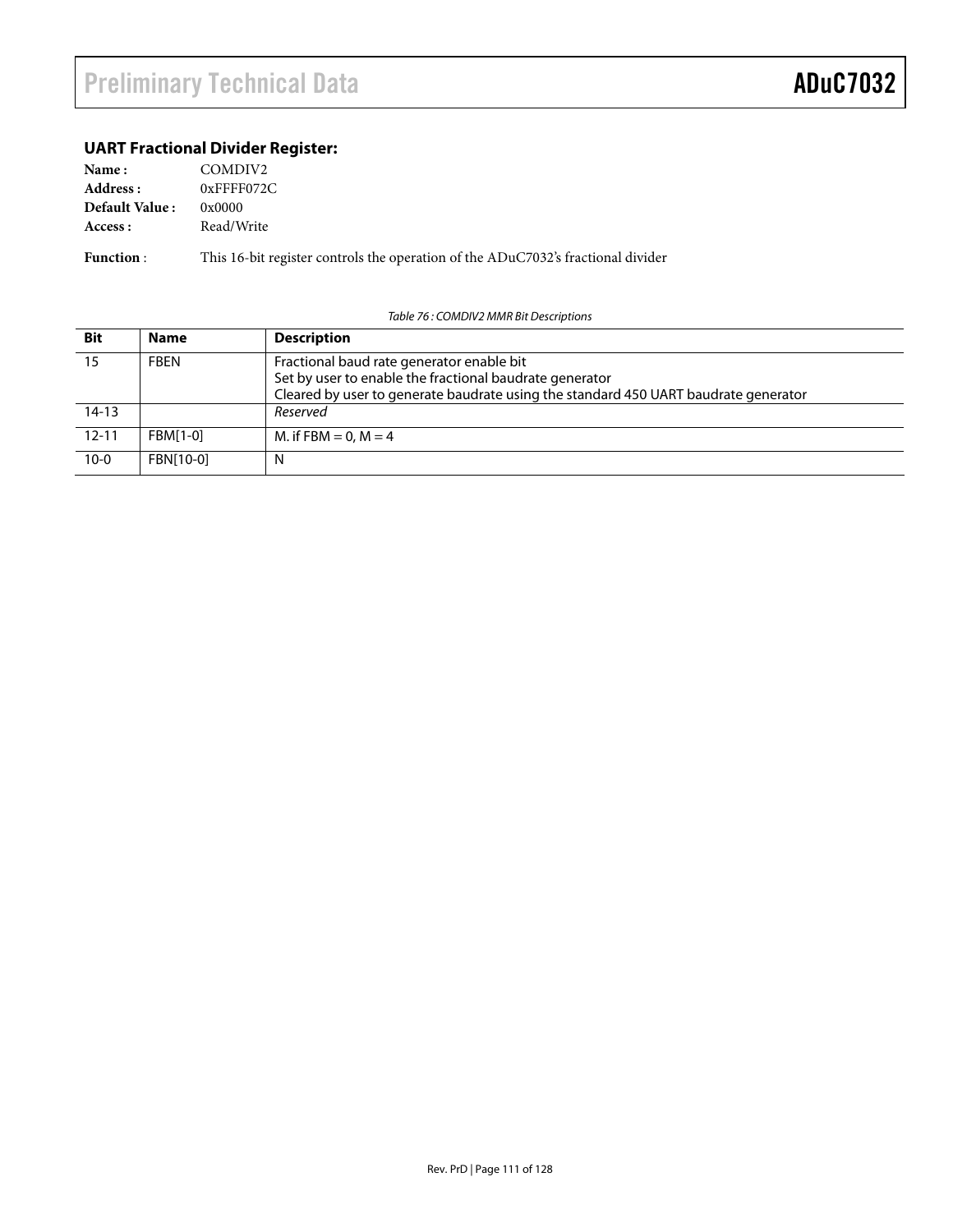## SERIAL PERIPHERAL INTERFACE

The ADuC7032 features a complete hardware Serial Peripheral Interface (SPI) on-chip. SPI is an industry standard synchronous serial interface which allows eight bits of data to be synchronously transmitted and received simultaneously, i.e., full duplex.

The SPI interface is only operational with core clock divider bits  $(POWCON[2:0] = 0 \text{ or } 1).$ 

The SPI Port can be configured for Master or Slave operation and consists of four pins, which are multiplexed with four GPIO. The four SPI pins are MISO, MOSI, SCLK and SS . The pins to which this signals are connected are shown in Table 77.

| Table 77 : SPI Output Pins |                                   |                      |  |  |
|----------------------------|-----------------------------------|----------------------|--|--|
| Pin                        | Signal                            | Description          |  |  |
| GP0 (GPIO MODE 1)          | $\overline{\overline{\text{SS}}}$ | Chip Select          |  |  |
| GP1 (GPIO MODE 1)          | <b>SCLK</b>                       | Serial Clock         |  |  |
| GP2 (GPIO MODE 1)          | MISO                              | Master Out, Slave In |  |  |
| GP3 (GPIO MODE 1)          | <b>MOSI</b>                       | Master In, Slave Out |  |  |

These signals are described in detail below.

### **MISO (Master In, Slave Out Data I/O Pin)**

The MISO (master in slave out) pin is configured as an input line in master mode and an output line in slave mode. The MISO line on the master (data in) should be connected to the MISO line in the slave device (data out). The data is transferred as byte wide (8-bit) serial data, MSB first.

### **MOSI (Master Out, Slave In Pin)**

The MOSI (master out slave in) pin is configured as an output line in master mode and an input line in slave mode. The MOSI line on the master (data out) should be connected to the MOSI line in the slave device (data in). The data is transferred as byte wide (8-bit) serial data, MSB first.

### **SCLK (Serial Clock I/O Pin)**

The master serial clock (SCLK) is used to synchronize the data being transmitted and received through the MOSI SCLK period. Therefore, a byte is transmitted/received after eight SCLK periods. The SCLK pin is configured as an output in master mode and as an input in slave mode.

In master mode polarity and phase of the clock are controlled by the SPICON register, and the bit-rate is defined in the SPIDIV register as follow:

$$
f_{\text{serialclock}} = \frac{20.48MHz}{2 \times (1 + SPIDIV)}
$$

The maximum speed of the SPI clock is dependant on the clock divider bits and is summarized in Table 78.

Table 78: SPI speed vs. clock divider bits in master mode

| CD bits        | 0     |       |
|----------------|-------|-------|
| <b>SPIDIV</b>  | 0x05  | 0x0B  |
| Max SCLK (MHz) | 1.667 | 0.833 |

In slave mode, the SPICON register must be configured with the phase and polarity of the expected input clock. The slave accepts data from an external master up to  $5.12$  Mb at  $CD = 0$ . The formula to determine the maximum speed is as follow:

$$
f_{\text{serialclock}} = \frac{f_{\text{HCLK}}}{4}
$$

Equation 4 : Maximum Receive Baud Rate

In both master and slave modes, data is transmitted on one edge of the SCL signal and sampled on the other. Therefore, it is important that the polarity and phase are configured the same for the master and slave devices.

### **Chip Select (SS ) Input Pin**

In SPI Slave Mode, a transfer is initiated by the assertion of  $\overline{SS}$ which is an active low input signal. The SPI port will then transmit and receive 8-bit data until the transfer is concluded by de-assertion of  $\overline{SS}$ . In slave mode  $\overline{SS}$  is always an input.

### **SPI registers definition**

The following MMR registers are used to control the SPI interface:

- **SPICON:** 16-bit control register
- **SPISTA:** 8-bit read only status register
- **SPIDIV:** 8-bit serial clock divider register
- **SPITX:** 8-bit write only transmit register
- **SPIRX:** 8-bit read only receive register

Equation 3 : SPI Baud Rate Calculation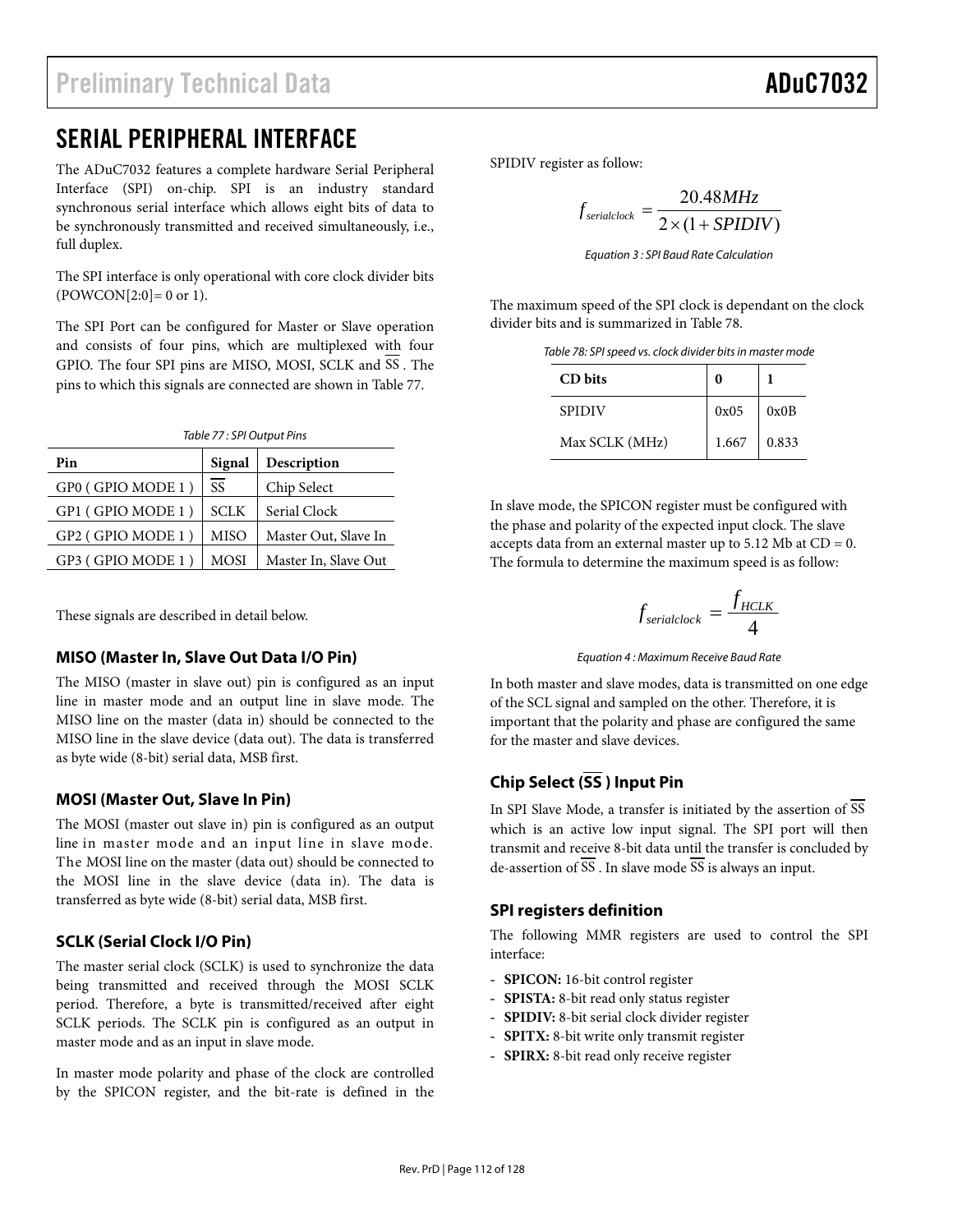### **SPI Control Register :**

| Name:            | <b>SPICON</b>                                              |
|------------------|------------------------------------------------------------|
| Address :        | $0x$ FFFF0A10                                              |
| Default Value:   | 0x0000                                                     |
| Access :         | Read/Write                                                 |
| <b>Function:</b> | The 16-bit MMR configures the Serial Peripheral Interface. |

Table 79 : SPICON MMR Bit Descriptions

| <b>Bit</b>      | <b>Description</b>                                                                                                                         |
|-----------------|--------------------------------------------------------------------------------------------------------------------------------------------|
| $15 - 13$       | Reserved and should be written as zero                                                                                                     |
| 12              | Continuous transfer enable                                                                                                                 |
|                 | Set by user to enable continuous transfer.                                                                                                 |
|                 | In master mode the transfer will continue until no valid data is available in the TX register. $\overline{SS}$ will be asserted and remain |
|                 | asserted for the duration of each 8-bit serial transfer until TX is empty                                                                  |
|                 | Cleared by user to disable continuous transfer. Each transfer consists of a single 8-bit serial transfer. If valid data exists in          |
|                 | the SPITX register then a new transfer is initiated after a stall period                                                                   |
| 11              | Loop back enable                                                                                                                           |
|                 | Set by user to connect MISO to MOSI and test software                                                                                      |
|                 | Cleared by user to be in normal mode                                                                                                       |
| $\overline{10}$ | Slave output enable                                                                                                                        |
|                 | Set by user to enable the slave output                                                                                                     |
|                 | Cleared by user to disable slave output                                                                                                    |
| $\overline{9}$  | Slave select input enable                                                                                                                  |
|                 | Set by user in master mode to enable the output                                                                                            |
| $\overline{8}$  | SPIRX overflow overwrite enable                                                                                                            |
|                 | Set by user, the valid data in the RX register is overwritten by the new serial byte received                                              |
|                 | Cleared by user, the new serial byte received is discarded                                                                                 |
| $\overline{7}$  | SPITX underflow mode                                                                                                                       |
|                 | Set by user to transmit the previous data                                                                                                  |
|                 | Cleared by user to transmit 0                                                                                                              |
| 6               | Transfer and interrupt mode (master mode)                                                                                                  |
|                 | Set by user to initiate transfer with a write to the SPITX register. Interrupt will occur when TX is empty                                 |
|                 | Cleared by user to initiate transfer with a read of the SPIRX register. Interrupt will occur when RX is full                               |
| $\overline{5}$  | LSB first transfer enable bit                                                                                                              |
|                 | Set by user the LSB is transmitted first                                                                                                   |
|                 | Cleared by user the MSB is transmitted first<br>Reserved and should be written as zero                                                     |
| 4               |                                                                                                                                            |
| 3               | Serial clock polarity mode bit                                                                                                             |
|                 | Set by user, the serial clock idles high                                                                                                   |
|                 | Cleared by user the serial clock idles low                                                                                                 |
| $\overline{2}$  | Serial clock phase mode bit                                                                                                                |
|                 | Set by user, the serial clock pulses at the beginning of each serial bit transfer                                                          |
|                 | Cleared by user, the serial clock pulses eat end of each serial bit transfer                                                               |
| $\mathbf{1}$    | Master mode enable bit                                                                                                                     |
|                 | Set by user to enable master mode                                                                                                          |
|                 | Cleared by user to enable slave mode                                                                                                       |
| $\mathbf{0}$    | SPI enable bit                                                                                                                             |
|                 | Set by user to enable the SPI                                                                                                              |
|                 | Cleared to disable the SPI                                                                                                                 |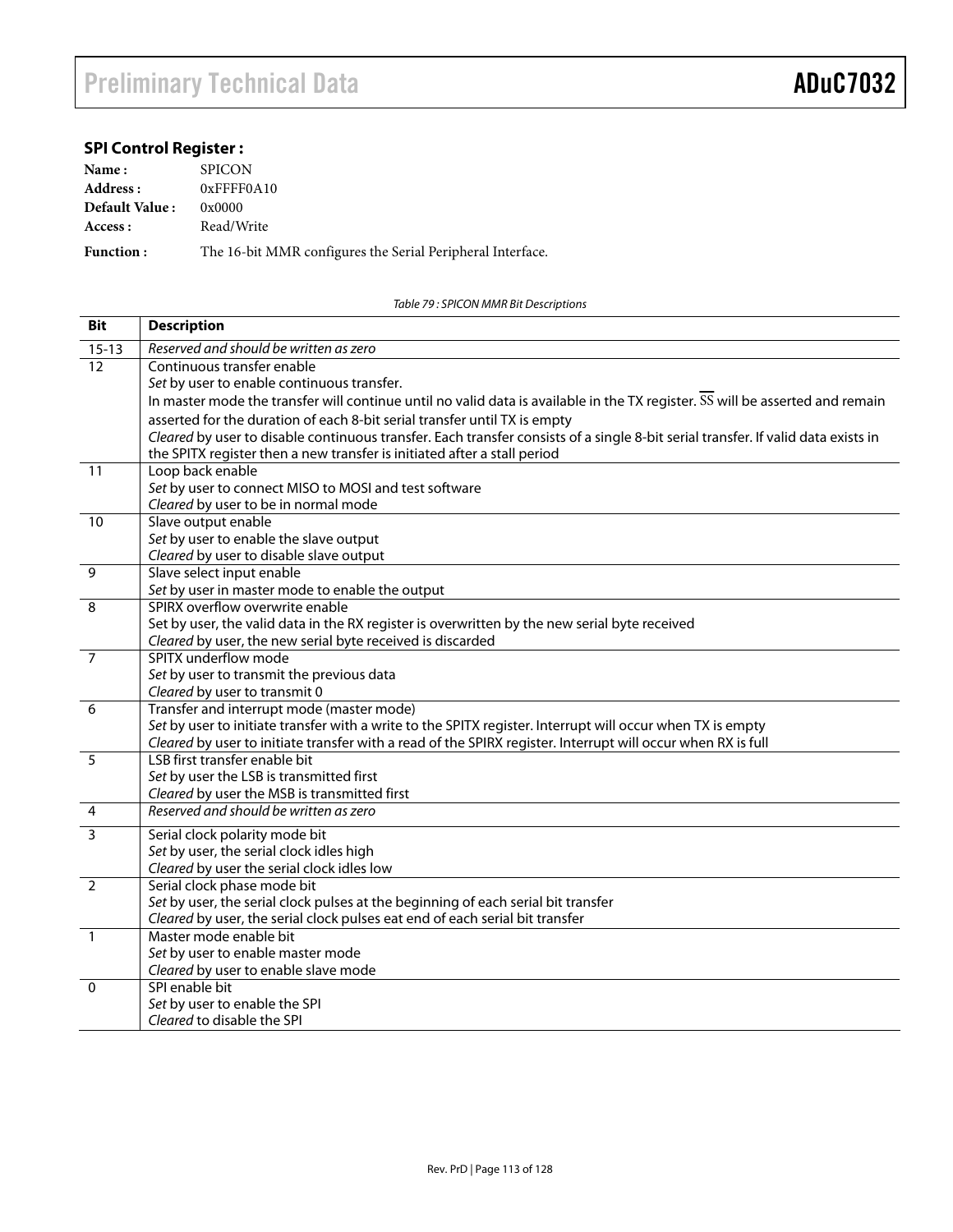# Preliminary Technical Data ADuC7032

### **SPI Status Register :**

| Name:                 | <b>SPISTA</b>                                                                   |
|-----------------------|---------------------------------------------------------------------------------|
| Address :             | $0x$ FFFF $0A00$                                                                |
| <b>Default Value:</b> | 0x00                                                                            |
| Access :              | Read Only                                                                       |
| <b>Function:</b>      | The 8-bit MMR represents the current status of the Serial Peripheral Interface. |

Table 80 : SPISTA MMR Bit Descriptions

| Bit                     | <b>Description</b>                                                                     |
|-------------------------|----------------------------------------------------------------------------------------|
| $7-6$                   | Reserved                                                                               |
| 5                       | SPIRX data register overflow status bit                                                |
|                         | Set if SPIRX is overflowing                                                            |
|                         | Cleared by reading SPISRX register                                                     |
| $\overline{4}$          | SPIRX data register IRQ                                                                |
|                         | Set automatically if bit 3 or 5 are set                                                |
|                         | Cleared by reading SPIRX register                                                      |
| $\overline{\mathbf{3}}$ | SPIRX data register full status bit                                                    |
|                         | Set automatically if a valid data is present in the SPIRX register                     |
|                         | Cleared by reading SPIRX register                                                      |
|                         | SPITX data register underflow status bit                                               |
|                         | Set automatically if SPITX is under flowing                                            |
|                         | Cleared by writing in the SPITX register                                               |
|                         | SPITX data register IRQ                                                                |
|                         | Set automatically if bit 0 is clear or bit 2 is set                                    |
|                         | Cleared by writing in the SPITX register or if finished transmission disabling the SPI |
| $\Omega$                | SPITX data register empty status bit                                                   |
|                         | Set by writing to SPITX to send data. This bit is set during transmission of data      |
|                         | Cleared when SPITX is empty                                                            |

#### **SPI Receive Register :**

| Name:                                | <b>SPIRX</b>                              |  |
|--------------------------------------|-------------------------------------------|--|
| Address :                            | $0x$ FFFF $0A04$                          |  |
| Default Value:                       | 0x00                                      |  |
| Access :                             | Read Only                                 |  |
| <b>Function:</b>                     | This 8-bit MMR contains the data received |  |
| via the Serial Peripheral Interface. |                                           |  |

### **SPI Divider Register :**

| <b>Name :</b>         | <b>SPIDIV</b> |
|-----------------------|---------------|
| <b>Address :</b>      | $0x$ FFFF0A0C |
| <b>Default Value:</b> | 0x1B          |
| <b>Access :</b>       | Read/Write    |

**Function :** The 8-bit MMR represents the frequency of the Serial Peripheral Interface is operating at. For more information on the calculation of the baud rate, please refer to Equation 3 : SPI Baud Rate Calculation.

#### **SPI Transmit Register :**

.

| Name:            | <b>SPITX</b>                              |
|------------------|-------------------------------------------|
| Address:         | 0xFFFF0A08                                |
| Default Value:   | 0x00                                      |
| Access :         | Write Only                                |
| <b>Function:</b> | This 8-bit MMR is written to, to transmit |

data via the Serial Peripheral Interface.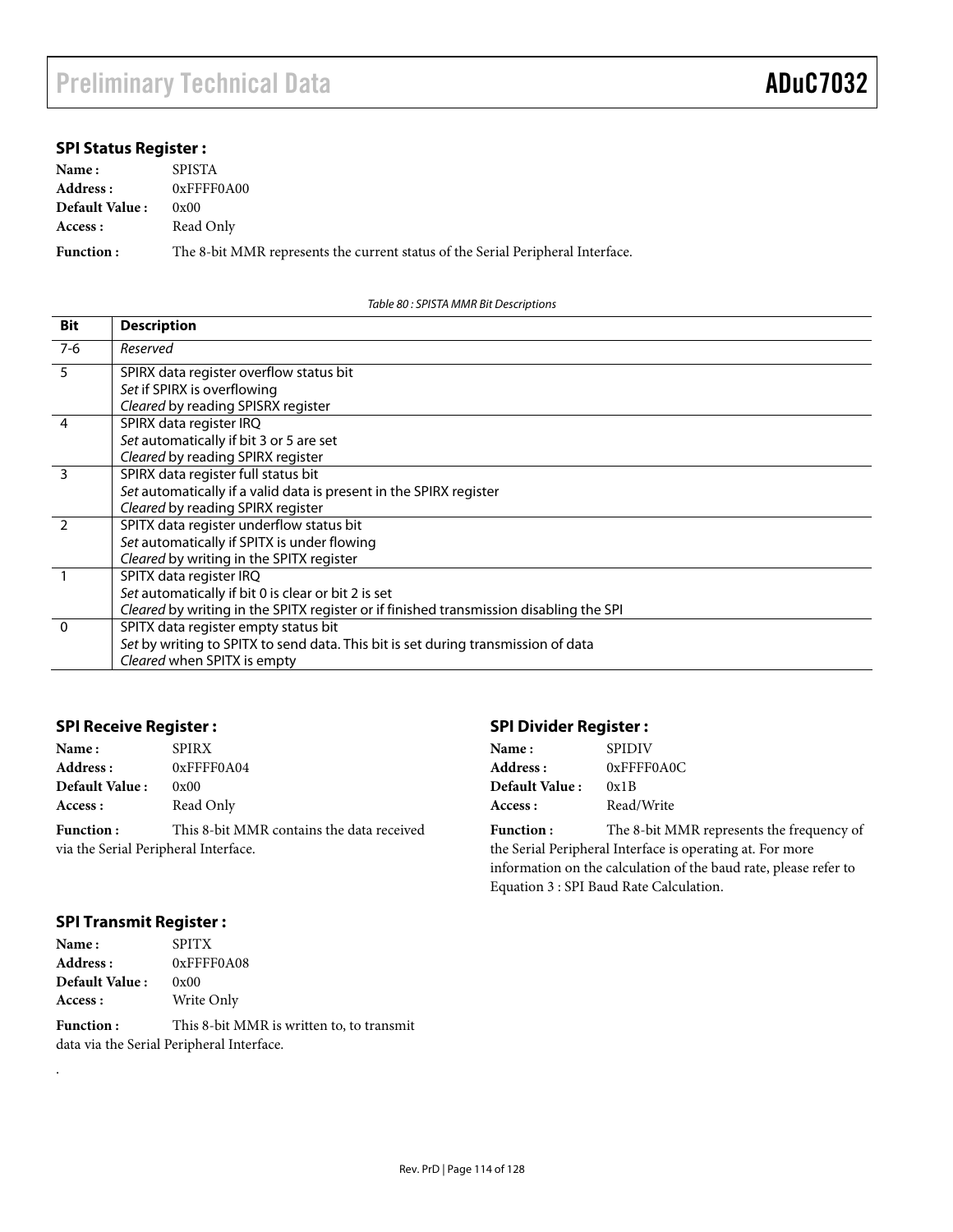# LIN (LOCAL INTERCONNECT NETWORK ) INTERFACE

The ADuC7032 features a high voltage physical interface between the ARM7 MCU core and an external LIN bus. The LIN interface operates as a slave only interface, operating from 1-20KBaud, and is compatible with the LIN2.0 standard. The pull-up resistor required for a slave node is on-chip, reducing the need for external circuitry. The LIN protocol is emulated using the on-chip UART, an IRQ, a dedicated LIN Timer and the high voltage transceiver which is also incorporated on-chip. This is shown in Figure 38. The LIN is clocked from the Low Power Oscillator, for the Break Timer, and a 5MHz output from the PLL which is used for the synch byte timing.

## **LIN MMR DESCRIPTION**

The LIN Hardware Synchronization (LHS) functionality is controlled via five MMRs. The function of each MMR is described below:.

- **LHSSTA**: LHS Status Register. This MMR contains information flags which describe the current status on the interface.
- **LHSCON0**: LHS Control Register 0. This MMR controls the configuration of the LHS Timer.
- **LHSCON1**: LHS Start and Stop Edge Control Register Dictates which edge of the LIN Synchronization byte the LHS starts/stops counting.
- **LHSVAL0**: LHS Synchronization 16Bit Timer, which is controlled by LHSCON0.
- **LHSVAL1**: LHS Break Timer Register



Figure 38 : LIN I/O, Block Diagram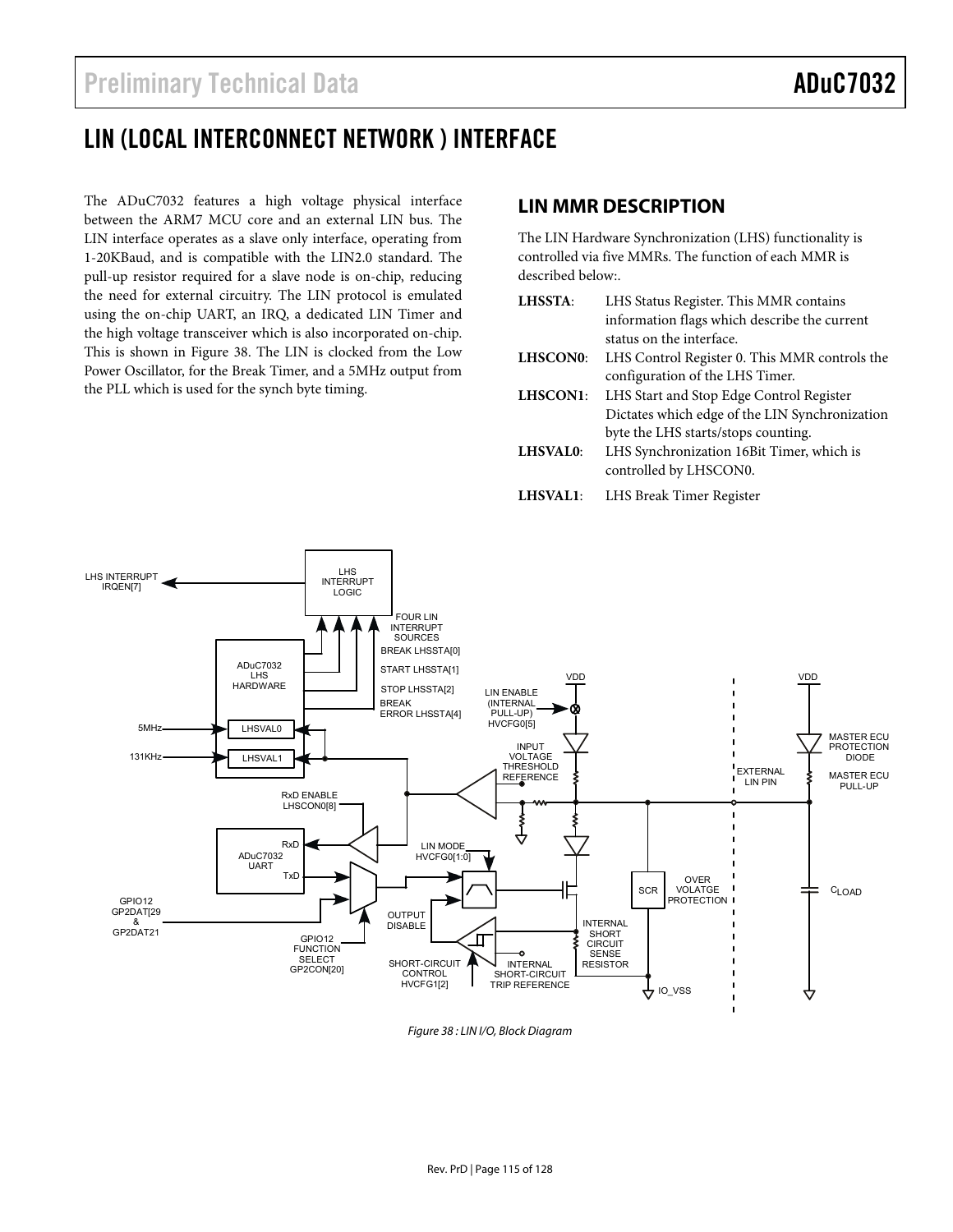### **LIN Hardware Synchronization Status Register :**

| Name:<br>Address: | LHSSTA<br>$0x$ FFFF $0780$ |
|-------------------|----------------------------|
| Default Value:    | 0x00                       |
| Access:           | Read Only                  |
|                   |                            |

**Function :** The LHS Status register is an 8-bit register whose bits reflect the current operating status of the ADuC7032 LIN interface.

Table 81 : LHSSTA MMR Bit Descriptions

| <b>Bit</b>              | <b>Description</b>                                                                                                                                                                                                                                                                            |
|-------------------------|-----------------------------------------------------------------------------------------------------------------------------------------------------------------------------------------------------------------------------------------------------------------------------------------------|
| $7 - 6$                 | Reserved                                                                                                                                                                                                                                                                                      |
|                         | These read-only bits are reserved for future use                                                                                                                                                                                                                                              |
| $\overline{5}$          | LHS Reset Complete Flag                                                                                                                                                                                                                                                                       |
|                         | This bit is set to 1 by hardware to indicate a LHS Reset Command has completed successfully.                                                                                                                                                                                                  |
|                         | This bit is cleared to 0, after user code reads the LHSSTA MMR                                                                                                                                                                                                                                |
| $\overline{4}$          | <b>Break Field Error</b>                                                                                                                                                                                                                                                                      |
|                         | This bit is set to 1 by hardware and generates an LHS Interrupt (IRQEN[7]) when the 12-bit, Break Timer (LHSVAL1) register<br>overflows to indicate the LIN bus has stayed low too long thus indicating a possible LIN bus error.                                                             |
|                         | This bit is cleared to 0, after user code reads the LHSSTA MMR                                                                                                                                                                                                                                |
| $\overline{\mathbf{3}}$ | <b>LHS Compare Interrupt</b>                                                                                                                                                                                                                                                                  |
|                         | This bit is set to 1 by hardware when the value in LHSVAL0 (LIN Synchronisation Bit Timer) = the value in the LHSCMP<br>register.                                                                                                                                                             |
|                         | This bit is cleared to 0, after user code reads the LHSSTA MMR                                                                                                                                                                                                                                |
| $\overline{2}$          | <b>Stop Condition Interrupt</b>                                                                                                                                                                                                                                                               |
|                         | This bit is set to 1 by hardware when a stop condition is detected.                                                                                                                                                                                                                           |
|                         | This bit is cleared to 0, after user code reads LHSSTA MMR                                                                                                                                                                                                                                    |
| $\overline{1}$          | <b>Start Condition Interrupt</b>                                                                                                                                                                                                                                                              |
|                         | This bit is set to 1 by hardware when a start condition is detected.                                                                                                                                                                                                                          |
|                         | This bit is cleared to 0, after user code reads LHSSTA MMR                                                                                                                                                                                                                                    |
| $\overline{0}$          | <b>Break Timer Compare Interrupt</b>                                                                                                                                                                                                                                                          |
|                         | This bit is set to 1 by hardware when a valid LIN Break condition is detected. A LIN Break conditions is generated when<br>the LIN Break Timer value reaches the Break timer compare value (see LHSVAL1 description below).<br>This bit is cleared to 0, after user code reads the LHSSTA MMR |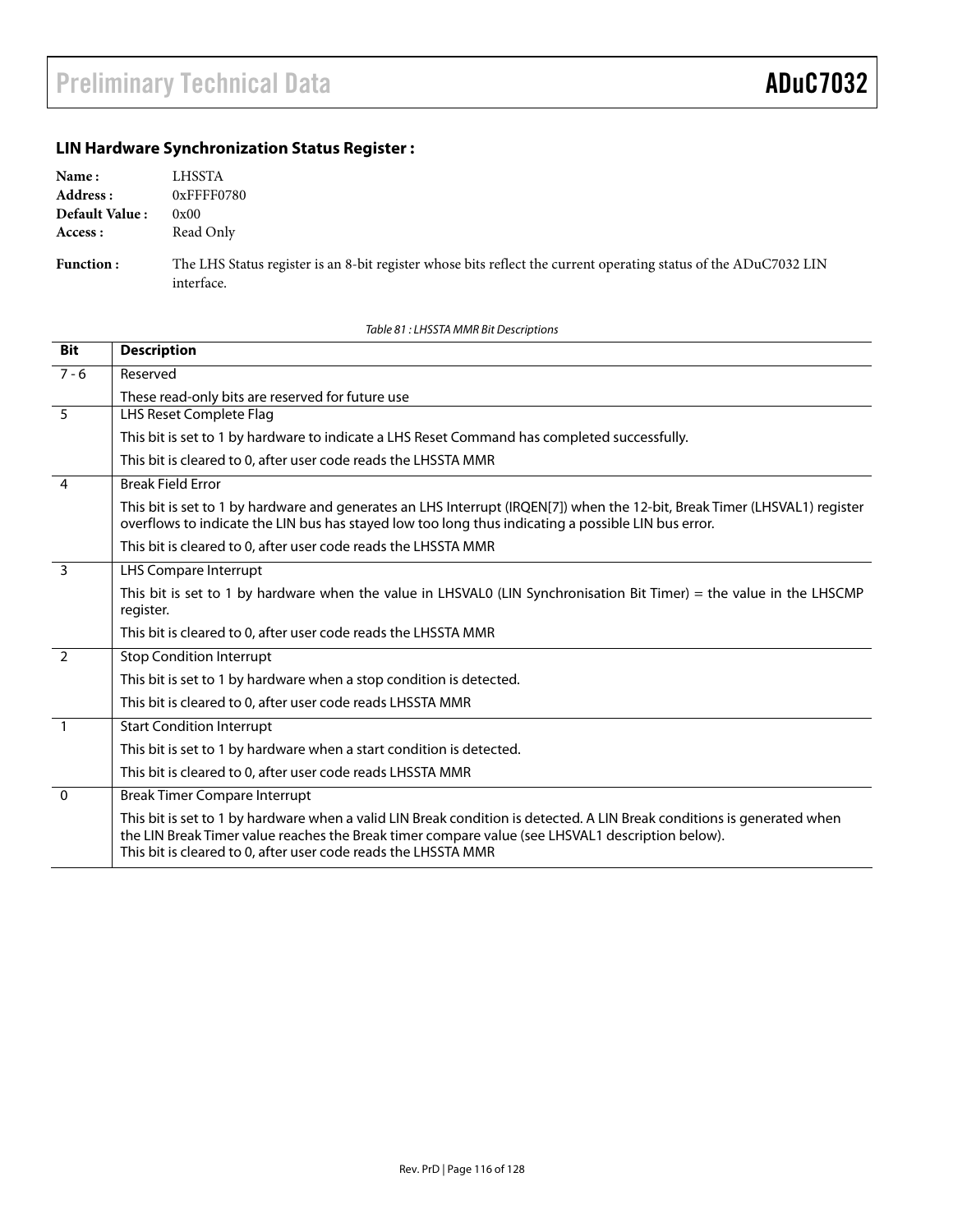### **LIN Hardware Synchronization Control Register 0:**

| Name:          | LHSCON0          |
|----------------|------------------|
| Address:       | $0x$ FFFF $0784$ |
| Default Value: | 0x0000           |
| Access :       | Read/Write       |

**Function :** The LHS Control register is a 16-bit register that in conjunction with the LHSCON1 register is used to configure the LIN mode of operation.

| <b>Bit</b>      | <b>Description</b>                                                                                                                                                                                                                                                                                                                                                                                                          |
|-----------------|-----------------------------------------------------------------------------------------------------------------------------------------------------------------------------------------------------------------------------------------------------------------------------------------------------------------------------------------------------------------------------------------------------------------------------|
| $15 - 12$       | Reserved<br>These bits are reserved for future and should be written as 0 by user software.                                                                                                                                                                                                                                                                                                                                 |
| $\overline{11}$ | Break Timer Compare Interrupt Disable:                                                                                                                                                                                                                                                                                                                                                                                      |
|                 | This bit is set to 1 to disable the Break Timer Compare interrupt.<br>This bit is cleared to 0 to enable the Break Timer Compare Interrupt                                                                                                                                                                                                                                                                                  |
| $\overline{10}$ | Break Timer Error Interrupt Disable:                                                                                                                                                                                                                                                                                                                                                                                        |
|                 | This bit is set to 1 to disable the Break Timer Error interrupt.<br>This bit is cleared to 0 to enable the Break Timer Error Interrupt                                                                                                                                                                                                                                                                                      |
| $\overline{9}$  | LIN Transceiver, Stand-Alone Test Mode                                                                                                                                                                                                                                                                                                                                                                                      |
|                 | This bit is cleared to 0 by user code to operate the LIN in normal mode, driven directly from the on-chip UART.<br>This bit is set to 1 by user code to enable external GPIO7 and GPIO8 pins to drive the LIN transceiver TxD and RxD<br>respectively, independent of the UART. The functions of GPIO7 and GPIO8 should first be configured by user code via<br>GPIO function select bits <0 and 4> in the GP2CON register. |
| 8               | <b>Gate UART Bit</b>                                                                                                                                                                                                                                                                                                                                                                                                        |
|                 | This bit is set to 1 by user code to disable the internal UART RxD (receive data) by gating it high until both the break field<br>and subsequent LIN Sync byte have been detected. This ensures the UART will not receive any spurious serial data during<br>Break or Sync field periods which will have to be flushed out of the UART before valid data fields can start to be received.                                   |
|                 | This bit is set to 0 by user code to enable the internal UART RxD (receive data) after the break field and subsequent LIN<br>Sync byte have been detected so that the UART can receive the subsequent LIN data fields.                                                                                                                                                                                                      |
| $\overline{7}$  | Sync Timer Stop Edge Type Bit                                                                                                                                                                                                                                                                                                                                                                                               |
|                 | This bit is cleared to 0 by user code to stop the sync timer on the falling edge count configured via the LHSCON1[7:4]<br>register.<br>This bit is set to 1 by user code to stop the sync timer on the rising edge count configured via the LHSCON1[7:4] register.                                                                                                                                                          |
| $6 - 5$         | Reserved<br>These bits are reserved for future and should be written as 0 by user software.                                                                                                                                                                                                                                                                                                                                 |
| $\overline{4}$  | Enable Stop Interrupt                                                                                                                                                                                                                                                                                                                                                                                                       |
|                 | This bit is cleared to 0 by user code to disable interrupts when a stop condition occurs<br>This bit is set to 1 by user code to generate an interrupt when a stop condition occurs                                                                                                                                                                                                                                         |
| 3               | <b>Enable Start Interrupt</b>                                                                                                                                                                                                                                                                                                                                                                                               |
|                 | This bit is cleared to 0 by user code to disable interrupts when a start condition occurs<br>This bit is set to 1 by user code to generate an interrupt when a start condition occurs                                                                                                                                                                                                                                       |
| $\overline{2}$  | <b>LIN Sync Enable Bit</b>                                                                                                                                                                                                                                                                                                                                                                                                  |
|                 | This bit is cleared to 0 by user code to disable LHS functionality                                                                                                                                                                                                                                                                                                                                                          |
|                 | This bit is set to 1 by user code to enable LHS functionality                                                                                                                                                                                                                                                                                                                                                               |
| $\overline{1}$  | <b>Edge Counter Clear Bit</b>                                                                                                                                                                                                                                                                                                                                                                                               |
|                 | This bit is cleared to 0 by user code to enable the rising or falling edge counters to function normally<br>This bit is set to 1 by user code to clear the internal edge counters in the LHS peripheral, this bit does not reset to 0<br>automatically and requires user code to write 0 to re-enable the edge counters.                                                                                                    |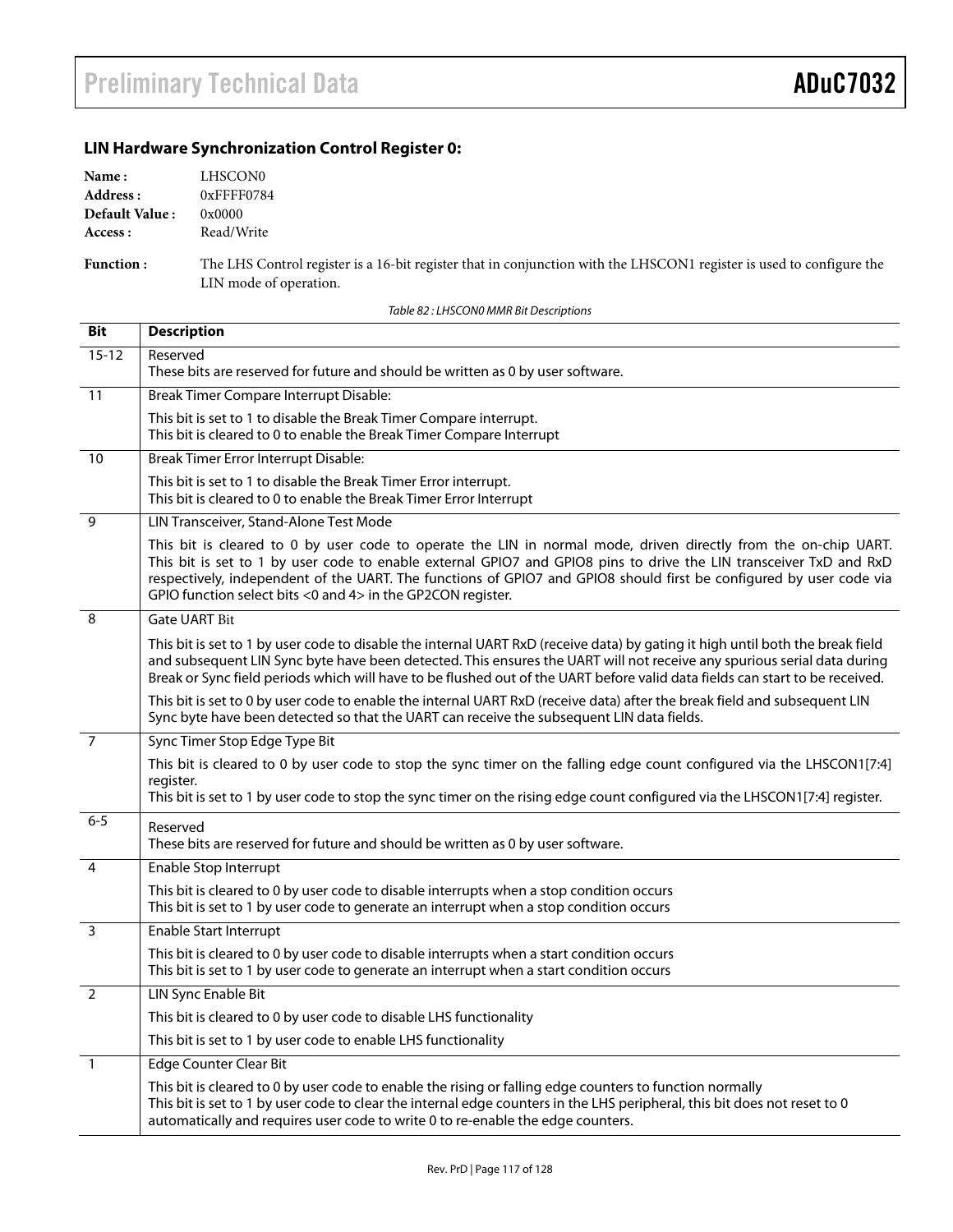## 0 | LHS Reset Bit

This bit is cleared to 0 by user code to enable the LHS logic to function normally This bit is set to 1 by user code to reset all LHS logic to default conditions, the bit is cleared to 0 automatically in hardware.

### **LIN Hardware Synchronization Control Register 1:**

| Name:<br>Address:<br>Default Value:<br>Access :                                                                                                                    | LHSCON1<br>0xFFFF078C<br>0x32<br>Read/Write |
|--------------------------------------------------------------------------------------------------------------------------------------------------------------------|---------------------------------------------|
| The LHS Control register is an 8-bit register that in conjunction with the LHSCON0 register is used to configure the<br><b>Function:</b><br>LIN mode of operation. |                                             |
|                                                                                                                                                                    | Table 83 : LHSCON1 MMR Bit Descriptions     |

| Bit     | <b>Description</b>                                                                                                                                                                                                                                                                                                                                                                                                                                                                                                                |
|---------|-----------------------------------------------------------------------------------------------------------------------------------------------------------------------------------------------------------------------------------------------------------------------------------------------------------------------------------------------------------------------------------------------------------------------------------------------------------------------------------------------------------------------------------|
| $7 - 4$ | LIN STOP Edge Count                                                                                                                                                                                                                                                                                                                                                                                                                                                                                                               |
|         | These 4 bits are set by user code to the number of falling or rising edges on which to stop the internal LIN<br>synchronization counter. The stop value of this counter can be read by user code via LHSVAL0. The type of edge, either<br>rising or falling, is configured by LHSCON0[7]. The default value of these bits is 0x3 which configures the hardware to<br>stop counting on the third falling edge. It should be noted that the first falling edge is taken as the falling edge at the<br>start of the LIN break pulse. |
| $3-0$   | LIN START Edge Count                                                                                                                                                                                                                                                                                                                                                                                                                                                                                                              |
|         | These 4 bits are set by user code to the number of falling edges after which the internal LIN synchronization timer will<br>start counting. The stop value of this counter can be read by user code via LHSVAL0. The default value of these bits is 0x2<br>which configures the hardware to start counting on the second falling edge. It should be noted that the first falling edge<br>is taken as the falling edge at the start of the LIN break pulse.                                                                        |

### **LIN Hardware Synchronization Timer0 Register :**

| Name:            | LHSVAL0                                                                                                                                                                                                                                                                                                                                                                                                                                                                                                                                      |  |
|------------------|----------------------------------------------------------------------------------------------------------------------------------------------------------------------------------------------------------------------------------------------------------------------------------------------------------------------------------------------------------------------------------------------------------------------------------------------------------------------------------------------------------------------------------------------|--|
| Address :        | $0x$ FFFF0788                                                                                                                                                                                                                                                                                                                                                                                                                                                                                                                                |  |
| Default Value:   | 0x0000                                                                                                                                                                                                                                                                                                                                                                                                                                                                                                                                       |  |
| Access :         | Read/Write                                                                                                                                                                                                                                                                                                                                                                                                                                                                                                                                   |  |
| <b>Function:</b> | The 16-bit read only LHSVAL0 register holds the value of the internal LIN synchronization timer. The<br>LIN synchronization timer is clocked from an internal 5MHz clock which is independent of Core clock and baud-rate<br>frequency. In LIN mode, the value read by user code from the LHSVAL0 register can be used calculate the master LIN<br>baud-rate. This calculation can then be used to configure the internal UART baud-rate to ensure correct LIN<br>communication via the UART from the ADuC7032 slave to the LIN master node. |  |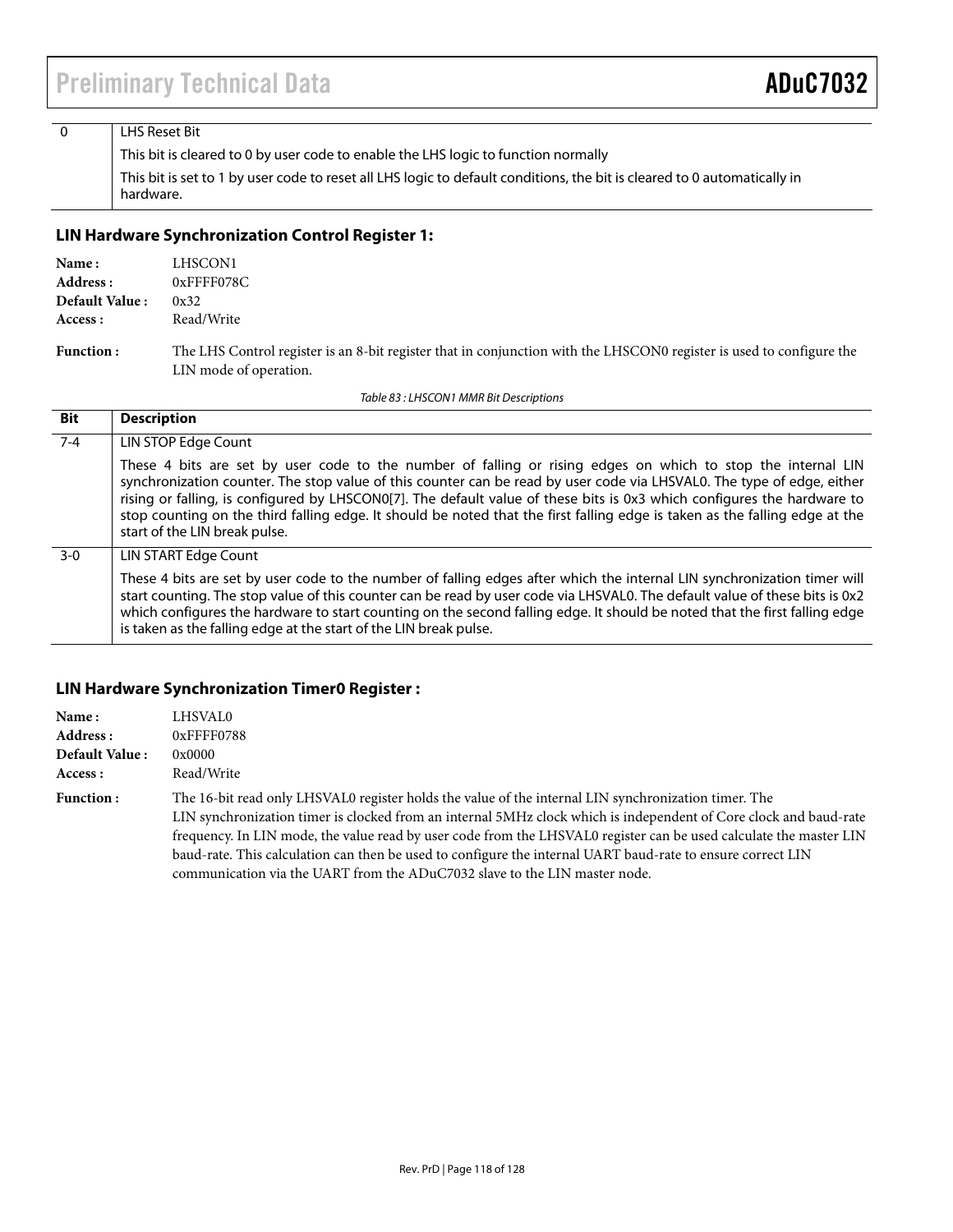#### **LIN Hardware Break Timer1 Register :**

| Name:<br>Address:<br>Default Value:<br>Access: | LHSVAL1<br>$0x$ FFFF0790<br>$0x000$ (read) or $0x047$ (write)                                                                                                                                                                                                                                                                                                                                                                                                                                                                                                                                                                                                                                                                                                                                                                                                                                                                                                                                                                                                                                                                                                                                                                                                                                                                                                                                                                                                        |  |
|------------------------------------------------|----------------------------------------------------------------------------------------------------------------------------------------------------------------------------------------------------------------------------------------------------------------------------------------------------------------------------------------------------------------------------------------------------------------------------------------------------------------------------------------------------------------------------------------------------------------------------------------------------------------------------------------------------------------------------------------------------------------------------------------------------------------------------------------------------------------------------------------------------------------------------------------------------------------------------------------------------------------------------------------------------------------------------------------------------------------------------------------------------------------------------------------------------------------------------------------------------------------------------------------------------------------------------------------------------------------------------------------------------------------------------------------------------------------------------------------------------------------------|--|
| <b>Function:</b>                               | Read/Write<br>When user code reads this location, the 12-bit value returned is the value of the internal LIN break timer, which is<br>clocked directly from the on-chip low power (131KHz) oscillator and times the LIN Break pulse. A negative edge on<br>the LIN bus or user code reading the LHSVAL1 will result in the timer and the register contents being reset to 0.<br>When user code writes to this location, the 12-bit value is actually written not to the LIN Break timer but to a LIN<br>Break Compare register.<br>In LIN mode of operation the value in the compare register is continuously compared to the break timer value. A LIN<br>Break interrupt (IRQEN[7] and LHSSTA[0]) is generated when the timer value reaches the compare value. After the<br>Break Condition interrupt, the LIN Break timer continues to count until the rising edge of the Break signal. If a<br>rising edge is not detected and the 12-bit timer overflows (4096 X 1/131KHz= 31msecs), a Break Field Error Interrupt<br>$(IRQEN[7]$ and LHSSTA[4]) will be generated. By default, the value in the compare register is $0x47$ , this corresponds<br>to 11 X Bit periods i.e. the minimum pulse width for a LIN break pulse at 20kbps. For different baud rates, this value<br>may be changed by writing to. It is also important to note that if a valid break interrupt is not received then<br>subsequent Sync pulse timing via LHSVAL0 register will not occur. |  |

## **LIN HARDWARE INTERFACE**

### **LIN Frame Protocol**

The LIN frame protocol is broken into 4 main categories:

- Break Symbol
- **SYNC Byte**
- Protected Identifier
- Data Bytes

The format of the frame header, Break, Synchronization Byte and Protected Identifier are shown in Figure 39. Essentially, the embedded UART, LIN Hardware Synchronization logic and the high voltage transceiver interface all combine on-chip to support and manage LIN based transmissions and receptions.

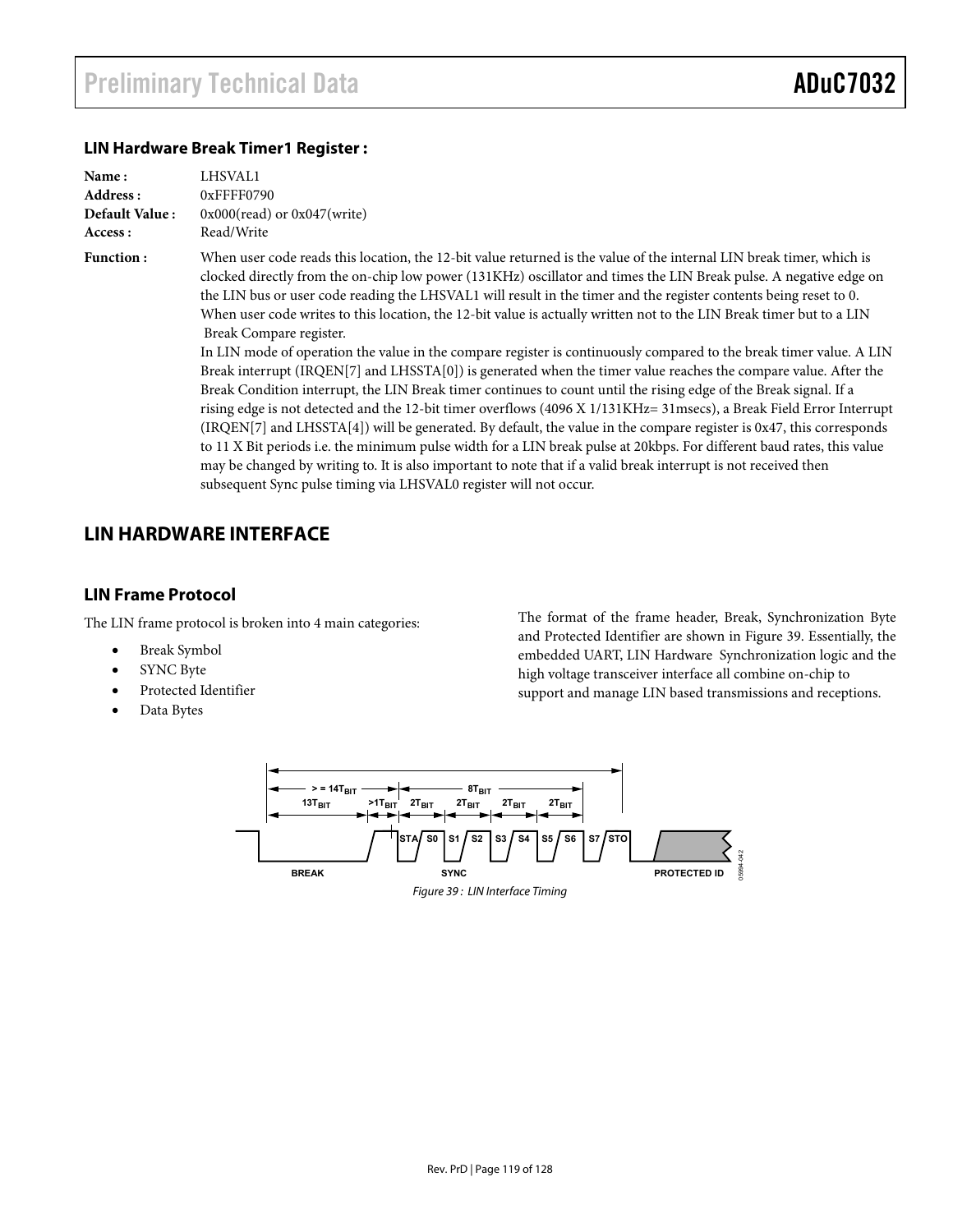### **LIN Frame Break Symbol**

As shown in Figure 40, the LIN "break" symbol is used to signal the start of a new frame. It lasts at least 13 bit periods and a slave must be able to detect a "break" symbol, even if it expects data or is in the process of receiving data. The ADuC7032 accomplishes this by using the LHSVAL1 Break Condition and Break Error detect functionality as described earlier. The "break" period does not have to be accurately measured, but if a bus fault condition (bus held low) occurs it must be flagged.



### **LIN Frame Synchronization Byte**

The baud rate of the communication via LIN is calculated from the SYNC Byte. This can be seen in Figure 41. The time between the first falling edge of the Sync Field and the fifth falling edge of the Sync Field is measured. This is then divided by eight to give the baud rate of the data that will be transmitted. The ADuC7032 implements the timing of this Sync byte in hardware. For more information on this feature, please refer to LIN Hardware Synchronization.



### **LIN Frame Protected Identifier**

After receiving the LIN synch field, the required baud rate for the UART is calculated. The UART is then configured, which allows the ADuC7032 to receive the Protected Identifier, as shown in Figure 42. The Protected Identifier consists of two sub-fields, the identifier and the identifier parity. The six bit identifier contains the identifier of the target for the frame. The

identifier signifies the number of data bytes to be either received or transmitted. The number of bytes is user configurable at system level design. The parity is calculated on the identifier, and is dependent on the revision of LIN the system is designed for.

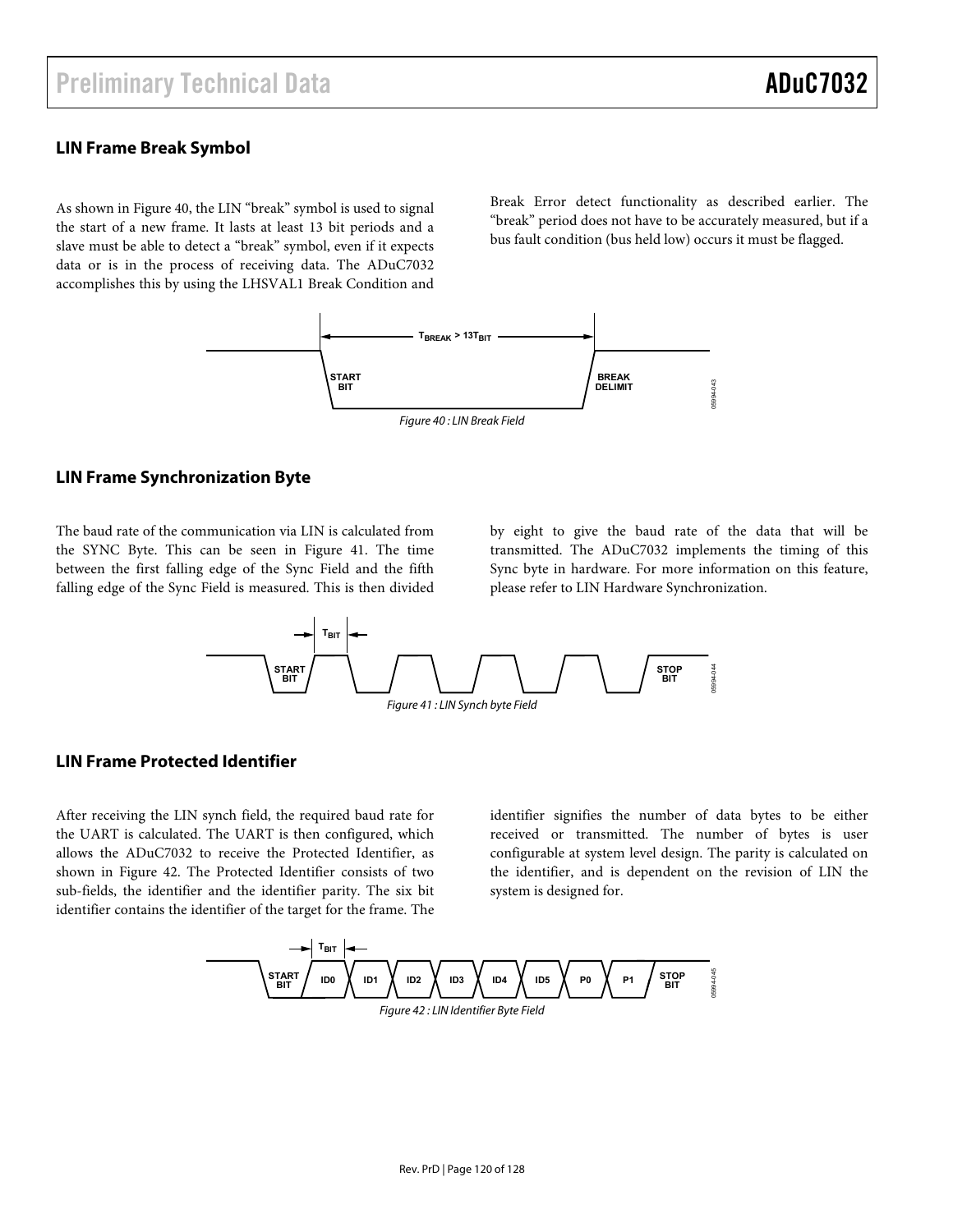### **LIN Frame Data Byte**

The data byte frame carries between one and eight bytes of data. The number of bytes contained in the frame will be

dependent on the LIN Master. The data byte frame is split into data bytes as shown in Figure 43.



### **LIN Frame Data Transmission and Reception**

Once the Break Symbol and Synchronization Byte have being correctly received, data is transmitted and received via the COMTX and COMRX MMRs, after configuration of the UART to the required Baud Rate. To configure the UART for use with LIN requires the use of the following UART MMRs:

- **COMDIV0:** divisor latch (low byte)
- **COMDIV1:** divisor latch (high byte)
- **COMDIV2:** 16-bit fractional baud divide register The required values for COMDIV0, COMDIV1 and COMDIV2 are derived from the LHSVAL0, to generate the required baud rate..
- **COMCON0:** line control register

Once the UART is correctly configured, the LIN protocol for receiving and transmitting data is identical to the UART specification. To manage data on the LIN bus requires use of the following UART MMRs:

- **COMTX:** 8-bit transmit register
- **COMRX:** 8-bit receive register
- **COMCON0:** line control register
- **COMSTA0:** line status register

To transmit data on the LIN bus requires that the relevant data be placed into COMTX. To read data received on the LIN bus requires the monitoring of COMRX. To ensure that data is received or transmitted correctly COMSTA0 is monitored. For more information please refer to the UART section of the datasheet.

Under software control it is possible to multiplex the UART data lines (TxD and RxD) to external GPIO pins (GPIO\_7 and GPIO\_8). For more information please refer to the description of the GPIO Port1 Control Register (GP1CON).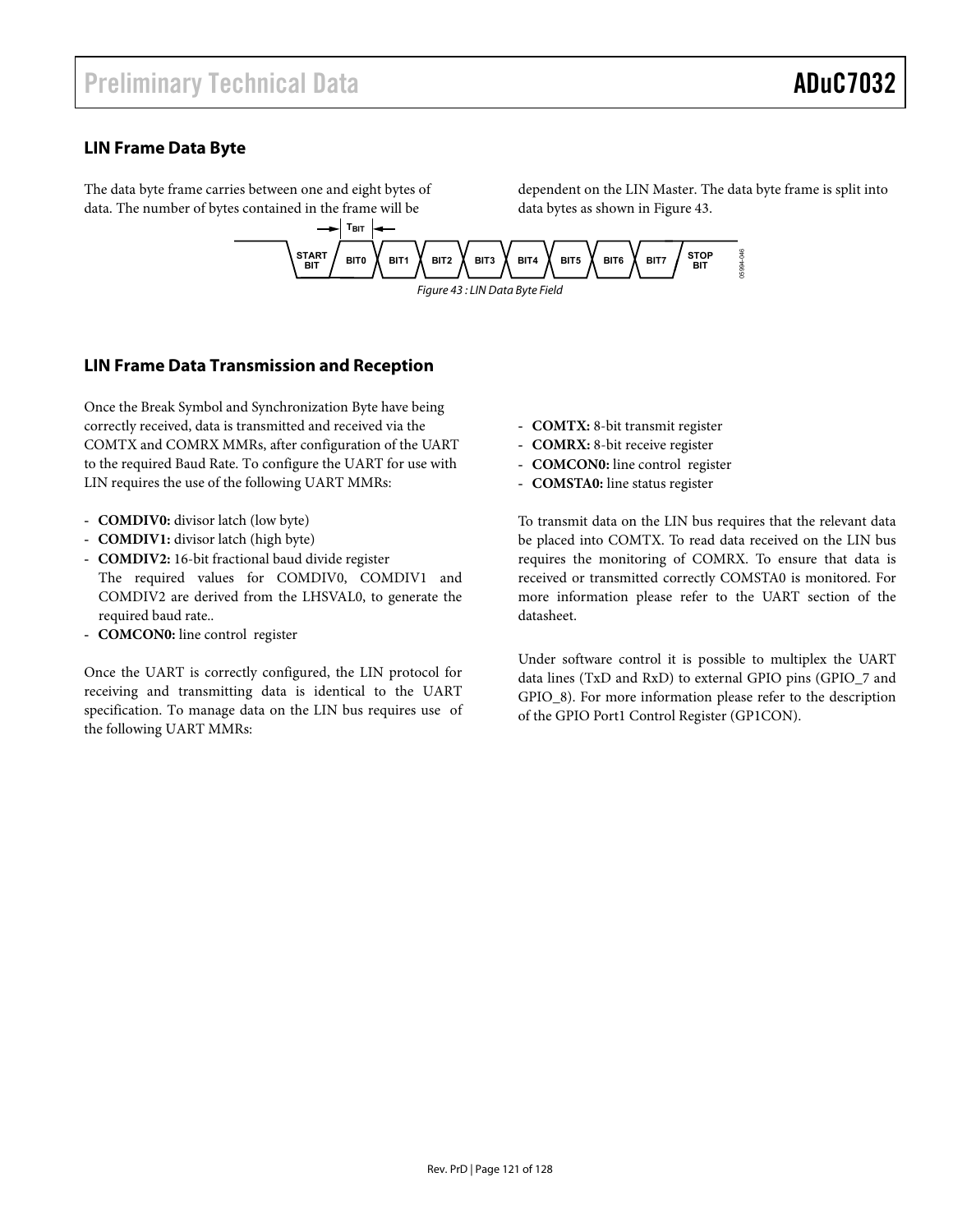### **Example LIN Hardware Synchronization Routine**

Consider the following C-Source Code LIN Initialization Routine.

```
void LIN_INIT(void ) 
\left\{ \right.char HVstatus; 
 GP2CON = 0x110000i// Enable LHS on GPIO Pins
  LHSCON0 = 0x1; // Reset LHS Interface 
      do{ 
             HVDAT = 0x02; // Enable Normal LIN TX mode 
             HVCON = 0x08; // Write to Config0 
    do{ 
      HVstatus = HVCON; 
 } 
    while(HVstatus & 0x1); // Wait until command is finished 
      } 
      while (!(HVstatus & 0x4)); // transmit command is correct
 while((LHSSTA & 0x20) == 0) { // Wait until the LHS Hardware is reset 
 } 
  LHSCON1 = 0x062; // Sets Stop Edge as the fifth falling edge 
        // and the start edge as the first falling 
        // edge in the sync byte 
  LHSCON0 = 0x0114; // Gates UART RX Line, ensure no interference 
        // from the LIN into the UART. 
        // Selects the stop condition as a falling edge 
        // Enables Generation of an interrupt on the 
        // stop condition. 
        // Enables the interface 
  LHSVAL1 = 0x03F; // Set number of 131kHz periods to generate a Break Interrupt 
       // 0x3F / 131kHz ~ 480us which is just over 9.5 TBits.}
```
Using this configuration, LHSVAL1 begins to count on the first falling edge received on the LIN bus. If LHSVAL1 exceeds the value written to LHSVAL1, in this case 0x3f, a Break Compare interrupt is generated.

ON the next falling edge, LHSVAL0 begins counting. LHSVAL0 monitors the number of falling edges and compares this to the value written to LHSCON1, in this example the number of edges to monitor is the sixth falling edge of the LIN frame, or the fifth falling edge of the SYNC byte. Once this number of

falling edges is received, a STOP condition interrupt is generated. It is at this point that the UART is configured to received the Protected Identifier.

The UART must not be ungated, via LHSCON0[8], before the LIN bus returns high. If this occurs, UART communication errors may occur. Example code to ensure this is shown below:

This process is shown in detail in Figure 44.

```
while((GP2DAT & 0x10) == 0) {} // Wait until LIN Bus returns High 
LHSCON0 = 0x4; // Enable LHS to detect Break Condition Ungate RX Line
                   // Disable all interrupts except Break Compare Interrupt 
 IRQEN = 0x800; // Enable UART Interrupt 
                   // The UART is now configured and ready to be used for LIN
```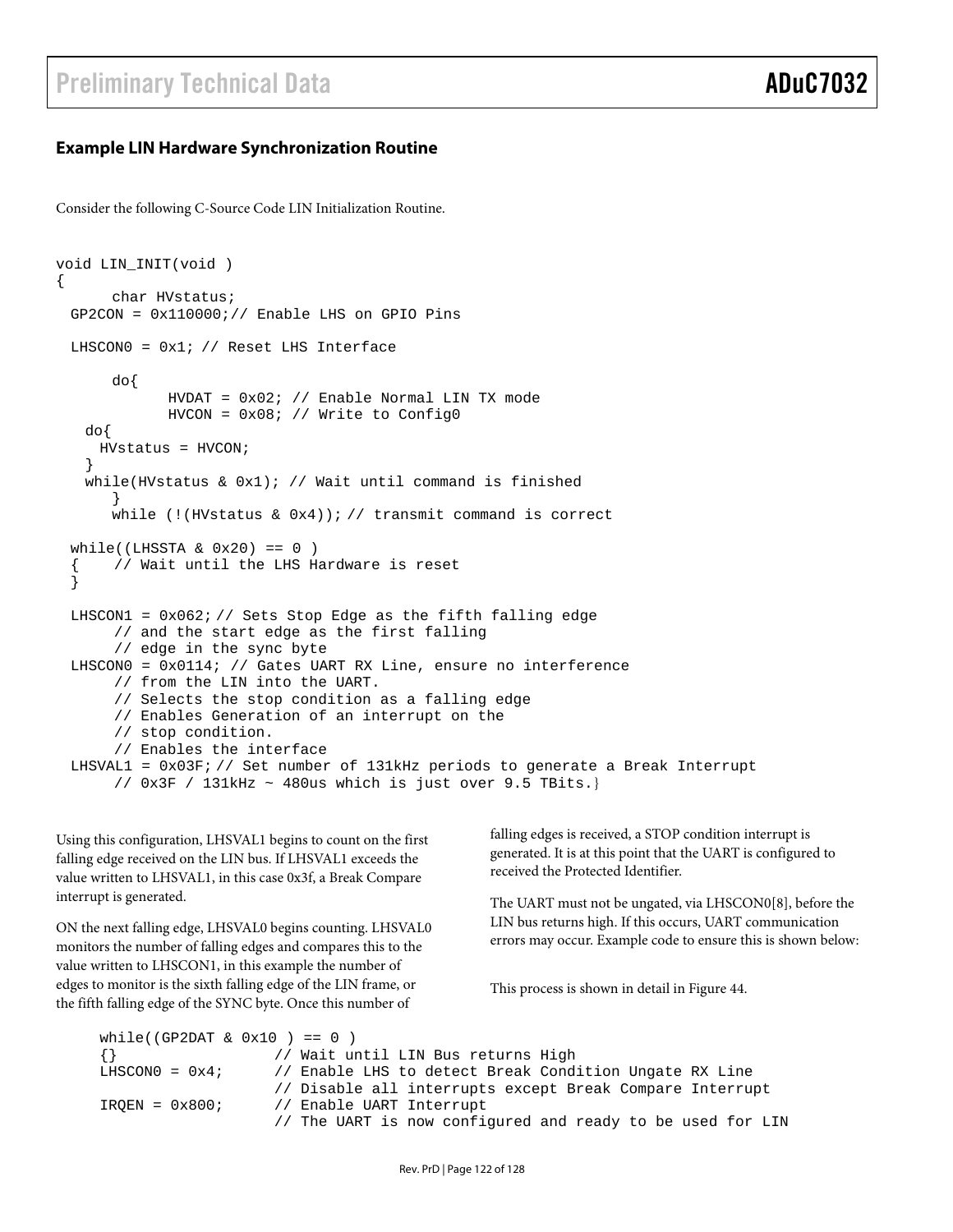

### **LIN Diagnostics**

The ADuC7032 features the capability to non-intrusively monitor the current state of the LIN pin. This read back functionality is implemented via GPIO11. The current state of the LIN pin is contained in GP2DAT[4]

It is also possible to drive the LIN pin high and low via user software, allowing the user to detect open circuit conditions. This functionality is implemented via GPIO12. To enable this functionality GPIO12 must be configured as a GPIO via GP2CON[20]. Once configured, the LIN pin may be pulled high or low via GP2DAT.

The ADuC7032 also features short circuit protection on the LIN pin. If a short circuit condition is detected on the LIN pin, HVSTA[2] is set. This bit is cleared by re-enabling the LIN driver via HVCFG1[3]. It is possible to disable this feature via HVCFG1[2].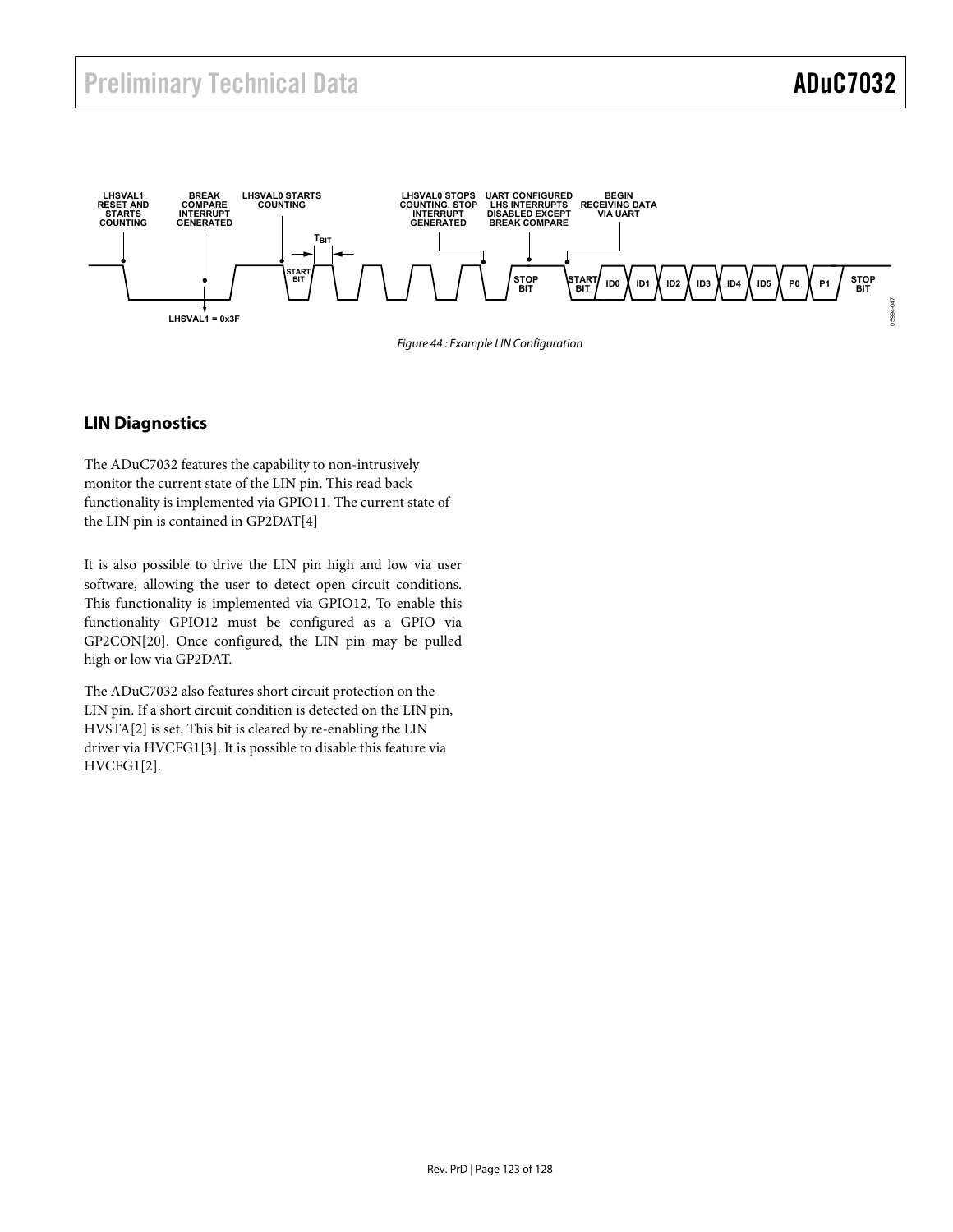# ADUC7032 ON-CHIP DIAGNOSTICS

The ADuC7032 integrates multiple diagnostic support circuits on-chip. These circuits allow the device to test core digital functionality, analog front-end and high-voltage I/O ports in-circuit.

### **ADC Diagnostics**

#### **Internal Test Voltage**

The current channel can be configured to convert on an internal 8.3mV test voltage . On any gain range the result should be within ±0.5% of the expected result.

#### **Internal Short Mode**

The current and voltage input channels can also be shorted internally. Converting on the internal short will allow an assessment of the internal ADC noise to be determined.

#### **Internal Current Sources**

Internal current sources can also be enabled on both current and temperature channels. These current sources can be used to determine external short or open circuit conditions in both external shunt or temperature sensor configurations.

### **High Voltage I/O Diagnostics**

#### **High Voltage I/O Read back**

All high voltage I/O pins are supported with read back capability. This allows the detection of external short conditions.

#### **High Voltage Current Detection**

All high voltage I/O pins also have a high current detection capability allowing high side connections to VBAT to be detected and controlled.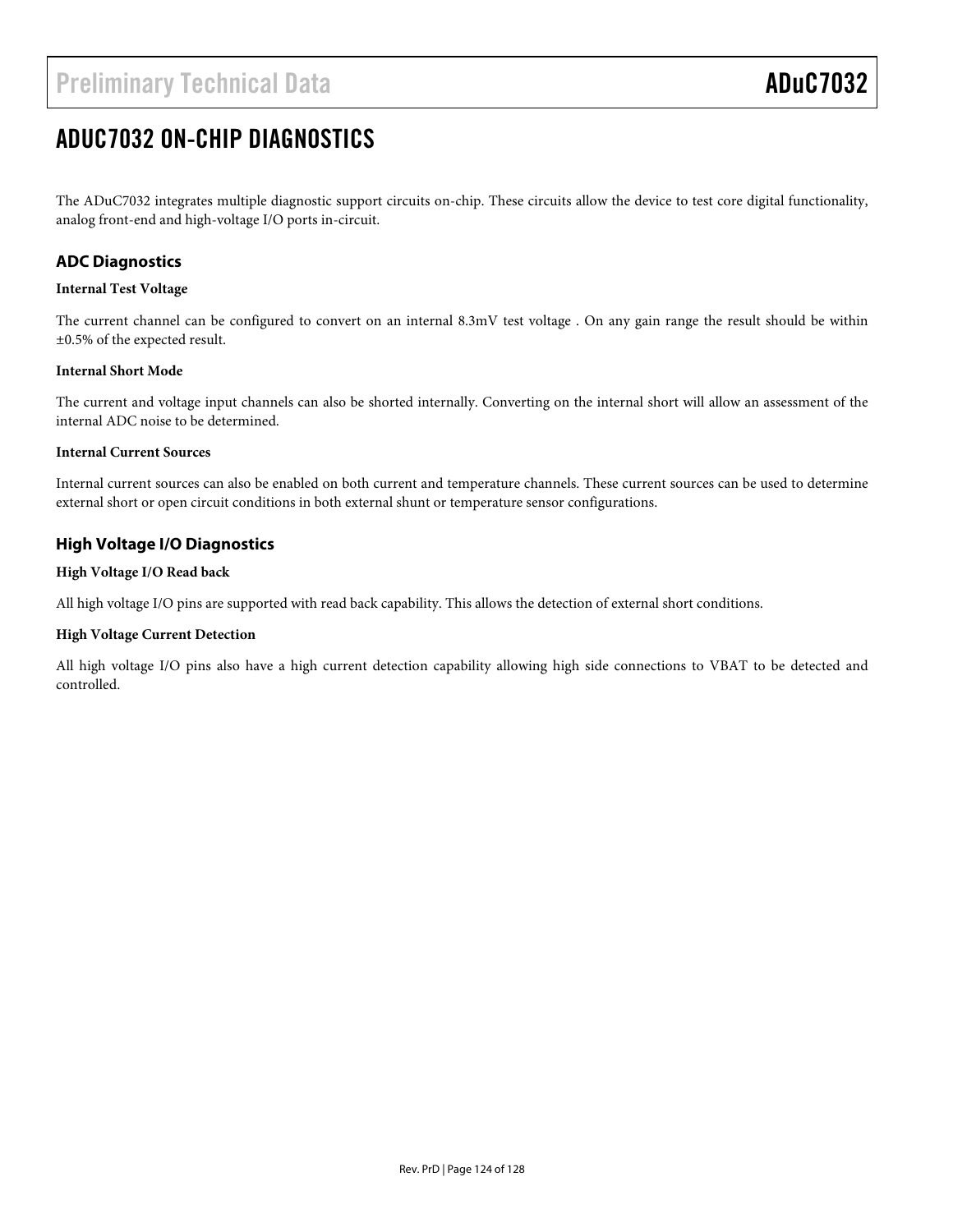# PART IDENTIFICATION

Two registers mapped into the MMR space are intended to allow user code identify and trace, manufacturing lot ID information, part ID number, silicon mask revision and kernel revision. This information is contained in the SYSSER0 and SYSSER1 MMR which are described in detail below..

### **System Serial ID Register 0:**

| <b>SYSSER0</b>                                                                                                                        |  |
|---------------------------------------------------------------------------------------------------------------------------------------|--|
| $0x$ FFFF $0238$                                                                                                                      |  |
| 0x00000000(Updated by kernel at power-on)                                                                                             |  |
| Read/Write                                                                                                                            |  |
| At power-on, this 32-bit register will hold the y<br>$\Lambda$ D. $C$ 7022. $\ldots$ to $\ldots$ $\ldots$ $C$ it and $1/1$ it and $1$ |  |
|                                                                                                                                       |  |

value of the original manufacturing lot number from which this specific ADuC7032 unit was manufactured (bottom die only). Used in conjunction with SYSSER1, this lot number will allow the full manufacturing history of this part to be traced.

Table 84 : SYSSER0 MMR Bit Descriptions

| <b>Bit</b> | <b>Description</b>                                                                                                                                                                                                                                |
|------------|---------------------------------------------------------------------------------------------------------------------------------------------------------------------------------------------------------------------------------------------------|
| $31 - 27$  | Wafer Number:                                                                                                                                                                                                                                     |
|            | The 5 bits read from this location will give the wafer number (1-24) from the Wafer Fabrication Lot ID which this device<br>came from, and when used in conjunction with SYSSER0[26-0] provides individual wafer traceability.                    |
| $26 - 22$  | Wafer Lot Fabrication Plant                                                                                                                                                                                                                       |
|            | The 5 bits read from this location reflect the manufacturing plant associate with this Wafer Lot, and used in conjunction<br>with SYSSER0[21-0] provides wafer lot traceability.                                                                  |
| $21 - 16$  | Wafer Lot fabrication ID                                                                                                                                                                                                                          |
|            | The 6 bits read from this location form part of the Wafer Lot Fabrication ID, and used in conjunction with SYSSER0[26-22]<br>and SYSSER0[15-0] provides wafer lot traceability.                                                                   |
| $15-0$     | Wafer Lot Fabrication ID                                                                                                                                                                                                                          |
|            | These 16 LSBs will hold a 16-bit number which should be interpreted as the Wafer Fabrication Lot ID number. When used<br>in conjunction with the value in SYSSER1 i.e. the manufacturing lot ID, this number is a unique identifier for the part. |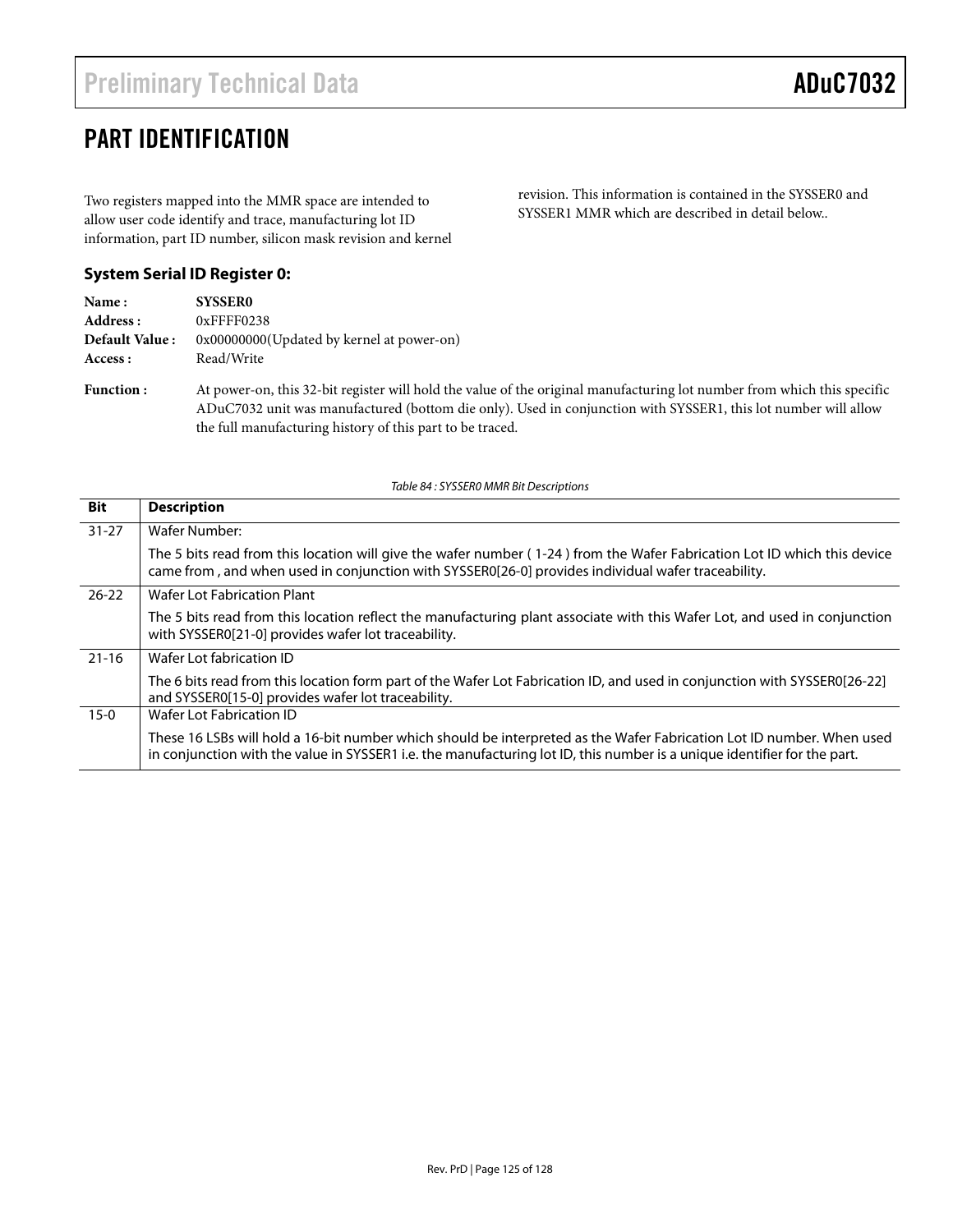### **System Serial ID Register 1:**

| Name:<br>Address :<br>Default Value: | <b>SYSSER1</b><br>$0x$ FFFF $023C$<br>0x00000000(Updated by kernel at power-on)                                                                                               |  |
|--------------------------------------|-------------------------------------------------------------------------------------------------------------------------------------------------------------------------------|--|
| Access :                             | Read/Write                                                                                                                                                                    |  |
| <b>Function:</b>                     | At power-on, this 32-bit register will hold the values of the part ID number, silicon mask revision number and kernel<br>revision number (bottom die only) as detailed below. |  |

Table 85: SYSSER1 MMR Bit Descriptions

| <b>Bit</b> | <b>Description</b>                                                                                                                                                                                                                       |
|------------|------------------------------------------------------------------------------------------------------------------------------------------------------------------------------------------------------------------------------------------|
| $31 - 28$  | Silicon Mask Revision ID                                                                                                                                                                                                                 |
|            | The 4 bits read from this nibble reflect the silicon mask ID number. Specifically, the hex value in this nibble should be<br>decoded as the lower hex nibble in the hex numbers reflecting the ASCII characters in the range 'A' to 'O'. |
|            | Examples:<br>Bits $19-16 = 0001 = 1$ hex, therefore this value should be interpreted as 41 which is ASCII character A corresponding<br>to silicon mask revision A                                                                        |
|            | Bits 19-16 = 1011 = Bhex, therefore the number is interpreted as 4 <b>B</b> which is ASCII character K corresponding to<br>silicon mask revision K                                                                                       |
|            | The allowable range for this value is 1 to 15 which is interpreted as 41 to 4F or A to O)                                                                                                                                                |
| $27 - 20$  | <b>Kernel Revision ID</b>                                                                                                                                                                                                                |
|            | This byte contains the hex number which should be interpreted as an ASCII character indicating the revision of the kernel<br>firmware embedded in the on-chip Flash/EE memory.                                                           |
|            | Example: Reading 0x41 from this byte should be interpreted as A indicating a revision A kernel is on-chip.                                                                                                                               |
| 19-16      | Kernel Minor Revision number                                                                                                                                                                                                             |
|            | For PreProduction Release, these bits refer to the Device's Kernel Minor Revision Number                                                                                                                                                 |
| $15-0$     | Part ID                                                                                                                                                                                                                                  |
|            | These 16 LSBs will hold a 16-bit number which should be interpreted as the part ID number. When used in conjunction<br>with the value in SYSSER0 i.e. the manufacturing lot ID, this number is a unique identifier for the part.         |

## **System Kernel Checksum:**

| Name:            | <b>SYSCHK</b>                                                   |  |
|------------------|-----------------------------------------------------------------|--|
| Address :        | $0x$ FFFF $0240$                                                |  |
| Default Value:   | 0x00000000(Updated by kernel at power-on)                       |  |
| Access :         | Read/Write                                                      |  |
| <b>Function:</b> | At power-on, this 32-bit register will hold the kernel checksum |  |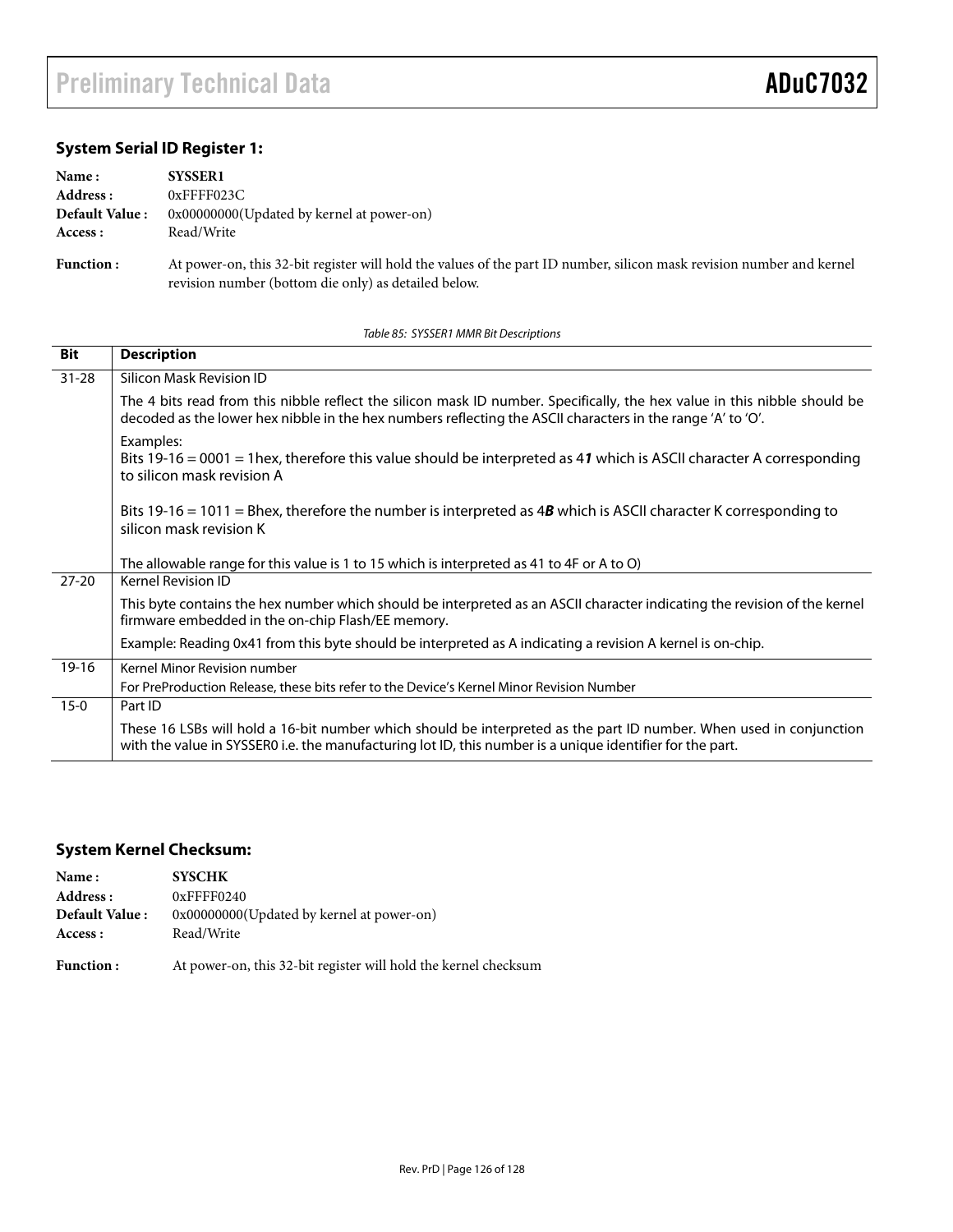## **System Identification FEE0ADR:**

| Name:<br>Address : | <b>FEE0ADR</b><br>0xFFFF0E10                                                                                  |  |
|--------------------|---------------------------------------------------------------------------------------------------------------|--|
| Default Value:     | Non Zero                                                                                                      |  |
| Access :           | Read/Write Access                                                                                             |  |
| <b>Function:</b>   | This 16-bit register dictates the address upon which any Flash/EE command executed via FEExCON will act upon. |  |
| Note:              | This MMR is also used to identify ADuC7030 Family member and pre-release silicon revision.                    |  |

Table 86: FEE0ADR System Identification MMR Bit Descriptions

| <b>Bit</b> | <b>Description</b> |          |
|------------|--------------------|----------|
| $15-12$    | Reserved           |          |
| $11 - 8$   | Reserved           |          |
| $7 - 4$    | Silicon Revision   |          |
|            | 0x0                | Type6    |
|            | 0x1                | Type6X   |
|            | 0x5                | Type7OP  |
|            | 0x6                | Type8    |
|            | 0x7                | Type7OP1 |
|            | 0x8                | Type7M   |
|            | 0x9                | Type7    |
|            | 0xA                | Type8W   |
|            | 0xB                | Type9    |
|            | 0xD                | Type8V   |
|            | Others             | Reserved |
| $3 - 0$    | ADuC7030 Family ID |          |
|            | 0x0                | ADuC7030 |
|            | 0x1                | ADuC7031 |
|            | 0x2                | ADuC7032 |
|            | 0x3                | ADuC7033 |
|            | Others             | Reserved |